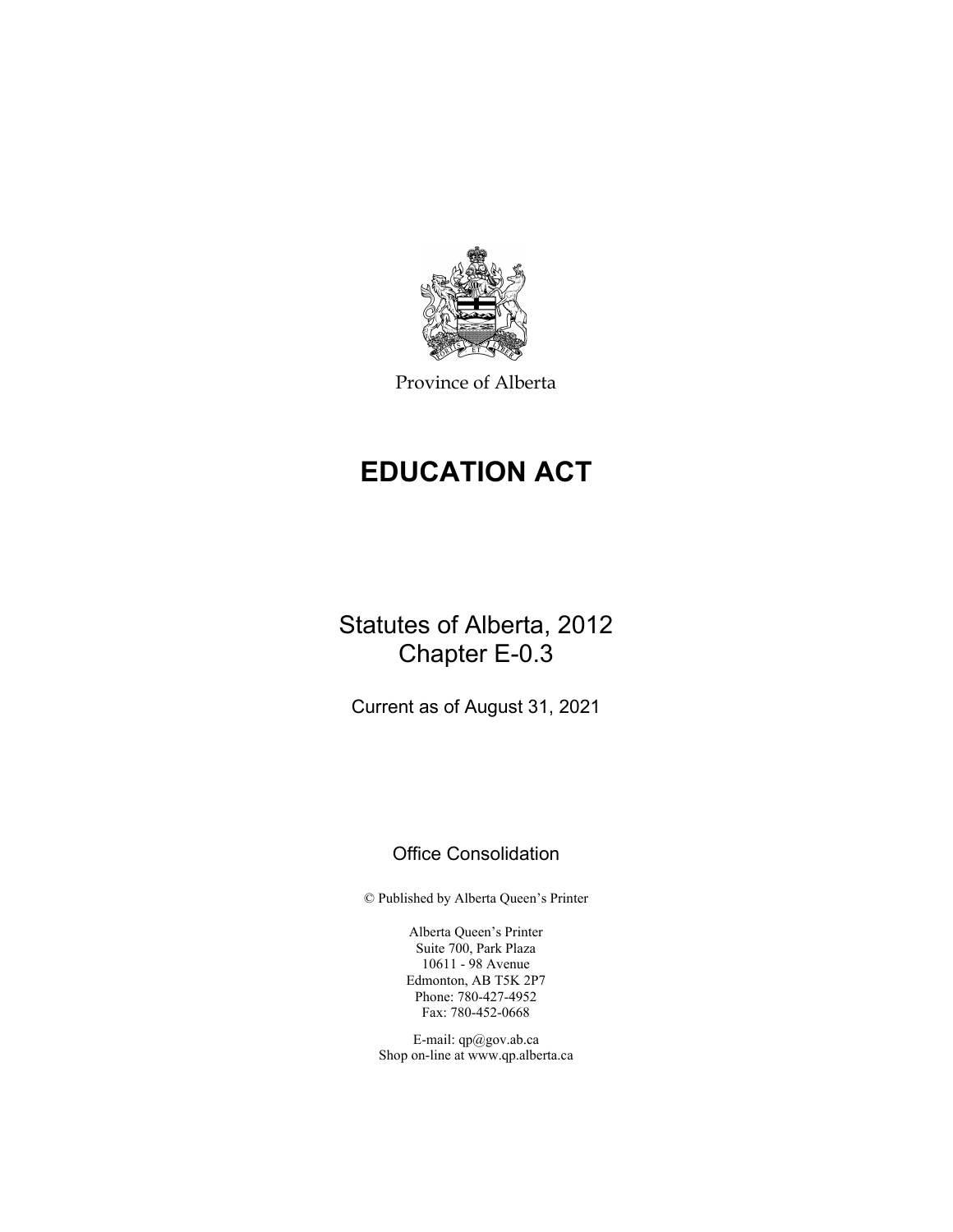### **Copyright and Permission Statement**

Alberta Queen's Printer holds copyright on behalf of the Government of Alberta in right of Her Majesty the Queen for all Government of Alberta legislation. Alberta Queen's Printer permits any person to reproduce Alberta's statutes and regulations without seeking permission and without charge, provided due diligence is exercised to ensure the accuracy of the materials produced, and Crown copyright is acknowledged in the following format:

© Alberta Queen's Printer, 20\_\_.\*

\*The year of first publication of the legal materials is to be completed.

### **Note**

All persons making use of this consolidation are reminded that it has no legislative sanction, that amendments have been embodied for convenience of reference only. The official Statutes and Regulations should be consulted for all purposes of interpreting and applying the law.

### **Amendments Not in Force**

This consolidation incorporates only those amendments in force on the consolidation date shown on the cover. It does not include the following amendments:

2021 cC-18.8 s86 amends ss201(1), 218 and 224.

### **Regulations**

The following is a list of the regulations made under the *Education Act* that are filed as Alberta Regulations under the Regulations Act.

**Alta. Reg.** *Amendments* 

#### **Education Act**

| Alberta School Foundation Fund 77/2019    |  |
|-------------------------------------------|--|
|                                           |  |
|                                           |  |
|                                           |  |
| Certification of Teachers and             |  |
|                                           |  |
| NOTE: AR 126/2021 comes into force        |  |
| on the coming into force of Part 1 of the |  |
| College of Alberta School Superintendents |  |
| Act                                       |  |
|                                           |  |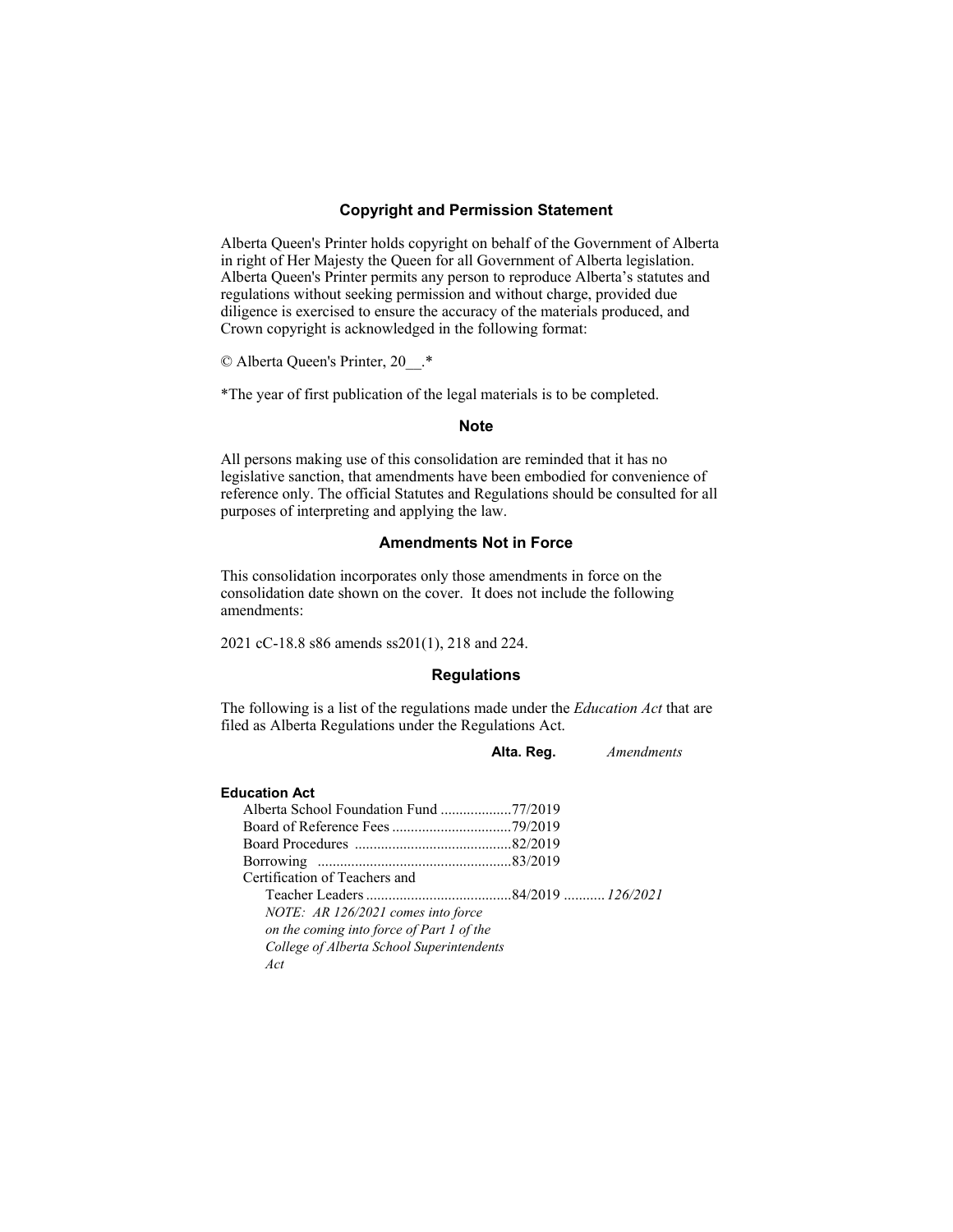| <b>Charter Schools Exemption</b>                     |  |  |  |  |
|------------------------------------------------------|--|--|--|--|
|                                                      |  |  |  |  |
|                                                      |  |  |  |  |
|                                                      |  |  |  |  |
| <b>Establishment of Separate</b>                     |  |  |  |  |
|                                                      |  |  |  |  |
|                                                      |  |  |  |  |
|                                                      |  |  |  |  |
|                                                      |  |  |  |  |
| Practice Review of Teachers                          |  |  |  |  |
| and Teacher Leaders 92/2019  127/2021                |  |  |  |  |
| NOTE: AR 127/2021 comes into force                   |  |  |  |  |
| on the coming into force of Part 2 of the            |  |  |  |  |
| College of Alberta School Superintendents            |  |  |  |  |
| Act                                                  |  |  |  |  |
|                                                      |  |  |  |  |
| School Act Regulations Repeal80/2019                 |  |  |  |  |
|                                                      |  |  |  |  |
|                                                      |  |  |  |  |
|                                                      |  |  |  |  |
| Separate School                                      |  |  |  |  |
| Regions Establishment 99/2019                        |  |  |  |  |
| Special School Tax Levy Plebiscite 78/2019           |  |  |  |  |
|                                                      |  |  |  |  |
| Superintendent of Schools 98/2019  125/2021          |  |  |  |  |
| NOTE: AR 125/2021 ss2(a) and $4(a)$ come into force  |  |  |  |  |
| on the coming into force of Part 1 of the College of |  |  |  |  |
| Alberta School Superintendents Act.                  |  |  |  |  |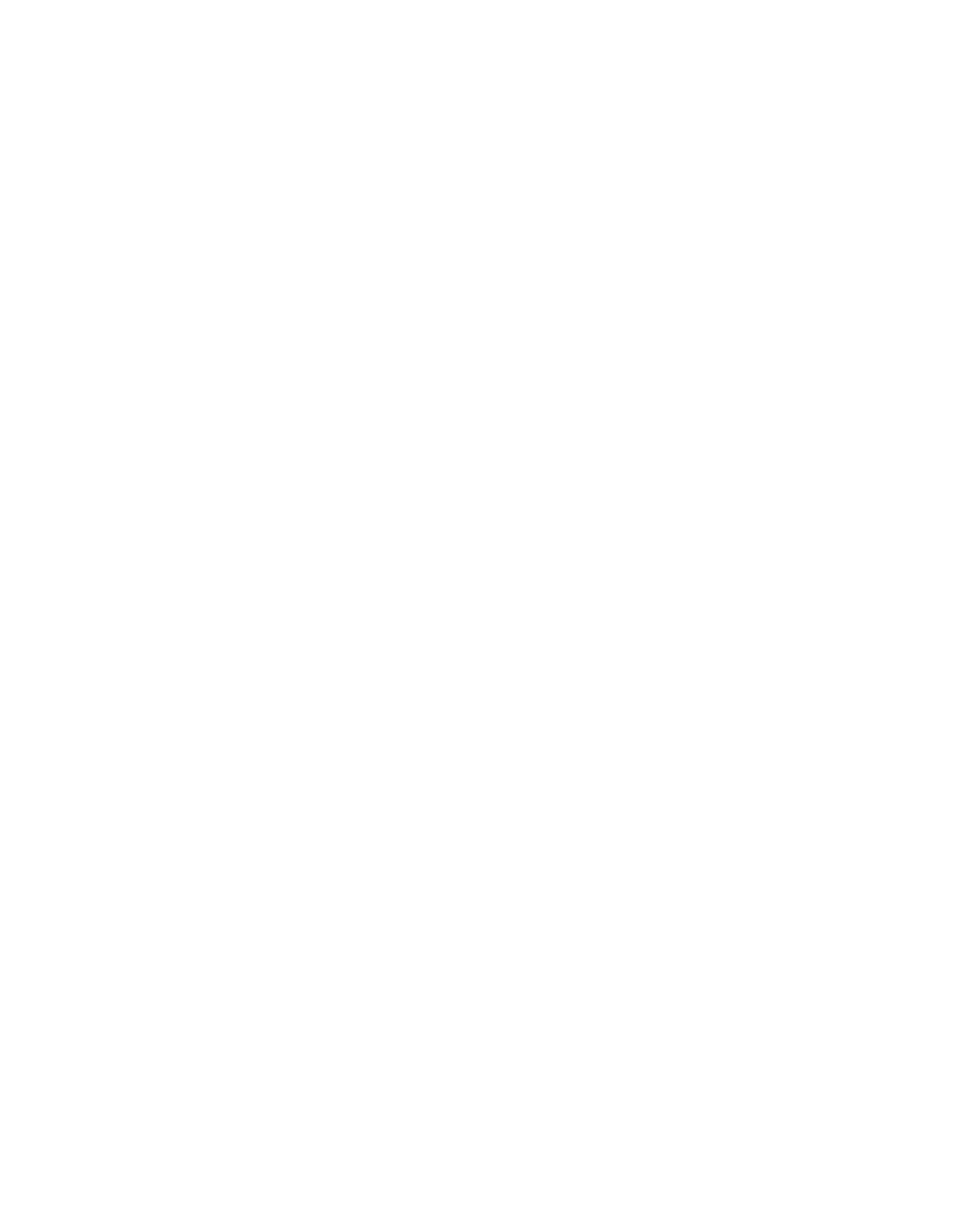### **EDUCATION ACT**

### Chapter E-0.3

### *Table of Contents*

- Interpretation
- Limitations

### **Part 1 Access to Education**

- Right of access to education
- Resident student
- **4.1** Residence
	- Independent student
	- Compulsory education
	- Enforcing school attendance
	- Attendance at school
- Enrolment in school operated by board
- Responsibility to students
- International students
- Tuition fees
- Francophone education
- Enrolment in Francophone school

### **Part 2 Opportunities for Learning Division 1**

### **Diverse and Flexible Learning**

- Diversity and respect
- Language of instruction
- Courses, programs of study, etc.
- Alternative programs
- Home education programs
- Early childhood services programs
- Off-campus education programs
- Continuing education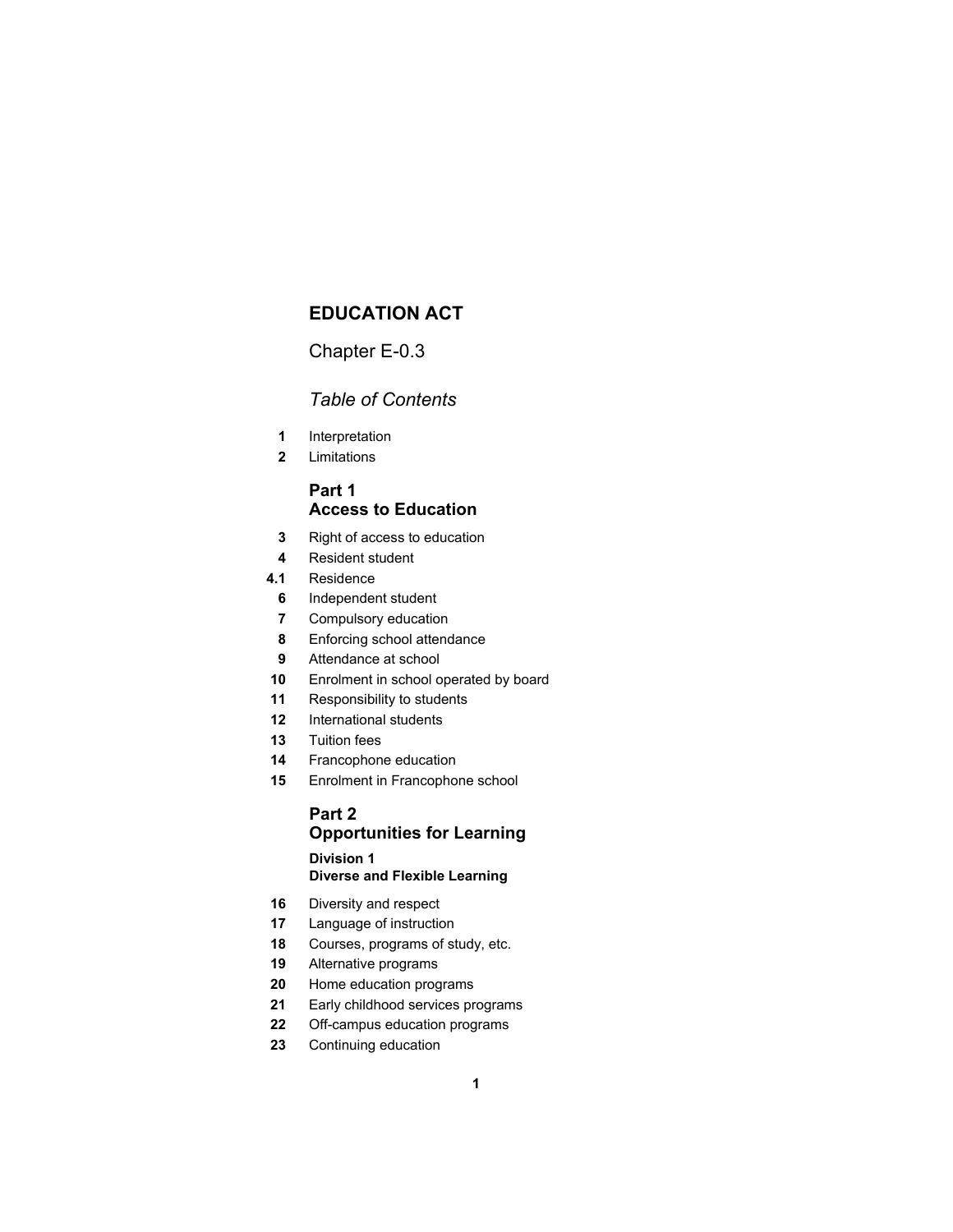### **Division 2 Charter Schools**

- **24** Application to establish charter school
- **25** Charter schools
- **26** Operation of charter schools
- **27** Application of Act to charter schools
- **28** Regulations

### **Division 3 Private Schools**

- **28.1** Recognition of private schools
- **29** Private schools
- **30** Application of Act to private schools

### **Part 3 Responsibilities and Dispute Resolution**

### **Division 1**

### **Responsibilities**

- **31** Student responsibilities
- **32** Parent responsibilities
- **33** Board responsibilities
- **33.1** Exemption from section 33
- **34** Trustee responsibilities

### **Division 2 Bullying Awareness and Non-discrimination**

- **35** Bullying Awareness and Prevention Week
- **35.1** Support for student organizations

### **Division 3 Student Discipline**

- **36** Suspension
- **37** Expulsion

### **Division 4 Student Advisory Council**

- **38** Student advisory council
- **39** Functions of student advisory council

### **Division 5 Complex Education Needs Tribunal**

 **40** Complex Education Needs Tribunal

 $2012$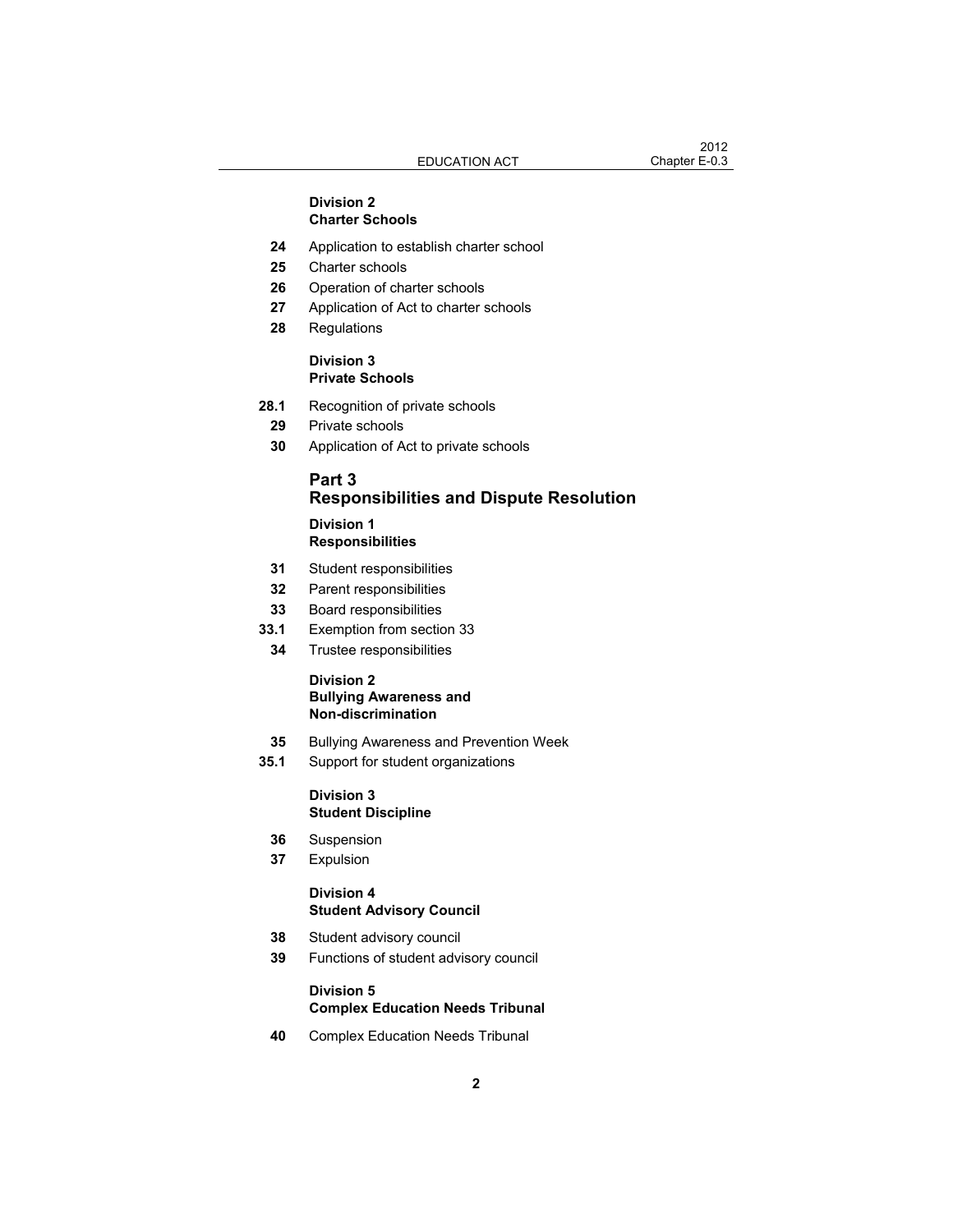### **Division 6 Dispute Resolution**

### School dispute resolution

- Appeal to board
- Request for review by the Minister
- Review by the Minister

### **Division 7 Attendance Board**

- Establishment of Attendance Board
- Referral to Attendance Board
- Mediation by Attendance Board
- Hearing before Attendance Board
- Order of Attendance Board
- Attendance Board panels

### **Part 4 Board Powers and Elections Division 1 Board Powers**

- Natural person powers
- Delegation of power
- General powers and duties of boards
- **53.1** Joint use and planning agreements
- Insurance and investment
- School council
- Student records
- School fees
- Religious and patriotic instruction or exercises
- **58.1** Notice to parent
- **58.2** Non-compliance
- Transportation
- **59.1** Transport by parent
- School day and year
- Flags
- Closure of schools
- Education services agreements for First Nations students

### **Division 2 Board Procedures**

- Open meetings
- Inspection of documents
- Requests to provide information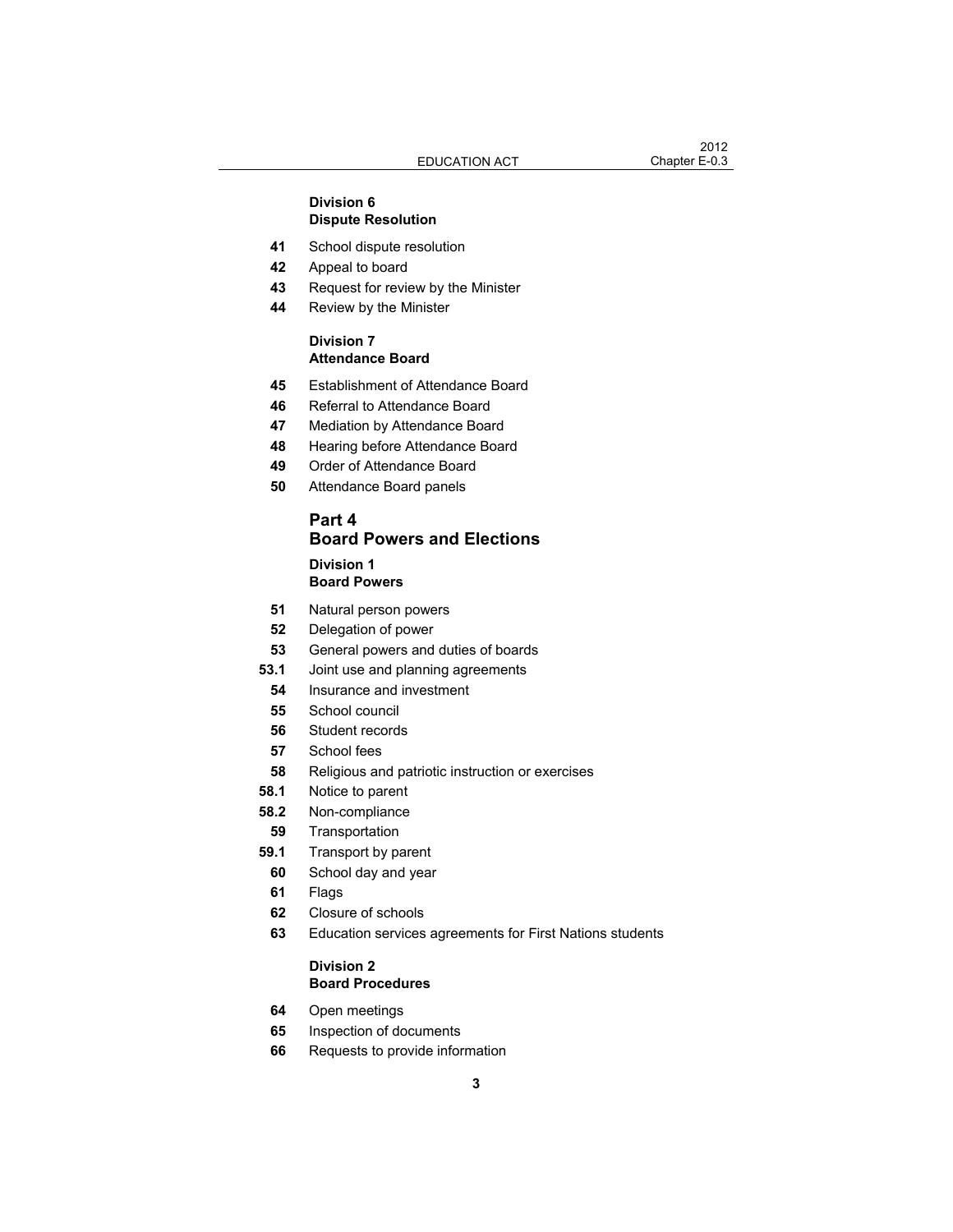- Accountability of board
- Secretary and treasurer
- Regulations

### **Division 3 Investigation and Inquiry**

- Investigation
- Official trustee

### **Division 4 Elections and Trustees**

- Procedure for elections, etc.
- Eligibility
- Oath of office
- Establishment of wards
- Board establishment
- Number of trustees
- Change of name
- Resignations
- Filling vacancies
- Failure to elect trustee, etc.
- Direction to official trustee to hold by-election
- Appointment of First Nations trustee

### **Division 5 Conflict of Interest and Disqualification**

- Pecuniary interest
- Disclosure of information
- Disqualification of trustees
- Disclosure of pecuniary interest
- Effect of interest on contract
- Resignation on disqualification
- Refusal to resign on disqualification
- Appeal of board's resolution
- Hearing of application
- Dismissal of application for disqualification
- Appeal of declaration of disqualification
- Reimbursement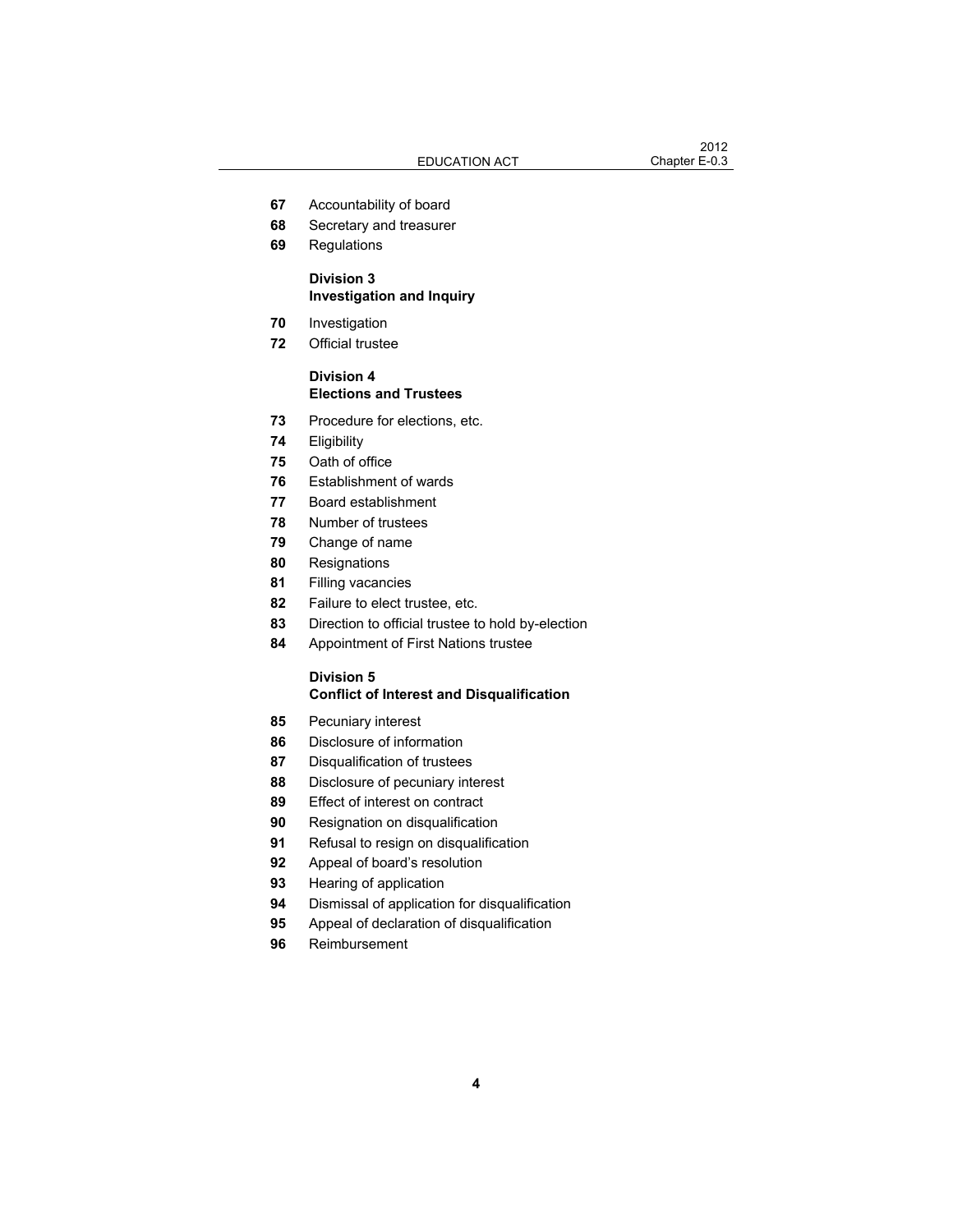### **Part 5 Structure of School Authorities**

### **Division 1 Creation of Public School Districts**

Establishment of public school district

### **Division 2 Establishment and Disestablishment of Separate School Districts**

- Definitions
- Right to establish separate school district
- Intention to establish
- Separate school establishment area
- Petition for establishment
- Community information meeting
- Vote respecting establishment
- Minimum requirements for binding vote
- Notification to Minister, electors, etc.
- Establishment of district
- Effect of establishment
- Vote against establishment
- Disestablishment of separate school district

### **Division 3 Creation, Alteration and Dissolution of School Divisions**

- Establishment of school division
- Effect of establishment
- Addition and removal of land
- Effect of town or village
- Alteration of name
- Dissolution by Minister
- **117.1** Appointment of trustees
- Adjustment of assets and liabilities
- Transfer of teachers
- Publication of order
- Boundaries
- Restriction re alteration of boundaries

### **Division 4 Establishment of Separate School Regions**

Establishment of separate school region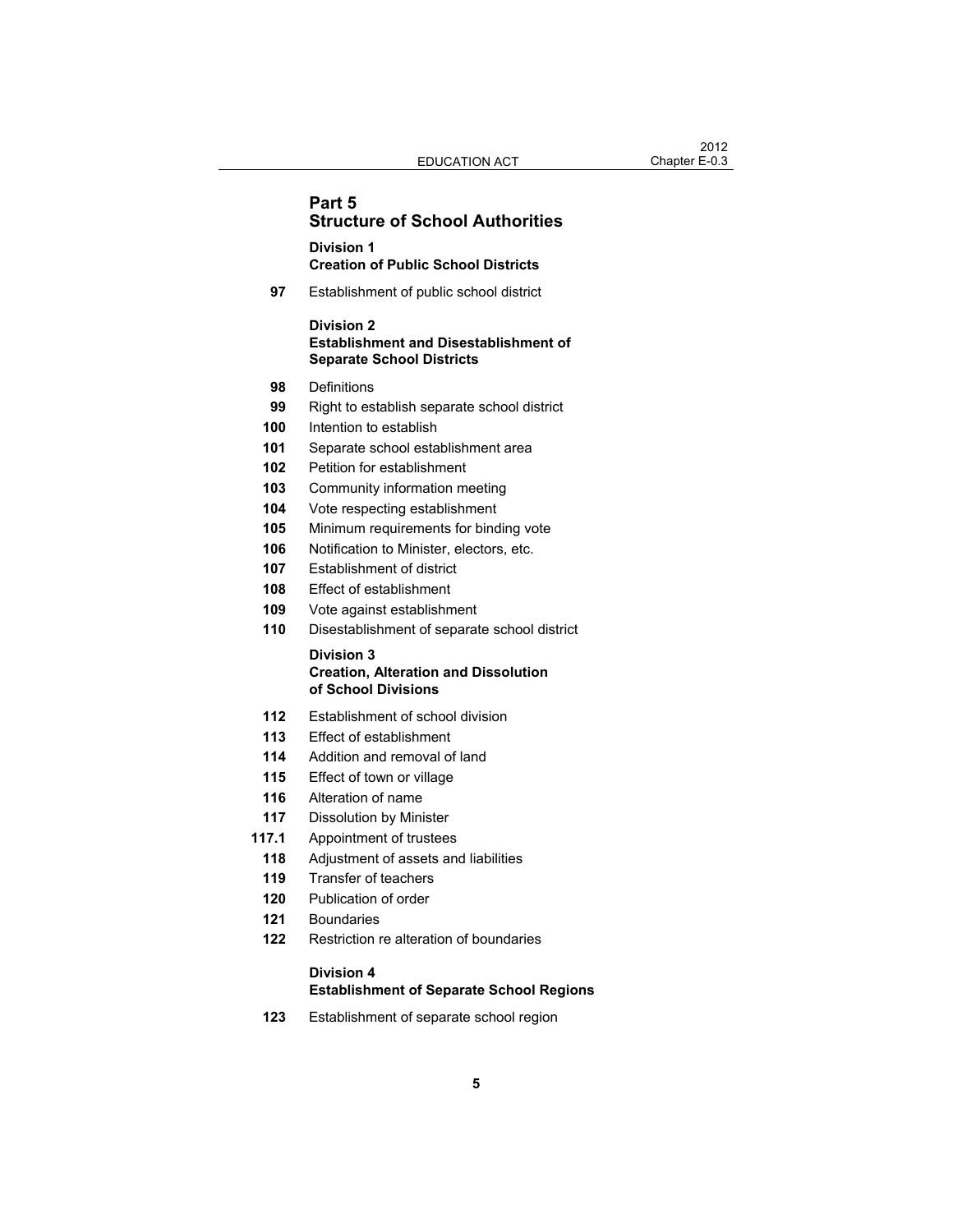### **Division 5 Establishment and Dissolution of Francophone Education Regions**

- Definitions
- Application
- Establishment of Francophone education region
- Effect of establishment
- Minority in Francophone education region
- Composite Francophone regional authority
- Designation of schools
- Public and separate Francophone regional authorities
- Appointment of trustees on establishment
- Agreements with school divisions
- Responsibility and authority of Francophone regional authority
- Eligibility
- Dissolution of Francophone regional authority

### **Part 6 Finance and Property**

#### **Division 1 Finance**

- Definition
- Auditor
- Financial reporting to the Minister
- Contents of financial statements and authority to disclose personal information
- Auditor's report
- Audit committee
- Application of funds
- **143.1** Accumulated surplus fund

## **Division 2**

### **Assessment of Property**

- Definition
- Assessment
- Property owned by individuals
- **146.1** List of separate school district residents
	- Notice of assessability by an individual
	- Notice of assessability by corporation or cooperative
- Notice on acquisition
- Examination of notice
- Evidence
- Effect of notice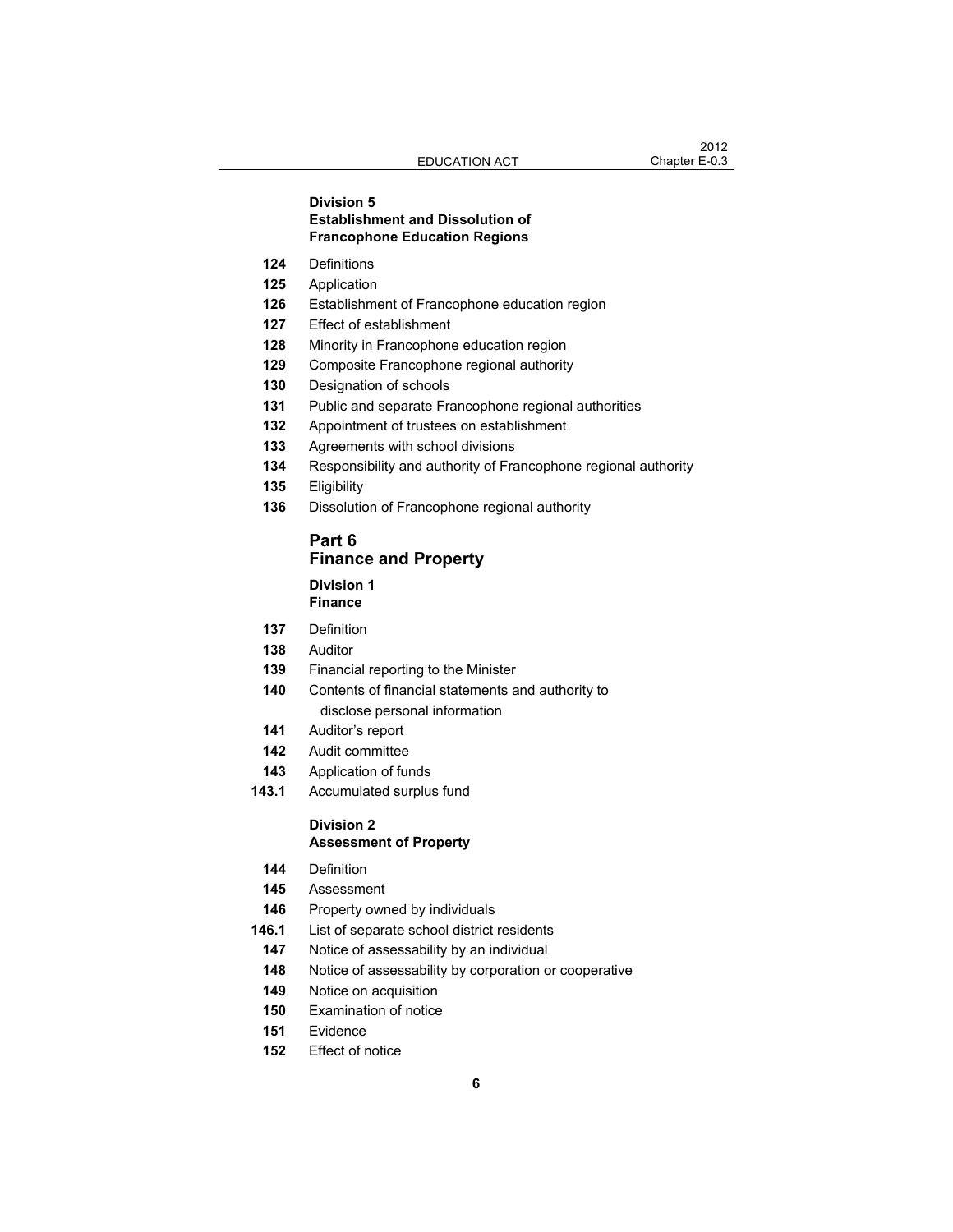- Assessment of corporation
- Equalized assessment
- Statement to boards by municipality
- Copy of assessment roll
- False statement re assessment
- Offence

### **Division 3 Requisitions**

- Definition
- Calculation of requisition by board
- Submission of requisition
- Payment by council of a municipality
- Interest

### **Division 4 Alberta School Foundation Fund**

- Application of this Division
- Alberta School Foundation Fund
- Taxing authority
- Payment into the Fund
- Default
- Payment from the Fund
- Collecting boards
- Effect of cessation of services

### **Division 5 Special School Tax Levy**

- Plebiscite
- Conduct of plebiscite
- Special school tax levy
- Assessment and requisition

### **Division 6**

### **Levying and Collection of Taxes by a Board**

- Definition
- Authorization to levy and collect taxes
- Collecting board
- Exemption

### **Division 7 Borrowing**

Borrowing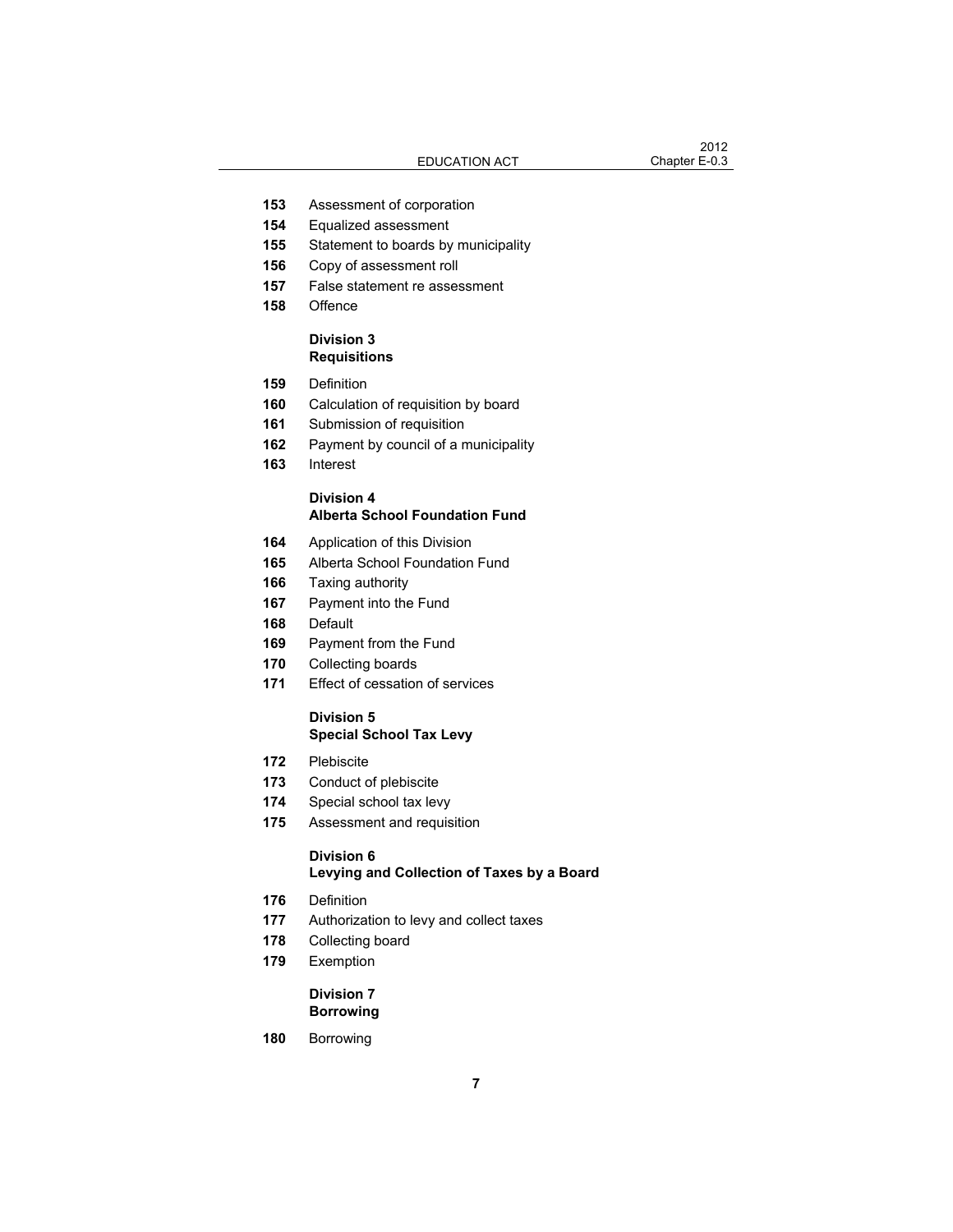- Borrowing by debenture
- Validity of debentures
- Use of unexpended debenture proceeds
- Improper application of money borrowed
- Liability of trustees
- Enforcement of liability of trustees

### **Division 8 Property**

- Real and personal property
- Acquisition of property
- Joint property
- Non-school buildings
- Expropriation
- Disposition of property
- Leasing of property
- Regulations
- School building and non-school building projects

### **Part 7 Education Professions and Occupations Division 1 Responsibilities**

- Teachers
- Principals

### **Division 2 Teachers**

- Qualifications re employment
- Qualifications re supervisory position
- Agreements
- Regulations
- Principals designated
- Acting principal
- Administrative, supervisory and consultative positions
- Contracts of employment
- Probationary contract
- Continuing contract
- Substitute teachers
- Temporary contract
- Interim contract
- Part-time contract
- Transfer of teacher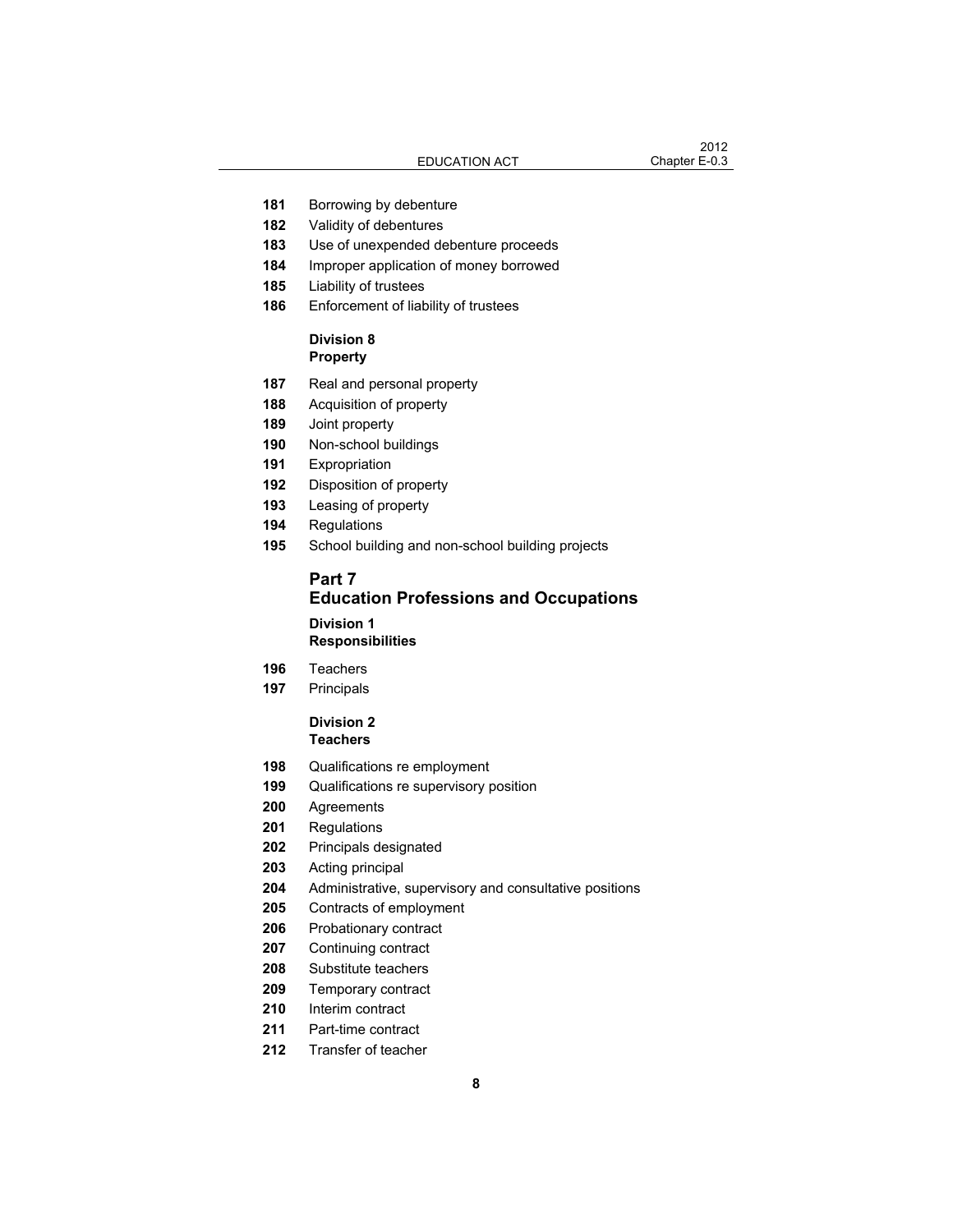- Suspension of teacher
- Termination of contract
- **214.1** Termination of designation as principal
- Termination by board
- Termination by teacher
- Notice of termination
- Duty to report
- Termination of designation
- Salaries
- Unqualified teachers

### **Division 3 Non-teaching Employees**

- Superintendent of schools
- Contract of employment
- Regulations
- Other non-teaching employees

### **Division 4 General**

- Medical examination
- Labour relations
- Trustees
- Employee contracts

#### **Division 5 Board of Reference**

- Board of Reference
- Appeal
- Notice of appeal
- Appeal referred to Board of Reference
- Investigation
- Hearing
- Appeal from suspension
- Order of Board of Reference
- Irregularities in notice of appeal
- Costs
- Deposit
- Enforcement of order
- Appeal to Court of Appeal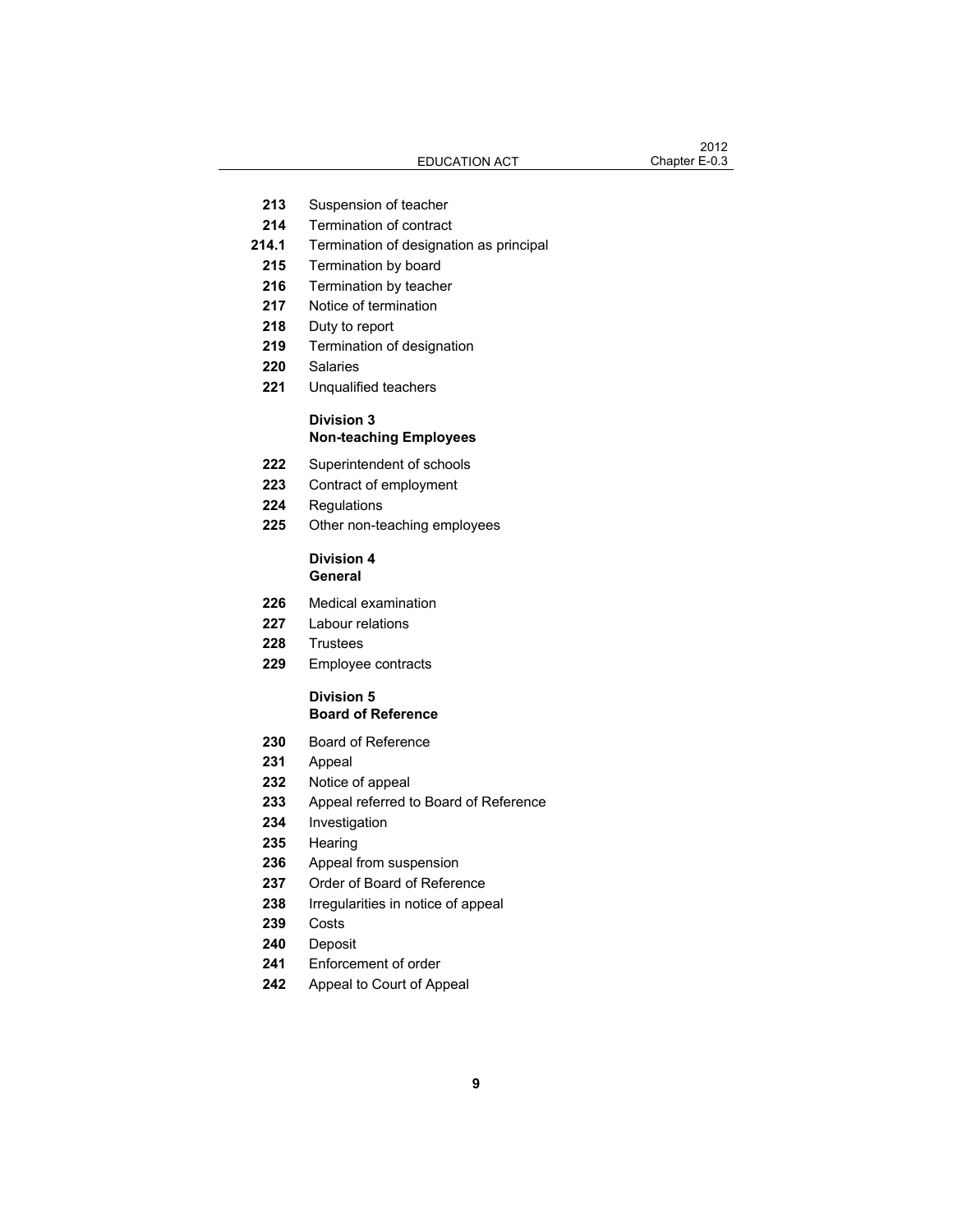### **Part 8 General**

- **243** Delegation of Minister's powers
- **244** Forms
- **245** Labour Relations Code
- **246** Alteration of time limits
- **247** Petition
- **248** Notice of public meeting
- **249** Public notice
- **250** Regulations
- **251** Protection from liability for trustees, employees, members and volunteers
- **252** Protection from liability for others
- **253** Enforcement of judgment
- **254** Enforcement by Court
- **255** Return of property on ceasing to hold office
- **256** Prohibited activities
- **257** Liability for damage to property by student
- **258** Penalty
- **259** Penalty for failure to give information

### **Part 9**

### **Transitional Provisions, Consequential Amendments, Repeals and Coming into Force**

### **Transitional Provisions**

- **260** Transitional provisions
- **260.1** Transitional regulation-making powers
- **260.2** Consequential changes to regulations

#### **Consequential Amendments**

 **261-288** Consequential amendments

#### **Repeals**

 **289** Repeals

### **Coming into Force**

 **290** Coming into force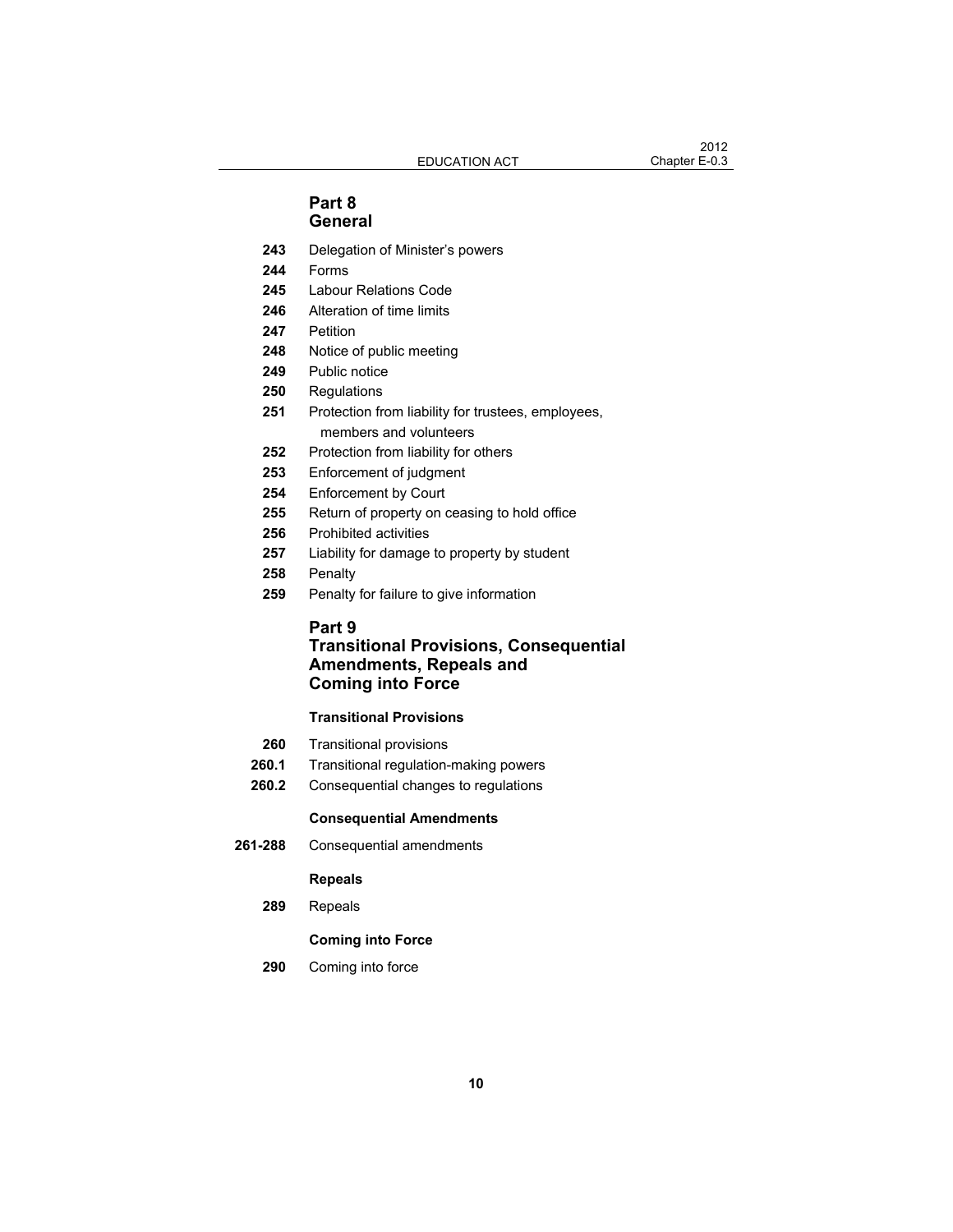#### **Preamble**

WHEREAS the following visions, principles and values are the foundation of the education system in Alberta;

WHEREAS education is the foundation of a democratic and civil society;

WHEREAS education inspires students to discover and pursue their aspirations and interests and cultivates a love of learning and the desire to be lifelong learners;

WHEREAS the role of education is to develop engaged thinkers who think critically and creatively and ethical citizens who demonstrate respect, teamwork and democratic ideals and who work with an entrepreneurial spirit to face challenges with resiliency, adaptability, risk-taking and bold decision-making;

WHEREAS students are entitled to welcoming, caring, respectful and safe learning environments that respect diversity and nurture a sense of belonging and a positive sense of self;

WHEREAS education is a shared responsibility and requires collaboration, engagement and empowerment of all partners in the education system to ensure that all students achieve their potential;

WHEREAS the educational best interest of the child is the paramount consideration in making decisions about a child's education;

WHEREAS parents have the right and the responsibility to make informed decisions respecting the education of their children;

WHEREAS parents have a prior right to choose the kind of education that may be provided to their children;

WHEREAS the Government of Alberta recognizes the importance of an inclusive education system that provides each student with the relevant learning opportunities and supports necessary to achieve success;

WHEREAS the Government of Alberta recognizes the importance of teaching essential knowledge to help students develop foundational competencies;

WHEREAS the Government of Alberta recognizes the need to smooth the transition for students between secondary education and post-secondary education or entry into the workforce;

WHEREAS the Government of Alberta recognizes the importance of enabling high quality and socially engaging learning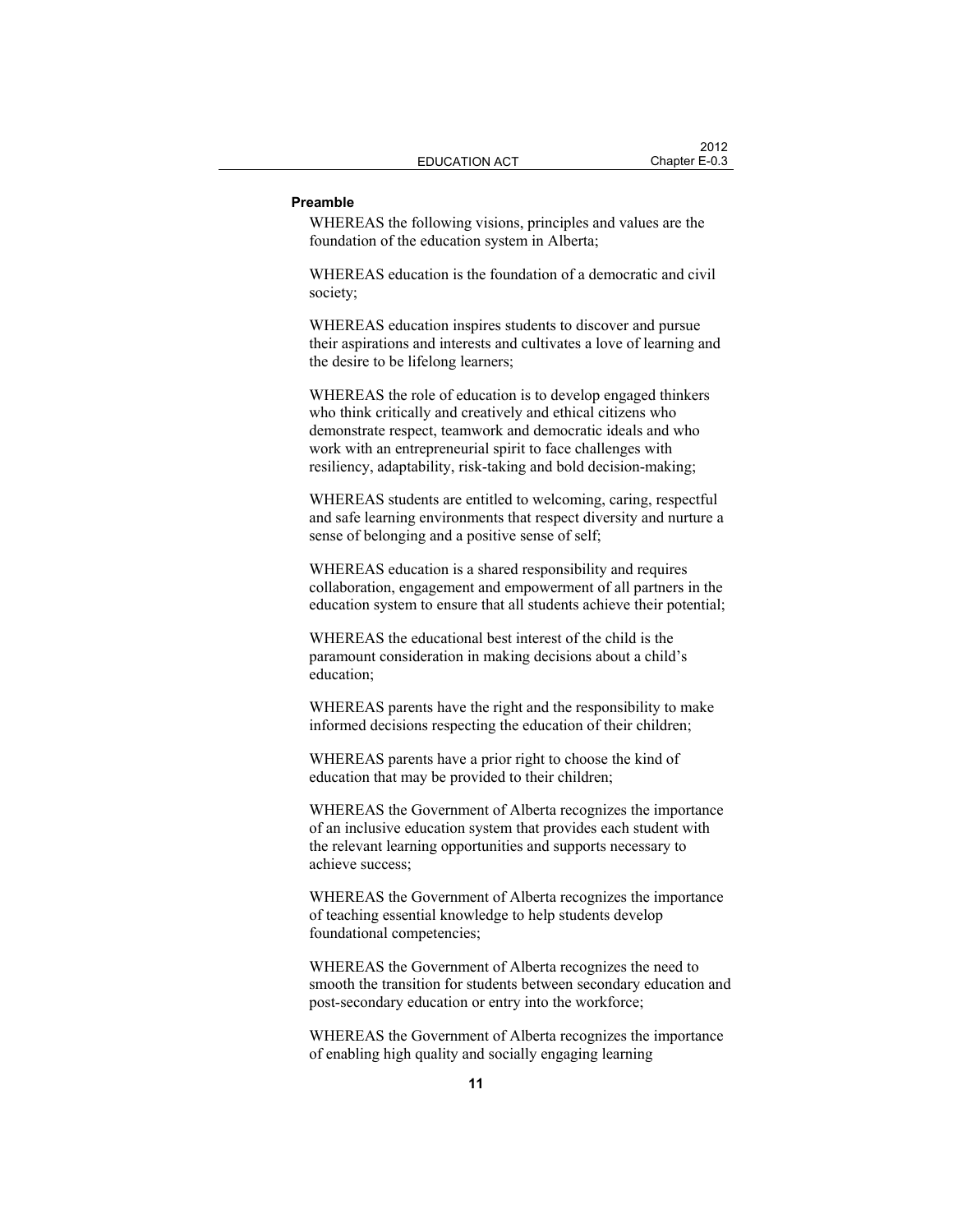opportunities with flexible timing and pacing through a range of learning environments to meet diverse student needs and to maximize student success;

WHEREAS the Government of Alberta recognizes public schools, separate schools, Francophone schools, private schools, charter schools, early childhood services programs and home education programs as being valued and integral in providing choice in education to students and parents;

WHEREAS the Government of Alberta believes in and is committed to one publicly funded education system that provides a choice of educational opportunities to students and that honours the rights guaranteed under the Constitution of Canada in respect of minority language and minority denominational education through the dimensions of public, separate and Francophone schools;

WHEREAS the Government of Alberta is committed to providing choice to students in education programs and methods of learning; and

WHEREAS the Government of Alberta is committed to encouraging the collaboration of all partners in the education system to ensure the educational success of Alberta's First Nations, Metis and Inuit students;

THEREFORE HER MAJESTY, by and with the advice and consent of the Legislative Assembly of Alberta, enacts as follows:

#### **Interpretation**

**1(1)** In this Act,

- (a) "Attendance Board" means the Attendance Board established under section 45;
- (b) "attendance officer" means the superintendent or any other individual designated by a board as an attendance officer;
- (c) "board" means a board of trustees of a school division;
- (d) "bullying" means repeated and hostile or demeaning behaviour by an individual in the school community where the behaviour is intended to cause harm, fear or distress to one or more other individuals in the school community, including psychological harm or harm to an individual's reputation;
- (e) "charter school" means a school established under section 25;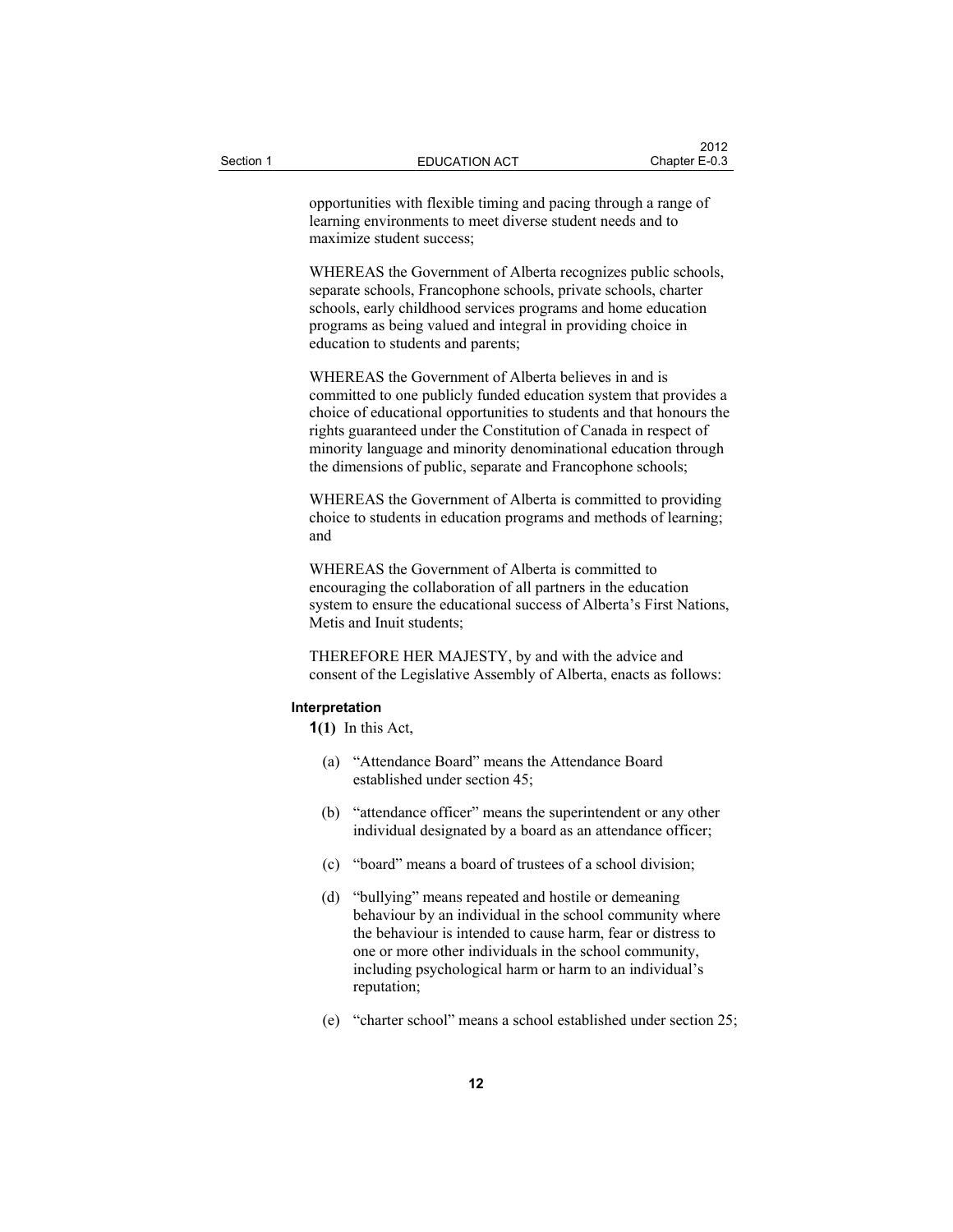| Section 1 | <b>EDUCATION ACT</b>                                                                                                                                                                                                                                 | Chapter E-0.3 |  |  |  |
|-----------|------------------------------------------------------------------------------------------------------------------------------------------------------------------------------------------------------------------------------------------------------|---------------|--|--|--|
|           | (f) "early childhood services program" means an education<br>program provided pursuant to section 21;                                                                                                                                                |               |  |  |  |
|           | (g) "elector" means an elector as defined in the Local<br>Authorities Election Act;                                                                                                                                                                  |               |  |  |  |
|           | (h) "expel" means to expel a student in accordance with section 37;                                                                                                                                                                                  |               |  |  |  |
| (i)       | "Francophone" means an individual who has rights under<br>section 23 of the Canadian Charter of Rights and<br>Freedoms;                                                                                                                              |               |  |  |  |
|           | (j) "Francophone education program" means an education<br>program offered by a Francophone regional authority that is<br>intended for the children of Francophones, but does not<br>include an alternative program established under section 19;     |               |  |  |  |
|           | (k) "Francophone education region" means a Francophone<br>education region established under section 126;                                                                                                                                            |               |  |  |  |
|           | (1) "Francophone regional authority" means a composite<br>Francophone regional authority established under<br>section 129 or a public Francophone regional authority or<br>separate Francophone regional authority established under<br>section 131; |               |  |  |  |
| (m)       | "home education program" means an education program<br>provided pursuant to section 20;                                                                                                                                                              |               |  |  |  |
|           | (n) "independent student" means a student who is                                                                                                                                                                                                     |               |  |  |  |
|           | 18 years of age or older, or<br>(i)                                                                                                                                                                                                                  |               |  |  |  |
|           | (ii) 16 years of age or older and                                                                                                                                                                                                                    |               |  |  |  |
|           | living independently as determined by a board in<br>(A)<br>accordance with section 6, or                                                                                                                                                             |               |  |  |  |
|           | (B) a party to an agreement under section 57.2 of the<br>Child, Youth and Family Enhancement Act;                                                                                                                                                    |               |  |  |  |
| (n.1)     | "intimate image" means an intimate image as defined in the<br>Protecting Victims of Non-consensual Distribution of<br>Intimate Images Act;                                                                                                           |               |  |  |  |
|           | (n.2) "joint use and planning agreement" means an agreement<br>referred to in section 53.1;                                                                                                                                                          |               |  |  |  |

 $2012$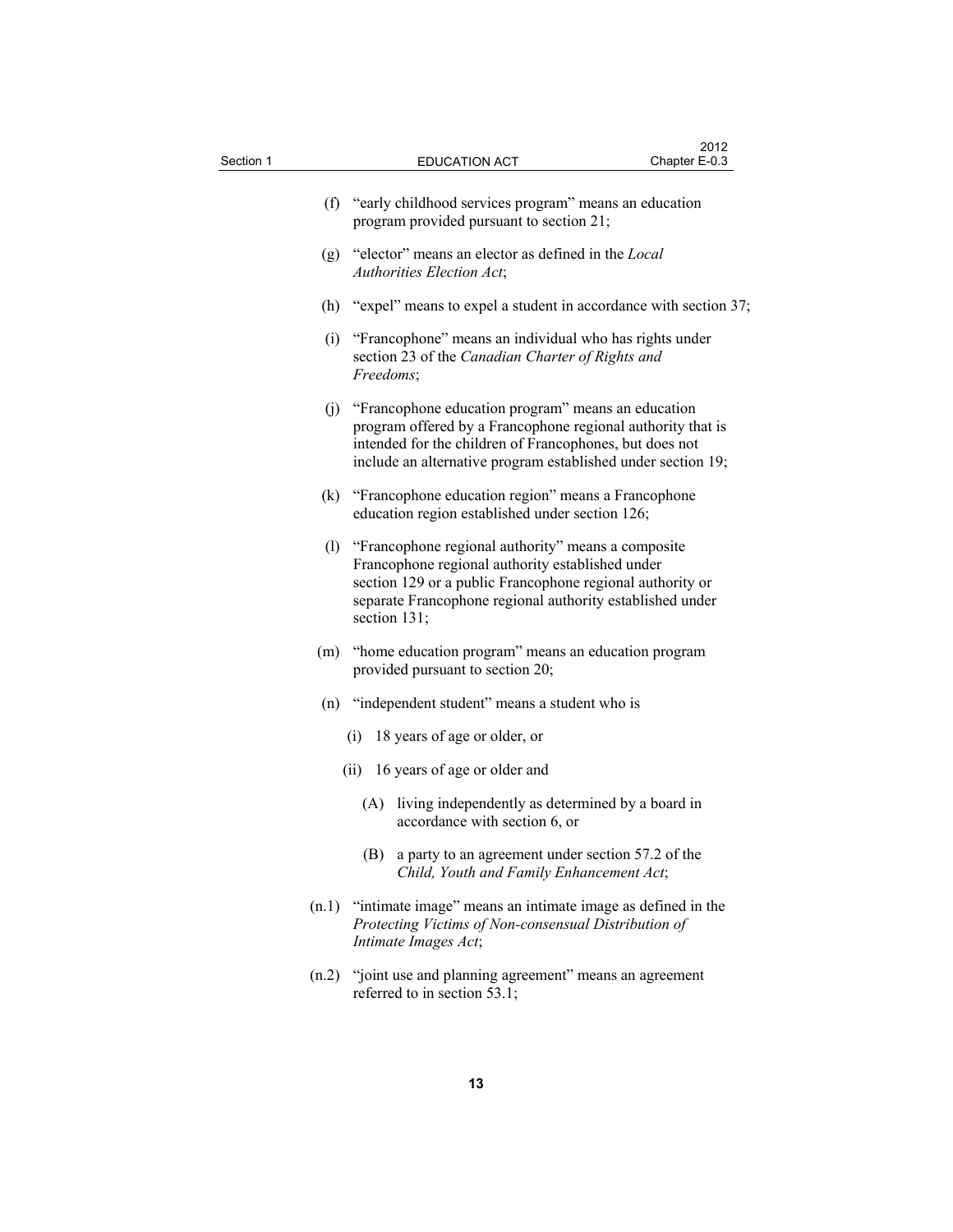| Section 1 |       | <b>EDUCATION ACT</b>                                                                                                                                                                         | 2012<br>Chapter E-0.3 |
|-----------|-------|----------------------------------------------------------------------------------------------------------------------------------------------------------------------------------------------|-----------------------|
|           | (0)   | "Minister" means the Minister determined under section 16<br>of the Government Organization Act as the Minister<br>responsible for this Act;                                                 |                       |
|           |       | (p) "municipality" means a municipality as defined in the<br>Municipal Government Act;                                                                                                       |                       |
|           |       | (q) "non-school building" means a building other than a school<br>building owned or occupied, in whole or in part, by                                                                        |                       |
|           | (i)   | a school jurisdiction,                                                                                                                                                                       |                       |
|           | (ii)  | a school jurisdiction and a municipality, or                                                                                                                                                 |                       |
|           | (iii) | a school jurisdiction and another person;                                                                                                                                                    |                       |
|           | (2);  | (r) "parent", unless otherwise specified, means, in respect of a<br>student or a child enrolled in an early childhood services<br>program, the relevant individual referred to in subsection |                       |
|           | (s)   | "principal" means a teacher designated as a principal or<br>acting principal under this Act;                                                                                                 |                       |
|           |       | (t) "private school" means a school registered under section 29;                                                                                                                             |                       |
|           | (u)   | "public school district" means an area of land established as<br>a public school district pursuant to this Act or any<br>predecessor Act or Ordinance;                                       |                       |
|           | (v)   | "public school division" means a public school division<br>established under section 112;                                                                                                    |                       |
|           | (w)   | "resident student" means an individual who is entitled to<br>have access to an education program under section 3 and<br>who is a resident student as determined under section 4;             |                       |
|           | (x)   | "school" means a structured learning environment through<br>which an education program is offered to a student by                                                                            |                       |
|           | (i)   | a board,                                                                                                                                                                                     |                       |
|           | (ii)  | a person responsible for the operation of a private<br>school,                                                                                                                               |                       |
|           | (iii) | either a society incorporated under the Societies Act, or a<br>company registered under Part 9 of the Companies Act,<br>that is responsible for the operation of a charter school,           |                       |
|           | (iv)  | a person providing an early childhood services program,                                                                                                                                      |                       |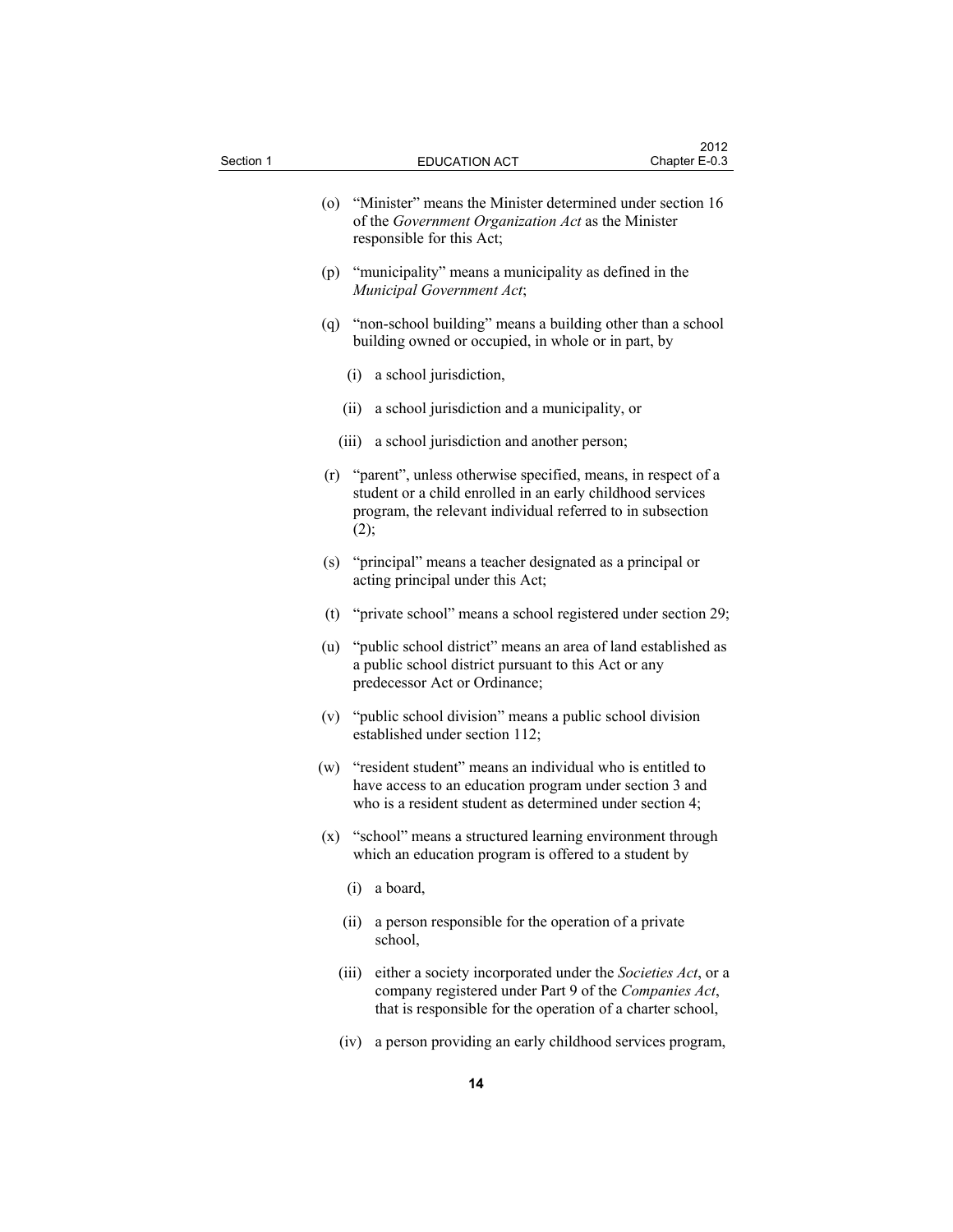- 
- (v) a parent providing a home education program, or
- (vi) the Minister;
- (y) "school building" means a building used for the instruction or accommodation of students that is owned or occupied, in whole or in part, by
	- (i) a school jurisdiction,
	- (ii) a school jurisdiction and a municipality, or
	- (iii) a school jurisdiction and another person;
- (z) "school building project" means
	- (i) the purchase, erection, relocation or renovation of,
	- (ii) the making of structural changes in,
	- (iii) the addition to or extension of, or
	- (iv) the building of access roads or site preparation for,

a school building;

- (aa) "school council" means a school council established under section 55;
- (bb) "school division" means a school division established under section 112;
- (cc) "school jurisdiction" means a board, the Lloydminster Public School Division or the Lloydminster Roman Catholic Separate School District;
- (dd) "separate school district" means an area of land established as a separate school district pursuant to this Act or any predecessor Act or Ordinance;
- (ee) "separate school division" means a separate school division established under section 112;
- (ff) "separate school region" means a separate school region established under section 123;
- (gg) "special school tax levy" means a tax that is authorized pursuant to Part 6, Division 5;
- (hh) "student" means a person who is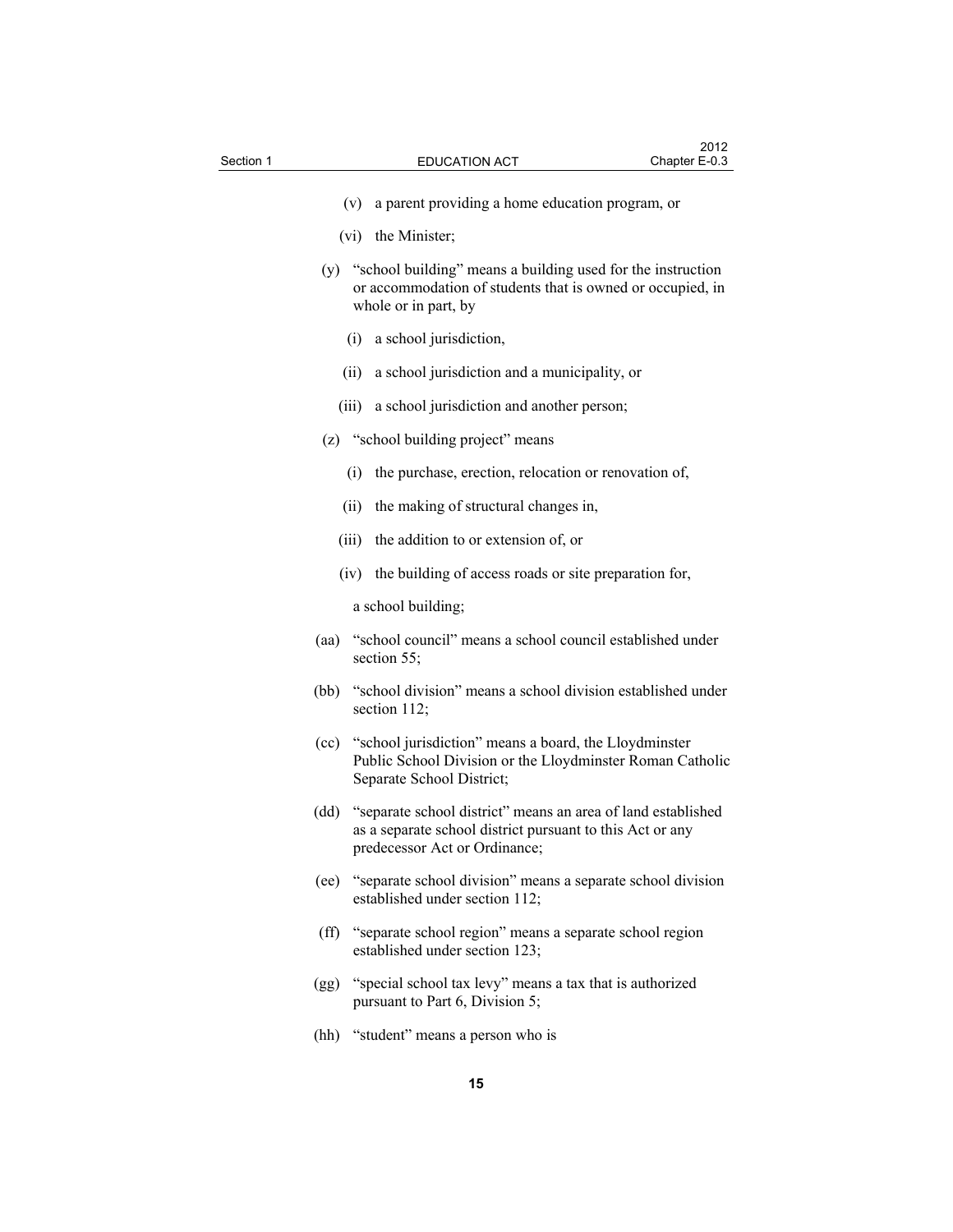- (i) enrolled in a school, or
- (ii) required under section 7 to attend school,

 but does not include a child younger than 6 years of age who is enrolled in an early childhood services program;

- (ii) "superintendent" means a person appointed as a superintendent of schools under section 222;
- (jj) "suspend", with respect to a student, means to suspend a student in accordance with section 36;
- (kk) "teacher" means a person who holds a certificate of qualification as a teacher issued under this Act;
- (ll) "trustee" means a member of a board;
- (mm) "unorganized territory" means any area in Alberta that is not included within a public or separate school district or a school division.

**(1.1)** Without limiting the generality of the definition of "bullying" in subsection  $(1)(d)$ , bullying includes the distribution of an intimate image of another person knowing that the person depicted in the image did not consent to the distribution, or being reckless as to whether or not that person consented to the distribution.

- **(2)** For the purposes of subsection (1)(r), the parent is
	- (a) subject to subsection (3),
		- (i) the guardian as set out in section 20 of the *Family Law Act*,
		- (ii) the guardian appointed under Part 1, Division 5 of the *Child, Youth and Family Enhancement Act*, if the guardian notifies the board in writing of the guardian's appointment, or
		- (iii) the guardian appointed under section 22 or 23 of the *Family Law Act*, if the guardian notifies the board in writing of the guardian's appointment,
	- (b) notwithstanding clause (a), the guardian of a student appointed under a temporary or permanent guardianship order under section 31 or 34 of the *Child, Youth and Family Enhancement Act*, a permanent guardianship agreement under section 11 of the *Child, Youth and Family Enhancement Act* or a private guardianship order under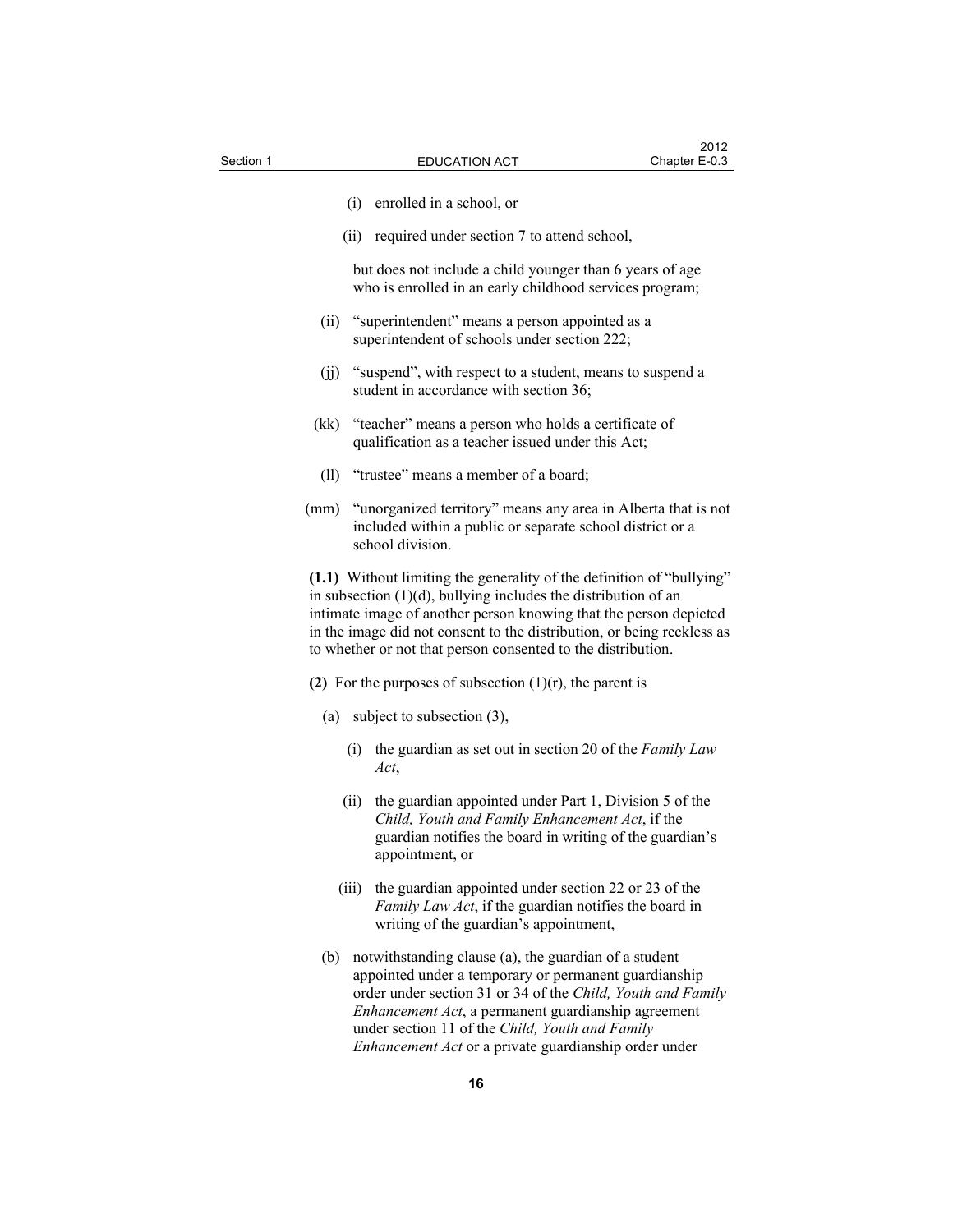section 56 of the *Child, Youth and Family Enhancement Act*, if the guardian notifies the board in writing of the guardian's appointment, or

 (c) notwithstanding clauses (a) and (b), the Minister of Justice and Solicitor General, if the student is in custody under the *Corrections Act*, the *Corrections and Conditional Release Act* (Canada) or the *Youth Criminal Justice Act* (Canada).

**(3)** The authority of a guardian to act under this Act is subject to any limitation imposed by law on the authority of the guardian, and where a person claims to be a parent or guardian or claims the existence of any limitation on the authority of a parent or guardian, the onus is on that person to provide proof of the claim.

- **(4)** For the purposes of this Act,
	- (a) "resident of Alberta" means a person
		- (i) who is lawfully entitled to be or to remain in Canada, and
		- (ii) who is living and ordinarily present in Alberta,

but does not include a tourist or visitor to Alberta;

- (b) "resident of Canada" means a person
	- (i) who is lawfully entitled to be or to remain in Canada, and
	- (ii) who is living and ordinarily present in Canada,

 but does not include a tourist or visitor to Canada. 2012 cE-0.3 s1;2015 c6 s2;2017 cP-26.9 s11;2019 c7 s3; 2019 c22 s2

### **Limitations**

**2** The exercise of any right or the receipt of any benefit under this Act is subject to the limitations that are reasonable in the circumstances under which the right is being exercised or the benefit is being received.

### **Part 1 Access to Education**

### **Right of access to education 3(1)** Every person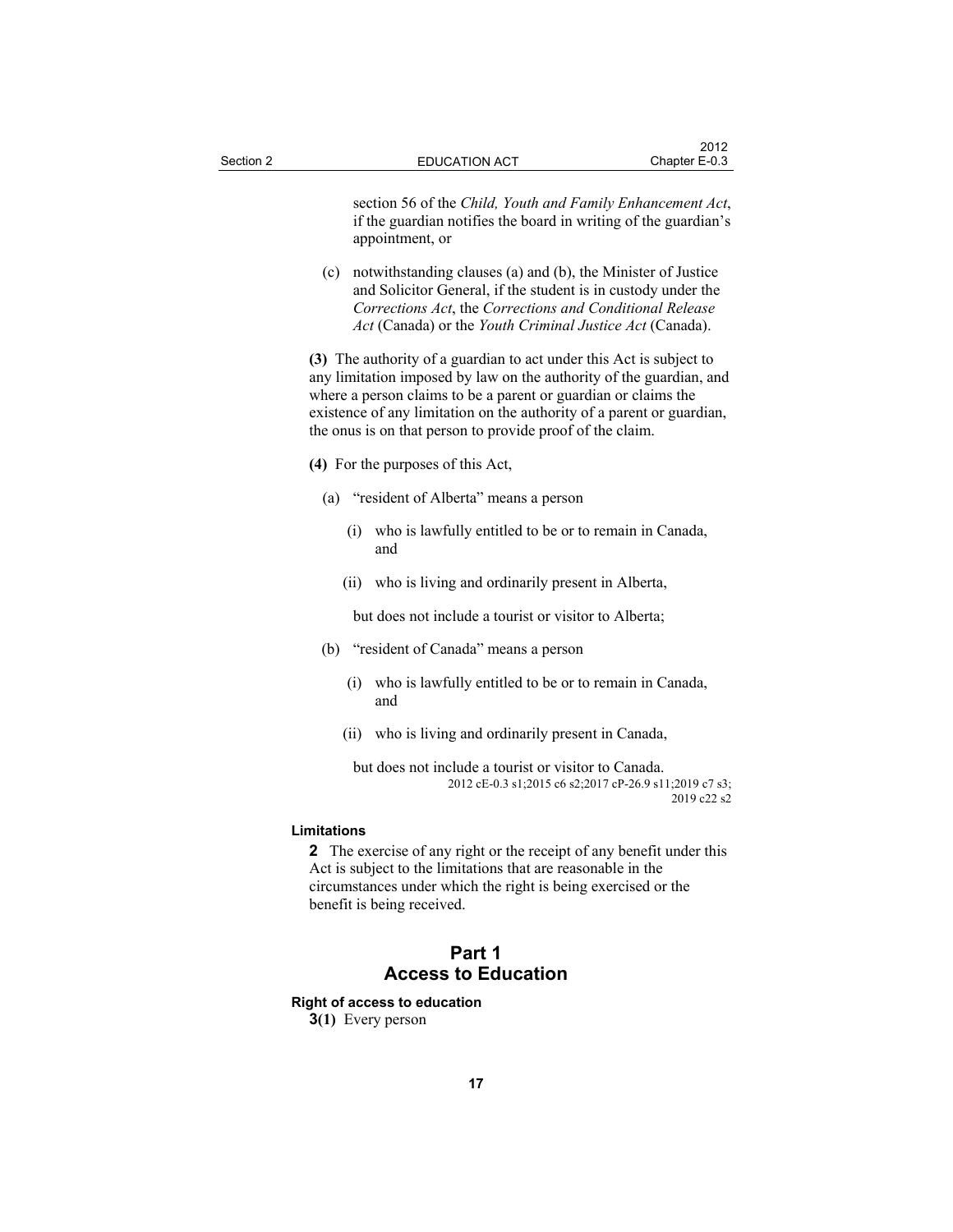- (a) who at September 1 in a year is 6 years of age or older and younger than 19 years of age,
- (b) who is a resident of Alberta, and
- (c) who has a parent who is a resident of Canada,

is entitled to have access in that school year to an education program in accordance with this Act.

- **(2)** A board may permit an individual
	- (a) who at September 1 in a year is younger than 6 years of age or older than 18 years of age, and
	- (b) who complies with subsection  $(1)(b)$  and  $(c)$ ,

to have access in that year to an education program in accordance with this Act.

2012 cE-0.3 s3;2019 c7 s4

### **Resident student**

**4(1)** Subject to this section, a student is a resident student of the board of the school division in which the student's parent resides.

**(2)** For the purposes of this section and section 59,

- (a) a student who is in the care of a foster parent under the *Child, Youth and Family Enhancement Act* is deemed to be a resident student of the board of the school division in which the foster parent resides, unless subsection (5) applies, and
- (b) a student who has a disability and is the subject of an agreement under the *Family Support for Children with Disabilities Act* is deemed to be a resident student of the board of the school division in which the student resides.

**(3)** Subject to this section, every student is a resident student of a board of a public school division.

**(4)** Where a separate school district is established, an individual residing within the boundaries of the separate school district who is of the same faith as those who established that district, whether Protestant or Roman Catholic,

- (a) is a resident of the separate school division responsible for operating the separate school district, and
- (b) is not a resident of the public school division.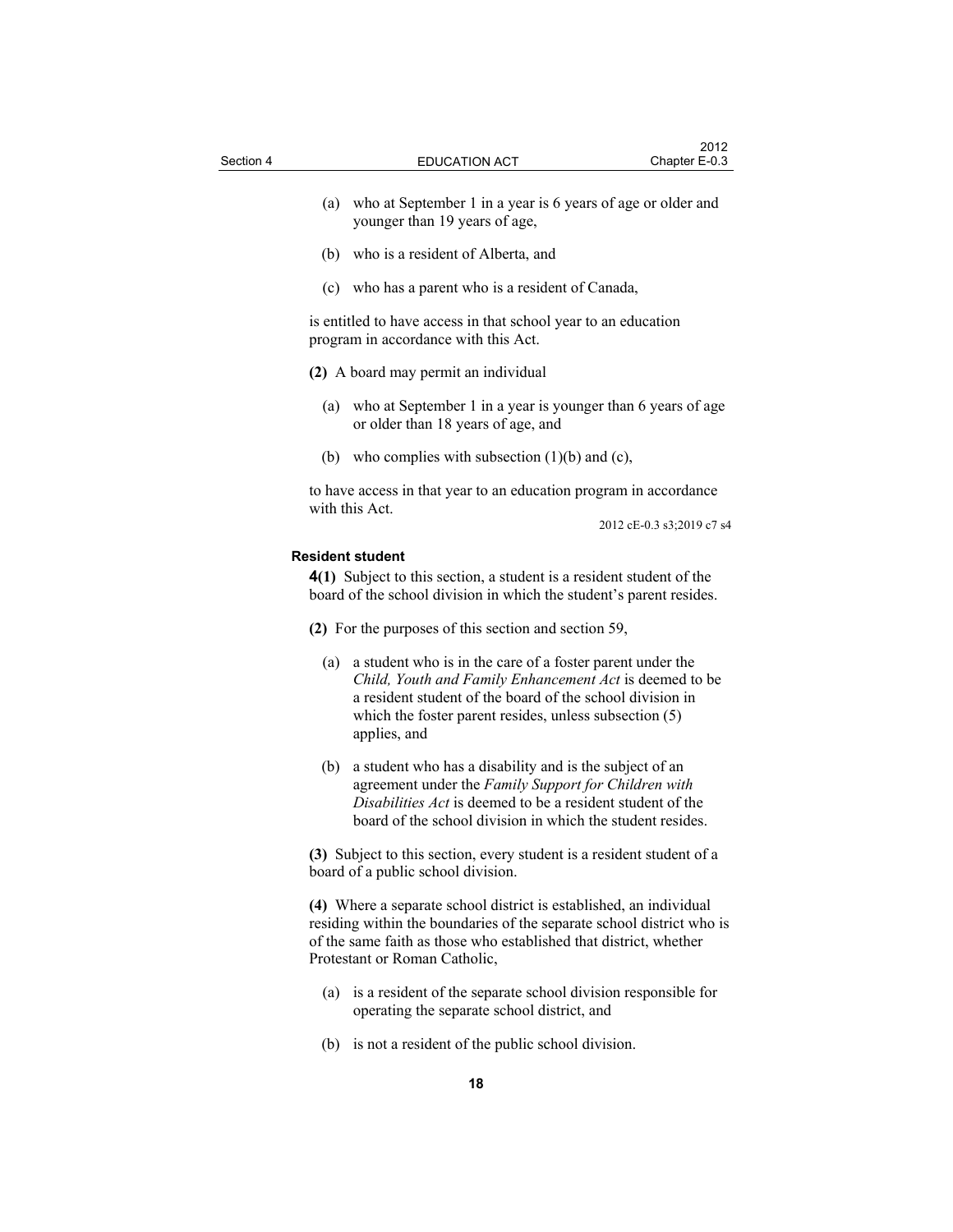**(5)** A child intervention worker under the *Child, Youth and Family Enhancement Act* may deem a student to be a resident student of the board that represents the faith of the student if

- (a) the student is in the care of a foster parent under the *Child, Youth and Family Enhancement Act*,
- (b) the faith of the student, whether Protestant or Roman Catholic, differs from the faith of the foster parent, and
- (c) the foster parent resides in an area where a separate school district has been established.
- **(6)** If a student
	- (a) is under 16 years of age and is not the subject of an order or agreement under the *Child, Youth and Family Enhancement Act*, and
	- (b) is a child in respect of whom financial assistance is being provided under section 105.8 of the *Child, Youth and Family Enhancement Act*,

the student is a resident student of the board of the school division in which the student resides.

**(7)** The following students are resident students of the Government:

- (a) a student who resides in unorganized territory and who is not an Indian as defined in the *Indian Act* (Canada) residing on a reserve pursuant to the *Indian Act* (Canada);
- (b) a student in custody under the *Corrections Act*, the *Corrections and Conditional Release Act* (Canada), the *Youth Justice Act* or the *Youth Criminal Justice Act* (Canada) who resides in an institution or a group home prescribed by the Minister as an institution or a group home to which this clause applies;
- (c) a student
	- (i) who is in the custody or under the guardianship of the Crown under the *Child, Youth and Family Enhancement Act*, and
	- (ii) who resides in an institution or a group home prescribed by the Minister as an institution or a group home to which this clause applies that is operated or approved by the Government;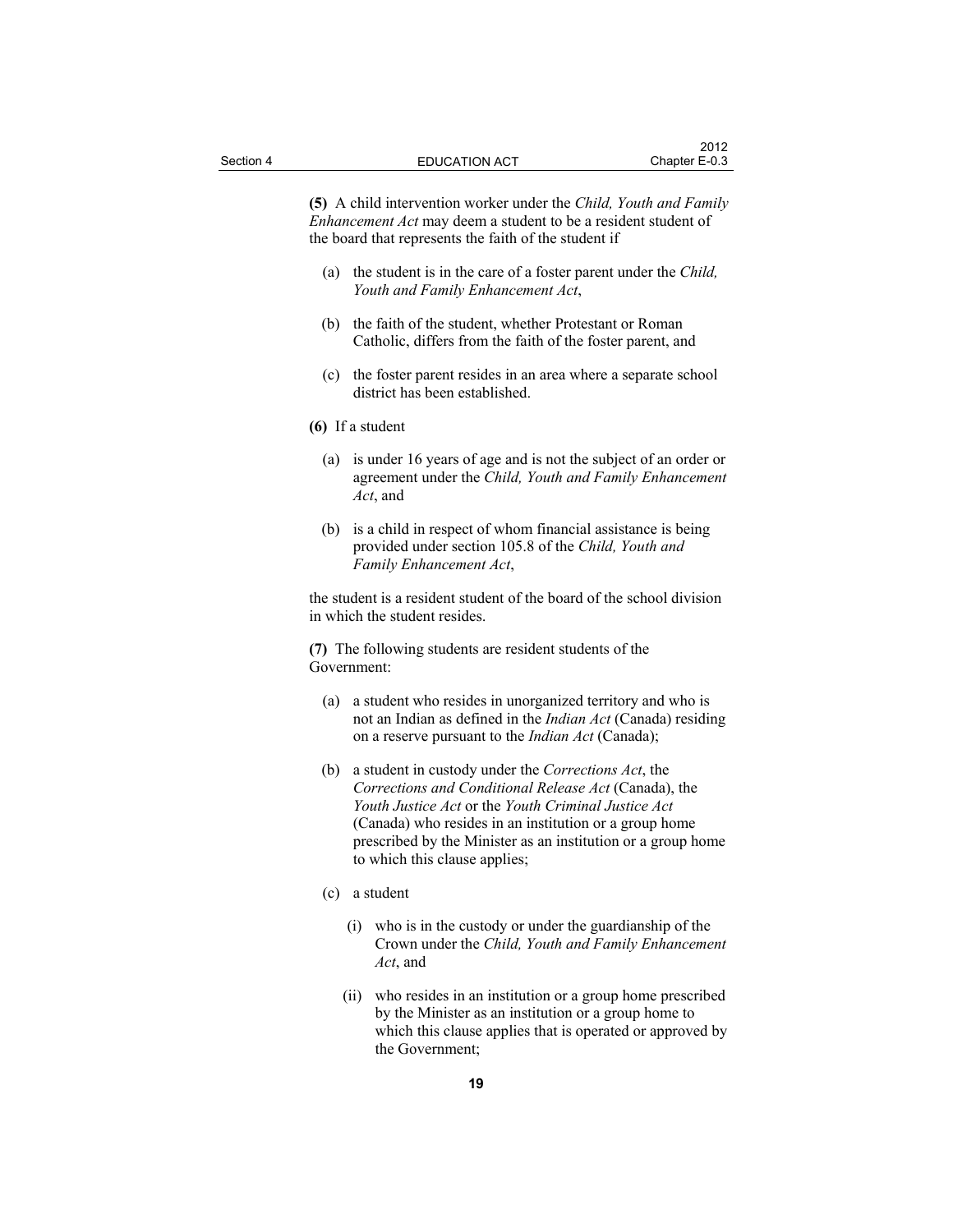| Section 4 |                                                                                                                                                                                                                                                                                                                                       | <b>EDUCATION ACT</b>                                                                                                                                                                                                                                                        | 2012<br>Chapter E-0.3 |  |
|-----------|---------------------------------------------------------------------------------------------------------------------------------------------------------------------------------------------------------------------------------------------------------------------------------------------------------------------------------------|-----------------------------------------------------------------------------------------------------------------------------------------------------------------------------------------------------------------------------------------------------------------------------|-----------------------|--|
|           | (d)                                                                                                                                                                                                                                                                                                                                   | a student who is under long-term medical care who resides<br>or is placed in a program in an institution that is under the<br>control, direction or administration of the Government.                                                                                       |                       |  |
|           | (8) If each parent is a resident of a different school division,                                                                                                                                                                                                                                                                      |                                                                                                                                                                                                                                                                             |                       |  |
|           | (a)                                                                                                                                                                                                                                                                                                                                   | the parents must choose in writing one of those school<br>divisions,                                                                                                                                                                                                        |                       |  |
|           | (b)                                                                                                                                                                                                                                                                                                                                   | the student is a resident student of the board of the chosen<br>school division,                                                                                                                                                                                            |                       |  |
|           | (c)                                                                                                                                                                                                                                                                                                                                   | the student must attend the school the student is directed to<br>attend by the board of the chosen school division in<br>accordance with section 10, and                                                                                                                    |                       |  |
|           | (d)                                                                                                                                                                                                                                                                                                                                   | the board of either school division may require that the<br>choice of the parents remains in effect during the school<br>year in respect of which it is made.                                                                                                               |                       |  |
|           | (9) If a parent is limited by law in exercising an authority under<br>subsection $(8)(a)$ and that parent is a resident of a school division<br>different than that of the other parent, the other parent may choose<br>which of the 2 divisions in which the student is to attend school,<br>and subsection $(8)(b)$ to $(d)$ apply. |                                                                                                                                                                                                                                                                             |                       |  |
|           |                                                                                                                                                                                                                                                                                                                                       | $(10)$ If the parents referred to in subsection $(8)$ do not choose a<br>school division under subsection (8), the Minister shall designate<br>the board of a school division of which one parent is a resident as<br>the board of which the student is a resident student. |                       |  |
|           |                                                                                                                                                                                                                                                                                                                                       | (11) If the residence of the parent of a student changes after the<br>commencement of a school year, the parent must designate the<br>student to be a resident student of one of the following for the<br>balance of that school year:                                      |                       |  |
|           | (a)                                                                                                                                                                                                                                                                                                                                   | the board of the school division in which the student resides<br>after the change,                                                                                                                                                                                          |                       |  |
|           | (b)                                                                                                                                                                                                                                                                                                                                   | the board of the school division in which the student resided<br>immediately before the change, or                                                                                                                                                                          |                       |  |
|           |                                                                                                                                                                                                                                                                                                                                       | (c) the Government if the student                                                                                                                                                                                                                                           |                       |  |
|           |                                                                                                                                                                                                                                                                                                                                       | resides in unorganized territory after the change, or<br>(i)                                                                                                                                                                                                                |                       |  |
|           |                                                                                                                                                                                                                                                                                                                                       | resided in unorganized territory immediately before the<br>(ii)<br>change.                                                                                                                                                                                                  |                       |  |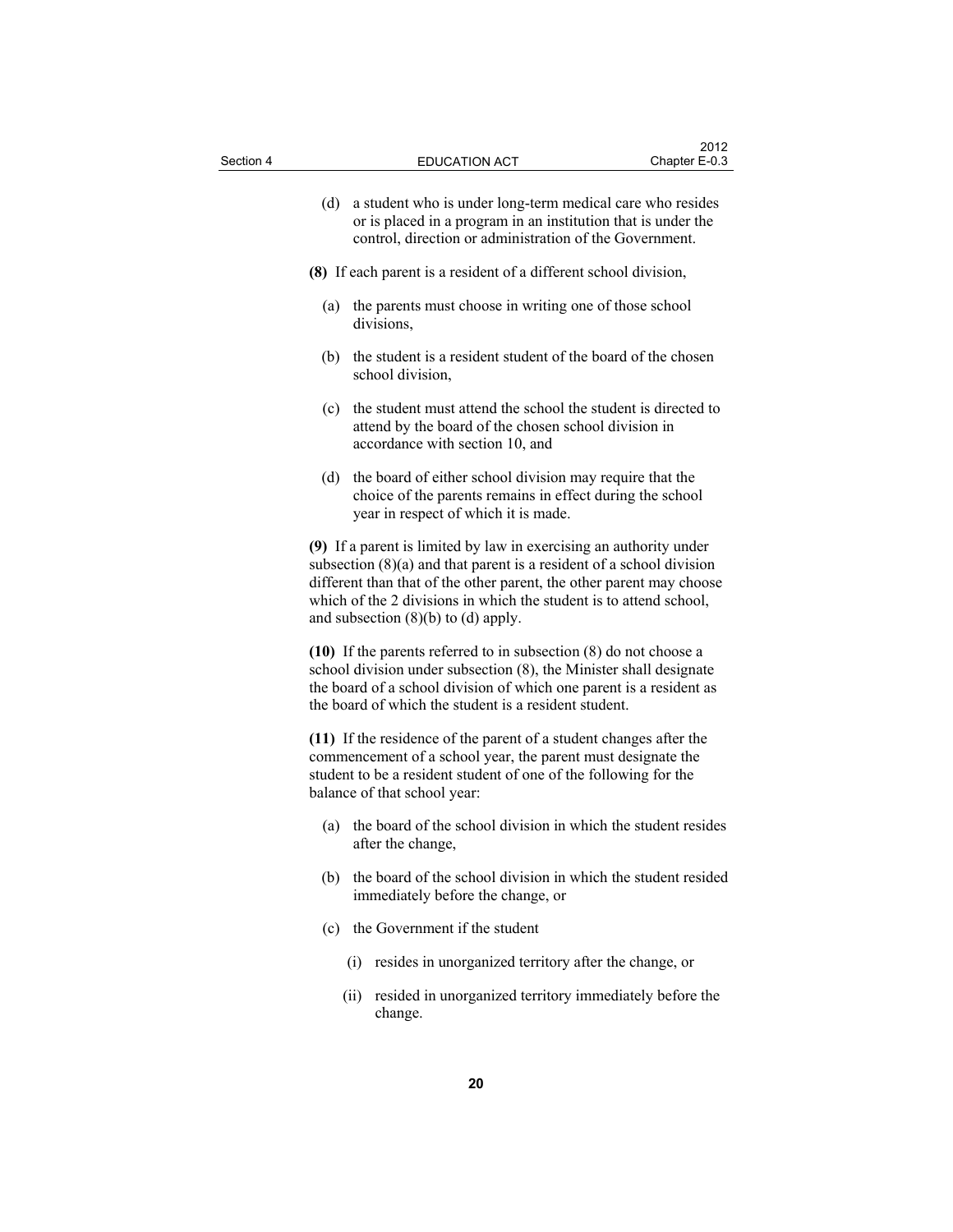**(12)** If a parent of a student dies and, as a result of the death, the student no longer has a living parent who is a resident of the school division of whose board the student is a resident student, the student may remain a resident student of that board notwithstanding subsections (1) to (11).

**(13)** If there is a dispute as to the number of resident students of a board, the Minister may determine the number or the method to be used to calculate the number.

**(14)** If there is a dispute as to the residency of a student, the Minister may determine that the student is a resident student of a particular board.

2012 cE-0.3 s4;2015 c6 s3;2019 c7 s5

#### **Residence**

**4.1** For the purposes of this Act, the place of residence of a person is governed by the following:

- (a) a person is deemed to have only one place of residence;
- (b) a person's residence is the place where that person ordinarily lives and sleeps and to which, when absent from the residence, that person intends to return.

2020 c11 s3

**5** Repealed 2015 c6 s4.

### **Independent student**

**6(1)** In determining whether a student is living independently for the purposes of this Act, a board may consider the following:

- (a) whether the student or the student's parent has made a statement in writing indicating that the student is living independently;
- (b) the student's living arrangements;
- (c) whether the student is financially independent or contributes financially to his or her maintenance;
- (d) whether the student is responsible for the making of significant decisions regarding matters such as health care;
- (e) any other factor the board considers relevant.

**(2)** Notwithstanding any other provisions in this Act, an independent student is entitled to exercise all the rights and powers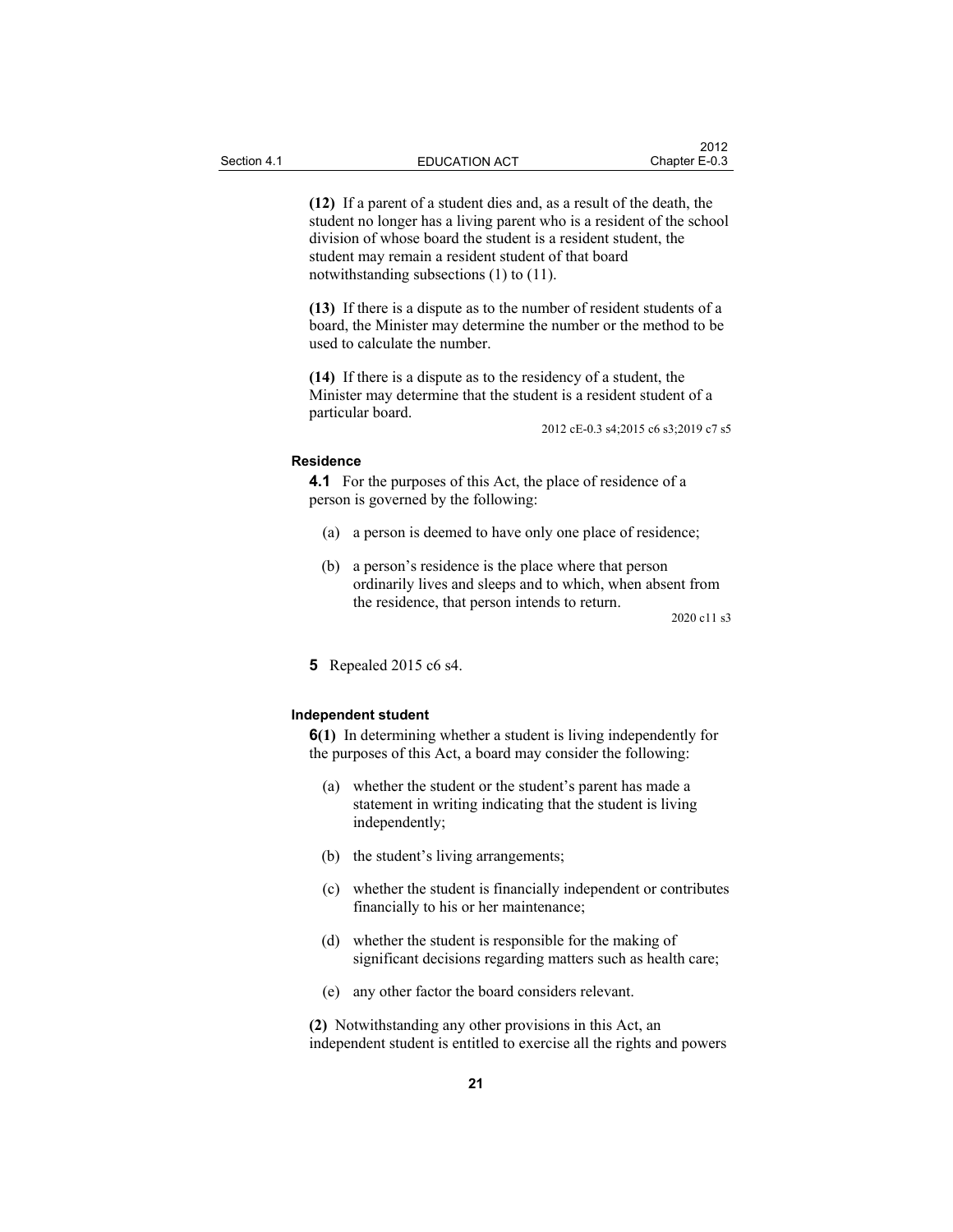and receive all the benefits and is subject to all the obligations under this Act that the student's parent would be entitled to exercise or receive or would be subject to, and the student's parent shall not exercise those rights, receive those benefits or be subject to those obligations.

2012 cE-0.3 s6;2015 c6 s5

### **Compulsory education**

**7(1)** Every person who

- (a) is a resident of Alberta and has a parent who is a resident of Canada,
- (b) at September 1 in a year is 6 years of age or older, and
- (c) subject to subsection (2), is younger than 16 years of age,

shall attend school.

**(2)** Subsection (1)(c) does not apply to a person who is younger than 16 years of age who has attained high school completion in accordance with the requirements prescribed in an order of the Minister under section 18.

**(3)** A board shall make all reasonable efforts to ensure that a student who is a resident student of the board or who is enrolled in a school operated by the board attends school.

**(4)** Notwithstanding subsection (1), a student is excused from attending school on a day on which the school is open if

- (a) the student is unable to attend by reason of sickness or other unavoidable cause,
- (b) the day is recognized as a religious holiday by the religious denomination to which the student belongs,
- (c) the principal of the school has suspended the student from school and the suspension is still in effect,
- (d) the student has been expelled from a school and has not yet been enrolled in another education program, or
- (e) the board or, if the student is enrolled in a private school or resides in unorganized territory, the Minister
	- (i) determines that the parent of the student has shown sufficient cause as to why the student should not be required to attend school, and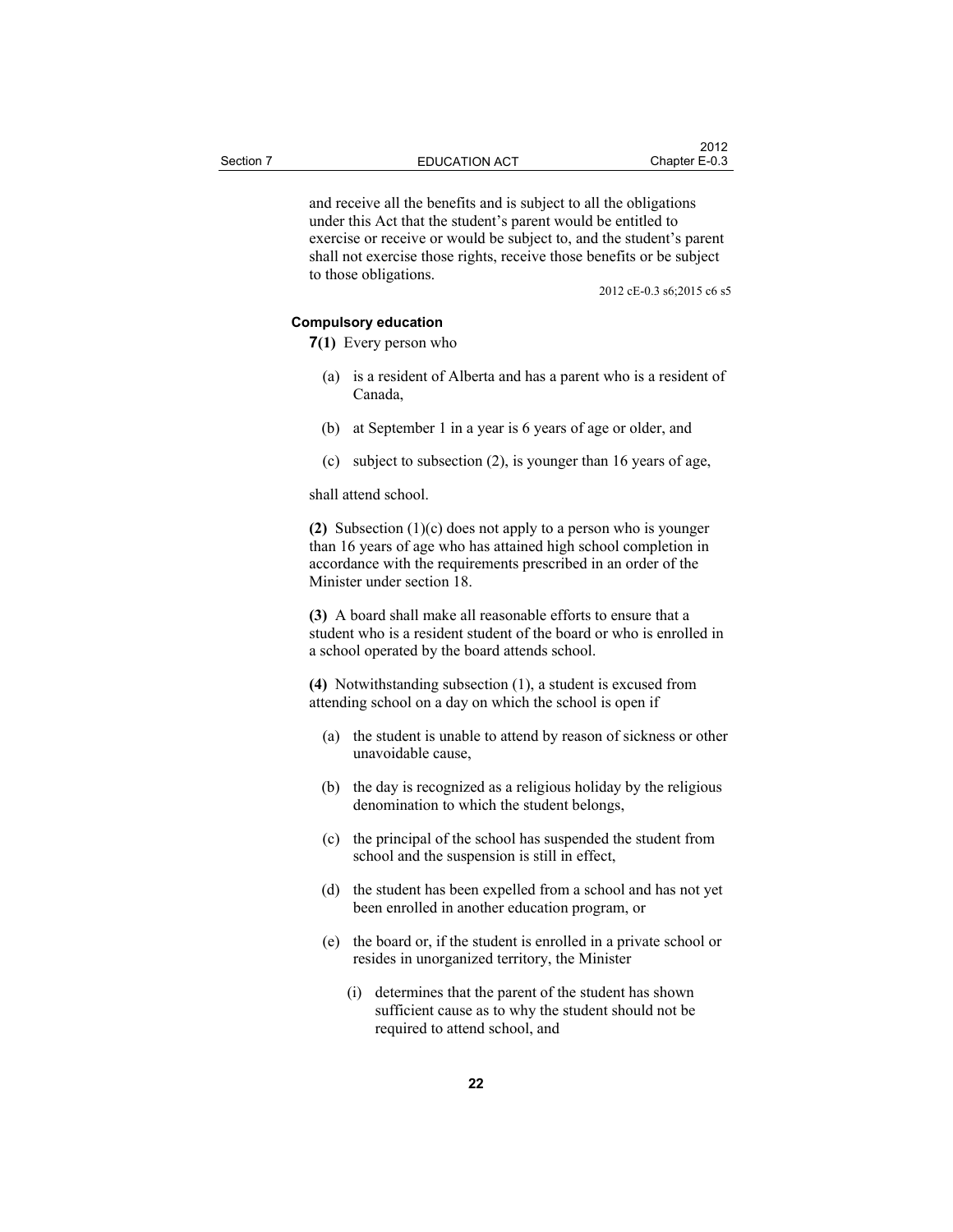(ii) excuses the student from attending school for a prescribed period of time.

**(5)** Where a student is excused from attendance at school under subsection (4)(e), that student is excused from attendance at school only during the period of time prescribed by the board or the Minister, as the case may be.

2012 cE-0.3 s7;2019 c7 s6

#### **Enforcing school attendance**

**8(1)** In this section,

- (a) "judge" means a judge of the Provincial Court;
- (b) "order" means an order given under this section by a judge or a justice of the peace.

**(2)** If an attendance officer has reasonable and probable grounds to believe that a student is not attending school in accordance with section 7, the attendance officer may do any or all of the following:

- (a) enter, during school hours,
	- (i) any building or premises other than a dwelling place, and
	- (ii) if authorized by an order under subsection (5), a dwelling place,

 where the attendance officer has reason to believe the student may be found or employed;

- (b) send the student who the attendance officer suspects is not attending school home or to school and accompany the student for that purpose;
- (c) deal with the student in accordance with the rules prescribed by the board.

### **(3)** If

- (a) an attendance officer has reasonable and probable grounds to believe that a student who is not attending school in accordance with section 7 is located in a place or premises, including a dwelling place, or
- (b) a student does not comply with a proper direction given by an attendance officer,

the attendance officer may act under subsection (4).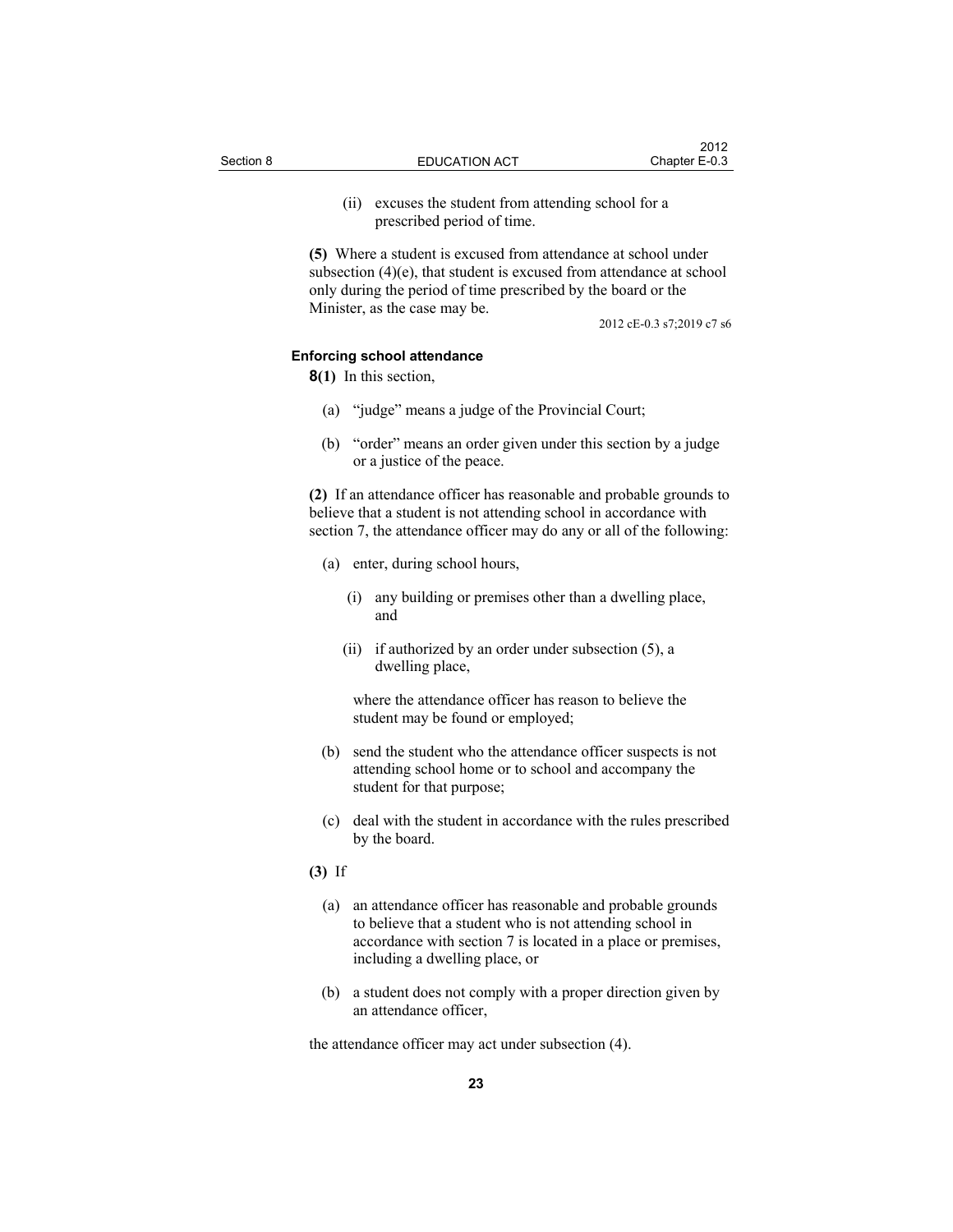**(4)** If subsection (3) applies, the attendance officer may make an ex parte application to a judge or, if a judge is not reasonably available, to a justice of the peace for either or both of the following orders:

- (a) if the judge or justice of the peace is satisfied that the student may be found in the place or premises, an order authorizing the attendance officer named in the order to enter the place or premises without force and search for the student;
- (b) an order requiring the student to comply with the directions of the attendance officer.

**(5)** On hearing an application under this section, the judge or justice of the peace, as the case may be, may grant the order applied for subject to any terms or conditions that the judge or justice of the peace considers appropriate in the circumstances.

### **Attendance at school**

**9(1)** Where

- (a) a student who is required to attend a school under section 7 does not attend school, and
- (b) attempts to enforce school attendance under section 8 have, in the opinion of the board, not been effective,

the board of which the student is a resident student or that operates or supervises the school in which the student is enrolled may refer the matter to the Attendance Board.

**(2)** Where a student who is required to attend a school under section 7

- (a) is enrolled in a private school, and
- (b) does not regularly attend that private school,

and the person responsible for the operation of that private school has made all reasonable efforts to ensure that the student attends school, the person responsible for the operation of that private school shall refer the matter to the Attendance Board.

**(3)** Before referring a matter respecting the attendance of a student to the Attendance Board, a board shall ensure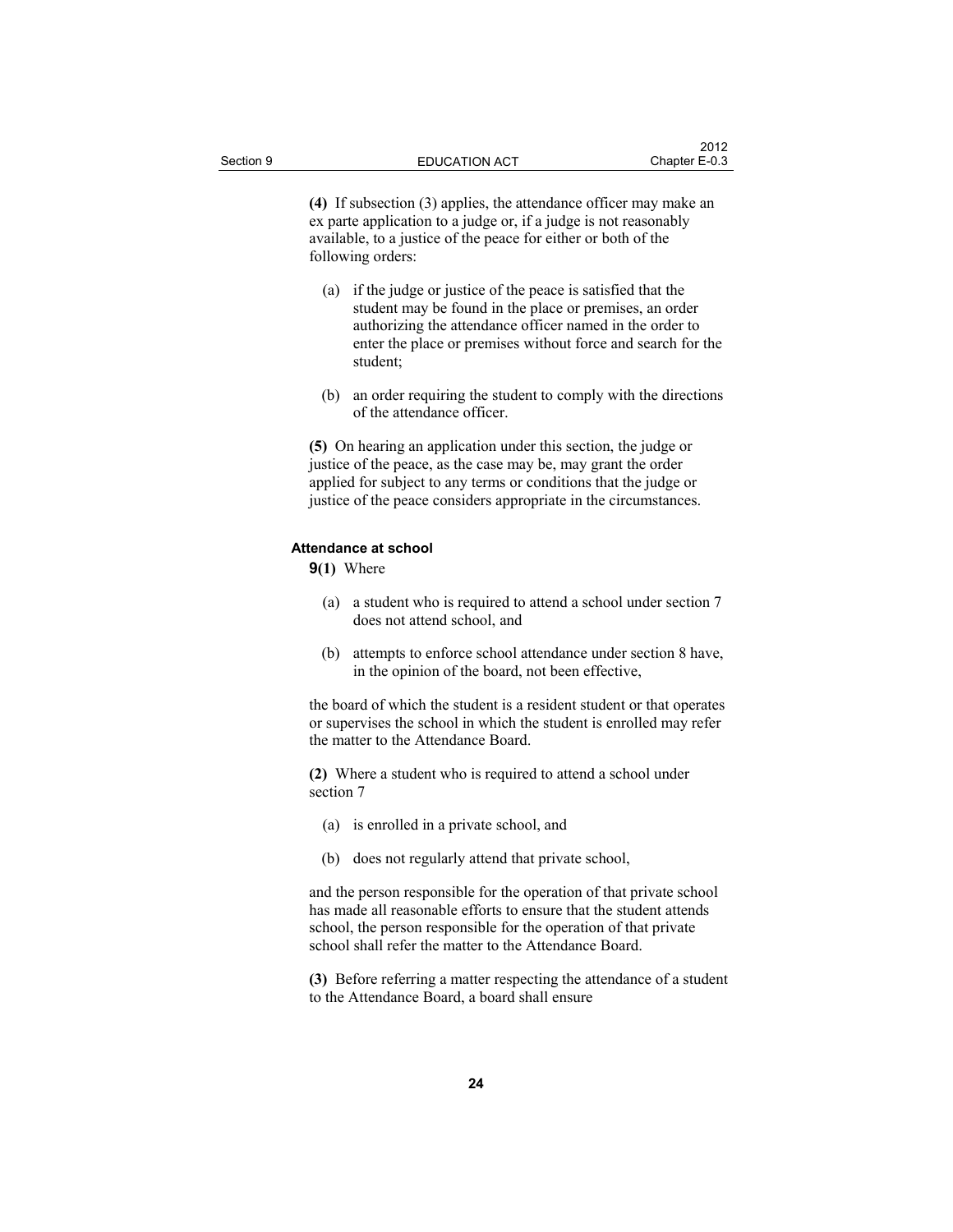- (a) that the student has been advised by the board or the attendance officer of the student's duty to attend school in accordance with section 7, and
- (b) that all reasonable efforts have been made by the board or the attendance officer to enforce the student's attendance at school.

**(4)** Before referring a matter respecting the attendance of a student to the Attendance Board, the person responsible for the operation of a private school shall ensure

- (a) that the student has been advised by that person of the student's duty to attend school in accordance with section 7, and
- (b) that all reasonable efforts have been made by that person to enforce the student's attendance at school.

#### **Enrolment in school operated by board**

**10(1)** Subject to subsection (2), a board shall direct a resident student of the board to enrol in and attend a particular school operated by the board.

**(2)** A board shall enrol a resident student of the board in the school operated by the board that is requested by the parent of the student if, in the opinion of the board asked to enrol the student, there are sufficient resources and facilities available to accommodate the student.

**(3)** Where a board establishes an attendance area for a school, a resident student of a board who resides in the attendance area for the school must be given priority over a student who does not reside in the attendance area.

**(4)** A board shall, for that school year, enrol a resident student of another board in the school operated by the board that is requested by the parent of the student if, in the opinion of the board asked to enrol the student, there are sufficient resources and facilities available to accommodate the student.

**(5)** Notwithstanding subsections (2) and (4), a board may direct a student who requests enrolment in a senior high school program beyond a 3rd school year to attend a school designated by the board.

**(6)** A board shall enrol a resident student of the Government in a school operated by the board as requested by the Minister.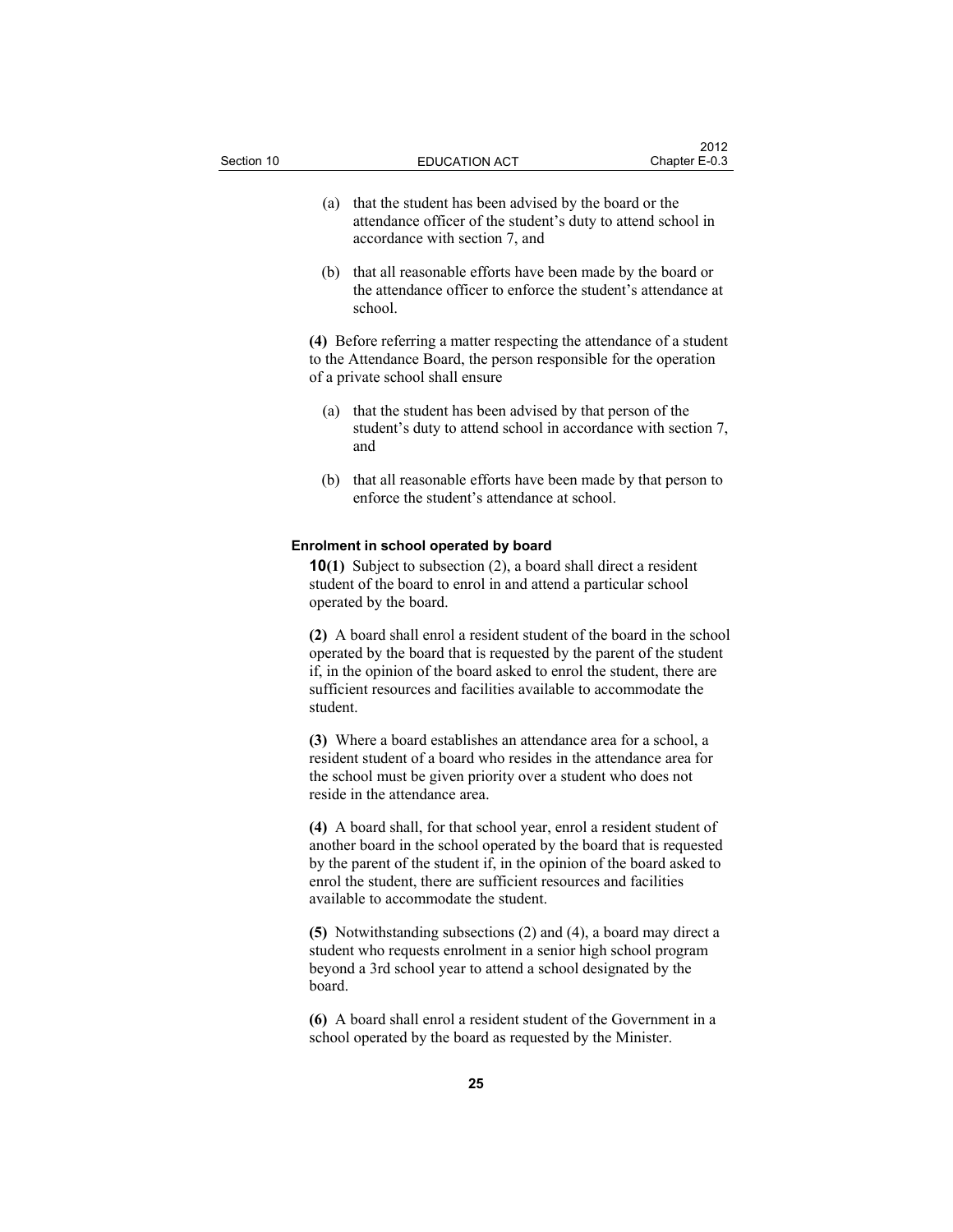**(7)** A parent of a student enrolled in a school operated by a board shall not request that the student be enrolled in another school during a school year unless the board operating the other school consents.

### **Responsibility to students**

**11(1)** A board shall ensure that each of its resident students is provided with an education program consistent with the requirements of this Act and the regulations.

**(2)** A board shall provide to each student enrolled in a school operated by the board an education program consistent with the requirements of this Act and the regulations that will give the student the opportunity to meet the standards of education set by the Minister.

**(3)** In respect of a student referred to in subsection (2), if a student's behavioural, intellectual, learning, communication or physical characteristics, or a combination of any of them, impair the student's ability and opportunity to learn, a board may determine that the student is in need of specialized supports and services.

**(4)** Subject to section 40, a student who is determined by a board to be in need of specialized supports and services is entitled to have access to those supports and services in an education program provided in accordance with this Act that will give the student the opportunity to meet the standards of education set by the Minister.

**(5)** Before providing specialized supports and services to a student, a board shall

- (a) consult with the parent of the student, and
- (b) where appropriate, consult with the student.

**(6)** The Minister may make regulations respecting the delivery of specialized supports and services.

2012 cE-0.3 s11;2015 c6 s6

#### **International students**

**12** A board shall enrol all individuals who are entitled under section 3 to have access to an education program in a school year before enrolling an individual who is not entitled under section 3 to have access to an education program in that school year.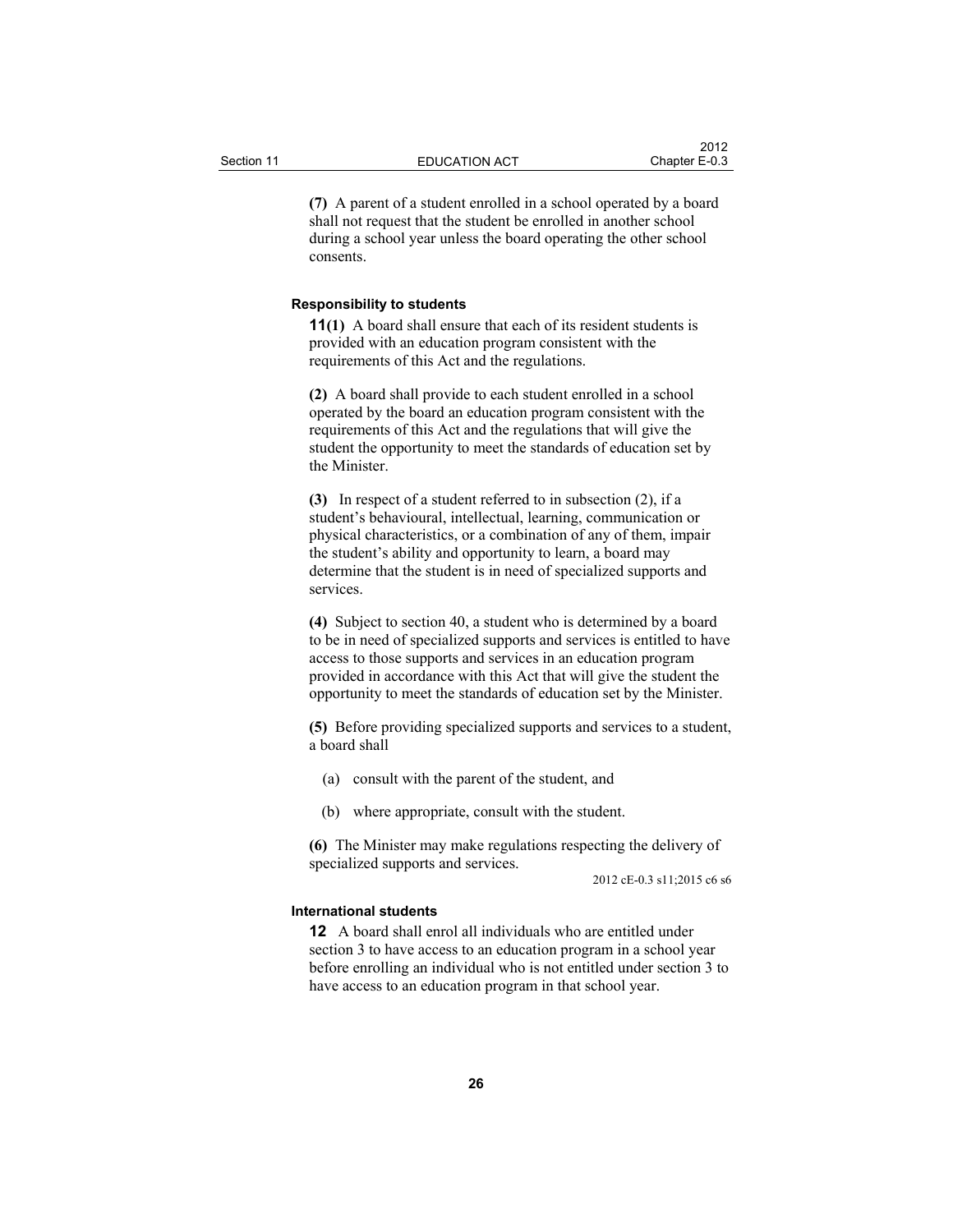### **Tuition fees**

**13(1)** A board shall not charge any tuition fees with respect to the enrolment in a school operated by the board of its resident students or the resident student of any other board or the Government.

**(2)** A board may charge tuition fees in respect of an individual who attends a school operated by the board and who is not a resident student of the board or any other board or the Government.

**(3)** Where a board may charge a tuition fee under subsection (2), the board may determine the amount of the tuition fee.

#### **Francophone education**

**14(1)** If an individual has rights under section 23 of the *Canadian Charter of Rights and Freedoms* to have the individual's children receive school instruction in French, the individual's children are entitled to receive that instruction in accordance with those rights wherever in Alberta those rights apply.

- **(2)** The Minister may make regulations
	- (a) respecting the education generally of students whose parents are Francophones, and
	- (b) notwithstanding any other provision of this Act, respecting any matter required to give effect to subsection (1).

**(3)** A student who is enrolled in a school operated by a Francophone regional authority is entitled to receive school instruction in French.

#### **Enrolment in Francophone school**

**15(1)** If a student's parent is a Francophone who requests that the student be enrolled in a school operated by a Francophone regional authority and the student resides in the Francophone education region within the distance from the school, as determined by the Francophone regional authority, the student is entitled to attend that school, and the Francophone regional authority shall

- (a) enrol the student in that school, and
- (b) ensure that the student is provided with an education program consistent with the requirements of this Act and the regulations that will give the student the opportunity to meet the standards of education set by the Minister.

**(2)** If a student's parent is a Francophone who requests that the student be enrolled in a school operated by a Francophone regional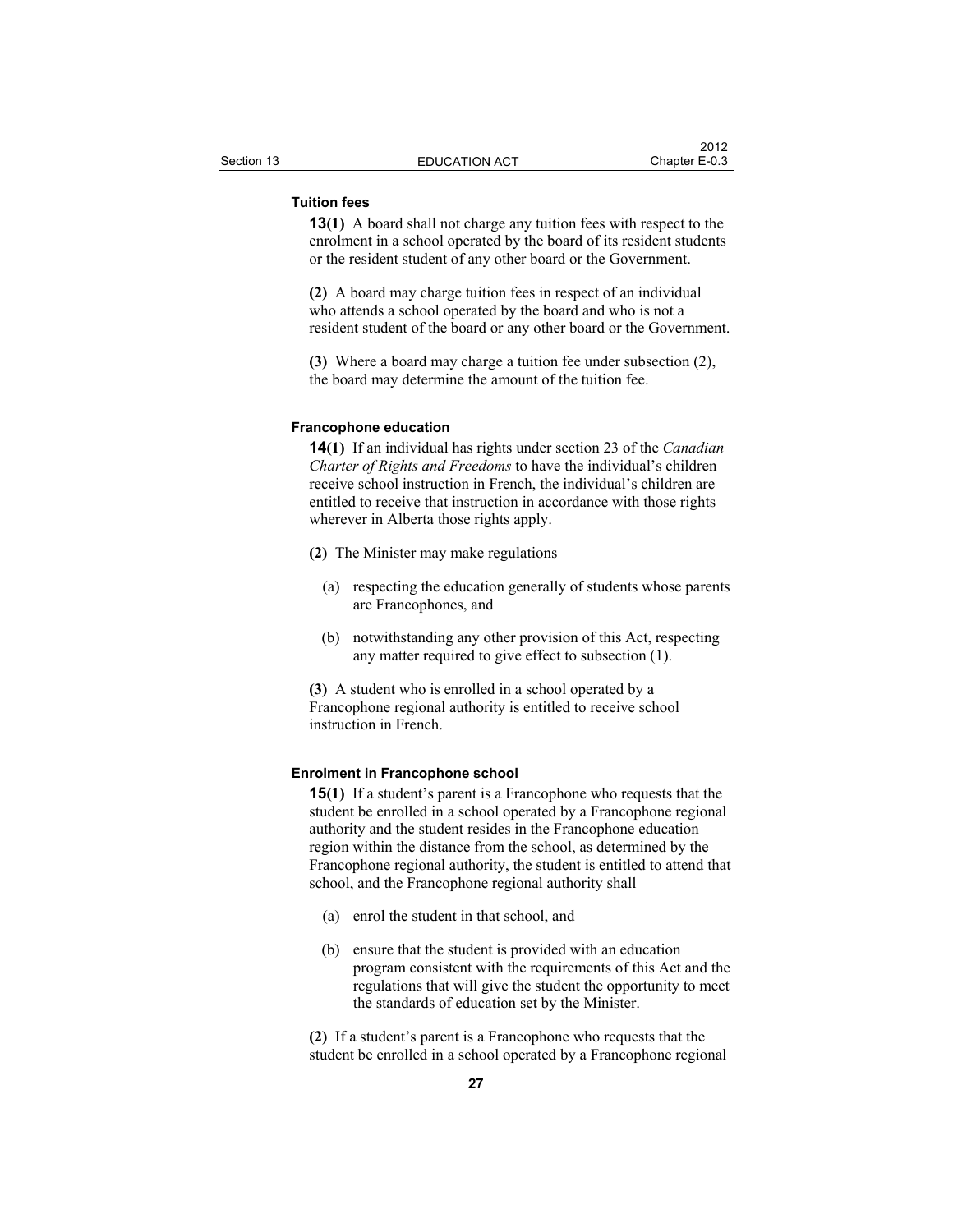authority and the student does not reside in the Francophone education region within the distance from the school, as determined by the Francophone regional authority, the Francophone regional authority

- (a) may enrol the student in that school under the terms set by the Francophone regional authority, and
- (b) if the student is enrolled under clause (a), shall ensure that the student is provided with an education program consistent with the requirements of this Act and the regulations that will give the student the opportunity to meet the standards of education set by the Minister.

**(3)** If a student is the child of a Francophone and is enrolled in a school operated by a Francophone regional authority, the student continues to be a resident student of a board of a school division or, if section 4(7) applies to the student, of the Government, but section 11(1) does not apply to that board or the Minister, as the case may be, with respect to that student while the student is enrolled in a school operated by a Francophone regional authority.

**(4)** Notwithstanding subsections (1) and (2), a Francophone regional authority that is requested to enrol a student in a senior high school program beyond a 3rd school year may direct the student to attend a school designated by the Francophone regional authority.

**(5)** A Francophone regional authority shall enrol a resident student of the Government in a school operated by the Francophone regional authority as requested by the Minister.

2012 cE-0.3 s15;2020 c11 s4

### **Part 2 Opportunities for Learning**

### **Division 1 Diverse and Flexible Learning**

#### **Diversity and respect**

**16(1)** All courses or programs of study and instructional materials used in a school must reflect the diverse nature and heritage of society in Alberta, promote understanding and respect for others and honour and respect the common values and beliefs of Albertans.

**(2)** For greater certainty, the courses or programs of study and instructional materials referred to in subsection (1) must not promote or foster doctrines of racial or ethnic superiority or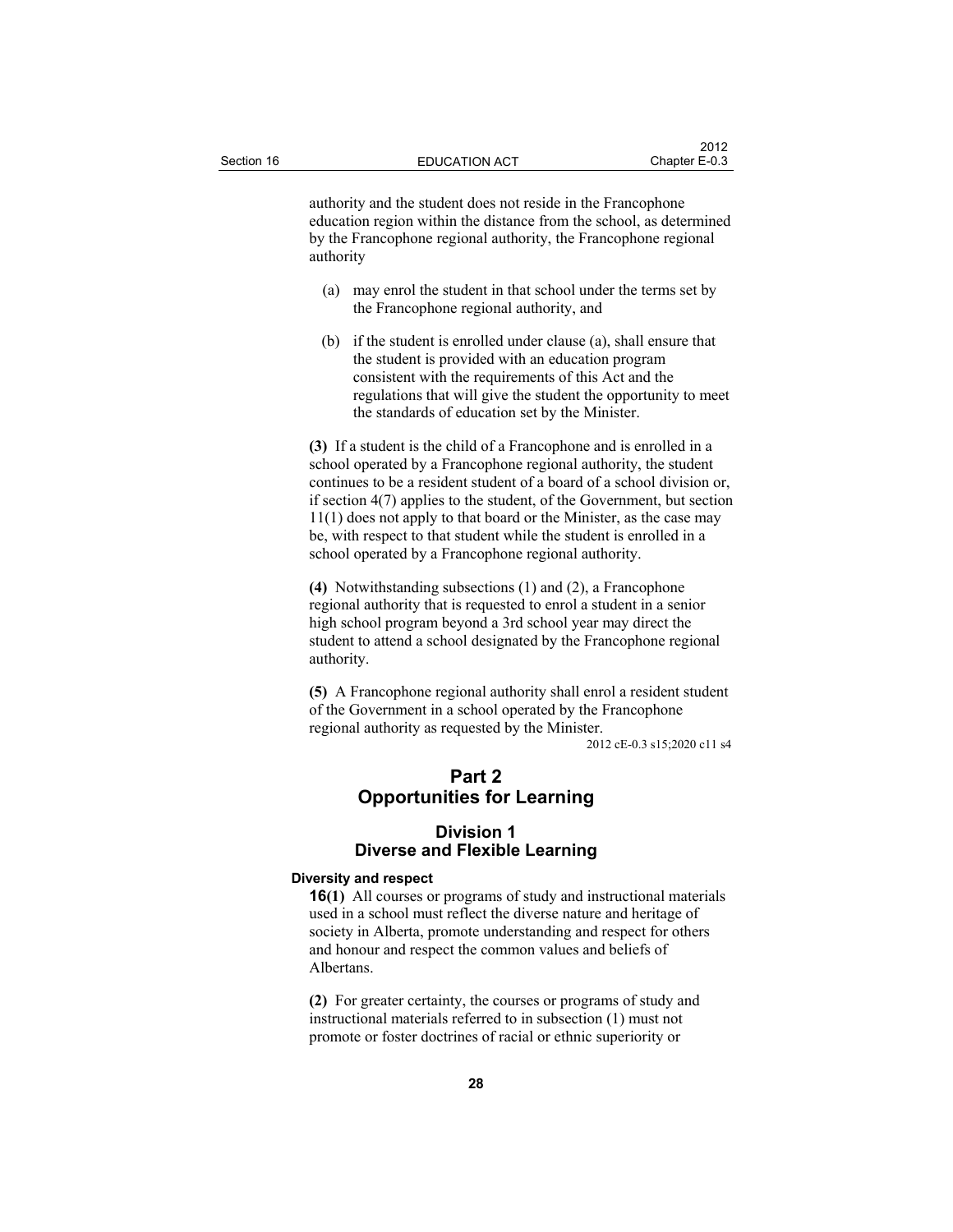persecution, social change through violent action or disobedience of laws.

### **Language of instruction**

**17(1)** Every student is entitled to receive instruction in English.

**(2)** Notwithstanding subsection (1), a board may authorize the use of French or any other language as a language of instruction.

**(3)** The Minister may make regulations governing the provision of instruction in any language authorized under subsection (2).

#### **Courses, programs of study, etc.**

**18(1)** The Minister may do the following:

- (a) prescribe courses or programs of study;
- (b) prescribe requirements for the granting of credits, certificates and diplomas, including requirements for high school completion;
- (c) prescribe requirements with respect to course sequencing or advancement;
- (d) authorize learning and teaching resources for use in schools;
- (e) approve any course, program of study or learning and teaching resource that may be submitted to the Minister by a board or another operator of a school for use in a school.
- **(2)** The Minister may, by order, do the following:
	- (a) subject to the right of a board to provide religious instruction, prohibit the use of a course, a program of study or a learning and teaching resource in schools;
	- (b) adopt or approve goals and standards applicable to the provision of education in Alberta.

**(3)** The *Regulations Act* does not apply to an order made under subsection (2).

**(4)** The Minister may issue directives respecting the assessment of persons by the Minister.

2012 cE-0.3 s18;2015 c6 s7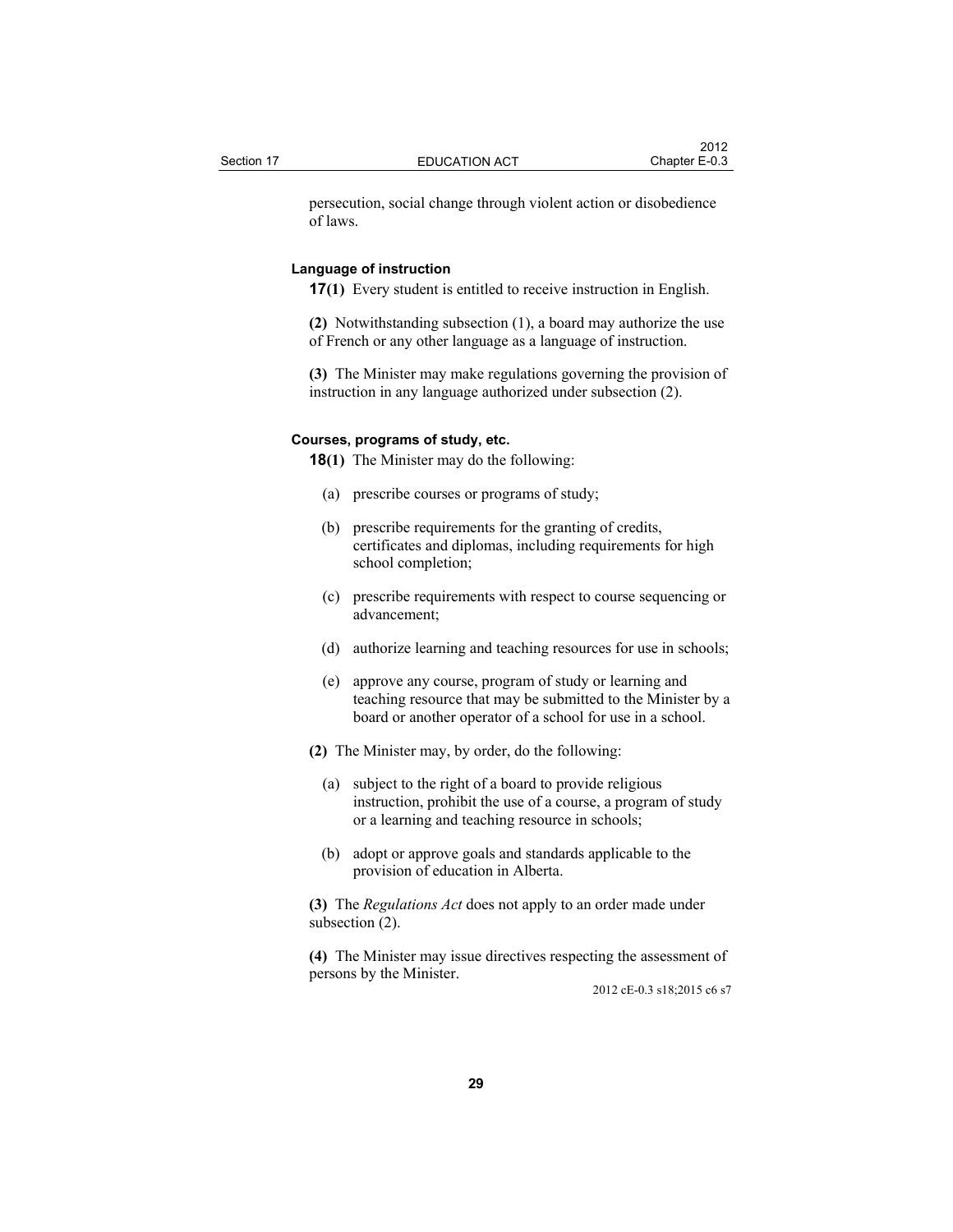### **Alternative programs**

**19(1)** In this section, "alternative program" means an education program offered by a board that

- (a) emphasizes a particular language, culture, religion or subject-matter, or
- (b) uses a particular teaching philosophy,

but that is not a religious education program offered by a separate school board of that religious denomination, a Francophone education program or specialized supports and services under section 11.

**(2)** A board may offer an alternative program to a student whose parent requests it where, in the opinion of the board,

- (a) the board has sufficient resources and facilities to offer the alternative program, and
- (b) the alternative program is appropriate to meet the student's education needs.

**(3)** A board may offer an alternative program under subsection (2) that operates within the geographic boundaries of another board only if the other board has been requested to offer the alternative program and has refused.

**(4)** A board that offers an alternative program shall continue to offer an education program consistent with the requirements of this Act and the regulations to those students not enrolled in the alternative program.

**(5)** If a parent enrols a student in an alternative program, the board may charge that parent fees related to the alternative program only for the purpose of defraying all or a portion of any non-instructional costs that

- (a) may be incurred by the board in offering the alternative program,
- (b) are necessary for the delivery of the alternative program, and
- (c) are in addition to the costs incurred by the board in providing education programs other than the alternative program.

2012 cE-0.3 s19;2015 c6 s8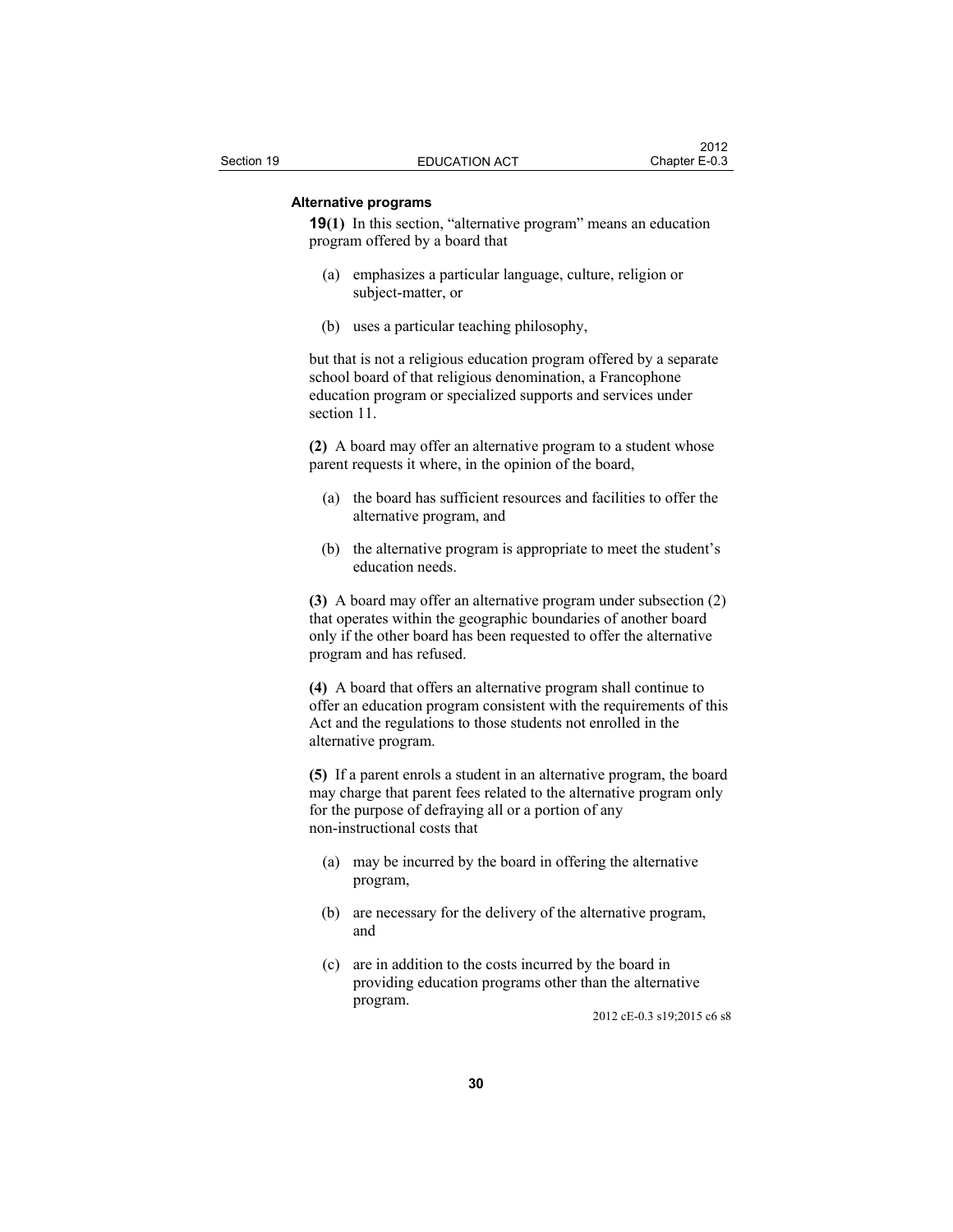### **Home education programs**

**20(1)** A parent of a student may provide, at home or elsewhere, a type of home education program for the student in accordance with the regulations.

**(2)** The Minister may make regulations respecting any type of home education program, including, without limitation, regulations respecting

- (a) notification requirements to provide a home education program, and
- (b) supervision requirements, if any, of a home education program.

2012 cE-0.3 s20;2020 c11 s5

#### **Early childhood services programs**

**21(1)** A board or, with the approval of the Minister, another person may provide an early childhood services program to a child who, as of September 1, is younger than 6 years of age, if the parent of the child requests it.

**(2)** A board or, with the approval of the Minister, a person may provide an early childhood services program to a student who, as of September 1, is younger than 7 years of age if both the parent of the student and the board are of the opinion that the program will benefit the student.

**(3)** An early childhood services program provided by a board or a person under this section must be consistent with the goals and standards adopted or approved by the Minister under section  $18(2)(b)$ .

**(4)** Subject to the regulations, if a parent enrols a child or a student in an early childhood services program, the board or other person that provides the early childhood services program may charge the parent fees in respect of the program.

**(5)** Unless otherwise stated, if a child referred to in subsection (1) attends a program under this section, the child is not, by reason of attending that program,

- (a) a resident student of the board, or
- (b) entitled to any of the rights or benefits given to a student under this Act.

**(6)** The Minister may make regulations respecting early childhood services programs.

2012 cE-0.3 s21;2015 c6 s9;2020 c11 s6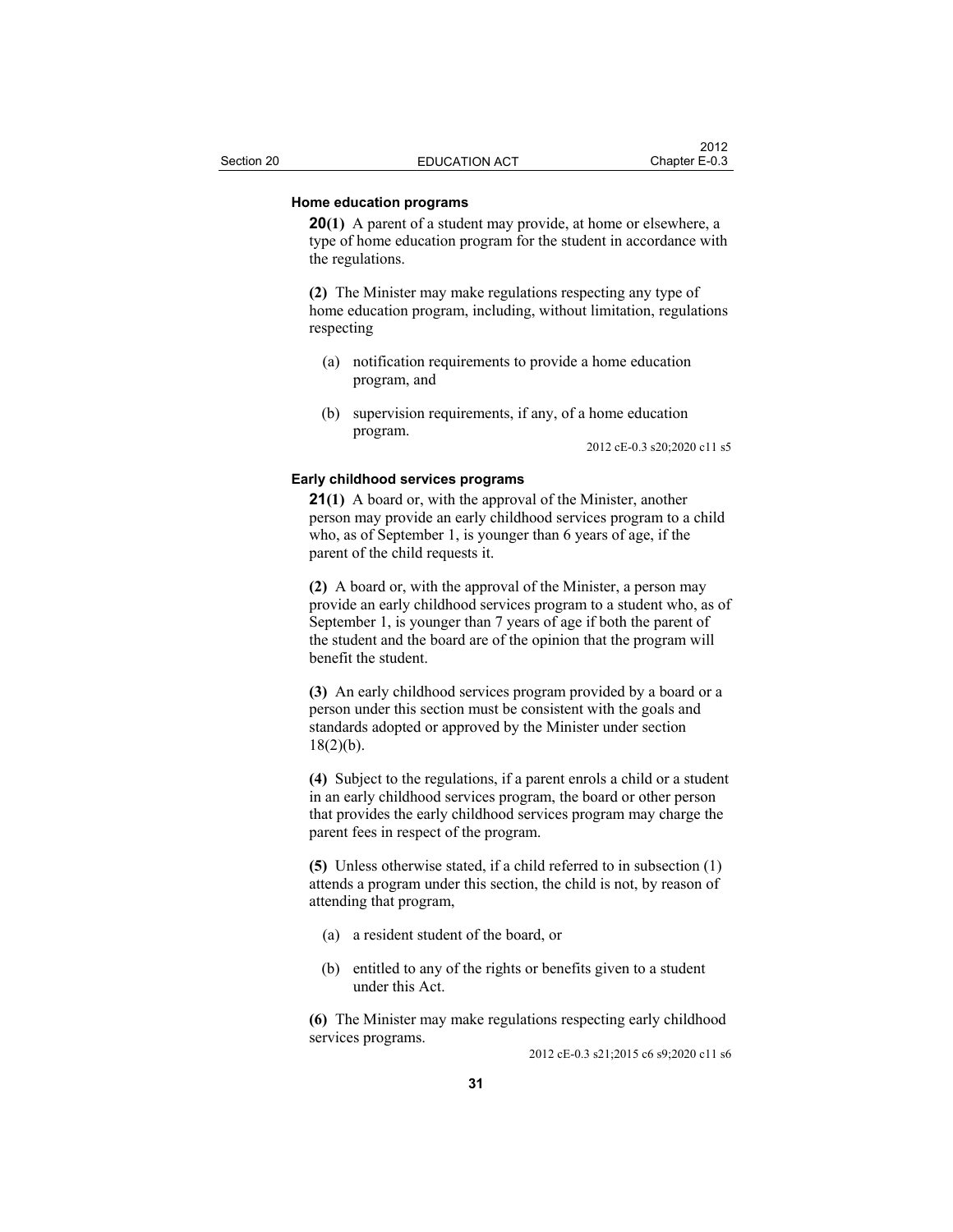### **Off-campus education programs**

**22(1)** A board may provide off-campus education programs for its students.

**(2)** A board may enter into an agreement with a person to provide a workplace for students who are participating in an off-campus education program.

**(3)** When a student wishes to participate in an off-campus education program, the board shall obtain the consent of the student's parent or, if the student is 16 years of age or older, of the student.

**(4)** A student who is participating in an off-campus education program is considered to be attending school while at the workplace provided for the program.

### **Continuing education**

**23(1)** A board, in addition to meeting its obligations under section 11(1), may develop or provide courses to any person on any subject.

**(2)** A board shall employ teachers in accordance with section 198 to provide instruction in courses provided under this section that conform with the courses prescribed or approved under section 18, and may employ any person to provide instruction in other courses provided under this section.

**(3)** When a board develops or provides a course under subsection (1), the board shall ensure that the course does not interfere with the ability of the board to meet its obligations under section 11(1).

**(4)** Notwithstanding section 13, a board may charge a student registered in a course developed or provided by it under subsection (1) any fees it considers appropriate, but it may not charge a student who is registered in a course prescribed or approved under section 18 a fee for a course prescribed or approved under that section.

**(5)** Any person may apply to a board to register in a course developed or provided under subsection (1) and the board may in its discretion accept or refuse the applicant.

**(6)** A person who registers in a course developed or provided by a board under subsection (1) who is not otherwise a student enrolled in a school operated by the board is not, by reason of being registered in that course,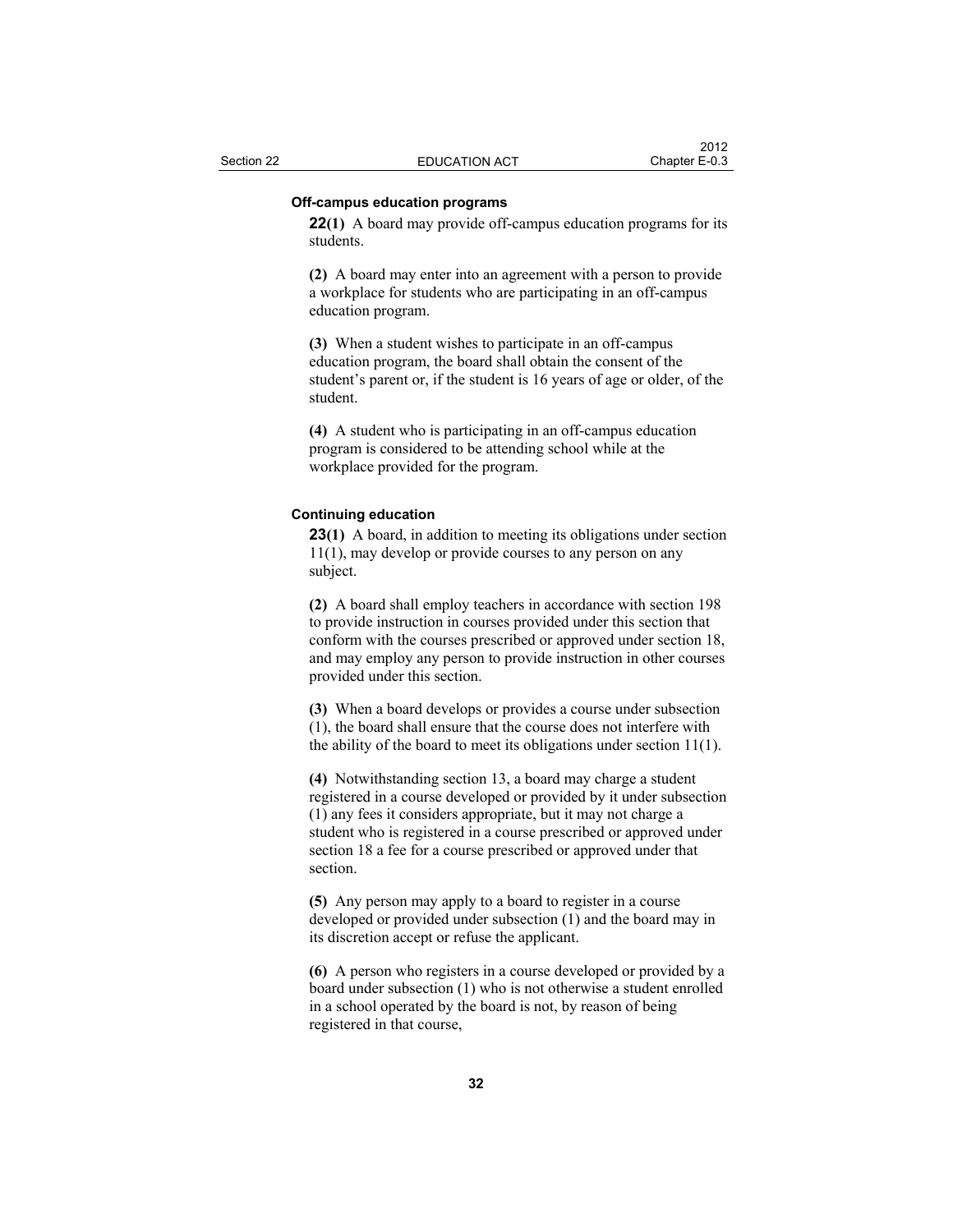- 
- (a) a resident student of that board, or
- (b) entitled to any of the rights and benefits given to a student under this Act.

## **Division 2 Charter Schools**

### **Application to establish charter school**

**24(1)** A person may apply to the Minister for the establishment of a charter school to be operated by a society incorporated under the *Societies Act* or by a company registered under Part 9 of the *Companies Act*.

**(2)** On receipt of an application under subsection (1), the Minister shall, in accordance with the regulations, provide notice of the application for a new charter school and the proposed programming to

- (a) every board of a public or separate school division and Francophone regional authority operating within the geographic area in which the charter school is to be established, and
- (b) the operators of any other charter schools as determined by the Minister.

**(3)** An application must be in the form and contain the information prescribed by the regulations.

2012 cE-0.3 s24;2020 c11 s7

# **Charter schools**

**25(1)** The Minister may issue a charter to establish a charter school in accordance with the regulations if the Minister is of the opinion that the program to be offered by the charter school

- (a) focuses on
	- (i) a learning style, a teaching style, approach or philosophy or pedagogy that is not already being offered by a board of a public or separate school division or Francophone regional authority operating within the geographic area in which the charter school will be located, or
	- (ii) vocation-based education,
- (b) has the potential to improve student learning outcomes,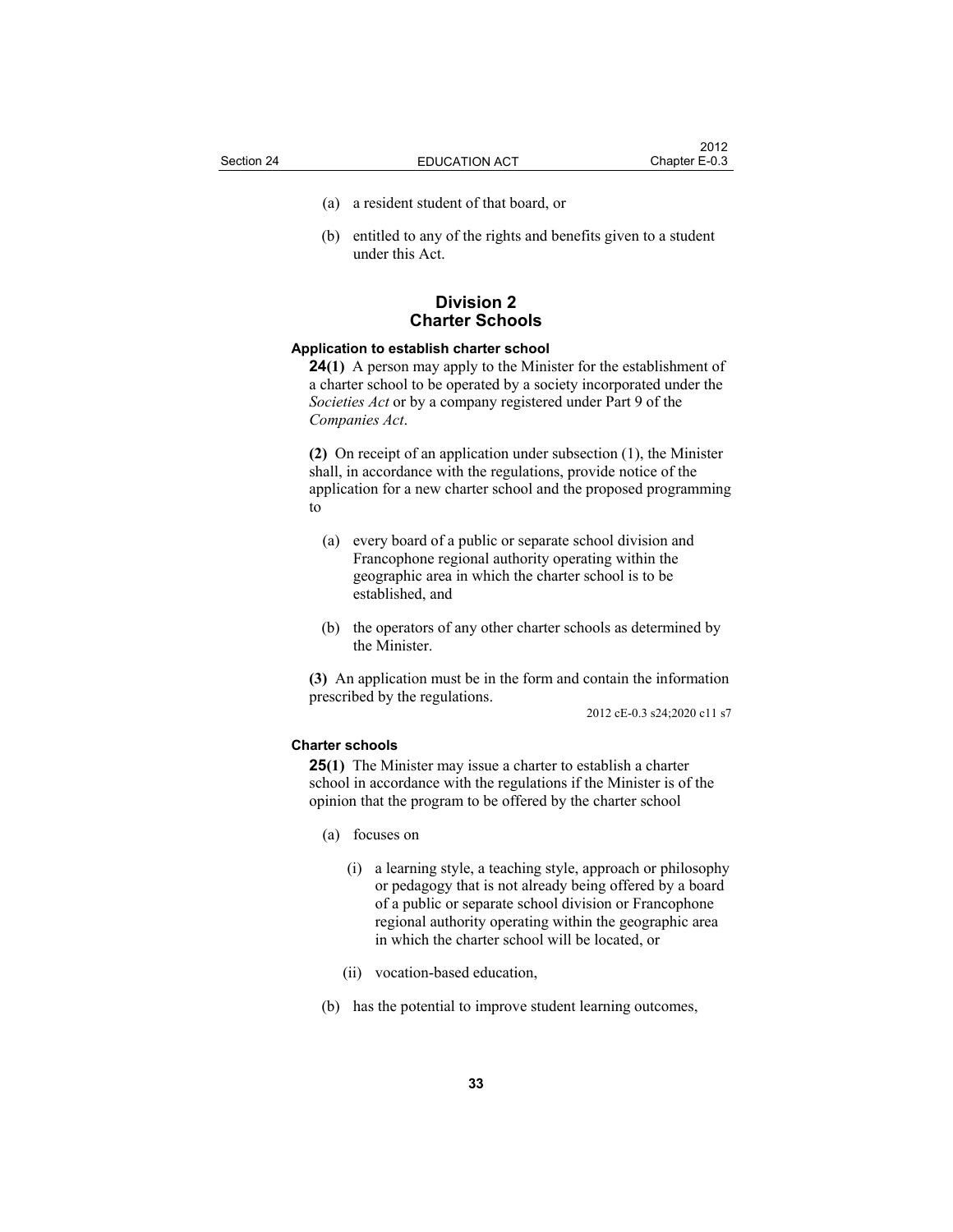| Section 26 |             | <b>EDUCATION ACT</b>                                                                                                                                                                                                                                                                                                                                                                                                     | 2012<br>Chapter E-0.3       |
|------------|-------------|--------------------------------------------------------------------------------------------------------------------------------------------------------------------------------------------------------------------------------------------------------------------------------------------------------------------------------------------------------------------------------------------------------------------------|-----------------------------|
|            | (c)         | demonstrates collaboration or engagement with a<br>post-secondary institution or a school division, and                                                                                                                                                                                                                                                                                                                  |                             |
|            | (d)         | has the potential to provide improvements to the education<br>system as a whole and to enhance education research and<br>innovation in Alberta.                                                                                                                                                                                                                                                                          |                             |
|            |             | (2) The Minister may, in accordance with the regulations,                                                                                                                                                                                                                                                                                                                                                                |                             |
|            | (a)         | determine the initial term of a charter,                                                                                                                                                                                                                                                                                                                                                                                 |                             |
|            |             | (b) renew the term of a charter, or                                                                                                                                                                                                                                                                                                                                                                                      |                             |
|            |             | (c) repeal a charter.                                                                                                                                                                                                                                                                                                                                                                                                    |                             |
|            |             | (3) The Minister may by regulation establish criteria for issuing a<br>charter to a charter school on a continuing basis.                                                                                                                                                                                                                                                                                                | 2012 cE-0.3 s25;2020 c11 s8 |
|            |             | <b>Operation of charter schools</b><br><b>26(1)</b> A charter school must be operated in accordance with the<br>charter approved by the Minister.                                                                                                                                                                                                                                                                        |                             |
|            | regulation. | (2) A charter must include the items established by the Minister by                                                                                                                                                                                                                                                                                                                                                      |                             |
|            |             | (3) The society or company that is named in the charter shall<br>operate the charter school.                                                                                                                                                                                                                                                                                                                             |                             |
|            |             | (4) The operator of a charter school must restrict its purposes to<br>the operation of that charter school.                                                                                                                                                                                                                                                                                                              |                             |
|            |             | (5) A charter school shall not charge a fee that may not be charged<br>by a board under this Act.                                                                                                                                                                                                                                                                                                                        |                             |
|            |             | (6) A charter school shall not be affiliated with a religious faith or<br>denomination.                                                                                                                                                                                                                                                                                                                                  |                             |
|            |             | Application of Act to charter schools<br>27(1) The following provisions and any regulations made under<br>them apply to a charter school and its operation, and a reference in<br>those provisions or those regulations to a board or a trustee is<br>deemed to include a reference to the operator of a charter school or<br>a member of the governing body of the operator of a charter school,<br>as the case may be: |                             |

- (a) sections 1 and 2;
- (b) Part 1 except sections 4, 4.1, 10, 11(1), 14 and 15;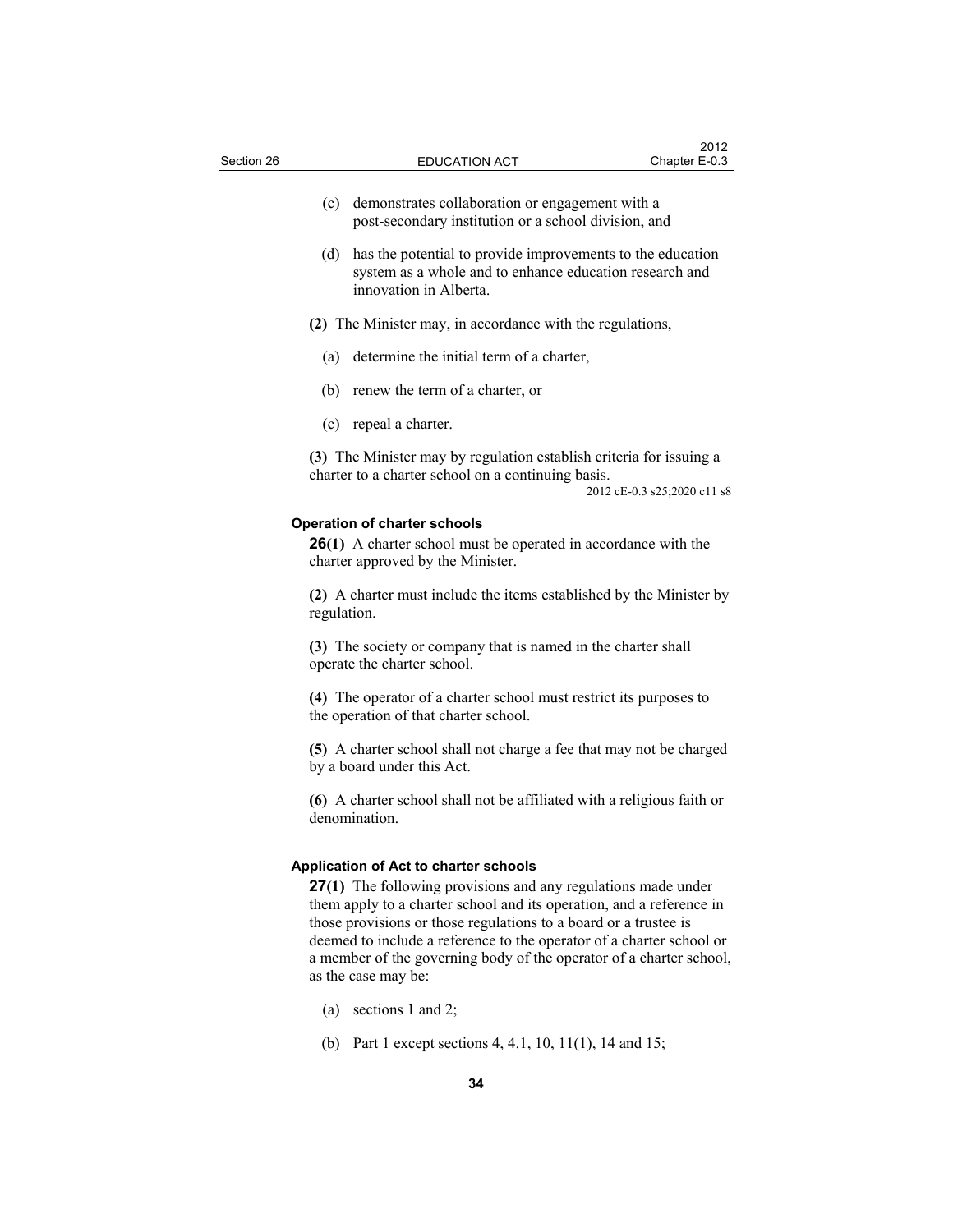- (c) Part 2 except sections 19, 20, 23, 28.1, 29 and 30;
- (d) Part 3 except sections  $33(1)(k)$  and  $34$ ;
- (e) Part 4 except sections 51, 53.1, 59, 59.1, 62 and 69(a), Division 4, section  $87(1)(a)$  and  $(2)$ , section  $91(b)$  and  $(c)$ and sections 92 to 96;
- (f) in Part 6, Division 1, sections 171 and 180, and Division 8 except section 191;
- (g) Part 7;
- (h) Part 8.

**(2)** Notwithstanding subsection (1), the Lieutenant Governor in Council

- (a) may exempt a charter school from the operation of any provision of this Act, except sections 24, 25 and 26, or of the regulations under section 25(3) or 28, and
- (b) may make any provision of this Act or the regulations apply to a charter school.

2012 cE-0.3 s27;2019 c7 s7;2020 c11 s9,14

### **Regulations**

**28(1)** The Minister may make regulations with respect to charter schools.

**(2)** An order under section 27(2) or a regulation under subsection (1) may be general in its application or may apply to a particular charter school or a class of charter schools.

# **Division 3 Private Schools**

## **Recognition of private schools**

**28.1** Private schools are recognized as being important in providing parents and students with choice in education, and a person responsible for the operation of a private school shall ensure students enrolled in the private school are provided with an education program consistent with the requirements set out in the Act and the regulations.

2020 c11 s10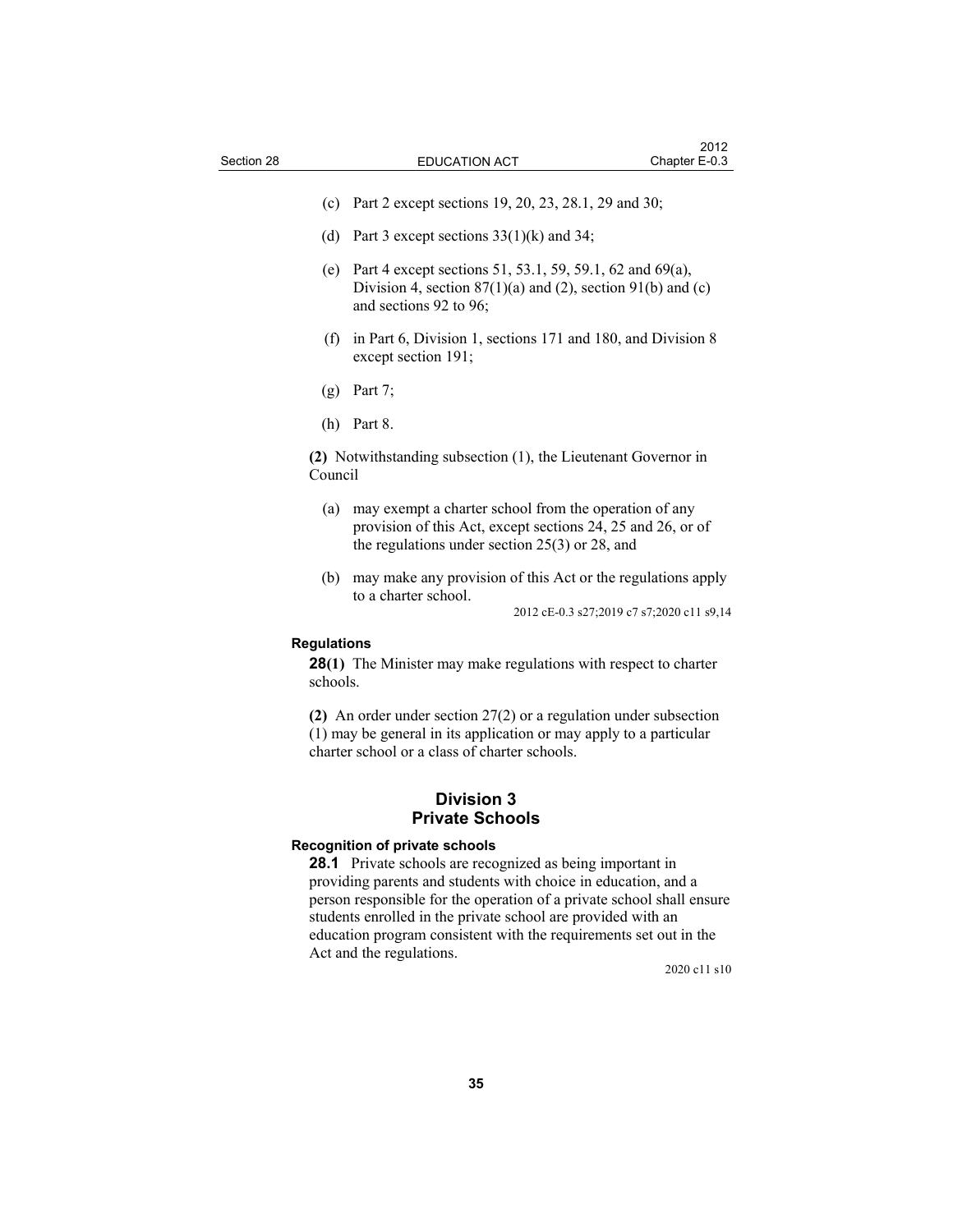## **Private schools**

**29(1)** A school may be registered as a private school if the person who will be responsible for the operation of the proposed private school applies to the Minister and the Minister is satisfied that

- (a) the private school will provide education programs to its students that comply with any orders made under section  $18(2)(b)$ ,
- (b) the private school will meet standards of student achievement acceptable to the Minister,
- (c) the person who will be responsible for the operation of the private school agrees to regular evaluation and monitoring by the Minister, and
- (d) the building that is to be used for school purposes meets and will continue to meet all applicable local and provincial health, safety and building standards.

**(2)** A private school may be accredited as an accredited private school if the person responsible for the operation of the private school applies to the Minister and

- (a) the Minister approves the education programs offered to its students and its programs of study, and any modification of them, and
- (b) the Minister is satisfied that
	- (i) the person responsible for the operation of the private school continues to meet the requirements under subsection (1),
	- (ii) the person responsible for the operation of the private school has the capacity, in accordance with the regulations, to deliver an appropriate education program to its students, and
	- (iii) individuals employed to teach at the school have the qualifications approved by the Minister.

**(3)** An application under subsection (1) or (2) must be in the form and contain the information prescribed by the regulations.

**(4)** The Minister may cancel or suspend the registration or accreditation of a private school

 (a) if the person responsible for the operation of the school does not comply, in the case of a private school, with subsection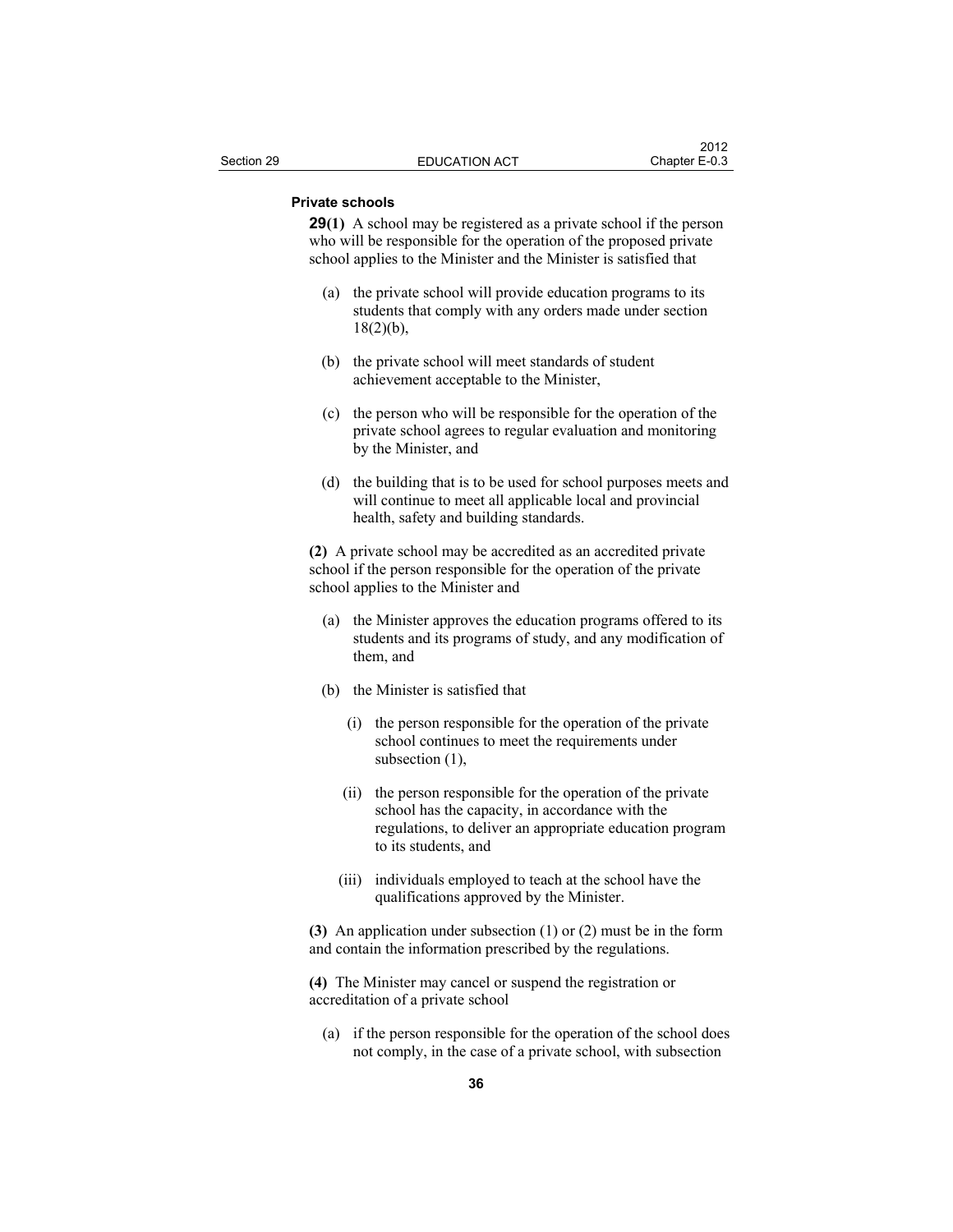(1) and, in the case of an accredited private school, with subsections (1) and (2),

- (b) if the evaluation or monitoring of a private school indicates that the private school does not have the capacity to deliver an appropriate education program to its students,
- (c) if, in the opinion of the Minister, the students at the private school are not achieving acceptable educational progress,
- (d) if the person responsible for the operation of the private school permits courses, programs of study or instructional materials that do not comply with section 16, or
- (e) if, in the opinion of the Minister, the financial situation of the school places the learning environment of the students at risk.

**(5)** No person shall operate a school as a private school unless it is registered under subsection (1).

**(6)** If a person operates as a private school a school that is not registered under subsection (1) or in respect of which the registration has been cancelled or suspended, the Minister may apply to the Court of Queen's Bench for an order restraining that person from operating the school during the time that

- (a) the school is not registered, or
- (b) the registration of the school is cancelled or suspended,

as the case may be.

**(7)** The Minister may make regulations respecting private schools, including, without limiting the foregoing, regulations establishing eligibility criteria that must be met by a person who proposes to operate a private school.

2012 cE-0.3 s29;2015 c6 s10

## **Application of Act to private schools**

**30(1)** The following provisions and any regulations made under them apply to a registered or accredited private school and its operation, and a reference in those provisions or those regulations to a board or a trustee is deemed to include a reference to the person responsible for the operation of a private school or a member of the governing body of the operator of a private school, as the case may be:

(a) sections 1 and 2;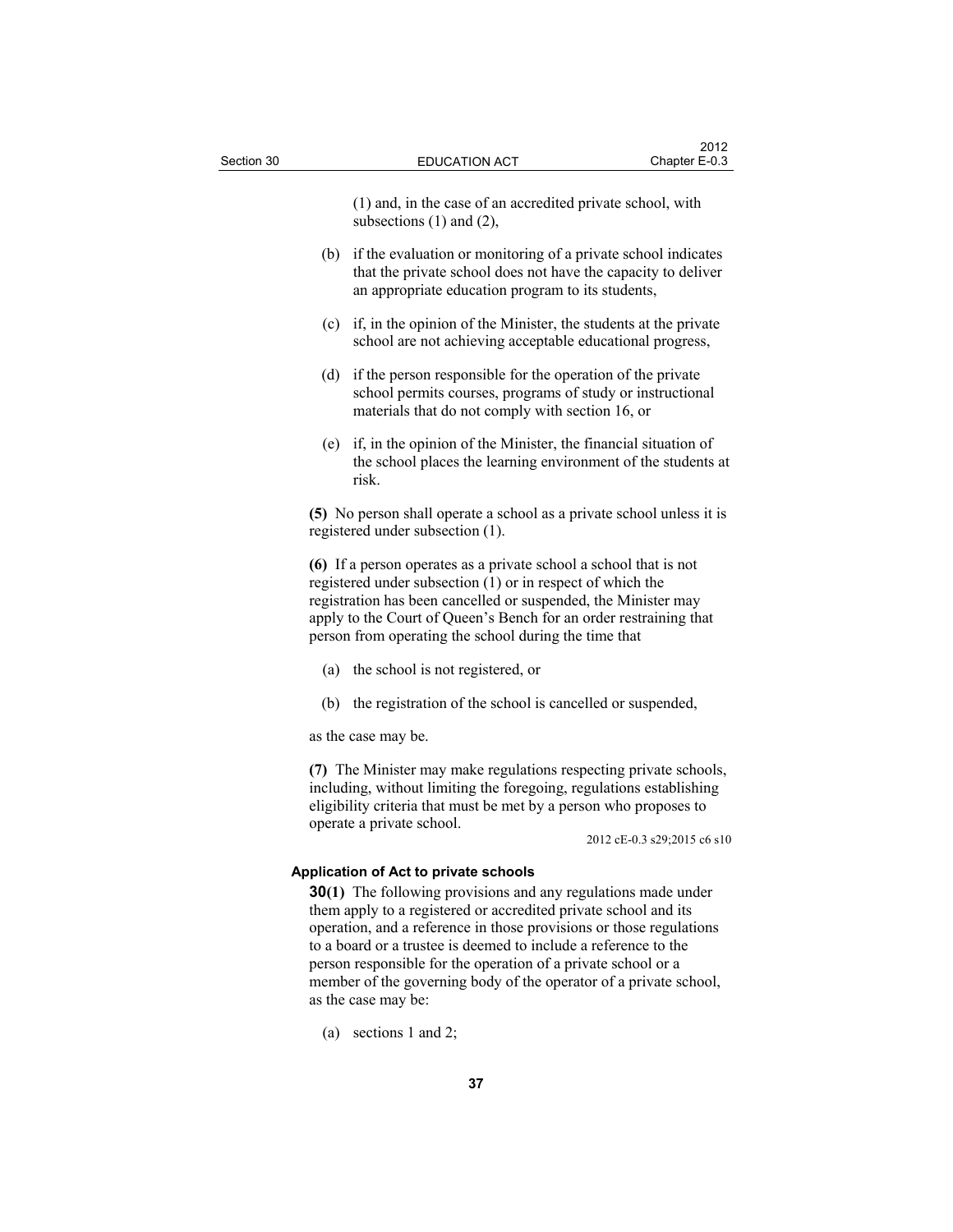- (b) in Part 1, sections 3, 5, 6, 7 and 9(2) and (4);
- (c) in Part 2, sections 16, 17, 18, 28.1, 29 and 30;
- (d) in Part 3, sections 31, 32 and 35.1, section 42, except subsection (3), in respect of appeals referred to in section 58.2, and Division 7;
- (e) in Part 4, sections 56, 58.1, 58.2, 66 and 70;
- (f) in Part 7, sections 201 and 218;
- (g) in Part 8, sections 243, 244, 246, 254 and 259.

**(1.1)** Section 33(1)(d), (2) and (3) apply to an accredited private school and a board referred to in section  $33(1)(d)$ , (2) and (3) is deemed to include a person responsible for the operation of an accredited private school.

**(2)** In addition to the provisions referred to in subsection (1), section 20 and section 21, except subsection (5), and any regulations made under section 20(2) or 21(6), apply to an accredited private school and its operation, and a reference in those provisions or those regulations to a board or a trustee is deemed to include a reference to the person responsible for the operation of an accredited private school or a member of the governing body of the operator of an accredited private school.

2012 cE-0.3 s30;2015 c1 s2;2015 c6 s11;2019 c7 s8;2020 c11 s11

# **Part 3 Responsibilities and Dispute Resolution**

# **Division 1 Responsibilities**

### **Student responsibilities**

- **31** A student, as a partner in education, has the responsibility to
	- (a) attend school regularly and punctually,
	- (b) be ready to learn and actively engage in and diligently pursue the student's education,
	- (c) ensure that the student's conduct contributes to a welcoming, caring, respectful and safe learning environment that respects diversity and fosters a sense of belonging,
	- (d) respect the rights of others in the school,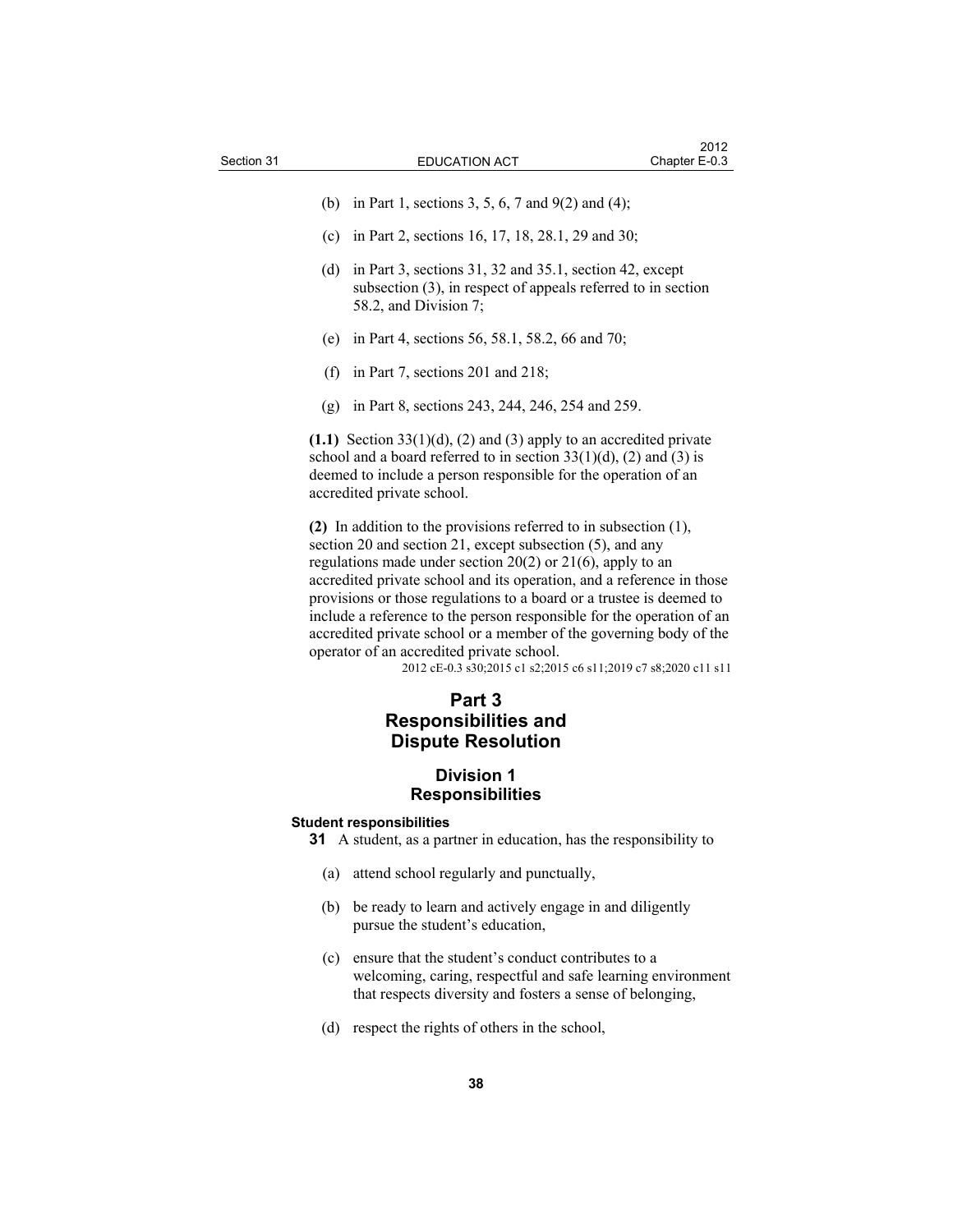- (e) refrain from, report and not tolerate bullying or bullying behaviour directed toward others in the school, whether or not it occurs within the school building, during the school day or by electronic means,
- (f) comply with the rules of the school and the policies of the board,
- (g) co-operate with everyone authorized by the board to provide education programs and other services,
- (h) be accountable to the student's teachers and other school staff for the student's conduct, and
- (i) positively contribute to the student's school and community.

### **Parent responsibilities**

**32** A parent has the prior right to choose the kind of education that shall be provided to the parent's child, and as a partner in education, has the responsibility to

- (a) act as the primary guide and decision-maker with respect to the child's education,
- (b) take an active role in the child's educational success, including assisting the child in complying with section 31,
- (c) ensure that the child attends school regularly,
- (d) ensure that the parent's conduct contributes to a welcoming, caring, respectful and safe learning environment,
- (e) co-operate and collaborate with school staff to support the delivery of supports and services to the child,
- (f) encourage, foster and advance collaborative, positive and respectful relationships with teachers, principals, other school staff and professionals providing supports and services in the school, and
- (g) engage in the child's school community.

2012 cE-0.3 s32;2019 c7 s9

### **Board responsibilities**

**33(1)** A board, as a partner in education, has the responsibility to

 (a) deliver appropriate education programming to meet the needs of all students enrolled in a school operated by the board and to enable their success,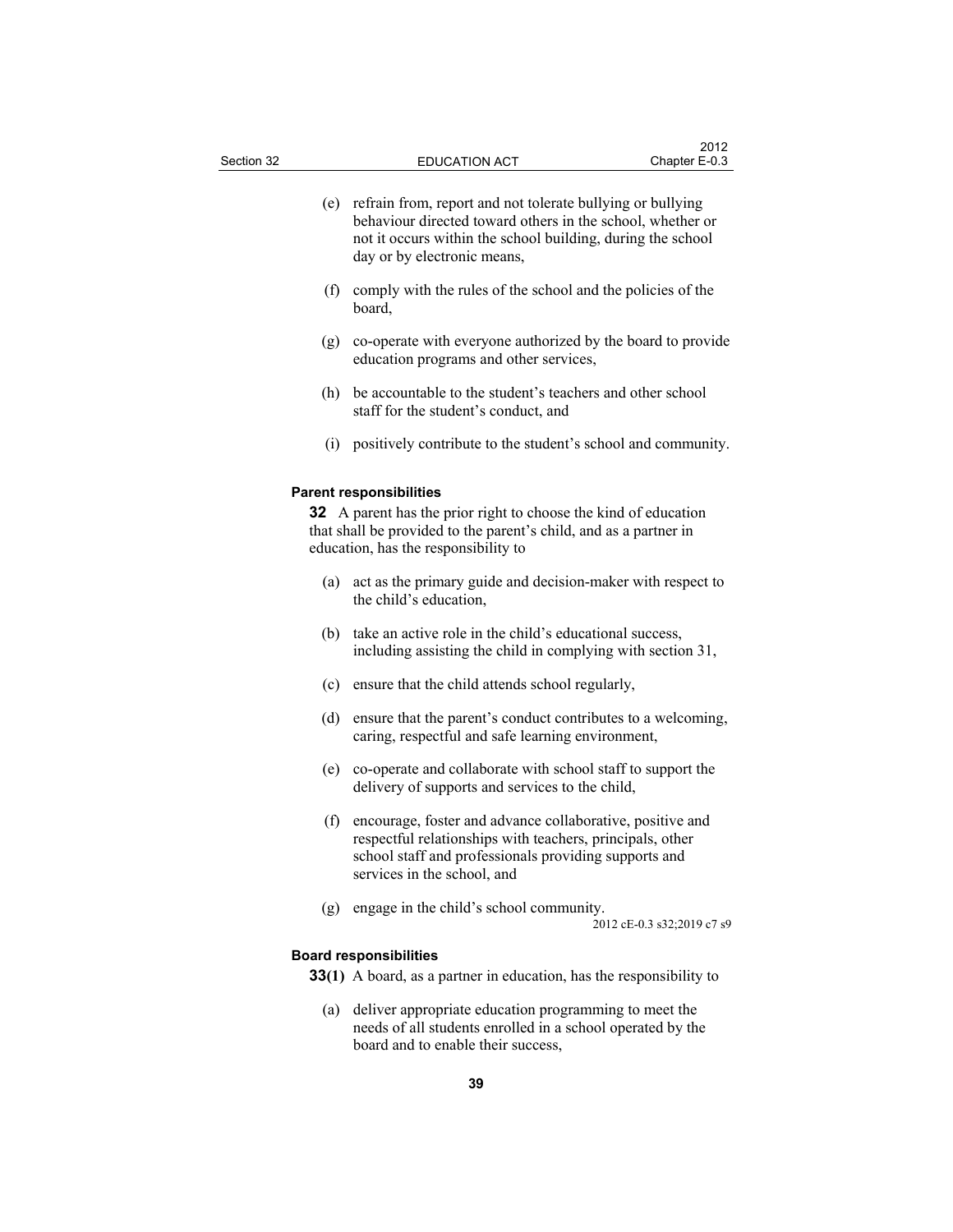| Section 33 | <b>EDUCATION ACT</b>                                                                                                                                                                                                                                                                | 2012<br>Chapter E-0.3 |  |  |
|------------|-------------------------------------------------------------------------------------------------------------------------------------------------------------------------------------------------------------------------------------------------------------------------------------|-----------------------|--|--|
| (b)        | be accountable and provide assurances to students, parents,<br>the community and the Minister for student achievement of<br>learning outcomes,                                                                                                                                      |                       |  |  |
|            | (c) provide, where appropriate, for the engagement of parents,<br>students, staff and the community, including municipalities<br>and the local business community, in board matters,<br>including the board's plans and the achievement of goals<br>and targets within those plans, |                       |  |  |
| (d)        | ensure that each student enrolled in a school operated by the<br>board and each staff member employed by the board is<br>provided with a welcoming, caring, respectful and safe<br>learning environment that respects diversity and fosters a<br>sense of belonging,                |                       |  |  |
|            | (e) provide a continuum of supports and services to students<br>that is consistent with the principles of inclusive education,                                                                                                                                                      |                       |  |  |
| (f)        | collaborate with municipalities, other boards and<br>community-based service agencies in order to effectively<br>address the needs of all students and manage the use of<br>public resources,                                                                                       |                       |  |  |
| (g)        | collaborate with post-secondary institutions and the<br>community to enable smooth transitions for students from<br>secondary to post-secondary education;                                                                                                                          |                       |  |  |
| (h)        | establish and maintain governance and organizational<br>structures that promote student well-being and success, and<br>monitor and evaluate their effectiveness,                                                                                                                    |                       |  |  |
|            | (i) ensure effective stewardship of the board's resources,                                                                                                                                                                                                                          |                       |  |  |
|            | (j) recruit the superintendent and entrust the day-to-day<br>management of the school division to the staff through the<br>superintendent,                                                                                                                                          |                       |  |  |
|            | (k) develop and implement a code of conduct that applies to<br>trustees of the board, including definitions of breaches and<br>sanctions, in accordance with principles set out by the<br>Minister by order,                                                                        |                       |  |  |
| (1)        | comply with all applicable Acts and regulations,                                                                                                                                                                                                                                    |                       |  |  |
| (m)        | establish appropriate dispute resolution processes, and                                                                                                                                                                                                                             |                       |  |  |
| (n)        | carry out any other matters that the Minister prescribes.                                                                                                                                                                                                                           |                       |  |  |
| 40         |                                                                                                                                                                                                                                                                                     |                       |  |  |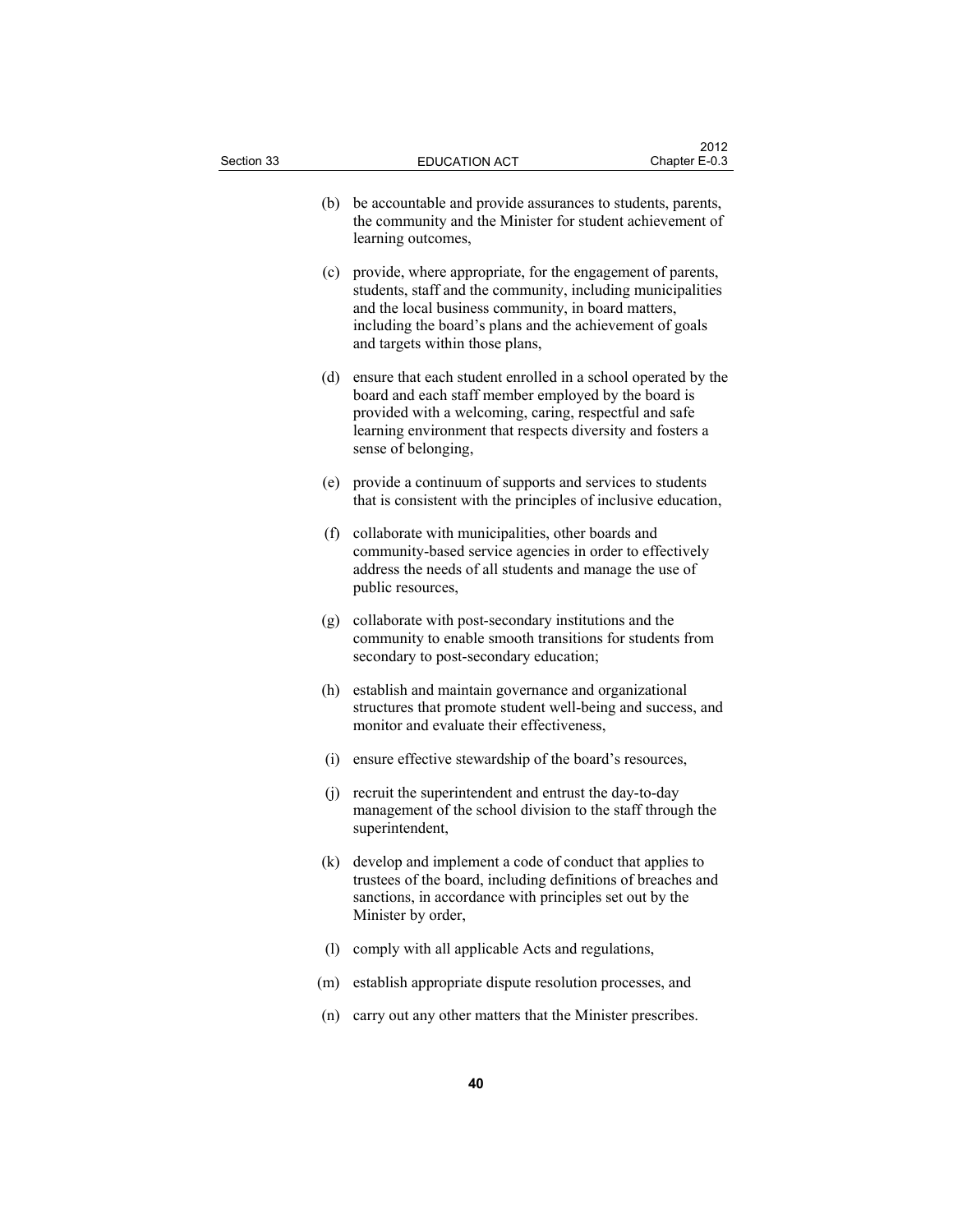**(2)** A board shall establish, implement and maintain a policy respecting the board's obligation under subsection (1)(d) to provide a welcoming, caring, respectful and safe learning environment that includes the establishment of a code of conduct for students that addresses bullying behaviour.

**(3)** A code of conduct established under subsection (2) must

- (a) be made publicly available,
- (b) be reviewed every year,
- (c) be provided to all staff of the board, students of the board and parents of students of the board,
- (d) contain the following elements:
	- (i) a statement of purpose that provides a rationale for the code of conduct, with a focus on welcoming, caring, respectful and safe learning environments;
	- (ii) one or more statements that address the prohibited grounds of discrimination set out in the *Alberta Human Rights Act*;
	- (iii) one or more statements about what is acceptable behaviour and what is unacceptable behaviour, whether or not it occurs within the school building, during the school day or by electronic means;
	- (iv) one or more statements about the consequences of unacceptable behaviour, which must take account of the student's age, maturity and individual circumstances, and which must ensure that support is provided for students who are impacted by inappropriate behaviour, as well as for students who engage in inappropriate behaviour,

and

 (e) be in accordance with any further requirements established by the Minister by order.

**(4)** An order of the Minister under subsection (1)(k) or (3)(e) must be made publicly available.

2012 cE-0.3 s33;2019 c7 s10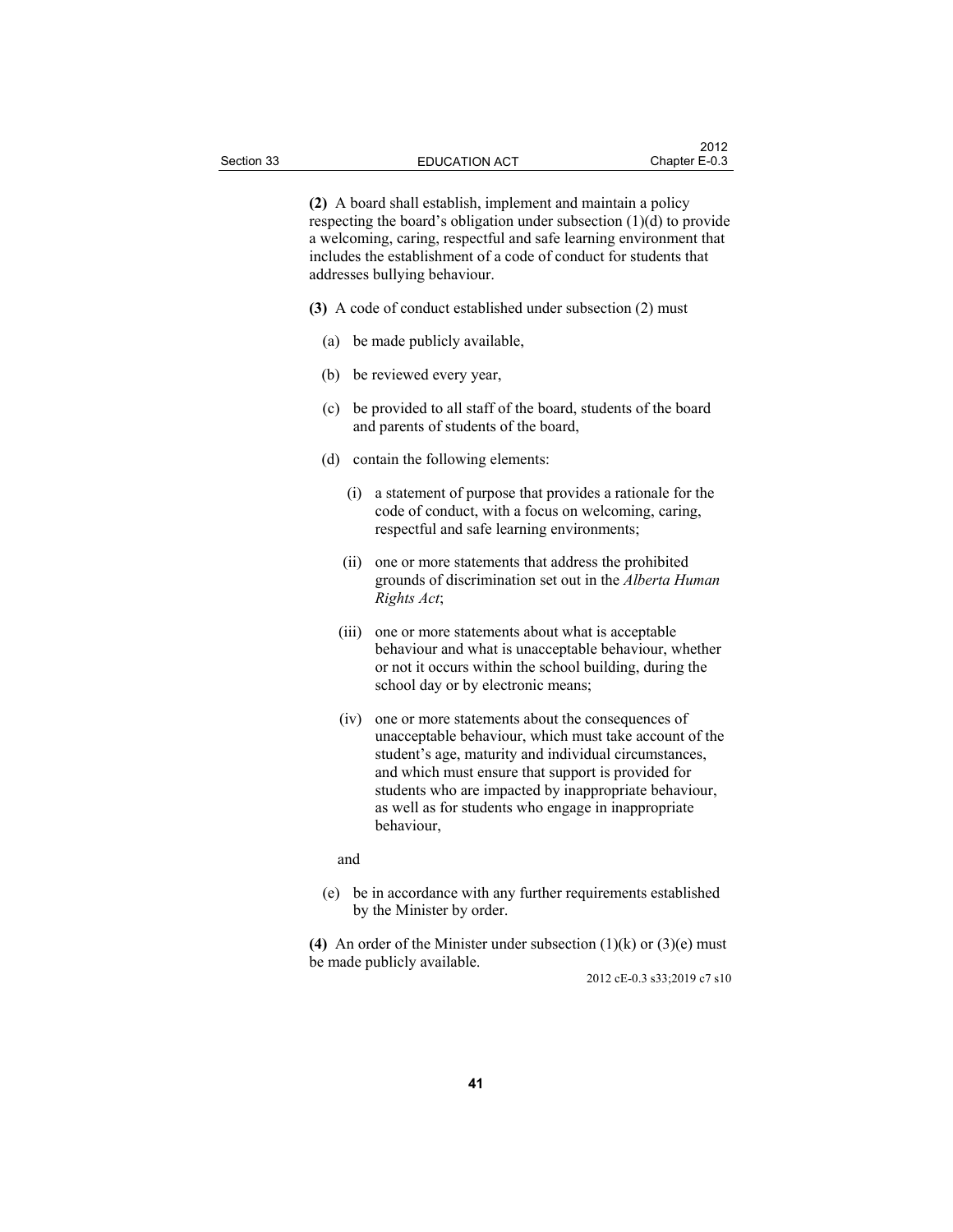## **Exemption from section 33**

**33.1** The Lieutenant Governor in Council may, by order, exempt an accredited private school or a class of accredited private schools from the operation of all or part of section 33.

2019 c7 s11

## **Trustee responsibilities**

**34** A trustee of a board, as a partner in education, has the responsibility to

- (a) fulfil the responsibilities of the board as set out in section 33,
- (b) be present and participate in meetings of the board and committees of the board,
- (c) comply with the board's code of conduct, and
- (d) engage parents, students and the community in matters related to education.

# **Division 2 Bullying Awareness and Non-discrimination**

#### **Bullying Awareness and Prevention Week**

**35(1)** The 3rd week in November in each year is Bullying Awareness and Prevention Week.

**(2)** The purpose of subsection (1) is to promote awareness and understanding of bullying and its consequences in the school community.

## **Support for student organizations**

**35.1(1)** If one or more students attending a school operated by a board request a staff member employed by the board for support to establish a voluntary student organization, or to lead an activity intended to promote a welcoming, caring, respectful and safe learning environment that respects diversity and fosters a sense of belonging, the principal of the school shall

- (a) permit the establishment of the student organization or the holding of the activity at the school, and
- (b) designate a staff member to serve as the staff liaison to facilitate the establishment, and the ongoing operation, of the student organization or to assist in organizing the activity.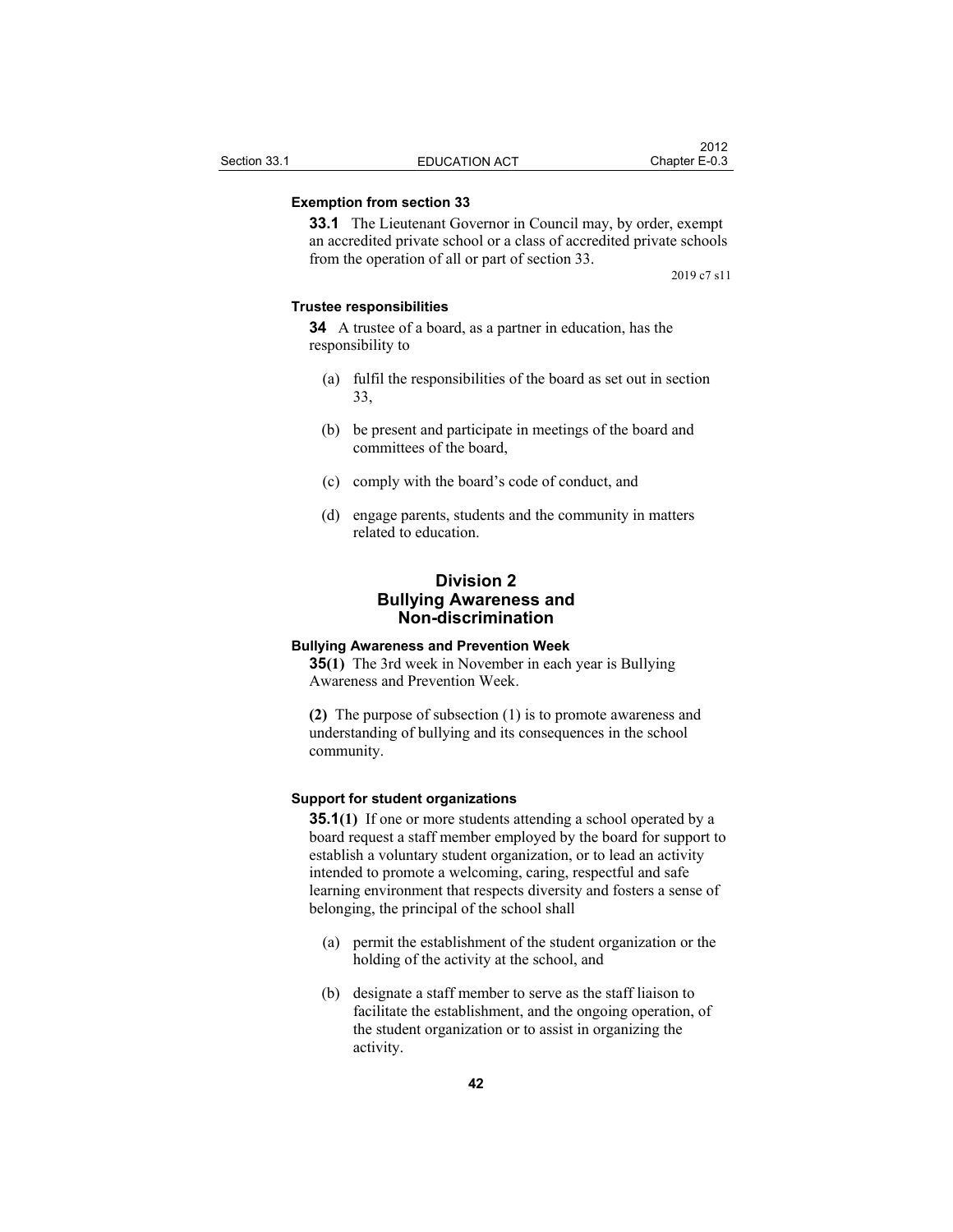**(2)** For the purposes of subsection (1), an organization or activity includes an organization or activity that promotes equality and non-discrimination with respect to, without limitation, race, religious belief, colour, gender, gender identity, gender expression, physical disability, mental disability, family status or sexual orientation, including but not limited to organizations such as gay-straight alliances, diversity clubs, anti-racism clubs and anti-bullying clubs.

**(3)** The students may select a respectful and inclusive name for the organization, including the name "gay-straight alliance" or "queerstraight alliance", after consulting with the principal.

**(4)** The principal shall immediately inform the board and the Minister if no staff member is available to serve as a staff liaison referred to in subsection (1), and if so informed, the Minister shall appoint a responsible adult to work with the requesting students in organizing the activity or to facilitate the establishment, and the ongoing operation, of the student organization at the school.

**(5)** If a staff member indicates to a principal a willingness to act as a staff liaison under subsection (1),

- (a) a principal shall not inform a board or the Minister under subsection (4) that no staff member is available to serve as a staff liaison, and
- (b) that staff member shall be deemed to be available to serve as the staff liaison.

2015 c1 s2

# **Division 3 Student Discipline**

## **Suspension**

**36(1)** A teacher or a principal may suspend a student in accordance with subsection (2) or (3) if in the opinion of the teacher or principal

- (a) the student has failed to comply with section 31,
- (b) the student has failed to comply with the code of conduct established under section 33(2),
- (c) the student's conduct, whether or not the conduct occurs within the school building or during the school day, is injurious to the physical or mental well-being of others in the school, or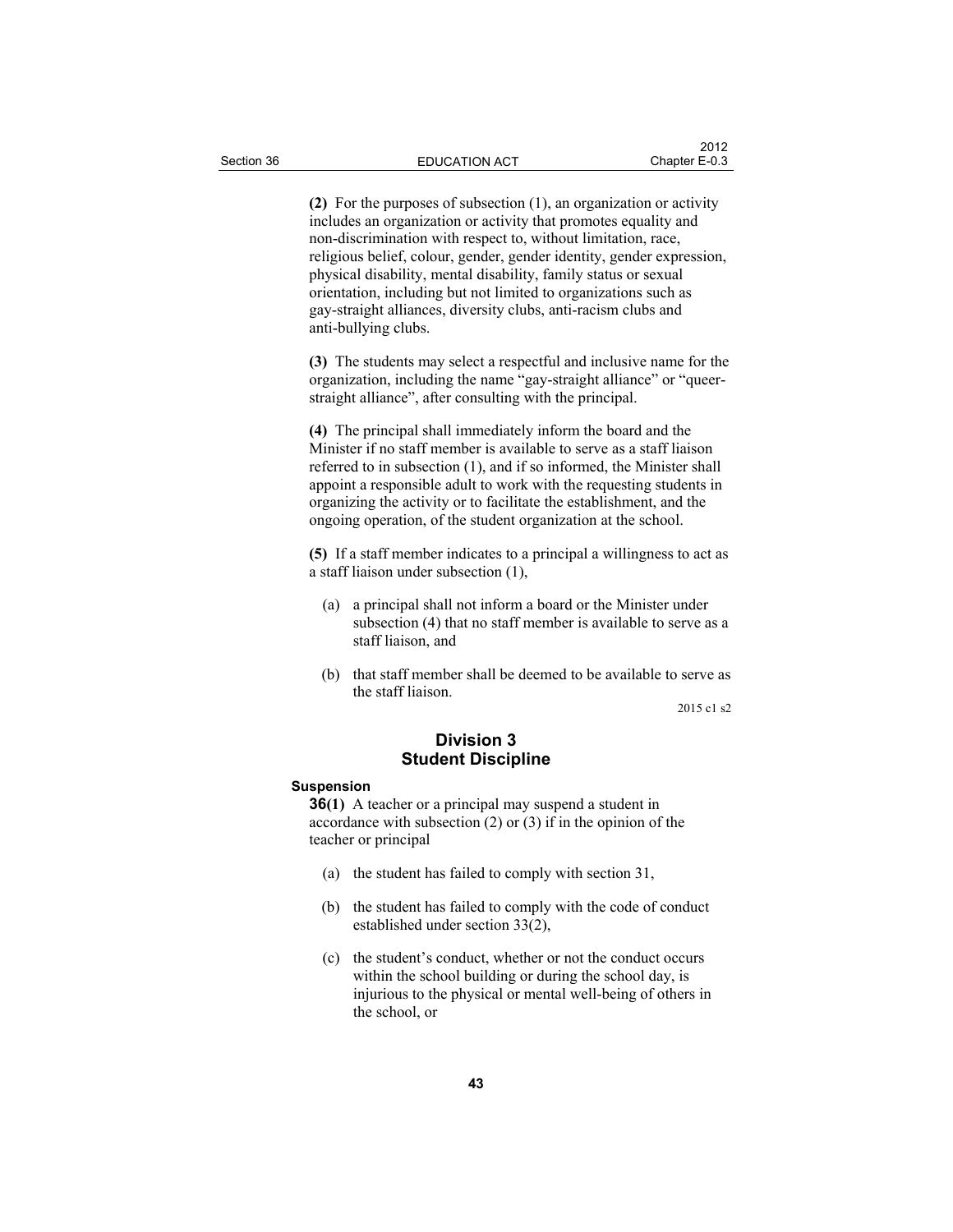| Section 37 |                  | <b>EDUCATION ACT</b>                                                                                                                                                                       | Chapter E-0.3                    |
|------------|------------------|--------------------------------------------------------------------------------------------------------------------------------------------------------------------------------------------|----------------------------------|
|            | (d)              | the student has distributed an intimate image of another<br>person in the circumstances described in section $1(1.1)$ .                                                                    |                                  |
|            |                  | (2) A teacher may suspend a student from one class period.                                                                                                                                 |                                  |
|            |                  | (3) A principal may suspend a student                                                                                                                                                      |                                  |
|            | (a)              | from school,                                                                                                                                                                               |                                  |
|            | (b)              | from one or more class periods or courses,                                                                                                                                                 |                                  |
|            | (c)              | from transportation provided under section 59, or                                                                                                                                          |                                  |
|            | (d)              | from any school-related activity.                                                                                                                                                          |                                  |
|            |                  | (4) When a student is suspended under subsection $(3)$ , the<br>principal shall                                                                                                            |                                  |
|            | (a)              | immediately inform the student's parent of the suspension,                                                                                                                                 |                                  |
|            | (b)              | report in writing to the student's parent all the circumstances<br>respecting the suspension, and                                                                                          |                                  |
|            | (c)              | provide an opportunity to meet with the student's parent,<br>and the student if the student is 16 years of age or older, to<br>discuss the suspension.                                     |                                  |
|            |                  | (5) A suspension may not exceed 5 school days, except in<br>accordance with a recommendation for expulsion made by the<br>principal under section 37.                                      | 2012 cE-0.3 s36;2017 cP-26.9 s11 |
|            | <b>Expulsion</b> |                                                                                                                                                                                            |                                  |
|            |                  | <b>37(1)</b> If a student is suspended in accordance with section 36, the<br>principal may recommend, prior to the end of the student's<br>suspension, that the board expel the student if |                                  |
|            | (a)              | the student has displayed an attitude of wilful, blatant and<br>repeated refusal to comply with section 31,                                                                                |                                  |
|            | (b)              | the student has displayed an attitude of wilful, blatant and<br>repeated refusal to comply with the code of conduct<br>established under section 33(2),                                    |                                  |

 $2012$ 

 (c) the student's conduct, whether or not the conduct occurs within the school building or during the school day, is injurious to the physical or mental well-being of others in the school, or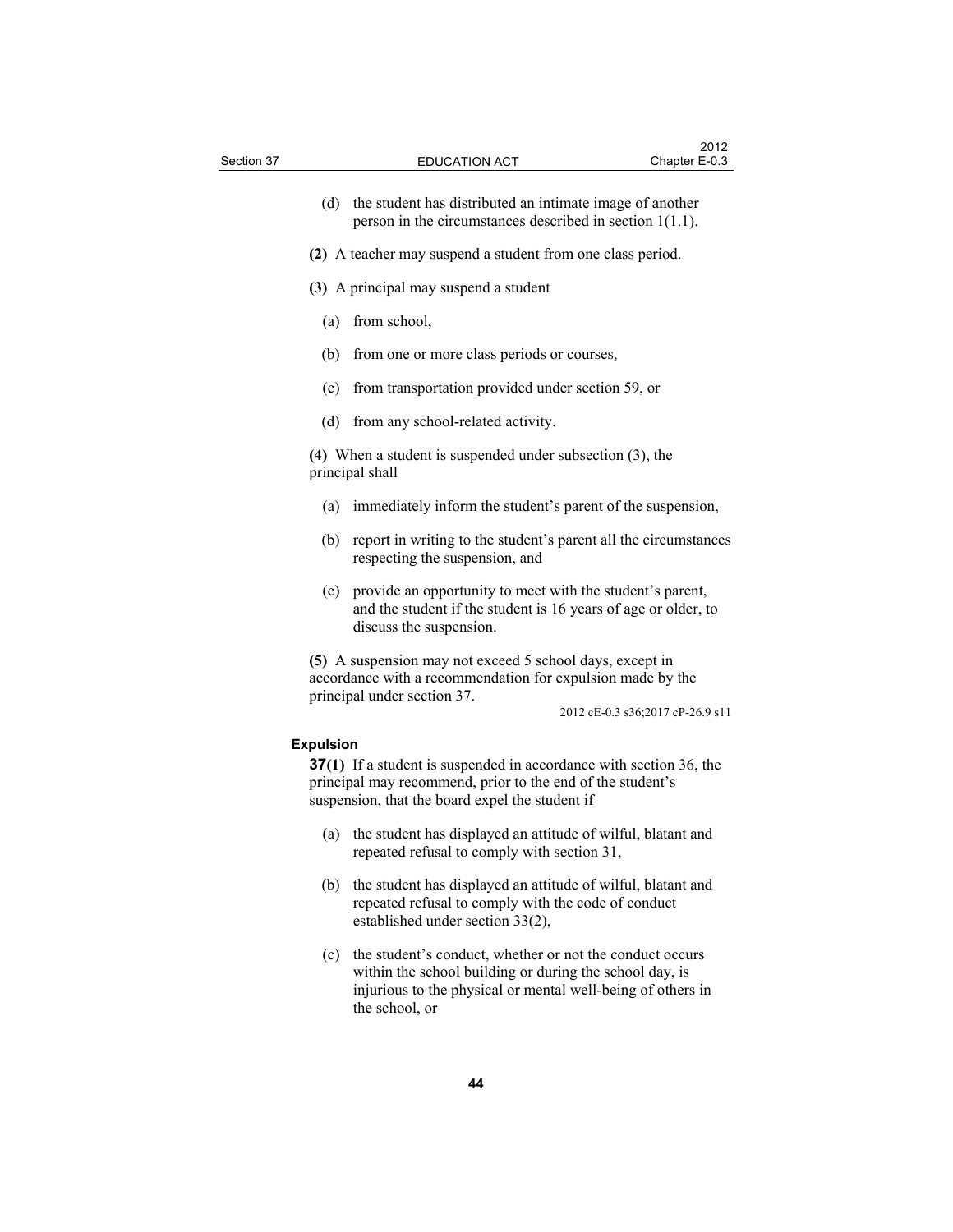(d) the student has distributed an intimate image of another person in the circumstances described in section 1(1.1).

**(2)** If the principal recommends expulsion under subsection (1), the principal shall

- (a) immediately inform the board of the recommendation for expulsion, and
- (b) report in writing to the board all the circumstances respecting the suspension and the principal's recommendation for expulsion,

and the student remains suspended until the board has made a decision under subsection (4).

**(3)** The student and the student's parent may make representations to the board with respect to the principal's recommendation to expel the student.

**(4)** The board shall, within 10 school days after the initial date of the suspension, make a decision

- (a) to return the student to school, class, a course or courses, transportation provided under section 59 or a school-related activity, or
- (b) to expel the student.

**(5)** The board may expel a student under subsection (4) only if the principal has recommended that the board expel the student.

**(6)** If a student is expelled under this section, the expulsion takes effect immediately following the board's decision under subsection  $(4)(b).$ 

**(7)** The board may establish rules or conditions for an expelled student respecting the circumstances in which the student may be enrolled in the same or a different education program.

**(8)** An expulsion or any rule or condition under subsection (7) may apply to a student beyond the school year in which the student was expelled.

**(9)** When a student is expelled under this section, the board shall immediately notify, in writing, the student's parent, and the student if the student is 16 years of age or older,

 (a) of the expulsion and any rules or conditions that apply to the student, and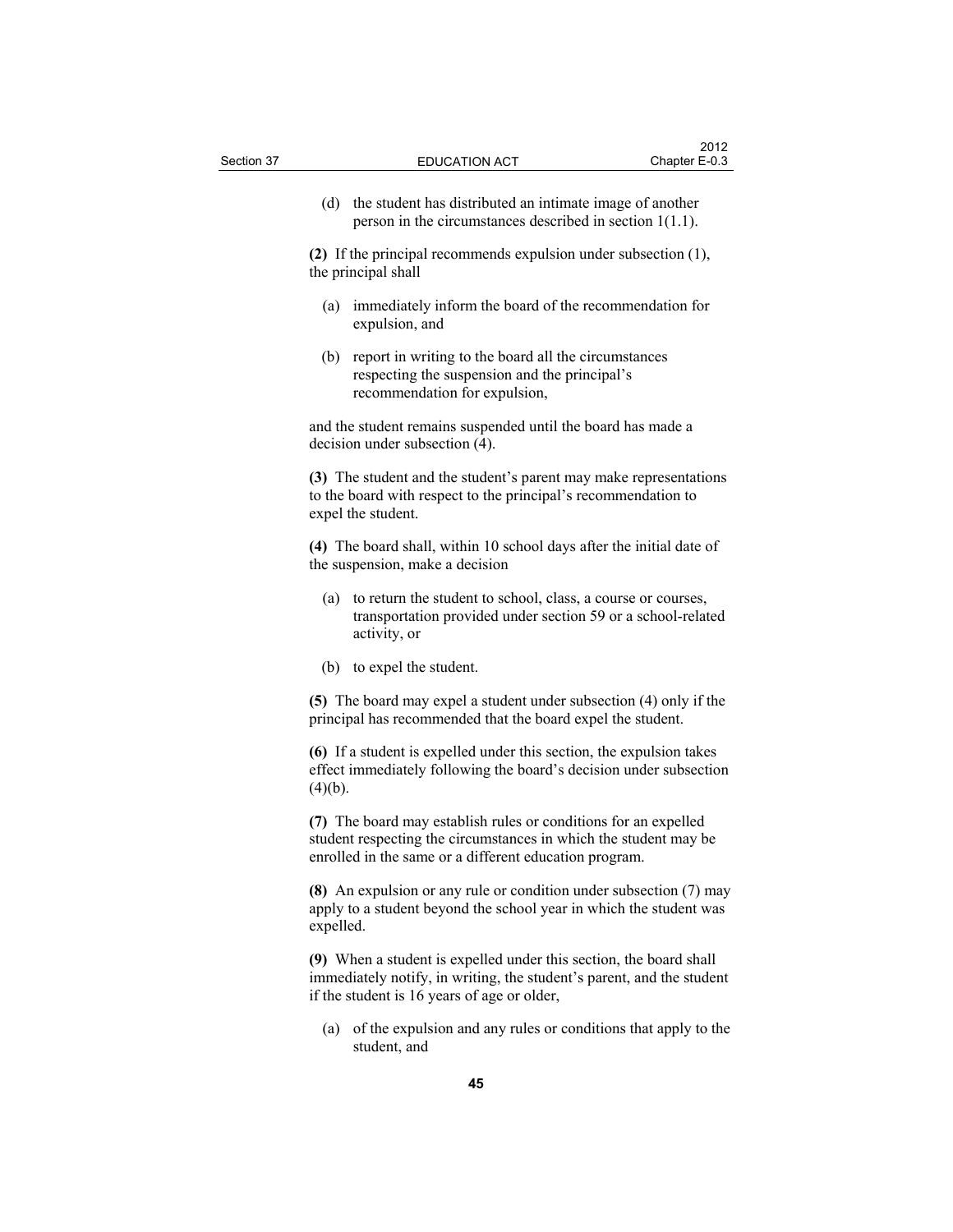- (b) of the right to request a review under section 43.
- **(10)** When a student is expelled under this section, the board shall
	- (a) ensure that the student is provided with a supervised education program consistent with the requirements of this Act and the regulations,
	- (b) ensure that the student is provided with supports and services in accordance with section 33(1)(e), and
	- (c) make all reasonable efforts to ensure the attendance of the student in accordance with section 7.

2012 cE-0.3 s37;2017 cP-26.9 s11;2019 c7 s12

## **Division 4 Student Advisory Council**

#### **Student advisory council**

**38** The Minister may establish a student advisory council consisting of as many student members appointed by the Minister as the Minister considers necessary for a term determined by the Minister.

### **Functions of student advisory council**

**39** The student advisory council shall

- (a) at the Minister's request, advise the Minister or consult with the Minister respecting any matter determined by the Minister, and
- (b) perform any duty or function assigned to the council by the Minister.

## **Division 5 Complex Education Needs Tribunal**

### **Complex Education Needs Tribunal**

**40(1)** A board may determine that a student requires specialized supports and services that cannot be met in an education program that may be provided by the board under any other provision of this Act.

**(2)** If a board makes a determination under subsection (1) in respect of a student, the board shall refer the matter to a Complex Education Needs Tribunal, which shall confirm the board's determination or determine that the board is able to provide the student with an education program that is appropriate to the needs of the student.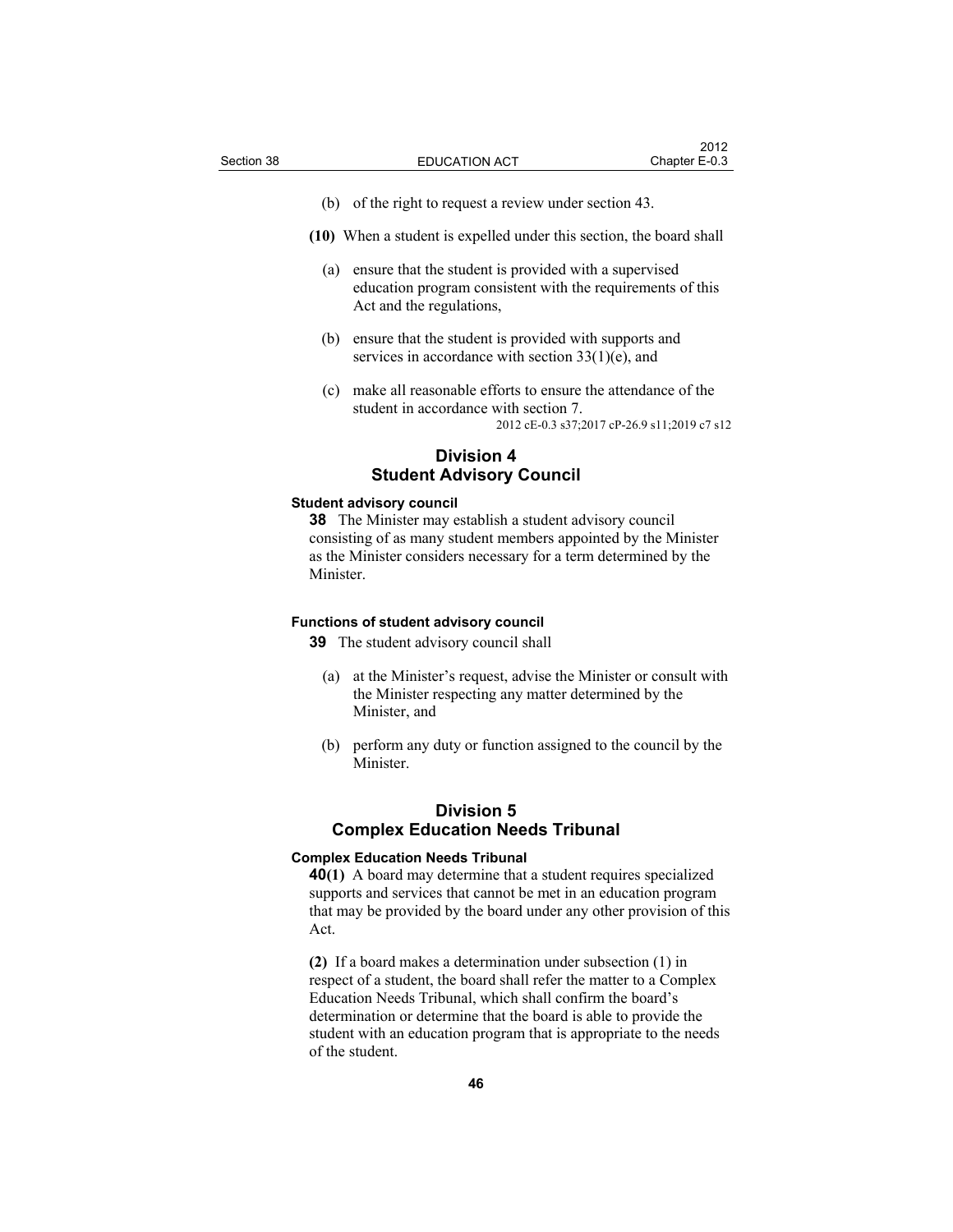**(3)** If a Complex Education Needs Tribunal confirms the determination of a board under subsection (1), it shall develop or approve a plan that is consistent with the needs of the student and, in accordance with that plan, shall

- (a) determine the relationship between the student, the board and any other person or government that may provide the services required under the plan, and
- (b) apportion the cost of providing the services required under the plan between the board and the Government.

**(4)** If a Complex Education Needs Tribunal determines that a board is able to provide the student with an education program that is appropriate to the needs of the student, the board shall provide the student with that education program.

**(5)** A board and the parent of a student in respect of whom a determination has been made under subsection (1) shall comply with a plan developed or approved by a Complex Education Needs Tribunal under this section.

**(6)** A plan developed or approved by a Complex Education Needs Tribunal under subsection (3) or this subsection must be reviewed by the same or any other Complex Education Needs Tribunal at least every 3 years after the plan is developed or approved until the student is no longer entitled to have access to an education program under this Act.

**(7)** The Minister may establish one or more Complex Education Needs Tribunals for the purposes of this section.

**(8)** For the purposes of carrying out its powers under this section, a Complex Education Needs Tribunal and each of its members have the powers of a commissioner under the *Public Inquiries Act*.

**(9)** A parent or a board may request in writing that the Minister review a confirmation made under subsection (2) or a plan developed or approved under subsection (3) by a Complex Education Needs Tribunal.

## **Division 6 Dispute Resolution**

## **School dispute resolution**

**41** A board shall establish a policy respecting the resolution of disputes or concerns at the school level between parents and school staff that supports a co-operative and collaborative learning environment for students.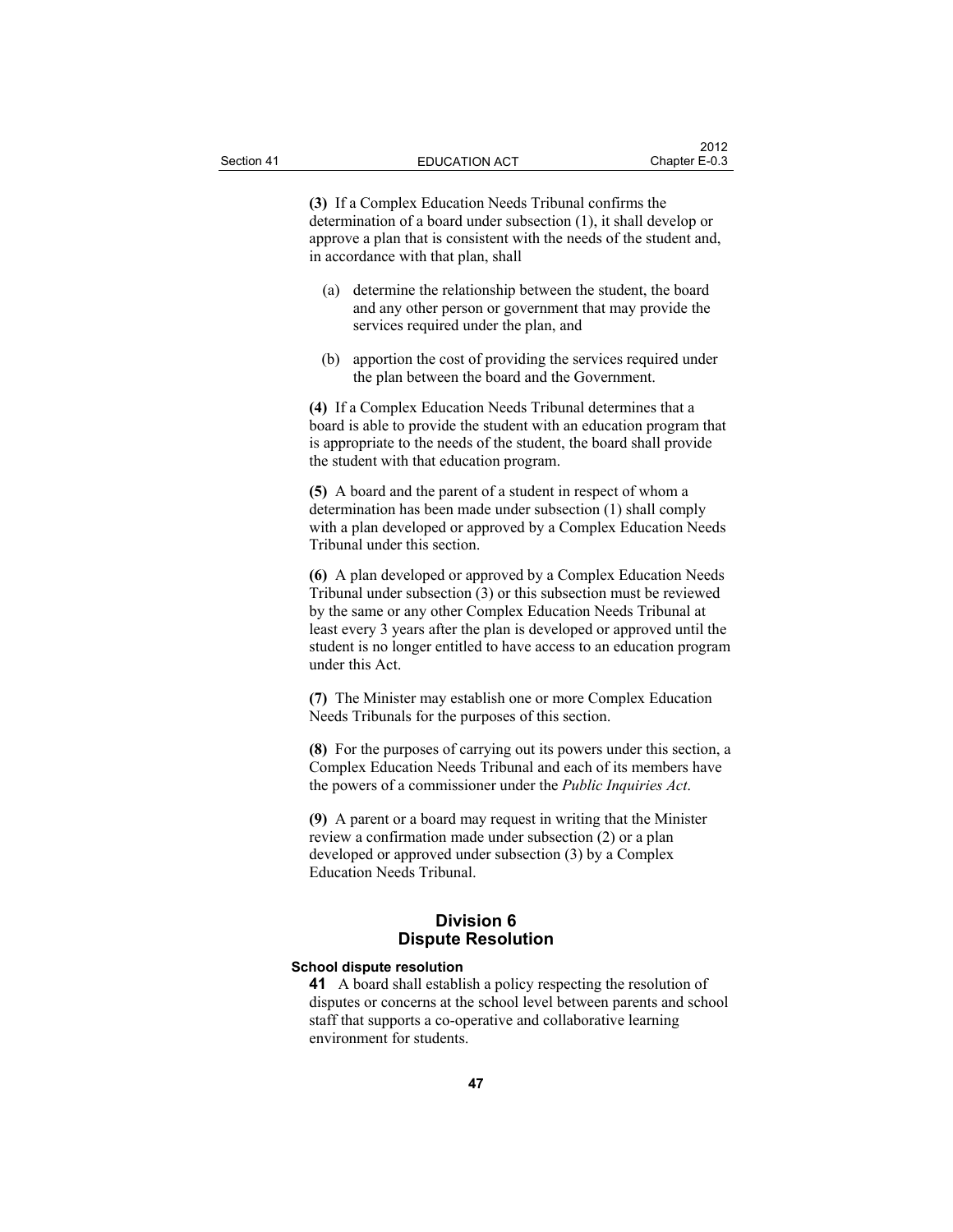### **Appeal to board**

**42(1)** The failure of a person to make a decision is deemed to be a decision that may be appealed under this section.

**(2)** Where a decision that significantly affects the education of a student or of a child enrolled in an early childhood services program operated by the board is made by an employee of the board or an employee authorized by the board under section 52(1) to make a decision,

- (a) a parent of the student or child, and
- (b) in the case of a student who is 16 years of age or older, either a parent of the student or the student,

may appeal that decision to the board within a reasonable time from the date that the parent or student was informed of the decision.

**(3)** Prior to appealing a decision to the board under subsection (2), a parent of the student or child or, where subsection (2)(b) applies, the student, must have followed the school dispute resolution policy established by the board under section 41.

**(4)** A person who may review a student record under section 56 may appeal to a board a decision of an employee of the board respecting access to or the accuracy or completeness of the student record within a reasonable time from the date that the person was informed of the decision.

**(5)** For the purposes of hearing appeals under this section, a board shall establish an appeal procedure by resolution.

**(6)** A board may establish one or more committees for the purposes of carrying out the board's responsibilities under this section.

**(7)** A board may make any decision that it considers appropriate in respect of the matter that is appealed to it under this section.

**(8)** A board shall make a decision under this section forthwith after receiving a notice of an application for an appeal and shall report that decision, in writing, to the person making the appeal forthwith.

#### **Request for review by the Minister**

**43(1)** If a board makes a decision, on an appeal to it or otherwise, with respect to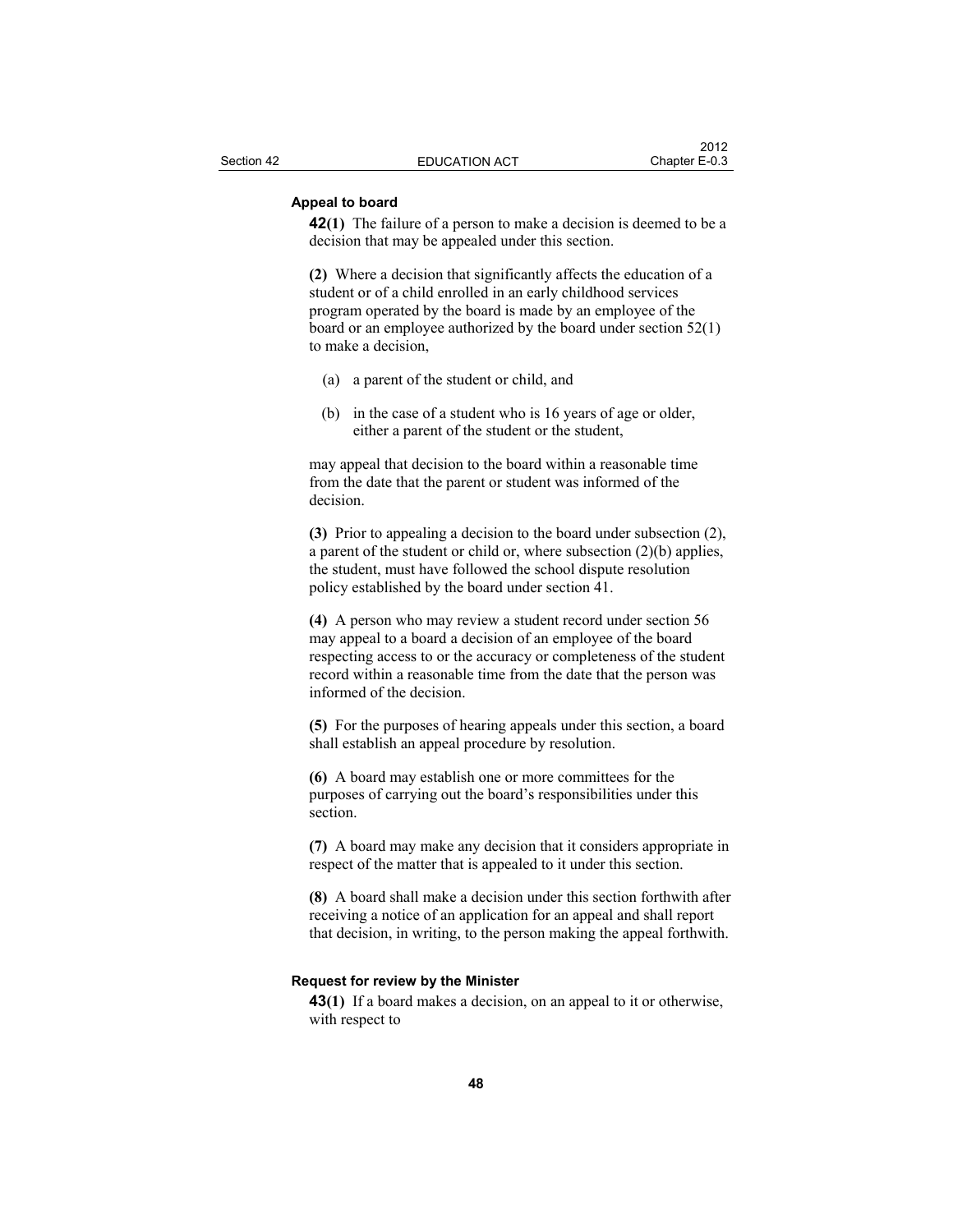- (a) the provision of specialized supports and services to a student in accordance with section 11(4) or to a child enrolled in an early childhood services program, or
- (b) the expulsion of a student,

a parent of a student or child affected by the decision, and the student if the student is 16 years of age or older, may request in writing that the Minister review the decision.

**(2)** A request under subsection (1) must be made within 60 days of the date on which the parent or the student, if the student is 16 years of age or older, is informed of the decision.

**(3)** Where a dispute arises as to which board is responsible for a student or child referred to in this section, a board or other person that is a party to the dispute may request in writing that the Minister review the matter.

**(4)** A person who may review a student record under section 56 may request in writing that the Minister review a decision of the board, made on an appeal to it or otherwise, respecting access to or the accuracy or completeness of the student record.

### **Review by the Minister**

**44(1)** The Minister may review a matter as requested in accordance with this Act or the regulations and may review the matter in any manner the Minister considers appropriate in order to determine whether the decision of the board was reasonable in the circumstances.

**(2)** Where the Minister reviews a matter under subsection (1), the Minister may, subject to this Act and the regulations, make whatever decision with respect to the matter in dispute appears to the Minister to be appropriate in the circumstances, and that decision is final.

**(3)** The Minister may, by regulation, set out the circumstances in which the Minister will review a matter and the manner in which reviews will be conducted.

# **Division 7 Attendance Board**

## **Establishment of Attendance Board**

**45** The Minister may, by order, establish an Attendance Board consisting of as many members appointed by the Minister as the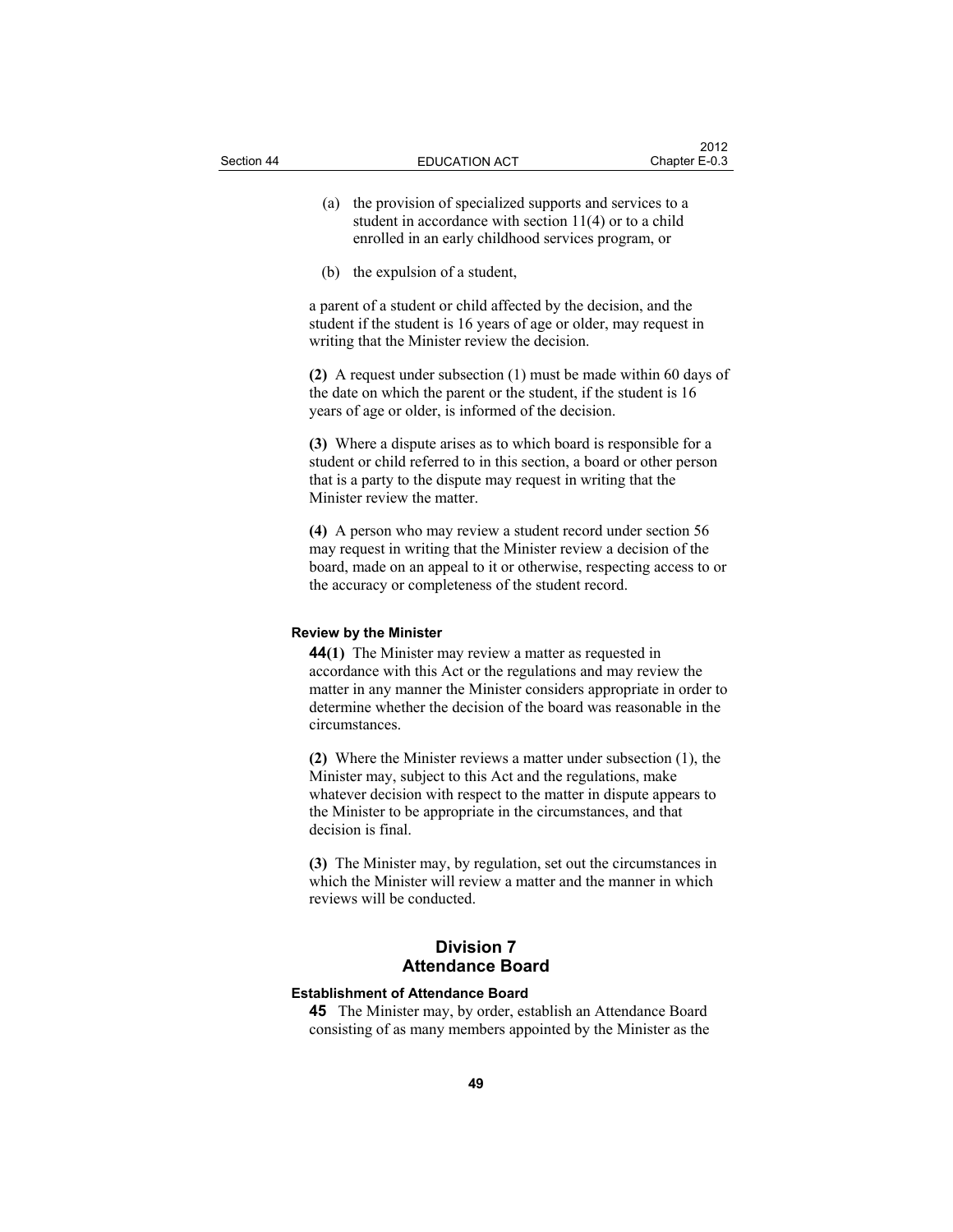Minister considers necessary and designate from among the members a chair and one or more vice-chairs.

## **Referral to Attendance Board**

**46** The Attendance Board may hear a matter referred to it pursuant to section 9 respecting the failure of a student to attend school as required under this Act.

#### **Mediation by Attendance Board**

**47(1)** Where a matter is referred to the Attendance Board by a board or the person responsible for the operation of a private school, the Attendance Board may attempt to mediate the matter by means of a case conference with the student, the student's parent and school staff.

**(2)** In the event that a case conference conducted pursuant to subsection (1) does not successfully resolve the matter, the Attendance Board may schedule a formal hearing of the Attendance Board in accordance with section 48.

**(3)** Notwithstanding subsection (1), where a matter is referred to the Attendance Board by a board or the person responsible for the operation of a private school, the Attendance Board may proceed directly to schedule a formal hearing of the Attendance Board in accordance with section 48.

#### **Hearing before Attendance Board**

**48(1)** For the purposes of conducting a hearing before the Attendance Board, the following applies:

- (a) notice in writing of the date, time, place and purpose of the hearing must be served at least 7 days before the commencement of the hearing on the parent of the student, on the student who is the subject of the hearing, if the student is capable of understanding the situation, and on any other person the Attendance Board directs;
- (b) the Attendance Board has, with respect to the holding of a hearing, the same power as is vested in the Court of Queen's Bench for the trial of civil actions
	- (i) to summon and enforce the attendance of witnesses,
	- (ii) to compel witnesses to give evidence on oath or otherwise, and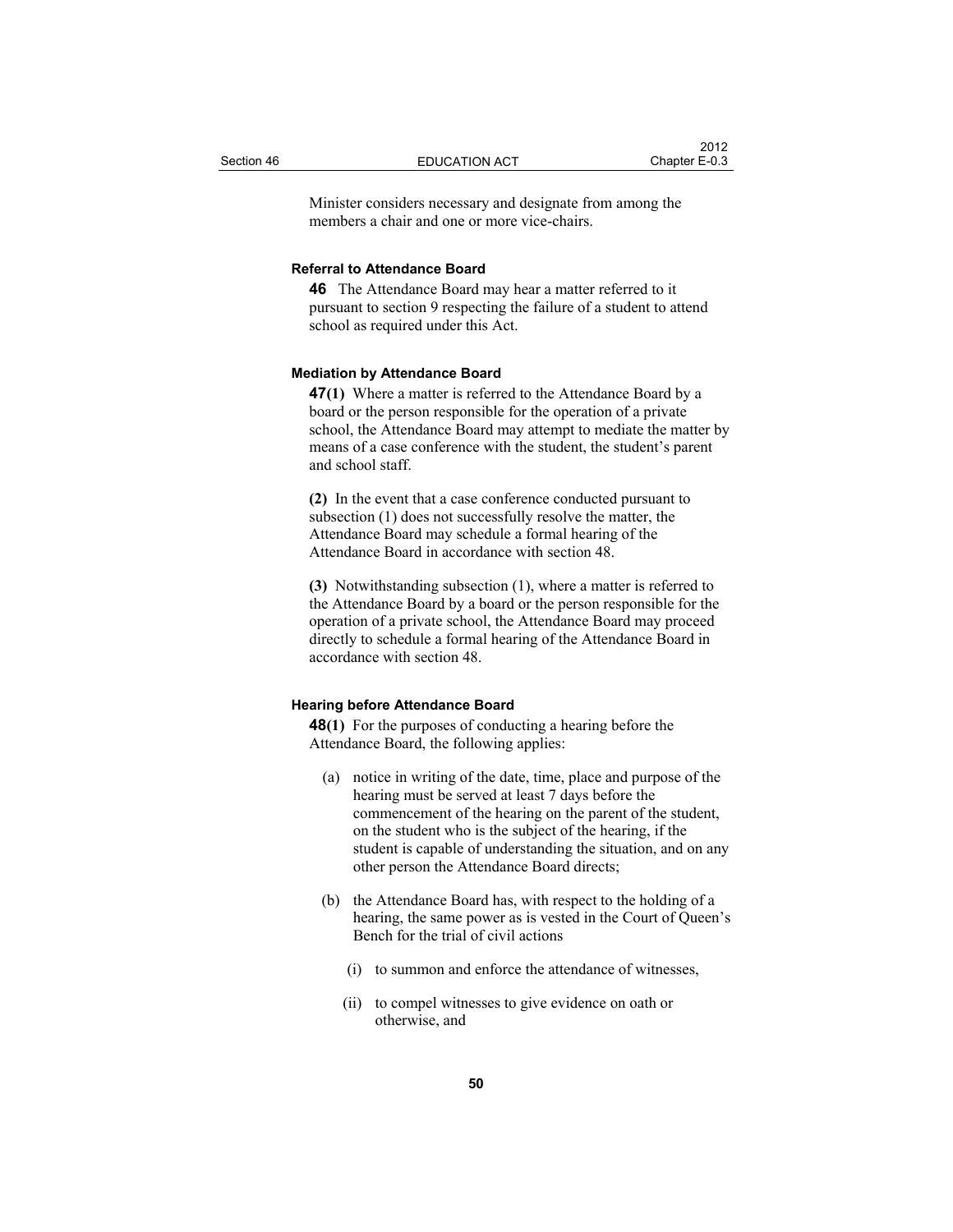| Section 48 | <b>EDUCATION ACT</b>                                                                                                                                                                                                                                                                                                                                                  | 2012<br>Chapter E-0.3 |  |
|------------|-----------------------------------------------------------------------------------------------------------------------------------------------------------------------------------------------------------------------------------------------------------------------------------------------------------------------------------------------------------------------|-----------------------|--|
|            | to compel witnesses to produce documents, records and<br>(iii)<br>things;                                                                                                                                                                                                                                                                                             |                       |  |
|            | (c) the Attendance Board may require a board or a person<br>responsible for the operation of a private school to produce<br>to the Attendance Board, prior to a hearing, copies of all<br>reports, statements, correspondence and other documents or<br>things relating to the matter being heard;                                                                    |                       |  |
|            | if a person fails to attend, to answer questions or to produce<br>(d)<br>an item as required under clause (b) or (c) or subsection $(2)$<br>or (3), the Attendance Board may apply to the Court of<br>Queen's Bench for an order committing that person for<br>contempt in the same manner as if that person were in<br>breach of an order or judgment of that Court; |                       |  |
|            | the Attendance Board shall receive any evidence presented<br>(e)<br>to it that is relevant to the matter being heard;                                                                                                                                                                                                                                                 |                       |  |
|            | (f) the rules of evidence applicable to judicial proceedings do<br>not apply;                                                                                                                                                                                                                                                                                         |                       |  |
|            | all oral evidence received must be taken down in writing or<br>(g)<br>recorded by electronic means;                                                                                                                                                                                                                                                                   |                       |  |
|            | all the evidence taken down in writing or recorded by<br>(h)<br>electronic means and all documentary evidence and things<br>received in evidence at a hearing form the record of the<br>proceeding;                                                                                                                                                                   |                       |  |
|            | (i)<br>a person on whom notice of the hearing is served and the<br>person's counsel or agent are entitled to examine the record<br>of the proceeding;                                                                                                                                                                                                                 |                       |  |
|            | (j) the Attendance Board may from time to time adjourn<br>matters that are before the Board;                                                                                                                                                                                                                                                                          |                       |  |
|            | a hearing must be held in public;<br>(k)                                                                                                                                                                                                                                                                                                                              |                       |  |
|            | (1)<br>notwithstanding clause (k), a hearing or any portion of it<br>may be held in private if, in the opinion of the Attendance<br>Board, it is in the public interest to do so;                                                                                                                                                                                     |                       |  |
|            | a person who is likely to be affected by a hearing before the<br>(m)<br>Attendance Board is entitled                                                                                                                                                                                                                                                                  |                       |  |
|            | to appear before the Attendance Board,<br>(i)                                                                                                                                                                                                                                                                                                                         |                       |  |
|            | to be represented by counsel or an agent, and<br>(ii)                                                                                                                                                                                                                                                                                                                 |                       |  |
| 51         |                                                                                                                                                                                                                                                                                                                                                                       |                       |  |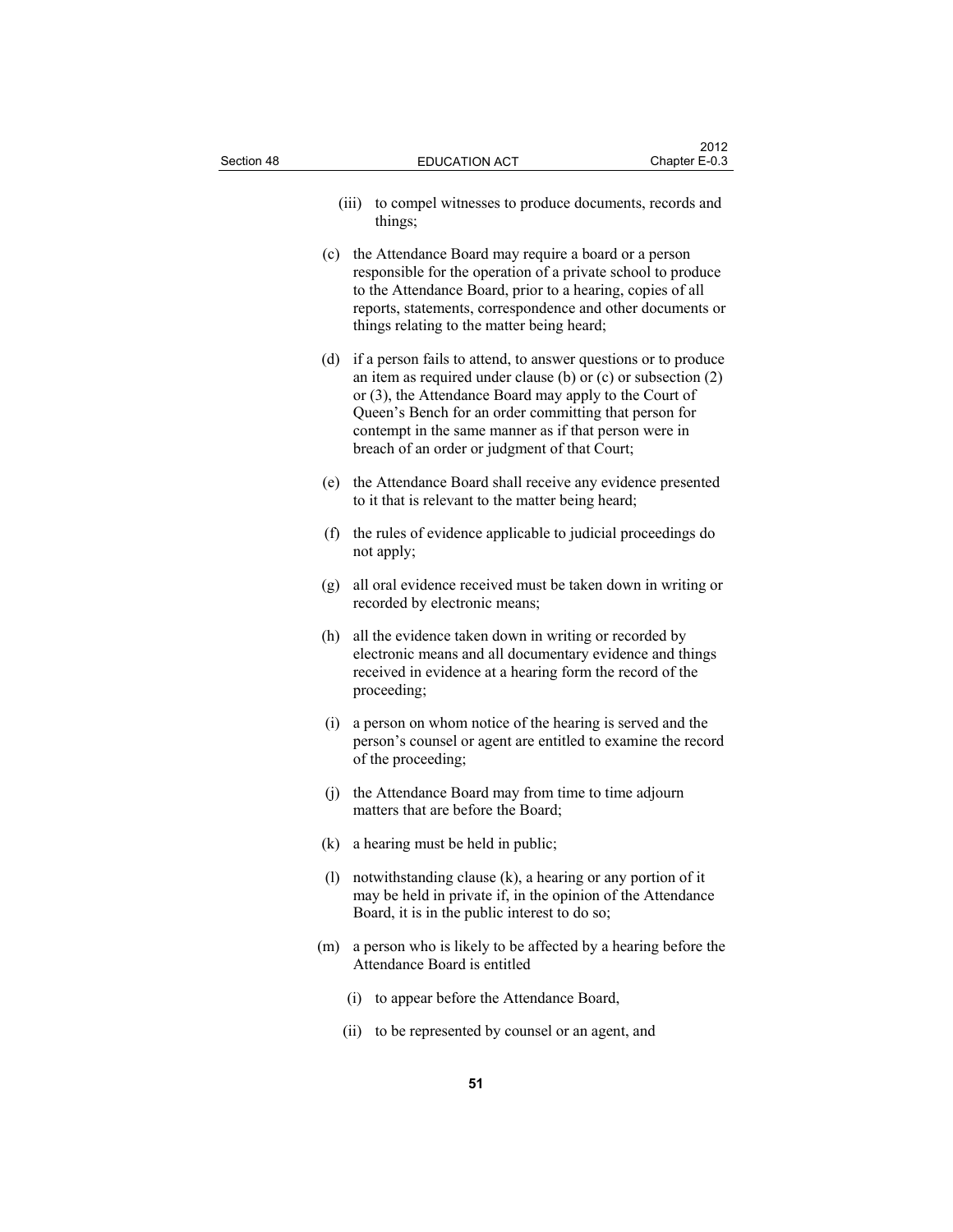- (iii) to make representations to the Attendance Board;
- (n) a witness attending a proceeding before the Attendance Board may be paid the same fees and allowances as a witness summoned to attend at the Provincial Court;
- (o) notice of every order together with a copy of the written reasons for it, if any, must promptly be sent to
	- (i) a person on whom notice of the hearing was served, and
	- (ii) any person that the Attendance Board considers is substantially affected by it.

**(2)** The Attendance Board may require the student or a parent of the student, or both, to attend proceedings before the Attendance Board.

**(3)** Any person other than the student and a parent of the student who, in the opinion of the Attendance Board, has knowledge of the matter before the Attendance Board is a compellable witness in proceedings before the Attendance Board.

**(4)** Notice under this section may be served personally on the person required to be served or by being sent to that person by registered or certified mail.

#### **Order of Attendance Board**

**49(1)** On hearing a matter referred to it, the Attendance Board may, subject to any terms or conditions that the Attendance Board considers proper in the circumstances, make an order doing one or more of the following:

- (a) directing the student to attend school;
- (b) directing a parent of the student to send the student to school;
- (c) subject to sections 11, 20 and 40, directing the student to take an education program set out in the order;
- (d) reporting the matter to a child intervention worker under the *Child, Youth and Family Enhancement Act*;
- (e) imposing on a parent of the student a monetary penalty not exceeding \$100 per day to be paid to the Crown for each day that the student does not attend school, up to a maximum of \$1000;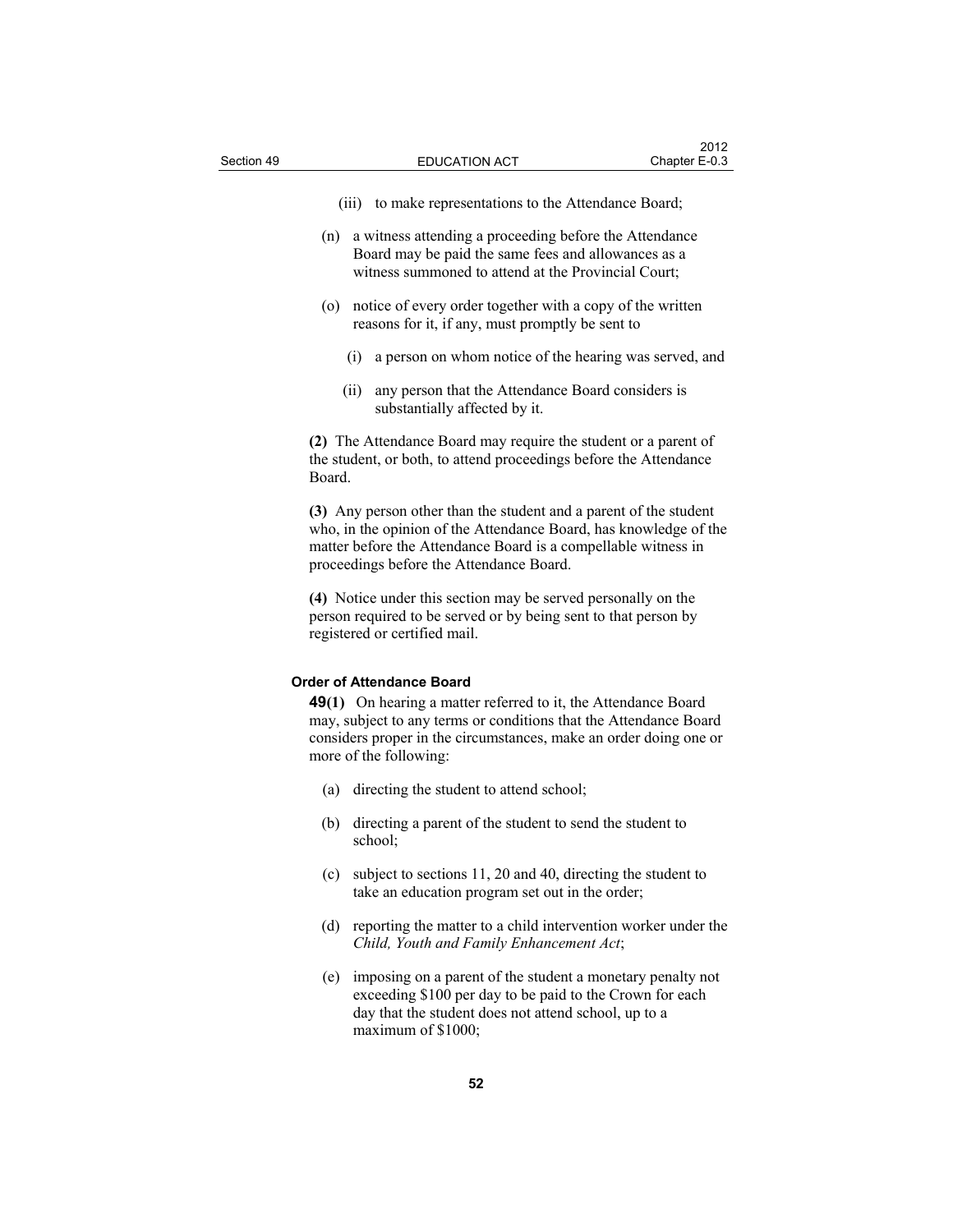$2012$ 

**(2)** Notwithstanding subsection (1), the Attendance Board may at any time during the proceedings

- (a) make an interim order giving any directions to the student, a parent of the student, the board or the person responsible for the operation of the private school that the Attendance Board considers appropriate in the circumstances,
- (b) adjourn the proceedings before it for a period set by the Attendance Board, and
- (c) reconvene the proceedings to hear further evidence, if the Attendance Board considers it necessary to do so, consider the interim order and make a final order under subsection (1).

**(3)** A copy of an order of the Attendance Board made under subsection (1) may be filed with the clerk of the Court of Queen's Bench at the judicial centre closest to the place where the cause of the proceedings before the Attendance Board arose.

**(4)** On the filing of a copy of an order with the clerk of the Court of Queen's Bench pursuant to subsection (3), the order of the Attendance Board has the same force and effect as if the order were an order of that Court.

**(5)** A copy of the order as filed must be sent to the Minister and any person to whom notice of the order is sent.

2012 cE-0.3 s49;2019 c7 s13

#### **Attendance Board panels**

**50(1)** The chair or a vice-chair of the Attendance Board may designate a panel consisting of

- (a) one member, or
- (b) 3 or more members.

**(2)** Where a panel consists of 3 or more members, 2 members constitutes a quorum at a sitting of a panel of the Attendance Board.

**(3)** A decision made or other action taken at a sitting of a panel of the Attendance Board at which a quorum is present

(a) is the decision or action of the Attendance Board, and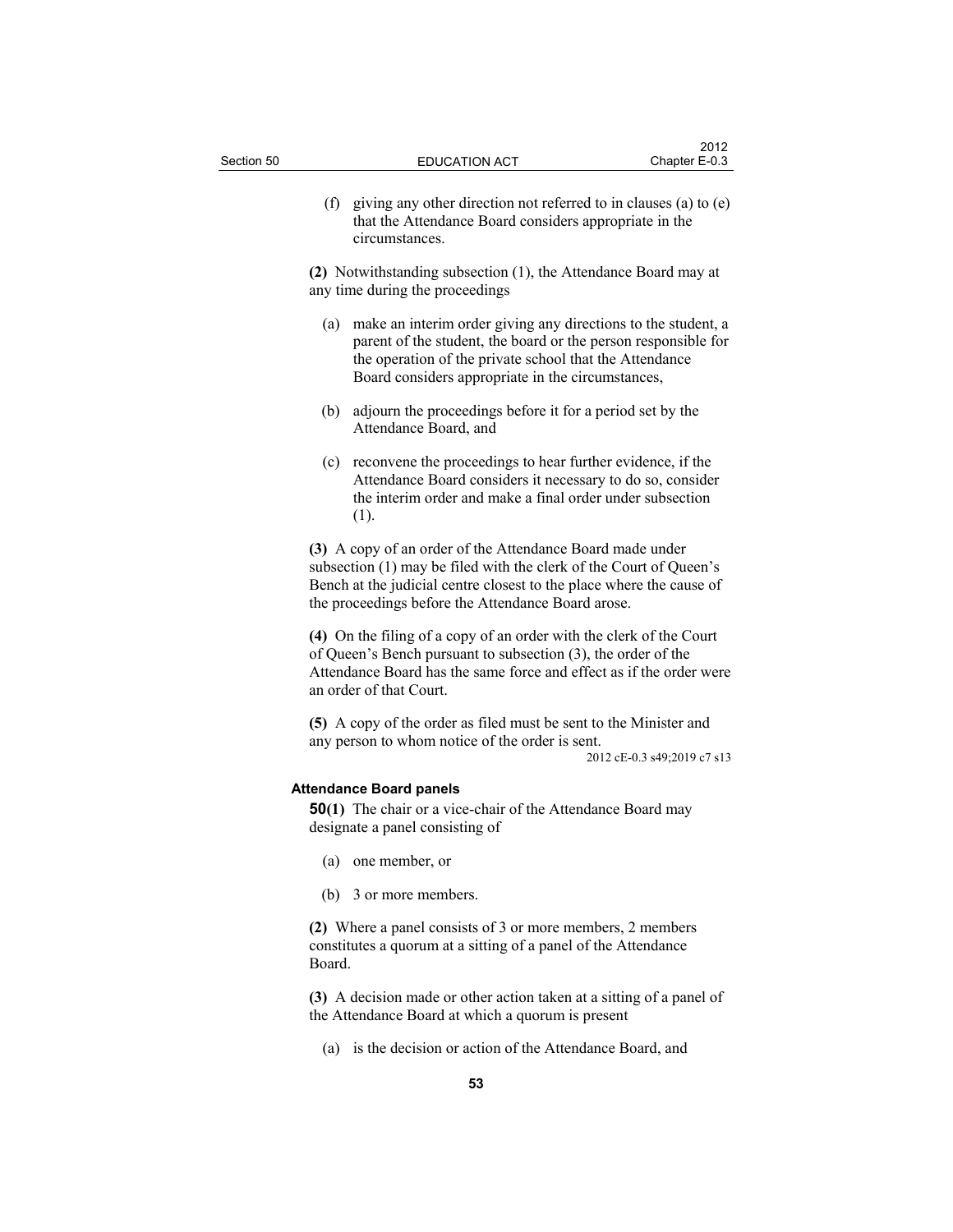(b) binds all members of the Attendance Board.

**(4)** A panel of the Attendance Board has, with respect to its duties, the jurisdiction of the Attendance Board and may exercise all the powers of the Attendance Board under this Act and the regulations.

**(5)** The chair may designate a member of a panel of the Attendance Board to preside at any sitting of the panel at which the chair is not present.

**(6)** A panel of the Attendance Board shall conduct its sittings separately from those of another panel of the Attendance Board being conducted at the same time.

**(7)** Where a hearing is conducted by a panel of the Attendance Board and one or more members of the panel for any reason do not attend on any day or part of a day, the remaining members present may, if they constitute a quorum of the panel, continue with the hearing.

# **Part 4 Board Powers and Elections**

## **Division 1 Board Powers**

#### **Natural person powers**

**51(1)** A board has the capacity and, subject to this Act and the regulations, the rights, powers and privileges of a natural person.

**(2)** With respect to any right, power or privilege exercisable by a board, the Minister may, by regulation,

- (a) prohibit or restrict the use of the right, power or privilege;
- (b) provide that the right, power or privilege is to be exercised subject to any terms or conditions prescribed in the regulations.

**(3)** Notwithstanding subsection (1), a board shall not engage in or carry on any activity that is not consistent with the responsibilities of a board as set out in section 33.

## **Delegation of power**

**52(1)** Subject to subsections (4) and (5), a board may authorize

(a) any of its employees,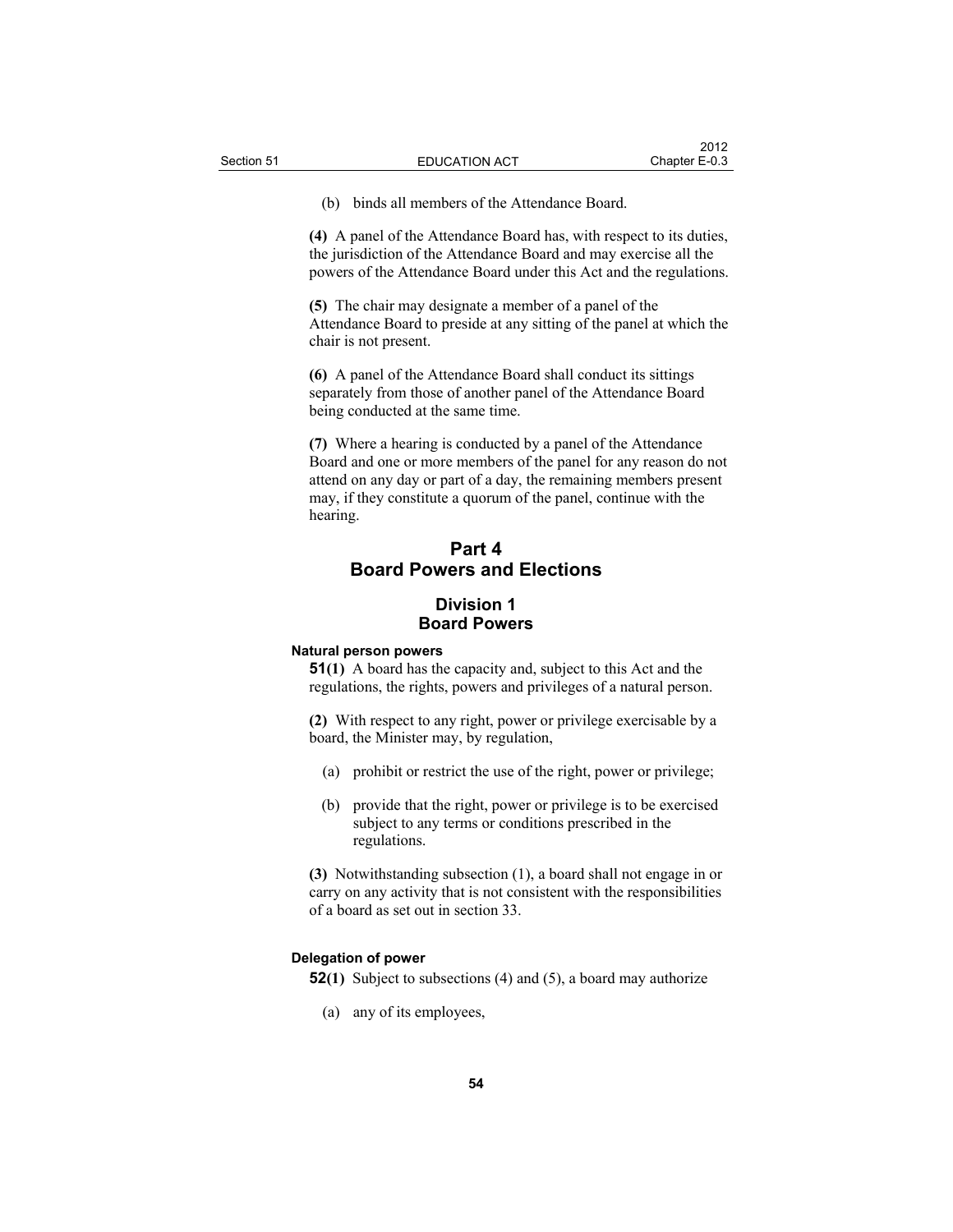- (b) a committee of the board or a committee established by the board, or
- (c) a school council,

to do any act or thing or exercise any power that the board may do or exercise or is required to do or exercise.

**(2)** An authorization by a board under subsection (1) must be in the form of a resolution of the board.

**(3)** For the purposes of this Act, the doing of an act or thing or the exercise of a power by an employee of the board, a committee of the board, a committee established by the board or a school council authorized by a board under subsection (1) is deemed to be the doing of the act or thing or the exercise of the power by the board.

**(4)** A board shall not delegate

- (a) the power to make a bylaw under this Act,
- (b) the power to close a school or school building under section 62,
- (c) the power to requisition from a municipality that the board may have from time to time, or
- (d) the power to hold a hearing under section 212.

**(5)** A board shall not delegate, except to a superintendent employed by the board,

- (a) the power to suspend the services of a teacher, or
- (b) the power to terminate the services of a teacher.

## **General powers and duties of boards**

**53(1)** A board shall

- (a) establish, maintain and implement policies necessary for fulfilling its responsibilities under section 33,
- (b) ensure that all policies are available and accessible to students, parents, board employees and others affected by the policies,
- (c) in co-operation with school councils, provide for parental and community engagement in schools, and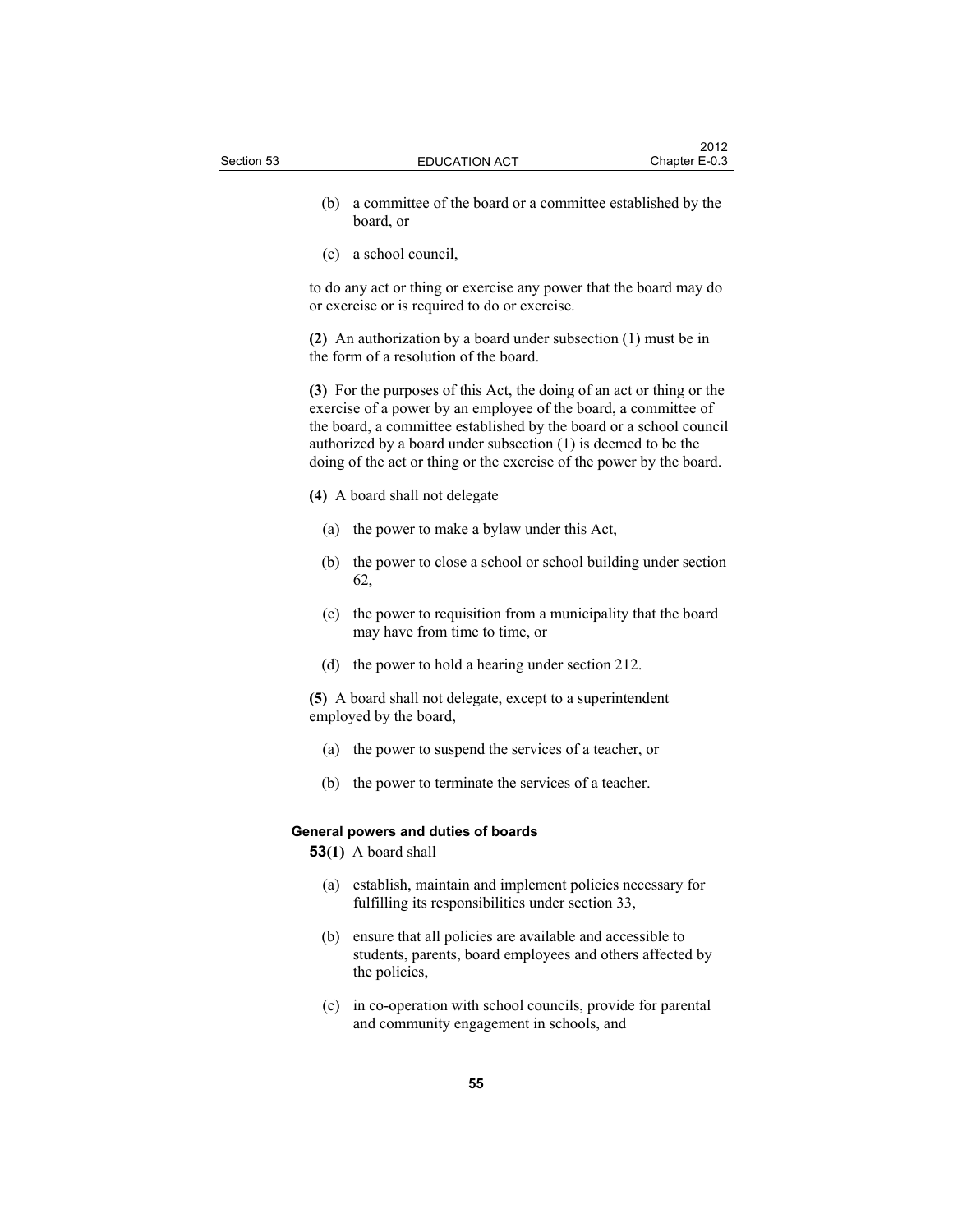(d) maintain, repair, furnish and keep in good order all its real and personal property.

### **(2)** A board may

- (a) subject to section 18 and any regulations under this Act, develop, acquire or offer courses or programs,
- (b) subject to section 18 and any regulations under this Act, develop or acquire instructional materials for use in courses or programs or in schools, and
- (c) make policies, subject to any regulations under this Act, respecting the establishment, administration, management and operation of
	- (i) schools operated by the board, or
	- (ii) school buses and other vehicles used for the purposes of the board.

### **Joint use and planning agreements**

**53.1(1)** In this section, "municipal reserve", "municipal and school reserve" and "school reserve" have the meanings given to them in section 616 of the *Municipal Government Act*.

**(2)** Where on the coming into force of this section a board is operating within the municipal boundaries of one or more municipalities, the board must, within 3 years after this section comes into force, or if the Minister extends that period under subsection (4), within the extended period, enter into an agreement under section 670.1 of the *Municipal Government Act* with each of the municipalities.

**(3)** Where after the coming into force of this section a board commences operating within the municipal boundaries of a municipality, the board must, within 3 years after it commences operating in the municipality, or if the Minister extends that period under subsection (4), within the extended period, enter into an agreement under section 670.1 of the *Municipal Government Act*  with the municipality.

**(4)** The Minister may extend the 3-year period under subsection (2) or (3) in respect of all boards or one or more specified boards.

**(5)** More than one board may be a party to an agreement referred to in this section.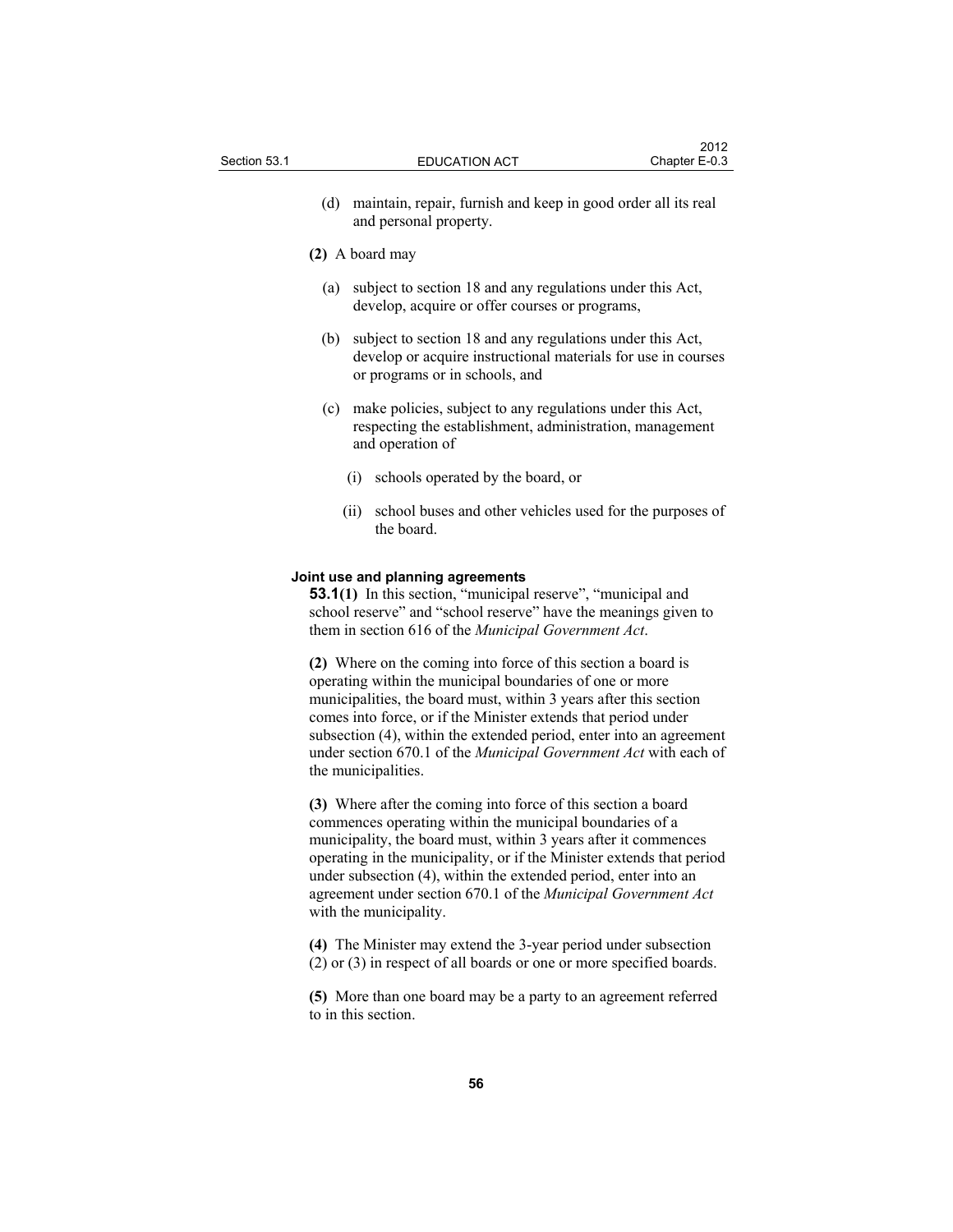|            |                      | 2012          |
|------------|----------------------|---------------|
| Section 54 | <b>EDUCATION ACT</b> | Chapter E-0.3 |
|            |                      |               |

**(6)** An agreement may be amended from time to time as the parties consider necessary or advisable.

2019 c22 s2

## **Insurance and investment**

**54(1)** A board shall, in respect of its operations, keep in force adequate and appropriate policies of insurance for the purpose of, at a minimum, indemnifying the board and its employees and school councils in respect of claims for

- (a) damages for death or personal injury,
- (b) damage to property, and
- (c) damage to property owned by the board in respect of which the board has an insurable interest
	- (i) that the board has agreed to insure, or
	- (ii) for which the board otherwise has or may have assumed liability.

**(2)** A board may invest only in accordance with the regulations made under subsection (3)(b).

- **(3)** The Minister may make regulations
	- (a) governing the requirement of boards to
		- (i) acquire insurance, or
		- (ii) take part in schemes or arrangements to protect the board and its teachers and other employees with respect to loss or legal liability;
	- (b) respecting the investment of money for the purpose of subsection (2).

#### **School council**

**55(1)** For each school operated by a board, a school council must be established in accordance with the regulations.

**(2)** The majority of the members of a school council must be parents of students enrolled in the school.

**(3)** A board of a separate school division may by resolution require that the parents of students enrolled in a school operated by the board who are members of the school council declare themselves to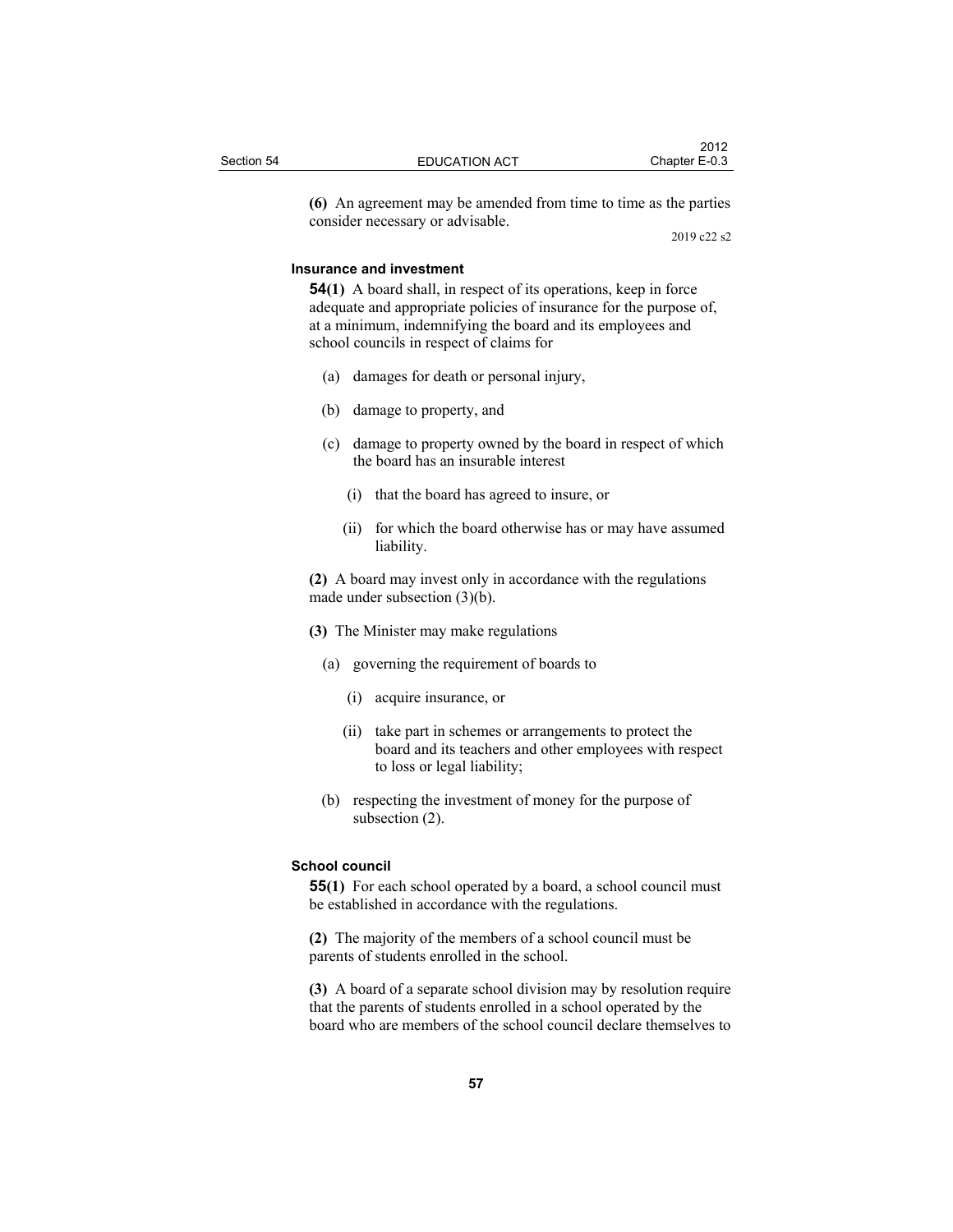be of the same faith as the electors of the separate school division, whether Protestant or Roman Catholic.

**(4)** A school council may, at its discretion,

- (a) advise the principal and the board respecting any matter relating to the school,
- (b) perform any duty or function delegated to it by the board in accordance with the delegation,
- (c) consult with the principal so that the principal may ensure that students in the school have the opportunity to meet the standards of education set by the Minister,
- (d) consult with the principal so that the principal may ensure that the fiscal management of the school is in accordance with the requirements of the board and the superintendent, and
- (e) do anything it is authorized under the regulations to do.

**(5)** Subject to the regulations, a school council may establish and implement policies in the school that the school council considers necessary to carry out its functions.

**(6)** A school council may make bylaws governing its meetings and the conduct of its affairs.

**(7)** Subject to the regulations, a board may establish and implement policies respecting school councils.

**(8)** A board shall establish a dispute resolution process to address disputes between the principal and the school council with respect to policies proposed or adopted for a school.

**(9)** The Minister, on the request of the board, may dissolve a school council without notice at any time if the Minister is of the opinion that the school council is not carrying out its responsibilities in accordance with this Act and the regulations.

**(10)** Where a school council has been dissolved by the Minister pursuant to subsection (9), a school council must, in accordance with the regulations, be established after the start of the school year immediately following the year in which the school council was dissolved.

**(11)** The Minister may make regulations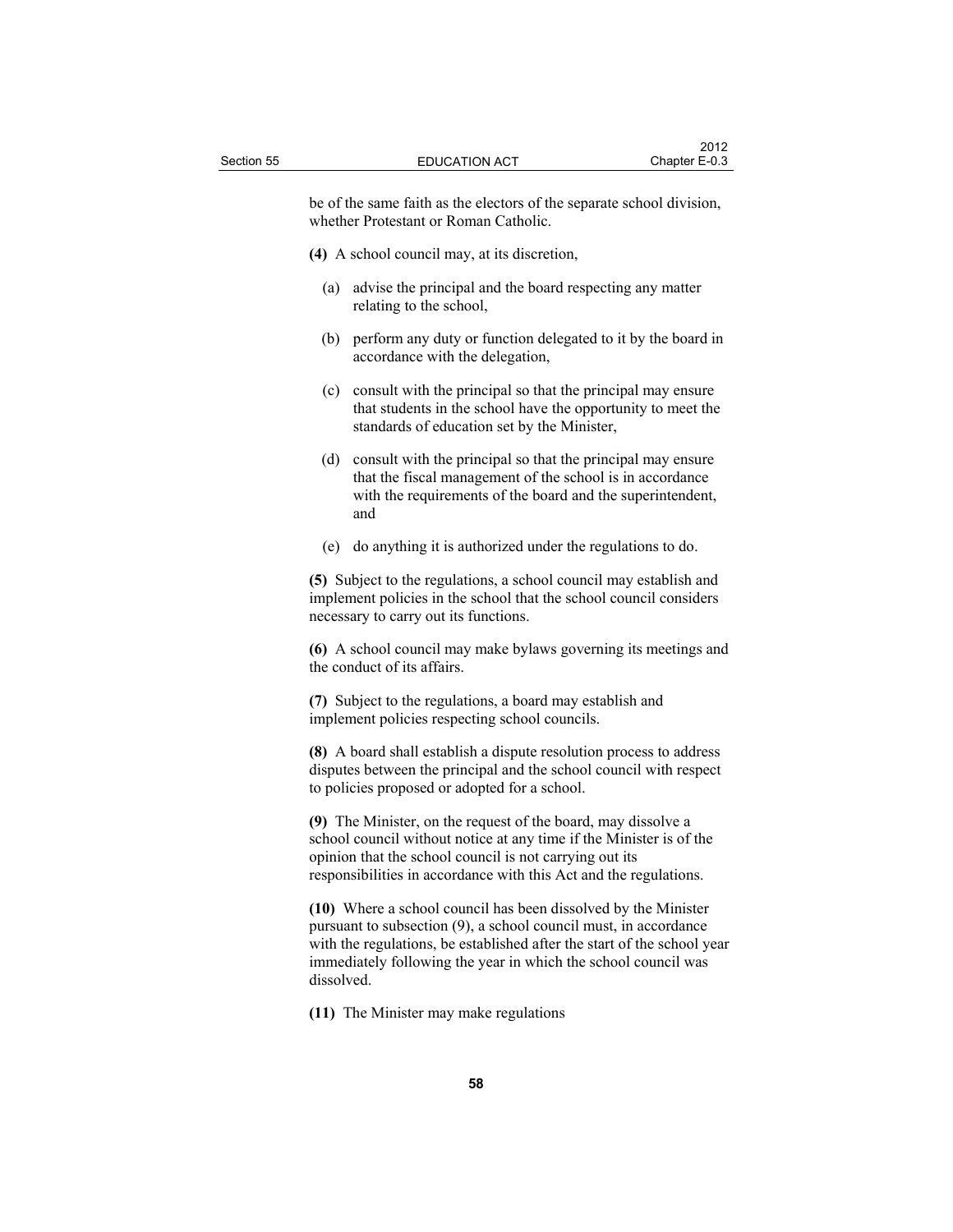| Section 56 |     | <b>EDUCATION ACT</b>                                                                                                                                                                                                                                  | 2012<br>Chapter E-0.3 |
|------------|-----|-------------------------------------------------------------------------------------------------------------------------------------------------------------------------------------------------------------------------------------------------------|-----------------------|
|            | (a) | respecting the establishment of school councils, the election<br>or appointment of the members of a school council, the term<br>or other conditions of election or appointment and the<br>dissolution of a school council;                            |                       |
|            | (b) | respecting the roles of the principal and the school council<br>of a school and their respective powers, duties and<br>responsibilities;                                                                                                              |                       |
|            |     | (c) respecting the re-establishment of school councils that have<br>been dissolved by the Minister pursuant to subsection (9);                                                                                                                        |                       |
|            | (d) | respecting any other matter the Minister considers necessary<br>respecting school councils;                                                                                                                                                           |                       |
|            | (e) | exempting a school or class of schools from the application<br>of this section.                                                                                                                                                                       |                       |
|            |     | <b>Student records</b><br><b>56(1)</b> A board shall establish and maintain in accordance with the<br>regulations a student record for                                                                                                                |                       |
|            | (a) | each student enrolled in a school operated by the board, and                                                                                                                                                                                          |                       |
|            | (b) | each child or student enrolled in an early childhood services<br>program provided by the board.                                                                                                                                                       |                       |
|            |     | (2) A person, other than a board, providing an early childhood<br>services program to a child shall establish and maintain in<br>accordance with the regulations a student record for each child<br>enrolled in the early childhood services program. |                       |
|            |     | (3) The following persons may review the student record<br>maintained in respect of a student or a child enrolled in an early<br>childhood services program:                                                                                          |                       |
|            | (a) | the student;                                                                                                                                                                                                                                          |                       |
|            | (b) | the student's parent, except where the student is an                                                                                                                                                                                                  |                       |

 (c) the parent of a child enrolled in an early childhood services program.

**(4)** A person who is entitled to review a student record under subsection (3) may submit a request for a copy of the student record, along with any associated fee, to the board or a person other than the board providing an early childhood services program, and the board or the person other than the board providing the early

independent student;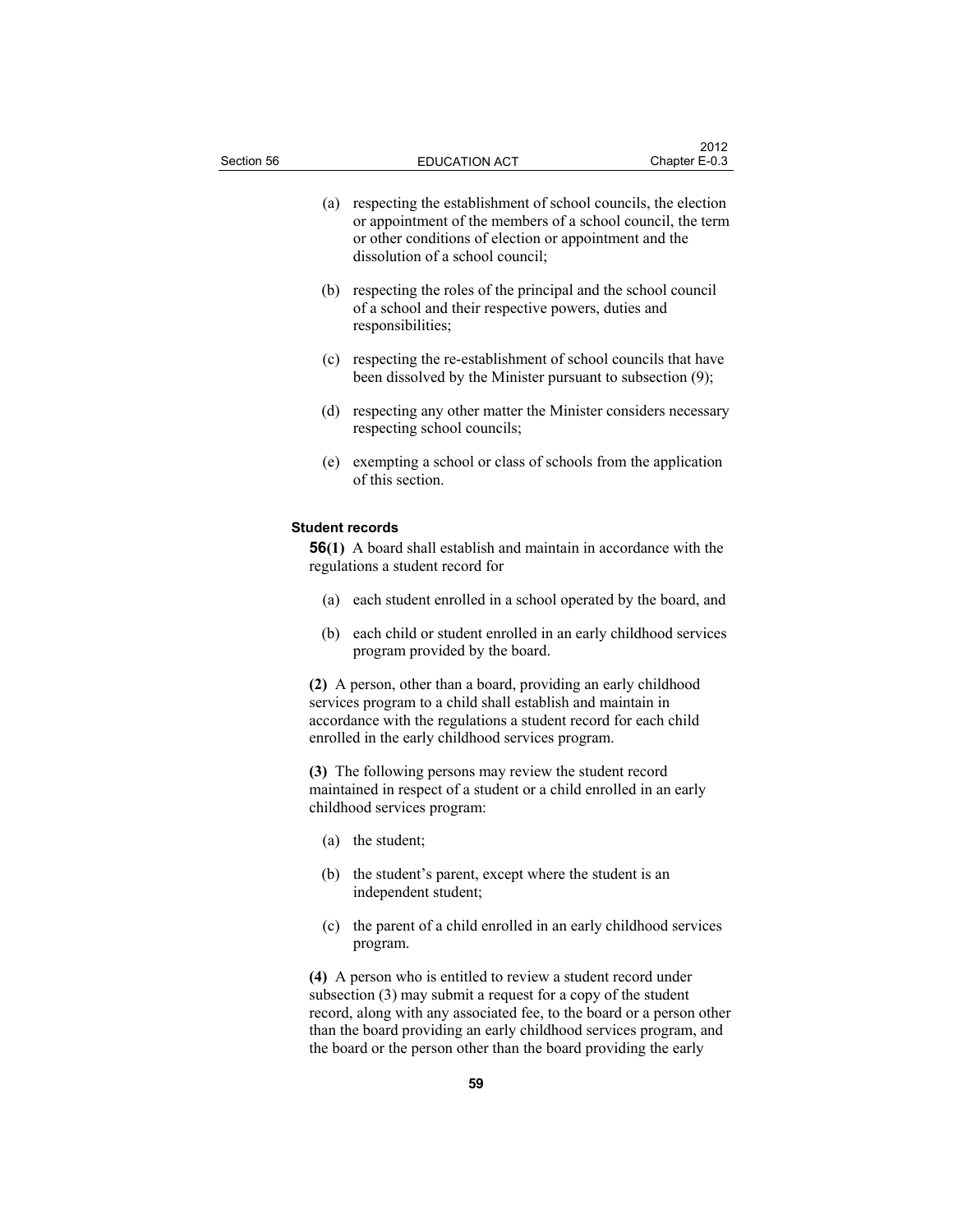childhood services program shall provide a copy of the student record to the person.

**(5)** A person who provides information to a student record is exempt from any liability with respect to the provision of that information if that person, in providing that information,

- (a) acted in good faith,
- (b) acted within the scope of that person's duties and responsibilities, and
- (c) did not act in a negligent manner.

**(6)** If, on reviewing a student record, a person who is entitled to review the student record is of the opinion that the student record contains inaccurate or incomplete information, that person may request that the board or the person other than the board providing an early childhood services program rectify the matter.

**(7)** Where in accordance with the regulations a board or a person other than a board providing an early childhood services program is required to transfer a student record, the board or the person other than the board providing the early childhood services program shall do so in a timely manner.

**(8)** The Minister may make regulations respecting student records for students and children referred to in subsections (1) and (2). 2012 cE-0.3 s56;2015 c6 s12;2019 c7 s14

## **School fees**

**57(1)** Notwithstanding section 13, a board may charge a parent of a student fees in accordance with the regulations.

**(2)** The Minister may make regulations respecting school fees.

#### **Religious and patriotic instruction or exercises**

**58(1)** A board may

- (a) prescribe religious instruction to be offered to its students;
- (b) prescribe religious exercises for its students;
- (c) prescribe patriotic instruction to be offered to its students;
- (d) prescribe patriotic exercises for its students;
- (e) permit persons other than teachers to provide religious instruction or exercises to its students.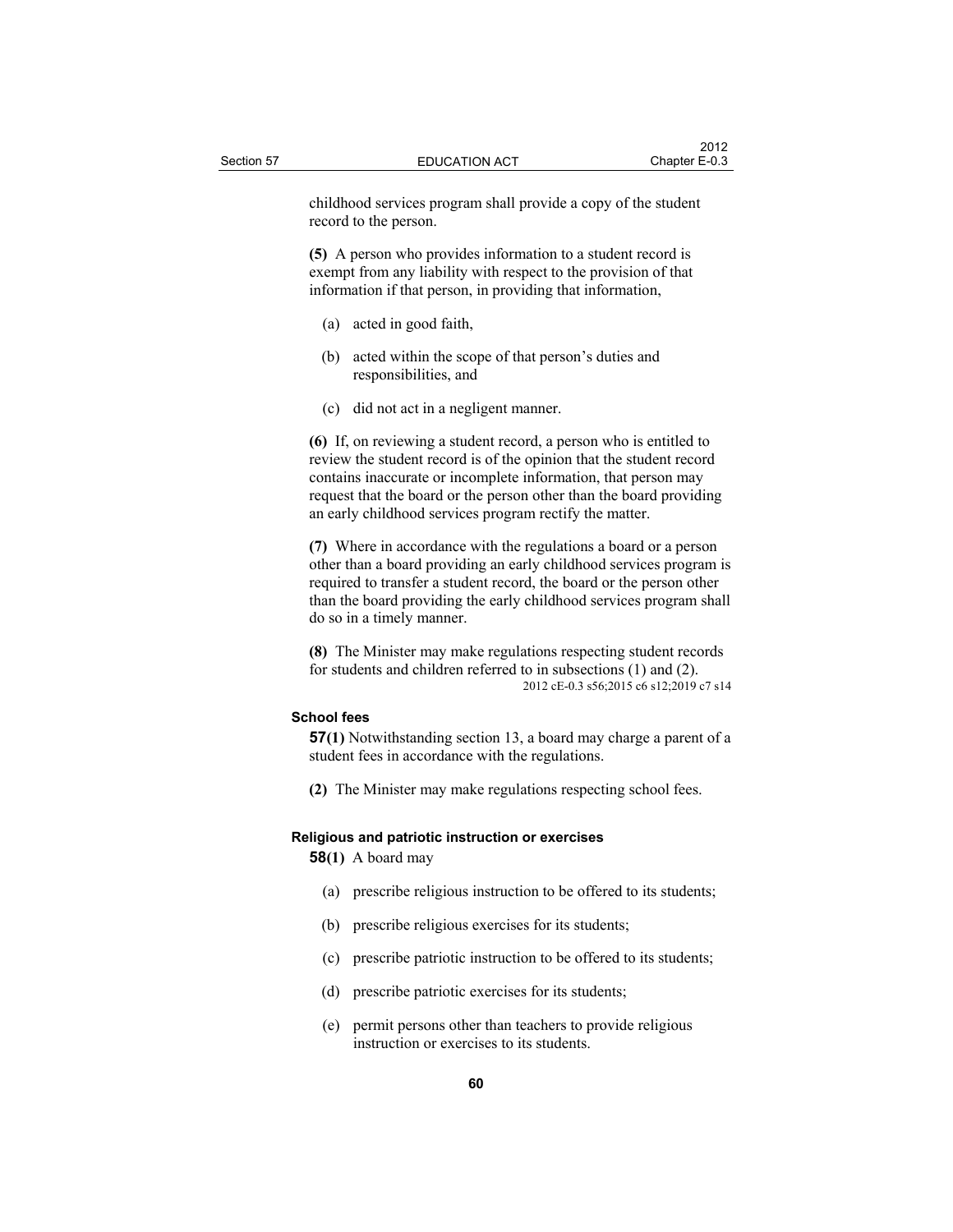**(2)** Where a teacher or other person providing religious instruction or exercises or a teacher providing patriotic instruction or exercises receives a written request signed by a parent of a student that the student be excluded from religious instruction or exercises or patriotic instruction or exercises, or both, the teacher or other person shall, in accordance with the request of the parent, permit the student

- (a) to leave the classroom or place where the instruction or exercises are taking place for the duration of the instruction or exercises, or
- (b) to remain in the classroom or place without taking part in the instruction or exercises.

### **Notice to parent**

**58.1(1)** A board shall provide notice to a parent of a student where courses, programs of study or instructional materials, or instruction or exercises, include subject-matter that deals primarily and explicitly with religion or human sexuality.

**(2)** Where a teacher or other person providing instruction, teaching a course or program of study or using the instructional materials referred to in subsection (1) receives a written request signed by a parent of a student that the student be excluded from the instruction, course or program of study or use of instructional materials, the teacher or other person shall, in accordance with the request of the parent, permit the student, without academic penalty,

- (a) to leave the classroom or place where the instruction, course or program of study is taking place or the instructional materials are being used for the duration of the part of the instruction, course or program of study, or the use of the instructional materials, that includes the subject-matter referred to in subsection (1), or
- (b) to remain in the classroom or place without taking part in the instruction, course or program of study or using the instructional materials.

**(3)** This section does not apply to incidental or indirect references to religion, religious themes or human sexuality in a course, program of study, instruction or exercises or in the use of instructional materials.

2015 c1 s2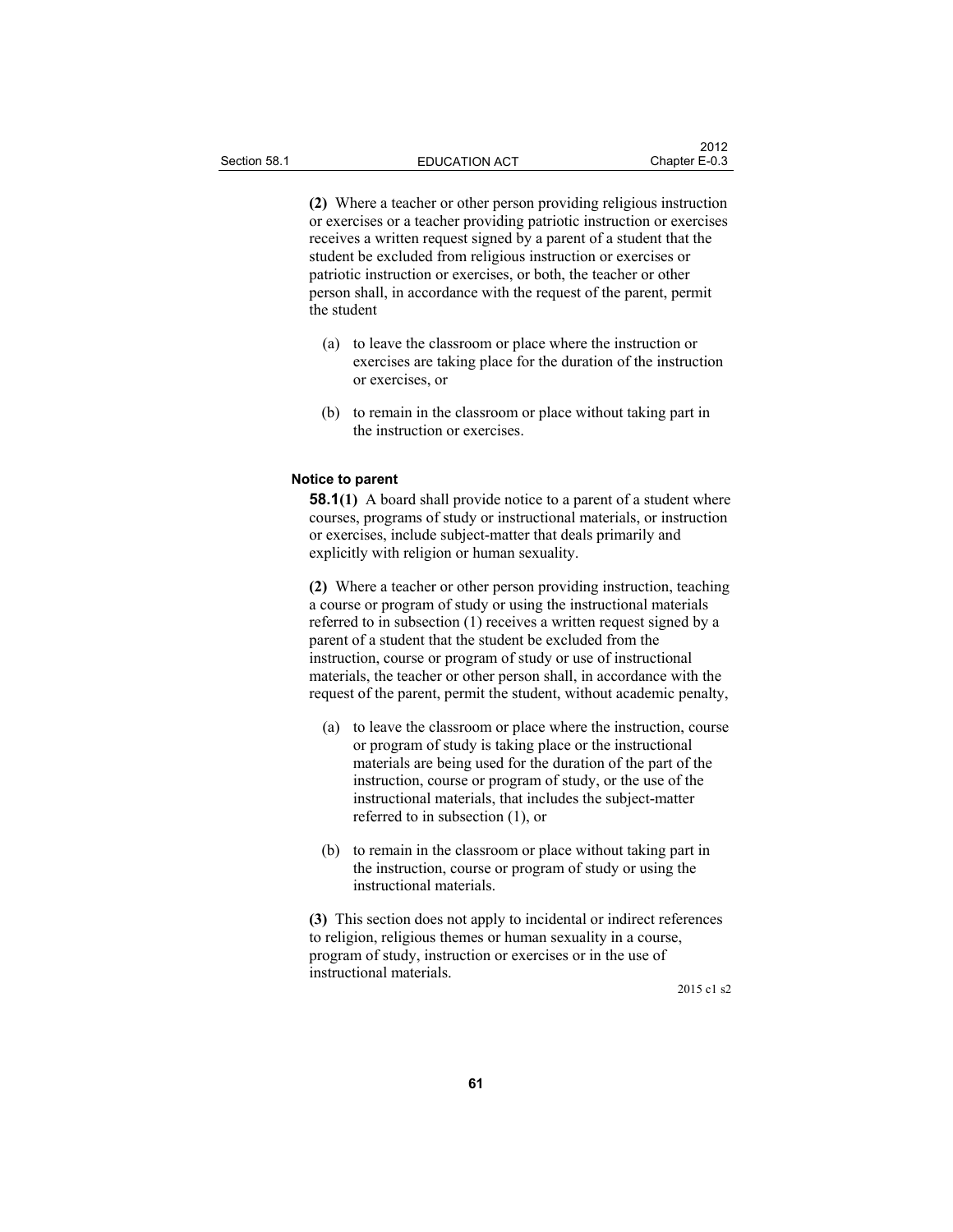## **Non-compliance**

**58.2(1)** If a board, teacher or other person fails to comply with section 58 or 58.1, that failure to comply is deemed to be a decision that may be appealed in accordance with section 42.

**(2)** A decision of the board under section 42 with respect to an appeal relating to subsection (1) is final.

2015 c1 s2

## **Transportation**

**59(1)** Subject to the regulations, a board must provide for the transportation of a student to and from the site of the school in which the board has enrolled the student if

- (a) the student resides within the attendance area established by the board for the school,
- (b) the student resides within the boundaries of the school division, and
- (c) the criteria, if any, set out in the regulations are met.

**(2)** Where in the opinion of the Minister it is reasonable to do so, the Minister may direct a board to co-operate with another board with respect to the transportation of students.

**(3)** Subject to the regulations, a board may charge the parent of a student receiving transportation provided by the board any fee determined by the board.

- **(4)** Repealed 2019 c7 s15.
- **(5)** The Minister may make regulations
	- (a) setting out criteria respecting the transportation of students that must be met by boards including criteria related to the age or grade of the student, the distance from the student's residence to the site of the school and any other geographical considerations;
	- (b) respecting the transportation of students generally. 2012 cE-0.3 s59;2019 c7 s15

## **Transport by parent**

**59.1(1)** A board may, instead of providing transportation under section 59, enter into an agreement with the parent of the student under which the parent will

(a) convey the student to and from school or the bus route, and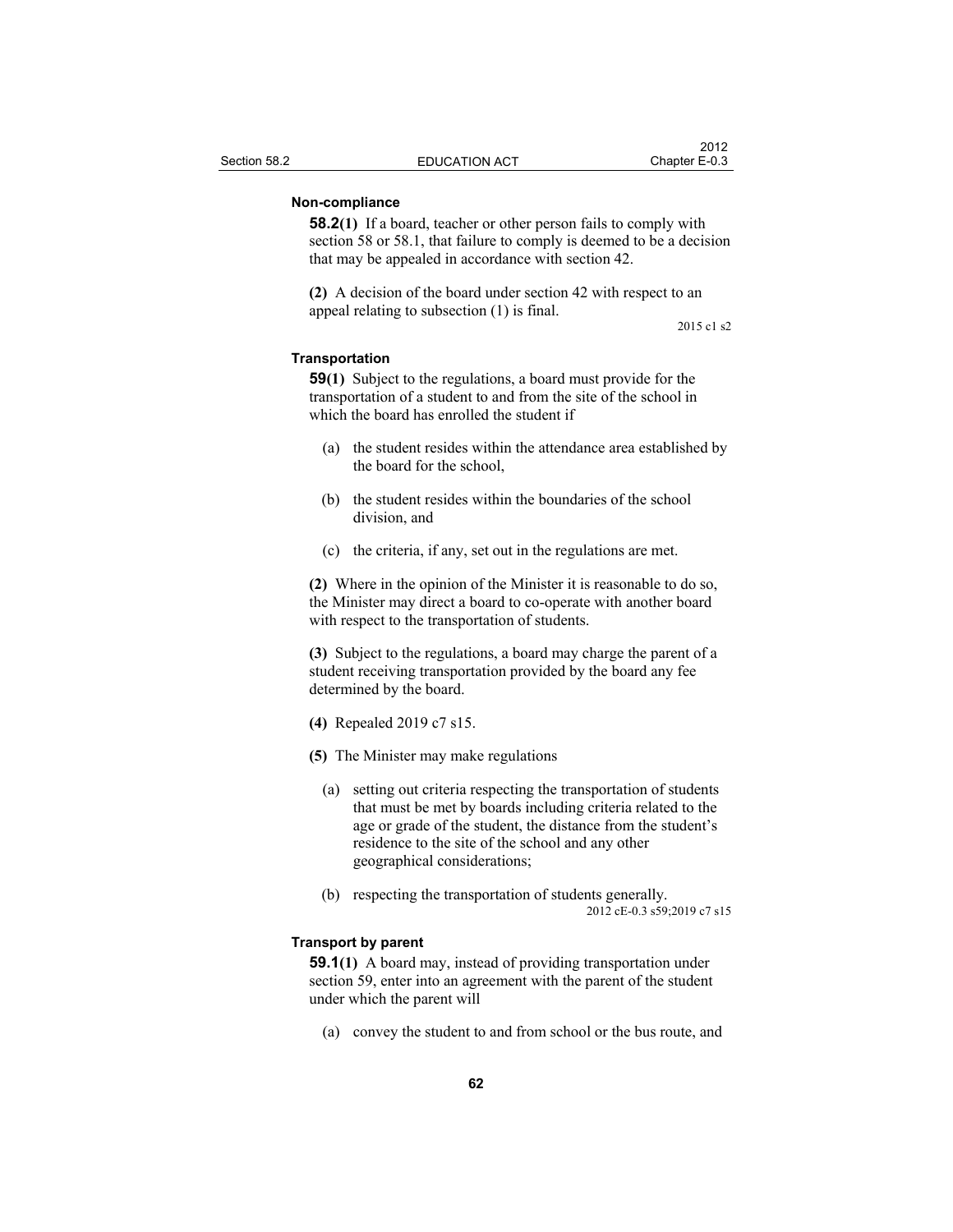|            |                      | 2012          |
|------------|----------------------|---------------|
| Section 60 | <b>EDUCATION ACT</b> | Chapter E-0.3 |
|            |                      |               |

 (b) receive payment, as determined by the board, for providing that service.

**(2)** A board is not under any liability to the parent of a student or to a student for negligence arising out of the student's being conveyed to and from school or the bus route pursuant to an agreement made under this section.

2019 c7 s16

## **School day and year**

**60** A board shall determine and make publicly available for each school year the days, dates and number of days of school operation.

## **Flags**

**61** A board shall ensure that the Canadian flag and the Alberta flag are displayed at each school operated by the board.

### **Closure of schools**

**62(1)** A board may, only by resolution, permanently or temporarily

- (a) close a school, or
- (b) transfer students from one school building to another school building.

**(2)** A board shall establish, implement and make publicly available policies respecting the actions referred to in subsection (1).

**(3)** A policy established pursuant to subsection (2) must be consistent with any regulations made by the Minister under this section.

**(4)** Where a board is considering an action referred to in subsection (1), the board shall, in writing, notify

- (a) the parents of every student enrolled in the school that may be affected by the action considered under subsection (1), and
- (b) any other person, municipality or community organization who, in the opinion of the board, may be significantly affected.

**(5)** A policy established pursuant to subsection (2) related to the permanent closure of a school must provide for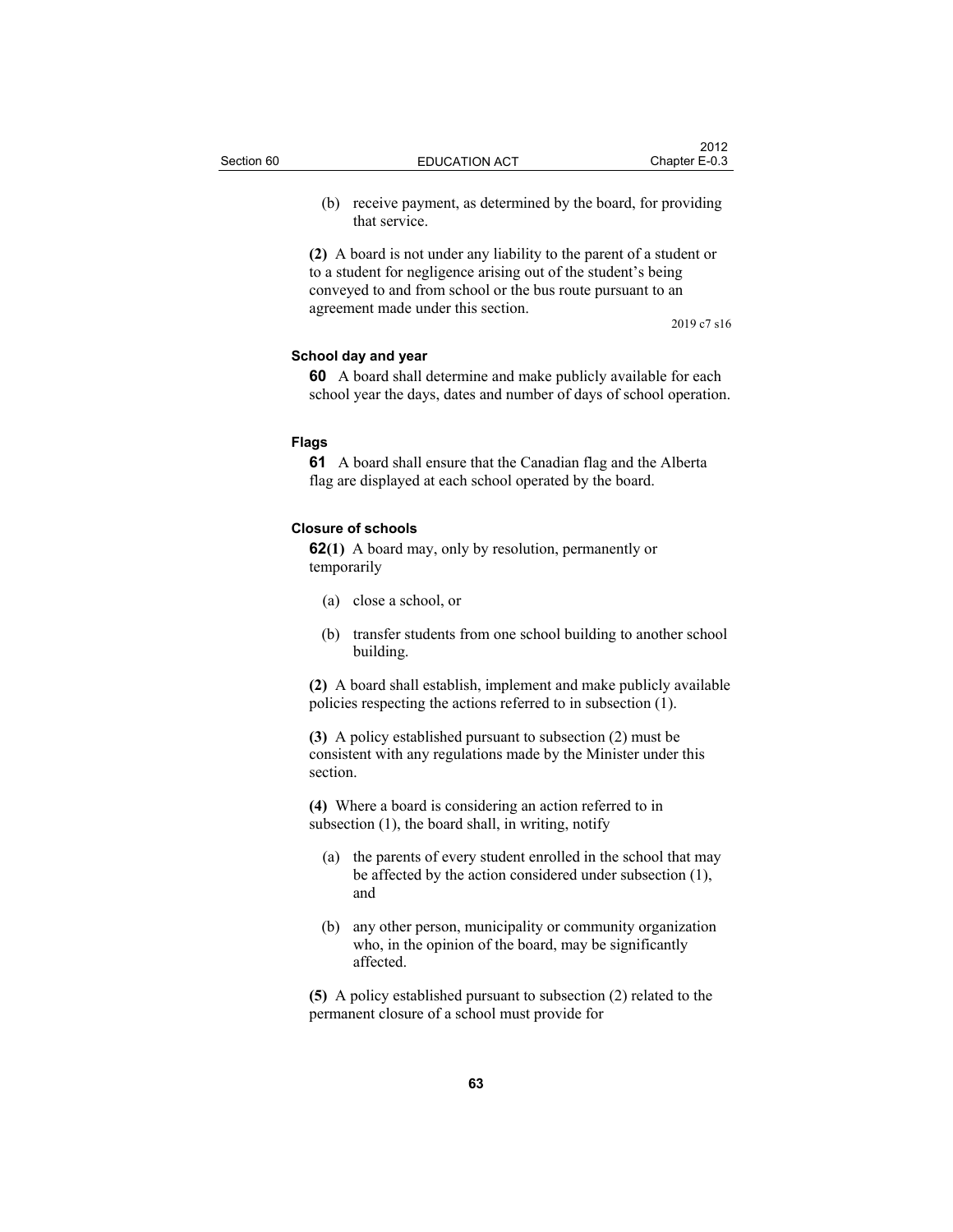| Section 63 |           | <b>EDUCATION ACT</b>                                                                                                                                                                                                | 2012<br>Chapter E-0.3 |
|------------|-----------|---------------------------------------------------------------------------------------------------------------------------------------------------------------------------------------------------------------------|-----------------------|
|            | (a)       | adequate opportunity for the public to respond to the board's<br>proposal to permanently close a school,                                                                                                            |                       |
|            | (b)       | a process by which the board shall fairly consider responses<br>provided under clause (a),                                                                                                                          |                       |
|            | (c)       | consideration of future growth or decline in student<br>enrolment, and                                                                                                                                              |                       |
|            | (d)       | consideration of possible alternative educational or<br>community uses for all or part of the school building.                                                                                                      |                       |
|            |           | (6) Where a board decides to close a school permanently, the<br>board shall notify the Minister in writing forthwith and include                                                                                    |                       |
|            |           | (a) the name of the school, and                                                                                                                                                                                     |                       |
|            | (b)       | the effective date of the closure.                                                                                                                                                                                  |                       |
|            |           | (7) This section does not apply where the Minister directs a board<br>to dispose of a school building pursuant to section 192.                                                                                      |                       |
|            |           | (8) The Minister may make regulations with respect to the<br>permanent or temporary closure of schools by a board.                                                                                                  |                       |
|            |           | <b>Education services agreements for First Nations students</b><br><b>63(1)</b> In this section, "Indian" means Indian as defined in the<br>Indian Act (Canada).                                                    |                       |
|            | board and | (2) The Minister may, by order, establish requirements or<br>standards that apply to education services agreements between a                                                                                        |                       |
|            |           | (a) the Government of Canada or an agent of the Government<br>of Canada, or                                                                                                                                         |                       |
|            |           | (b) a council of a band as defined in the <i>Indian Act</i> (Canada) or<br>a person authorized by the council of a band,                                                                                            |                       |
|            |           | for the education of Indian children.                                                                                                                                                                               |                       |
|            |           | (3) Where a board enters into an agreement with respect to the<br>education of Indian children pursuant to subsection (2), the<br>agreement must meet the requirements or standards established by<br>the Minister. |                       |

**(4)** The *Regulations Act* does not apply to an order made under subsection  $(2)$ .

2012 cE-0.3 s63;2015 c6 s13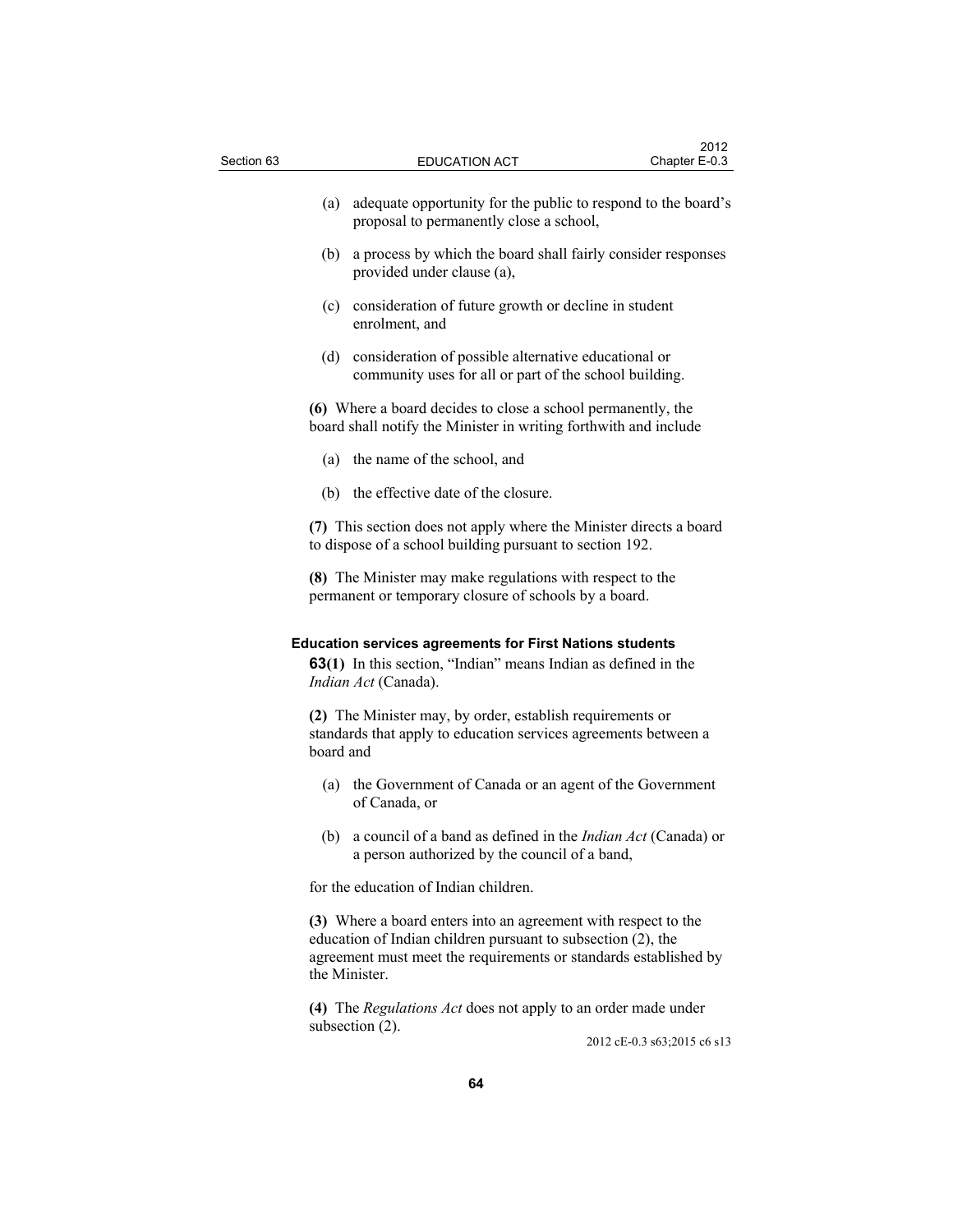# **Division 2 Board Procedures**

## **Open meetings**

**64(1)** The meetings of a board must be held in public and no person may be excluded from them except for improper conduct.

**(2)** The chair of the board may cause to be excluded from a meeting any person who, in the opinion of the chair, is guilty of improper conduct at that meeting.

**(3)** Notwithstanding subsection (1), when a majority of the trustees present at a meeting of the board are of the opinion that it is in the public interest to hold the meeting or a part of the meeting in private for the purpose of considering any matter, the board may by resolution exclude any person from the meeting.

**(4)** When a meeting is held in private, the board does not have the power to pass a bylaw or resolution at that meeting except the resolution necessary to revert to an open meeting.

#### **Inspection of documents**

**65(1)** At any reasonable time, an elector of a school division may with respect to the board of that school division inspect any one or more of the following items:

- (a) the agenda of any public meeting or board meeting;
- (b) the minutes of any public meeting or board meeting;
- (c) a budget adopted by the board;
- (d) a bylaw of the board;
- (e) an agreement entered into by the board;
- (f) an account of the board;
- (g) a financial statement prepared pursuant to a requirement of this Act.

**(2)** An elector of a school division may request from the board of that school division a copy of any item that the elector is entitled to inspect under subsection (1) and the secretary of the board shall provide or, on request, send the copy of the item to the elector on receiving payment for it at the rate prescribed by the board.

**(3)** An elector may not inspect a student record or information respecting a particular employee unless that information is included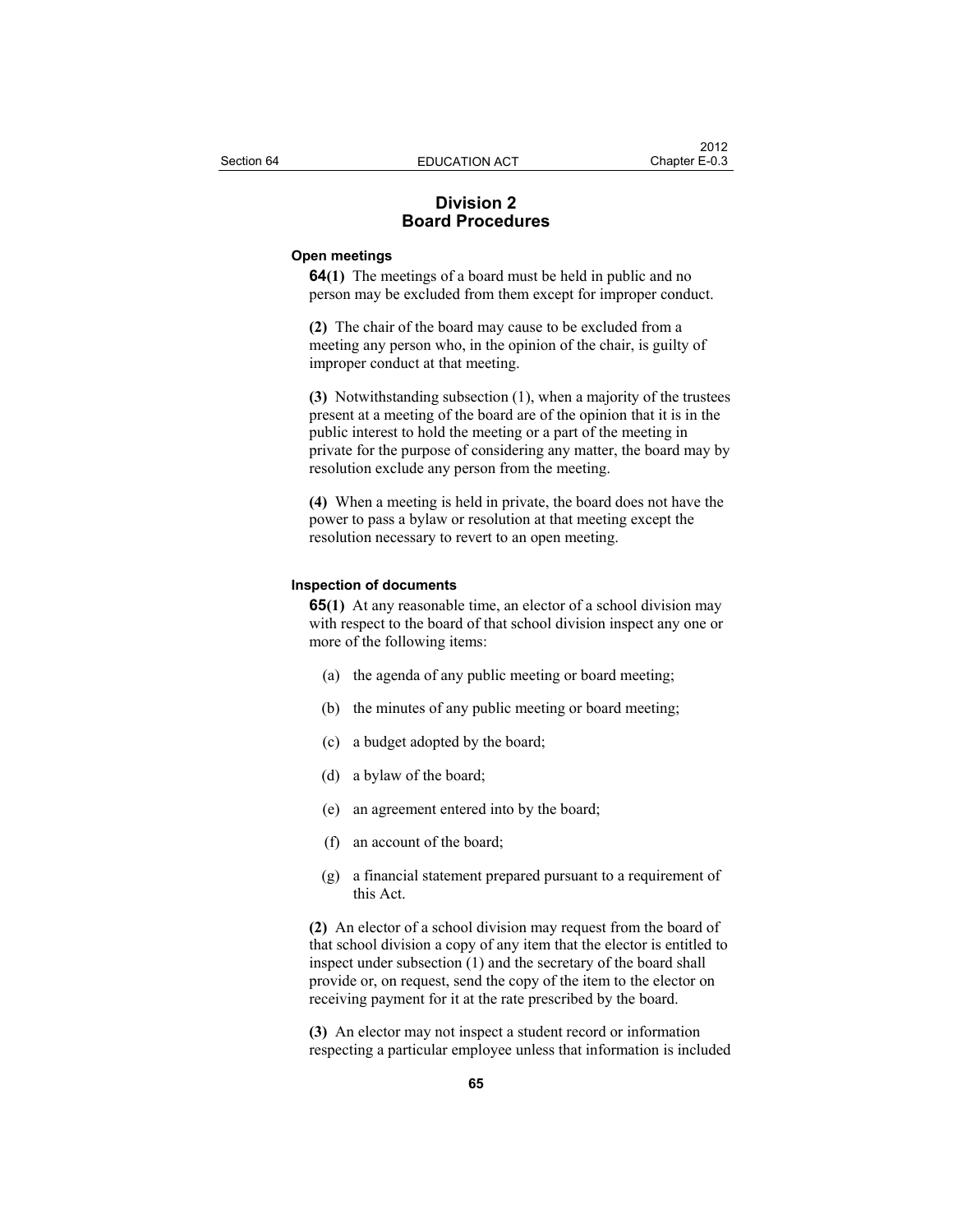in financial statements of the board prepared under this or any other Act.

## **Requests to provide information**

**66(1)** A board shall provide the Minister in writing with any information the Minister requests.

**(2)** Subject to Part 2, Division 2 of the *Freedom of Information and Protection of Privacy Act*, the Minister may publish or otherwise disseminate any information the Minister receives under subsection (1).

## **Accountability of board**

**67(1)** A board shall develop and implement a reporting and accountability system on any matter the Minister prescribes.

**(2)** A board shall disseminate any information in the reports and accounts produced under the reporting and accountability system it develops under subsection (1) to students, parents, electors or the Minister in the manner the Minister prescribes.

**(3)** A board shall use any information in the reports and accounts produced under the reporting and accountability system it develops under subsection (1) in the manner the Minister prescribes.

## **Secretary and treasurer**

**68** A board shall

- (a) appoint a secretary and a treasurer, or one person to act as secretary-treasurer,
- (b) immediately notify the Minister of the appointment, and
- (c) arrange for the bonding of the treasurer or the secretary-treasurer, as the case may be, in an amount that is reasonable in the circumstances.

### **Regulations**

**69** The Minister may make regulations

- (a) respecting board governance and administrative procedures;
- (b) respecting the reporting and accountability requirements for boards for the purposes of section 67;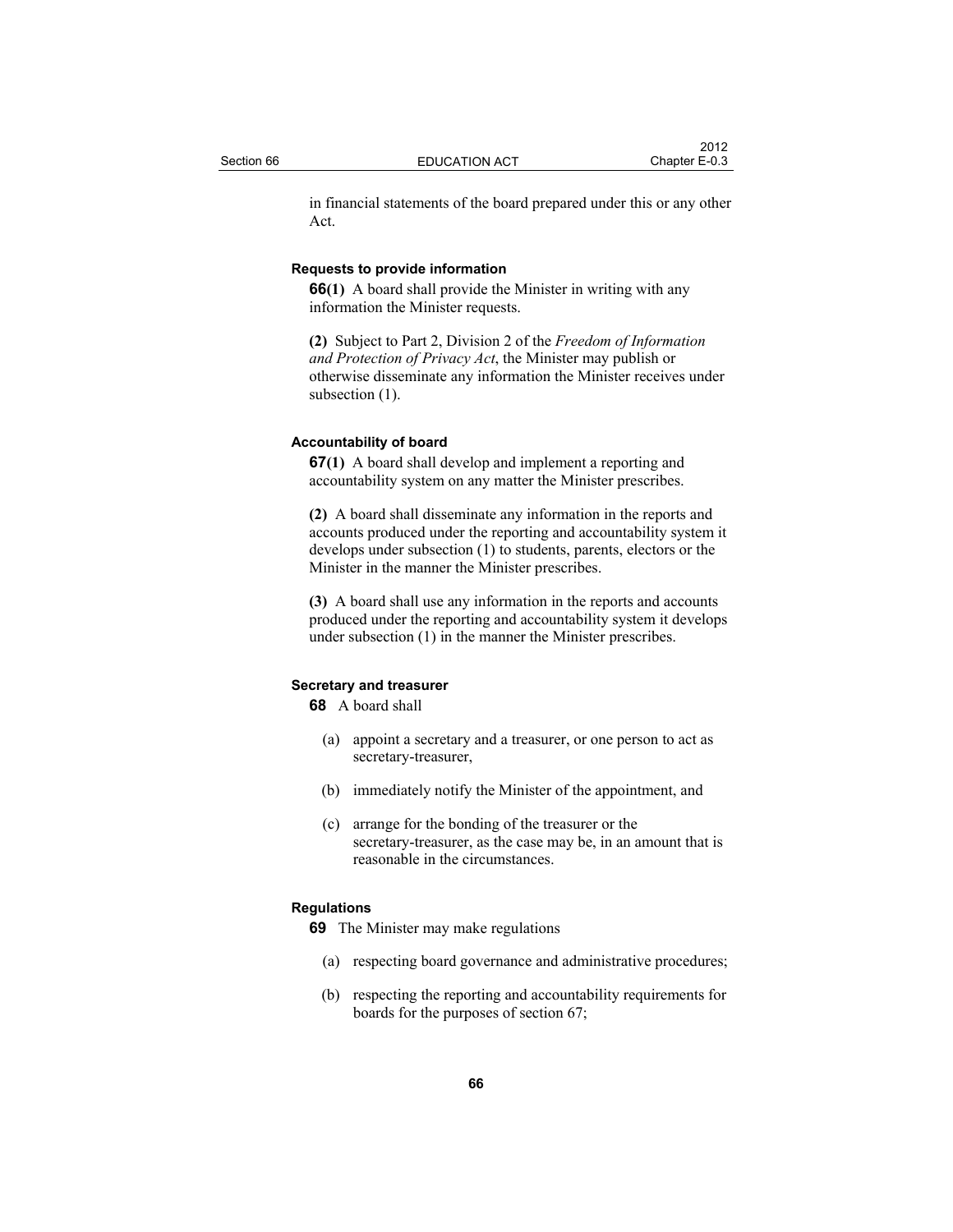(c) respecting the collection, use, disclosure, disposal and destruction of personal information within the meaning of the *Freedom of Information and Protection of Privacy Act* by the Minister, a board or a person responsible for the operation of a charter school.

## **Division 3 Investigation and Inquiry**

#### **Investigation**

**70(1)** Where, in the opinion of the Minister, there is reason to believe that a board is not fulfilling its responsibilities under section 33, the Minister may appoint a person to investigate the management, administration and operation of the board.

**(2)** Where, in the opinion of the Minister, there is reason to believe that

- (a) a private school is not being operated in compliance with this Act and the regulations,
- (b) a private school does not have the capacity to deliver an appropriate education program to its students,
- (c) students enrolled in a private school are not achieving acceptable educational progress, or
- (d) a private school permits courses or programs of study or instructional materials that do not comply with section 16 to be offered or used at the school,

the Minister may appoint a person to investigate the management, administration and operation of the private school.

**(3)** Where, in the opinion of the Minister, there is reason to believe that a person, other than a board, providing an early childhood services program is failing to comply with this Act and the regulations, the Minister may appoint a person to investigate the management, administration and operation of the early childhood services program.

**(4)** In any circumstance not referred to in subsections (1) to (3), where the Minister considers it appropriate, the Minister may appoint a person to investigate into and report to the Minister on the financial condition, or any other matter connected with the management, administration and operation, of a board, a private school or a person providing an early childhood services program.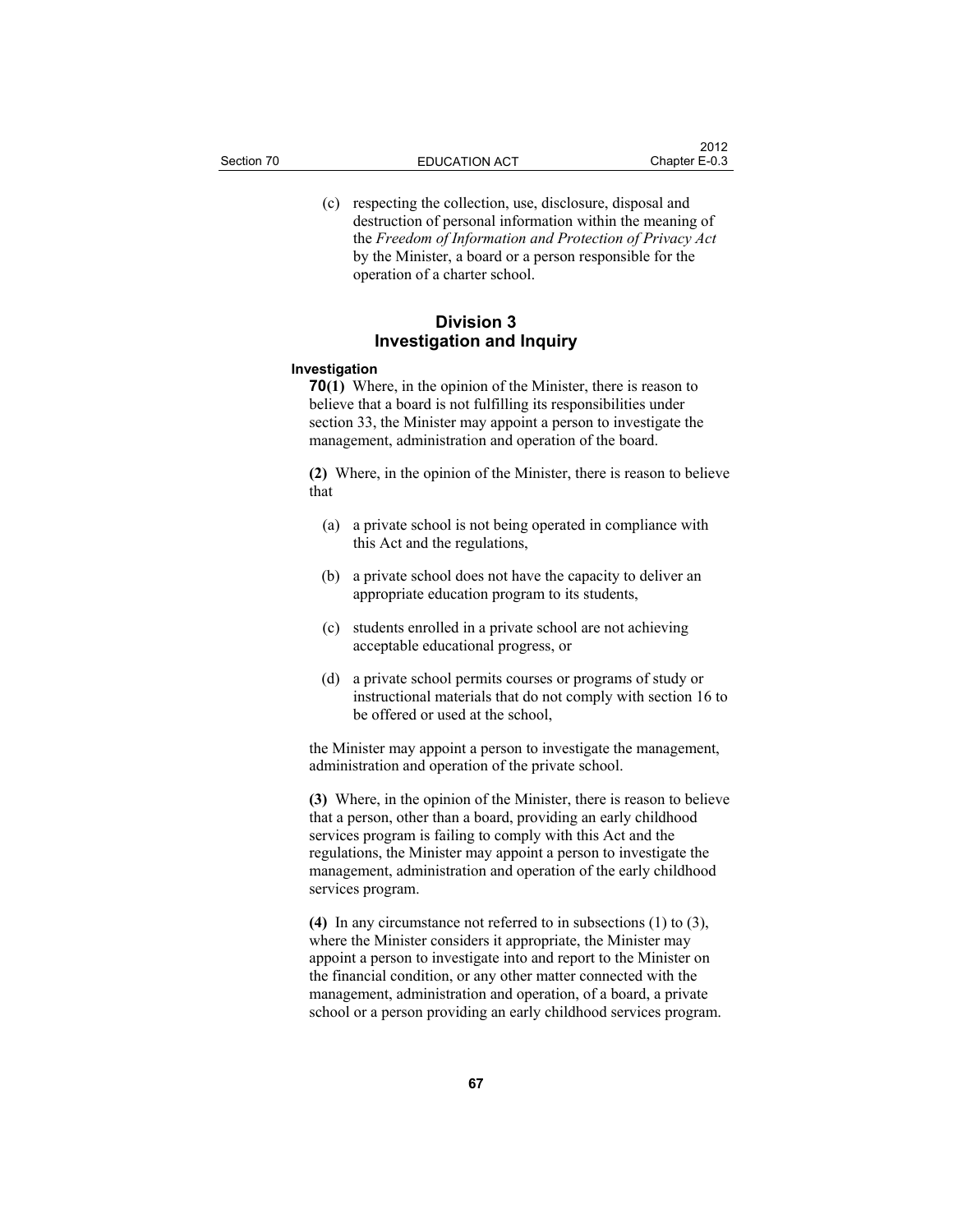**(5)** A person appointed under this section may examine and take copies of

- (a) all records and accounts,
- (b) all bank statements, and
- (c) any other documents or things,

including those in electronic form.

**(6)** The records, accounts, bank statements, documents and things referred to in subsection (5) must be made available to the person appointed under this section at the time the person requests them from the person who has custody of them.

**(7)** A person appointed under this section may take evidence on oath.

**(8)** If the Minister so provides in the appointment, a person appointed under this section has all the powers, privileges and immunities of a commissioner appointed under the *Public Inquiries Act*.

**(9)** A person appointed under this section shall report to the Minister on the results of the investigation, and on receipt of the report the Minister may make any order that the Minister considers appropriate.

2012 cE-0.3 s70;2015 c6 s14

**71** Repealed 2015 c6 s14.

### **Official trustee**

**72(1)** The Minister may appoint an official trustee to conduct the affairs of a board, subject to any terms and conditions the Minister considers necessary, when

- (a) a board fails to comply with an order made under section 70, or
- (b) the Minister considers it in the public interest to do so.
- **(2)** An official trustee appointed under subsection (1)
	- (a) has the powers and duties conferred by this Act on a board,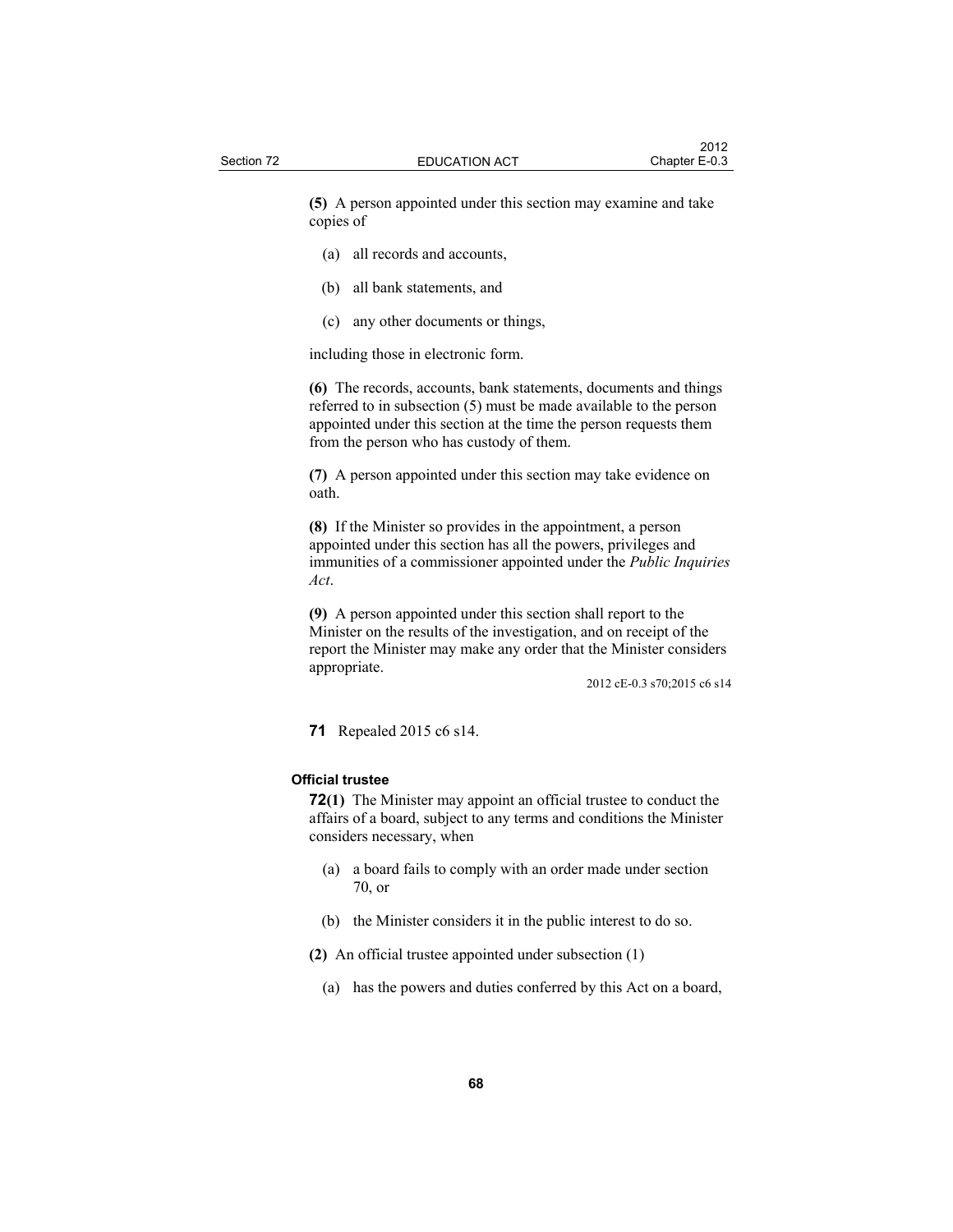(c) with the prior approval of the Minister, has the power to borrow money and pass a bylaw.

**(3)** On the appointment of an official trustee to conduct the affairs of a board, the members of the board cease to hold office as members of that board.

**(4)** An official trustee holds office during the pleasure of the Minister.

2012 cE-0.3 s72;2015 c6 s15

# **Division 4 Elections and Trustees**

## **Procedure for elections, etc.**

**73** All

- (a) general elections, by-elections, polls and plebiscites,
- (b) votes on bylaws or money bylaws, and
- (c) votes on any other matters or questions

held pursuant to this Act are to be governed by this Act and the *Local Authorities Election Act*.

### **Eligibility**

**74(1)** In addition to section 48(1) and (1.1) of the *Local Authorities Election Act*, this section applies to determine whether an individual is a resident of a public school division or a separate school division for the purposes of determining eligibility to vote or to be nominated as a candidate for election as a trustee of a school board under the *Local Authorities Election Act*.

**(2)** Subject to subsection (3), for the purposes of subsection (1), an individual is a resident of the school division in which the individual resides.

**(3)** Where a separate school district is established, an individual residing within the boundaries of the separate school district is a resident of the separate school division if the individual declares that the individual is of the same faith as those who established the separate school district, whether Protestant or Roman Catholic.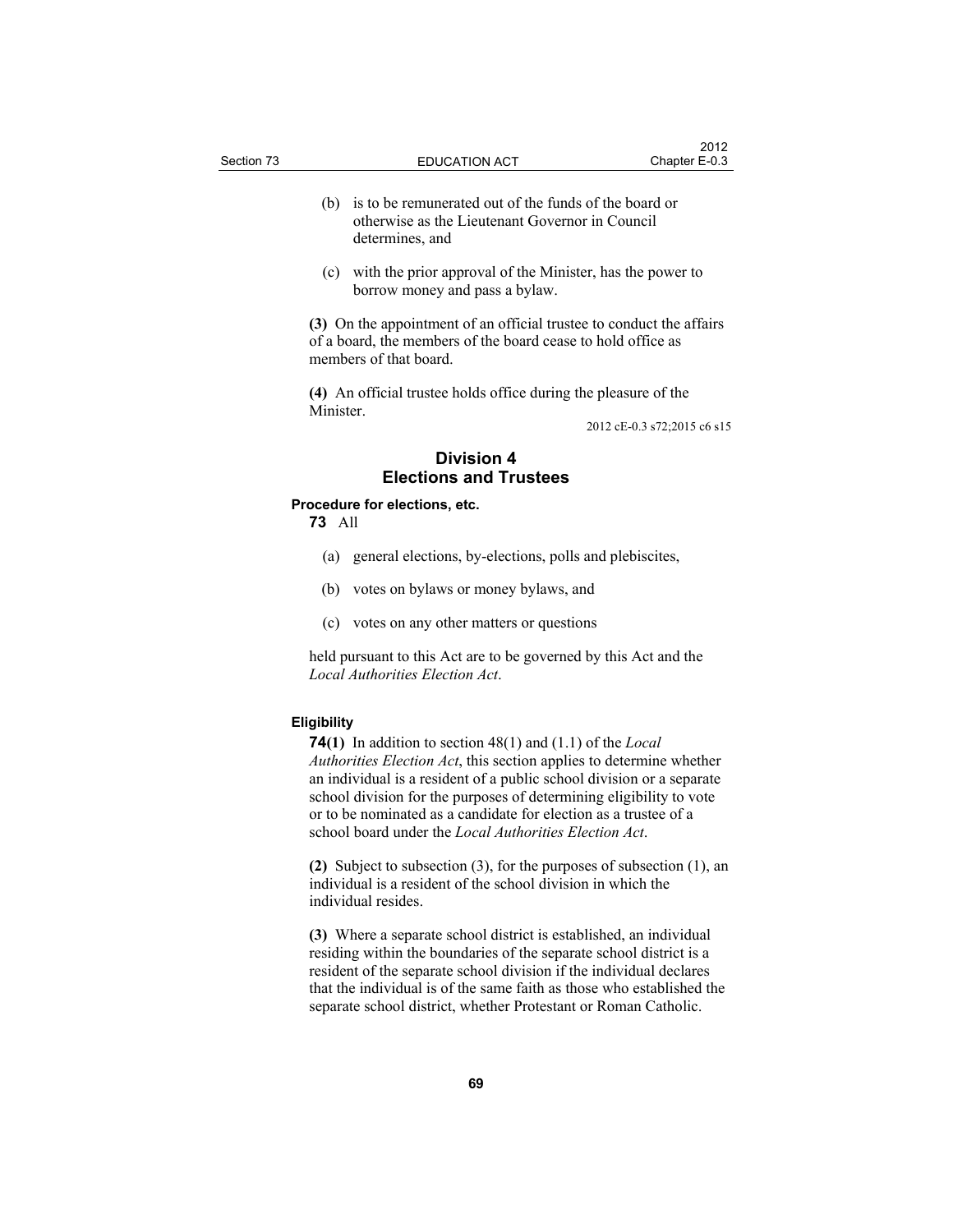**(4)** Notwithstanding the *Local Authorities Election Act*, a resident of a separate school division is eligible

- (a) to vote for, and
- (b) to be nominated as a candidate for election as,

a trustee of the board of either the public school division or the separate school division in which the person's residence is located, but not both.

2012 cE-0.3 s74;2015 c6 s16

### **Oath of office**

**75** Every trustee shall

- (a) take and subscribe to the official oath prescribed by the *Oaths of Office Act* before commencing the trustee's duties, and
- (b) deposit the oath with the secretary of the board.

## **Establishment of wards**

- **76(1)** The board of a school division may by bylaw
	- (a) provide for the nomination and election of trustees by wards and determine the boundaries of the wards, or
	- (b) provide for the election of trustees by the general vote of the electors.
- **(2)** A bylaw passed under this section
	- (a) does not apply to the general election next following the passing of the bylaw unless it is passed before December 31 in the year prior to that general election being held, and
	- (b) does not apply to or affect the composition of the board until the date of the next general election to which the bylaw applies.

**(2.1)** Subject to subsection (2.2), a board shall provide a copy of a bylaw passed under this section to the Minister as soon as possible after the bylaw is passed.

**(2.2)** A board shall provide a copy of a bylaw passed under this section to the Minister before December 31 in the year prior to an election year.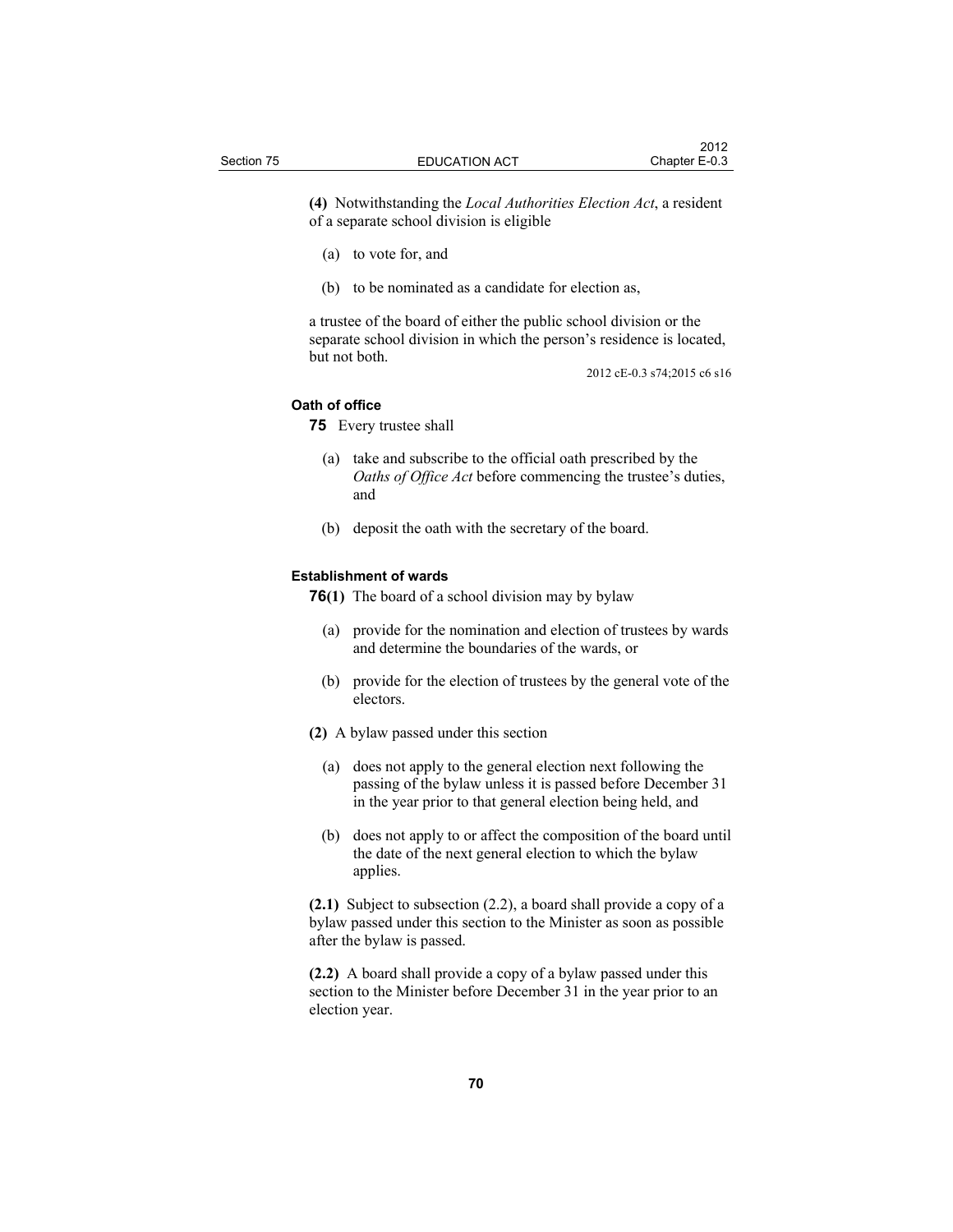**(3)** A bylaw passed under this section must, if practicable, provide that the number of trustees to be elected in each ward is in the same proportion to the total number of trustees of the board as the population of the ward is to the population of the school division.

**(4)** A board shall establish, implement and make publicly available a policy respecting the considerations and process used by the board to determine ward structures.

- **(5)** The Minister may make regulations respecting
	- (a) the nomination and election of trustees by wards or electoral subdivisions;
	- (b) the partition of a school division into wards. 2012 cE-0.3 s76;2015 c6 s17;2019 c7 s17

#### **Board establishment**

**77(1)** For each public school division, the Minister shall by order establish a board, and the members of the board are a corporation with a name in the following form:

The Board of Trustees of \_\_\_\_\_\_\_\_\_\_\_\_\_ School Division.

**(2)** For each separate school division, the Minister shall by order establish a board, and the members of the board are a corporation with a name in the following form:

> The Board of Trustees of **Separate School** Division.

#### **Number of trustees**

**78(1)** The Minister shall specify for each board the number of trustees, being no fewer than 3, to be elected to the board.

**(2)** The Minister may vary the number of trustees to be elected for each school division.

#### **Change of name**

**79** A board of trustees may, by resolution, change its corporate name to another name that is approved by the Minister.

#### **Resignations**

**80(1)** A trustee may resign by submitting the trustee's written resignation to the secretary of the board at the beginning of a meeting of the board, and the trustee ceases to hold office at that time.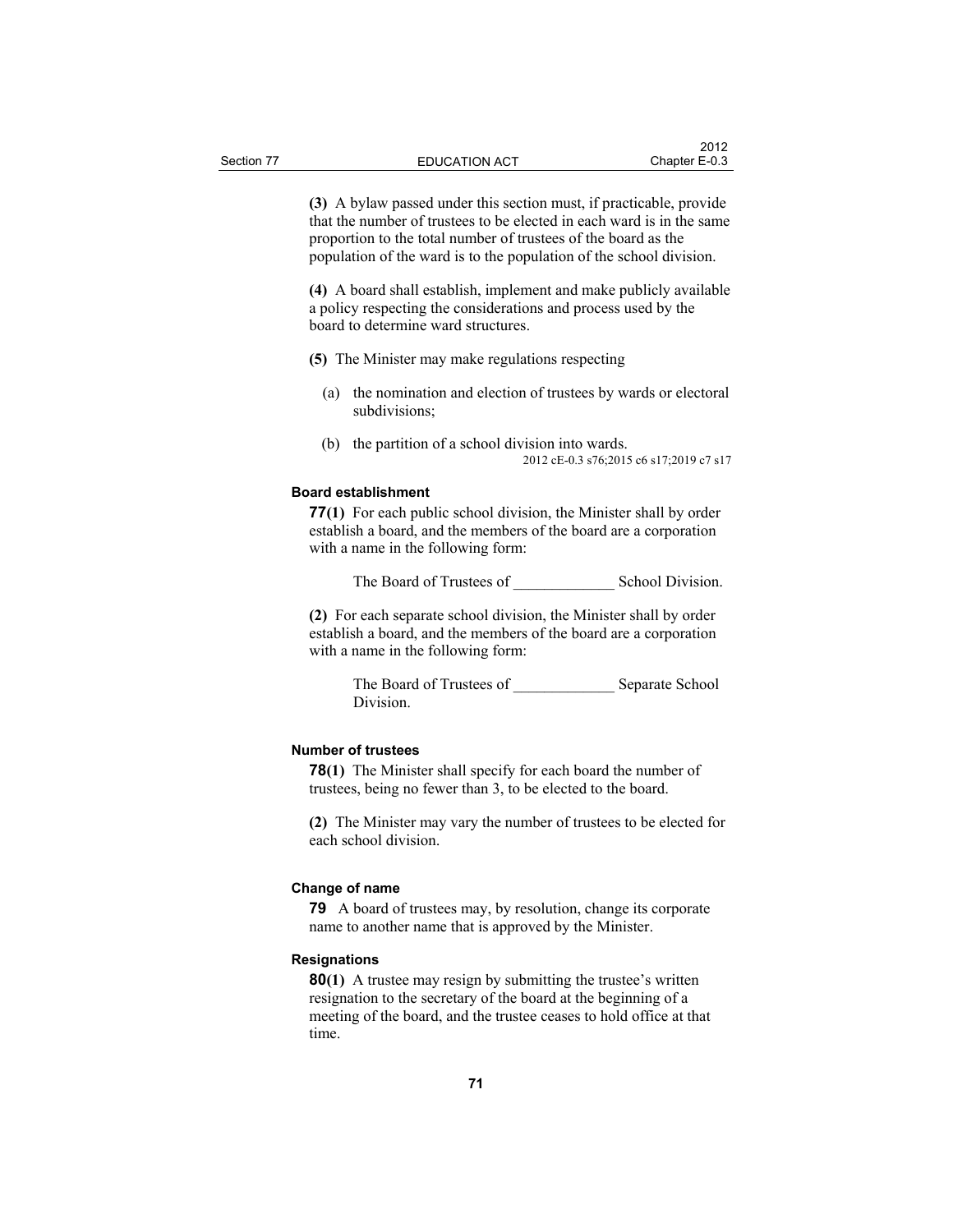**(2)** If all the trustees of a board wish to resign at the same time, they may resign by transmitting to the Minister a notice in writing to that effect, and their resignation is effective on the date on which their successors are elected or appointed.

## **Filling vacancies**

**81(1)** If a vacancy occurs on a board of 6 or more trustees, the board shall make provision to fill the vacancy by holding a by-election.

**(2)** Notwithstanding subsection (1), where a vacancy occurs on a board of 6 or more trustees

- (a) during the 3-year period immediately following a general election, a by-election need not be held if there is only one vacancy on the board, and
- (b) during the 4th year following a general election, a by-election need not be held unless the number of vacancies on the board reduces the board to a number that is less than the quorum of the board plus one.

**(3)** If a board consists of 5 trustees or fewer, the board shall provide for the filling of all vacancies that occur prior to the last 6 months of the term by holding a by-election.

**(4)** When the Minister increases the number of trustees on a board, the board shall make provision to fill the new vacancies by holding a by-election unless the increase is made in the 4th year following a general election.

2012 cE-0.3 s81;2015 c6 s18

#### **Failure to elect trustee, etc.**

**82(1)** Where 2 attempts to fill a vacancy on a board have been made and no nominations have been put forward, whether as part of a general election or a by-election held in accordance with section 81, the Minister may, in consultation with the board, appoint a trustee to fill that vacancy.

**(2)** A person appointed by the Minister under subsection (1) is in the same position as the person would have been had the person been elected under any other provision of this Act.

# **Direction to official trustee to hold by-election**

**83** When

 (a) an official trustee has been appointed under this Act to conduct the affairs and business of a board, and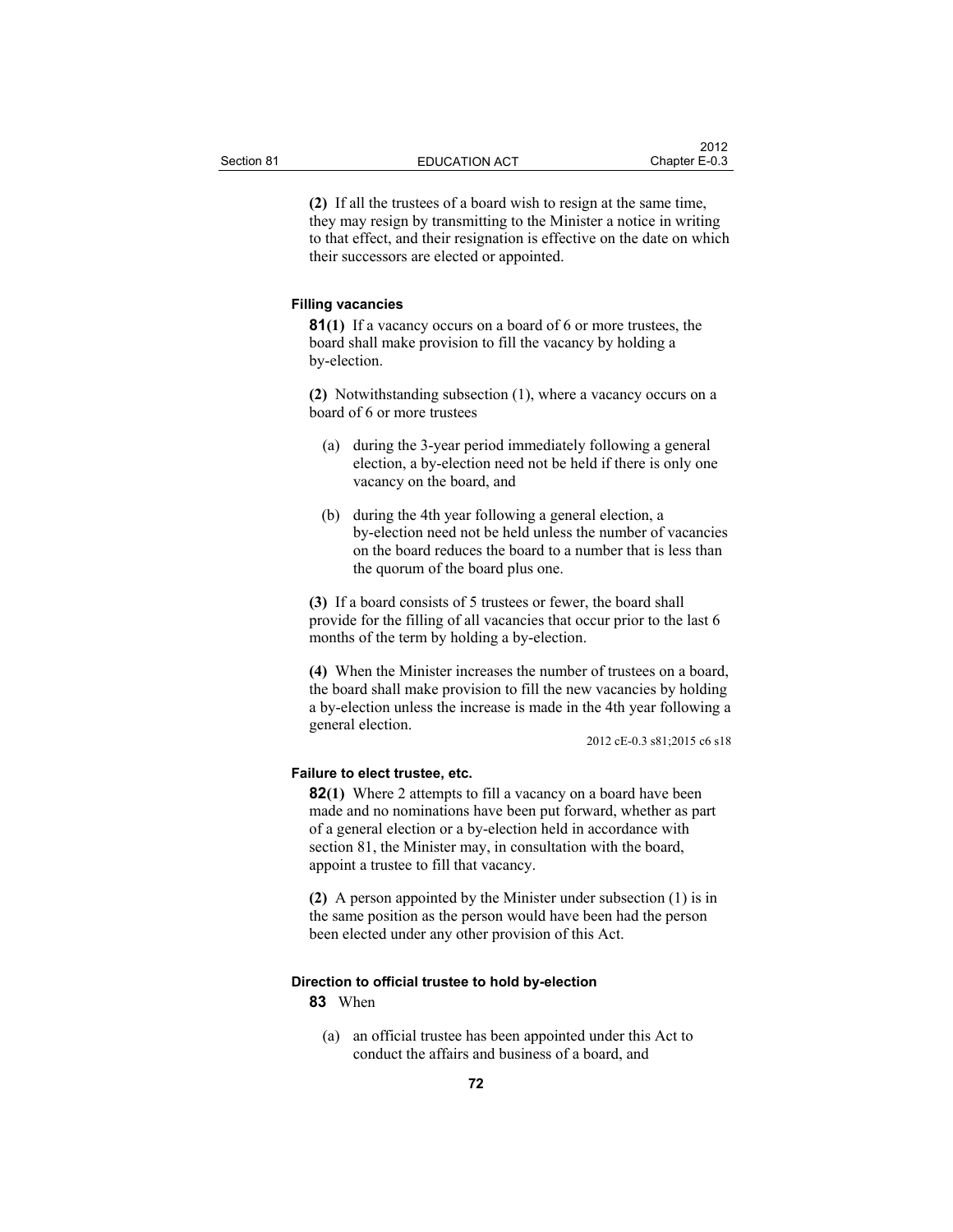- 
- (b) the Minister considers that the official trustee has completed the official trustee's duties,

the Minister may direct the official trustee to hold a by-election to fill the vacancies on the board.

## **Appointment of First Nations trustee**

**84(1)** Where a board has entered into one or more education services agreements pursuant to section 63,

- (a) the board, by resolution, or
- (b) the Minister, at the request of the board or in consultation with the board and the band,

may appoint a trustee to represent First Nations students and parents on the board.

**(2)** A person appointed by the board or the Minister under subsection (1) is in the same position as the person would have been had the person been elected under any other provision of this Act.

**(3)** Notwithstanding subsection (2), where a trustee appointed under this section resigns or is disqualified under section 87, the board is not required to comply with the obligations set out in section 81.

**(4)** A person appointed by the board or the Minister under subsection (1) is in addition to the number of trustees specified by the Minister under section 78.

**(5)** The number of trustees appointed to a board under this section may not exceed 1/3 of the number of trustees specified by the Minister under section 78 for that board.

# **Division 5 Conflict of Interest and Disqualification**

## **Pecuniary interest**

**85(1)** In this Division,

 (a) "corporation", "distributing corporation", "shareholder", "voting shares", "voting rights", "director" and "officer" have the meanings given to them in the *Business Corporations Act*;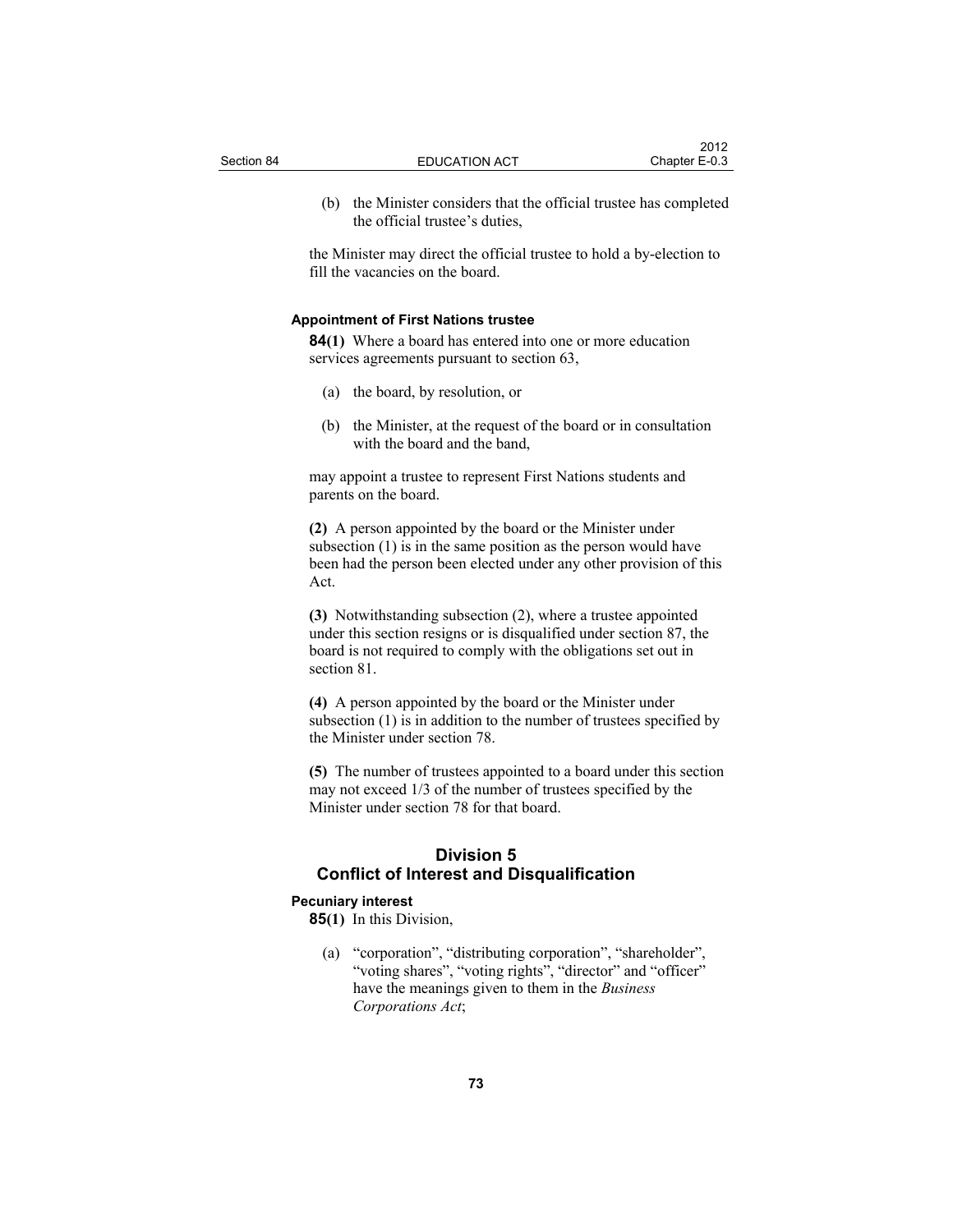| Section 85                                                                                                                                       |             | <b>EDUCATION ACT</b>                                                                                                                                                                                                                                                                                                       | 2012<br>Chapter E-0.3 |
|--------------------------------------------------------------------------------------------------------------------------------------------------|-------------|----------------------------------------------------------------------------------------------------------------------------------------------------------------------------------------------------------------------------------------------------------------------------------------------------------------------------|-----------------------|
|                                                                                                                                                  | (b)         | "pecuniary interest" means, with respect to a person, an<br>interest in a matter that could monetarily affect                                                                                                                                                                                                              |                       |
|                                                                                                                                                  |             | $(i)$ the person,                                                                                                                                                                                                                                                                                                          |                       |
|                                                                                                                                                  | (ii)        | a corporation, other than a distributing corporation, in<br>which the person is a shareholder, director or officer,                                                                                                                                                                                                        |                       |
|                                                                                                                                                  | (iii)       | a distributing corporation in which the person<br>beneficially owns voting shares carrying at least 10% of<br>the voting rights attached to the voting shares of the<br>corporation or of which the person is a director or<br>officer,                                                                                    |                       |
|                                                                                                                                                  | (iv)        | a partnership or firm of which the person is a member, or                                                                                                                                                                                                                                                                  |                       |
|                                                                                                                                                  |             | (v) a corporation, partnership, firm, government or person<br>that employs the person;                                                                                                                                                                                                                                     |                       |
|                                                                                                                                                  |             | (c) "spouse" means the spouse of a married person but does not<br>include a spouse who is living separate and apart from the<br>person if the person and spouse have separated pursuant to a<br>written separation agreement or if their support obligations<br>and family property have been dealt with by a court order. |                       |
|                                                                                                                                                  | the person. | (2) For the purposes of this Division except section $86(1)$ , the<br>pecuniary interests of the spouse or adult interdependent partner of<br>a person that are known to the person or of which the person<br>reasonably should know are deemed to be the pecuniary interests of                                           |                       |
| (3) For the purposes of this Division, a person does not have a<br>pecuniary interest by reason only of any interest that the person<br>may have |             |                                                                                                                                                                                                                                                                                                                            |                       |
|                                                                                                                                                  | (a)         | as an elector or taxpayer of the school division,                                                                                                                                                                                                                                                                          |                       |
|                                                                                                                                                  |             | (b) as a parent of a student or a child enrolled in an early<br>childhood services program in the school divisions,                                                                                                                                                                                                        |                       |
|                                                                                                                                                  | (c)         | by reason of                                                                                                                                                                                                                                                                                                               |                       |
|                                                                                                                                                  | (i)         | the person's appointment by the board as a director of a<br>company incorporated for the purpose of carrying on<br>business for and on behalf of the board, or                                                                                                                                                             |                       |
|                                                                                                                                                  | (ii)        | the person's appointment as the representative of the<br>board on any commission, committee or other body,                                                                                                                                                                                                                 |                       |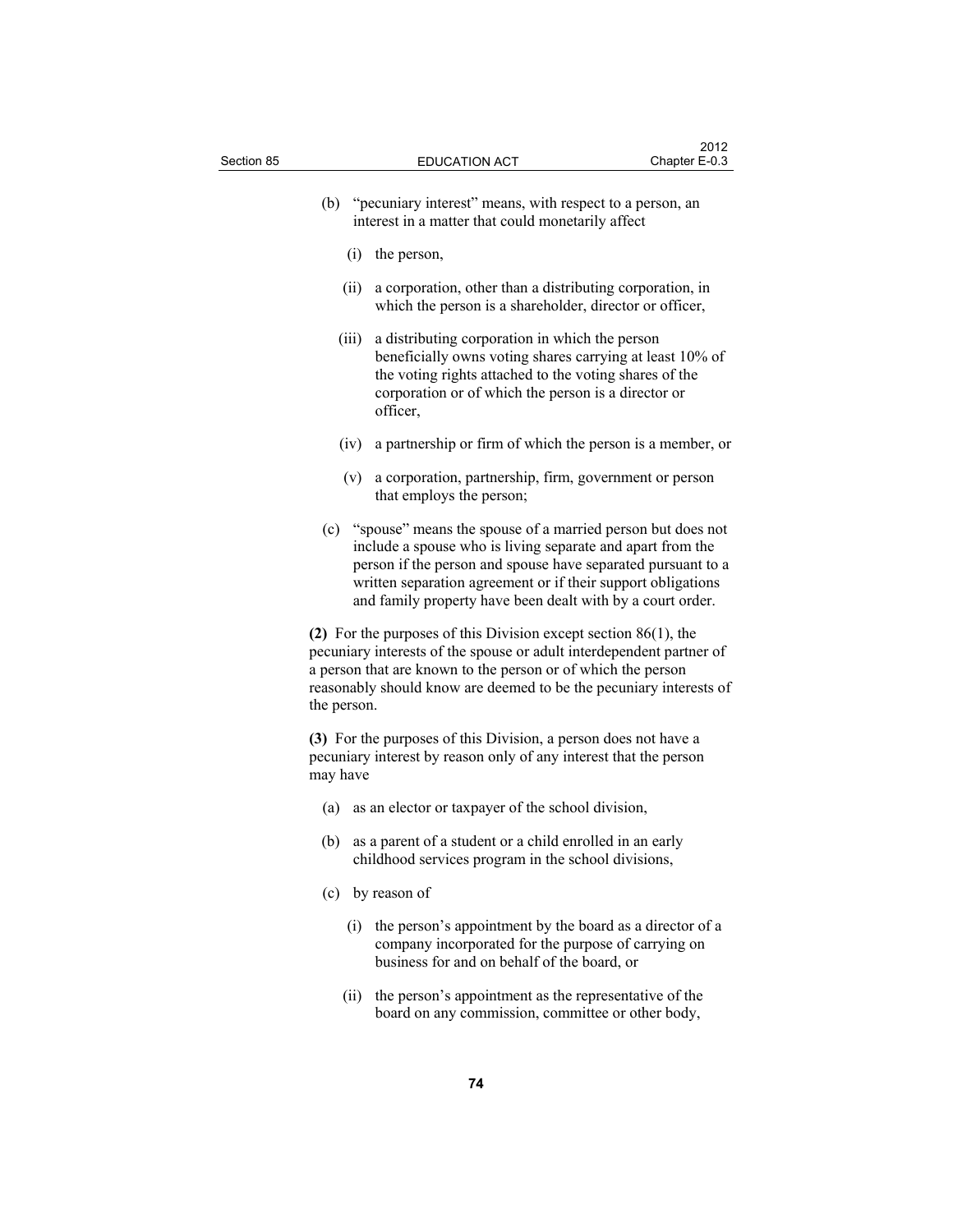| Section 86 | <b>EDUCATION ACT</b>                                                                                                                                                                                                                                                                                | 2012<br>Chapter E-0.3       |
|------------|-----------------------------------------------------------------------------------------------------------------------------------------------------------------------------------------------------------------------------------------------------------------------------------------------------|-----------------------------|
|            | (d)<br>with respect to any allowance, honorarium, remuneration or<br>benefit to which the person may be entitled by reason of<br>being a trustee or an employee of a board or by reason of<br>having been appointed by the board to a position described<br>in clause (c),                          |                             |
|            | by reason of the person's employment by the Government<br>(e)<br>of Canada, the Government of Alberta or a federal or<br>provincial Crown corporation or agency, except with respect<br>to a matter directly affecting the department, corporation or<br>agency of which the person is an employee, |                             |
|            | (f)<br>by reason of the person's being a member of a credit union,<br>a cooperative or a non-profit organization formed under an<br>Act of the Legislature or of the Parliament of Canada,                                                                                                          |                             |
|            | (g)<br>by reason of the person's having an interest that is an<br>interest in common                                                                                                                                                                                                                |                             |
|            | with the majority of electors of the school division, or<br>(i)                                                                                                                                                                                                                                     |                             |
|            | in respect of a matter that affects only part of the school<br>(ii)<br>division, with the majority of electors in that part,                                                                                                                                                                        |                             |
|            | or                                                                                                                                                                                                                                                                                                  |                             |
|            | by reason of an interest that is so remote or insignificant that<br>(h)<br>it cannot reasonably be regarded as likely to influence the<br>person.                                                                                                                                                   |                             |
|            | (4) Subsection $(3)(f)$ does not apply to a person who is an<br>employee or director of a credit union or cooperative or an<br>employee of a non-profit organization referred to in that clause.                                                                                                    | 2012 cE-0.3 s85;2014 c8 s17 |
|            | Disclosure of information                                                                                                                                                                                                                                                                           |                             |
|            | 86(1) Each trustee of a board shall file with the board's secretary a<br>statement showing                                                                                                                                                                                                          |                             |
|            | the names and employment information of the trustee and<br>(a)<br>the trustee's spouse or adult interdependent partner,                                                                                                                                                                             |                             |
|            | the names of the corporations, partnerships, firms,<br>(b)<br>governments or persons in which the trustee has a pecuniary<br>interest, and                                                                                                                                                          |                             |
|            | (c) the names of the corporations, partnerships, firms,<br>governments or persons in which the trustee's spouse or                                                                                                                                                                                  |                             |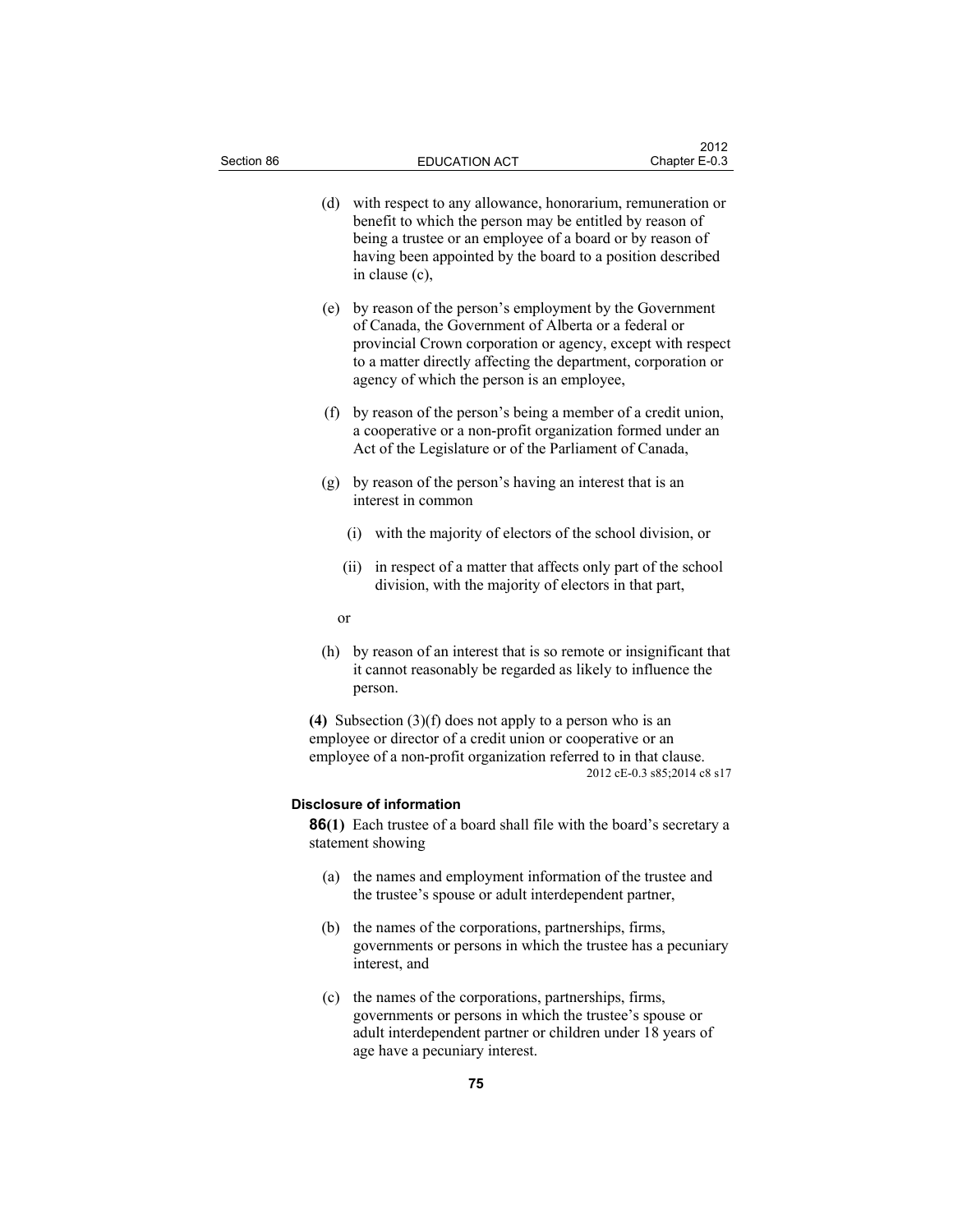**(2)** The board's secretary shall

- (a) compile a list of all the names reported on the statements filed with the secretary, and
- (b) provide a copy of the list to
	- (i) all the trustees of the board, and
	- (ii) the officials and employees of the board that the board directs shall receive a copy.

## **Disqualification of trustees**

**87(1)** A person is disqualified from remaining as a trustee of a board if that person

- (a) other than a person appointed under section 84(1), ceases to be qualified for nomination as a trustee under the *Local Authorities Election Act*;
- (b) is an auditor or employee of the board for which the person is a trustee;
- (c) has breached the code of conduct of the board established under section 33, where the sanction for the breach under the code of conduct may be determined by the board to be disqualification;
- (d) is a party to a subsisting contract for the construction, maintenance or repair of real property over which the board has administration other than a contract for the provision of goods or services in an emergency;
- (e) beneficially owns more than 10% of the issued shares of a corporation that has a pecuniary interest in a subsisting contract for the construction, maintenance or repair of real property over which the board has administration other than a contract for the provision of goods or services in an emergency;
- (f) has a pecuniary interest in a contract with the board, other than
	- (i) a contract for the provision of goods or services in an emergency,
	- (ii) a contract for the sale of goods or services to the board at competitive prices by a dealer in those goods or services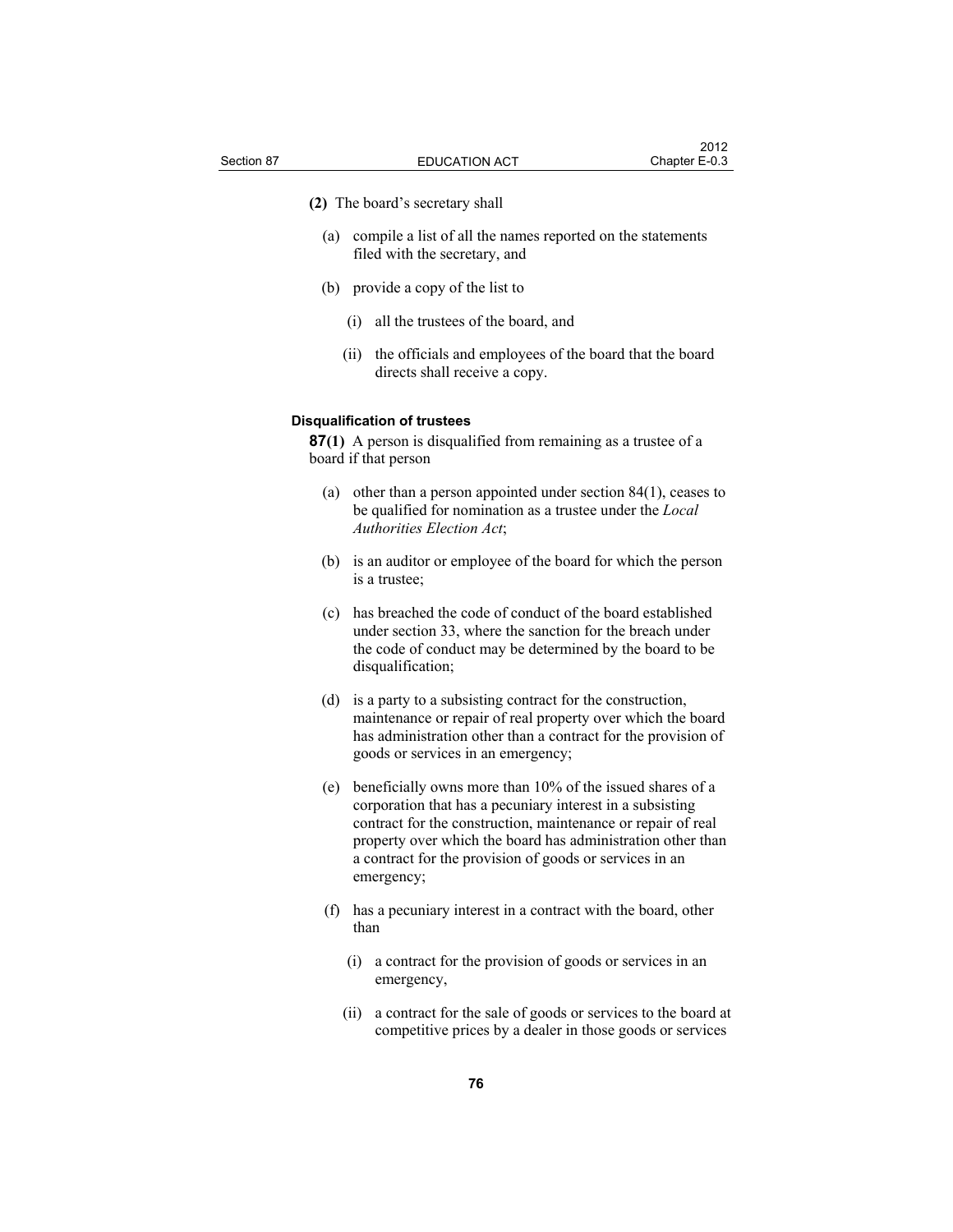| Section 88 |       | <b>EDUCATION ACT</b>                                                                                                                                                                                                                                                                                                                 | 2012<br>Chapter E-0.3 |
|------------|-------|--------------------------------------------------------------------------------------------------------------------------------------------------------------------------------------------------------------------------------------------------------------------------------------------------------------------------------------|-----------------------|
|            |       | incidental to and in the ordinary course of the dealer's<br>business,                                                                                                                                                                                                                                                                |                       |
|            | (iii) | a contract of employment with the trustee's spouse or<br>adult interdependent partner, child, parent or spouse's or<br>adult interdependent partner's parent, or                                                                                                                                                                     |                       |
|            | (1V)  | a contract approved by the board pursuant to disclosure;                                                                                                                                                                                                                                                                             |                       |
|            | (g)   | uses information gained through the person's position as a<br>trustee of the board to gain a pecuniary benefit in respect of<br>any matter in which the person has a pecuniary interest;                                                                                                                                             |                       |
|            | (h)   | is a judge of a court or a member of the Senate or House of<br>Commons of Canada or of the Legislative Assembly of<br>Alberta;                                                                                                                                                                                                       |                       |
|            |       | (i) is absent without being authorized by a resolution of the<br>board from 3 consecutive regular meetings of the board,<br>unless the person's absence is due to illness and the person<br>provides evidence of that illness in the form of a medical<br>certificate respecting the period of the person's absence;                 |                       |
|            |       | $(i)$ is convicted of                                                                                                                                                                                                                                                                                                                |                       |
|            | (i)   | an indictable offence punishable by imprisonment for 5<br>or more years, or                                                                                                                                                                                                                                                          |                       |
|            | (ii)  | an offence under section 123 of the Criminal Code<br>(Canada)                                                                                                                                                                                                                                                                        |                       |
|            |       | for which an absolute discharge or pardon has not been<br>granted.                                                                                                                                                                                                                                                                   |                       |
|            |       | (2) Notwithstanding section 24 of the Local Authorities Election<br>$Act$ , a trustee of the board who is disqualified under this section is<br>eligible to be elected at the next general election of trustees to the<br>board if that person is qualified for nomination as a trustee under<br>the Local Authorities Election Act. |                       |
|            |       | Disclosure of pecuniary interest<br><b>88(1)</b> When a trustee has a pecuniary interest in a matter before<br>the board, any committee of the board or any commission,<br>committee or agency to which the trustee is appointed as a<br>representative of the board, the trustee shall, if present,                                 |                       |

 (a) disclose the general nature of the pecuniary interest prior to any discussion of the matter,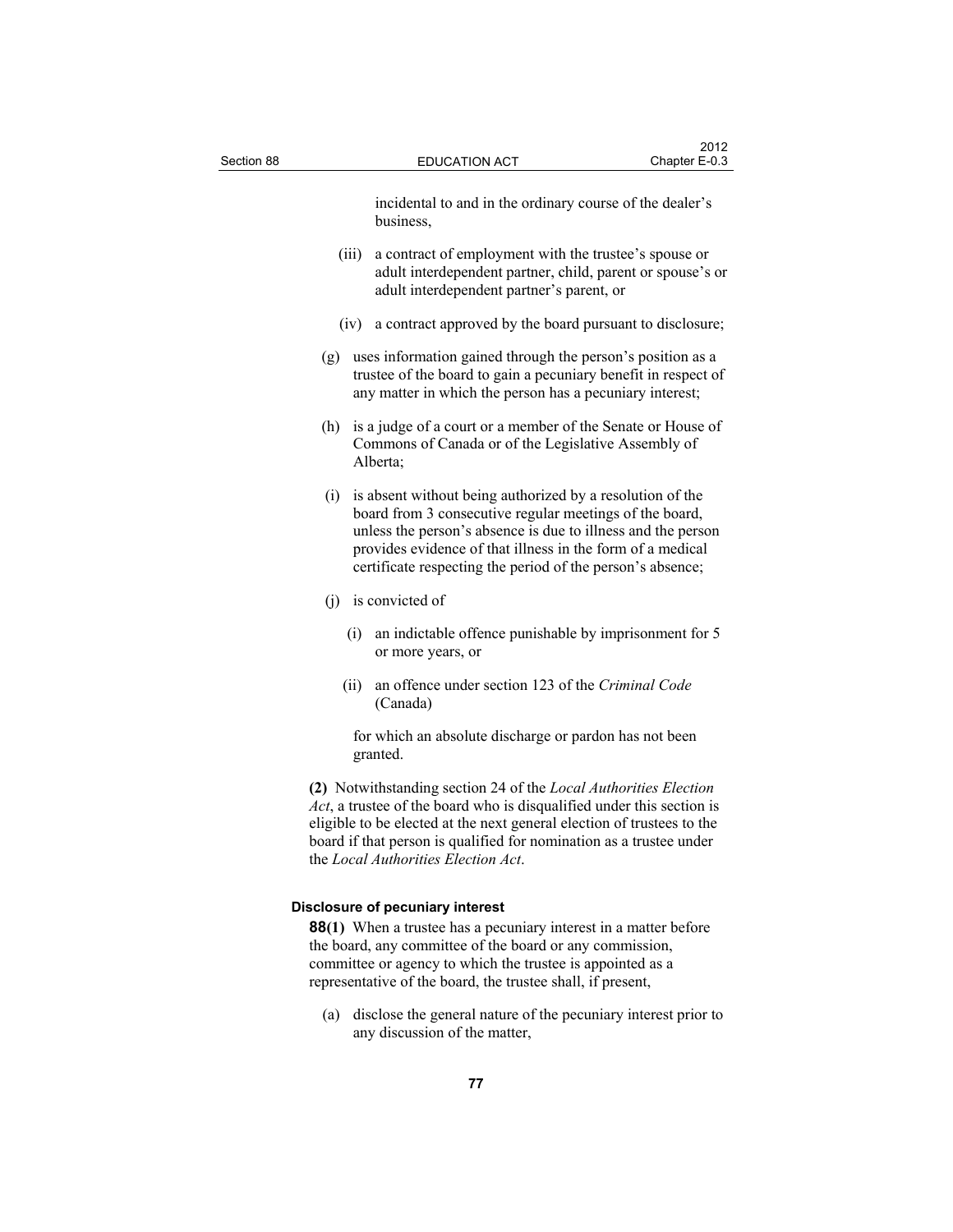- (b) abstain from voting on any question relating to the matter,
- (c) subject to subsection (3), abstain from discussing the matter, and
- (d) subject to subsections (2) and (3), leave the room in which the meeting is being held until the discussion and voting on the matter are concluded.

**(2)** If the matter with respect to which the trustee has a pecuniary interest is the payment of an account for which funds have previously been committed, it is not necessary for the trustee to leave the room.

**(3)** If a trustee is temporarily absent from a meeting when a matter in which the trustee has a pecuniary interest is introduced, the trustee shall, immediately on the trustee's return to the meeting or as soon afterwards as the trustee becomes aware that the matter has been considered, disclose the general nature of the trustee's pecuniary interest in the matter.

**(4)** The abstention of a trustee under subsection (1) and the disclosure of a trustee's pecuniary interest under subsection (1) or (3) must be recorded in the minutes of the meeting.

- **(5)** If a trustee
	- (a) has a pecuniary interest in a matter before the board, any committee of the board or any commission, committee or agency to which the trustee is appointed as a representative of the board, and
	- (b) makes a disclosure of that pecuniary interest in accordance with this section,

that trustee is not disqualified from being a trustee by reason of having that pecuniary interest.

**(6)** Subsection (5) does not apply to an interest referred to in section  $87(1)(d)$  or (e).

**(7)** A trustee who contravenes this section is disqualified from remaining as a trustee of the board.

#### **Effect of interest on contract**

**89** No contract with a board under which a trustee of the board has an interest referred to in section  $87(1)(d)$ , (e) or (f) is binding on the board unless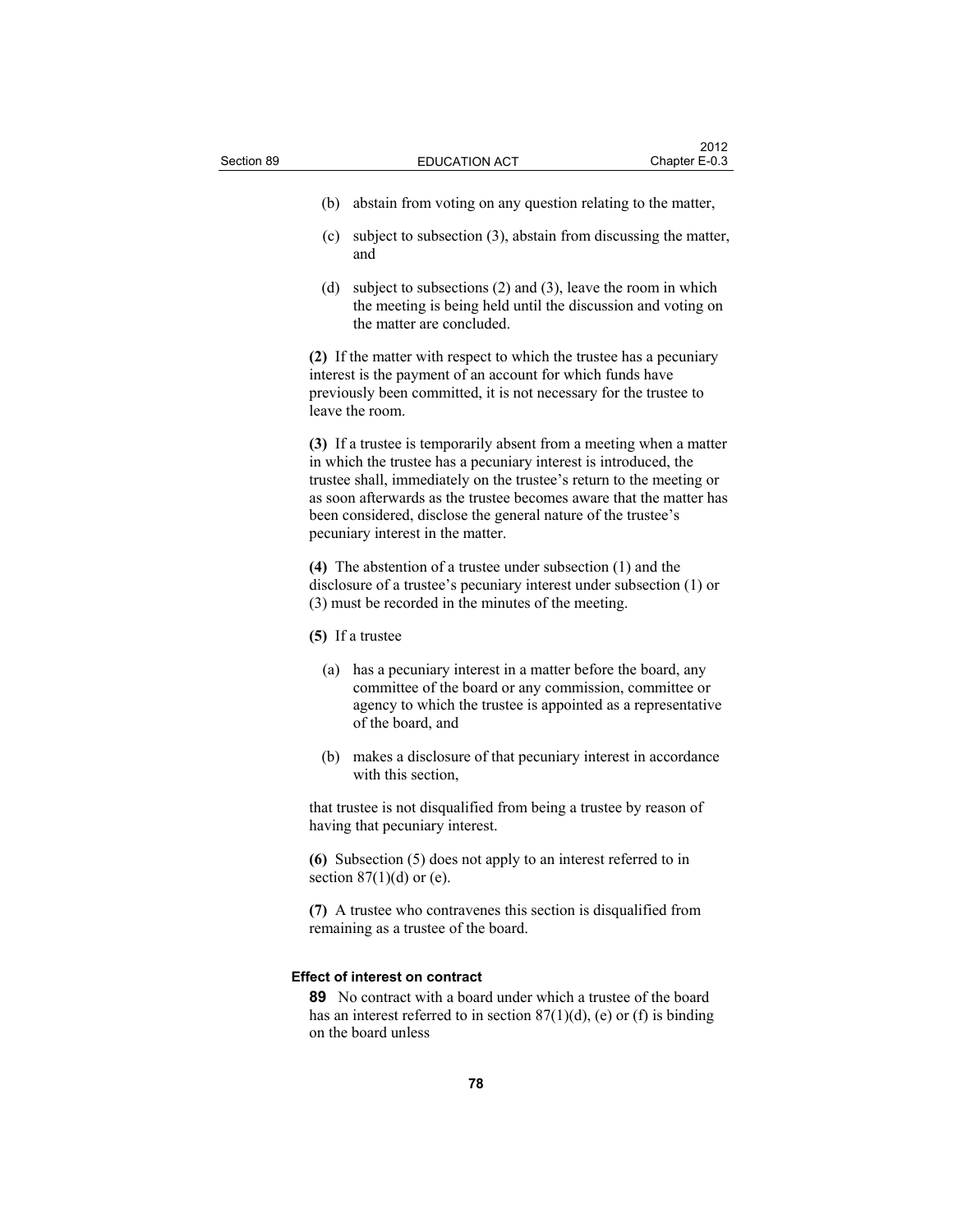- (b) the contract is for the sale of goods or services to the board or to persons contracting with the board at competitive prices by a dealer in those goods or services incidental to and in the ordinary course of the dealer's business,
- (c) the contract has been approved by the board pursuant to disclosure, or
- (d) the contract is a contract of employment with the trustee's spouse or adult interdependent partner.

#### **Resignation on disqualification**

**90** If a person is disqualified under section 87 or 88 from remaining as a trustee of the board, the person shall immediately resign.

# **Refusal to resign on disqualification**

**91** If the person does not resign as required under section 90,

- (a) the board may by resolution declare that person to be disqualified from remaining as a trustee and the seat on the board to be vacant,
- (b) the board may apply to the Court of Queen's Bench for
	- (i) an order determining whether the person is qualified to remain as a trustee, or
	- (ii) an order declaring the person to be disqualified from remaining as a trustee and the seat on the board to be vacant,

or

- (c) an elector of the school division in respect of which the person was elected may apply to the Court of Queen's Bench for an order declaring the person to be disqualified from remaining as a trustee and the seat on the board to be vacant, by
	- (i) filing an affidavit showing reasonable grounds for believing that the person never was or has ceased to be qualified as a trustee of the board, and
	- (ii) paying into court the sum of \$250 as security for costs.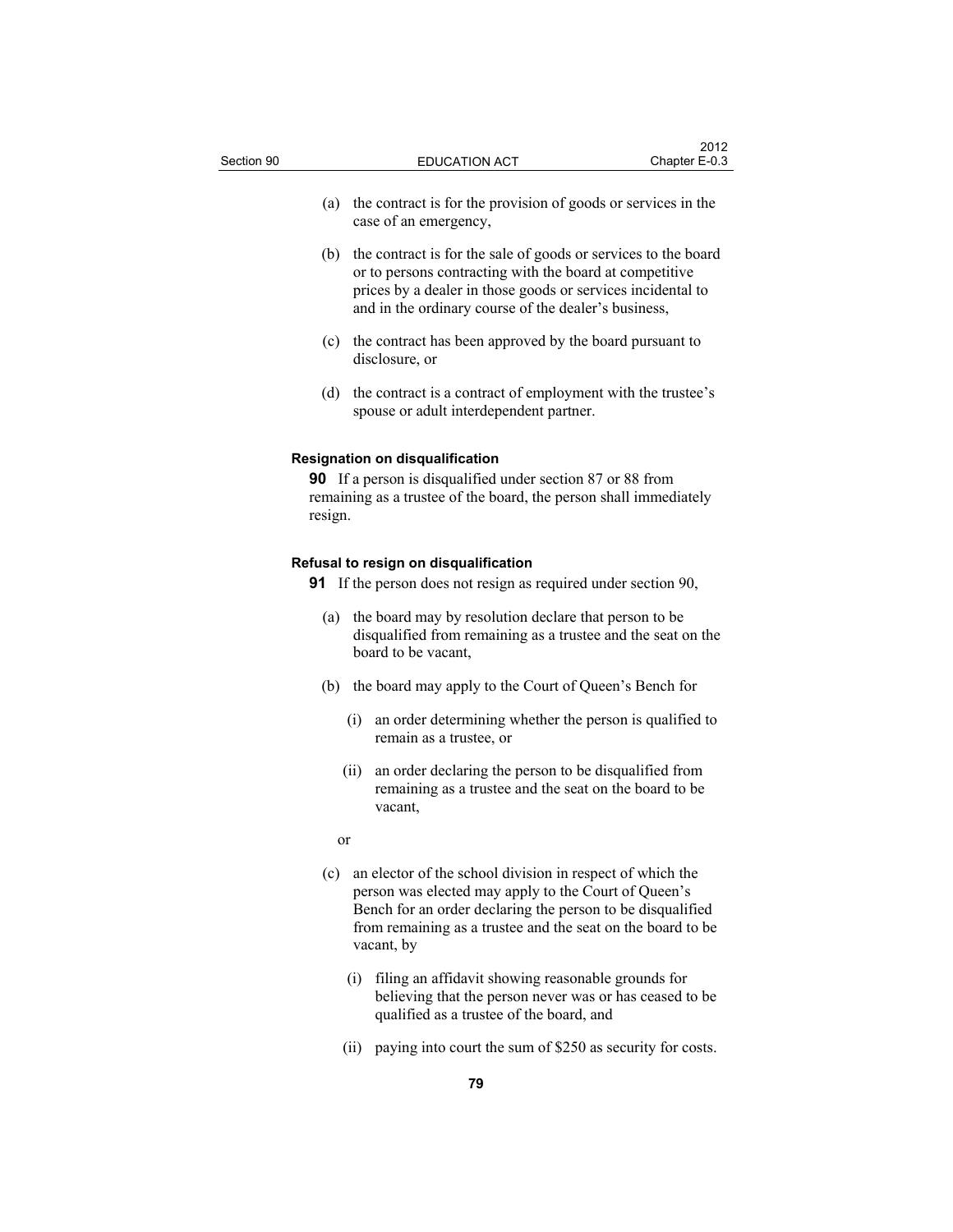## **Appeal of board's resolution**

**92(1)** Where a person is declared under section 91(a) to be disqualified from remaining as a trustee, that person may apply to the Court of Queen's Bench for an order declaring the person to be qualified to remain as a trustee.

#### **(2)** Where a person

- (a) is declared under section 91(a) to be disqualified from remaining as a trustee, and
- (b) makes an application to the Court under subsection (1),

that person remains disqualified unless the Court otherwise orders.

**(3)** An application under this section must be made within 30 days from the date that the resolution was passed under section 91(a).

**(4)** On hearing an application and any evidence, whether oral or by affidavit, that the Court requires, the Court may make an order, with or without costs,

- (a) declaring the person to be qualified to be a trustee, and
	- (i) reinstating the person as a trustee for any unexpired portion of the term of office for which the person was elected,
	- (ii) requiring any person who has been elected to serve the balance of that term to vacate the office, and
	- (iii) requiring the repayment to the reinstated person of any honorarium, salary or entitlement that was not paid to the person during the period of disqualification,
	- or
- (b) declaring the person to be disqualified from remaining as a trustee and requiring the person to vacate the person's seat on the board.

#### **Hearing of application**

**93(1)** On hearing an application under section 91(b) or (c) and any evidence, whether oral or by affidavit, that the Court requires, the Court of Queen's Bench may make an order, with or without costs,

 (a) declaring the person to be disqualified from remaining as a trustee and the seat on the board to be vacant,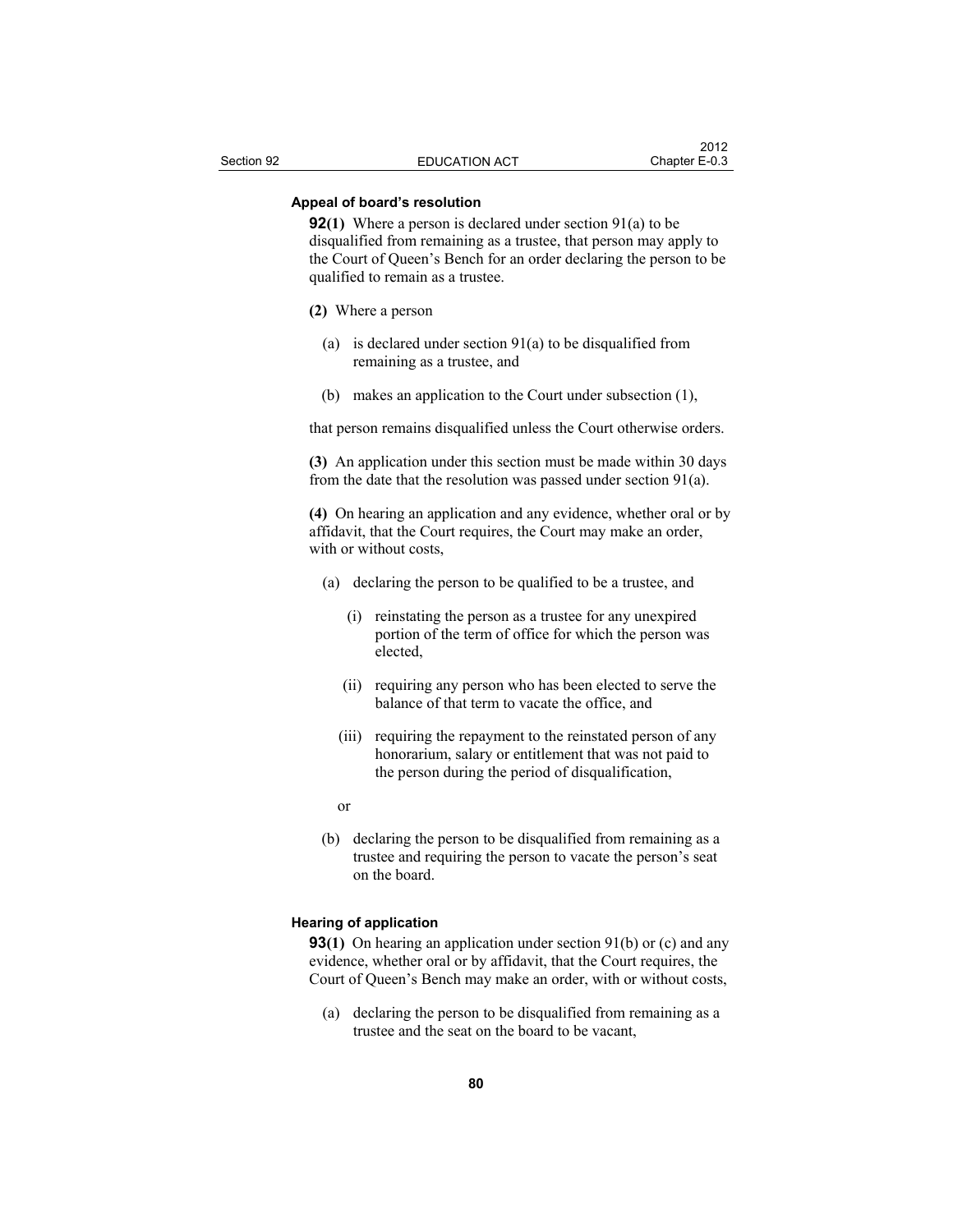- (b) declaring the person to be qualified to remain as a trustee, or
- (c) dismissing the application.

**(2)** If the Court declares a person disqualified for a contravention of section  $87(1)(d)$ , (e), (f) or (g), it may order the person to pay to the board the total amount of any profit attributable to the contravention.

**(3)** An application under section 91(b) or (c)

- (a) must be made within 4 years from the date on which the contravention is alleged to have occurred, and
- (b) may be commenced or continued notwithstanding that an election has been held between the time at which the disqualification is alleged to have arisen and the time at which the application is or was commenced, and whether or not the person in respect of whom the application is being brought
	- (i) resigns before or after the election,
	- (ii) was re-elected in the election,
	- (iii) was not re-elected or did not run in the election, or
	- (iv) has completed a term of office.

2012 cE-0.3 s93;2015 c6 s19

#### **Dismissal of application for disqualification**

**94** Where the Court of Queen's Bench hears an application under section 91(b) or (c) or 92 and finds that the person is disqualified, the Court may nevertheless declare the person to be qualified to be a trustee if it is of the opinion that the disqualification arose inadvertently or by reason of a bona fide error in judgment.

#### **Appeal of declaration of disqualification**

**95(1)** A person who is declared disqualified by the Court of Queen's Bench and appeals that declaration to the Court of Appeal remains disqualified until the final determination of the appeal.

**(2)** If, on the final determination of the appeal, the disqualification is set aside, the Court of Appeal

(a) shall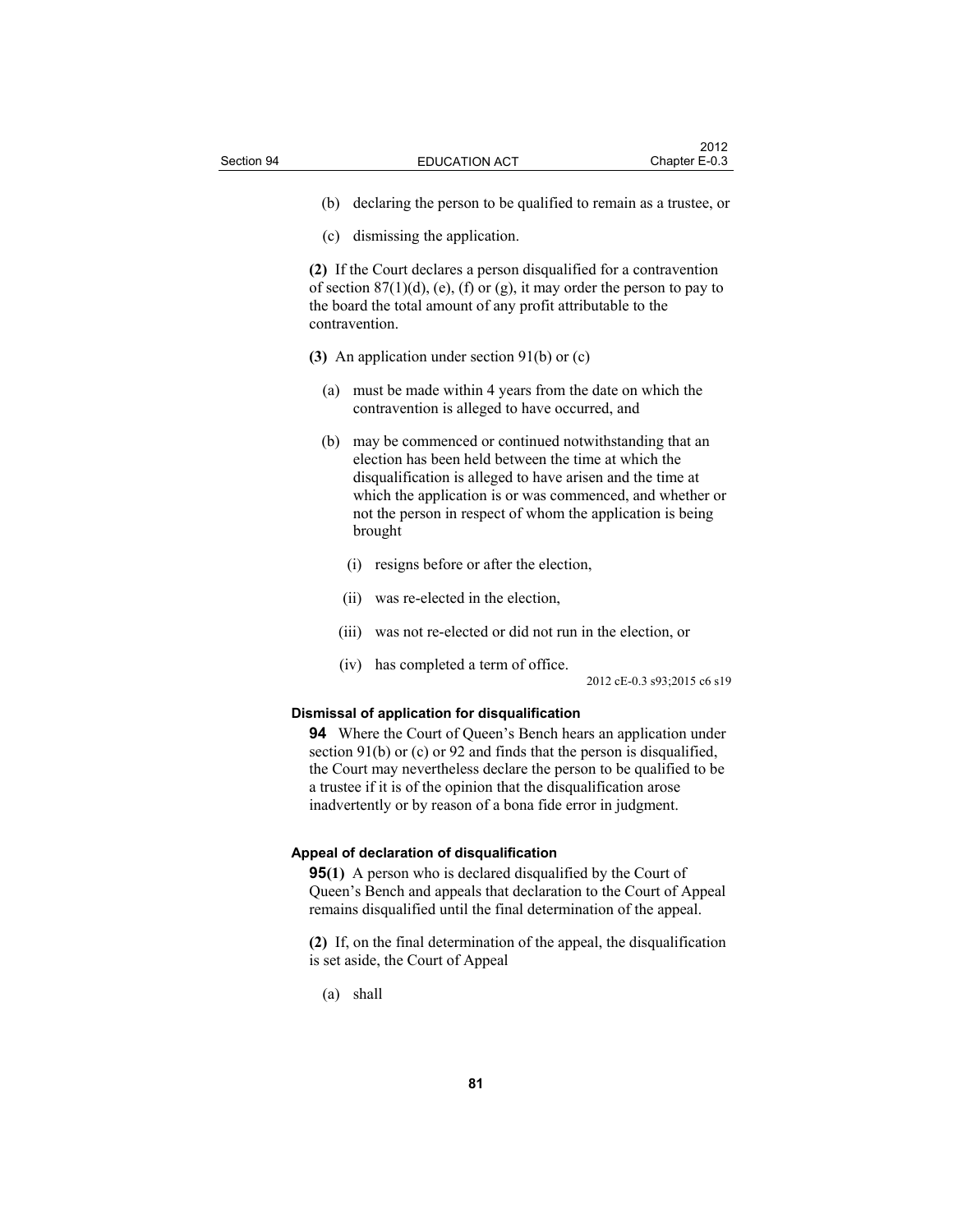| Section 96 |       | <b>EDUCATION ACT</b>                                                                                                                                                                                                                                                                                                                            | 2012<br>Chapter E-0.3 |
|------------|-------|-------------------------------------------------------------------------------------------------------------------------------------------------------------------------------------------------------------------------------------------------------------------------------------------------------------------------------------------------|-----------------------|
|            | (i)   | reinstate the person as a trustee for any unexpired<br>portion of the term of office for which the person was<br>elected,                                                                                                                                                                                                                       |                       |
|            | (11)  | require any person who has been elected to serve the<br>balance of that term to vacate the office, and                                                                                                                                                                                                                                          |                       |
|            | (iii) | require the repayment to the reinstated person of any<br>honorarium, salary or entitlement that was not paid to<br>the person during the period of disqualification,                                                                                                                                                                            |                       |
|            | and   |                                                                                                                                                                                                                                                                                                                                                 |                       |
|            | (b)   | may order that any money paid to the board pursuant to<br>section $93(2)$ be paid back to the trustee together with any<br>interest.                                                                                                                                                                                                            |                       |
|            |       | (3) If, on the final disposition of the appeal, the disqualification is<br>set aside but the term of office for which the person was elected has<br>expired, the person shall not be reinstated, but the person is eligible<br>to be elected at the next general election for the election of trustees<br>to the board, if otherwise qualified. |                       |

# **Reimbursement**

**96(1)** If

- (a) an application made under section 91(b) or (c) is dismissed, or
- (b) an order is made declaring that the person is qualified to remain as a trustee of the board,

the board may reimburse the trustee in respect of whom the application was made for any of the trustee's costs and expenses that the board considers reasonable other than costs that have already been awarded to the trustee by the Court.

**(2)** A board may contract for insurance in respect of payments under subsection (1).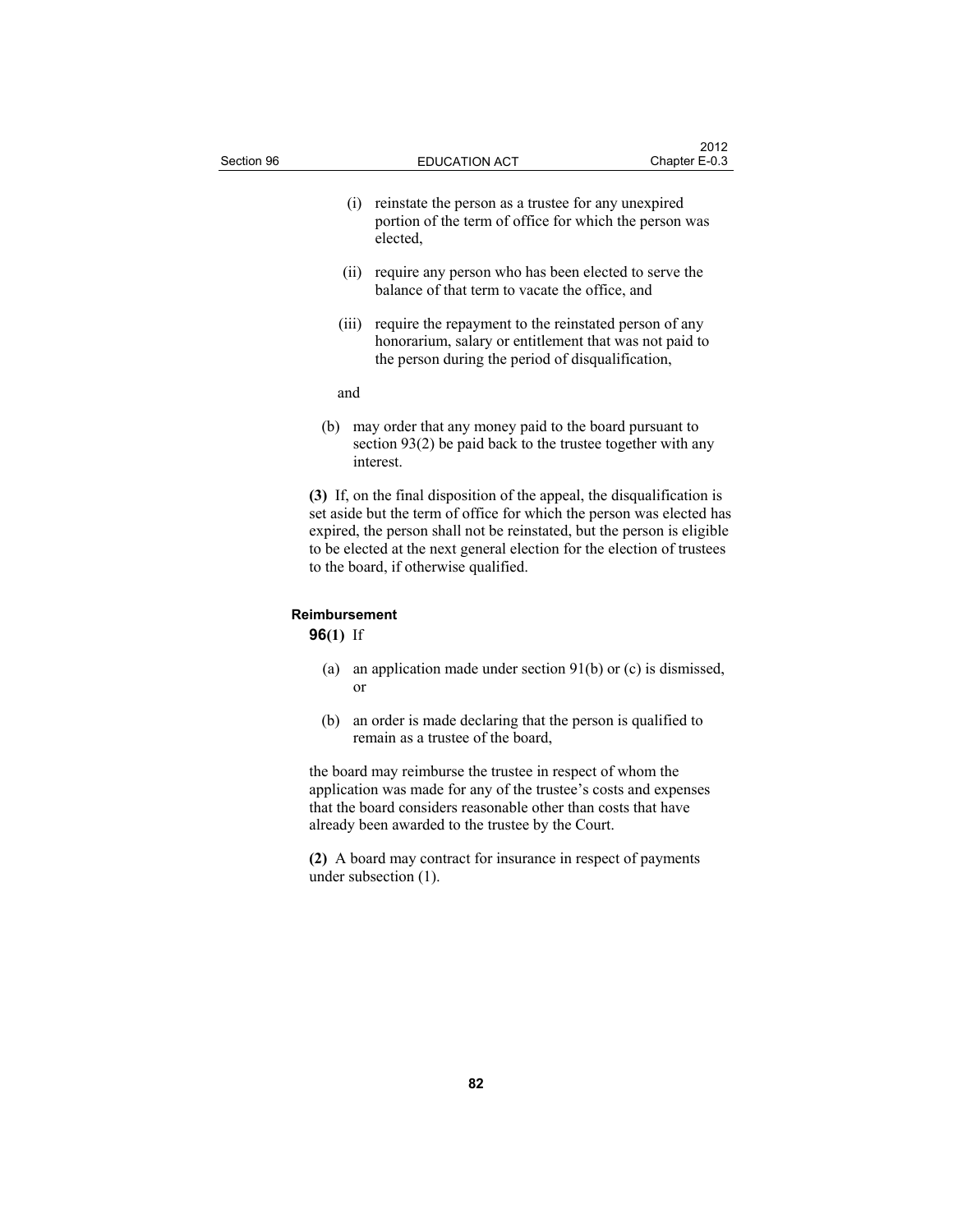# **Part 5 Structure of School Authorities**

# **Division 1 Creation of Public School Districts**

#### **Establishment of public school district**

**97(1)** The Minister may, by order, establish any portion of Alberta as a public school district.

**(2)** The order establishing a public school district must describe the boundaries of the district and give it a name in the following form:

The School District.

# **Division 2 Establishment and Disestablishment of Separate School Districts**

### **Definitions**

**98** In this Division,

- (a) "community information meeting" means a meeting referred to in section 103;
- (b) "initiating separate school electors" means the separate school electors referred to in section 100 who initiate the process to establish a separate school district;
- (c) "operating separate school board" means
	- (i) the school board that, pursuant to section  $123(1)(b)$ , provides services to the separate school region in which the newly established separate school district is to be located, or
	- (ii) if no separate school region has been established in the area in which the newly established separate school district is to be located, an individual or a separate school board designated by the Minister;
- (d) "petitioners" means the initiating separate school electors who provide a petition for the establishment of a separate school district in accordance with section 102(3);
- (e) "public school board" means the public school division operating in the area in which a newly established separate school district is to be located;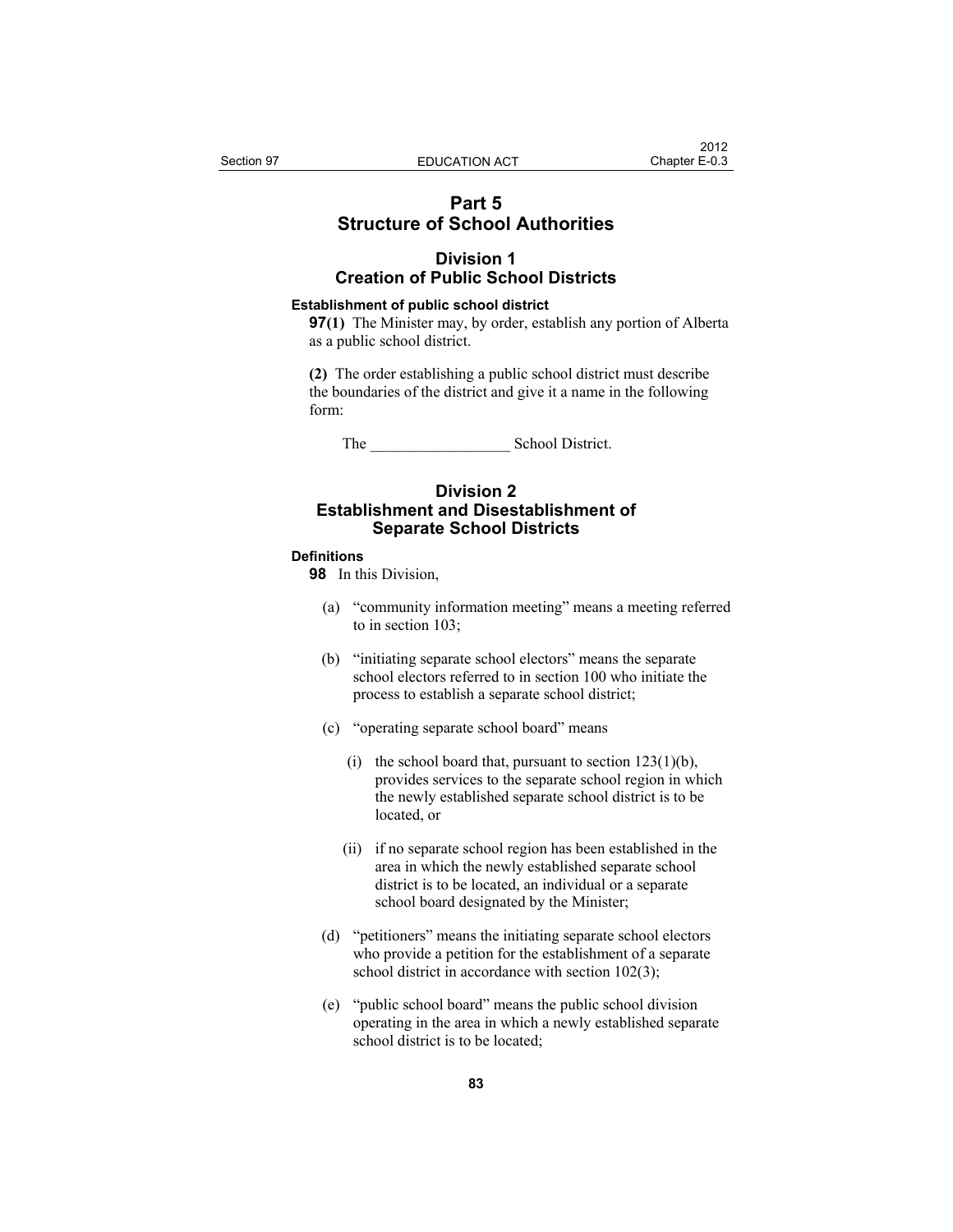- (f) "separate school elector" means an individual who,
	- (i) where a separate school district is not established,
		- (A) is an elector of the public school district, and
		- (B) declares that the individual is of the same faith, whether Protestant or Roman Catholic, as those in the minority in the public school district,

#### and

- (ii) where a separate school district is established, declares that the individual is of the same faith as those who established the separate school district, whether Protestant or Roman Catholic, and is an elector of that separate school district;
- (g) "separate school establishment area" means the separate school establishment area determined in accordance with section 101:
- (h) "separate school region" means a separate school region established pursuant to section 123(2).

2012 cE-0.3 s98;2019 c7 s18

#### **Right to establish separate school district**

**99** The separate school electors in any public school district where a separate school district is not established may establish a separate school district within that public school district in accordance with this Division.

2012 cE-0.3 s99;2019 c7 s18

## **Intention to establish**

**100(1)** Where no fewer than 3 of the separate school electors referred to in section 99 wish to establish a separate school district, they must initiate the process by

- (a) notifying the Minister in writing of their intention to proceed with the establishment of a separate school district, and
- (b) providing a copy of the notification referred to in clause (a) to the operating separate school board, the public school board and the municipality or municipalities in which the public school district is located.
- **(2)** The Minister may make regulations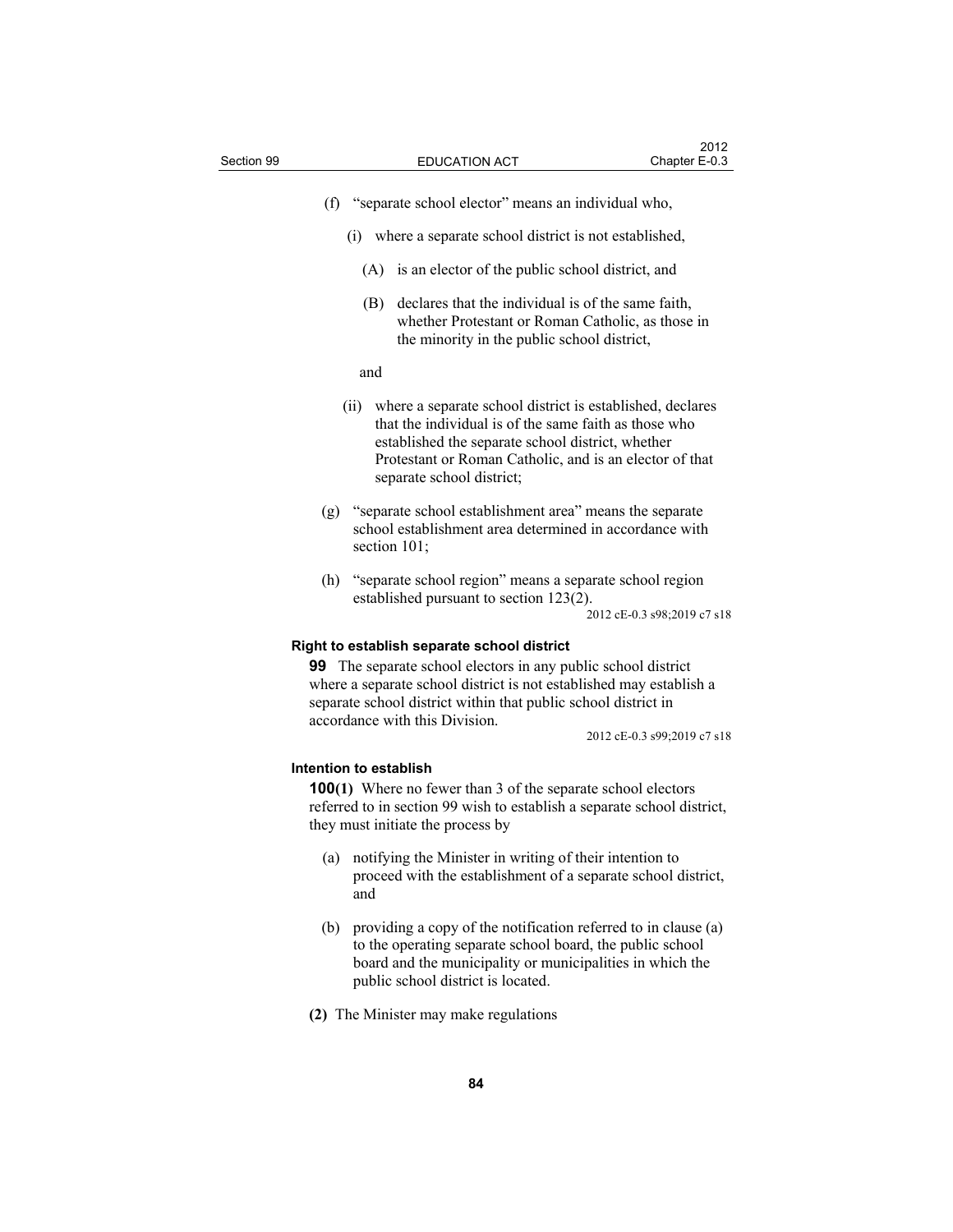- (a) prescribing the time by which notice must be provided to the Minister under subsection  $(1)(a)$  for the establishment of a proposed separate school district, and
- (b) prescribing the time by which a copy of the notice under subsection (1)(b) must be provided to the operating separate school board, the public school board and the municipality or municipalities in which the public school district is located.

2012 cE-0.3 s100;2019 c7 s18

#### **Separate school establishment area**

**101(1)** The initiating separate school electors, the operating separate school board and the public school board must meet to collectively determine the boundaries of the separate school establishment area in accordance with the regulations and, if agreement is reached, notify the Minister in writing in a form acceptable to the Minister respecting the proposed separate school establishment area.

**(2)** If the proposed separate school establishment area meets the requirements of the regulations, the Minister shall approve the proposed separate school establishment area as the area that will form the separate school district if it is established in accordance with this Division.

**(3)** If the initiating separate school electors, the operating separate school board and the public school board are not able to agree within the time limits set out in the regulations on the boundaries of the area that will form the separate school district, or if the proposed separate school establishment area does not meet the requirements of the regulations, the Minister shall declare a separate school establishment area, and may, subject to the regulations, declare the separate school establishment area to be

- (a) the public school district in which the initiating separate school electors reside, and
- (b) all the public school districts that are
	- (i) contiguous to the public school district in which the initiating separate school electors reside,
	- (ii) located in the separate school region, and
	- (iii) located within the boundaries of the public school board.
- **(4)** The Minister may make regulations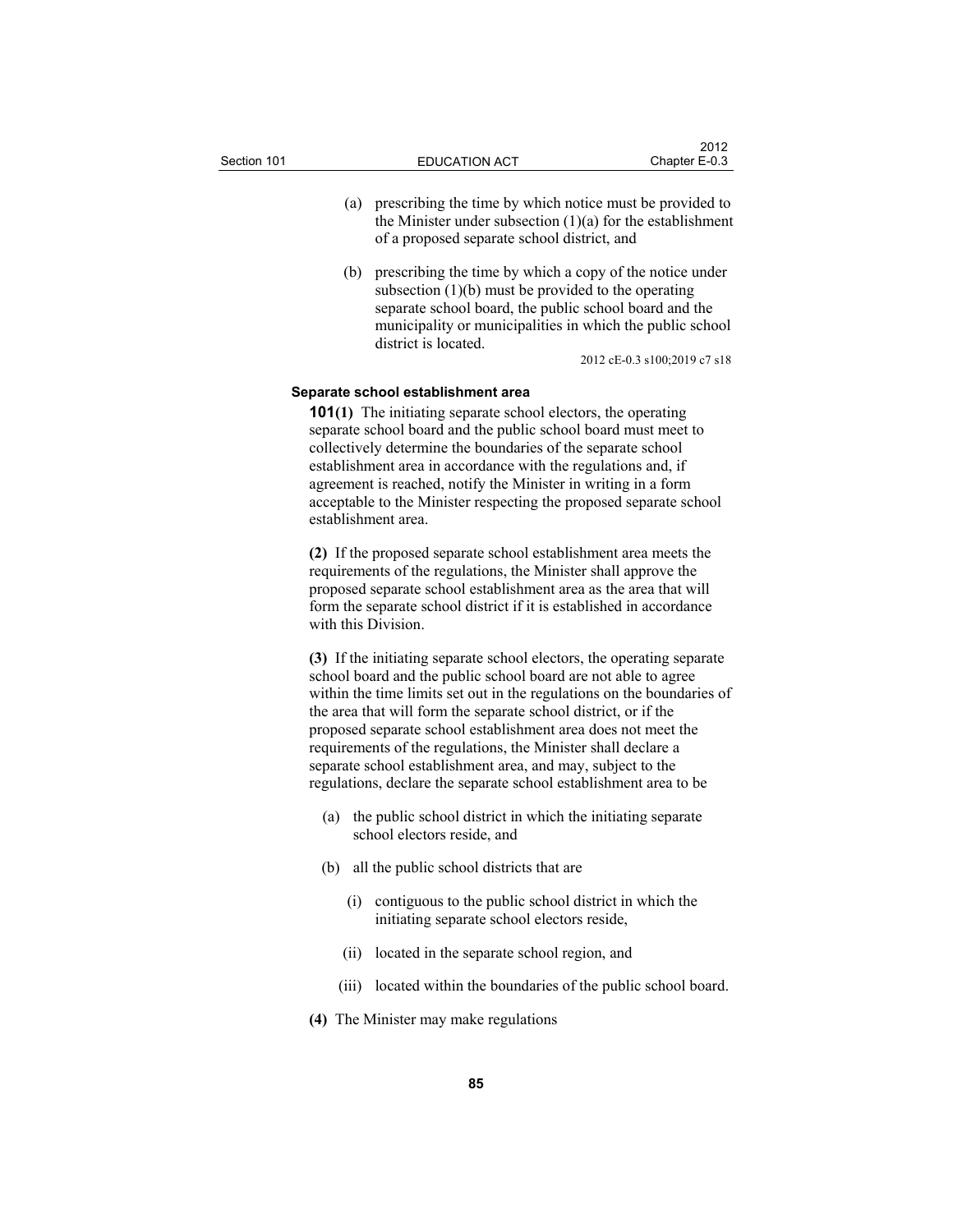| Section 102 |     |                                                                                              | <b>EDUCATION ACT</b> |  | Chapter E-0.3 |  |
|-------------|-----|----------------------------------------------------------------------------------------------|----------------------|--|---------------|--|
|             | (a) | respecting the process and criteria for determining a separate<br>school establishment area: |                      |  |               |  |
|             |     |                                                                                              |                      |  |               |  |

 $2012$ 

- (b) respecting the requirements for a separate school establishment area;
- (c) respecting the time within which agreement must be reached on the boundaries of a proposed separate school establishment area;
- (d) respecting the provision of a proposed separate school establishment area to the Minister.

2012 cE-0.3 s101;2019 c7 s18

## **Petition for establishment**

**102(1)** Where the Minister has approved or made a declaration respecting a separate school establishment area under section 101, and the initiating separate school electors wish to proceed with the establishment of a separate school district, the initiating separate school electors must, in accordance with subsection (2), prepare a petition for the establishment of a separate school district based on that separate school establishment area.

**(2)** The petition for the establishment of a separate school district must

- (a) be signed by no fewer than 3 of the initiating separate school electors,
- (b) provide evidence satisfactory to the Minister that the separate school electors are of the same faith, whether Protestant or Roman Catholic, as those in the minority in the separate school establishment area, and
- (c) be in the form prescribed by the Minister.

**(3)** The initiating separate school electors must provide

- (a) the petition for establishment to the Minister, and
- (b) copies of the petition to the operating separate school board and the public school board.

2012 cE-0.3 s102;2019 c7 s18

## **Community information meeting**

**103(1)** Where a petition has been provided to the Minister in accordance with section 102(3), the petitioners, the operating separate school board and the public school board must arrange for a community information meeting to be held for the purpose of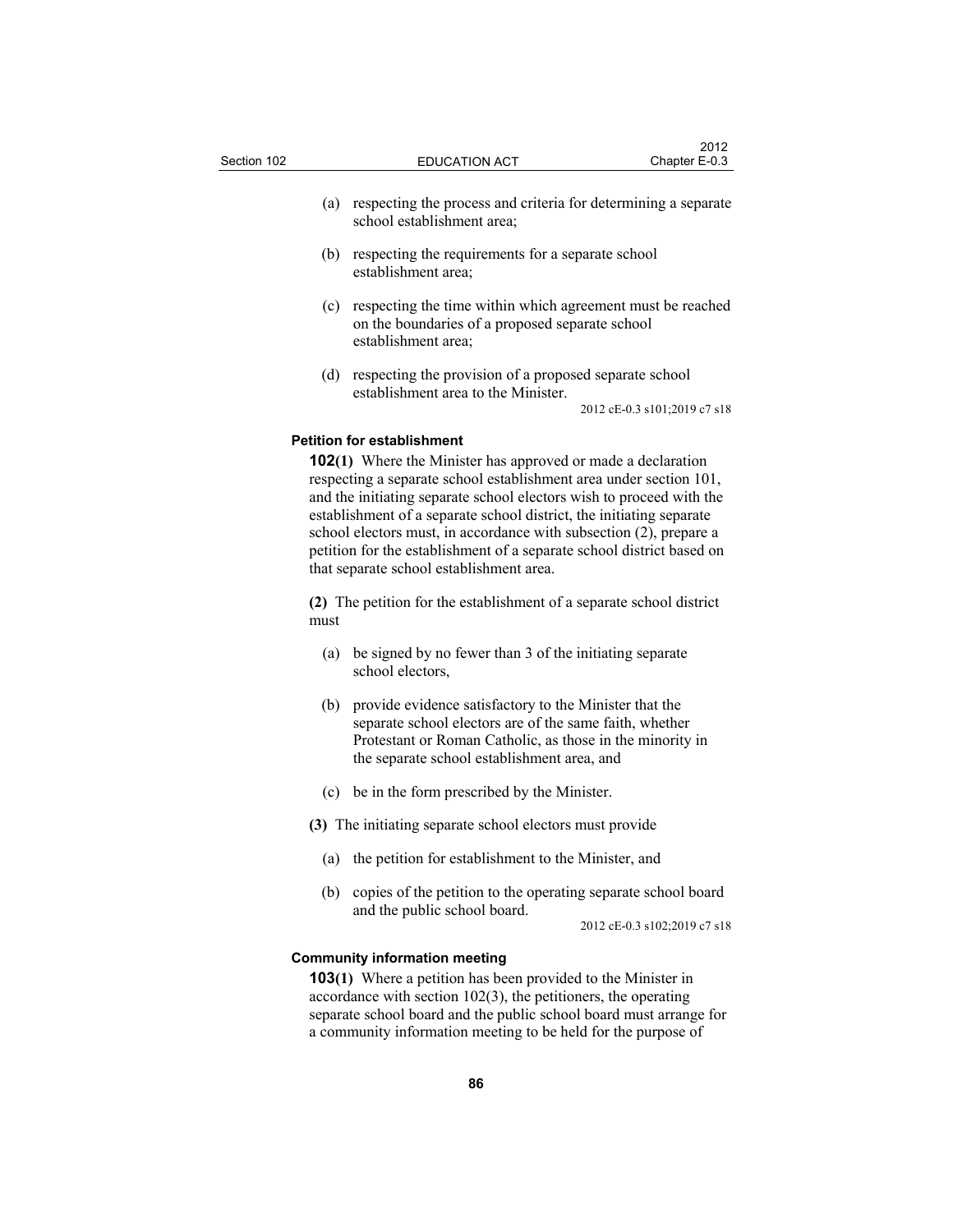| providing information with respect to the process and operational<br>implications of the establishment of a separate school district.      |
|--------------------------------------------------------------------------------------------------------------------------------------------|
| (2) Notice of the date, time and location of the community<br>information meeting must be published in accordance with the<br>regulations. |
| (3) The community information meeting must be conducted in<br>accordance with the regulations.                                             |
| (4) No vote respecting the establishment of a separate school                                                                              |

district may be conducted at the community information meeting.

**(5)** The meeting must be chaired by an individual designated by the Minister.

**(6)** The Minister may make regulations respecting a community information meeting, including, without limitation, regulations respecting

- (a) the time period within which the meeting must be held;
- (b) the content of notices of the meeting, the manner of publishing and posting the notices and the responsibility for the notices;
- (c) the conduct of the meeting, including, without limitation, regulations respecting the appointment and duties of a secretary and time for questions and discussion;
- (d) who may attend and participate in the meeting;
- (e) the information to be provided to the Minister respecting the meeting and the time within which the information must be provided.

2012 cE-0.3 s103;2019 c7 s18

### **Vote respecting establishment**

**104(1)** After a community information meeting has been held, the petitioners may proceed with the establishment of a separate school district by requesting that the operating separate school board call a vote of the separate school electors who reside in the separate school establishment area for the purpose of determining whether the separate school district should be established.

**(2)** Only the separate school electors who reside in the separate school establishment area are eligible to vote on the establishment of the separate school district.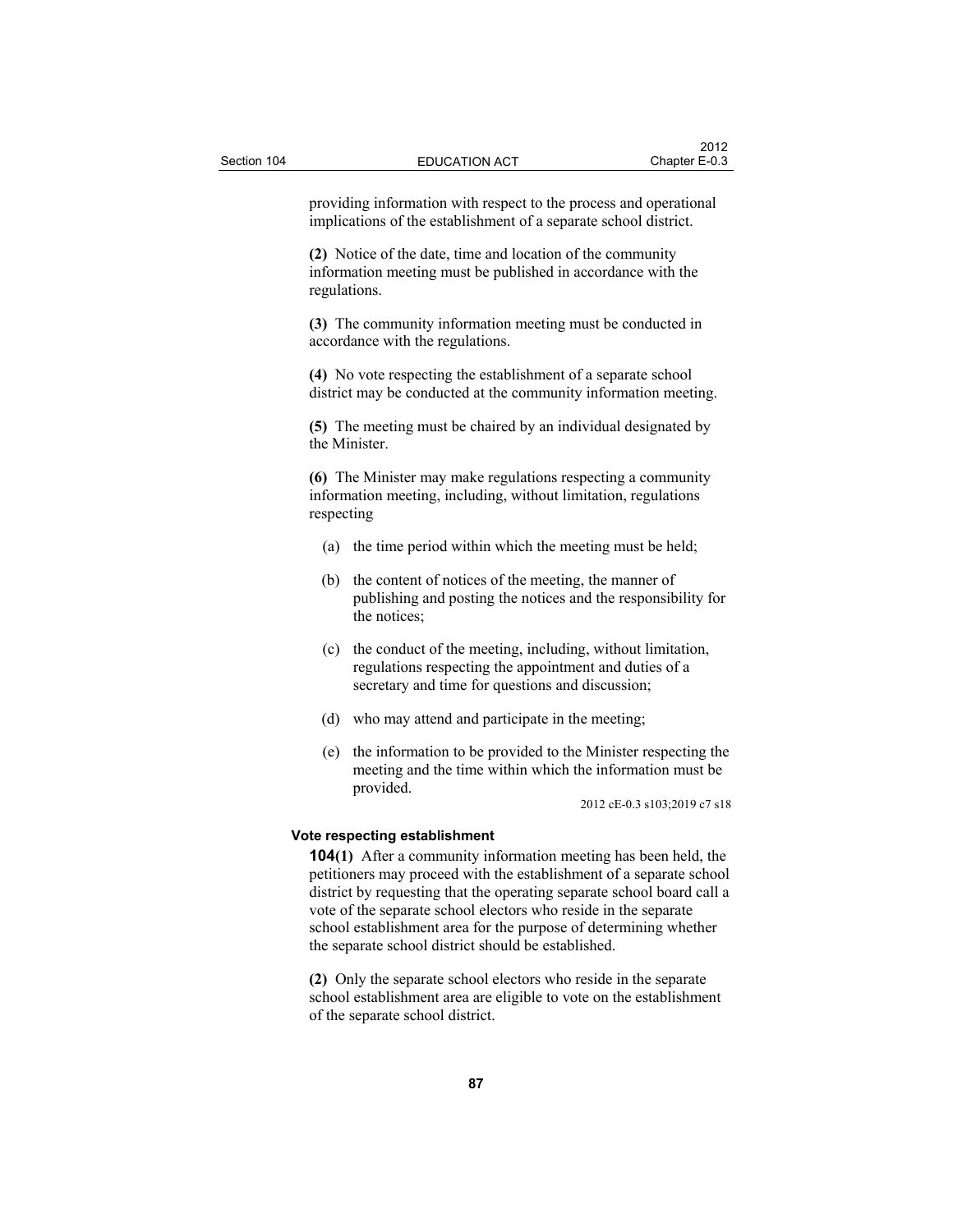**(3)** Notice respecting a vote on the establishment of the separate school district must be

- (a) in the form prescribed by the Minister,
- (b) made public in accordance with the regulations, and
- (c) at least 10 days prior to the date set out in the notice of the vote, served in accordance with the regulations on the public school board.

**(4)** The vote on the establishment of the separate school district must be

- (a) held on a date separate from and subsequent to the date of the community information meeting, and
- (b) conducted in accordance with the regulations.

**(5)** The Minister may make regulations respecting the vote on the establishment of a separate school district, including, without limitation, regulations respecting

- (a) the publication and service of notice in advance of the vote;
- (b) the means of identification of those separate school electors eligible to vote;
- (c) the method of voting;
- (d) the wording of the question on the ballot;
- (e) the hours of the poll;
- (f) the appointment, number and duties of returning officers and the assignment of duties to returning officers;
- (g) the payment of returning officers;
- (h) the assignment of duties to persons other than the returning officers.

2012 cE-0.3 s104;2019 c7 s18

### **Minimum requirements for binding vote**

**105(1)** In order for the vote on the establishment of a separate school district to be binding, a minimum of 25% of the separate school electors eligible to vote must cast a ballot on the question.

**(2)** The vote on the establishment of a separate school district must be decided by a majority of the ballots validly cast, and, in the case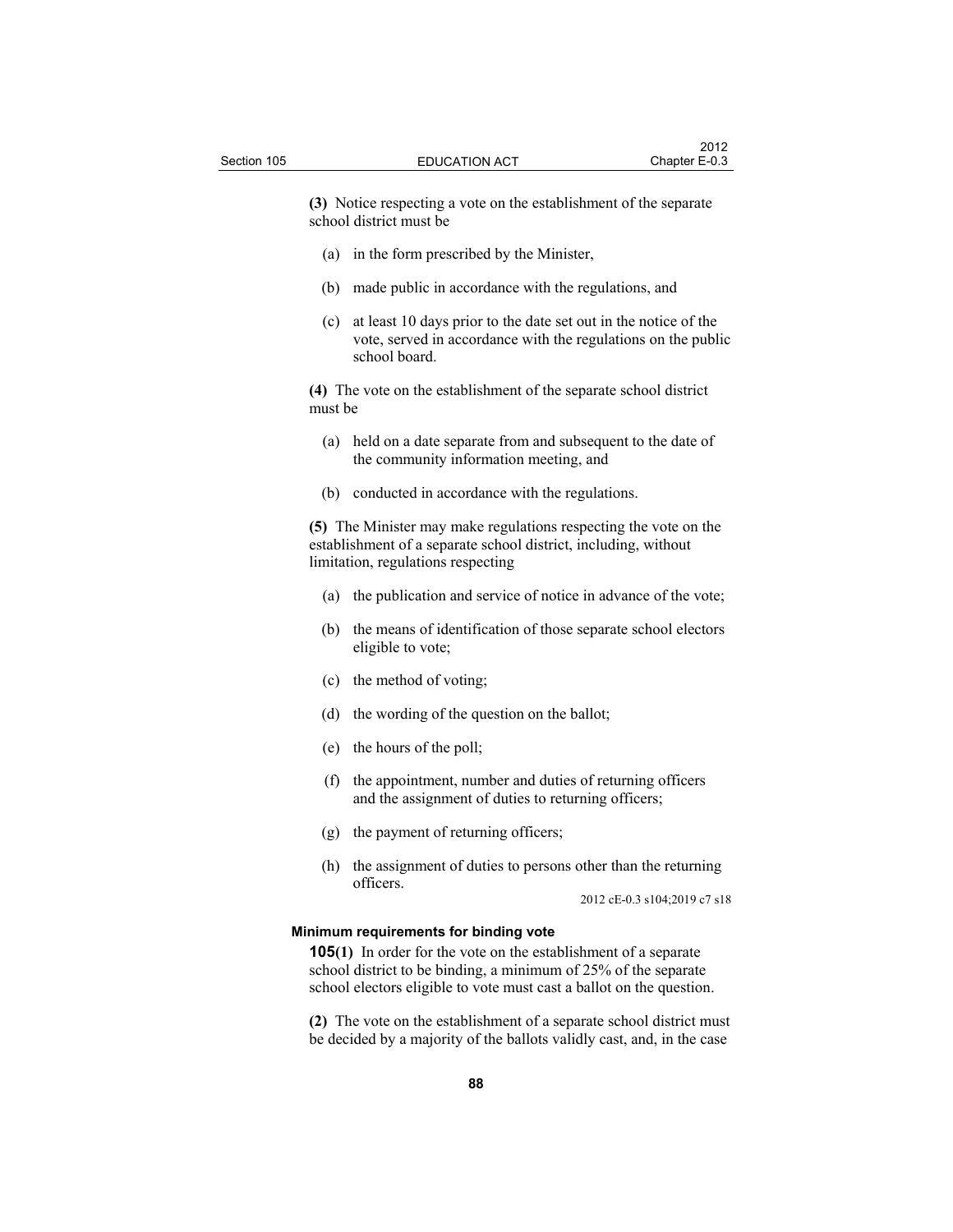of an equality of votes, the question is deemed to be decided in the negative.

2012 cE-0.3 s106;2019 c7 s18

## **Notification to Minister, electors, etc.**

**106(1)** The returning officer must, within 10 days from the date of the vote, send the following to the Minister:

- (a) a copy of the notice calling the vote;
- (b) proof, in the form required by the Minister, that the notice respecting the vote was made public in accordance with the regulations;
- (c) proof, in the form required by the Minister, of the service of the notice under section  $104(3)(c)$ ;
- (d) proof satisfactory to the Minister that those who participated in the vote are eligible separate school electors;
- (e) the declaration of the returning officer with respect to the result of the vote, which must include a statement that the minimum requirements for a binding vote as set out in section 105 were met.

**(2)** The returning officer must, as set out in the regulations, provide notice of the results of the vote on the establishment of a separate school district to the operating separate school board, the public school board and the municipality or municipalities in which the public school district is located.

**(3)** The Minister may make regulations respecting the provision of notice of the results of the vote.

2012 cE-0.3 s107;2019 c7 s18

## **Establishment of district**

**107(1)** Where the majority of the separate school electors who cast valid ballots voted in favour of the establishment of a separate school district, the Minister shall by order establish the separate school district with the same boundaries as those of the separate school establishment area.

**(2)** The Minister shall make an order in subsection (1) effective on September 1 of the year determined in accordance with the regulations.

**(3)** The Minister may make regulations respecting the determination of the year in which the order in subsection (1) is to become effective.

2012 cE-0.3 s108;2019 c7 s18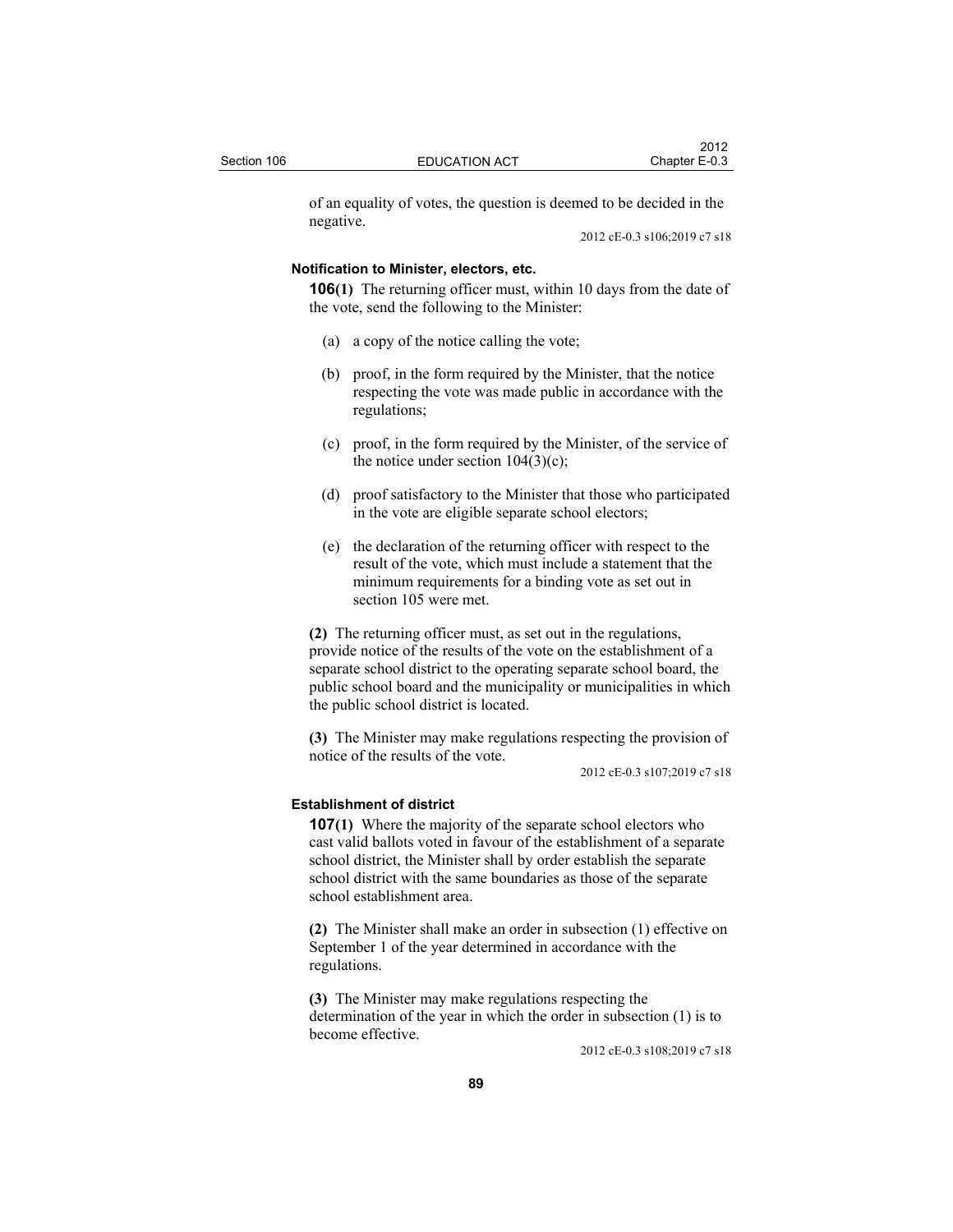## **Effect of establishment**

**108(1)** The order establishing the separate school district must give it a name in the following form:

The Separate School District.

**(2)** If there is a separate school region in which the newly established separate school district is located, the Minister shall, in accordance with section 114, add the newly established separate school district to the separate school division to which the operating separate school board provides services.

**(3)** Subject to subsection (4), if there is no separate school region in which the newly established separate school district is located, the Minister shall add the newly established separate school district to another separate school division, as determined by the Minister, in accordance with section 114.

**(4)** If there is no separate school region in which the newly established separate school district is located, the Minister

- (a) on the request of the petitioners and the public school division may establish a new school division in accordance with section  $112(2)$ , or
- (b) shall add the newly established separate school district as set out in subsection (3).

**(5)** Subject to Part 6, Division 2, after a separate school district is established, a person residing within the boundaries of the separate school district who declares that the person is of the same faith as those who established that district, whether Protestant or Roman Catholic, is a resident of the separate school district. 2012 cE-0.3 s109;2015 c6 s21;2019 c7 s18

#### **Vote against establishment**

**109** If the majority of the separate school electors who voted in accordance with section 104 voted against the establishment of a separate school district, no further vote on the establishment of a separate school district may be held until at least

- (a) one year from the date of the vote on establishment if less than 60% of the valid ballots were cast against the establishment of a separate school district, or
- (b) 2 years from the date of the vote on establishment if 60% or more of the valid ballots were cast against the establishment of a separate school district.

2012 cE-0.3 s110;2019 c7 s18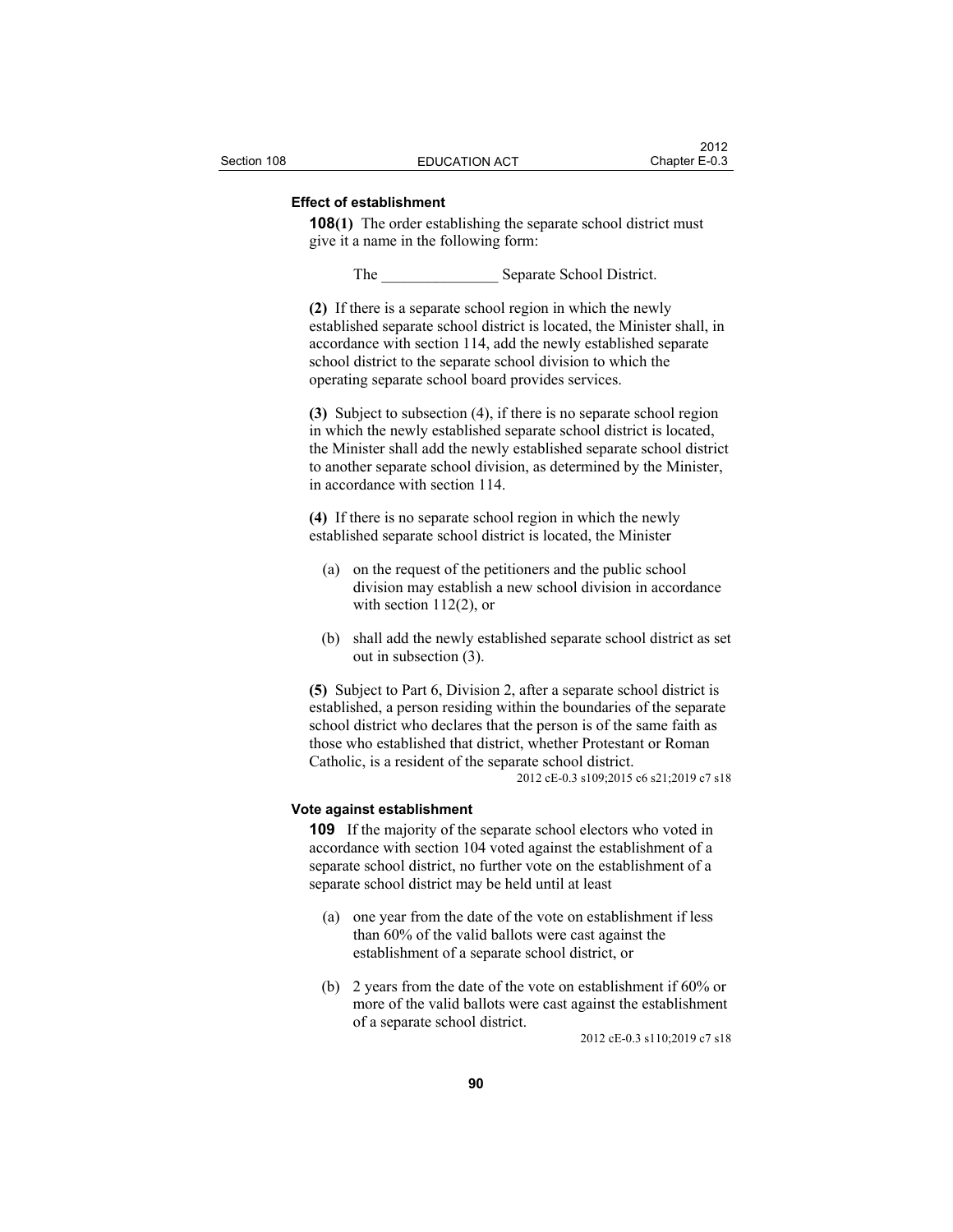## **Disestablishment of separate school district**

**110(1)** A board of a school division established under section 112(2) or a board of a separate school division

- (a) may pass a resolution requesting the Minister to disestablish a separate school district within the boundaries of the school division established under
	- (i) section 112(2), or
	- (ii) a separate school division, or
- (b) may of its own volition or must, if at least 25% of the separate school electors of the separate school district petition the board to disestablish the district, conduct a plebiscite to determine whether the separate school district should be disestablished.
- **(2)** A board must conduct a plebiscite not more than 60 days after
	- (a) the date on which it passes a resolution under subsection  $(1)(a)$ , or
	- (b) the petition is made under subsection  $(1)(b)$ .
- **(3)** A board must
	- (a) provide notice of a plebiscite as set out in the regulations, and
	- (b) conduct a plebiscite as set out in the regulations.

**(4)** After a plebiscite, a board must, as required in the regulations, provide a report to the Minister respecting

- (a) the notice given before the plebiscite,
- (b) the process by which the plebiscite was conducted, and
- (c) the outcome of the plebiscite.
- **(5)** The Minister
	- (a) shall, on receiving the report of a board made pursuant to subsection (4), or
	- (b) may, if there are no separate school electors or the Minister receives a resolution under subsection (1)(a),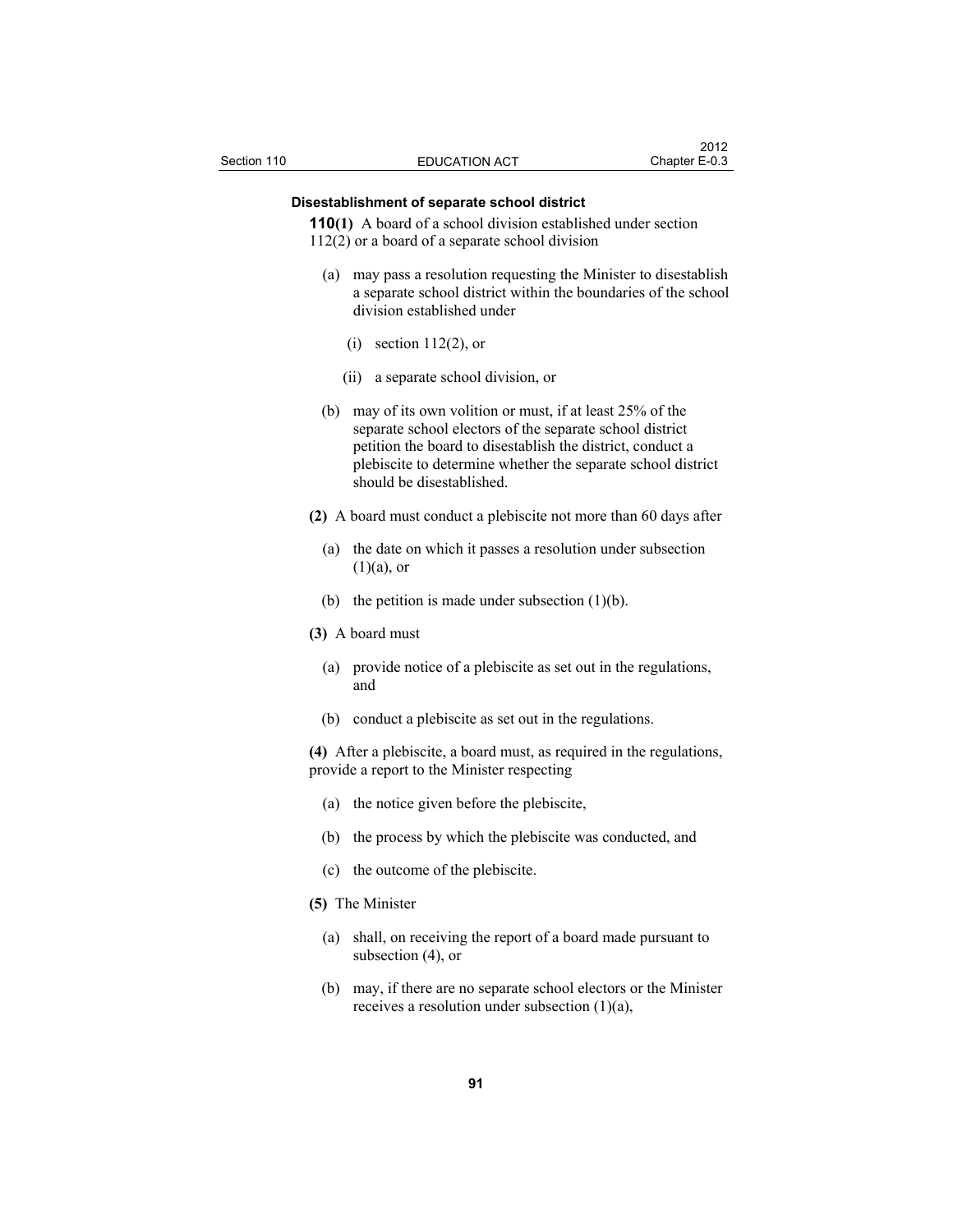by order, disestablish the separate school district, and on that disestablishment, the former separate school district residents become residents of the public school board within which they reside.

**(6)** The Minister may make regulations respecting a plebiscite, including, without limitation, regulations

- (a) respecting who may vote;
- (b) respecting the wording of the question for the plebiscite;
- (c) respecting notice of the plebiscite;
- (d) respecting the process and requirements for conducting the plebiscite;
- (e) respecting reporting to the Minister after the plebiscite. 2012 cE-0.3 s111;2019 c7 s18
- **111** Repealed 2019 c7 s18.

# **Division 3 Creation, Alteration and Dissolution of School Divisions**

## **Establishment of school division**

**112(1)** The Minister may, by order, establish a school division consisting of any number of public school districts, separate school districts and school divisions established under this Act.

**(2)** The Minister may only establish a school division consisting of both public school districts and separate school districts or both a public school division and a separate school division on the request of both the public school division and the separate school division.

**(3)** A school division may be

- (a) a public school division,
- (b) a separate school division, or
- (c) both a public and separate school division if the school division is established under subsection (2).

**(4)** The order establishing a school division must give the school division a name in the following form:

The School Division.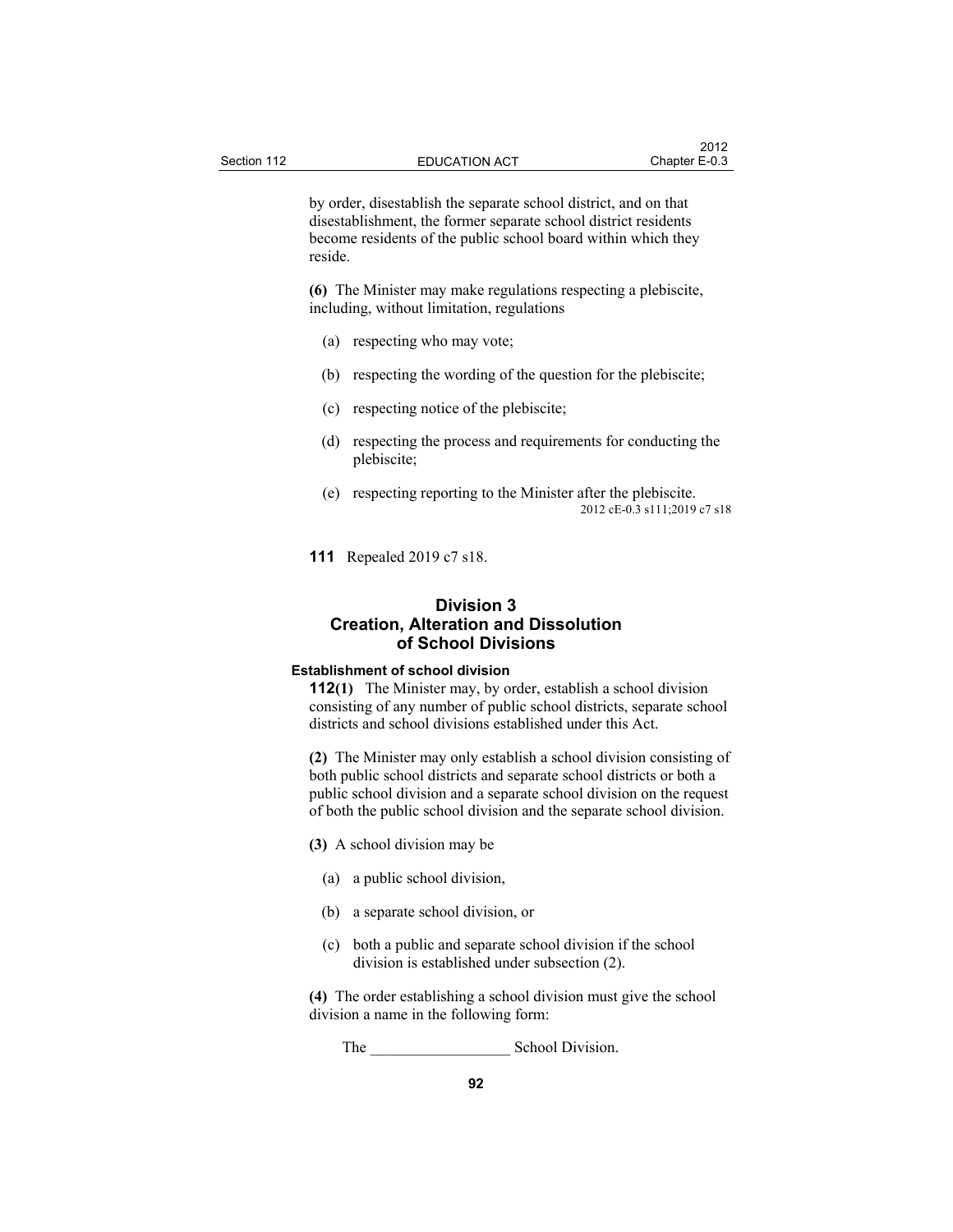# **Effect of establishment**

**113** When a school division is established,

- (a) the boards of the public school districts, separate school districts and school divisions referred to in section 112 included in the area of the school division are dissolved,
- (b) all assets and liabilities of the boards of the public school districts, separate school districts and school divisions are transferred to the board of the school division, and
- (c) all employees of the boards of the public school districts, separate school districts and school divisions become employees of the board of the school division.

## **Addition and removal of land**

**114(1)** The Minister may, by order,

- (a) add land to or take land from a public school district, separate school district or school division, and
- (b) divide a public school district, separate school district or school division into 2 or more public school districts, separate school districts or school divisions.

**(2)** If all the land included in a school division has been taken from it, the school district or school division is deemed to be dissolved.

# **Effect of town or village**

**115** Notwithstanding anything in this Act, the formation within any school division of a town or village does not have the effect of removing from the school division any public school district wholly or partially within the corporate limits of that town or village.

#### **Alteration of name**

**116(1)** The Minister may by order alter the name of a school division.

**(2)** If a name is altered under subsection (1), the seal previously used by the board continues to be its seal until it is changed by the board.

**(3)** Any alteration in the name of a school division does not affect any obligations incurred, acts done or property acquired prior to the alteration.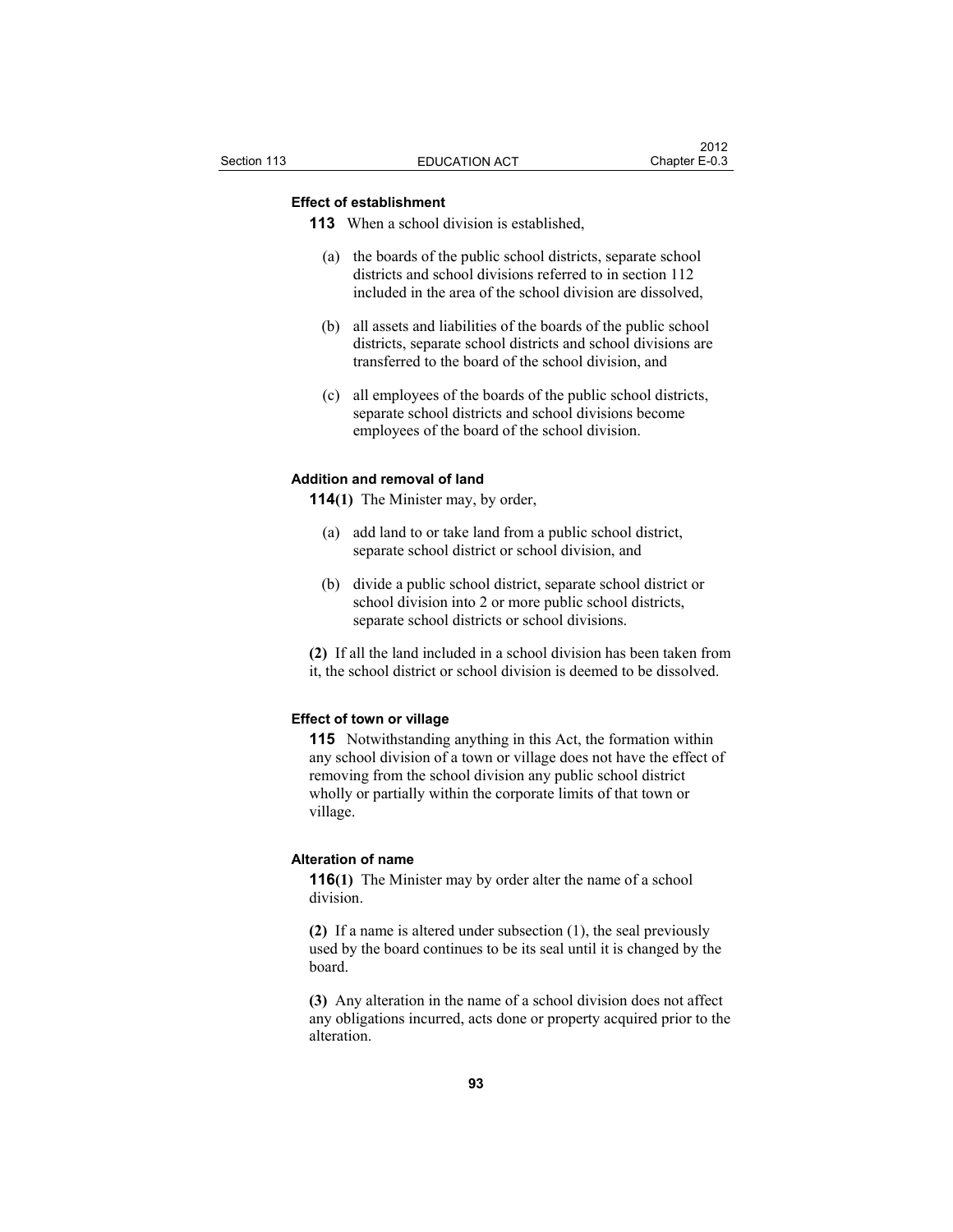#### **Dissolution by Minister**

**117(1)** The Minister may by order declare that any school division is dissolved, and on the Minister so ordering,

- (a) the board of the school division is dissolved and ceases to have any of the rights, powers and privileges vested in it by this or any other Act, and
- (b) the school division ceases to exist.

**(2)** If the Minister makes an order under subsection (1), the Minister may

- (a) add the land from the dissolved school division to another school division, as determined by the Minister, in accordance with section 114, or
- (b) establish a new school division in accordance with section 112.

2012 cE-0.3 s117;2015 c6 s22

# **Appointment of trustees**

**117.1(1)** An order made by the Minister under section 112 or 114 may

- (a) set out the number of trustees of the board of the school division established under section 112,
- (b) increase the number of trustees of the board of the school division to which the land is added under section 114, and
- (c) appoint one or more persons as trustees to the board of the school division.

**(2)** A trustee appointed to a board under subsection (1)(c) holds office until the first organizational meeting of the board held after the first general election held after the appointment.

**(3)** A board of a school division referred to in subsection (1)(b) that has passed a bylaw under section 76 must amend the bylaw to provide for the representation of the area added to the school division.

2015 c6 s23

#### **Adjustment of assets and liabilities**

**118** On

 (a) any inclusion, exclusion, dissolution or transfer of land or school divisions, or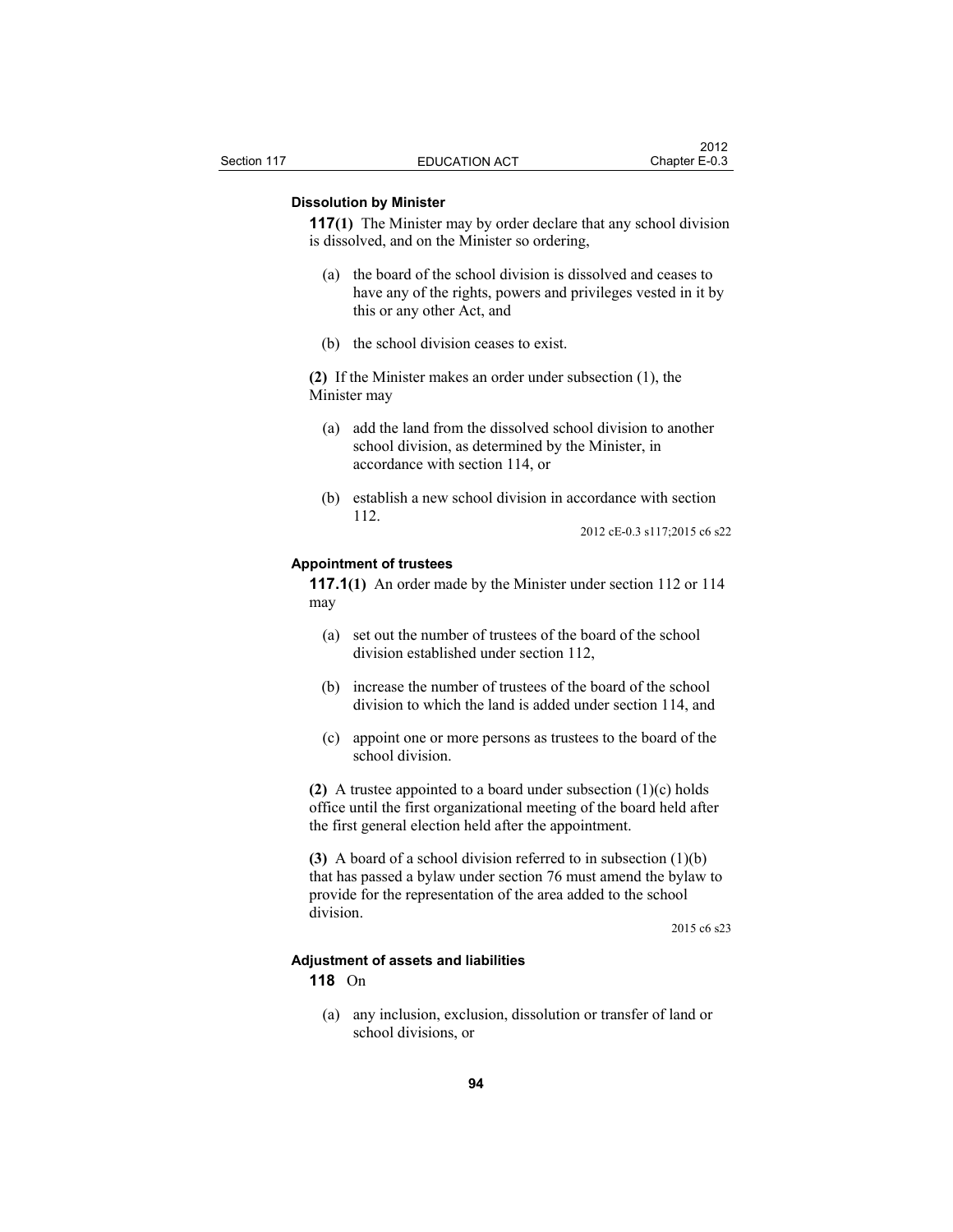(b) the formation of a school division,

if the Minister considers any adjustment of assets and liabilities necessary, the Minister shall in the same or a subsequent order give directions with respect to the assets and liabilities of any board affected by the inclusion, exclusion, dissolution, transfer or formation, and those directions are binding on the board.

#### **Transfer of teachers**

**119(1)** If, as a result of a transfer of land or school divisions by an order of the Minister, resident students of a board come under the jurisdiction of another board, the board to which the students are transferred must select teachers of the board from which the students are transferred in the same proportion as the number of students transferred bears to the total number of resident students of the board from which the students are transferred.

**(2)** The teachers selected by the board under subsection (1) may choose to become employees of the board to which jurisdiction is given.

**(3)** Where a teacher chooses under subsection (2) to become an employee of the board to which jurisdiction is given, that teacher shall

- (a) be paid by the board to which the teacher is transferred a salary in the same amount as the teacher was paid by the board from which the teacher was transferred, and
- (b) continue to be paid that salary until
	- (i) the expiry date of the contract between the board formerly having jurisdiction and the teacher, or
	- (ii) the termination of the contract in accordance with this Act,

whichever occurs first.

## **Publication of order**

**120** Every order of the Minister with respect to the establishment, boundaries, names, dissolution or disposal of assets and liabilities of a board or of a school division must be published in The Alberta Gazette.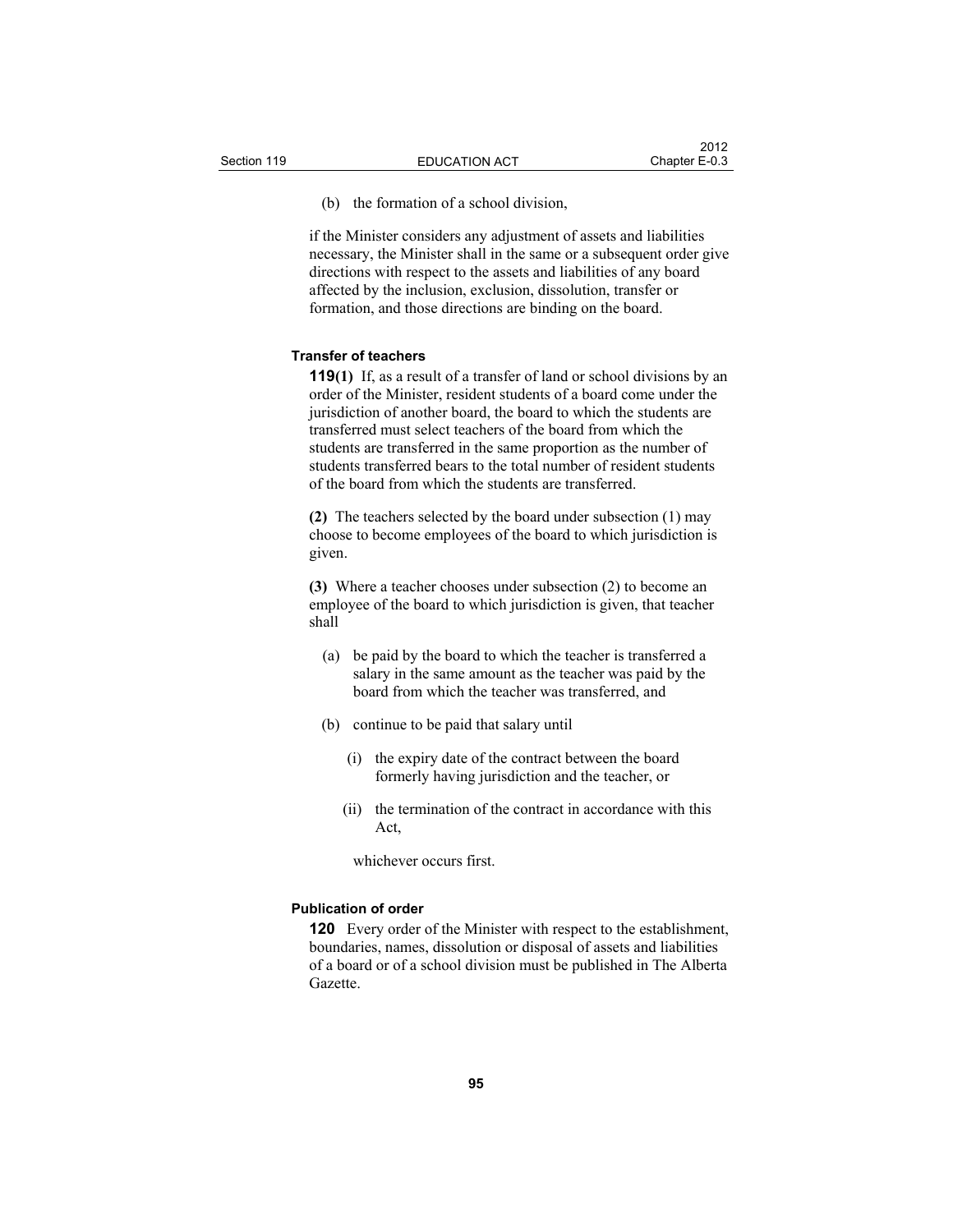## **Boundaries**

**121(1)** When a public school district, separate school district or school division is described in whole or in part in an order establishing it as consisting of certain townships, parts of townships, sections or parts of sections, the boundary line of the public school district, separate school district or school division, unless it is otherwise expressly set out in the order, is

- (a) subject to clause (b), the side of the road allowance between adjoining sections or townships on which the survey monuments or posts are placed, and
- (b) in the case of correction lines, the south side of the road.

**(2)** Any road allowance between either an Indian reserve or a forest reserve and a public school district, separate school district or school division is deemed to be in the public school district, separate school district or school division, notwithstanding anything in this Act to the contrary.

**(3)** All road allowances within the boundaries of a public school district, separate school district or school division are deemed to be in the public school district, separate school district or school division.

**(4)** Unless otherwise stated in an order establishing a public school district, separate school district or school division, if a part of the boundary of a public school district, separate school district or school division is described as being a certain river or other waterway, the downstream right bank is the boundary.

## **Restriction re alteration of boundaries**

**122** When a school division has debenture indebtedness outstanding, no alteration in its boundaries may be made that prejudicially affects the right or security of the holders of the debentures without due provision being made for the protection of the holders of the debentures.

# **Division 4 Establishment of Separate School Regions**

# **Establishment of separate school region**

**123(1)** The Minister may do one or both of the following by order:

(a) establish any portion of Alberta as a separate school region;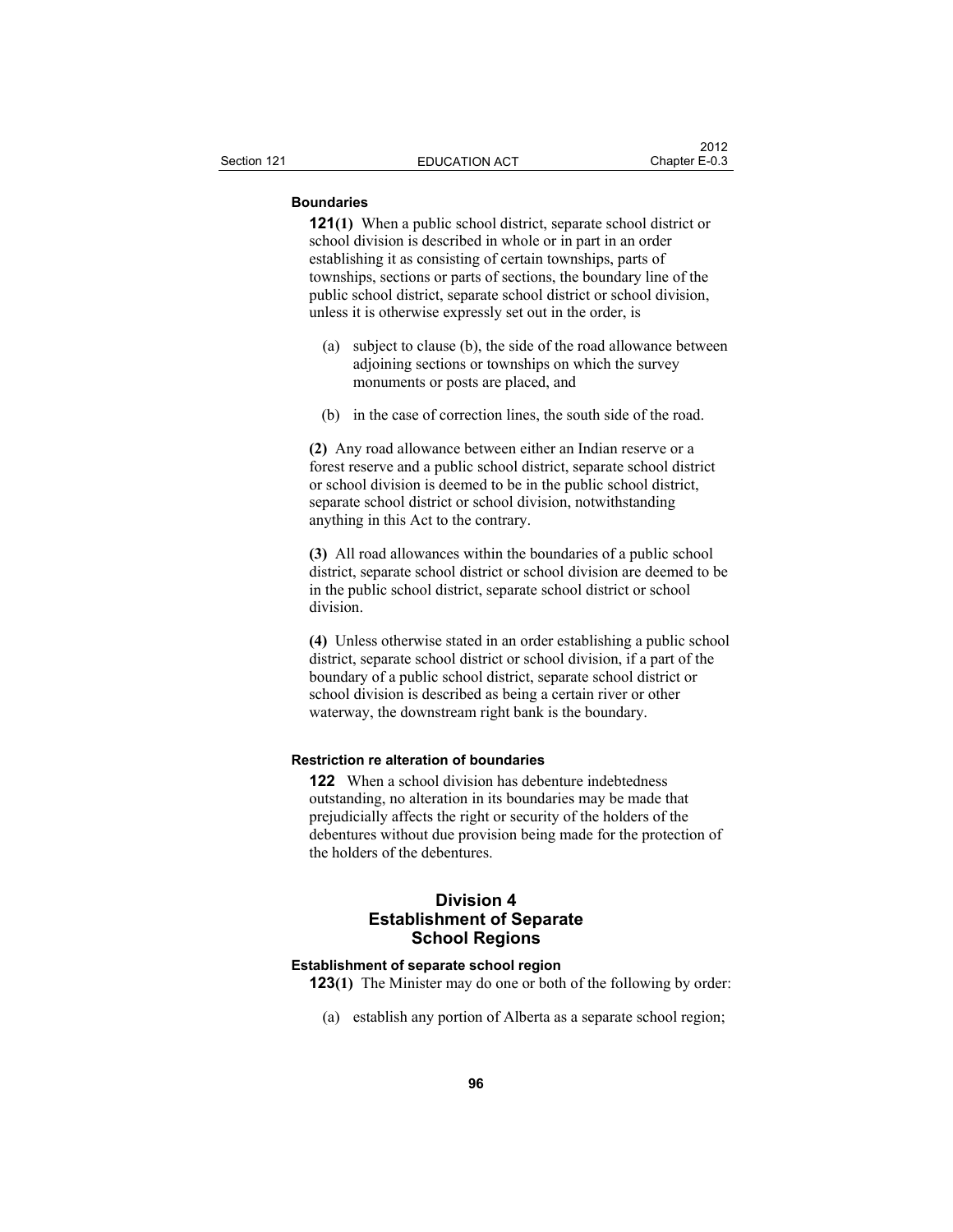(b) provide for services by a separate school board in a separate school region.

**(2)** The order establishing a separate school region must describe the boundaries of the separate school region and give it a name in the following form:

The Separate School Region.

**(3)** A separate school region may have only one separate school board.

**(4)** The Minister may exclude any portion of Alberta from a separate school region.

# **Division 5 Establishment and Dissolution of Francophone Education Regions**

# **Definitions**

**124** In this Division,

- (a) "public school" means a school designated as a public school by a Francophone regional authority under section 130;
- (b) "public school elector" means an individual described in section 135(1) other than a separate school elector;
- (c) "public school trustee" means an individual who is appointed or elected as a public school trustee of a Francophone regional authority;
- (d) "separate school" means a school designated as a separate school by a Francophone regional authority under section 130;
- (e) "separate school elector" means an individual described in section 135(1) who declares that the individual is of the same faith, whether Protestant or Roman Catholic, as the minority of all individuals living within the boundaries of a Francophone education region as determined by the Minister under section 128;
- (f) "separate school trustee" means an individual who is appointed or elected as a separate school trustee of a Francophone regional authority.

2012 cE-0.3 s124;2021 c9 s1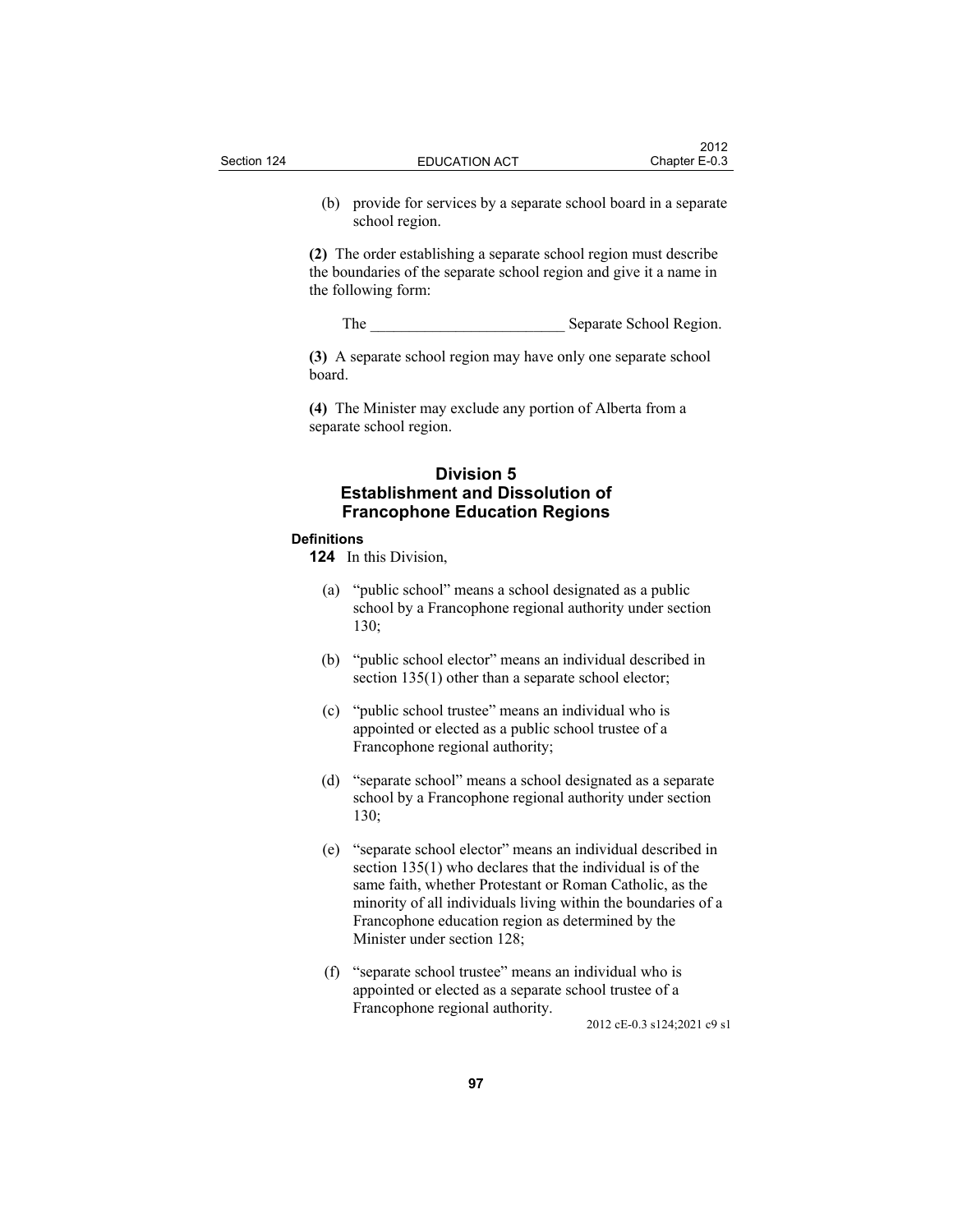### **Application**

**125(1)** The following provisions and any regulations made under them apply to a Francophone regional authority and a reference in those provisions or those regulations to a board or a trustee is deemed to include a reference to the Francophone regional authority or a trustee of a Francophone regional authority, as the case may be:

- (a) sections 1 and 2;
- (b) Part 1, except sections 4, 10 and  $11(1)$ ;
- (c) Part 2, except sections 28.1, 29 and 30;
- (d) Part 3;
- (e) Part 4, except sections 74 and 77;
- (f) Part 5, Division 4;
- (g) in Part 6, Division 1, section 171, Division 7 and Division 8 except section 192(3);
- (h) Part 7;
- (i) Part 8.

**(2)** Sections 114, 116 to 122 and the provisions of Division 4 of Part 5 and any regulations made under them apply to a Francophone education region, and a reference in those provisions or those regulations to a school division is deemed to include a reference to a Francophone education region.

**(3)** If a provision of this Act applies to a Francophone regional authority, a reference to an elector in the provision is deemed to be a reference to an individual referred to in section 135.

- **(4)** If in any other Act a reference is made
	- (a) to a school division, the reference is deemed to include a Francophone education region, or
	- (b) to a board of a school division or the trustees of a board of a school division, the reference is deemed to include a Francophone regional authority or the trustees of a Francophone regional authority, as the case may be.

**(5)** Subsection (4) does not apply to a reference in the following Acts: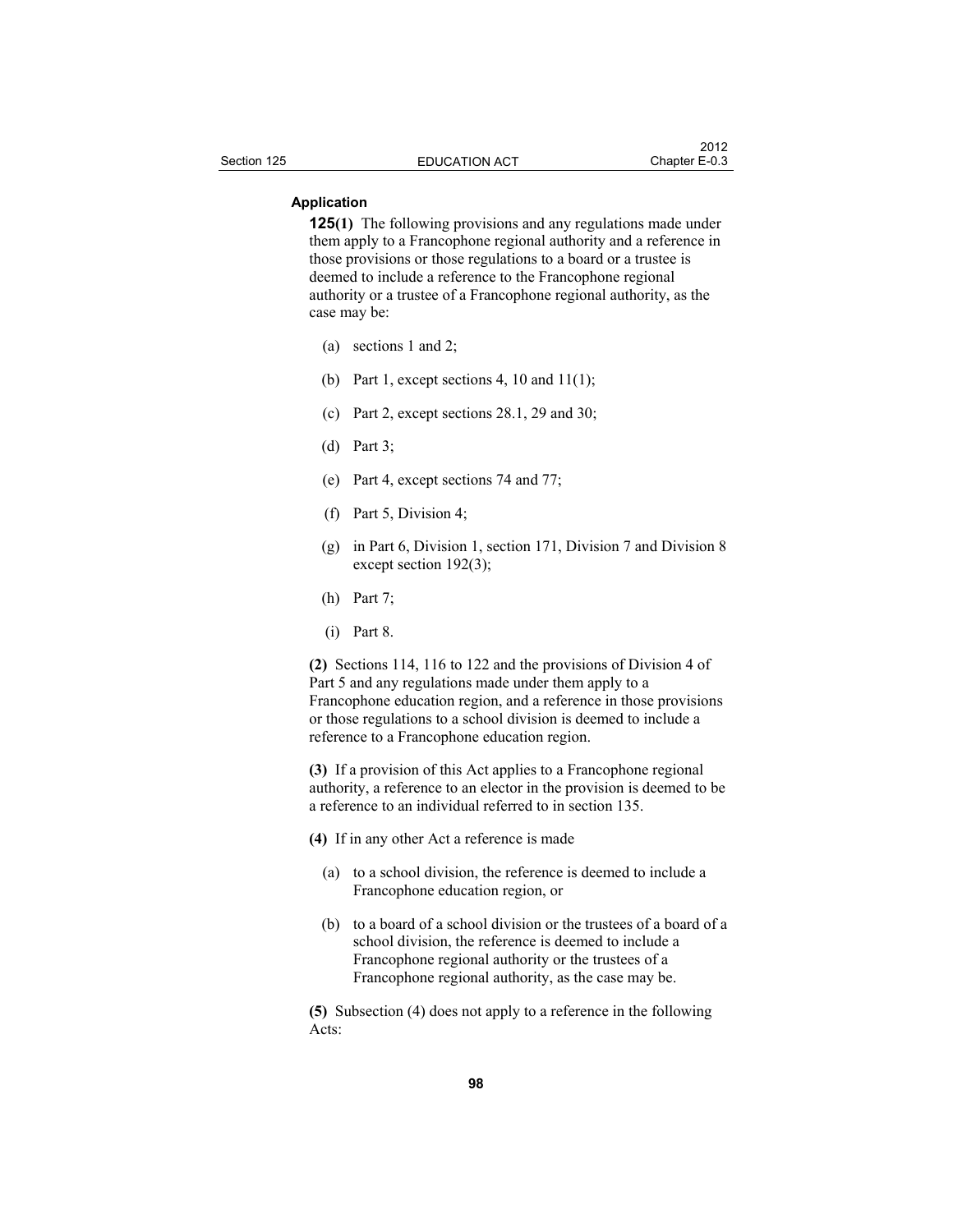- (a) *Condominium Property Act*;
- (b) *Drainage Districts Act*;
- (c) *Health Insurance Premiums Act*;
- (d) *Northland School Division Act*;
- (e) *Parks Towns Act*.

**(6)** Notwithstanding subsections (1), (2) and (4), the Minister may exempt a Francophone regional authority or a Francophone education region from the application of a provision of this or any other Act.

2012 cE-0.3 s125;2015 c6 s24;2020 c11 s12

## **Establishment of Francophone education region**

**126(1)** The Minister may, by order, establish any portion of Alberta as a Francophone education region.

**(2)** The order establishing a Francophone education region must describe the boundaries of the region and give it a name in the following form:

The **Example E** Francophone Education Region.

#### **Effect of establishment**

**127** The establishment of a Francophone education region does not affect a public school division or a separate school division established in respect of all or part of the portion of Alberta in which the Francophone education region is established.

#### **Minority in Francophone education region**

**128** For the purposes of this Division, the Minister may by order determine for each Francophone education region, on evidence satisfactory to the Minister, whether the Protestant or Roman Catholic faith is the faith of the minority of all individuals living within the boundaries of the Francophone education region.

#### **Composite Francophone regional authority**

**129(1)** For each Francophone education region, the Minister shall by order establish a composite Francophone regional authority, and the trustees of the composite Francophone regional authority are a corporation under the name of:

The Francophone Regional Authority of Francophone Education Region.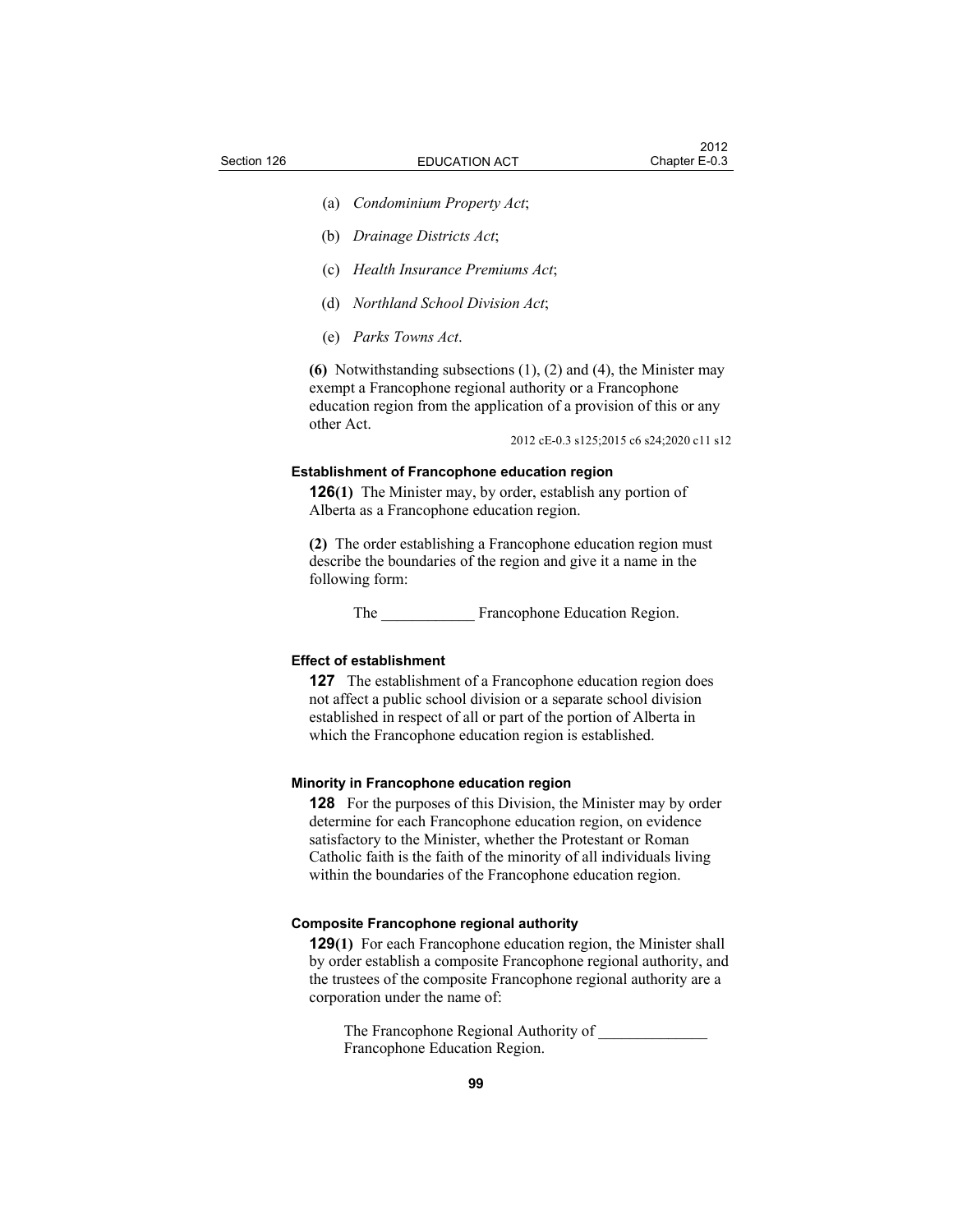**(2)** A composite Francophone regional authority must be composed of at least 3 trustees.

**(3)** Subject to subsection (4), the number of public school trustees of a composite Francophone regional authority must, if practicable, be in the same proportion to the total number of trustees of the composite Francophone regional authority as the total number of public school electors in the Francophone education region is to the combined total number of public school electors and separate school electors in the Francophone education region.

**(4)** A composite Francophone regional authority must have at least one public school trustee and at least one separate school trustee.

**(5)** The separate school trustees of a composite Francophone regional authority are a corporation under the name of:

The Separate School Trustees of the Francophone Regional Authority of \_\_\_\_\_\_\_\_\_\_\_\_\_\_.

#### **Designation of schools**

**130** A composite Francophone regional authority must designate each school either as a public school or as a separate school.

#### **Public and separate Francophone regional authorities**

**131(1)** If, within a Francophone education region, the public school electors exceed 30% of the combined total number of all public school electors and separate school electors and there are at least 500 students registered in the public schools, the Minister may dissolve the existing composite Francophone regional authority and establish both a public Francophone regional authority and a separate Francophone regional authority.

**(2)** The trustees of the public Francophone regional authority established under subsection (1) are a corporation under the name of:

The Francophone Regional Authority of Public Francophone Education Region.

**(3)** The trustees of the separate Francophone regional authority established under subsection (1) are a corporation under the name of:

The Francophone Regional Authority of Separate Francophone Education Region.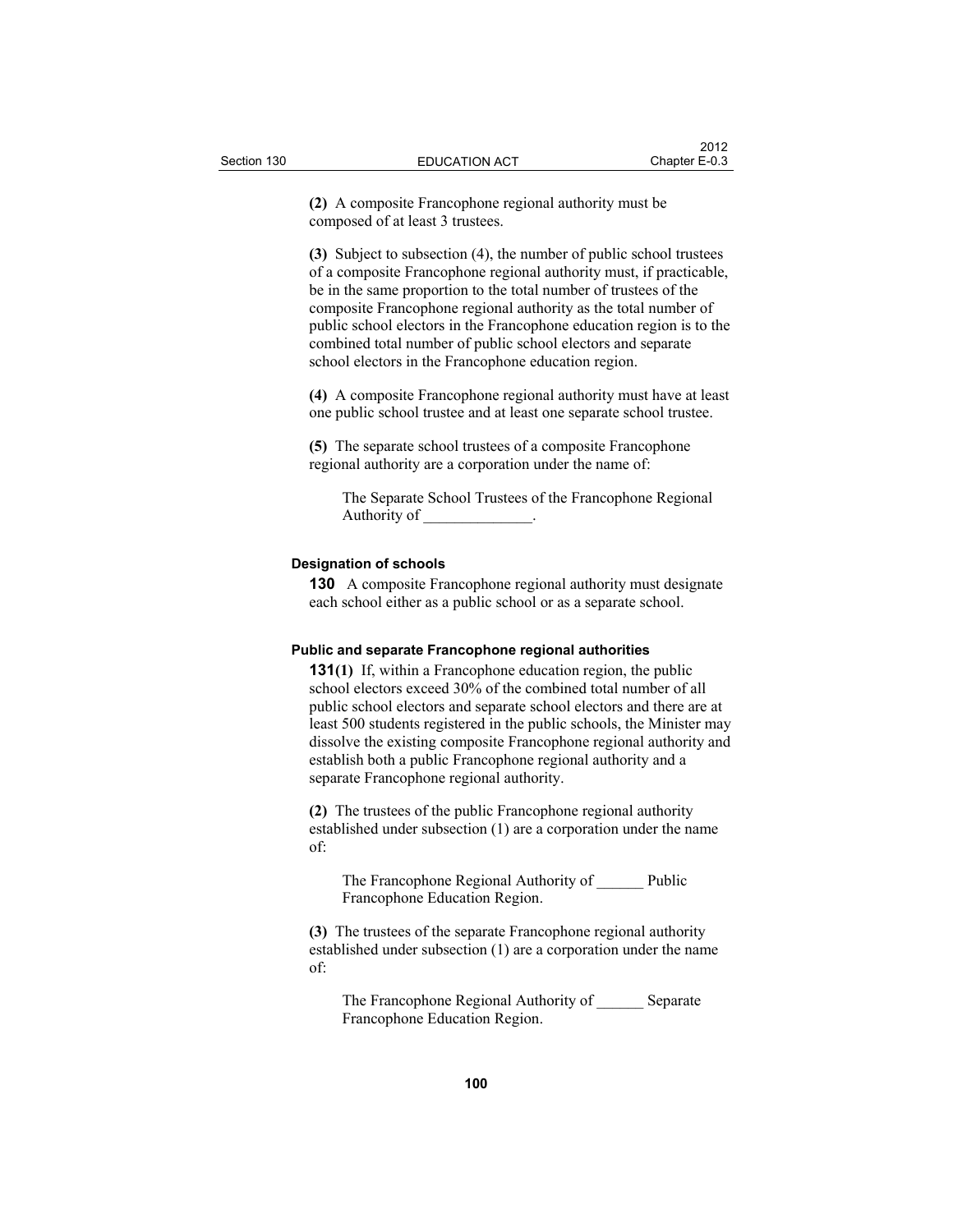## **Appointment of trustees on establishment**

**132(1)** The Minister may appoint the first trustees of a Francophone regional authority.

**(2)** Trustees of a Francophone regional authority appointed under subsection (1) hold office until the first organizational meeting of the Francophone regional authority held after the first general election held after the Francophone regional authority is established.

#### **Agreements with school divisions**

**133(1)** The board of a school division required by the Minister to do so must enter into an agreement with the Francophone regional authority respecting any matter the Minister considers necessary, including, but not limited to, dealing with assets and liabilities and the transfer of employees.

**(2)** If a board referred to in subsection (1) and the Francophone regional authority do not enter into an agreement under subsection (1) within a period that the Minister considers reasonable, the Minister may make an order respecting any matter the Minister considers necessary.

## **Responsibility and authority of Francophone regional authority**

**134(1)** A Francophone regional authority has the responsibility and authority to ensure that minority language educational rights guaranteed under the Constitution of Canada are protected in the Francophone education region.

**(2)** The separate school trustees of a composite Francophone regional authority have the responsibility and authority to ensure that the rights and privileges with respect to separate schools guaranteed under the Constitution of Canada are protected in the Francophone education region.

**(3)** A separate Francophone regional authority has the responsibility and authority to ensure that both minority language educational rights and the rights and privileges with respect to separate schools guaranteed under the Constitution of Canada are protected in the Francophone education region.

#### **Eligibility**

**135(1)** For the purposes of this Act and the *Local Authorities Election Act*, an individual is eligible to vote in an election of trustees of a Francophone regional authority if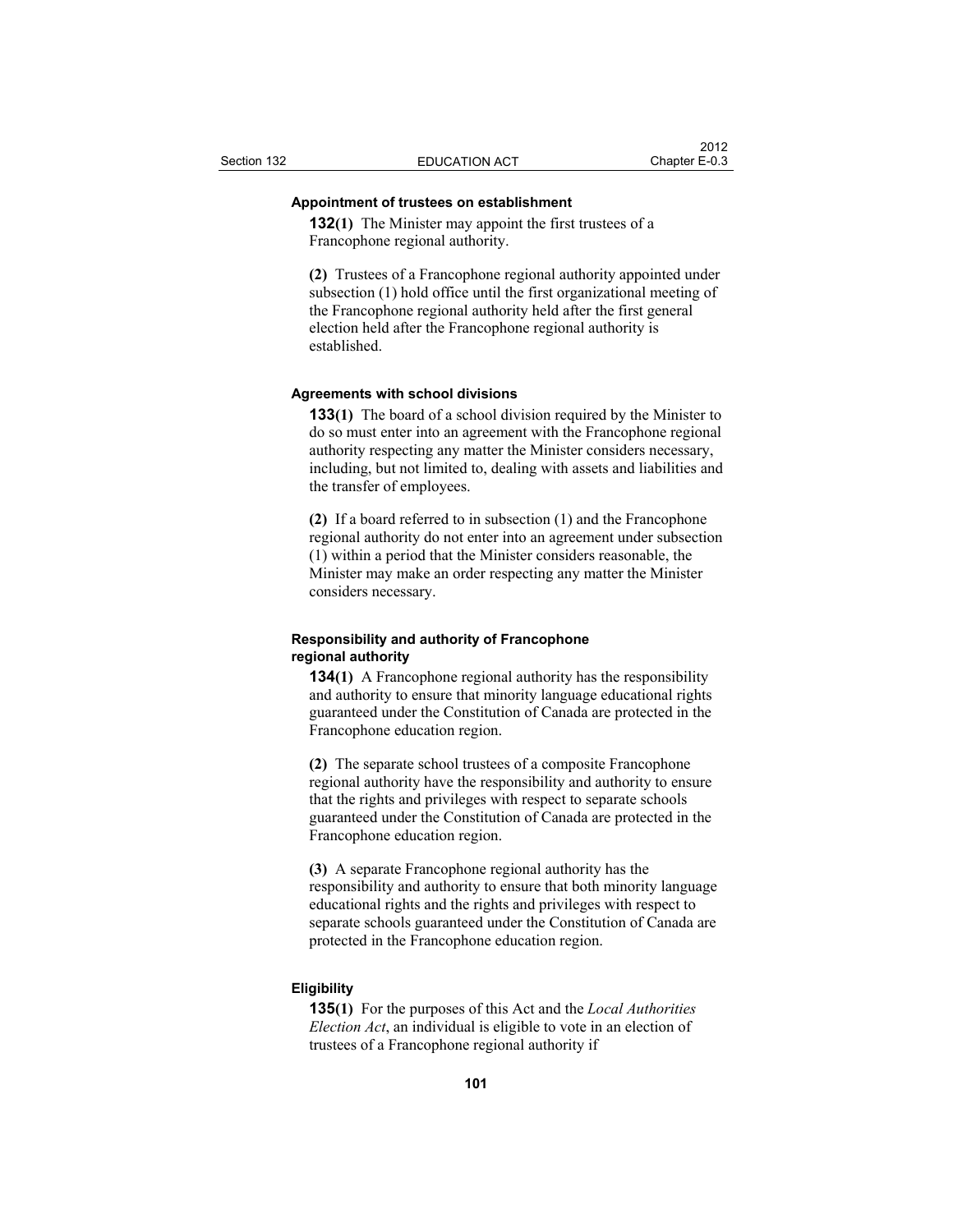- (a) the individual
	- (i) is a Francophone,
	- (ii) is 18 years of age or older,
	- (iii) is a Canadian citizen, and
	- (iv) is a resident of Alberta and resides in the Francophone education region on election day,
- or
	- (b) the individual is a member of a class of individuals prescribed by the Lieutenant Governor in Council as being eligible to vote.

**(2)** For the purposes of this Act and the *Local Authorities Election Act*, an individual is eligible to be nominated as a candidate for election as and to be elected as a trustee of a Francophone regional authority if

- (a) the individual
	- (i) is a Francophone,
	- (ii) is 18 years of age or older,
	- (iii) is a Canadian citizen,
	- (iv) has been a resident of Alberta for the 6 consecutive months immediately preceding nomination day and resides in the Francophone education region on election day, and
	- (v) is not otherwise ineligible under the *Local Authorities Election Act*,

or

- (b) the individual is a member of a class of individuals prescribed by the Lieutenant Governor in Council as being eligible to be nominated as a candidate for election and to be elected.
- **(3)** In addition to the requirements set out in subsection (1),
	- (a) an individual who is a public school elector may only vote for a public school trustee, and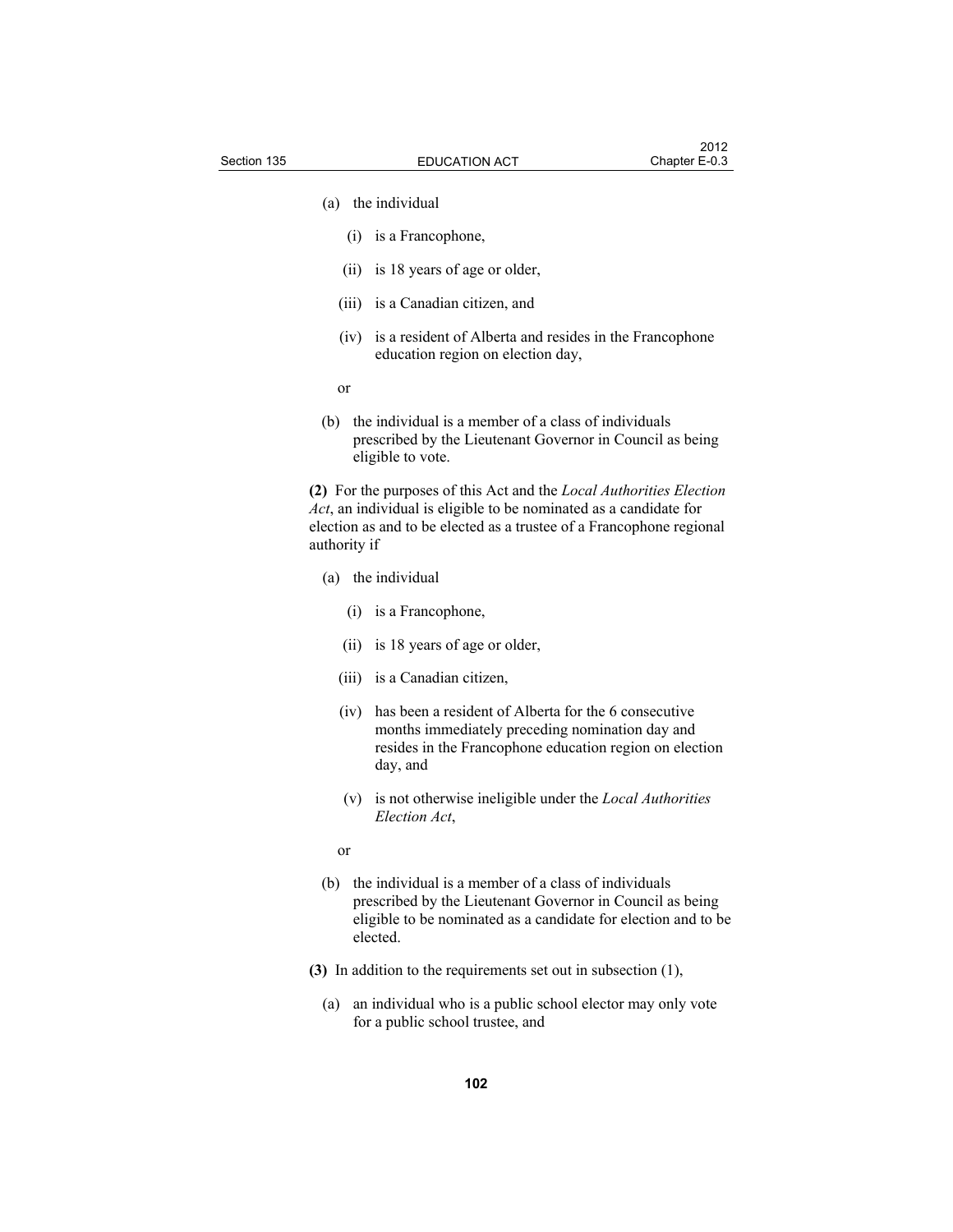- (b) an individual who is a separate school elector may vote for either a public school trustee or separate school trustee, but not both.
- **(4)** In addition to the requirements set out in subsection (2),
	- (a) an individual who does not declare that the individual is of the same faith, whether Protestant or Roman Catholic, as the minority of all individuals living within the boundaries of a Francophone education region is only eligible to be nominated as a candidate for election as and to be elected as a public school trustee, and
	- (b) an individual who declares that the individual is of the same faith, whether Protestant or Roman Catholic, as the minority of all individuals living within the boundaries of a Francophone education region is eligible to be nominated as a candidate for election as and to be elected as either a public school trustee or separate school trustee, but not both. 2012 cE-0.3 s135;2019 c7 s19;2021 c9 s1

## **Dissolution of Francophone regional authority**

**136(1)** A Francophone regional authority may pass a resolution requesting the Minister to dissolve the Francophone regional authority.

**(2)** The Minister, subject to any terms or conditions the Minister imposes, may, by order, dissolve a Francophone regional authority whether or not the Minister receives a resolution requesting the dissolution.

**(3)** If on the dissolution of a Francophone regional authority the Minister considers an adjustment of assets or liabilities to be necessary, the Minister shall, by order, give directions with respect to the assets or liabilities of the Francophone regional authority.

# **Part 6 Finance and Property**

# **Division 1 Finance**

#### **Definition**

**137** In this Part, "auditor" means a professional accounting firm registered under the *Chartered Professional Accountants Act* and authorized to perform an audit engagement.

2012 cE-0.3 s137;2014 cC-10.2 s174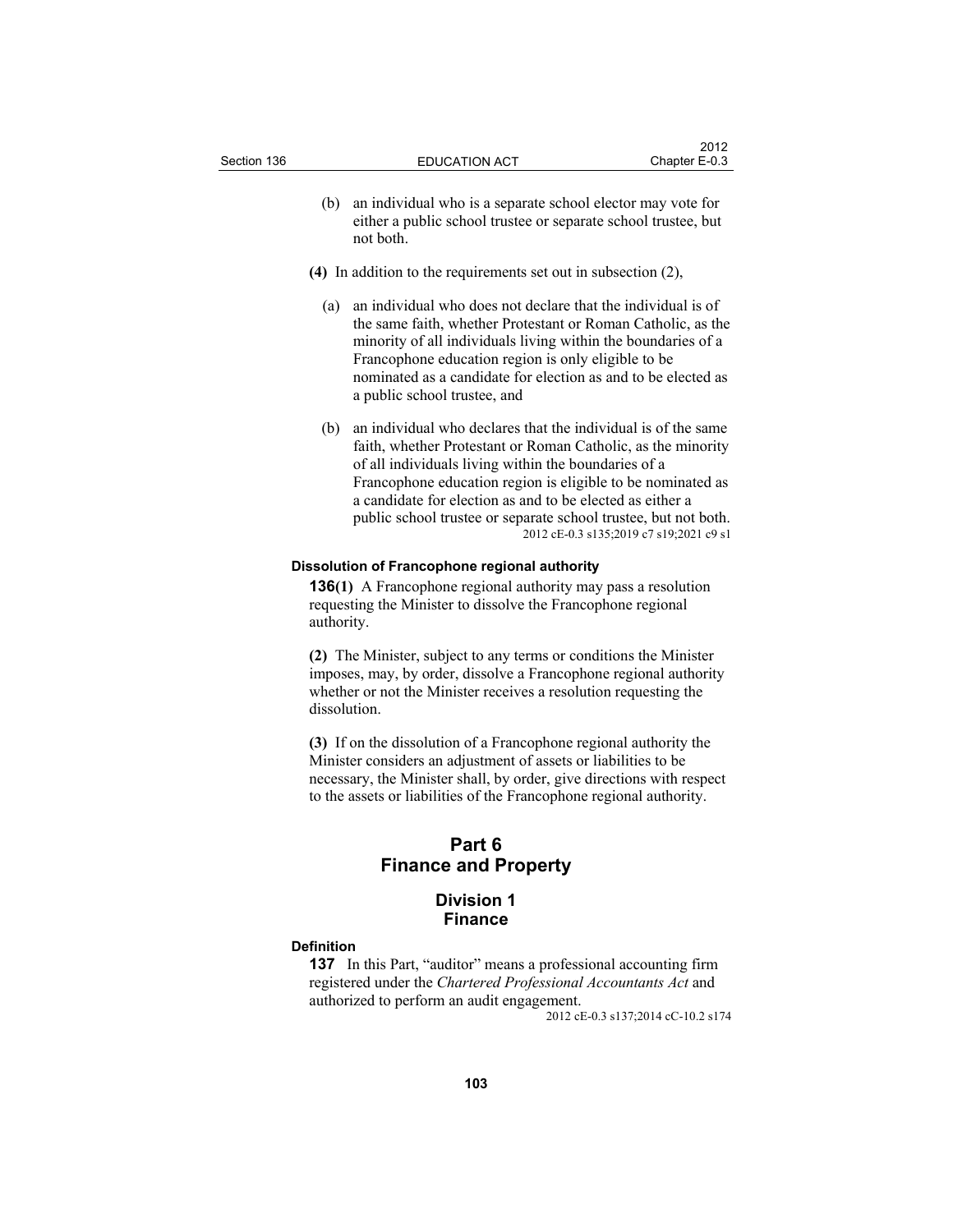#### **Auditor**

**138** Each board shall appoint an auditor.

#### **Financial reporting to the Minister**

**139(1)** The fiscal year of a board is September 1 to the following August 31, unless otherwise specified by the Minister.

- **(2)** The board shall, in each year, do the following:
	- (a) on or before May 31, or another date specified by the Minister, prepare and submit to the Minister a budget for the fiscal year beginning on the following September 1;
	- (b) on or before November 30, or another date specified by the Minister, submit to the Minister, in the form prescribed by the Minister, copies of
		- (i) the board's financial statements,
		- (ii) the auditor's report on the board's financial statements, and
		- (iii) any written communications between the auditor and the board respecting the systems of internal control and accounting procedures of the board.

**(3)** The Minister in the Minister's discretion may publish or otherwise disseminate all or any of the items submitted to the Minister pursuant to subsection (2)(b).

# **Contents of financial statements and authority to disclose personal information**

**140(1)** The financial statements referred to in section 139(2)(b) must include the following information in respect of the board:

- (a) the remuneration, the benefits, the allowances and the expenses paid to or on behalf of the members of the board, each shown as a separate figure and shown separately for each member;
- (b) the remuneration, the benefits, the allowances, the expenses and the performance bonuses and other monetary incentives paid to or on behalf of the superintendent, each shown as a separate figure;
- (c) the remuneration, the benefits, the allowances, the expenses and the performance bonuses and other monetary incentives paid to or on behalf of the secretary-treasurer or the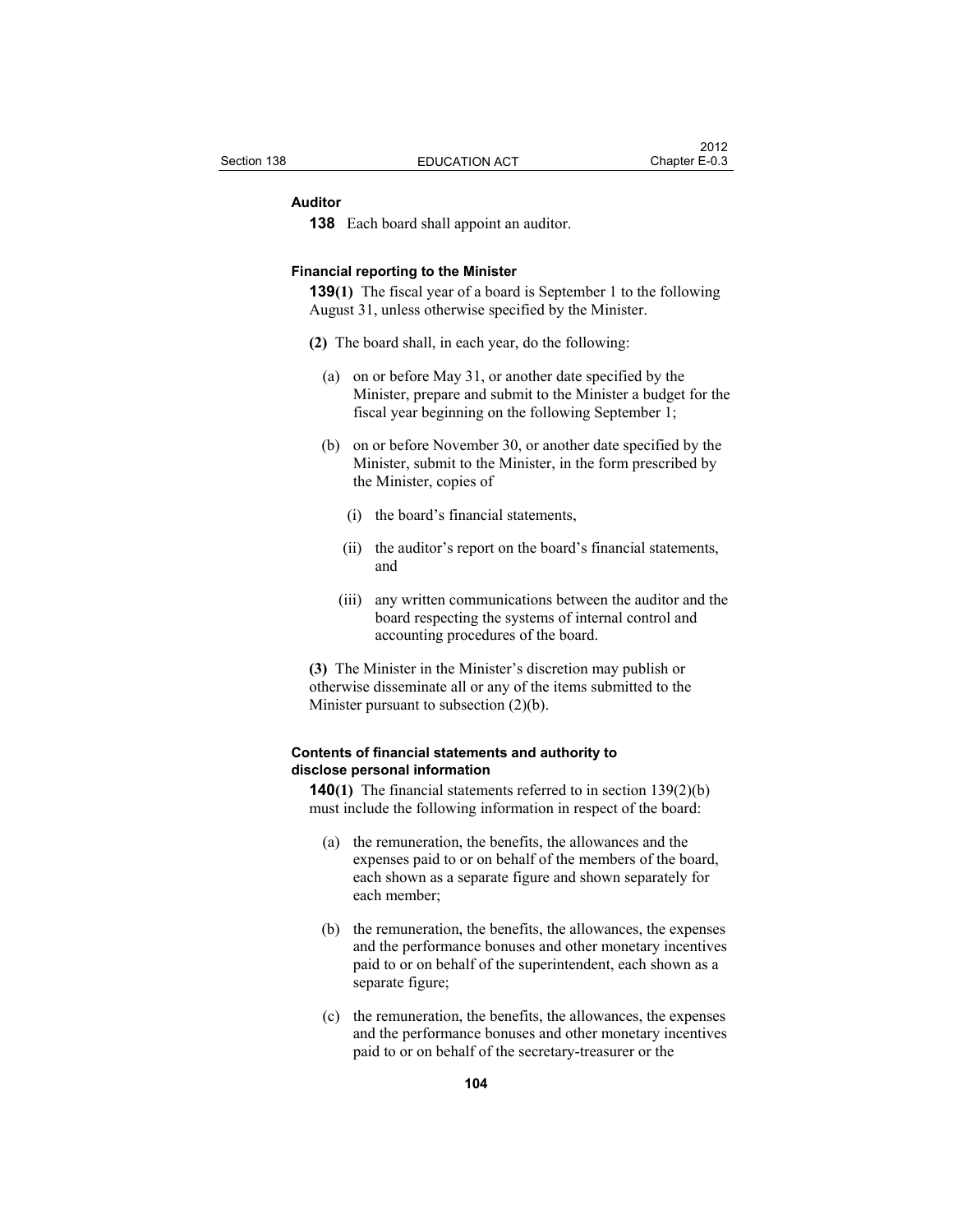secretary and the treasurer appointed by the board, as the case may be, each shown as a separate figure;

- (d) the total of the remuneration, the total of the benefits and the total of the allowances paid to or on behalf of the persons in each of the following groups:
	- (i) teachers employed by the board;
	- (ii) non-teaching employees of the board.

**(2)** The board has the authority to disclose the information listed in subsection (1) notwithstanding any other Act or any provision of any agreement that purports to prohibit the disclosure of that information.

#### **Auditor's report**

**141(1)** An auditor shall, in accordance with the Canadian Auditing Standards, perform the auditor's examination of, and prepare the auditor's report on, the financial statements prepared pursuant to this Act and submit the report to the board.

**(2)** Board employees must give the auditor access to all records, documents, books of account and vouchers of the board at all times, and the auditor is empowered to request and receive from the board and any employee of the board any information and explanations that in the auditor's opinion may be necessary to enable the auditor to report as required by subsection (1).

#### **Audit committee**

**142(1)** Each board shall establish an audit committee to

- (a) recommend external auditors to the board,
- (b) review the annual financial statements and report to the board, and
- (c) attend to other matters as the board may determine in the establishment of the audit committee.

**(2)** The audit committee shall comprise at least 5 individuals and shall include 2 members who are not trustees.

2012 cE-0.3 s142;2020 c11 s13

#### **Application of funds**

**143(1)** Subject to subsections (3) and (4), any money of a board that is accumulated or acquired for the purpose of capital expenditures must be used only for capital expenditures.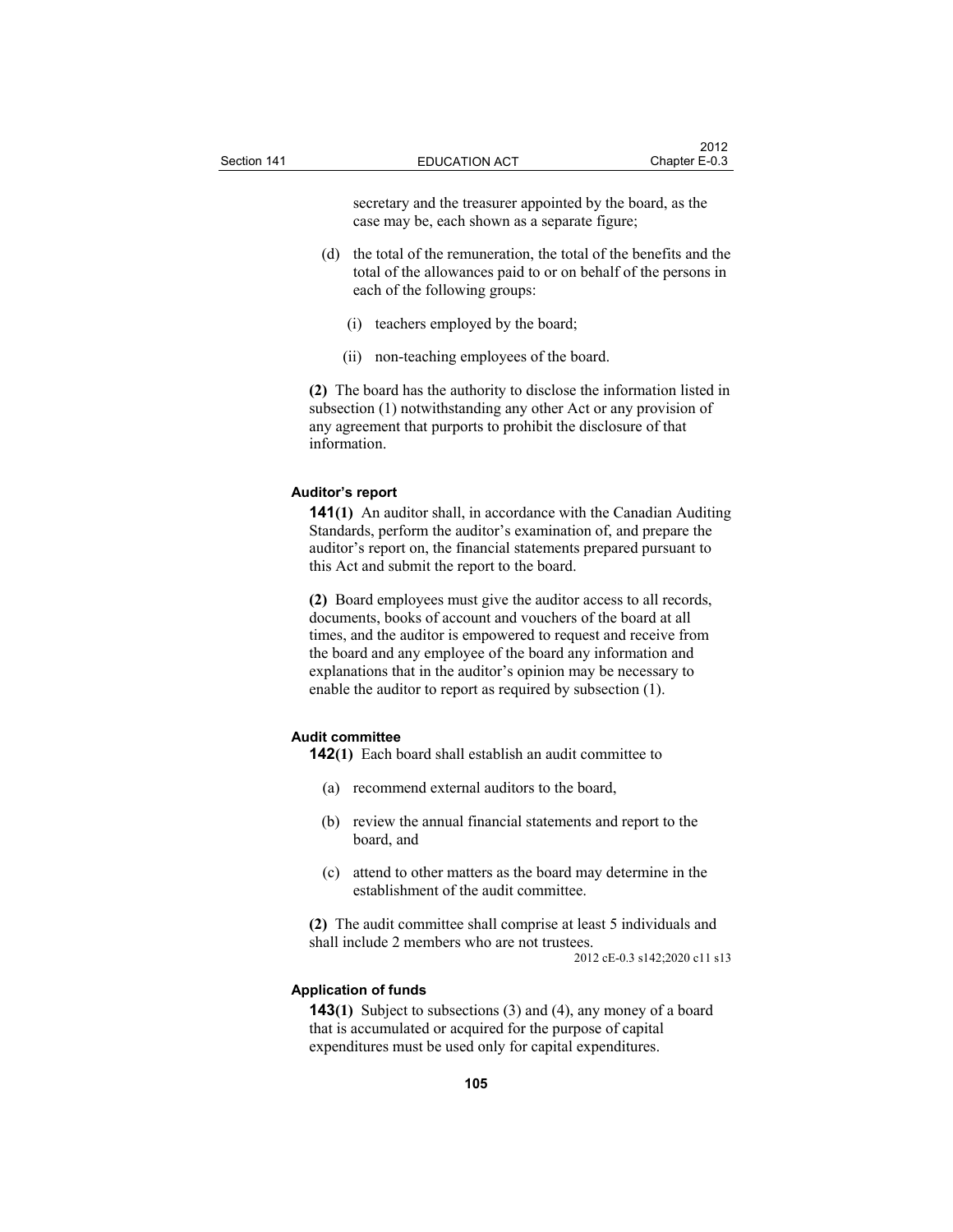**(2)** Subject to subsections (3) and (4), any money of a board that is accumulated or acquired for a capital expenditure by borrowing or in any other manner must be used only for the capital expenditure for which it was acquired.

**(3)** The Minister, on any conditions that the Minister prescribes,

- (a) may permit a board, or
- (b) may require a board

to use money referred to in subsection (1) or (2) for a particular capital expenditure or a particular capital project or for any other expenditure or project whether or not the expenditure or project is one for which the money was accumulated or acquired.

**(4)** Notwithstanding subsections (1) and (2), a board may effect a temporary transfer of capital funds for a period of not more than 365 days to an account for operating expenses and, on the transfer of the capital funds, the funds may be applied during that period toward operating expenses.

#### **Accumulated surplus fund**

**143.1(1)** A board that establishes an accumulated surplus fund that is not a capital reserve fund or an endowment fund may make a payment, or transfer money, from the fund only with the prior approval of the Minister.

**(2)** The Minister may, on any conditions that the Minister prescribes, permit or require a board to make a payment, or transfer money, from an accumulated surplus fund referred to in subsection (1).

**(3)** This section is repealed on September 1, 2022.

2020 c3 s1

## **Division 2 Assessment of Property**

#### **Definition**

**144** In this Division, "person" includes a cooperative within the meaning of the *Cooperatives Act*.

#### **Assessment**

**145** All property is assessable in accordance with this Act for school purposes.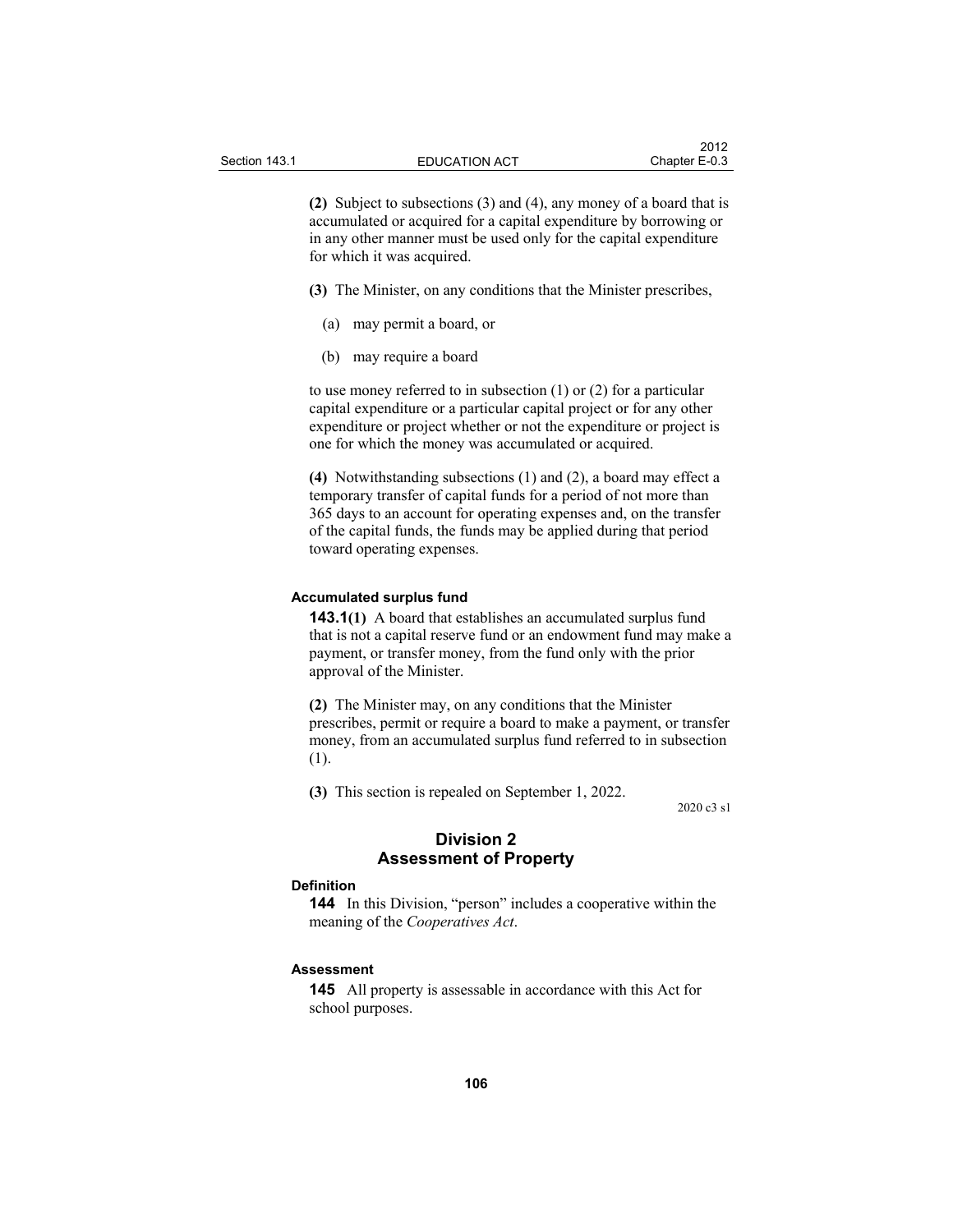## **Property owned by individuals**

**146(1)** Where

- (a) property owned by an individual is located in an area where a separate school district has been established, and
- (b) the individual who owns the property declares that the individual is of the same faith, whether Protestant or Roman Catholic, as the faith of those who established the separate school district,

the property owned by that individual is assessable for separate school purposes.

**(2)** Property owned by an individual who is not referred to in subsection (1) is assessable for public school purposes.

**(3)** Where

- (a) property is held by 2 or more individuals as joint tenants or tenants in common, and
- (b) that property is located in an area where a separate school district has been established,

that property must be assessed for separate or public school purposes, in accordance with subsections (1) and (2), in proportion to each individual's interest in the property.

**(4)** For the purposes of this section, when property is held by 2 or more individuals as joint tenants, they are deemed to hold that property in equal shares and the property must be assessed accordingly.

### **List of separate school district residents**

**146.1(1)** Where a separate school district is established, the board of the separate school division to which the separate school district is added shall

- (a) before the December 1 next following the establishment of the separate school district, and
- (b) according to the information available to the board,

submit to each municipality within which the district lies a list of the names and addresses of all individuals whose property is liable to assessment for separate school purposes.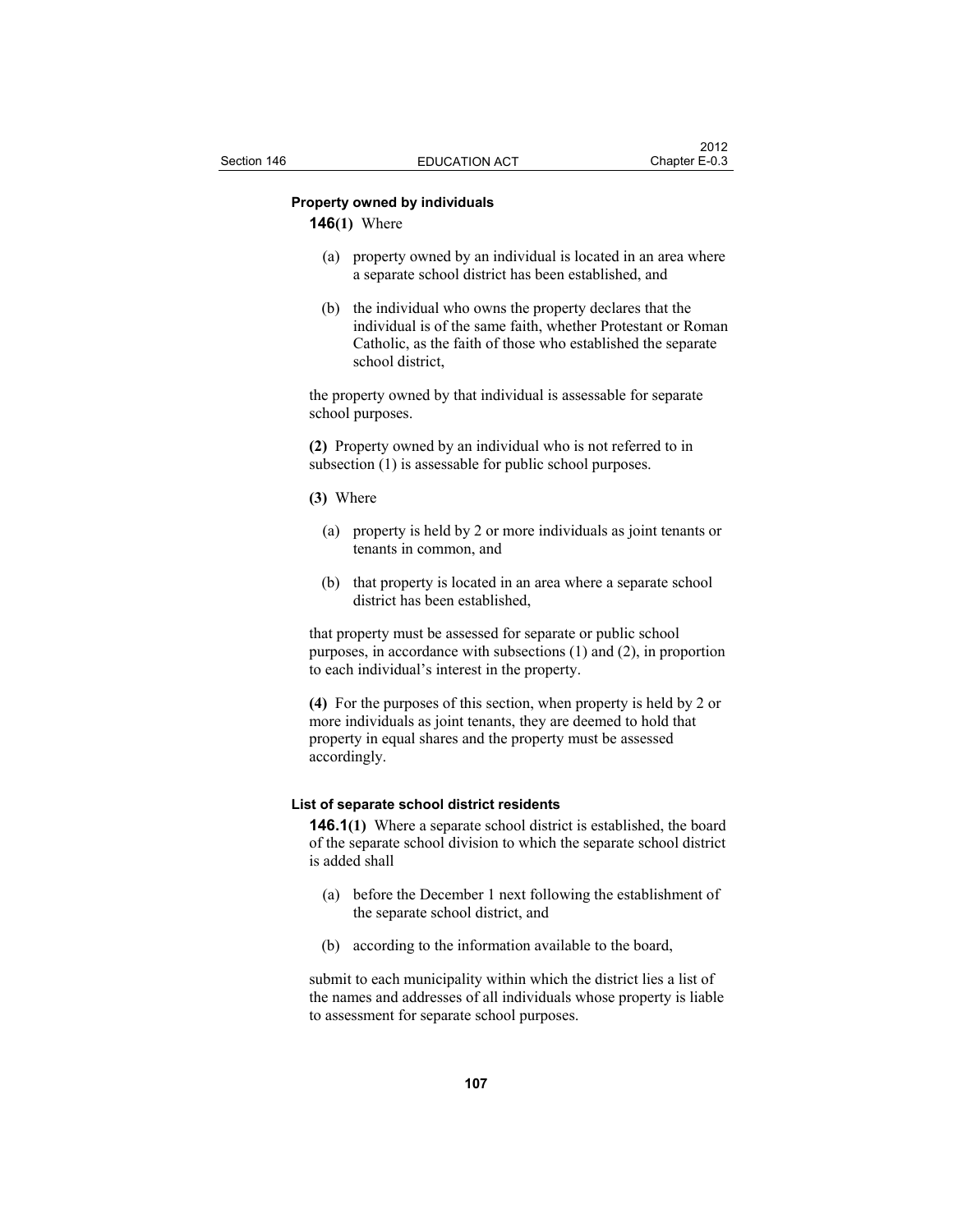**(2)** The board of the separate school division shall submit to the municipality where the separate school district is established a list of the names and addresses of all individuals who were separate school electors as defined in section 98 at the time the separate school district was established.

**(3)** A list submitted to a municipality under subsection (1) becomes effective on the December 31 next following the date on which the list is submitted.

**(4)** The lists referred to in subsections (1) and (2) shall each be accompanied with a statutory declaration of the chair and secretary of the board stating

- (a) the sources of information used in the preparation of the list, and
- (b) that to the best of their knowledge and belief, the list is accurate according to that information.

**(5)** On receiving the lists referred to in subsections (1) and (2), the municipality shall mail to each individual named on a list, at the individual's address shown on the list, a notice stating

- (a) that the board of a separate school division claims that
	- (i) the individual is a resident of that district and the individual holds property that is located in the district that is assessable for separate school purposes because the individual is Protestant or Roman Catholic, whichever is the faith of those who established the separate school district,
	- (ii) the individual is a resident of that district but does not hold property in the district, or
	- (iii) the individual does not reside in that district but the individual holds property that is located in the district that is assessable for separate school purposes because the individual is Protestant or Roman Catholic, whichever is the faith of those who established the separate school district,
	- and
- (b) that the individual will be recorded as a resident of the separate school district or as a non-resident property owner whose property is assessable for separate school purposes unless within 3 weeks from the date of the mailing of the notice the individual gives written notice to the municipality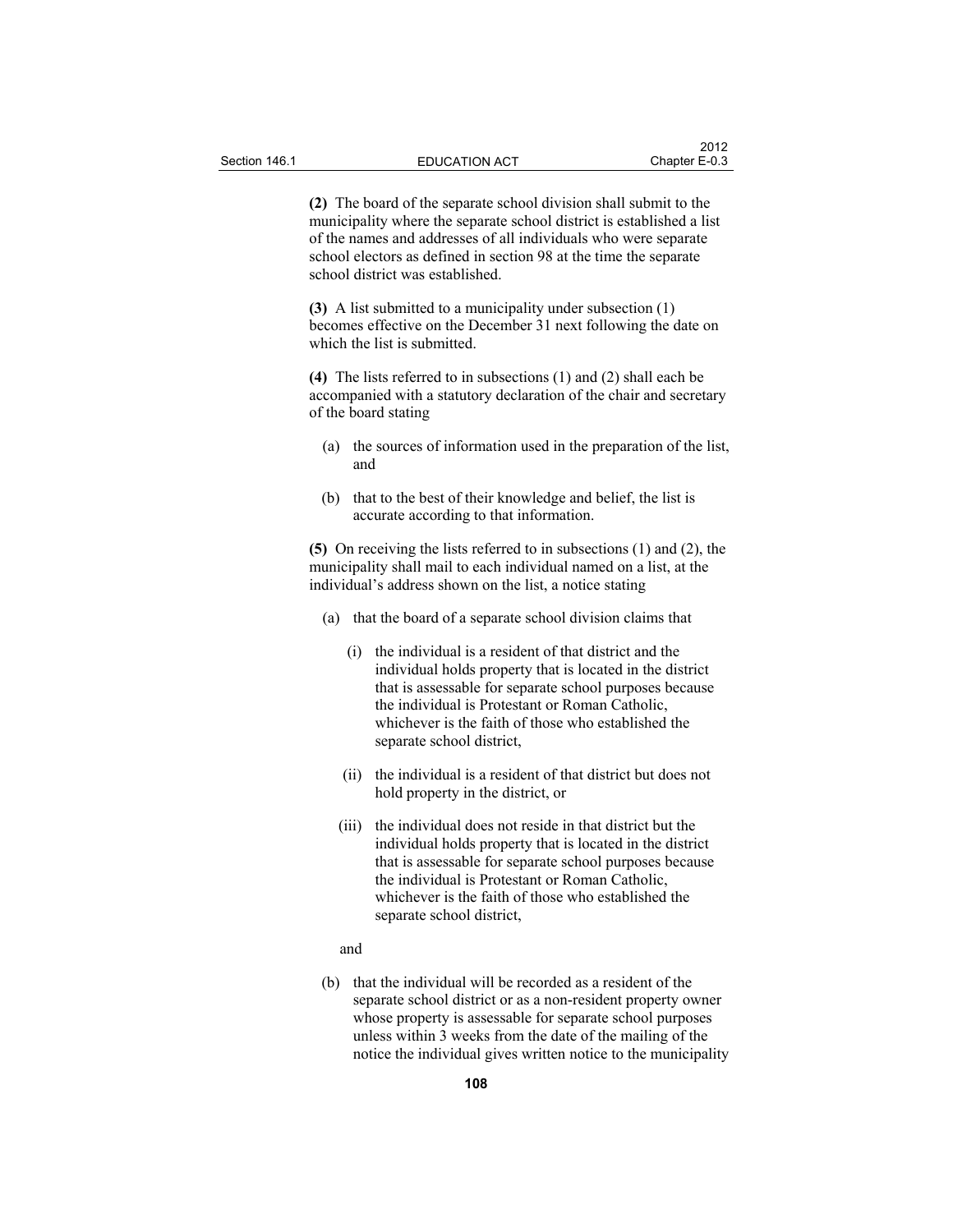stating that the individual is not a member of the same faith as those who established the separate school district.

**(6)** When a written notice is given by an individual under subsection (5)(b), the municipality shall remove the name of the individual from the list.

**(7)** After the expiration of 3 weeks from the date of the mailing of the last of the notices by the municipality under subsection (5), the municipality shall,

- (a) with respect to all individuals whose names remain on the list referred to in subsection (1), record their properties as being assessable for separate school purposes, and
- (b) with respect to all individuals whose names remain on the list referred to in subsection (2), if any, record those individuals as being electors of the separate school division.

**(8)** The municipality shall give to the board of the separate school division and to the board of the relevant public school division a copy of the list following the removal of names, if any, pursuant to subsection  $(6)$ .

**(9)** Notwithstanding subsections (5) to (8), a municipality shall not remove the name of any individual from a list referred to in subsection (1) on or after the date on which the board passes the resolution authorizing the holding of a plebiscite under Part 6 in respect of the separate school division unless

- (a) the resolution is withdrawn by the board,
- (b) the electors of the separate school division do not agree in the plebiscite to a special school tax levy, or
- (c) the taxable period affected by the special school tax levy has ended or public notice is given by the board under section 172(2), whichever occurs first.

2015 c6 s25

#### **Notice of assessability by an individual**

**147(1)** Any individual who is a separate school elector as defined in section 98 may give written notice, in the form prescribed by the Minister, at any time to a municipality that the property of the individual is assessable for separate school purposes in accordance with section 146.

**(2)** An individual whose name is on a list given by a municipality to the board of a separate school division under section 146.1(8) is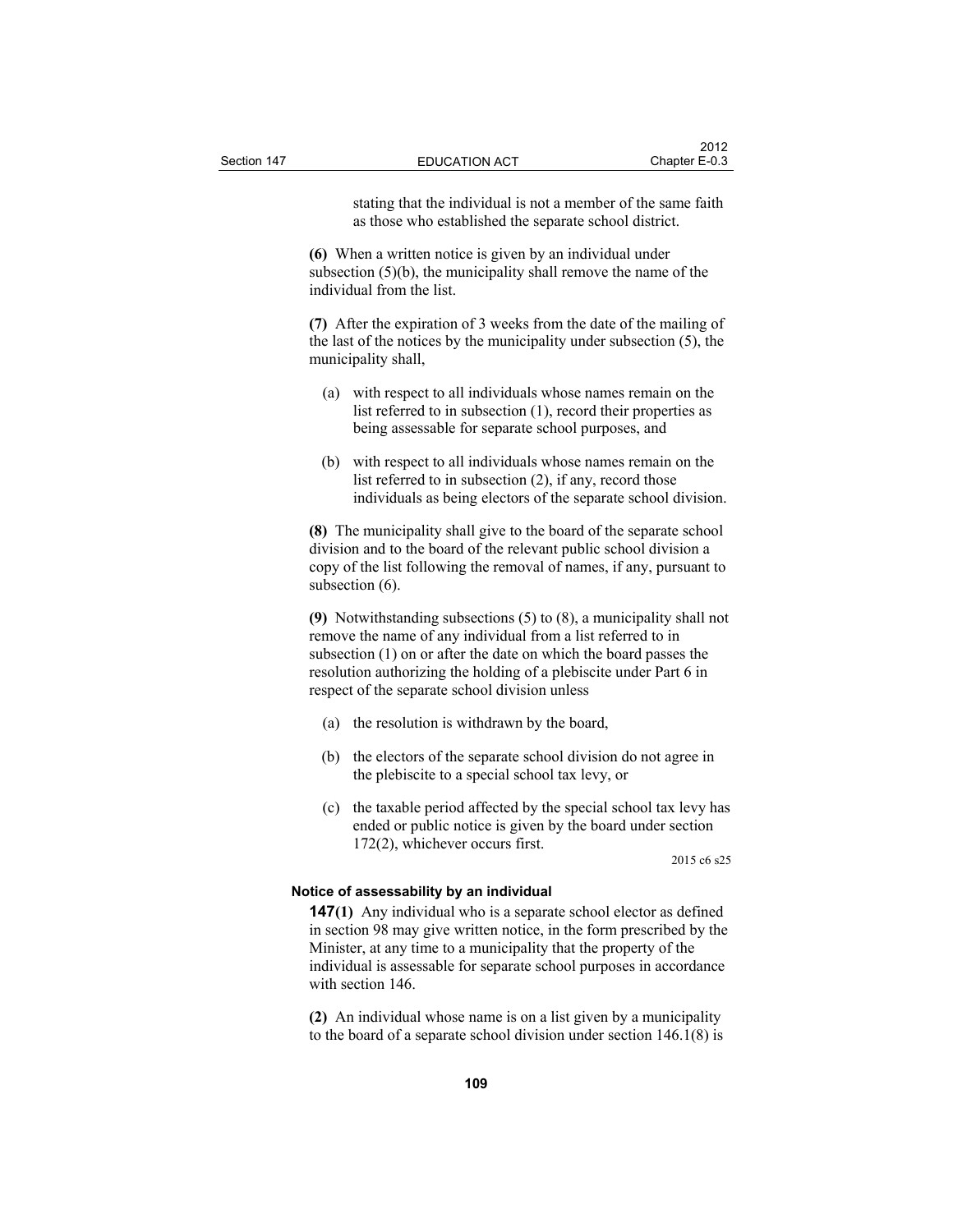deemed to have given notice under subsection (1) that the property of the individual is assessable for separate school purposes.

**(3)** Any individual who is not a separate school elector as defined in section 98 may give written notice at any time, in the form prescribed by the Minister, to the municipality that the property of the individual is assessable for public school purposes.

**(4)** Notwithstanding subsections (1) and (3), an individual may not give a written notice referred to in subsection (1) or (3) or withdraw a notice already given on or after the date on which the board of a school division passes a resolution authorizing a plebiscite under section 172(2) in respect of a school division that includes the part of the municipality in which the property of the individual is located unless

- (a) the resolution is withdrawn by the board,
- (b) the school electors do not agree in the plebiscite to a special school tax levy, or
- (c) the taxable period affected by the special school tax levy has ended or further public notice is subsequently given by the board under section 172(2), whichever occurs first.

**(5)** Subject to subsection (4), if a notice is given under this section, an individual may withdraw the notice only if it is replaced by a notice under this section that the property of the individual is assessable

- (a) for separate school purposes, if the original notice made the property assessable for public school purposes, or
- (b) for public school purposes, if the original notice made the property assessable for separate school purposes. 2012 cE-0.3 s147;2015 c6 s26

#### **Notice of assessability by corporation or cooperative**

**148(1)** A corporation or cooperative may give written notice, in the form prescribed by the Minister, to a municipality that all or a portion of its property located in the municipality is assessable for public or separate school purposes.

- **(2)** A corporation or cooperative may by notice at any time require
	- (a) that a portion of its property be entered and assessed for separate school purposes in accordance with this section if it has shareholders or members who declare themselves to be of the same faith as those who established a separate school district in which it has property, or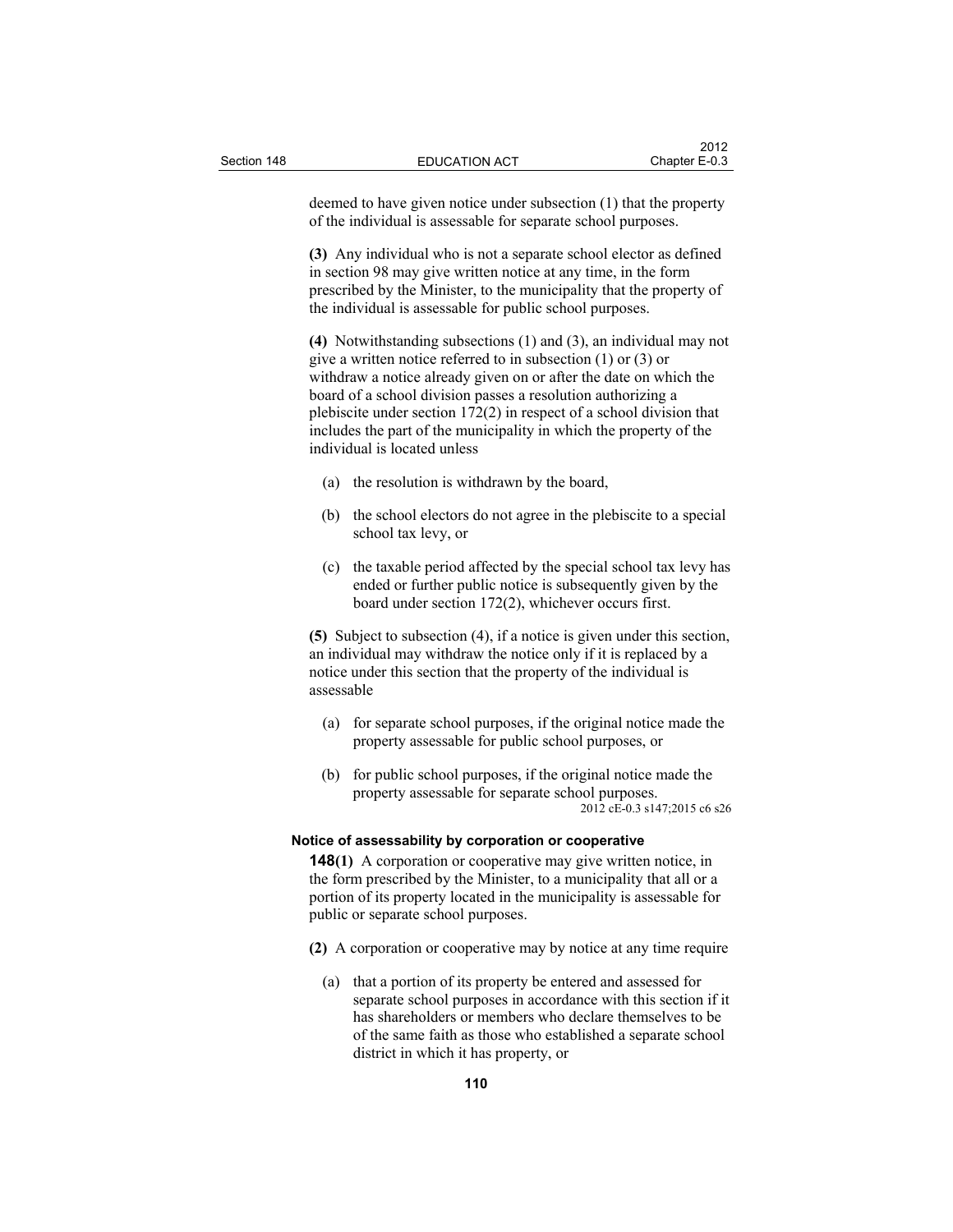(b) that all of the property it has in the municipality be entered and assessed for public school purposes.

**(3)** When a corporation has shareholders, the notice under subsection (2)(a) must designate for separate school purposes the same proportion of the property of the corporation in the separate school district that is assessable for school purposes as the value of shares owned by shareholders who declare themselves to be of the same faith as those who established the separate school district bears to the total value of all shares of the corporation.

**(4)** The notice under subsection (2)(a) given by a corporation that does not have shareholders or by a cooperative must designate for separate school purposes the same proportion of the property of the corporation or cooperative in the separate school district that is assessable for school purposes as the number of members who declare themselves to be of the same faith as those who established the separate school district bears to the total number of members.

**(5)** Notwithstanding subsection (1), a corporation or cooperative may not give a written notice or withdraw a notice already given on or after the date on which the board of a school division passes a resolution authorizing a plebiscite under section 172(2) in respect of a school division that includes the property referred to in the notice unless

- (a) the resolution is withdrawn by the board,
- (b) the school electors do not agree in the plebiscite to a special school tax levy, or
- (c) the taxable period affected by the special school tax levy has ended or further public notice is subsequently given by the board under section 172(2), whichever occurs first.

**(6)** Subject to subsection (5), if a notice is given under this section, a corporation or cooperative may withdraw the notice only if it is replaced by a notice under this section that the property of the corporation or cooperative is assessable

- (a) for separate school purposes, if the original notice made the property assessable for public school purposes, or
- (b) for public school purposes, if the original notice made the property assessable for separate school purposes.

**(7)** A notice given by a corporation or cooperative under this section must state that the information in the notice has been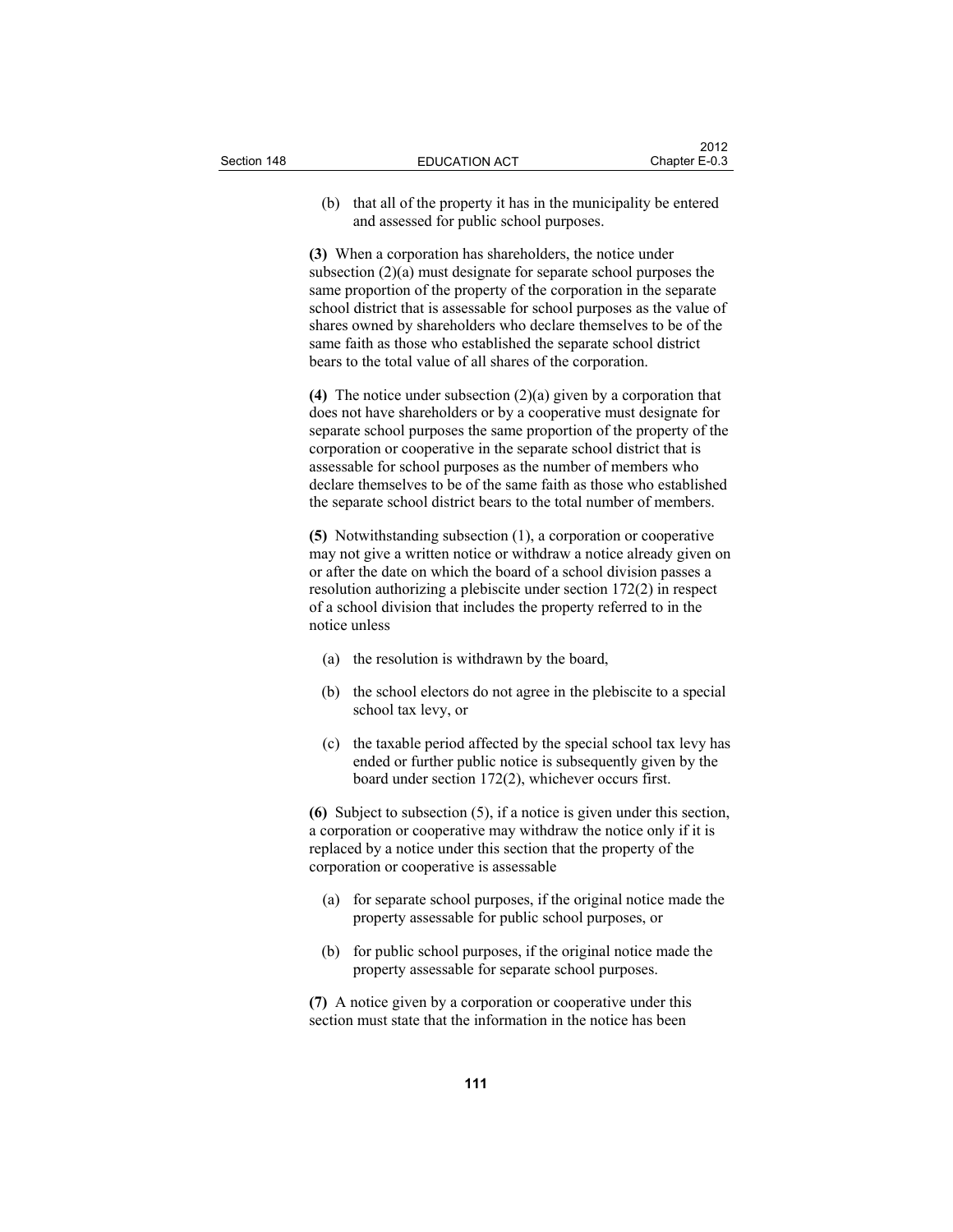approved by a resolution of the shareholders, the members or the directors, as the case may be.

#### **Notice on acquisition**

**149(1)** If a person acquires ownership of a fee simple estate in land, the person shall complete the appropriate notice referred to in this Division and give it to the municipality in which the land referred to in the transfer is located.

**(2)** If a municipality does not receive a notice under subsection (1) within 60 days after it is advised that the ownership of a fee simple estate in land has been transferred, the municipality shall send the transferee

- (a) if the transferee is an individual, a form of notice under section  $147(1)$  and  $(3)$ , or
- (b) if the transferee is a corporation or cooperative, a form of notice under section 148.

**(3)** A form of notice required to be sent under subsection (2)(a) or (b) may be sent in accordance with a bylaw under section 608.1(2) of the *Municipal Government Act*. 2012 cE-0.3 s149;2019 c22 s2

#### **Examination of notice**

**150** Any person entitled to examine the assessment roll may, in accordance with the *Municipal Government Act*, examine a notice given under this Division by a corporation or a cooperative.

#### **Evidence**

**151** A notice given under this Division is proof, in the absence of evidence to the contrary,

- (a) of the contents of that notice, and
- (b) that a corporation or cooperative that gave the notice was properly empowered to give the notice.

## **Effect of notice**

**152(1)** A notice given by a person under this Division must be given to the proper officer of the municipality in which the property is situated and to the secretaries of the boards of the public school division and the separate school division.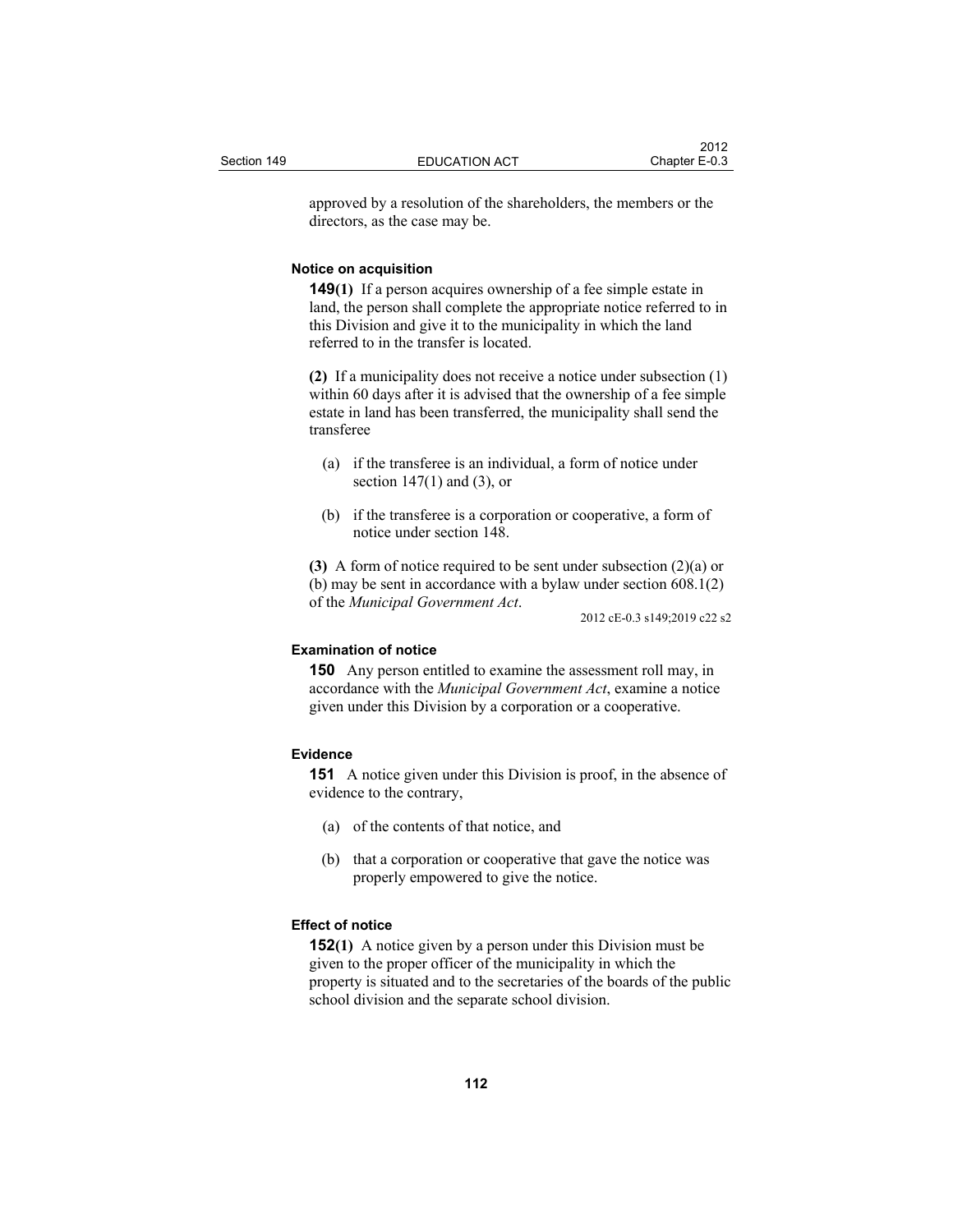**(2)** When a person gives notice under this Division, any change in the assessment roll is not effective for assessment purposes until the year following the year in which the notice is given.

**(3)** The proper officer shall retain on file in the officer's office each notice given to the officer under subsection (1).

**(4)** A notice continues in force and must be acted on until it is withdrawn, varied or cancelled by a subsequent notice given by the individual or pursuant to a resolution of the corporation or cooperative.

#### **Assessment of corporation**

**153** The proper officer of each municipality shall in each year, before the completion of the assessment and tax roll, examine each notice on file in the officer's office and shall show in the assessment and tax roll the property of a corporation or cooperative or the part of it that is designated by the notice as assessable for separate school purposes.

#### **Equalized assessment**

**154(1)** The Minister responsible for the *Municipal Government Act* shall in each year apportion among the school divisions, whether public or separate, situated in whole or in part within a municipality the equalized assessment, as defined in the *Municipal Government Act*, established in respect of the municipality for that year, and afterwards that Minister shall advise the municipality of the apportionment.

**(2)** On being advised by the Minister responsible for the *Municipal Government Act* of an apportionment under subsection (1), the chief administrative officer or a designated officer of a municipality within which a school division is situated in whole or in part shall provide a certificate to the secretary of the board showing the portion of the equalized assessment of the municipality as determined pursuant to subsection (1) that is applicable to that part of the municipality within which the school division is situated.

**(3)** For the purposes of this section, if a separate school district is situated in whole or in part within a municipality,

 (a) the assessment of property of an individual that is assessable for separate school purposes pertains to the separate school district in accordance with section 146 and any notice given under section 147,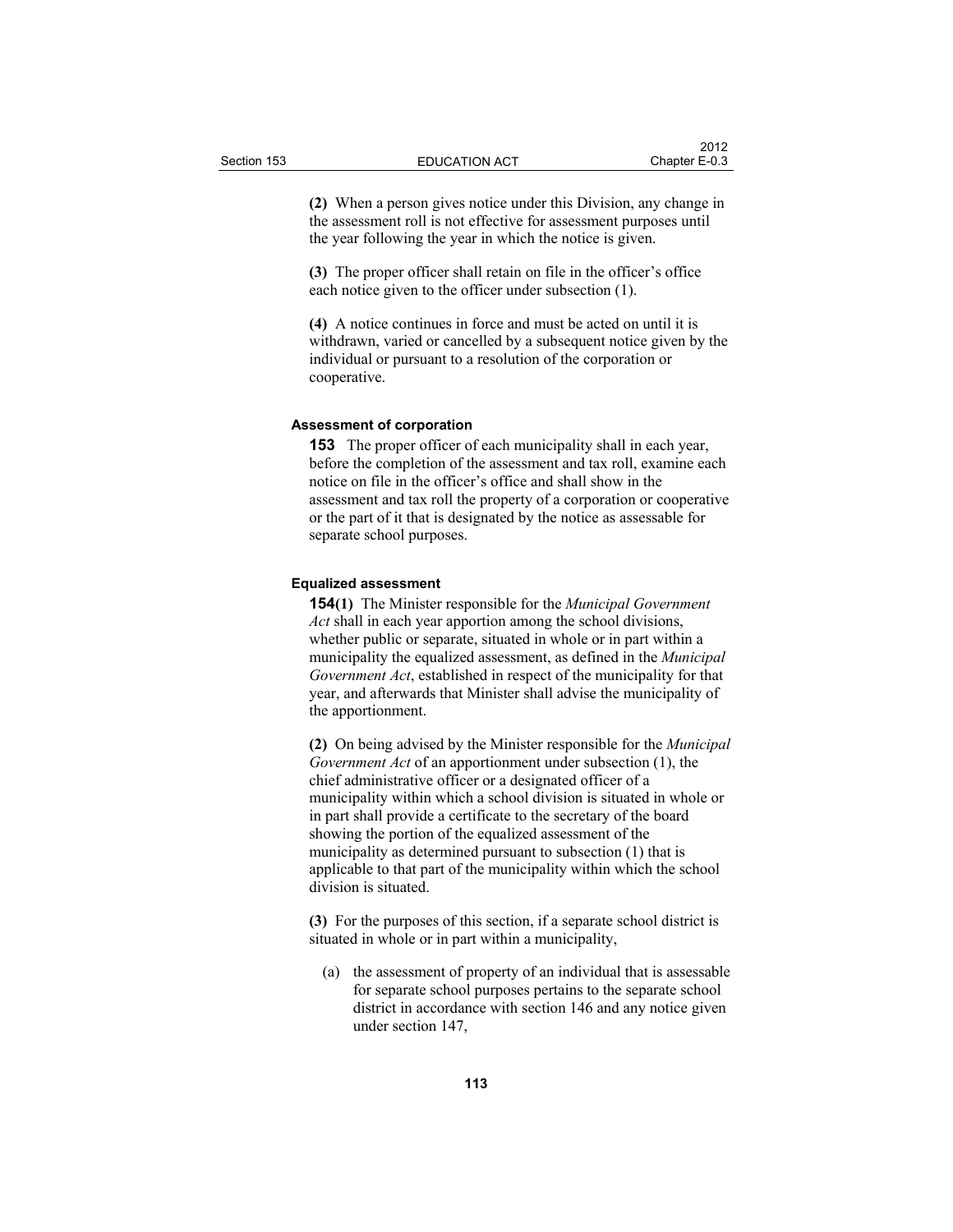- (b) the assessment of property of an individual that is assessable for public school purposes pertains to the public school division in accordance with section 146 and any notice given under section 147, and
- (c) the assessment of property of a corporation or a cooperative must be apportioned between the separate school district and the public school division in accordance with the notice given under section 148.

#### **Statement to boards by municipality**

**155** The proper officer of each municipality, when providing the certificate required by section 154, shall also send to each board a statement showing, both for public school purposes and for separate school purposes,

- (a) the total assessment of all property assessed to individuals,
- (b) the total assessment of all property assessed to corporations under section 148, and
- (c) the totals of the assessments, valuations and assessed values under clauses (a) and (b).

## **Copy of assessment roll**

**156(1)** Each municipality within which a school division is situated in whole or in part shall, at the request of and at the expense of the board, supply to the board a copy of the whole or any part of the assessment roll of the municipality.

**(2)** A board that receives a copy of the whole or any part of an assessment roll shall treat the information as being strictly confidential.

#### **False statement re assessment**

**157** A false statement made in any notice respecting the assessment of property of an individual, corporation or cooperative that is given by the individual, the corporation or the cooperative does not relieve the individual, the corporation or the cooperative from taxes.

### **Offence**

**158(1)** A corporation or cooperative that fraudulently gives notice or makes a false statement in a notice is guilty of an offence and liable to a fine of not more than \$10 000.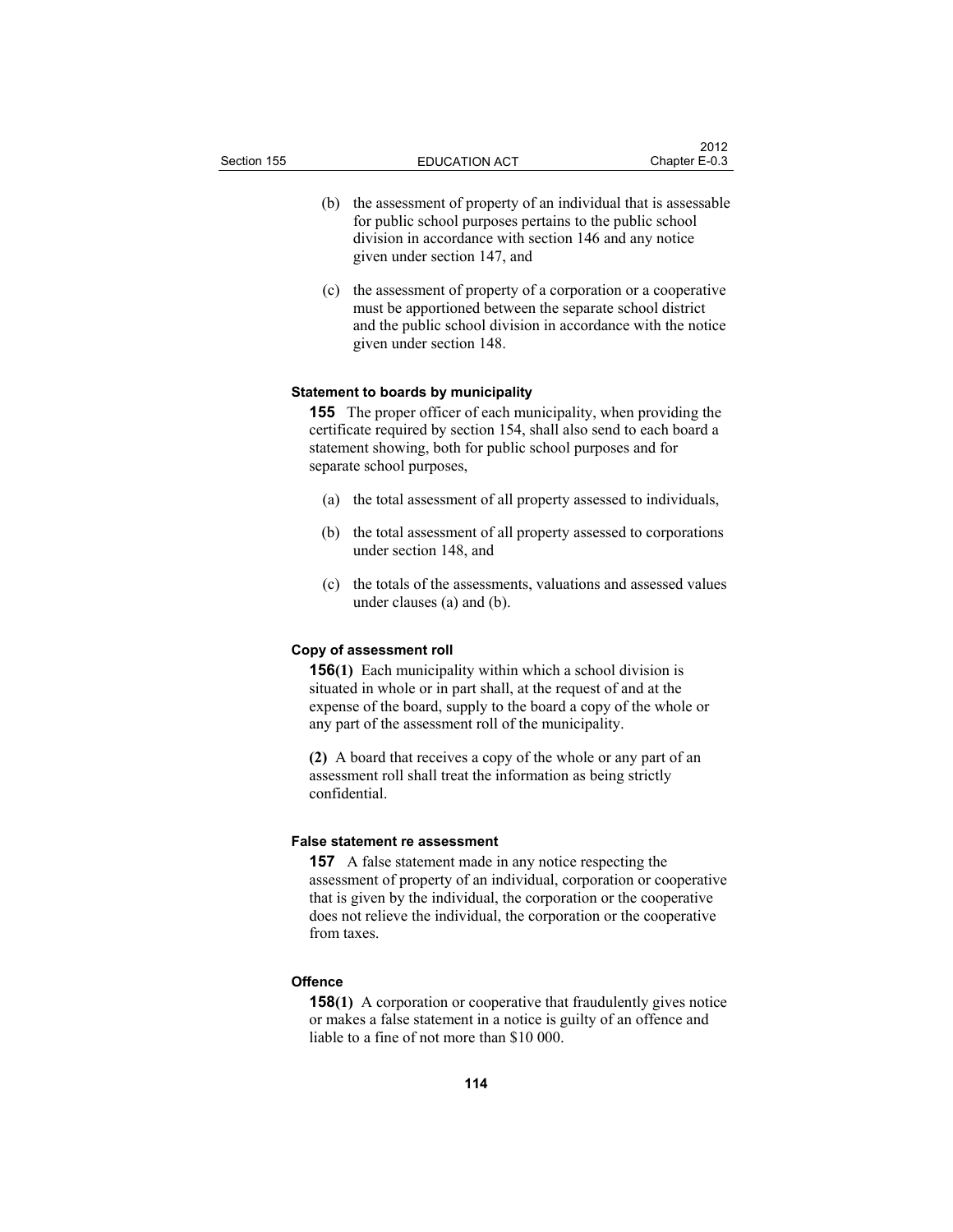#### **(2)** Any person

- (a) who gives a notice on behalf of a corporation or cooperative, and
- (b) who fraudulently or wilfully inserts in that notice a false statement,

is guilty of an offence and liable to a fine of not more than \$10 000.

## **Division 3 Requisitions**

#### **Definition**

**159** In this Division, "Alberta School Foundation Fund" means the Alberta School Foundation Fund continued under Division 4.

#### **Calculation of requisition by board**

**160(1)** Subject to the regulations and subsection (2), a board shall requisition from a municipality included in whole or in part within the school division

- (a) in the case of a board of a separate school division to which Division 4 does not apply, the difference between its estimated total expenditures and its estimated total revenues derived from all sources, and
- (b) the amount required under a special school tax levy under section 175.

**(2)** For the purposes of this section, the requisition from a particular municipality referred to in subsection (1)(a) must not, in a year, be less than the requisition that would be determined using

- (a) the property tax rates established under section 167 for that year for the particular municipality, and
- (b) the equalized assessment of the particular class of property referred to in section 167(2) of that portion of the assessment base of the municipality in respect of which notice has been given in accordance with Division 2 that the property is assessable for separate school purposes.

**(3)** In subsection (2)(b), the reference to notice given in accordance with Division 2 is a reference to a notice effective as at December 31 of the year preceding the year for which the requisition is made.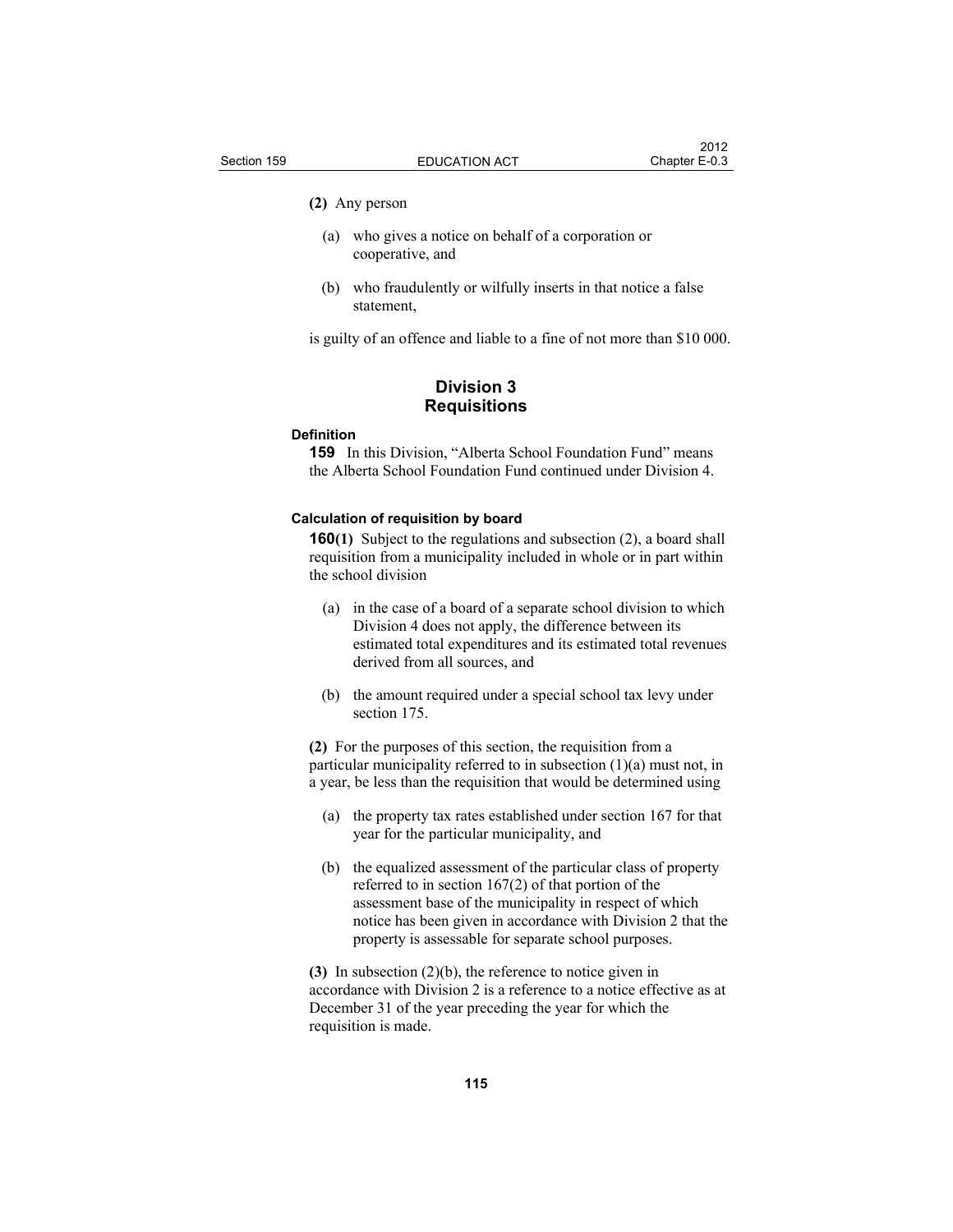**(4)** A municipality that has passed a supplementary assessment bylaw under the *Municipal Government Act* shall pay to a board that has requisitioned the municipality under subsection  $(1)(a)$  the amount raised as a result of the supplementary taxes levied on that portion of the assessment base of the municipality in respect of which notice has been given in accordance with Division 2 that the property is assessable for separate school purposes.

**(5)** The amount referred to in subsection (4) must be paid to the board on or before February 28 in the year subsequent to the year for which the supplementary tax is levied.

**(6)** A municipality shall advise the Minister of the amount paid to a board under subsection (4) on or before February 28 in the year subsequent to the year for which the supplementary tax is levied.

**(7)** The amount received by a board under subsection (4) must be used to lower the requisition under subsection  $(1)(a)$  by the board from the municipality in the subsequent year.

- **(8)** The Minister may make regulations
	- (a) limiting the amount of money a board may requisition from a municipality;
	- (b) setting the limit referred to in clause (a) as an amount or as a percentage;
	- (c) providing one or more methods, whether by a vote of the electors or otherwise, by which a board may exceed the limits set under clause (a).

**(9)** The Minister may use any criteria the Minister considers appropriate in establishing limits under subsection (8).

#### **Submission of requisition**

**161(1)** Subject to section 164(6), on or before April 30 in each year or within 30 days after the date on which a board is provided with the certificates under section 154, whichever is later, the board shall submit to each municipality and to the Minister its requisition that is required to be raised by the relevant municipality.

**(2)** If a municipality requests it, the board shall supply a copy of its estimates to the municipality to which it submits a requisition.

#### **Payment by council of a municipality**

**162(1)** A municipality, in each year, shall pay to the board of each school division in which the area of the municipality is included the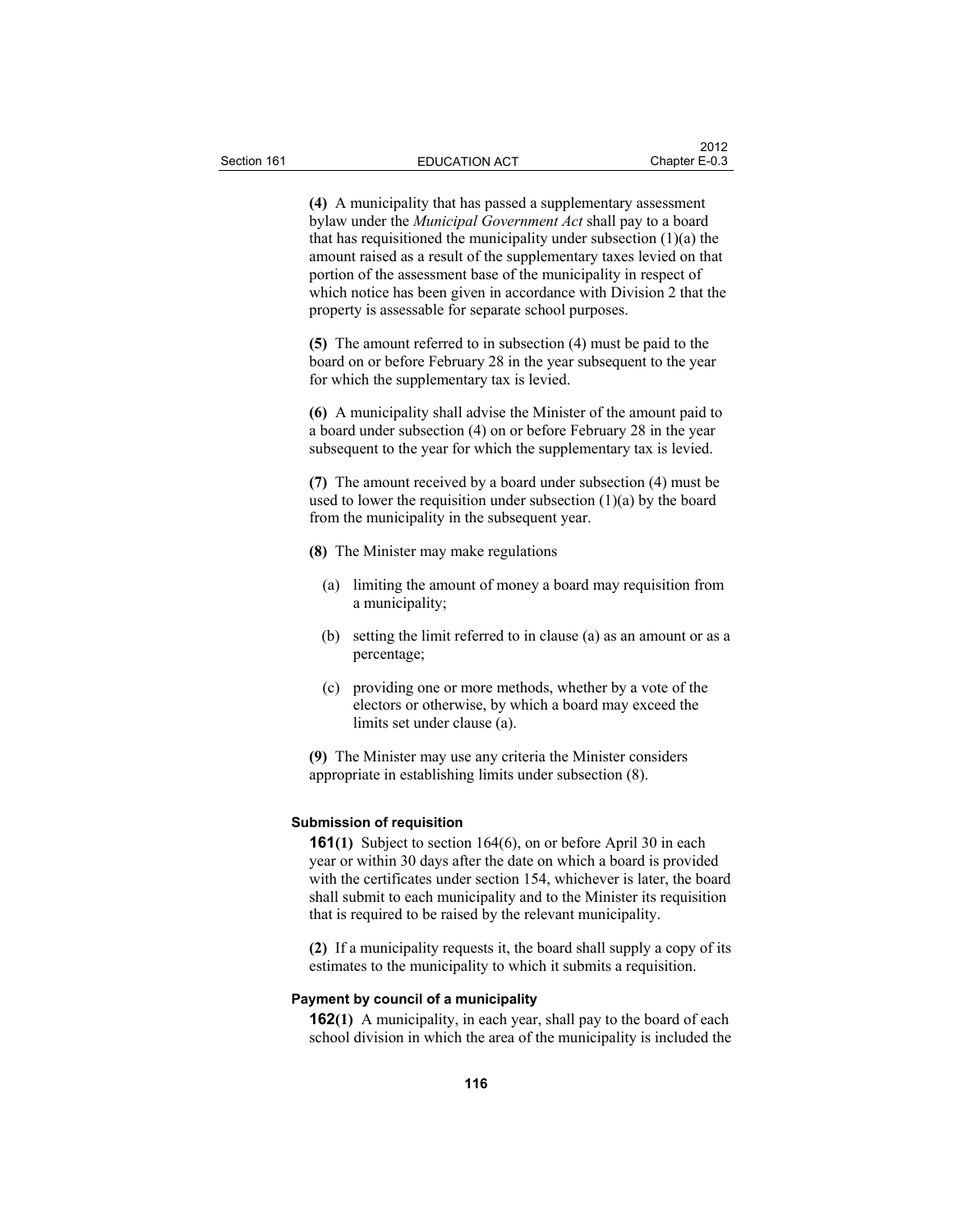amount of the requisition transmitted by the board of the school division under this Part.

**(2)** In the same manner and at the same time as it levies the amount of the basic requisition made under section 160, a municipality shall levy on the assessable property in the part of the separate school district or school division that is within the municipality

- (a) the amount of any other requisition referred to in section 175, and
- (b) the amount required for the purposes of the Alberta School Foundation Fund under section 167.

**(3)** A municipality shall pay to a board or the Alberta School Foundation Fund the amount required under this Part in equal quarterly instalments on the last banking day of each of the months of March, June, September and December in that year.

**(4)** If a municipality has not received the requisition of the board of a school division or the mill rates under section 167 by March 15, the municipality shall make a payment on account to that board or the Alberta School Foundation Fund, as the case may be, based on the requisitions or payments of the previous year.

**(5)** If a municipality fails to pay the amount required from time to time under this Part as required by this Part, the amount becomes a debt due, owing and payable to the school division or the Government, as the case may be.

**(6)** With the permission of the Minister, a debt referred to in subsection (5) may be recovered by an action in debt.

#### **Interest**

**163** If a municipality is in default of payment of a requisition or payment into the Alberta School Foundation Fund, the amount unpaid bears interest at a rate determined by the Lieutenant Governor in Council.

## **Division 4 Alberta School Foundation Fund**

## **Application of this Division**

**164(1)** Subject to a resolution of a board under subsection (2), this Division applies to all boards.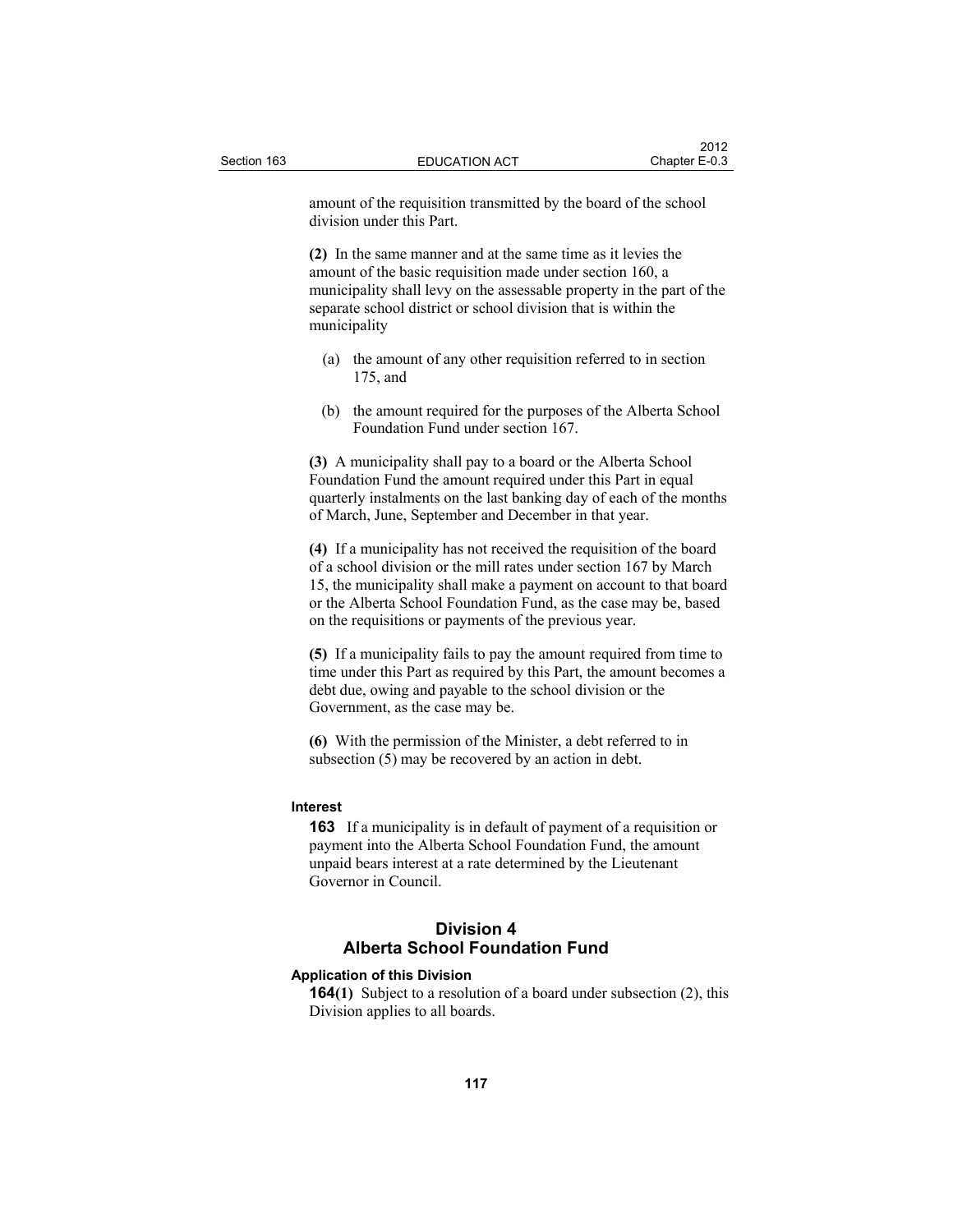**(2)** The board of a separate school division may, pursuant to a resolution, certify to the Minister under the seal of the separate school division that this Division does not apply to it.

**(3)** A resolution of a board under subsection (2) remains in effect until it is rescinded by another resolution of the board.

**(4)** A board may make or rescind a resolution referred to in subsection (2) only after the date of a general election under the *Local Authorities Election Act* and before December 31 of the same year.

**(5)** A resolution of a board under subsection (2) takes effect in the first taxation year beginning after the date of the resolution.

**(6)** A board of a school division to which this Division applies shall requisition a municipality under Division 3 only in accordance with a special school tax levy.

#### **Alberta School Foundation Fund**

**165** The Alberta School Foundation Fund is continued by this section.

#### **Taxing authority**

**166** The Government of Alberta is a taxing authority for the purpose of applying property tax rates against the equalized assessment of a municipality.

#### **Payment into the Fund**

**167(1)** The Lieutenant Governor in Council shall in each year establish one or more property tax rates expressed in mills.

**(2)** The property tax rates must be established under subsection (1) in accordance with the following:

- (a) there must be one property tax rate for the equalized assessment of residential and farm land property referred to in section 297(1) of the *Municipal Government Act*;
- (b) there must be one property tax rate for the equalized assessment of non-residential property referred to in section 297(1) of the *Municipal Government Act*;
- (c) there must be one property tax rate for the equalized assessment of machinery and equipment property referred to in section 297(1) of the *Municipal Government Act*.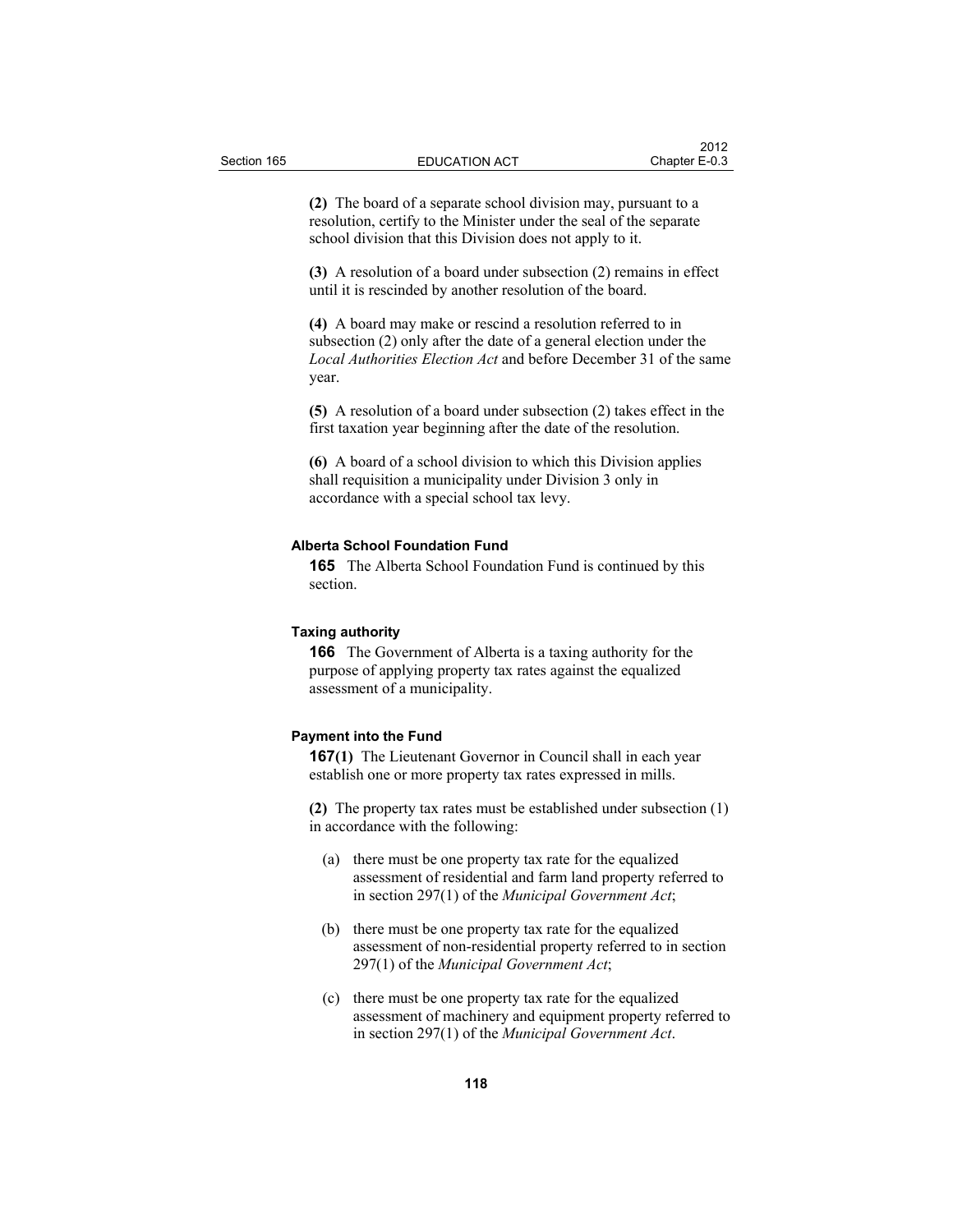**(3)** Notwithstanding subsection (2), the property tax rates established under subsection (1) may be varied by the Lieutenant Governor in Council among towns or townsites in national parks.

**(4)** Each municipality shall pay annually into the Alberta School Foundation Fund a sum equal to the amount that results from applying the property tax rates established under subsection (1) in accordance with the order that establishes them to the equalized assessment of the municipality as established for the year under the *Municipal Government Act*.

**(5)** A municipality that has passed a supplementary assessment bylaw under the *Municipal Government Act* shall pay into the Alberta School Foundation Fund the amount raised pursuant to the requisition as a result of the supplementary taxes levied on that portion of the assessment base of the municipality in respect of which no payment is made under section 160(4).

**(6)** The amount referred to in subsection (5) must be paid into the Alberta School Foundation Fund on or before February 28 in the year subsequent to the year for which the supplementary tax is levied.

**(7)** The amount paid into the Alberta School Foundation Fund pursuant to subsection (5)

- (a) must be used to offset any under levy resulting from appeals from equalized assessments under the *Municipal Government Act*, and
- (b) if there is an amount remaining after all offsets under clause (a) are made, that amount must be used to lower the province-wide requisition under this section in the subsequent year.

**(8)** The Minister, or a person designated in writing by the Minister, shall advise each municipality as soon as possible in each year of the amount that the municipality is required to pay into the Alberta School Foundation Fund.

**(9)** Each municipality shall pay into the Alberta School Foundation Fund the amount calculated by applying the property tax rates established under subsection (1).

**(10)** Notwithstanding anything in this Division, the Minister may by order provide that the sum required to be paid into the Alberta School Foundation Fund by a municipality pursuant to subsection (4) be paid, in whole or in part, directly to one or more boards of school divisions situated in whole or in part within the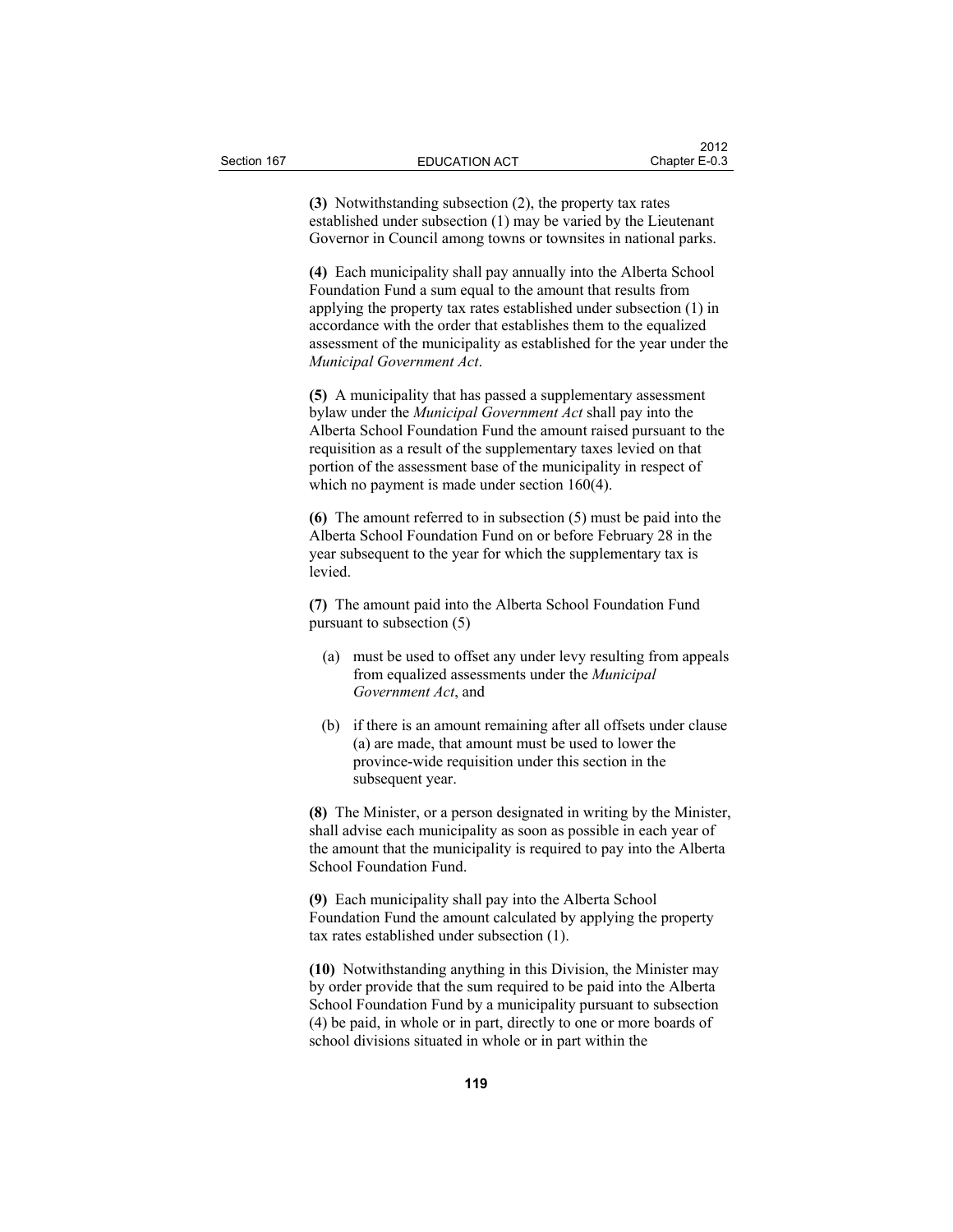municipality, and any sum paid under this section is deemed to be a payment into the Alberta School Foundation Fund.

**(11)** Notwithstanding anything in this Division, the Minister may by order suspend or defer in whole or in part the payment of any sum required to be paid under subsection (4) for the period of time and on the terms and conditions that the Minister prescribes.

**(12)** Notwithstanding anything in this section, that portion of the assessment base of a municipality that is assessable for separate school purposes pursuant to section  $160(2)(b)$  is not to be included in the equalized assessment referred to in subsection (4).

**(13)** If it is determined on appeal under the *Municipal Government Act* that a municipality has paid an amount into the Alberta School Foundation Fund in excess of the sum that it is required to pay under subsection (4), the Minister may order the repayment of the excess to the municipality from the Alberta School Foundation Fund.

## **Default**

**168** Where a municipality defaults in making a payment required under this Division, the Minister may pay into the Alberta School Foundation Fund to the credit of the municipality any grants payable to that municipality for that year or any succeeding year until the amount owing by the municipality has been received.

#### **Payment from the Fund**

**169(1)** In this section,

- (a) "eligible student" means a student who is eligible in accordance with regulations made under subsection (8);
- (b) "amount per student" means the amount calculated in accordance with subsection (4).

**(2)** Subject to regulations made under subsection (8), the Minister shall make payments from the Alberta School Foundation Fund to all boards, whether or not the board has a subsisting resolution that this Division does not apply to it.

**(3)** The Minister shall not make a payment from the Alberta School Foundation Fund to any person other than a board except

- (a) when section 167(13) applies, or
- (b) when a payment to the General Revenue Fund is required to repay advances made from that Fund to the Alberta School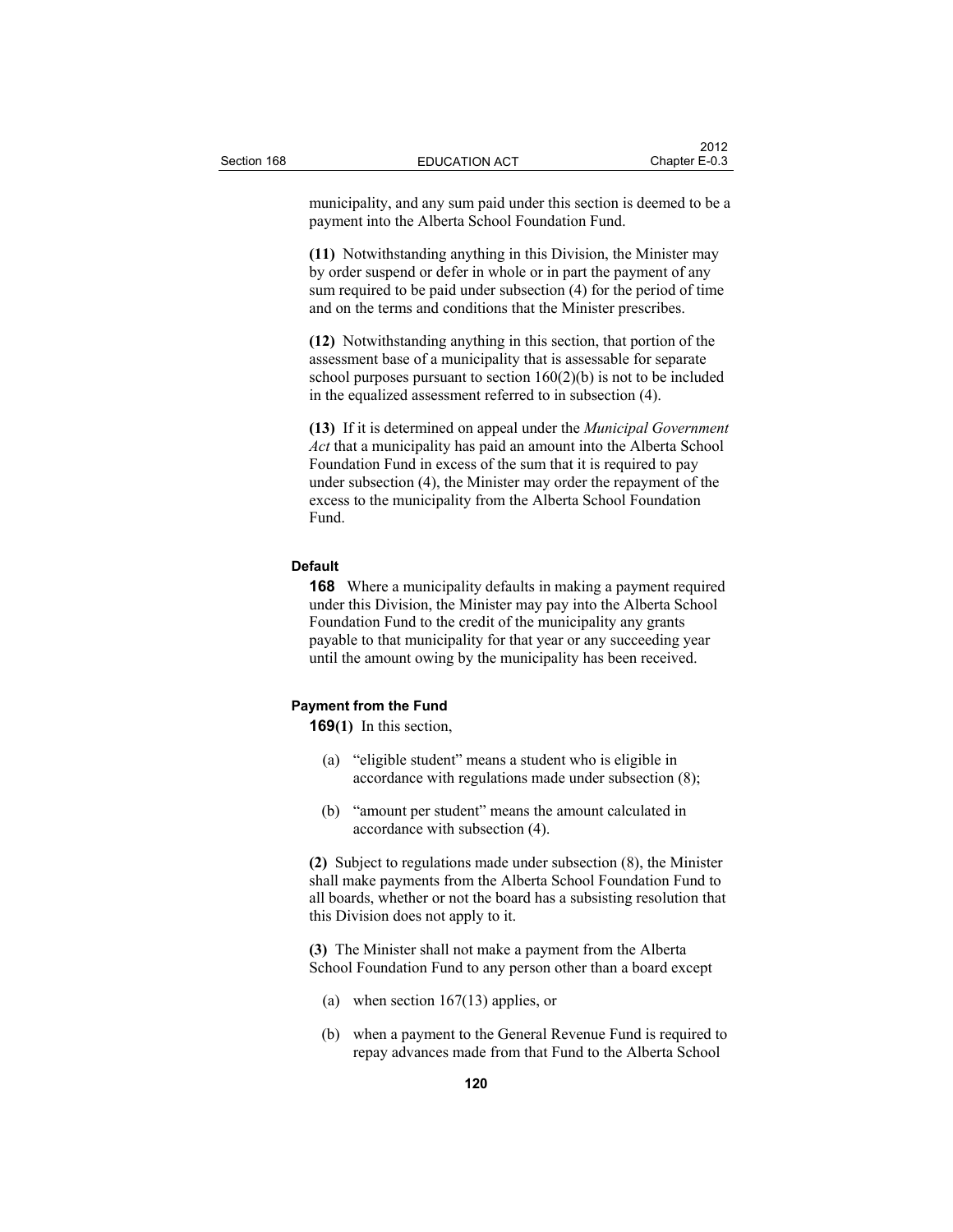Foundation Fund, and in that case, interest may also be paid from the Alberta School Foundation Fund to the General Revenue Fund.

**(4)** The amount per student with respect to a board is the amount obtained by dividing

 (a) the total amount received by the board pursuant to a payment from the Alberta School Foundation Fund and a requisition under section 160, other than pursuant to a special school tax levy,

by

 (b) the number of eligible students enrolled in schools operated by the board.

**(5)** The Minister shall calculate the amount to be paid from the Alberta School Foundation Fund to all boards in such a way that the payment for a school year to each board is consistent with the principle that every board is entitled to receive the same amount per student for the school year.

**(6)** If a separate school division to which this Division does not apply receives from municipalities requisitioned by the board an amount per student for a school year that is greater than the amount per student for the school year used by the Minister to calculate payments from the Alberta School Foundation Fund under subsection (5) subject to the rights under the Constitution of Canada of separate school electors, the board of that school division shall pay the difference between the amounts into the Alberta School Foundation Fund.

**(7)** The receipt of money from the Alberta School Foundation Fund does not make this Division apply to a board of a separate school division that has a subsisting resolution certifying that this Division does not apply to it.

**(8)** The Lieutenant Governor in Council may make regulations

- (a) respecting payments to boards from the Alberta School Foundation Fund for the purposes of education under this Act;
- (b) establishing criteria for determining who is an eligible student.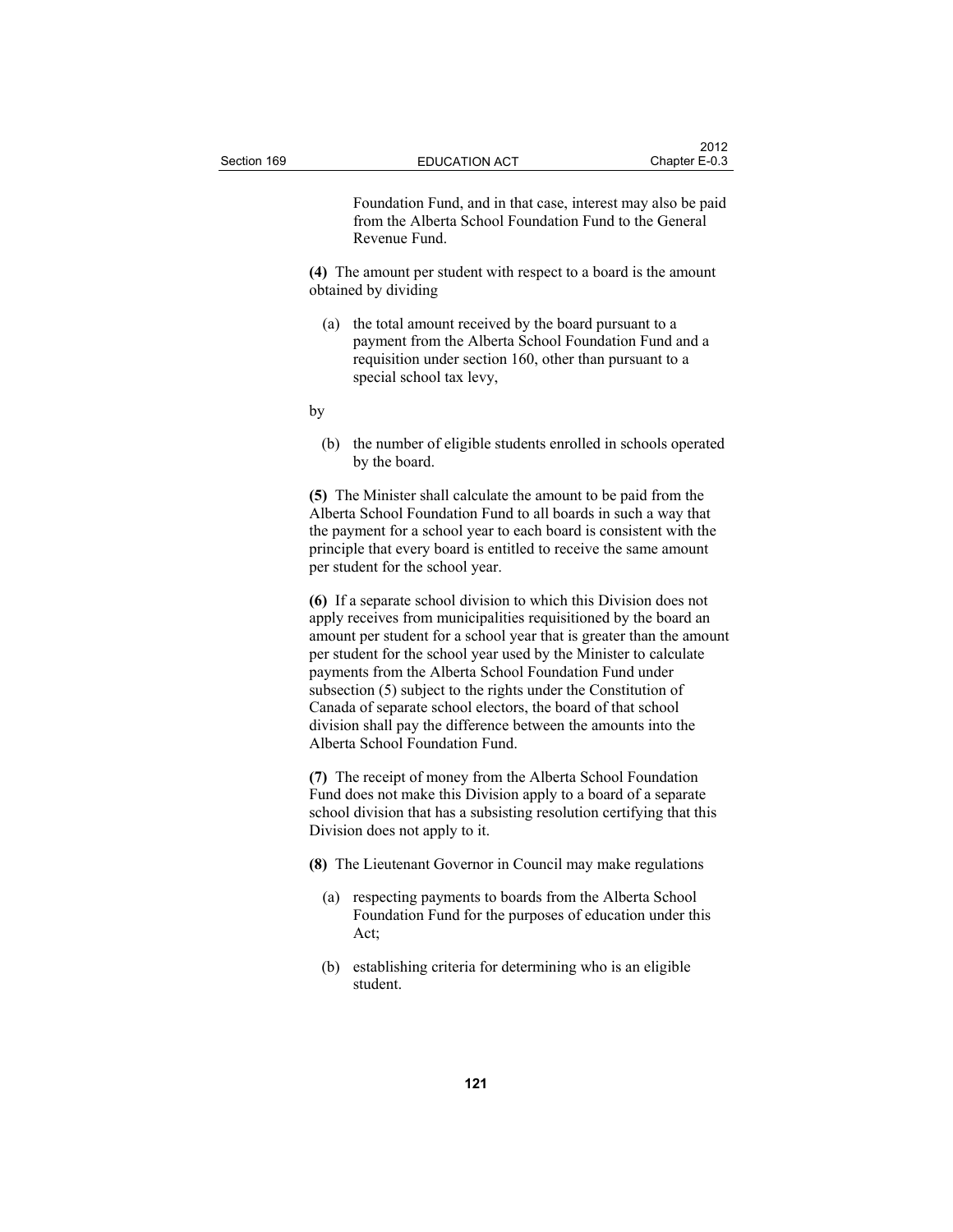#### **Collecting boards**

**170** For the purpose of this Division, a collecting board under Division 6 is deemed to be both a board and a municipality.

#### **Effect of cessation of services**

**171** Notwithstanding anything in this Division or the regulations, in the event of a cessation of services by teachers or other employees of a board by reason of a strike or lockout, the Minister shall

- (a) pursuant to the regulations made under this Division, calculate the amount payable to the board for the period during which the cessation of services continued, and
- (b) reduce the amount payable to the board by any sum up to and including the amount calculated pursuant to clause (a) after considering the continuing operating costs incurred by the board.

## **Division 5 Special School Tax Levy**

### **Plebiscite**

**172(1)** Subject to this section, a board may authorize the holding of a plebiscite to obtain the approval of the electors of the school division to impose a special school tax levy under this Division.

**(2)** A board that intends to hold a plebiscite referred to in subsection (1)

- (a) shall not less than 60 days before the board intends to consider the resolution authorizing the holding of a plebiscite referred to in subsection (1), give public notice, in accordance with the regulations, of its intention, and
- (b) must at least 60 days before election day in a year in which a general election will be held under the *Local Authorities Election Act*, pass the resolution at a public meeting of the board.

**(3)** The resolution referred to in subsection (2) must include a statement respecting the purpose of the special school tax levy.

- **(4)** The question that the plebiscite is to determine must be
	- (a) in accordance with the regulations, and
	- (b) included in the resolution referred to in subsection (2).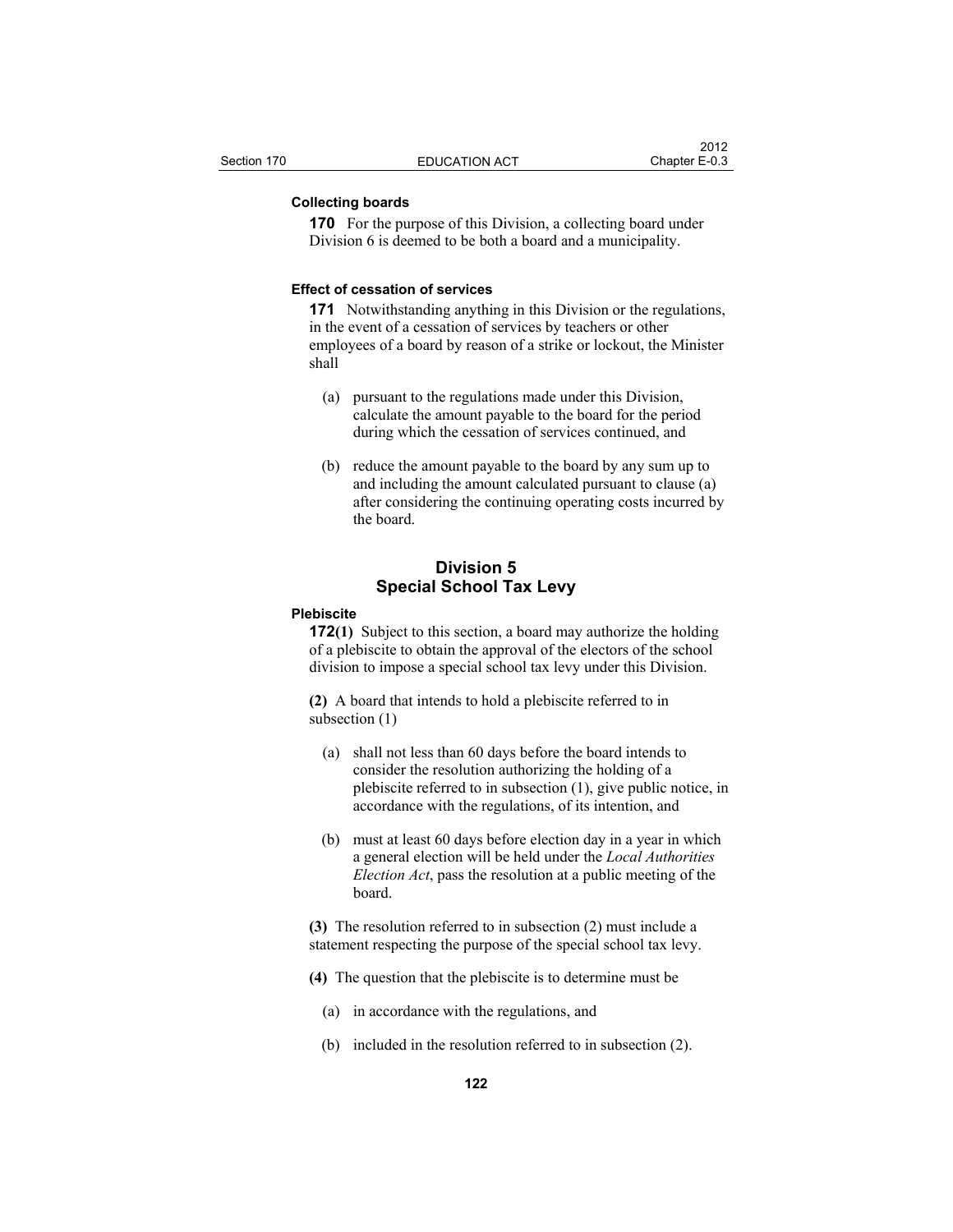**(5)** A board, by resolution, may withdraw the authorization for the plebiscite under subsection (2) up to the date on which the plebiscite is to be held.

- **(6)** The Lieutenant Governor in Council may make regulations
	- (a) respecting the information to be given to the public by a board before a plebiscite is held under this Division;
	- (b) respecting the question, any information and any other matter to be included on a ballot in a plebiscite under this Division;
	- (c) respecting generally the holding and conduct of a plebiscite under this Division.

#### **Conduct of plebiscite**

**173(1)** A plebiscite under this Division must be conducted in conjunction with the next general election under the *Local Authorities Election Act* after the resolution is passed under section 172.

**(2)** The *Local Authorities Election Act* and the regulations under it apply to the plebiscite except as otherwise provided by this Act or the regulations under this Act.

**(3)** The persons eligible to vote in a plebiscite are the persons eligible to vote at the general election for members of the board that passed the resolution.

**(4)** The results of a plebiscite must be reported in accordance with the *Local Authorities Election Act*.

### **Special school tax levy**

**174(1)** No special school tax levy may be authorized by plebiscite if the amount to be raised by the special school tax levy in each year is more than 3% of the budget of the board for the year in which the resolution is passed.

**(2)** A special school tax levy may be approved by a plebiscite for a period of not more than the 4-year period ending on December 31 of the year of the next general election under the *Local Authorities Election Act* after the plebiscite.

**(3)** Money raised by a board by a special school tax levy must be used for the purpose referred to in the resolution.

2012 cE-0.3 s174;2015 c6 s27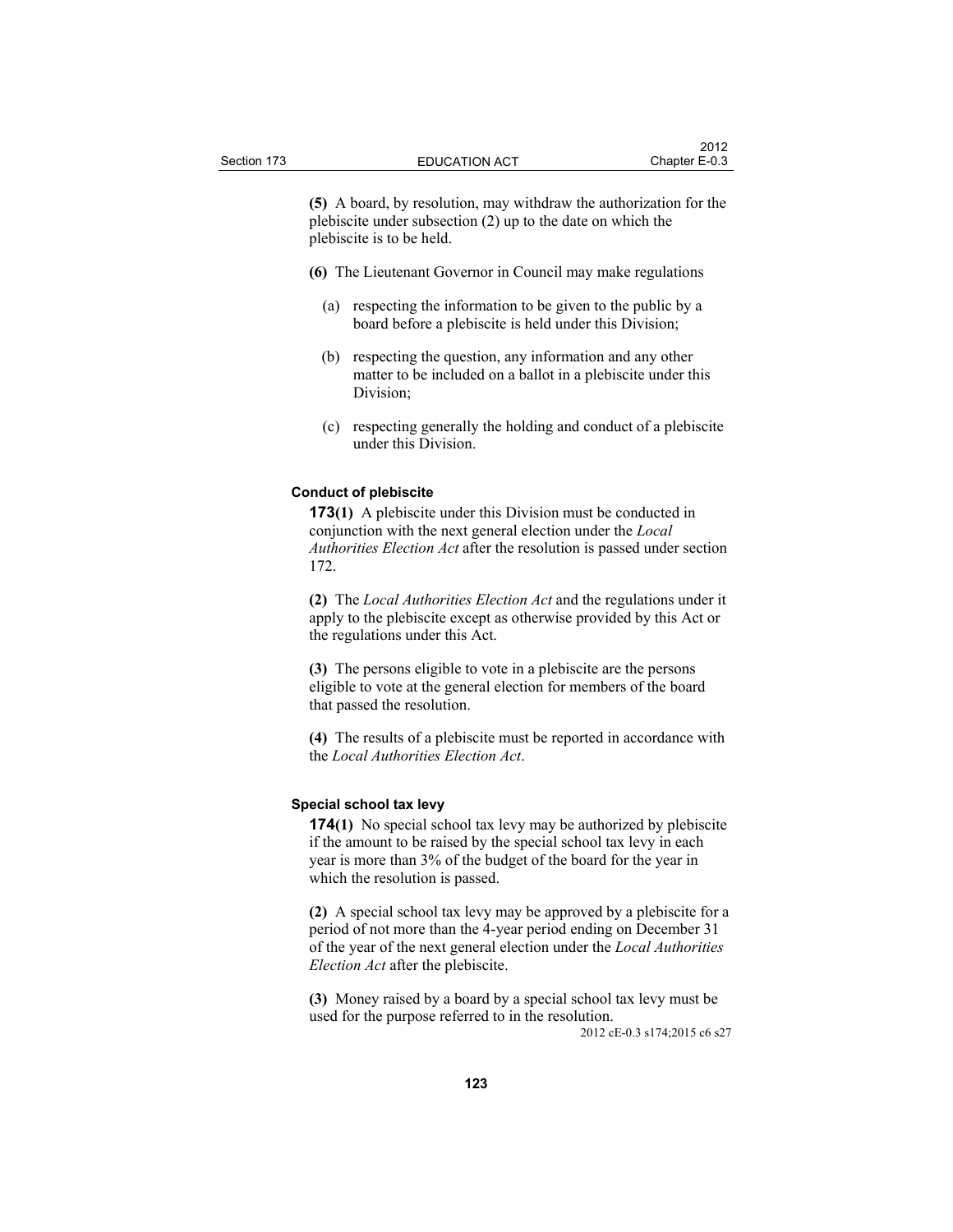## **Assessment and requisition**

**175(1)** If a majority of the ballots cast at a plebiscite under this Division vote in favour of a special school tax levy, the board may requisition municipalities in accordance with Division 3.

**(2)** Subject to subsections (3) and (4), Divisions 2 and 3 apply to a special school tax levy.

**(3)** Only the property of an individual that is assessable for public school purposes under section 146 or of a corporation or cooperative that has given notice under section 148 that all or a portion of its property is assessable for public school purposes is assessable for a special school tax levy by a board of a public school division.

**(4)** Only the property of an individual that is assessable for separate school purposes under a notice under section 147 or of a corporation or cooperative that has given notice under section 148 that all or a portion of its property is assessable for separate school purposes is assessable for a special school tax levy by a board of a separate school division.

## **Division 6 Levying and Collection of Taxes by a Board**

#### **Definition**

**176** In this Division, "collecting board" means a board that is authorized under section 177 to levy and collect taxes.

#### **Authorization to levy and collect taxes**

**177(1)** The Minister may by order authorize a board to levy and collect taxes as a collecting board in accordance with section 178 with respect to its whole area.

**(2)** An order made under subsection (1) must be published in The Alberta Gazette.

#### **Collecting board**

**178(1)** A collecting board

 (a) has, for the purpose of imposing, collecting and refunding taxes, all the powers with respect to the imposition and collection of taxes that are vested in a municipality by the *Municipal Government Act*, and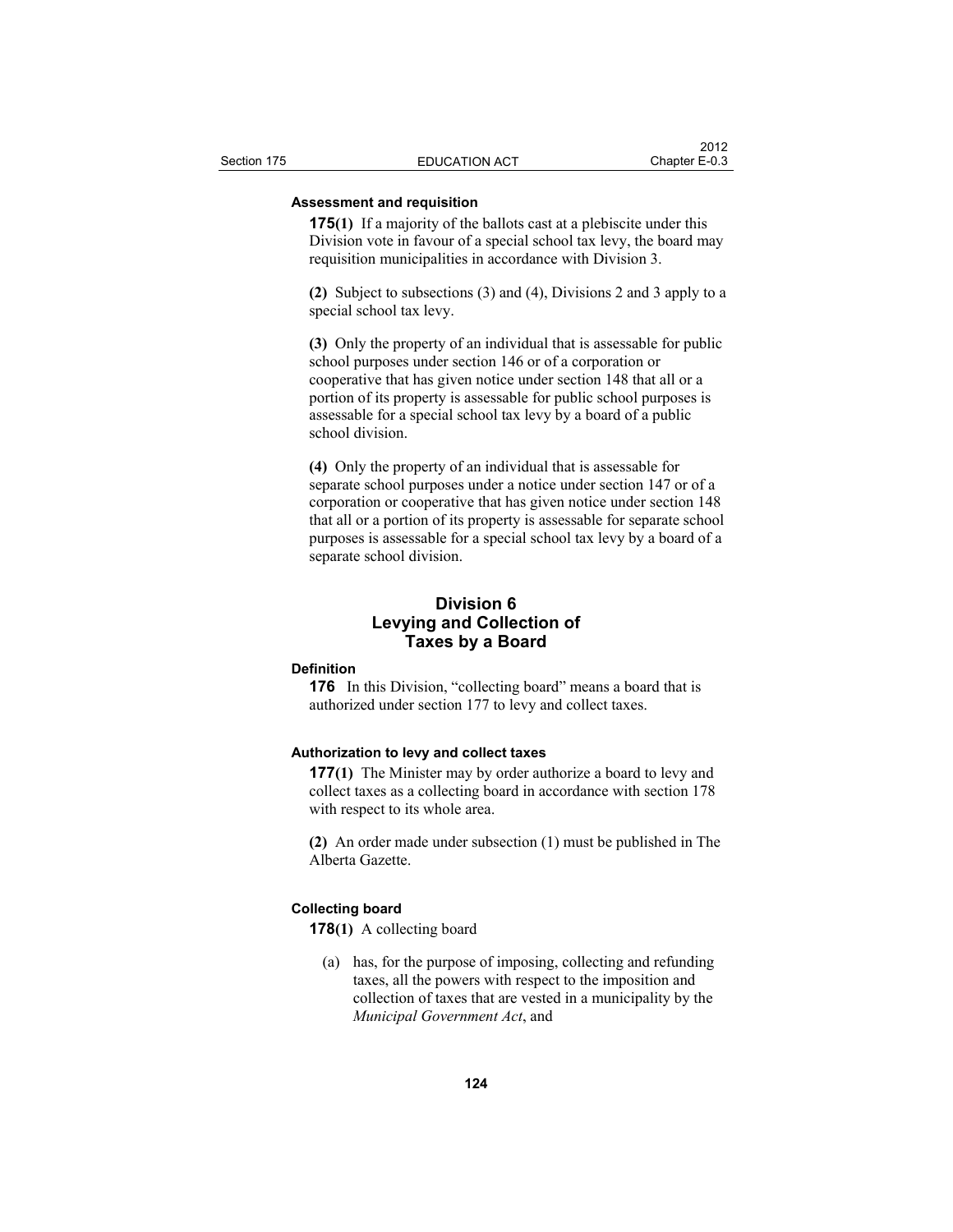(b) has and may exercise all the powers and duties of a municipality under this Act and the *Municipal Government Act*, but only to the extent that the power is not being exercised in the district by any other public authority.

**(2)** A collecting board may exercise the powers given by subsection (1) only in accordance with a plebiscite conducted under Division 5 or as a municipality under Division 4.

#### **Exemption**

**179** Division 3 as it relates to the making of requisitions on municipalities does not apply to a collecting board.

## **Division 7 Borrowing**

### **Borrowing**

**180(1)** Subject to subsection (2), a board may borrow to meet operating and capital expenditures only with the prior approval of the Minister.

**(2)** The Minister may make regulations respecting the circumstances in which a board is not required to obtain the prior approval of the Minister before borrowing to meet operating and capital expenditures, including qualifying conditions or requirements that the Minister considers appropriate.

**(3)** The Minister may approve all or a part of a request to borrow and may impose any conditions on the approval that the Minister considers appropriate.

**(4)** Where the amount of any borrowing by a board is secured, a charge secured by the board is not effective against the Government, the municipality or any other person who is not a party to the charge.

**(5)** The Minister may make regulations respecting borrowing by a board under this section.

#### **Borrowing by debenture**

**181(1)** Whenever a board intends to borrow by the issuance of a debenture, the board must

- (a) pass a bylaw authorizing the borrowing, and
- (b) notwithstanding section 180(2), obtain the prior approval of the Minister.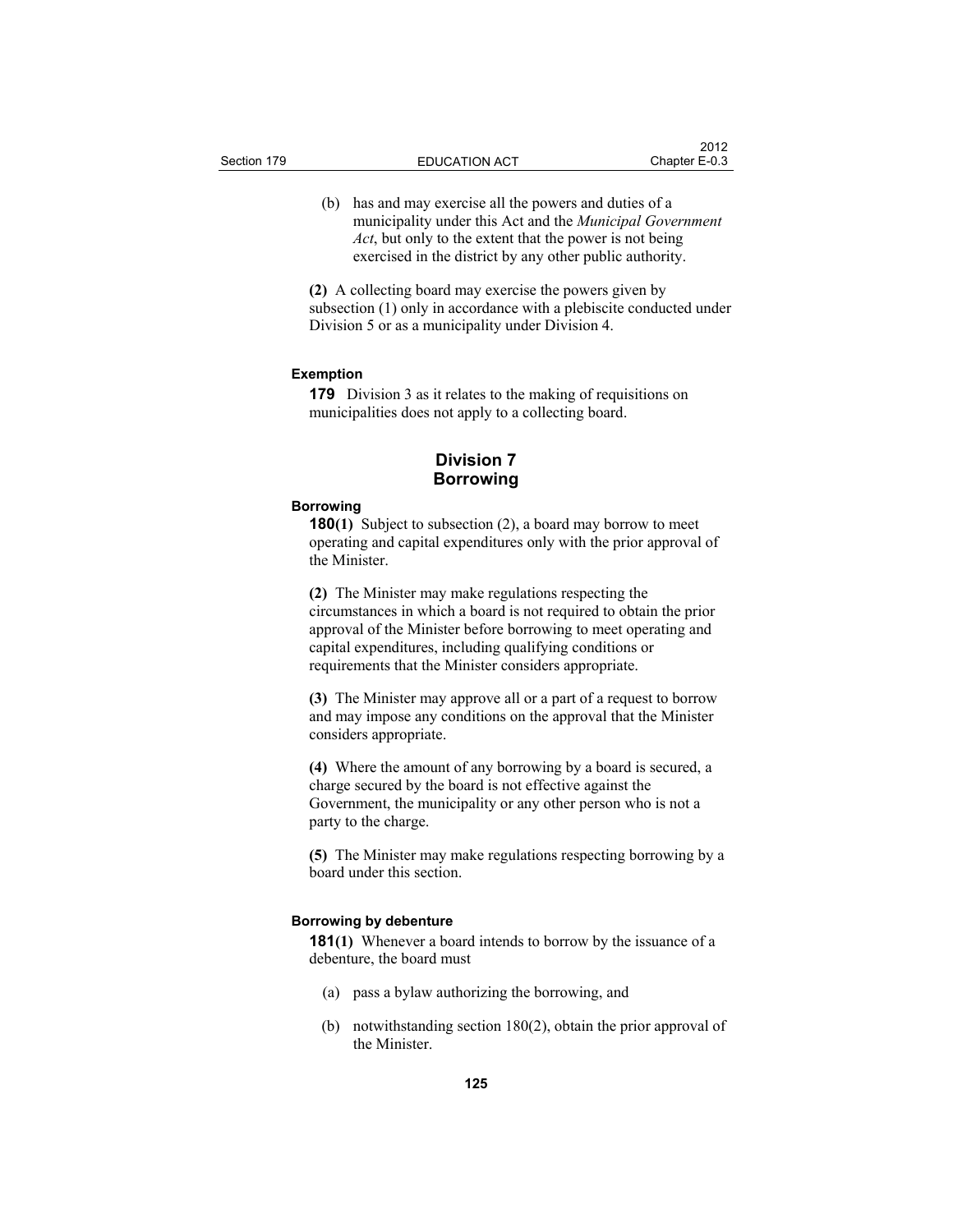**(2)** If the Minister, under section 180, approves a request by a board to borrow by the issuance of a debenture, the Minister shall, as soon as possible after giving the approval, publish a notice of the approval in The Alberta Gazette.

**(3)** A debenture must not be issued after the expiration of 3 years from the date on which the notice of the approval was published in The Alberta Gazette under subsection (2).

#### **Validity of debentures**

**182** Any debenture issued under this Act is valid and binding on a board notwithstanding any insufficiency in form or substance or otherwise of the bylaw or of the authority of the board in respect of it.

# **Use of unexpended debenture proceeds**

**183(1)** If

- (a) debentures have been issued for a capital expenditure, and
- (b) on completion of the work or in consequence of its partial abandonment there remains a balance of funds,

a board shall, by resolution reciting the facts, apply to the Minister for authority to use that balance for any purpose not authorized by the bylaw under which the debentures were issued.

**(2)** Where the board makes an application under subsection (1), the Minister may, on the terms and conditions that the Minister considers proper, grant permission to a board to use the balance of funds for the purpose set out in the application.

#### **Improper application of money borrowed**

**184(1)** If a board uses money that was borrowed for a capital expenditure for a purpose not authorized under section 143 or 183, the persons who were trustees of the board when it approved the improper application of the capital money, whether or not they are still trustees, are jointly and severally liable for the payment to the board of the amount of money applied to the unauthorized use.

- **(2)** A person is not liable under subsection (1)
	- (a) if, being a trustee when the improper application of the capital money was approved and being present at the meeting of the trustees or of a committee of the trustees when it was approved, the person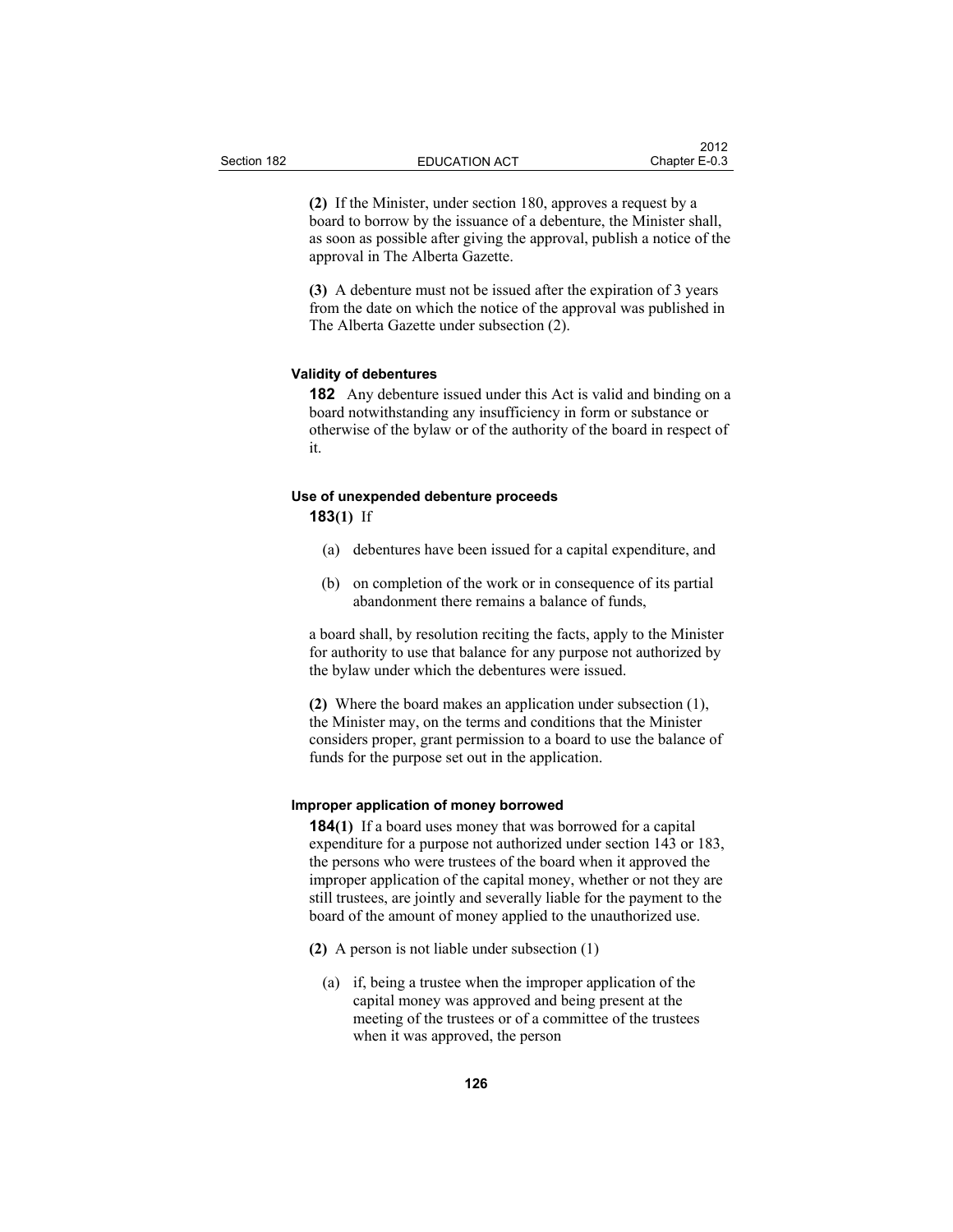| Section 185 |       | <b>EDUCATION ACT</b>                                                                                                                                                                                                     | 2012<br>Chapter E-0.3 |
|-------------|-------|--------------------------------------------------------------------------------------------------------------------------------------------------------------------------------------------------------------------------|-----------------------|
|             |       | (i) voted against the improper application of capital money<br>at that meeting,                                                                                                                                          |                       |
|             | (ii)  | requested the person's name and vote to be recorded,<br>and                                                                                                                                                              |                       |
|             | (iii) | notified the Minister in writing of the person's objection<br>to the improper application of the capital money within 8<br>days from the date of that meeting,                                                           |                       |
|             | or    |                                                                                                                                                                                                                          |                       |
|             |       | (b) if, being a trustee when the improper application of the<br>capital money was approved but not being present at the<br>meeting of the trustees or of a committee of the trustees<br>when it was approved, the person |                       |
|             |       | (i) filed with the secretary of the board a written objection<br>to the improper application of the capital money, and                                                                                                   |                       |
|             | (ii)  | notified the Minister in writing of the person's objection,                                                                                                                                                              |                       |
|             |       | within 30 days from the date on which the person first had<br>notice that the improper application of the capital money<br>was approved.                                                                                 |                       |
|             |       | <b>Liability of trustees</b>                                                                                                                                                                                             |                       |

**185** Where a trustee is liable to a board for funds under this Part, the amount for which the trustee is liable may be recovered by the board by legal action as a debt due from the trustee.

## **Enforcement of liability of trustees**

**186(1)** On the application to the Court of Queen's Bench by any elector of the school division, the Court, if it is satisfied that

- (a) the elector has reasonable grounds for believing that the board has a cause of action under section 143, 183 or 184, and
- (b) either
	- (i) the board has refused or failed to commence an action to recover the funds within 60 days from the date of receipt of a written request from the elector to do so, or
	- (ii) the board has failed to prosecute diligently an action commenced by it to recover the funds,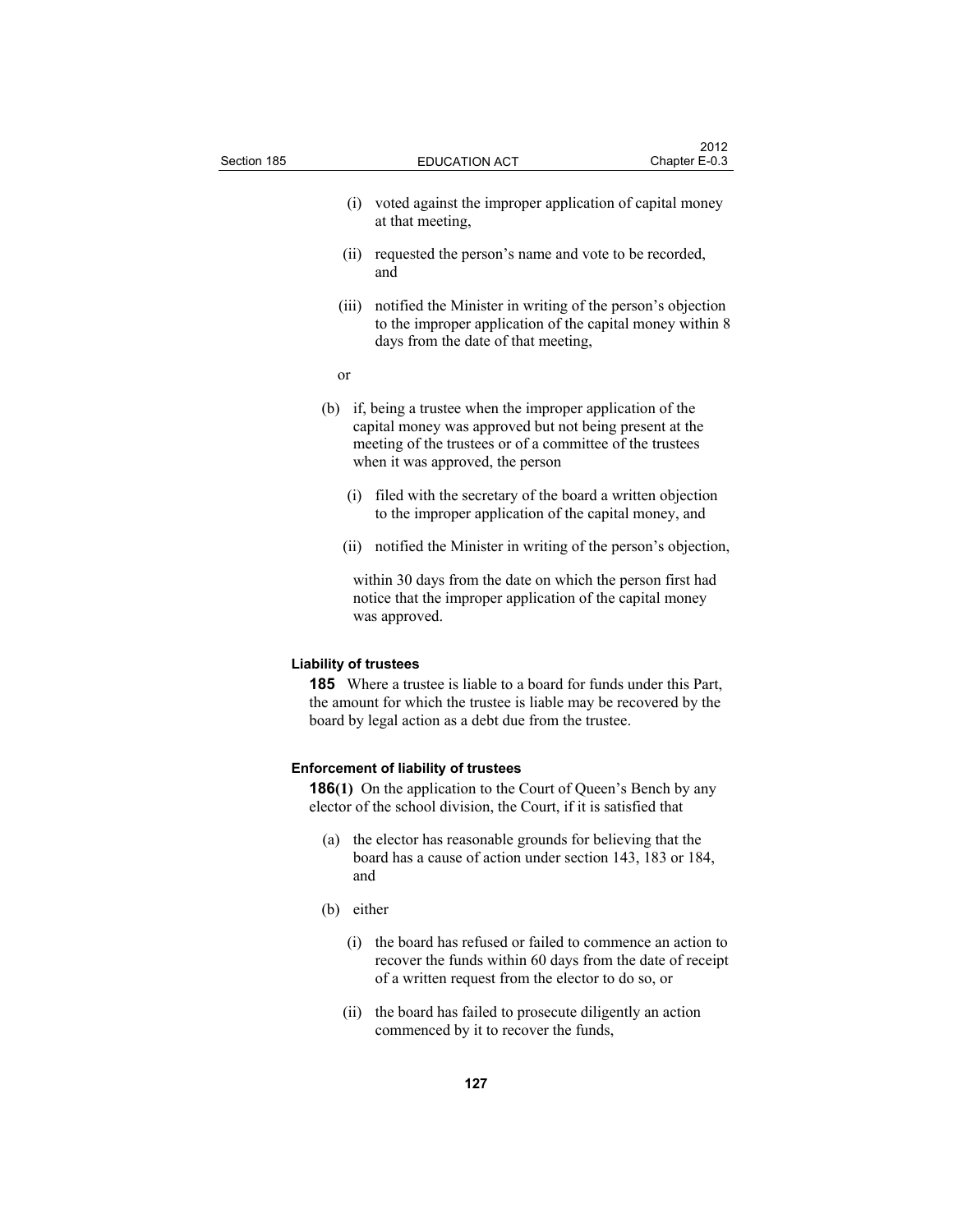may make an order, on any terms as to security for costs and otherwise that the Court considers proper, requiring the Minister of Justice and Solicitor General to commence or continue an action in the name and on behalf of the board to recover the funds.

- **(2)** The board and the Minister of Justice and Solicitor General
	- (a) must be given notice of any application under subsection (1), and
	- (b) must have the right to appear and be heard in respect of the application.

**(3)** Every order made under subsection (1) must require that the board

- (a) co-operate fully with the Minister of Justice and Solicitor General in the institution and prosecution of the action, and
- (b) make available to the Minister of Justice and Solicitor General all books, records, documents and other material or information known to the board or reasonably ascertainable by the board that is relevant to the action.

## **Division 8 Property**

#### **Real and personal property**

**187** A board shall provide and maintain adequate real and personal property for its administrative and educational purposes.

#### **Acquisition of property**

**188** A board shall notify the Minister within 30 days from the date on which the board purchases or enters into an agreement to purchase land or an interest in land or a school building or an interest in a school building.

### **Joint property**

**189(1)** Subject to section 195, a board may enter into an agreement with one or more other boards, persons or municipalities for the joint construction, ownership, control, management, maintenance, operation or use of a school building, public work or a building without the prior approval of the Minister.

**(2)** An agreement entered into under subsection (1) must be in writing.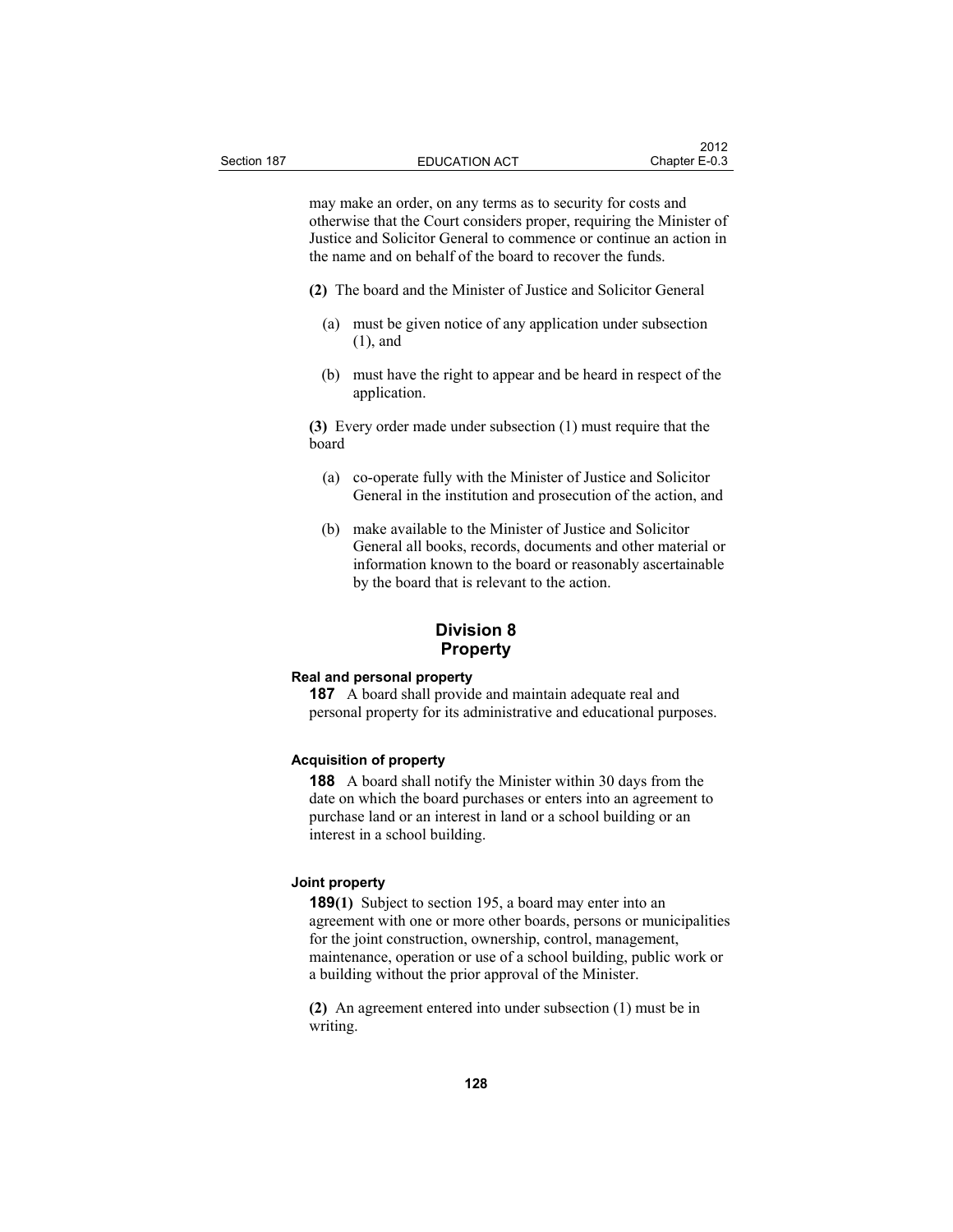**(3)** A board shall provide a copy of an agreement entered into under subsection (1) to the Minister on request.

#### **Non-school buildings**

**190(1)** When a board proposes to construct, purchase or lease a non-school building, the board shall give public notice in accordance with the regulations of its intention to construct, purchase or lease the building if the estimated cost of the construction, the purchase price or the leasehold costs over the term of the lease exceed \$500 000.

**(2)** For the purposes of this section, if a building is to be constructed, the estimated cost of the construction of the building is the cost estimated by the architect employed or consulted by the board, and the estimate must be incorporated in a minute of the board.

## **(3)** If a board

- (a) receives a petition in accordance with the regulations respecting the construction, purchase or leasing of a non-school building within 15 days from the end of the period of public notice set out in the regulations, and
- (b) decides to proceed with the construction, purchase or lease of a non-school building,

the board shall submit the question to a vote of the electors.

#### **(4)** The board shall

- (a) send to the Minister a copy of each request contained in the petition received under subsection (3) within 5 days from the date of receiving it, and
- (b) advise the Minister in writing within 14 days from the date of the vote of the outcome of each vote conducted under subsection (3).

**(5)** If the result of the vote under subsection (3) is to defeat the proposal to construct, purchase or lease a building, the board is bound by the vote for a period of 12 months from the date of the vote and during that 12-month period the board shall not propose to construct, purchase or lease the same or a similar building. 2012 cE-0.3 s190;2015 c6 s28

#### **Expropriation**

**191(1)** If a board is unable to acquire land or an interest in land necessary for it to carry out its functions, the board may apply to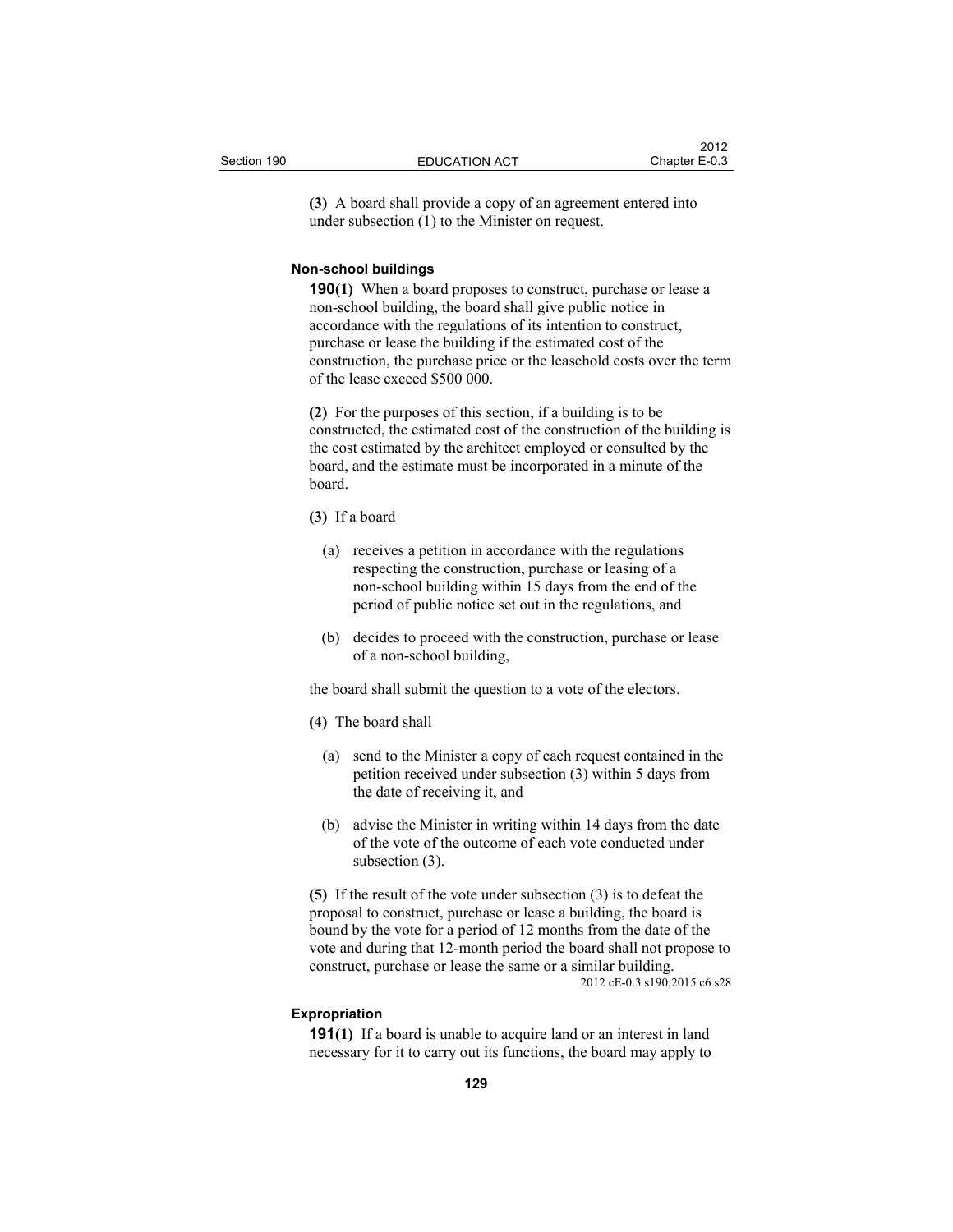the Minister in accordance with subsection (2) for authority to expropriate the land or the interest in land under the *Expropriation Act*.

**(2)** An application to the Minister by a board must set out the facts and reasons for the request for authority to expropriate.

**(3)** The Minister may make any investigation the Minister considers necessary into the application and, if the Minister is satisfied that the expropriation is necessary, the Minister shall issue an order authorizing the board to expropriate the land or the interest in land specified in the order.

**(4)** Until the Minister issues an order authorizing a board to expropriate, a board has no power to expropriate.

### **Disposition of property**

**192(1)** Subject to this section, section 193, the regulations, Part 17 of the *Municipal Government Act* and the *Public Lands Act*, a board may, with the written approval of the Minister, sell, lease, rent or otherwise dispose of any of its real property.

**(2)** Where a board has determined that it no longer has a use for a school building, it must notify the Minister in writing.

**(3)** Where a board provides notice to the Minister under subsection (2), the Minister may, in writing, direct the board to dispose of that property subject to the terms and conditions that the Minister prescribes.

**(4)** The Registrar of Land Titles shall not accept an instrument that has the effect of transferring from a board any real property of the board unless the instrument is accompanied with

- (a) the approval given under subsection (1), or a certified copy of it, or
- (b) the direction given under subsection (3), or a certified copy of it.

#### **Leasing of property**

**193** A board may, without the approval of the Minister,

- (a) lease any real property that is not a school building or a portion of a school building,
- (b) lease a school building or a portion of a school building for less than 12 months, or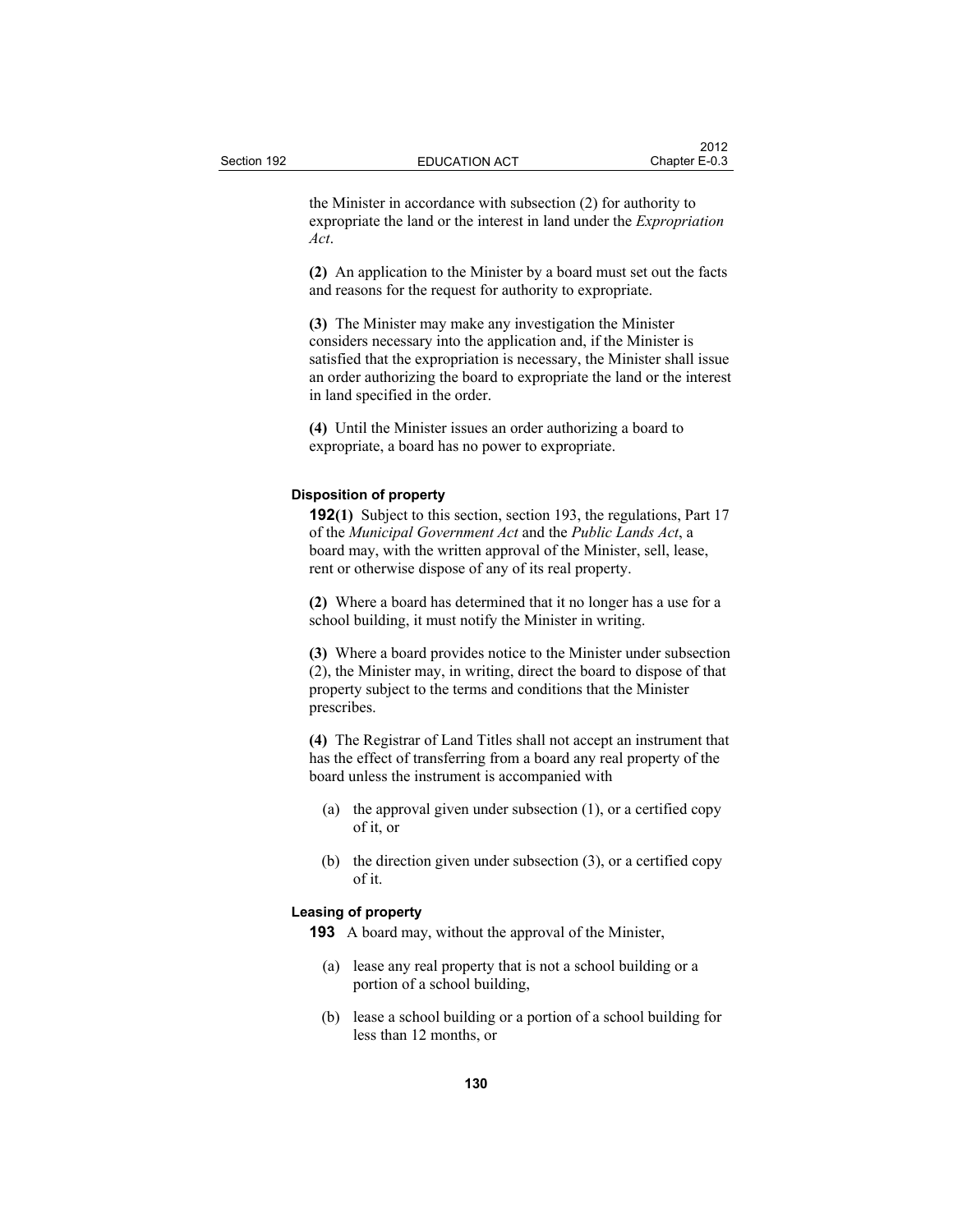(c) lease a school building or a portion of a school building for 12 months or more if the lease contains a termination provision allowing the board to terminate the lease on 12 months' notice.

#### **Regulations**

**194** The Minister may make regulations respecting the disposition of property by a board.

#### **School building and non-school building projects**

**195(1)** A school jurisdiction may not engage in a school building project without the prior written approval of the Minister.

**(2)** Notwithstanding subsection (1), prior written approval of the Minister is not required where a school jurisdiction relocates or leases a portable or modular room at the school jurisdiction's own expense.

**(3)** Where a school jurisdiction relocates or leases a portable or modular room at its own expense, the school jurisdiction must notify the Minister within 90 days of the relocation or lease.

**(4)** The Minister may establish terms and conditions under which a board may engage in a school building project.

**(5)** Subject to the regulations, a school jurisdiction may engage in a non-school building project without Ministerial approval.

**(6)** The Minister may make regulations respecting school building and non-school building projects.

# **Part 7 Education Professions and Occupations**

## **Division 1 Responsibilities**

#### **Teachers**

**196(1)** A teacher while providing instruction or supervision must

- (a) provide instruction competently to students;
- (b) teach the courses and programs of study that are prescribed, approved or authorized pursuant to this Act;
- (c) promote goals and standards applicable to the provision of education adopted or approved pursuant to this Act;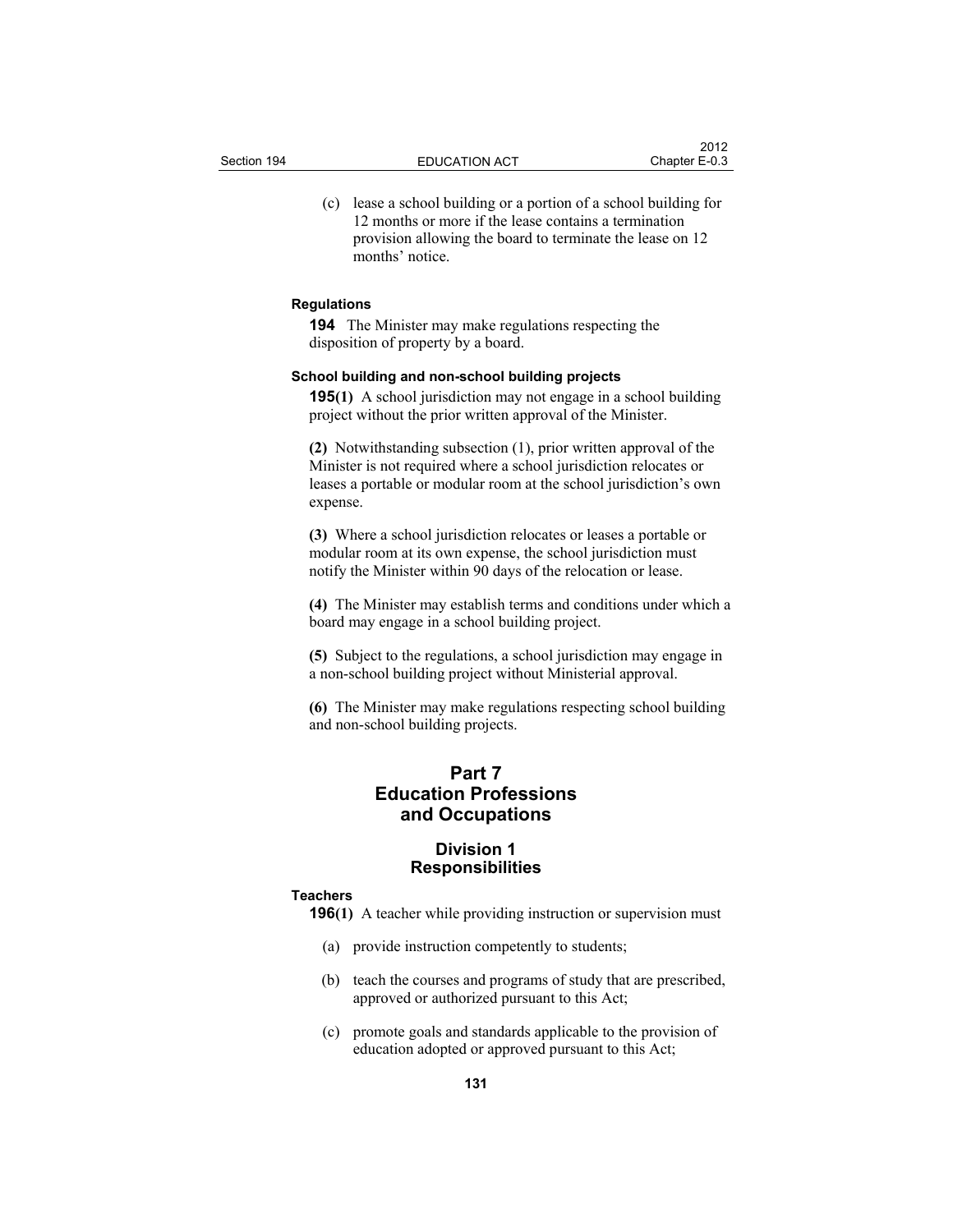| Section 197       | <b>EDUCATION ACT</b>                                                                                                                                                                                                                                                 | Chapter E-0.3                |
|-------------------|----------------------------------------------------------------------------------------------------------------------------------------------------------------------------------------------------------------------------------------------------------------------|------------------------------|
|                   |                                                                                                                                                                                                                                                                      |                              |
| (d)               | encourage and foster learning in students;                                                                                                                                                                                                                           |                              |
|                   | (e) regularly assess students and periodically report the results<br>of the assessment to the students, the students' parents and<br>the board;                                                                                                                      |                              |
|                   | (f) maintain, under the direction of the principal, order and<br>discipline among the students while they are in the school or<br>on the school grounds and while they are attending or<br>participating in activities sponsored or approved by the<br>board;        |                              |
| (g)               | subject to any applicable collective agreement and the<br>teacher's contract of employment, carry out the duties that<br>are assigned to the teacher by the principal or the board.                                                                                  |                              |
|                   | (2) At any time during the period of time that a teacher is under an<br>obligation to a board to provide instruction or supervision or to<br>carry out duties assigned to the teacher by a principal or the board,<br>the teacher must, at the request of the board, |                              |
|                   | (a) participate in curriculum development and field testing of<br>new curriculum,                                                                                                                                                                                    |                              |
|                   | (b) develop, field test and mark provincial assessments, and                                                                                                                                                                                                         |                              |
| (c)               | supervise student teachers.                                                                                                                                                                                                                                          | 2012 cE-0.3 s196;2015 c6 s29 |
| <b>Principals</b> |                                                                                                                                                                                                                                                                      |                              |
|                   | <b>197</b> A principal of a school must                                                                                                                                                                                                                              |                              |
|                   | (a) provide instructional leadership in the school,                                                                                                                                                                                                                  |                              |
|                   | (a.1) provide a welcoming, caring, respectful and safe learning<br>environment that respects diversity and fosters a sense of<br>belonging,                                                                                                                          |                              |
| (b)               | ensure that the instruction provided by the teachers<br>employed in the school is consistent with the courses and<br>programs of study prescribed, approved or authorized<br>pursuant to this Act,                                                                   |                              |
| (c)               | evaluate or provide for the evaluation of programs offered in<br>the school,                                                                                                                                                                                         |                              |

 $2012$ 

- (d) ensure that students in the school have the opportunity to meet the standards of education set by the Minister,
- (e) direct the management of the school,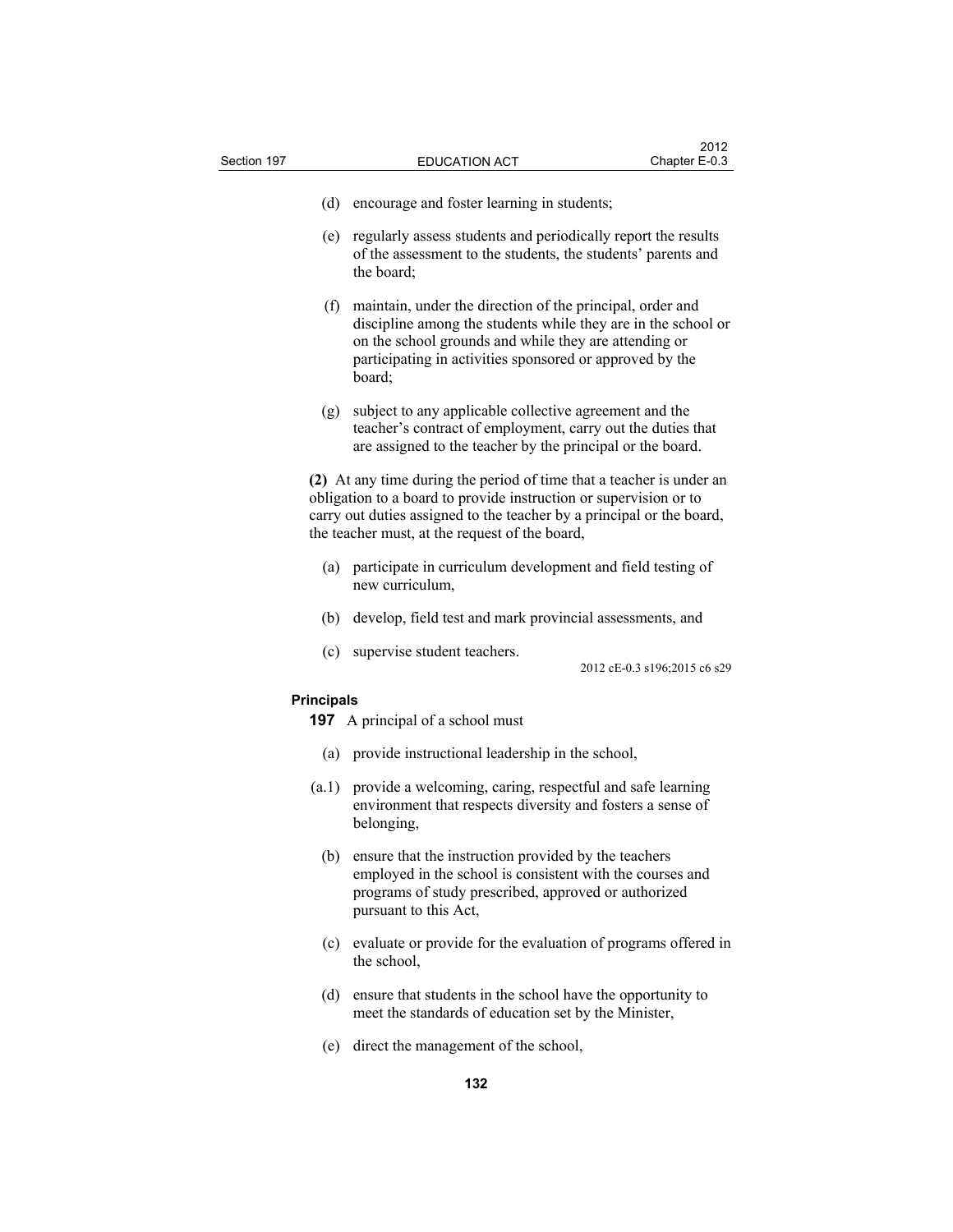- (f) maintain order and discipline in the school and on the school grounds and during activities sponsored or approved by the board,
- (g) promote co-operation between the school and the community that it serves,
- (h) supervise the evaluation and advancement of students,
- (i) evaluate the teachers employed in the school, and
- (j) subject to any applicable collective agreement and the principal's contract of employment, carry out the duties that are assigned to the principal by the board in accordance with the regulations and the requirements of the school council and the board.

2012 cE-0.3 s197;2019 c7 s20

## **Division 2 Teachers**

#### **Qualifications re employment**

**198(1)** Unless otherwise authorized under this Act, a board shall employ as a teacher only an individual who holds a certificate of qualification as a teacher issued pursuant to this Act.

**(2)** A board may employ a competent individual to teach a language or culture under the supervision of a teacher who holds a certificate referred to in subsection (1).

#### **Qualifications re supervisory position**

**199** Unless a person holds a certificate of qualification as a teacher issued under this Act, that person is not eligible to hold a supervisory position that directly relates to the teaching functions of a teacher.

#### **Agreements**

**200** A board shall, on the request of an institution that has a program of teacher education authorized by the Minister, enter into an agreement with the institution permitting the individuals enrolled in the program of teacher education and their instructors to attend a classroom of a school operated by the board while the school is in session for the purpose of observing or student teaching.

#### **Regulations**

**201(1)** The Minister may make regulations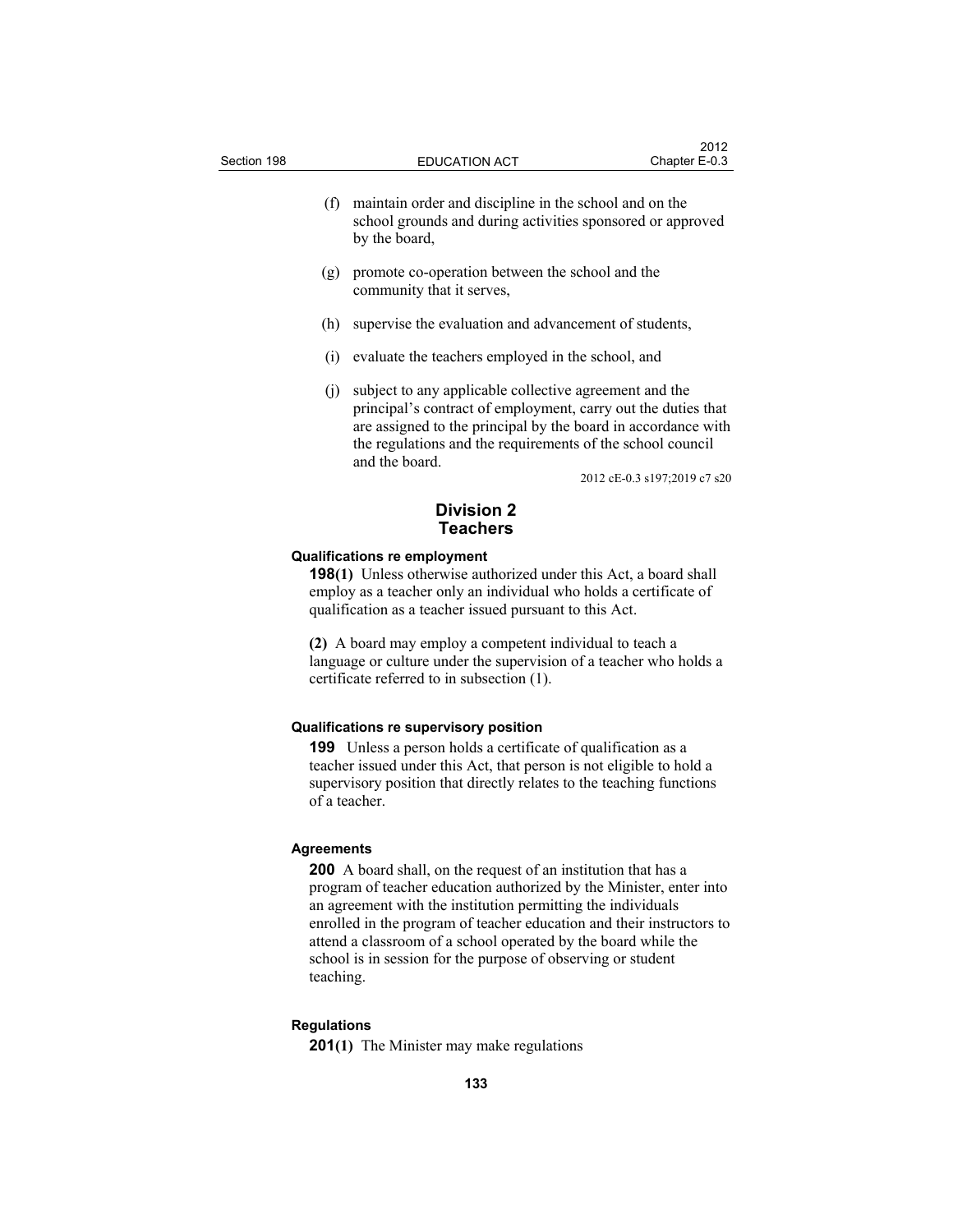| Section 201 |       | <b>EDUCATION ACT</b>                                                                                                                                                           | 2012<br>Chapter E-0.3 |
|-------------|-------|--------------------------------------------------------------------------------------------------------------------------------------------------------------------------------|-----------------------|
|             |       | (a) governing the issuing of certificates of qualification to<br>teachers, including, without limitation, regulations                                                          |                       |
|             |       | (i) providing for the issuance of different classes, types or<br>categories of certificates,                                                                                   |                       |
|             | (ii)  | providing for the form and manner of application for a<br>certificate and the information to be provided with or in<br>support of an application,                              |                       |
|             | (iii) | respecting education, training and experience and<br>character and other eligibility requirements of applicants<br>for certificates,                                           |                       |
|             | (iv)  | authorizing the issuance of certificates subject to terms<br>and conditions, and                                                                                               |                       |
|             |       | (v) providing for procedural matters related to the issuance<br>of certificates, including the appointment of advisory<br>bodies:                                              |                       |
|             | (a.1) | respecting additional qualifications of principals, including<br>leadership certificate requirements, for eligibility for<br>designation as a principal;                       |                       |
|             | (a.2) | governing the issuing of leadership certificates, including,<br>without limitation, regulations                                                                                |                       |
|             |       | (i) providing for the issuance of different classes, types or<br>categories of certificates,                                                                                   |                       |
|             | (ii)  | providing for the form and manner of application for a<br>leadership certificate and the information to be provided<br>with or in support of an application,                   |                       |
|             | (iii) | respecting education, training and experience, character<br>and other eligibility requirements of applicants for<br>leadership certificates,                                   |                       |
|             | (iv)  | authorizing the issuance of leadership certificates subject<br>to terms and conditions, and                                                                                    |                       |
|             |       | (v) providing for procedural matters related to the issuance<br>of leadership certificates, including the appointment of<br>advisory bodies;                                   |                       |
|             | (b)   | governing appeals from a decision to refuse to issue a<br>certificate of qualification as a teacher or a leadership<br>certificate, including, without limitation, regulations |                       |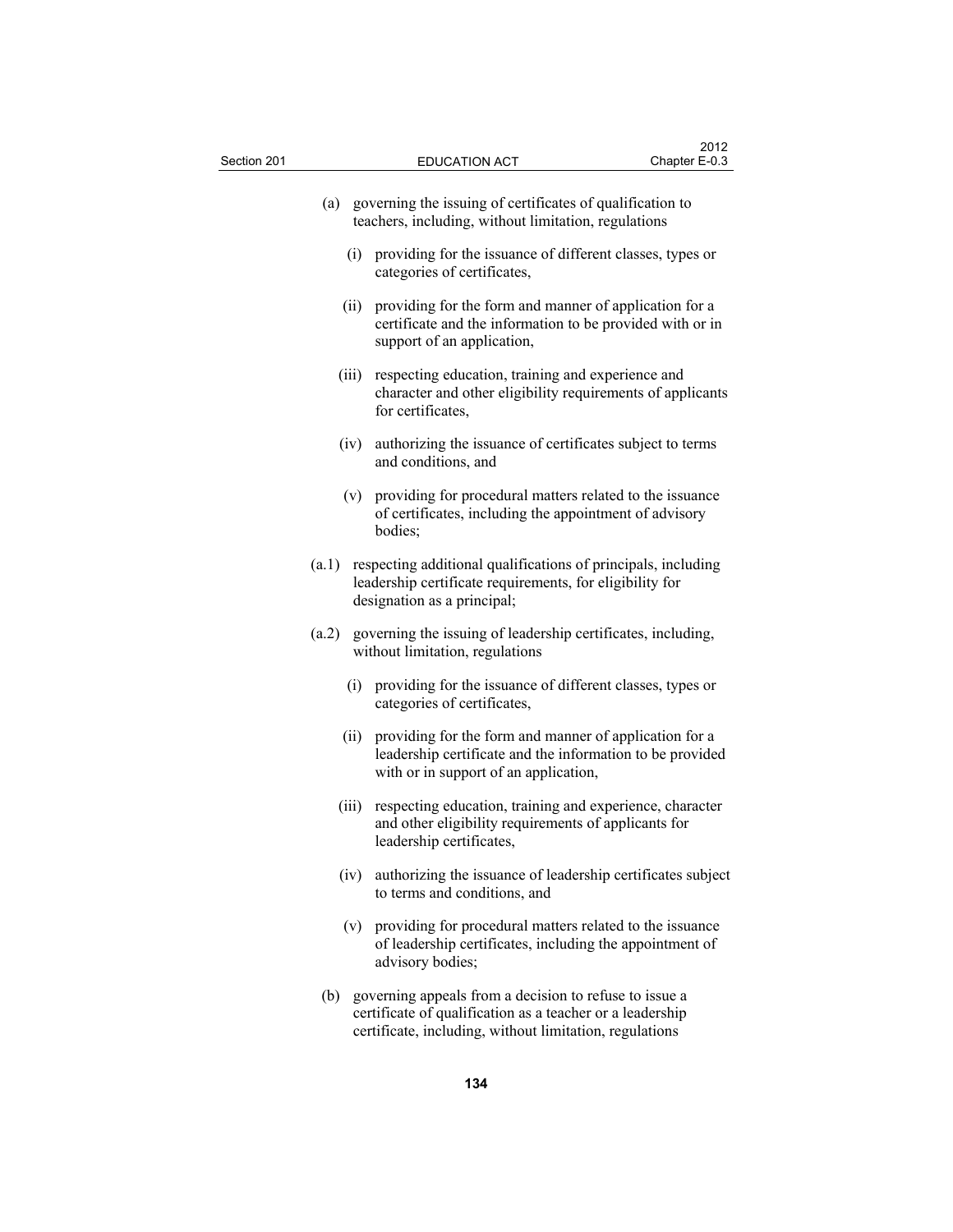| Section 201 |       | <b>EDUCATION ACT</b>                                                                                                                                                                                                                                                                                                                                                                                                                                                                                                                                                                                                                                                                                        | 2012<br>Chapter E-0.3 |
|-------------|-------|-------------------------------------------------------------------------------------------------------------------------------------------------------------------------------------------------------------------------------------------------------------------------------------------------------------------------------------------------------------------------------------------------------------------------------------------------------------------------------------------------------------------------------------------------------------------------------------------------------------------------------------------------------------------------------------------------------------|-----------------------|
|             | (i)   | respecting the grounds on which an appeal may be made,                                                                                                                                                                                                                                                                                                                                                                                                                                                                                                                                                                                                                                                      |                       |
|             | (ii)  | providing for the establishment of appeal panels and<br>setting out their powers and duties,                                                                                                                                                                                                                                                                                                                                                                                                                                                                                                                                                                                                                |                       |
|             | (iii) | providing for procedural and evidentiary matters related<br>to the appeal process,                                                                                                                                                                                                                                                                                                                                                                                                                                                                                                                                                                                                                          |                       |
|             | (iv)  | authorizing the Minister to accept, reject or vary the<br>recommendations of an appeal panel and authorizing the<br>Minister to take any action necessary to implement the<br>Minister's decision, and                                                                                                                                                                                                                                                                                                                                                                                                                                                                                                      |                       |
|             |       | (v) respecting the responsibility of the parties to an appeal<br>for costs in respect of the appeal;                                                                                                                                                                                                                                                                                                                                                                                                                                                                                                                                                                                                        |                       |
|             |       | (c) providing for and governing the means of dealing with<br>allegations that a teacher is unskilled or incompetent in<br>teaching or that a principal or other individual who holds a<br>leadership certificate is unskilled or incompetent in carrying<br>out the leadership duties related to that leadership<br>certificate, or the means of dealing with complaints about<br>alleged unprofessional conduct of a teacher or of a principal<br>or other individual who holds a leadership certificate, other<br>than a teacher, principal or other individual who is subject to<br>the disciplinary provisions set out under the Teaching<br>Profession Act, including, without limitation, regulations |                       |
|             |       | (i) governing what constitutes unprofessional conduct of a<br>teacher or unskilled or incompetent teaching,                                                                                                                                                                                                                                                                                                                                                                                                                                                                                                                                                                                                 |                       |
|             | (ii)  | governing what constitutes unprofessional conduct of a<br>principal or other individual who holds a leadership<br>certificate or the unskilled or incompetent carrying out<br>of the leadership duties related to a leadership certificate,                                                                                                                                                                                                                                                                                                                                                                                                                                                                 |                       |
|             | (iii) | respecting the form and manner in which a complaint or<br>allegation is to be made,                                                                                                                                                                                                                                                                                                                                                                                                                                                                                                                                                                                                                         |                       |
|             | (iv)  | authorizing a complaint or allegation to be dealt with<br>notwithstanding the fact that the individual who is the<br>subject of the complaint or allegation may no longer<br>hold a certificate under this Act, and respecting the<br>circumstances under which that complaint or allegation<br>may be dealt with,                                                                                                                                                                                                                                                                                                                                                                                          |                       |
|             |       | (v) respecting the investigation of complaints and<br>allegations and the powers and duties of a person<br>conducting the investigation or receiving the report of                                                                                                                                                                                                                                                                                                                                                                                                                                                                                                                                          |                       |

**135**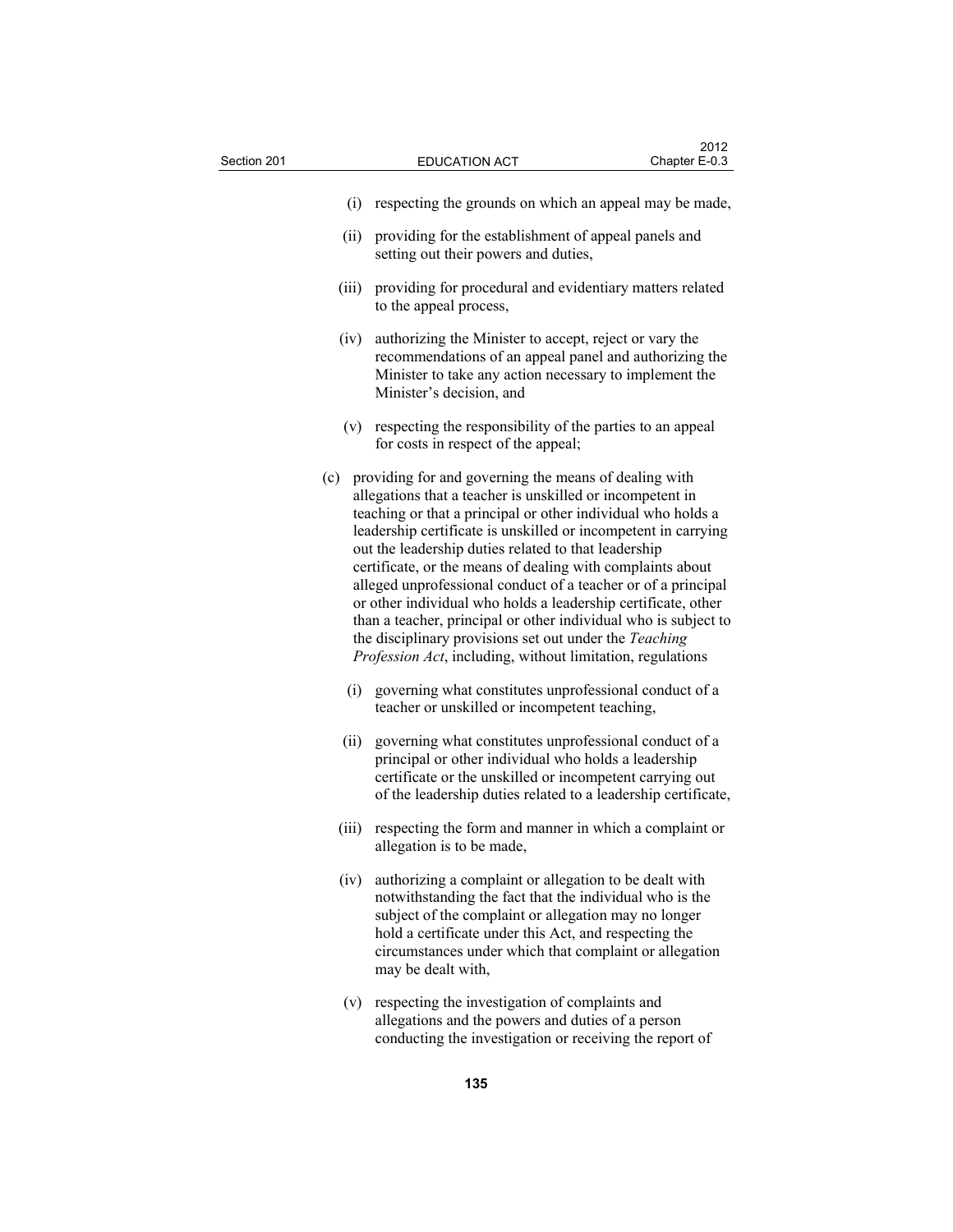| Section 201 |        | <b>EDUCATION ACT</b>                                                                                                                                                                                                                                                                                                  | 2012<br>Chapter E-0.3 |
|-------------|--------|-----------------------------------------------------------------------------------------------------------------------------------------------------------------------------------------------------------------------------------------------------------------------------------------------------------------------|-----------------------|
|             | be,    | the person conducting the investigation, as the case may                                                                                                                                                                                                                                                              |                       |
|             | (vi)   | respecting the establishment of panels to deal with<br>complaints and allegations and respecting the powers<br>and duties of those panels,                                                                                                                                                                            |                       |
|             | (vii)  | respecting procedural and evidentiary matters in respect<br>of the investigation of complaints and allegations and in<br>respect of the business of the panels, including, without<br>limitation, regulations                                                                                                         |                       |
|             |        | (A) providing for the taking of evidence under oath,                                                                                                                                                                                                                                                                  |                       |
|             | (B)    | providing for the compellability of witnesses,                                                                                                                                                                                                                                                                        |                       |
|             |        | (C) requiring persons to produce records and documents<br>relevant to the subject-matter of a complaint or<br>allegation, and                                                                                                                                                                                         |                       |
|             | (D)    | authorizing proceedings for civil contempt of court to<br>be brought against a person who fails to comply with<br>a notice to attend a proceeding before a panel as a<br>witness or a notice to produce records or documents,<br>or who refuses to be sworn or to answer questions at<br>a proceeding before a panel, |                       |
|             | (viii) | authorizing a person conducting an investigation of a<br>complaint or allegation to investigate any other matter<br>related to the conduct of the individual who is the<br>subject of the complaint or allegation that arises in the<br>course of the investigation,                                                  |                       |
|             | (ix)   | authorizing the Minister, on receipt of a panel's<br>recommendation, to do one or more of the following,<br>whether or not that is the panel's recommendation:                                                                                                                                                        |                       |
|             |        | (A) dismiss the complaint or allegation;                                                                                                                                                                                                                                                                              |                       |
|             | (B)    | serve a letter of reprimand on the individual who is<br>the subject of the complaint or allegation;                                                                                                                                                                                                                   |                       |
|             | (C)    | suspend one or more certificates of the individual<br>who is the subject of the complaint or allegation,<br>with or without conditions;                                                                                                                                                                               |                       |
|             |        | (D) cancel one or more certificates of the individual who<br>is the subject of the complaint or allegation, or cancel                                                                                                                                                                                                 |                       |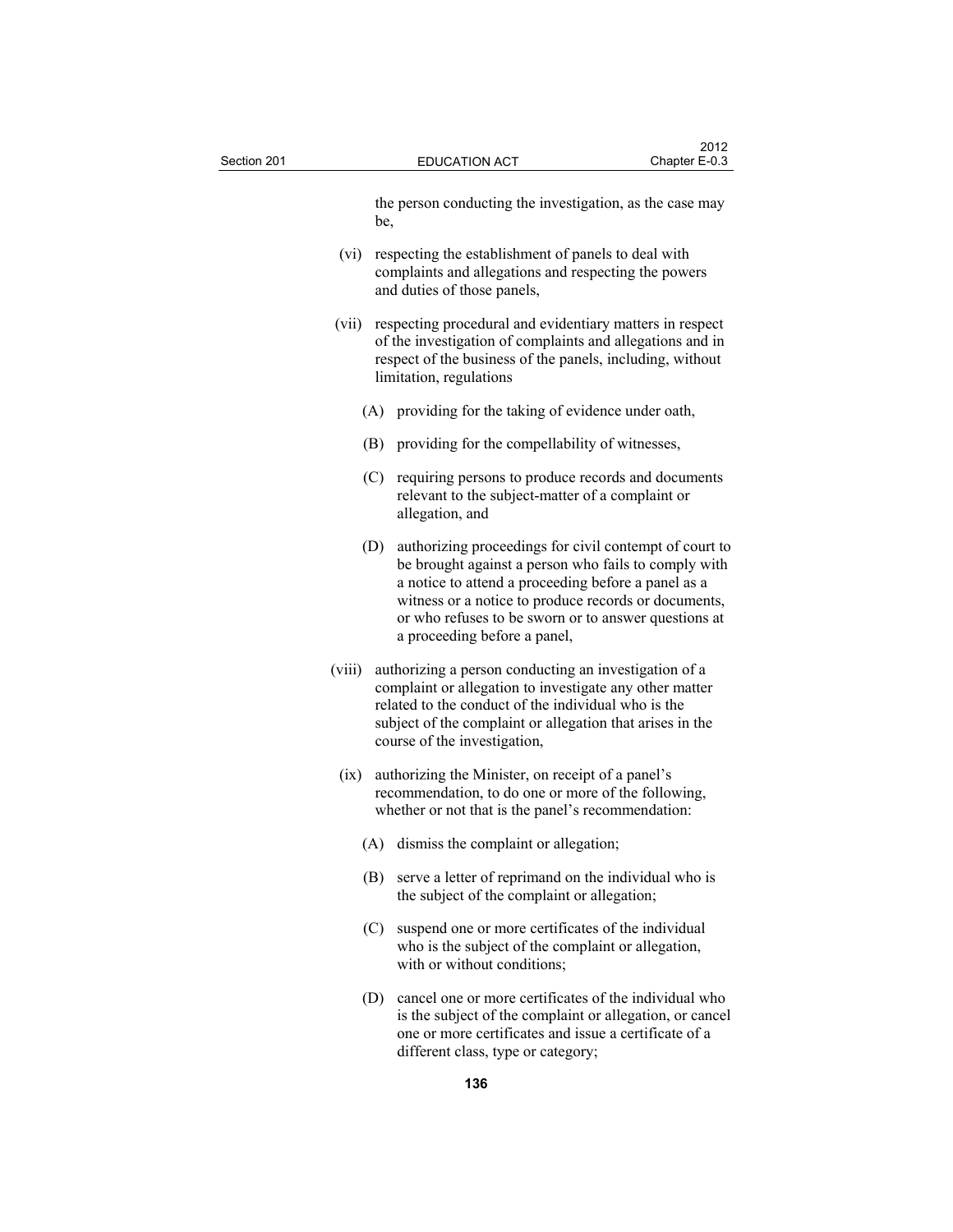| Section 201 | <b>EDUCATION ACT</b>                                                                                                                                                                                                                                                                           | 2012<br>Chapter E-0.3        |
|-------------|------------------------------------------------------------------------------------------------------------------------------------------------------------------------------------------------------------------------------------------------------------------------------------------------|------------------------------|
|             | (E)<br>order that the individual who is the subject of the<br>complaint or allegation be ineligible for one or more<br>certificates for a definite or indefinite time, with or<br>without conditions;                                                                                          |                              |
| (d)         | respecting the responsibility of the parties to a proceeding in<br>respect of a complaint or allegation referred to in clause (c)<br>for costs in respect of the proceeding;                                                                                                                   |                              |
| (e)         | authorizing the Minister to accept, reject or vary the<br>recommendations of a committee established under the<br>Teaching Profession Act to cancel or suspend one or more<br>certificates, and authorizing the Minister to take any action<br>necessary to implement the Minister's decision; |                              |
| (f)         | governing the publication of particulars regarding any<br>recommendation or decision made in proceedings in respect<br>of a complaint or allegation referred to in clause (c) or in<br>proceedings under sections 17 to 65 of the Teaching<br>Profession Act;                                  |                              |
| (g)         | authorizing the Minister to appoint a Registrar and other<br>officials for the purpose of carrying out powers and duties<br>under the regulations;                                                                                                                                             |                              |
|             | (h) requiring the Registrar to keep registers and records and<br>respecting the information that is to be kept in the registers<br>and records;                                                                                                                                                |                              |
|             | respecting, authorizing and prohibiting the release of<br>(i)<br>information in the Registrar's registers and records;                                                                                                                                                                         |                              |
| (j)         | authorizing the Registrar to delegate to any employee under<br>the Minister's administration the powers or duties of the<br>Registrar that are specified in the regulations;                                                                                                                   |                              |
|             | (k) requiring the payment of fees in respect of any matter<br>provided for under the regulations, including prescribing the<br>amount of the fee or the manner in which and by whom the<br>amount is determined and who must pay it;                                                           |                              |
|             | (1) providing for the service of notices and documents in<br>respect of matters and proceedings dealt with in the<br>regulations.                                                                                                                                                              |                              |
|             | (2) A regulation made under subsection $(1)$ may be specific or<br>general in its application.                                                                                                                                                                                                 | 2012 cE-0.3 s201;2019 c7 s21 |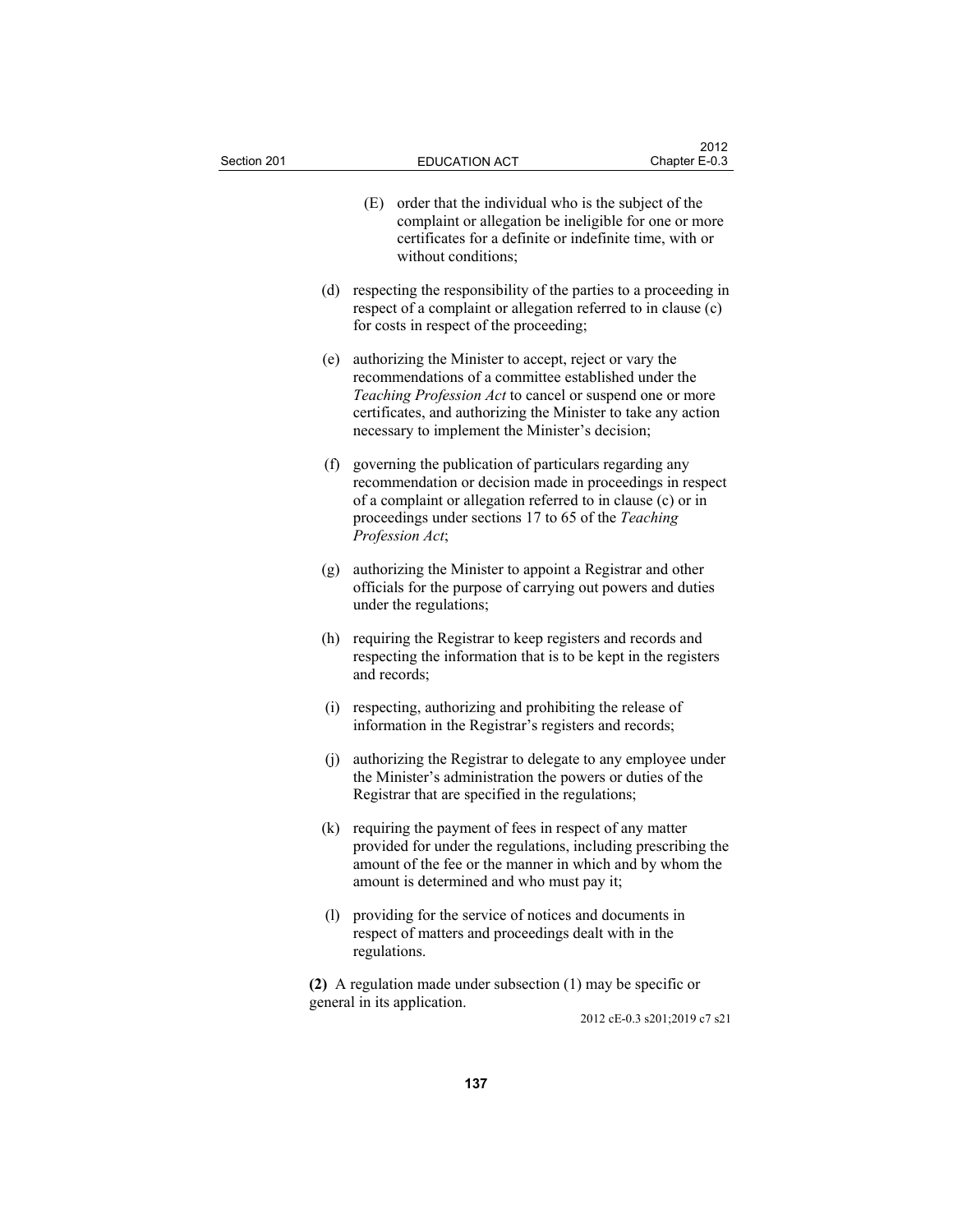## **Principals designated**

**202(1)** A board that operates one or more schools shall designate a number of teachers as principals.

**(1.1)** Unless otherwise authorized by this Act, a board must designate as a principal only a teacher who holds a leadership certificate prescribed by the regulations and issued pursuant to this Act.

**(2)** The board shall assign a principal to each school.

**(3)** The board may assign a principal to be a principal of more than one school.

2012 cE-0.3 s202;2019 c7 s22

## **Acting principal**

**203(1)** Notwithstanding section 202, a board may

- (a) designate a teacher to be an acting principal for a period of not more than one year, and
- (b) assign that acting principal to a school.

**(1.1)** A teacher who is designated as an acting principal must hold a leadership certificate prescribed by the regulations and issued under this Act.

**(2)** Where a board has assigned an acting principal under subsection (1), the board shall, within one year from the date of that assignment, assign a principal to that school.

2012 cE-0.3 s203;2019 c7 s23

#### **Administrative, supervisory and consultative positions**

**204(1)** Subject to section 199, a board may appoint any person or designate a teacher to an administrative, supervisory or consultative position.

**(2)** When an organization representing teachers carries on collective bargaining on behalf of the teachers, a board and the organization

- (a) may, through negotiation, include or exclude from the teachers on whose behalf the organization is bargaining any teacher who has been designated by the board to an administrative, supervisory or consultative position, and
- (b) must exclude from the teachers on whose behalf the organization is bargaining any teacher who as a result of making an election under section 5.1 of the *Teaching*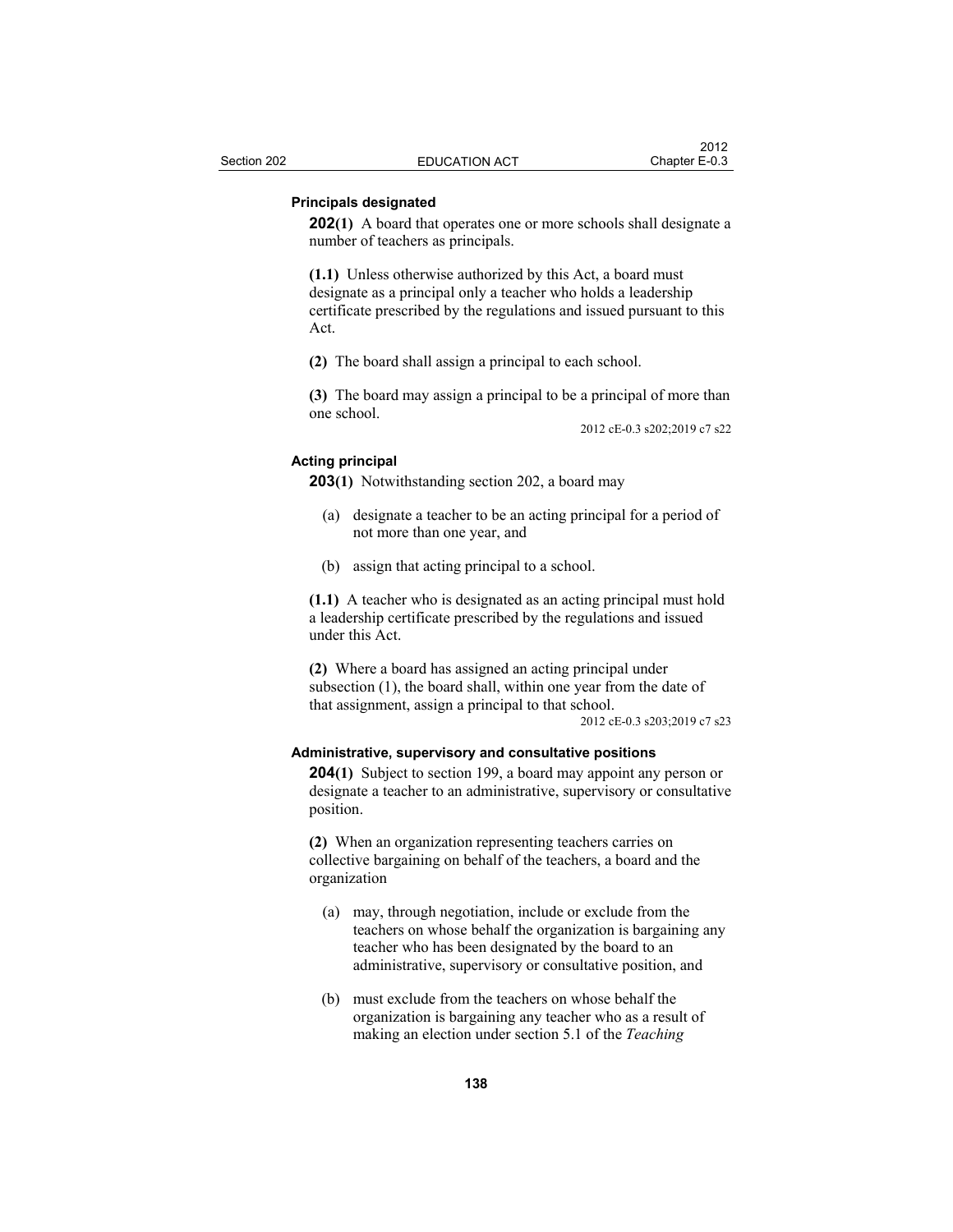*Profession Act* is not an active member of The Alberta Teachers' Association.

### **Contracts of employment**

**205(1)** In this Division, "teaching day" means

- (a) a day on which instruction is given by a teacher,
- (b) a day on which a school is closed due to an emergency,
- (c) a day on which a school is closed by order of the Minister,
- (d) 2 days on which a teachers' convention authorized by The Alberta Teachers' Association is held,
- (e) holidays declared by a board, and
- (f) any other days that are approved by the Minister.

**(2)** Unless the teacher agrees, a board may not require a teacher to instruct students

- (a) for more than 1100 hours in a school year, or
- (b) for more than 200 teaching days in a school year.

**(3)** Subject to subsection (2) and notwithstanding any other agreement to the contrary, the terms and conditions of a contract of employment between a board and a teacher shall comprise the following:

- (a) except in the case of a teacher excluded under section 204(2), the terms and conditions negotiated, agreed on or awarded under the *Labour Relations Code*;
- (b) this section and sections 204, 206, 207 and 209 to 219;
- (c) the terms and conditions agreed on by the board and the teacher.

**(4)** Any contract of employment excluding or purporting to exclude the provisions of subsection  $(3)(a)$  or  $(b)$  is void.

**(5)** Every contract of employment between a board and a teacher must

- (a) be in writing,
- (b) be offered to a teacher by a person acting on behalf of the board, and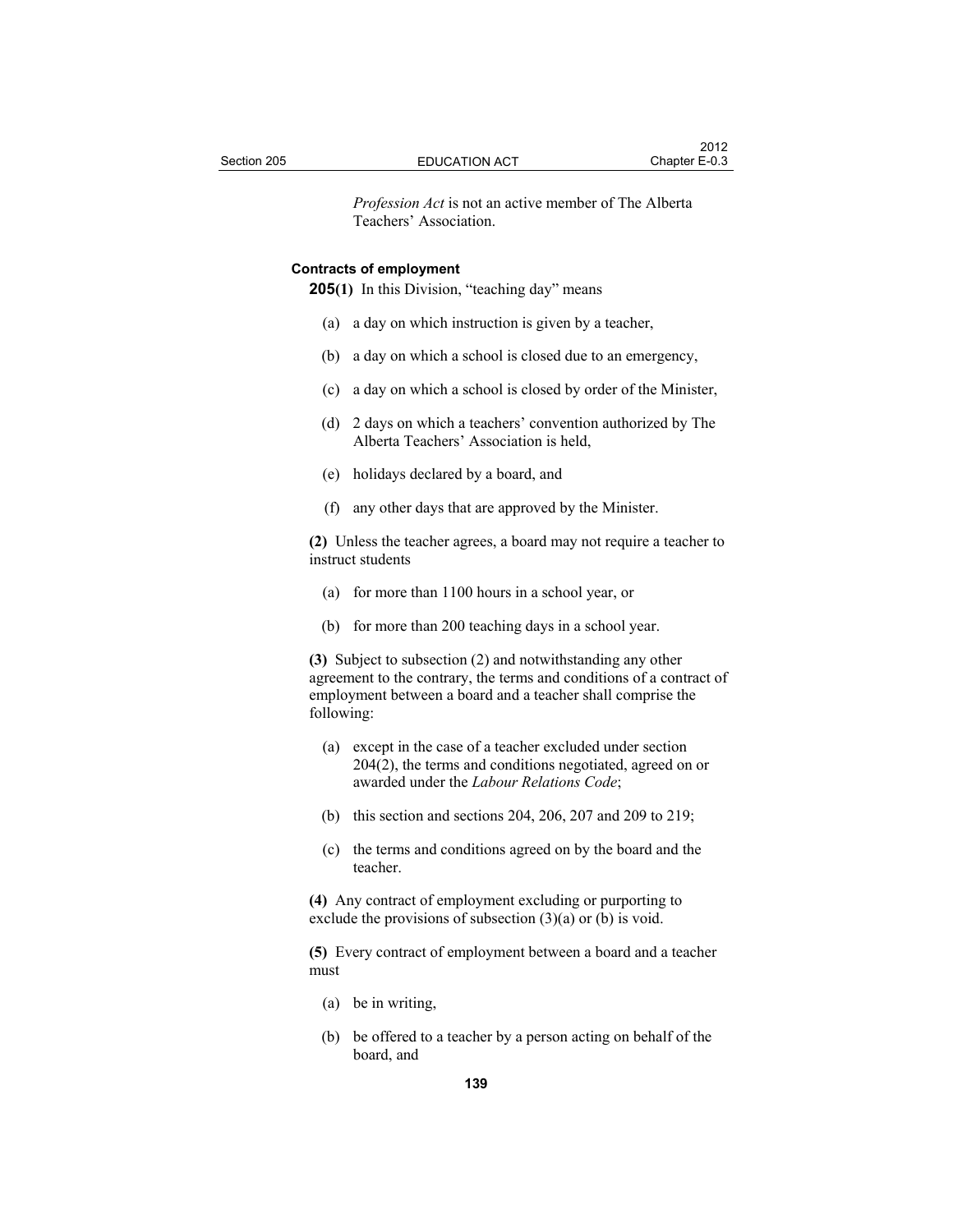(c) be accepted by the teacher.

**(6)** For the purposes of this Division, an offer, acceptance, confirmation, statement or notification must be in writing and must be

- (a) sent by registered or ordinary mail or by courier to,
- (b) personally served on, or
- (c) sent by fax or electronic mail to

the person to whom it is addressed.

#### **Probationary contract**

**206(1)** A board may employ a teacher under a probationary contract of employment for a complete school year if that teacher

- (a) was not employed by that board as a teacher in the school year immediately prior to the school year in which the contract is entered into, or
- (b) in the school year immediately prior to the school year in which the contract is entered into was employed by that board under section 208 or under a contract referred to in section 209.

**(2)** For the purposes of subsection (1), a teacher who was employed under section 211 is deemed to have been employed by the board under a probationary contract of employment if at the conclusion of a school year the total amount of time that the teacher taught for the board is at least equal to the amount of time the teacher would have been required to teach in a complete school year if the teacher had been employed by the board to teach on a full-time basis.

**(3)** A probationary contract of employment terminates on the June 30 next following the commencement date specified in the contract.

**(4)** Notwithstanding subsection (3), if evaluations of the teacher indicate to the board that a further probationary period is required and the teacher agrees, the probationary contract of employment may be extended for a further period ending no later than the June 30 next following the date of the renewal of the contract.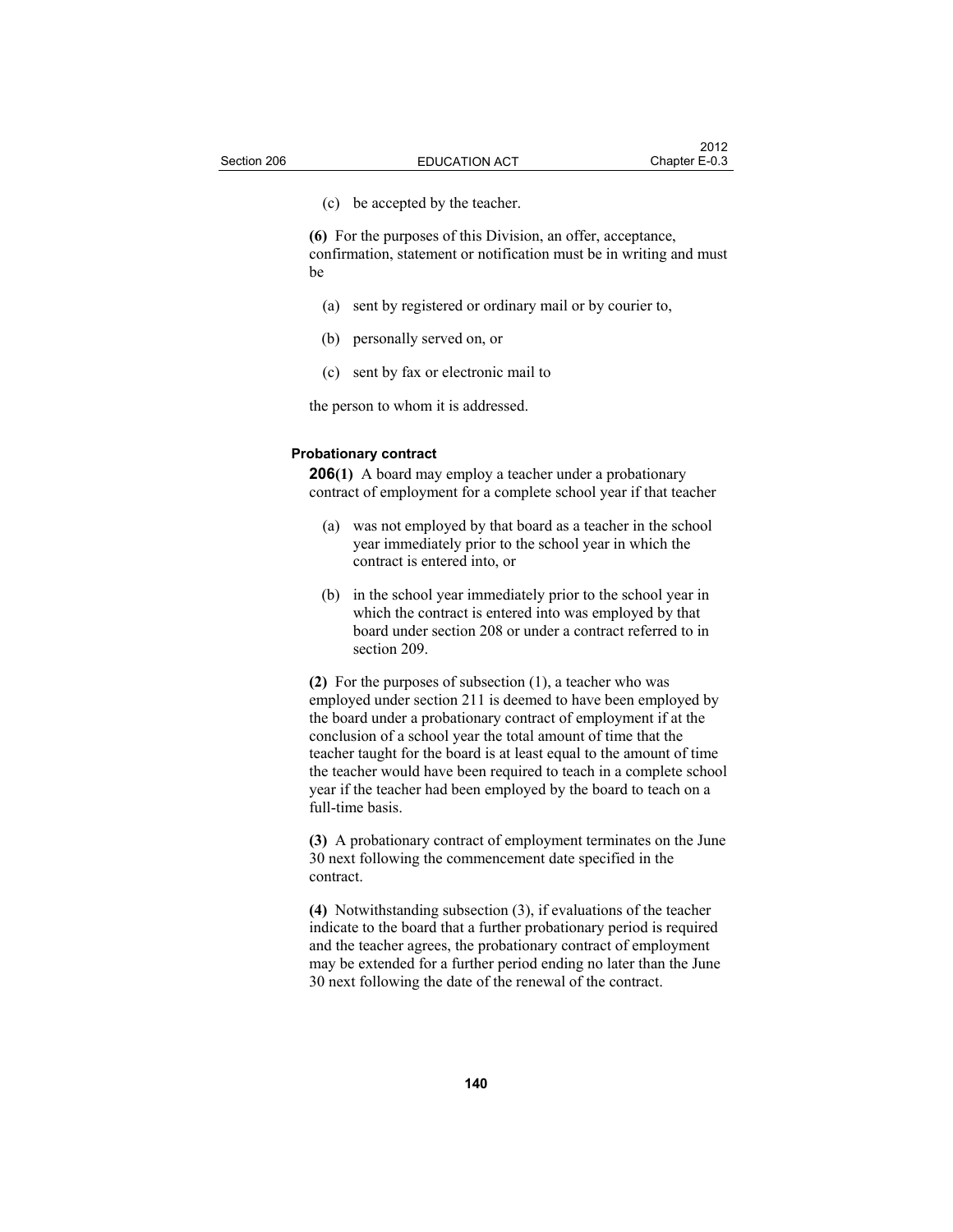# **Continuing contract**

**207** Subject to this Act, a contract of employment between a board and a teacher continues in force from year to year.

### **Substitute teachers**

**208(1)** A teacher may teach without a contract of employment that is in accordance with section 205 only when the teacher is employed

- (a) on a day-to-day basis, or
- (b) to occupy a vacancy that is expected to be less than 20 consecutive teaching days in duration.

**(2)** Neither a teacher who teaches without a contract of employment that is in accordance with section 205 nor the board employing the teacher may appeal to the Board of Reference in respect of that teacher's employment.

# **Temporary contract**

**209(1)** A teacher may be employed by a board under a temporary contract of employment when that teacher is employed for the purpose of replacing a teacher who is absent from the teacher's duties for a period of 20 or more consecutive teaching days.

**(2)** A temporary contract of employment entered into under subsection (1) must

- (a) specify the date on which the teacher commences employment with the board, and
- (b) terminate
	- (i) on the June 30 next following the commencement date specified in the contract, or
	- (ii) on a date provided for in the contract,

whichever is earlier.

**(3)** Notwithstanding anything contained in a temporary contract of employment, a party to a temporary contract of employment may terminate that contract by giving 30 days' written notice of the termination to the other party to the contract.

**(4)** Section 231 does not apply to the termination of a temporary contract of employment under this section.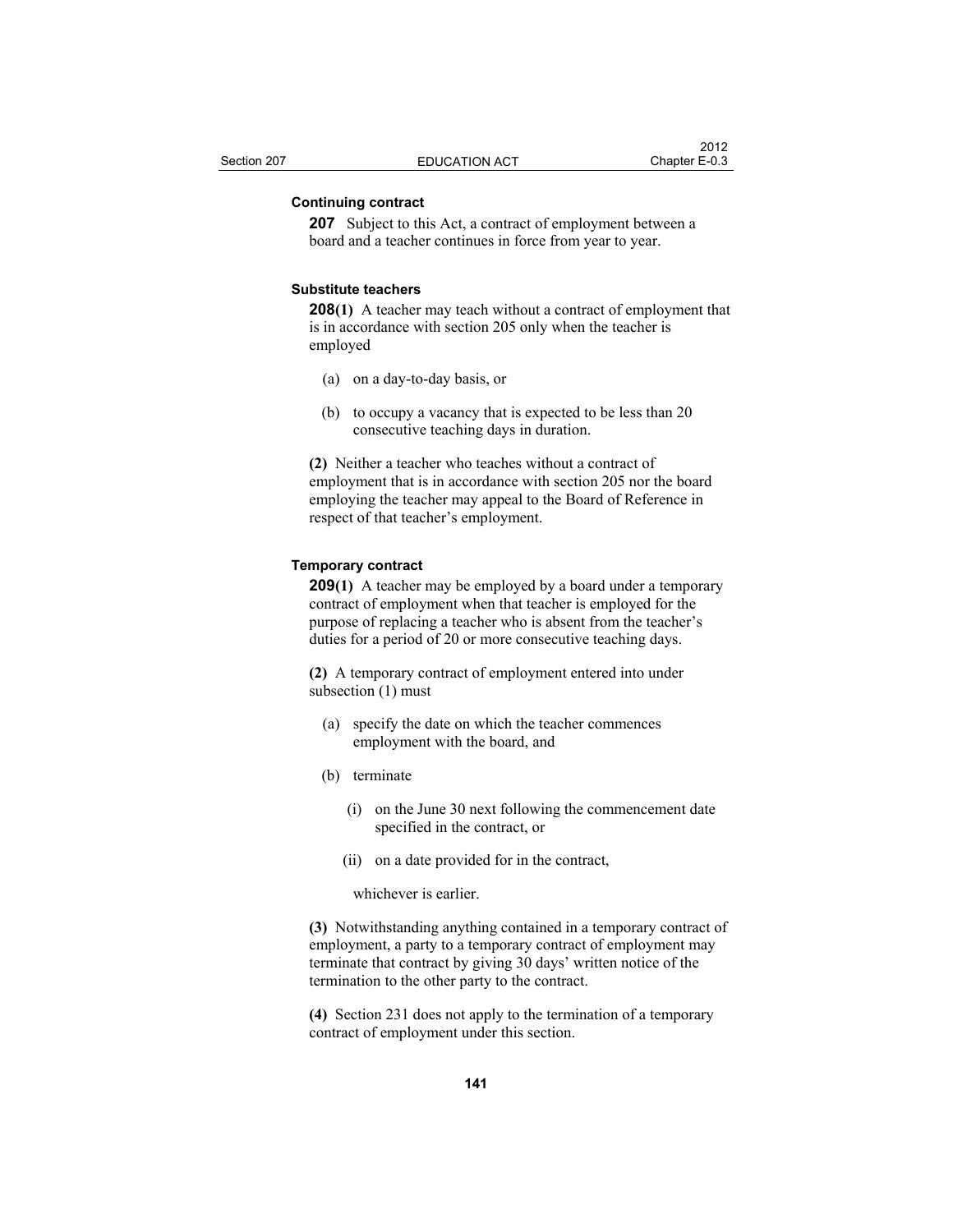# **Interim contract**

**210(1)** A board may employ a teacher for a period of not more than 360 teaching days under an interim contract of employment if that teacher

- (a) was not employed by that board as a teacher in the school year immediately prior to the school year in which the interim contract of employment commences, or
- (b) was employed under section 208 or under a contract referred to in section 209 by that board in the school year immediately prior to the school year in which the interim contract of employment commences.

**(2)** For the purposes of subsection (1), a teacher who was employed under section 211 is deemed to have been employed by the board under an interim contract of employment if at the conclusion of a school year the total amount of time that the teacher taught for the board is at least equal to the amount of time the teacher would have been required to teach in a complete school year if the teacher had been employed by the board to teach on a full-time basis.

**(3)** An interim contract of employment terminates on the June 30 next following the commencement date specified in the contract unless otherwise specified in the contract.

# **Part-time contract**

**211(1)** A board may employ a teacher under a part-time contract of employment for a period that includes all the teaching days in a school year

- (a) to teach on a part-time basis, and
- (b) to be paid only for the time that the teacher teaches.

**(2)** When the board employs a teacher under a part-time contract of employment, the board may, unless that teacher's contract provides otherwise, vary the amount of time that the teacher is required to teach in the subsequent semester or school year.

- **(3)** If
	- (a) under subsection (2), a board varies the amount of time that a teacher is required to teach under a part-time contract of employment, and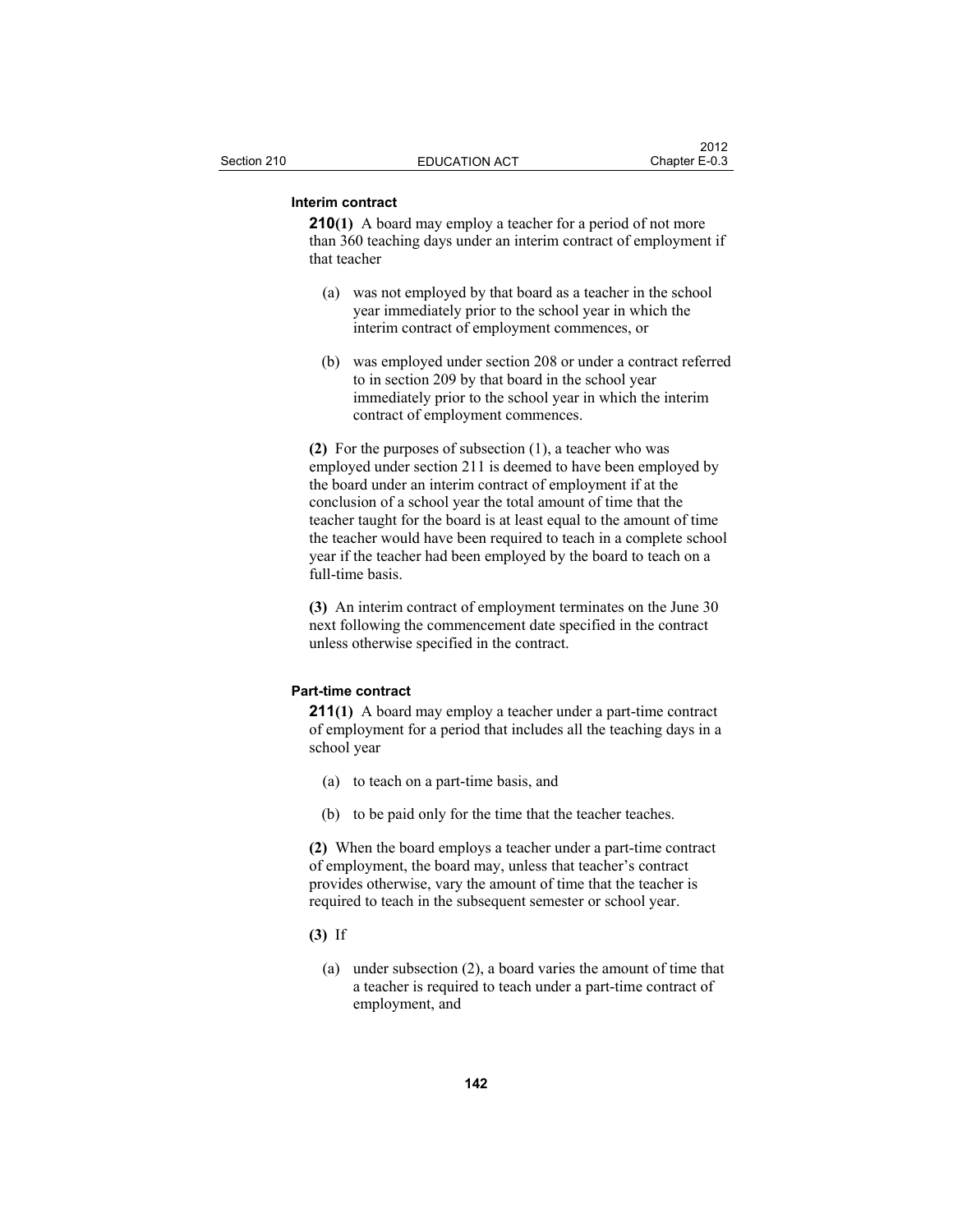(b) the teacher does not agree to teach for that amount of time as varied,

the board may terminate that teacher's contract.

**(4)** Section 231 does not apply to the termination of a contract under subsection (3).

#### **Transfer of teacher**

**212(1)** A superintendent may, at any time during a school year, transfer a teacher from one school operated by the board to another of its schools.

**(2)** Subject to this section, if a teacher is transferred, that transfer becomes effective not less than 7 days from the day on which the notice of transfer and reasons for the transfer are received by the teacher.

**(3)** When a teacher is given a notice of transfer, the teacher may, within 7 days from the day on which the teacher receives the notice of transfer, make a written request to the board to have a hearing before the board for the purpose of objecting to the transfer.

**(4)** The board may set a date and time for the hearing requested under subsection (3) that is not earlier than 14 days after the teacher receives notice of the transfer unless the teacher agrees in writing to an earlier date.

**(5)** Where a teacher makes a request to have a hearing before a board under subsection (3), that teacher must not be transferred until after the hearing is held.

- **(6)** Notwithstanding section 217, if a teacher has been given
	- (a) a notice of transfer and does not wish to transfer in accordance with the notice, or
	- (b) a hearing before the board under this section and does not wish to comply with the decision of the board,

that teacher may resign from the teacher's employment with the board on giving the board 30 days' written notice of the teacher's resignation.

**(7)** Notwithstanding that 30 days has not passed from the date that a teacher gave notice of the teacher's resignation under subsection (6), the contract of employment between that teacher and the board terminates on the board paying to the teacher the salary that the teacher would have been entitled to if the teacher had remained in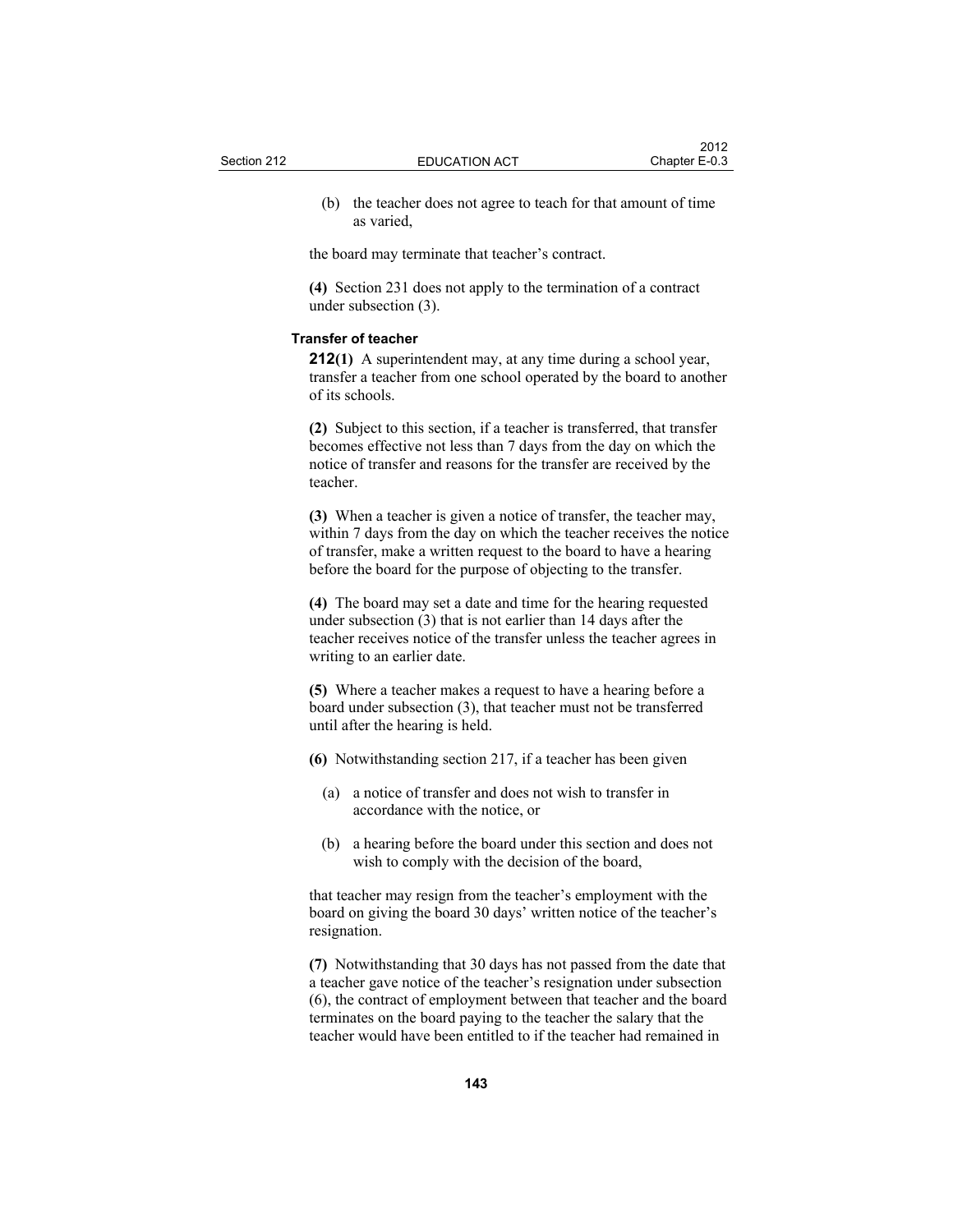the employ of the board for 30 days from the date of the giving of notice of the teacher's resignation.

#### **Suspension of teacher**

**213(1)** When a board has reasonable grounds for believing that a teacher has been guilty of gross misconduct, neglecting the teacher's duty or refusing or neglecting to obey a lawful order of the board, the board may suspend the teacher from the performance of the teacher's duties.

**(2)** If a superintendent is authorized in writing to do so by the board, the superintendent may suspend a teacher from the performance of the teacher's duties without prior notice if the superintendent is of the opinion that the welfare of students is threatened by the presence of the teacher.

**(3)** The superintendent shall advise the board forthwith of a suspension under subsection (2).

**(4)** The superintendent shall advise the teacher forthwith in writing of the reasons for the suspension of the teacher.

**(5)** A suspension by a superintendent under subsection (2) is deemed to be a suspension by the board under subsection (1) to which subsection  $(6)(a)$  does not apply.

### **(6)** The board shall

- (a) give written notice of the suspension to the teacher specifying the reasons for the suspension, and
- (b) forward a copy of the notice of suspension together with a written statement of the facts alleged to the Minister.

**(7)** If the Board of Reference under section 237 authorizes the board to terminate a teacher's contract of employment, the board may terminate that contract, and on so doing the board is deemed to have acted reasonably.

**(8)** A board may reinstate a teacher who is suspended under subsection (1) or (2) notwithstanding an appeal of the suspension, and on reinstatement the teacher shall return to the performance of the teacher's duties.

**(9)** Reinstatement under subsection (8) does not affect an appeal of the suspension to the Board of Reference under section 231 or in the absence of an appeal the power of the board to investigate or terminate the teacher's contract of employment in accordance with subsection  $(11)$ .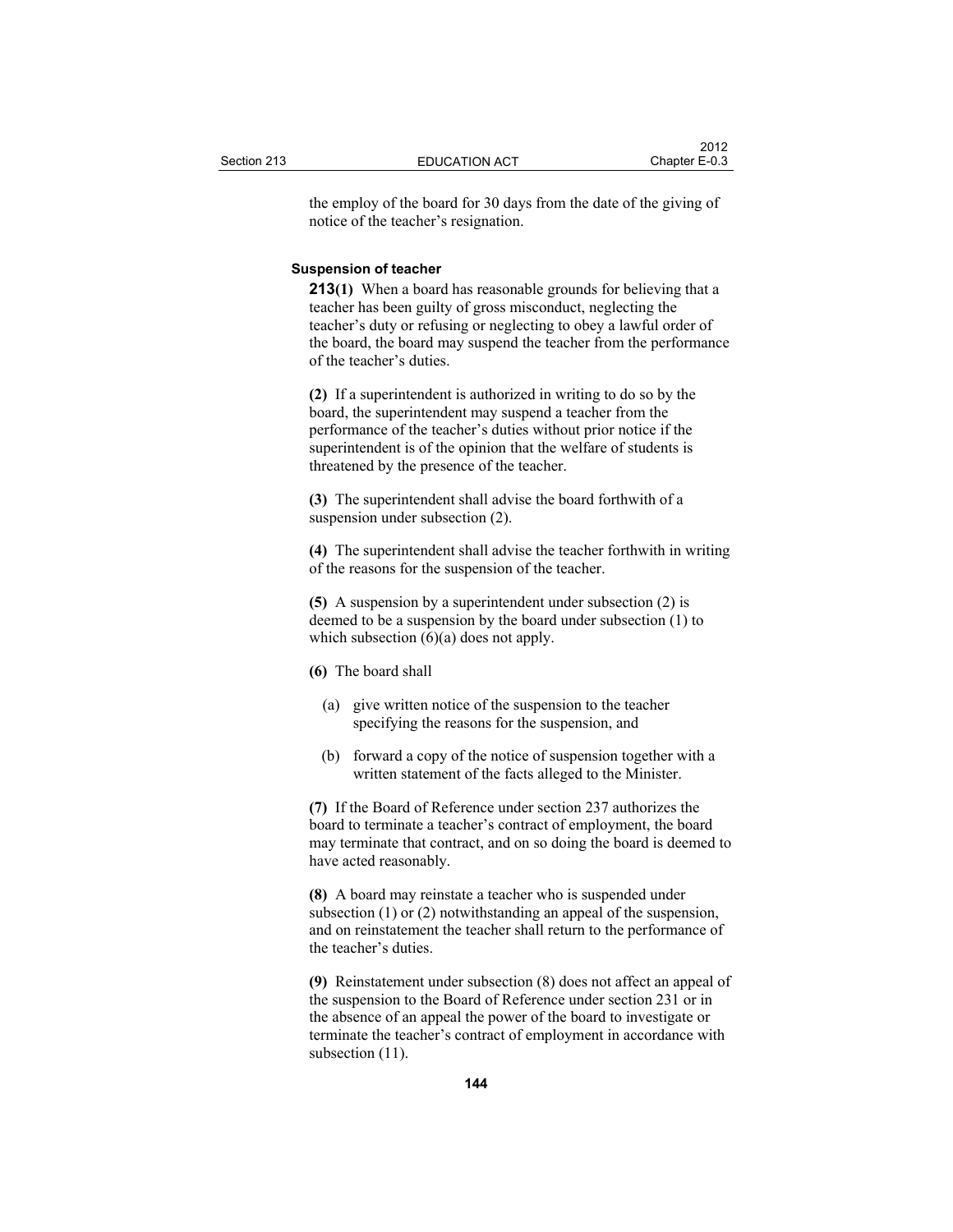**(10)** If the suspension is appealed to the Board of Reference and the Board of Reference confirms the suspension, the board may

- (a) reinstate the teacher, or
- (b) terminate the teacher's contract of employment, and the board is deemed to have acted reasonably.

**(11)** If the teacher does not appeal the suspension to the Board of Reference, the board may make an investigation of the circumstances and may reinstate the teacher or terminate the teacher's contract of employment in accordance with section 215.

**(12)** A teacher who is suspended must be paid the teacher's salary until the teacher's contract of employment is terminated in accordance with this Act.

**(13)** A board shall not employ a teacher who has been suspended by another board while the suspension is in effect. 2012 cE-0.3 s213;2015 c6 s30

#### **Termination of contract**

**214(1)** A contract of employment between a board and a teacher automatically terminates at the time that

- (a) the teacher's certificate of qualification is suspended or cancelled by the Minister, or
- (b) the teacher's certificate of qualification expires.

**(2)** A contract of employment between a board and a teacher or a designation of a teacher made pursuant to section 202, 203 or 204 may be terminated by mutual consent.

# **Termination of designation as principal**

**214.1** The designation of a teacher as a principal automatically terminates at the time that

- (a) the prescribed leadership certificate held by the principal is suspended or cancelled by the Minister, or
- (b) the prescribed leadership certificate held by the principal expires.

2019 c7 s24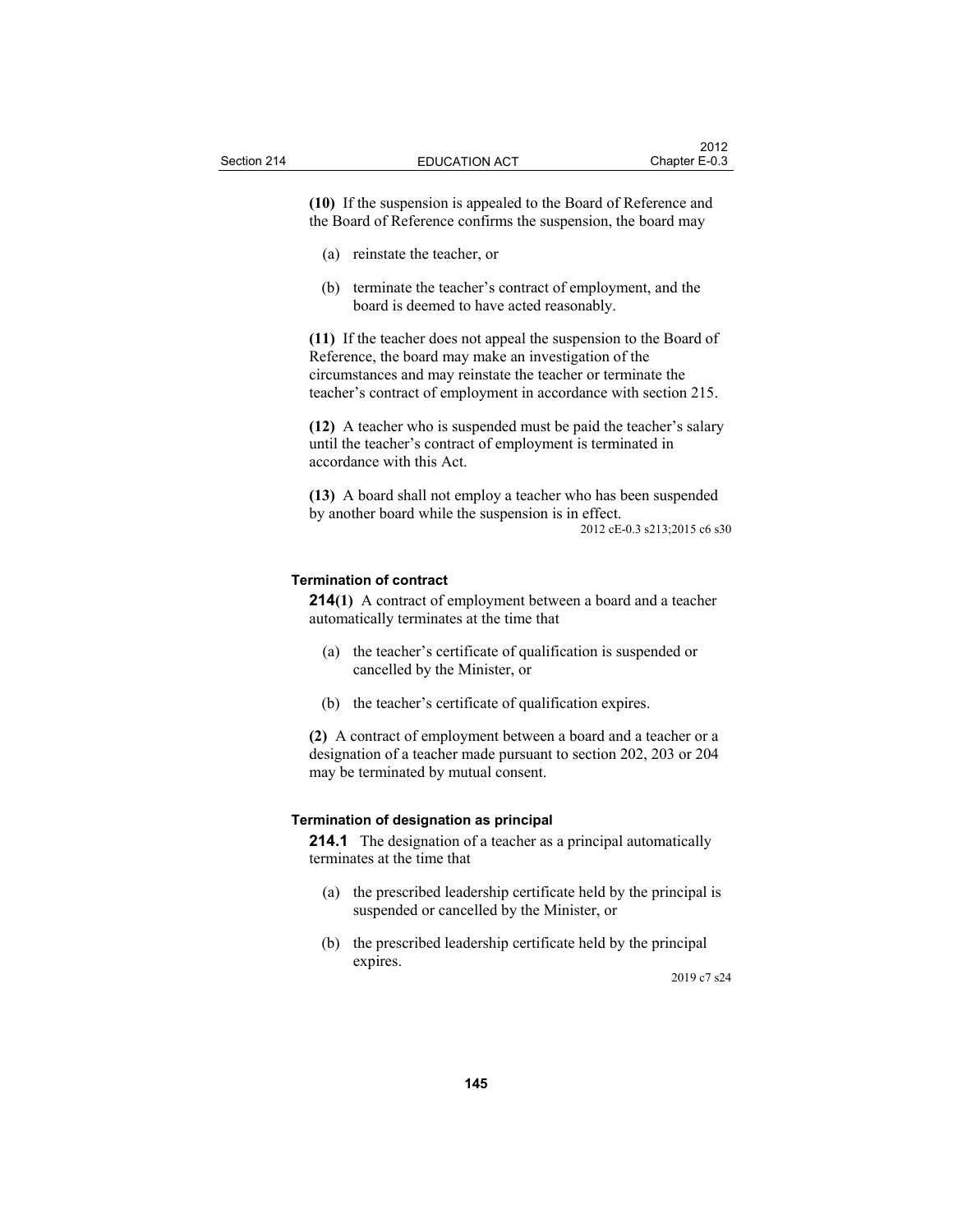# **Termination by board**

**215(1)** Whether or not the board has suspended a teacher under section 213 and whether or not the suspension, if any, has been appealed to the Board of Reference, a board may terminate

- (a) a contract of employment with a teacher, or
- (b) a designation of a teacher made pursuant to section 202, 203 or 204,

after serving the teacher with written notice of termination not less than 30 days prior to the effective date of termination.

**(2)** In terminating a contract of employment or a designation, the board shall act reasonably.

**(3)** A notice of termination of a contract of employment or a designation must specify the reasons for the termination.

**(4)** Where a teacher has been served with a notice of termination of a contract of employment or a designation, the board may suspend the teacher from the performance of the teacher's duties in accordance with the notice.

**(5)** A notice of termination of, or the termination of, a designation does not terminate a contract of employment.

**(6)** A teacher who has been suspended under this section must be paid the teacher's salary until the effective date of the termination of the teacher's contract of employment or the designation.

**(7)** If a teacher is served with notice of termination under subsection (1) and the teacher has been suspended under section 213 before the notice is served, an appeal, if any, to the Board of Reference in respect of the suspension must not be proceeded with but is merged with the appeal, if any, to the Board of Reference in respect of the termination under this section.

### **Termination by teacher**

**216(1)** A teacher may terminate

- (a) a contract of employment with a board, or
- (b) a designation of the teacher made pursuant to section 202, 203 or 204,

by giving the board 30 days' written notice of the teacher's intention to terminate that contract or designation.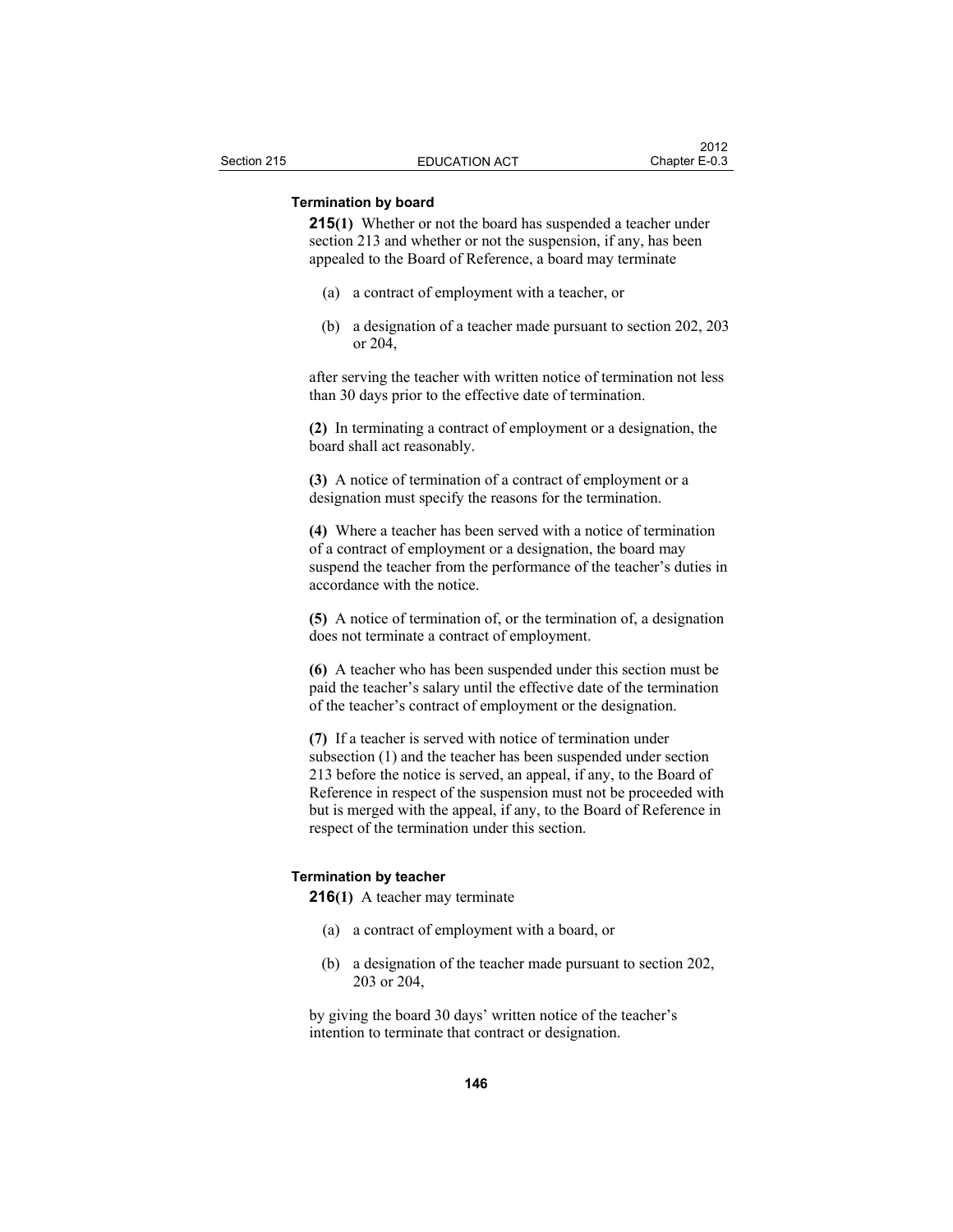**(2)** If a teacher has terminated the teacher's contract of employment with a board before rendering any service under the contract, the teacher must not be employed by another board unless the board with which the teacher's contract was terminated gives its prior approval to the teacher's employment with the other board.

## **Notice of termination**

**217(1)** Subject to section 214(2), a notice of termination of a contract of employment or of a designation made pursuant to section 202, 203 or 204 must not be given by a board or a teacher

- (a) in the 30 days preceding, or
- (b) during

a vacation period of 14 or more days' duration.

**(2)** Notwithstanding section 215(1) and subsection (1), if a teacher or principal has been convicted of an indictable offence, a board may terminate the teacher's or principal's contract of employment or the designation made pursuant to section 202, 203 or 204 without prior notice

- (a) on the conclusion of an appeal from the conviction or a proceeding to quash the conviction, or
- (b) if no appeal is made and no proceeding is commenced, at the end of the period within which an appeal may be made or a proceeding commenced.

# **Duty to report**

**218(1)** In this section,

- (a) "executive secretary" means the executive secretary as defined in the *Teaching Profession Act*;
- (b) "Registrar" means the Registrar appointed under the regulations.

**(2)** A superintendent or the person responsible for the operation of a private school must make a report in writing to the Registrar regarding the suspension, termination, resignation or retirement from employment of a teacher, principal or other individual if the suspension, termination, resignation or retirement, as the case may be, results from conduct that brings into question the suitability of the teacher, principal or other individual to hold one or more certificates prescribed by the regulations and issued pursuant to this Act.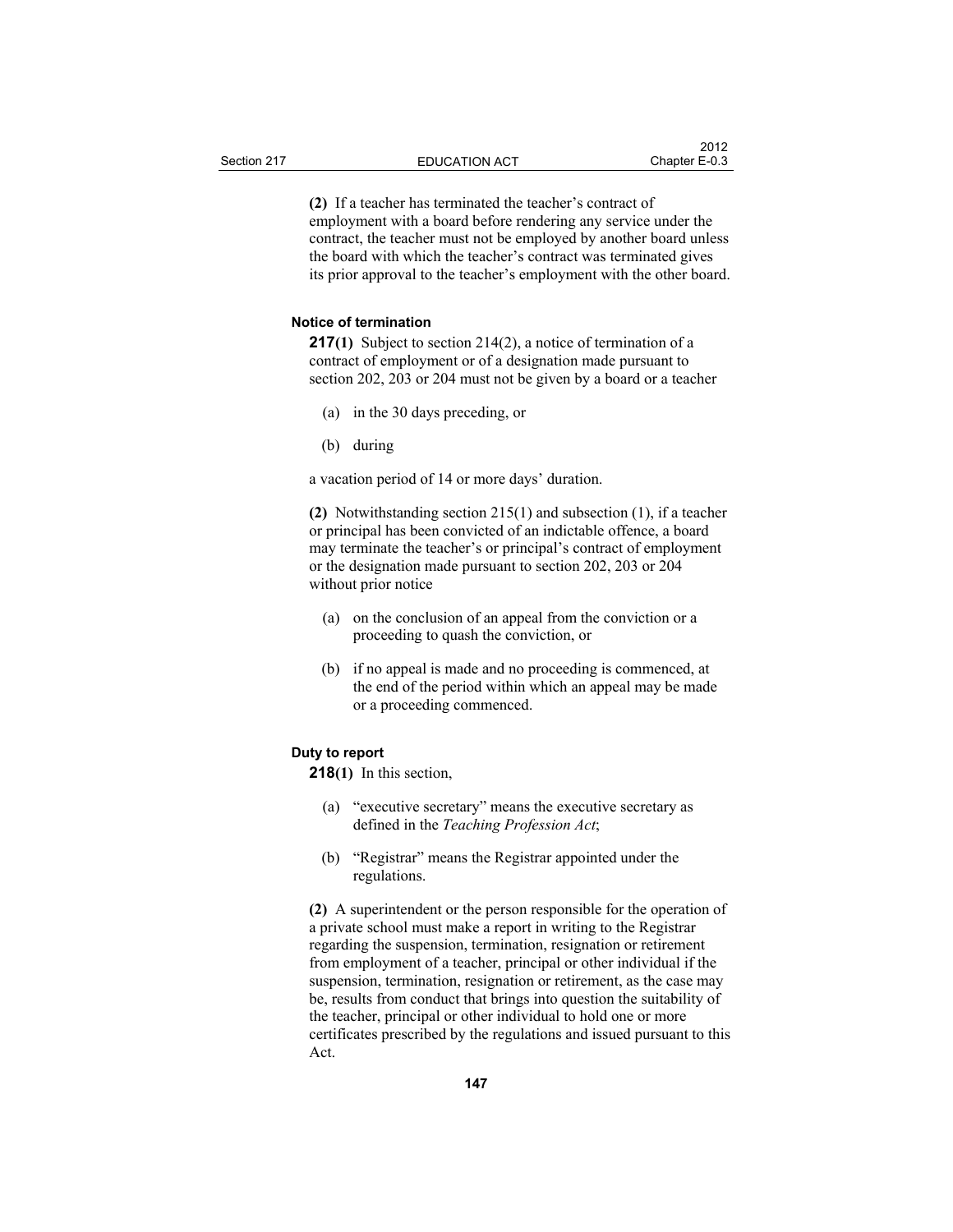**(3)** A board must make a report in writing to the Registrar regarding the suspension, termination, resignation or retirement from employment of a superintendent if the suspension, termination, resignation or retirement, as the case may be, results from conduct that brings into question the suitability of the superintendent to hold one or more certificates issued under this Act.

**(4)** If a report made under subsection (2) is in respect of a teacher, principal or other individual who is employed by the board and who is subject to the disciplinary provisions set out under the *Teaching Profession Act*, the board must make a complaint about the teacher's, principal's or other individual's conduct pursuant to section 24 of the *Teaching Profession Act*.

**(5)** If a report made under subsection (2) is in respect of a teacher, principal or other individual who is employed by

- (a) a board and who is not subject to the disciplinary provisions set out under the *Teaching Profession Act*,
- (b) the person responsible for the operation of a private school, or
- (c) the operator of a charter school,

the superintendent, the person responsible for the operation of the private school or the operator of the charter school must make a complaint about the teacher's, principal's or other individual's conduct pursuant to the applicable regulation made under sections 201 and 224.

**(6)** A board that makes a report under subsection (3) must make a complaint about the conduct of the superintendent pursuant to the applicable regulation under section 224.

**(7)** No action lies against any of the following in respect of any report made under subsection (2) or (3) in good faith when acting or purporting to act under this Act or the regulations:

- (a) a superintendent;
- (b) a board;
- (c) the person responsible for the operation of a private school or the operator of a charter school;
- (d) a person appointed as an official trustee;
- (e) the executive secretary;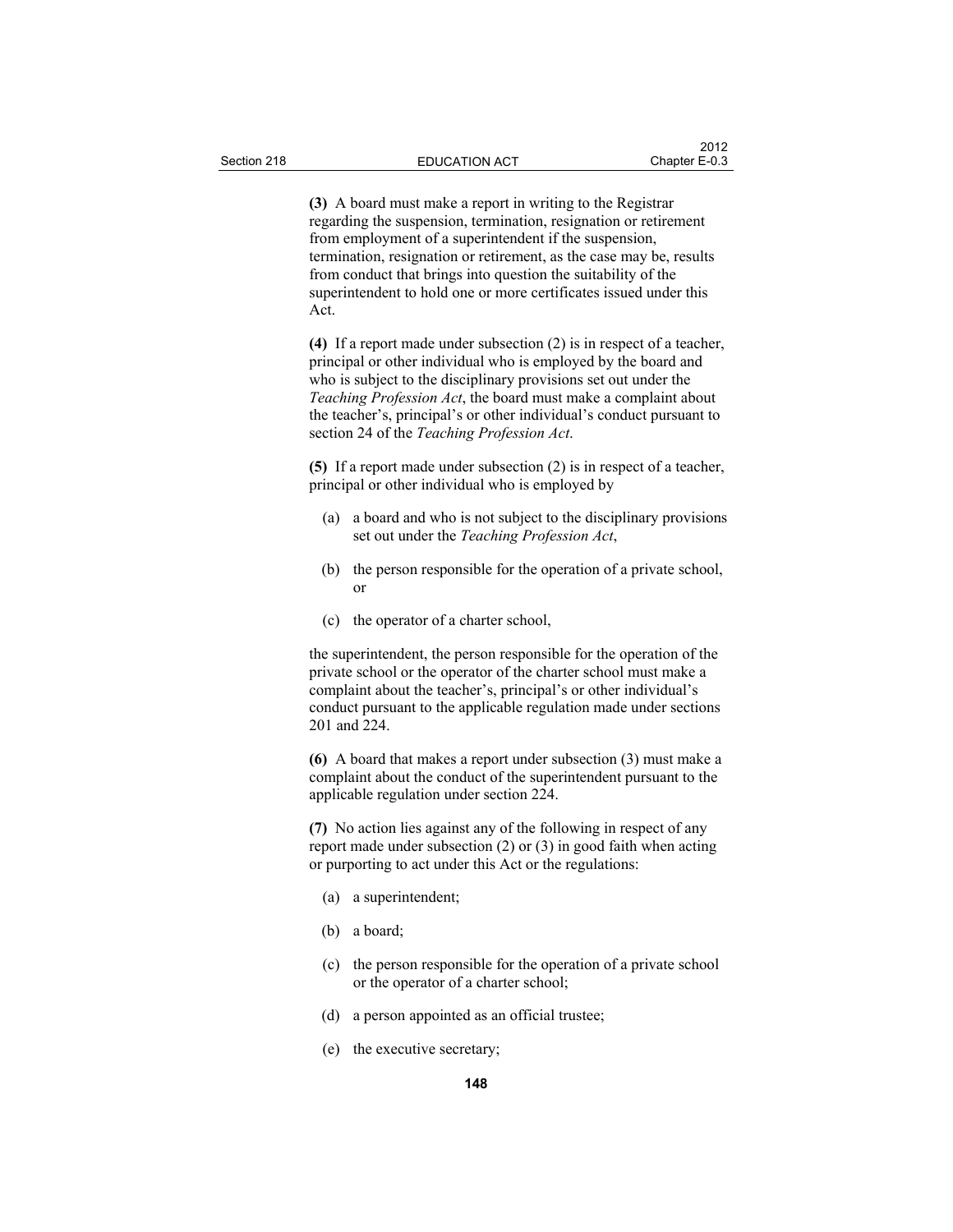(f) a person who acts on the instruction of, or under the supervision of, a person referred to in clauses (a) to (e).

**(8)** No action for defamation may be founded on a report made under subsection (2) or (3) in good faith.

**(9)** If a complaint under subsection (4), (5) or (6) is dismissed, the Registrar must remove

- (a) from the teacher's, principal's or other individual's file the corresponding report made under subsection (2), and
- (b) from the superintendent's file the corresponding report made under subsection (3).

2012 cE-0.3 s218;2019 c7 s25

### **Termination of designation**

**219(1)** Notwithstanding section 214(2), a teacher, on receipt of a notice of termination of a designation made pursuant to section 202, 203 or 204, may terminate the teacher's contract of employment by giving 30 days' written notice to the board of the teacher's intention to terminate that contract.

**(2)** No appeal may be made from a termination of a contract to the Board of Reference if the contract of employment is terminated pursuant to subsection (1).

# **Salaries**

**220(1)** Subject to section 205, a board

- (a) shall pay the annual salary of every teacher who teaches on all the teaching days of a school year on which the school at which the teacher is employed is in operation,
- (b) shall, except as provided in clause (c), pay to every teacher who
	- (i) is under a contract of employment for a period that includes all the teaching days of a school year, and
	- (ii) does not teach on all the teaching days on which the school at which the teacher is employed is in operation,

 that teacher's full annual salary less 0.5% of the salary for each teaching day on which the teacher does not teach,

(c) shall pay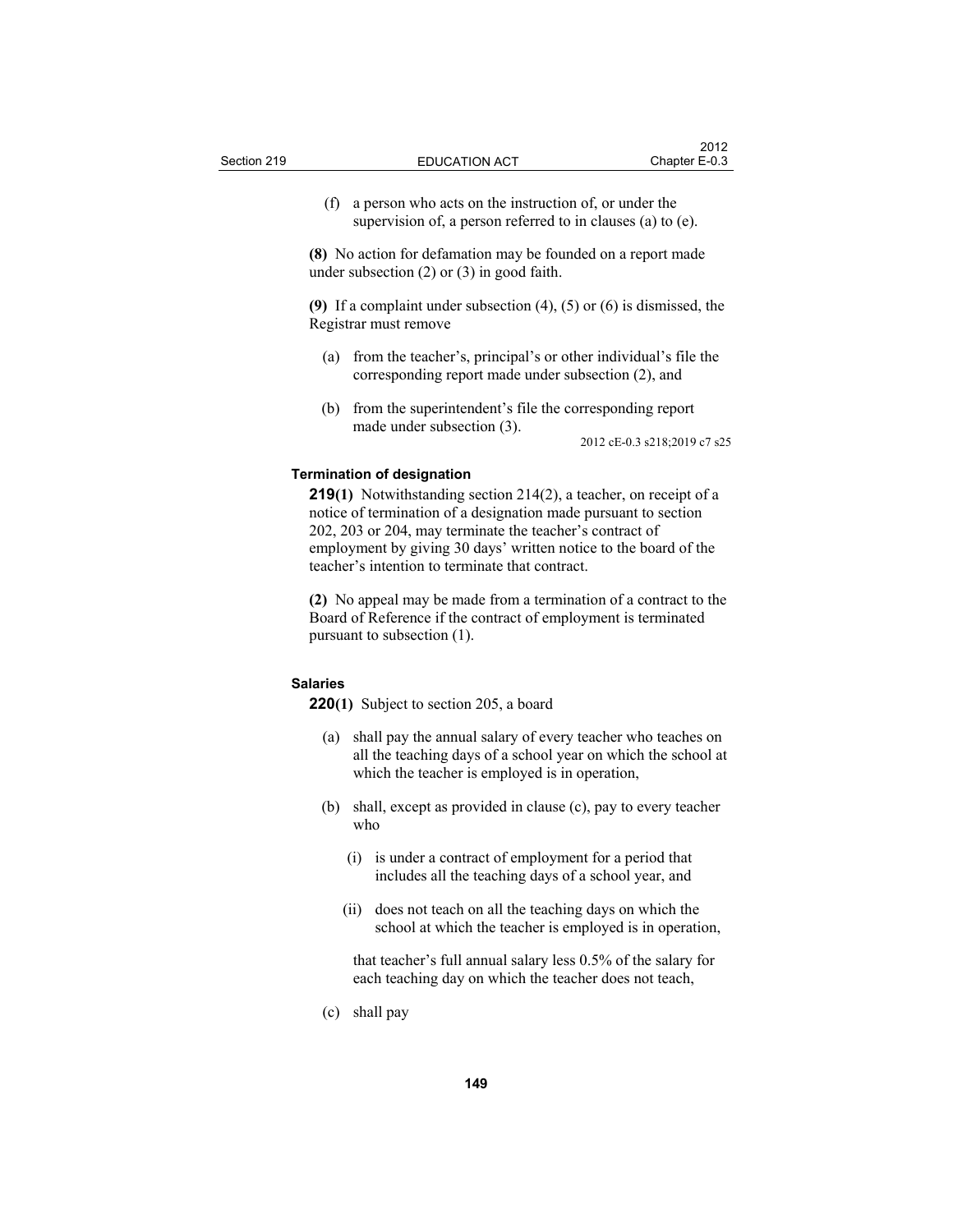| Section 220 |           | <b>EDUCATION ACT</b>                                                                                                                                                                                               | 2012<br>Chapter E-0.3                                   |  |  |
|-------------|-----------|--------------------------------------------------------------------------------------------------------------------------------------------------------------------------------------------------------------------|---------------------------------------------------------|--|--|
|             | (i)       | to every teacher who is under a contract of employment<br>for a period that does not include all the teaching days of<br>a school year, and                                                                        |                                                         |  |  |
|             | (ii)      | to every teacher who is under a contract of employment<br>for a period that includes all the teaching days of a<br>school year but who during that year teaches on fewer<br>than 100 teaching days,                |                                                         |  |  |
|             |           | 0.5% of the teacher's annual salary for each day on which<br>the teacher teaches,                                                                                                                                  |                                                         |  |  |
|             | (d)       | shall not deduct any amount from a teacher's salary in<br>respect of that teacher's absence if the absence                                                                                                         |                                                         |  |  |
|             |           | (i) is approved by the board or the Minister, or                                                                                                                                                                   |                                                         |  |  |
|             | $(ii)$ is |                                                                                                                                                                                                                    |                                                         |  |  |
|             |           | (A)<br>medical or dental treatment, or                                                                                                                                                                             | for the purpose of the teacher's receiving necessary    |  |  |
|             |           | (B)<br>the teacher,                                                                                                                                                                                                | on account of injury to or the illness or disability of |  |  |
|             |           | when the total number of teaching days on which the<br>teacher is absent in a school year does not exceed the<br>total number of teaching days of absence that the teacher<br>is allowed under subsection (2), and |                                                         |  |  |
|             | (e)       | may authorize a teacher's absence without pay.                                                                                                                                                                     |                                                         |  |  |
|             |           | (2) For the purposes of subsection $(1)(d)(ii)$ , a teacher is allowed to<br>be absent in a school year on not more than                                                                                           |                                                         |  |  |
|             | (a)       | a total of 20 teaching days, or                                                                                                                                                                                    |                                                         |  |  |
|             |           | (b) the number of teaching days determined by dividing by 9<br>the total number of teaching days that the teacher taught for<br>the board during the school year,                                                  |                                                         |  |  |
|             |           | whichever is the lesser number of teaching days.                                                                                                                                                                   |                                                         |  |  |
|             | dentist.  | (3) For the purposes of subsection $(1)(d)(ii)$ , a board may require<br>the teacher to provide it with a certificate from a physician or a                                                                        |                                                         |  |  |
|             |           | (4) A board may allow a teacher to be absent and pay full or part<br>salary to the teacher for a greater number of teaching days than the                                                                          |                                                         |  |  |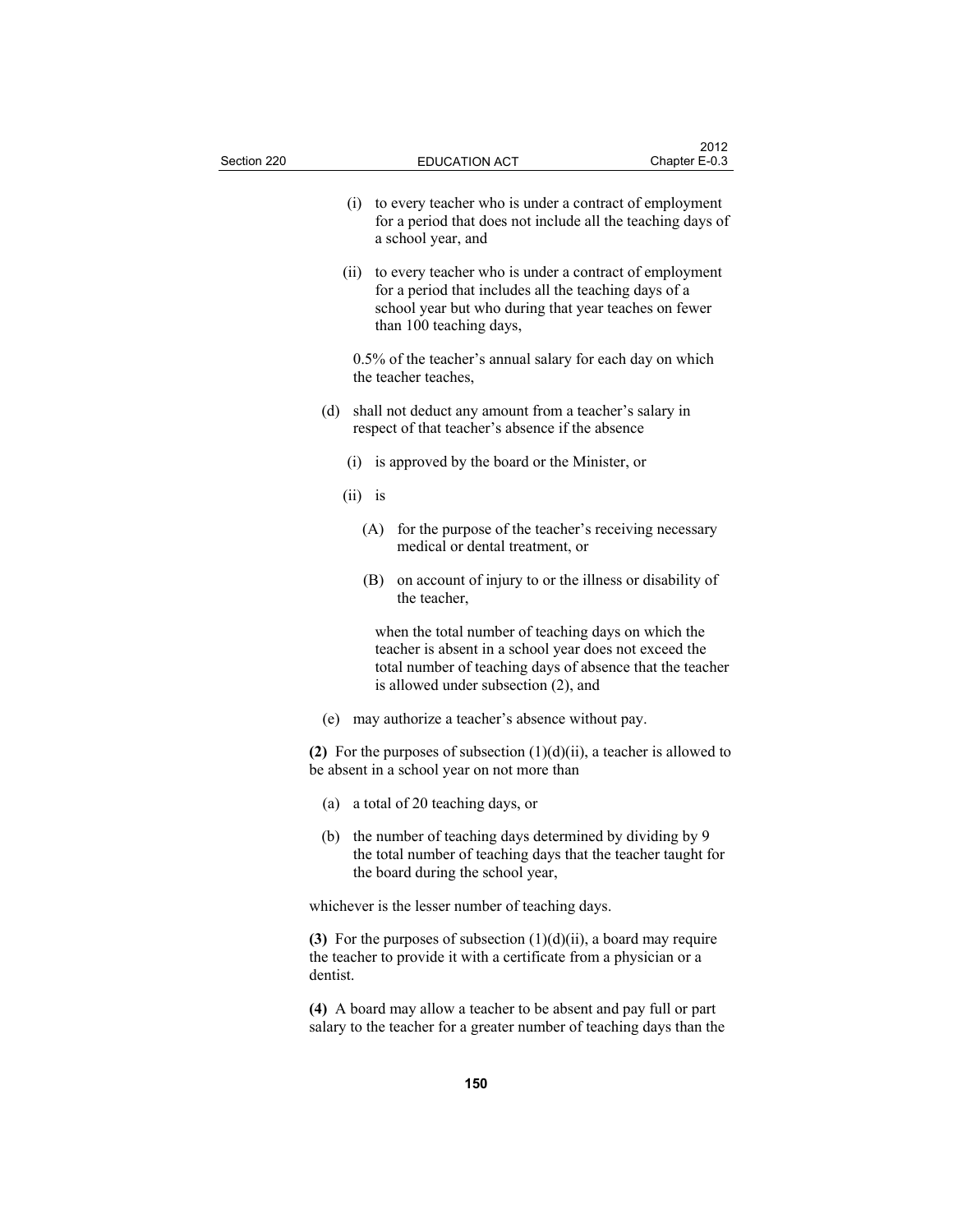number of teaching days calculated in accordance with subsection (2).

**(5)** A board may adopt a scheme whereby a teacher may earn, during the teacher's service with a board, an entitlement to salary applicable to periods of illness, the unused portion of which may be carried forward from year to year.

- **(6)** Notwithstanding any agreement to the contrary, a board shall,
	- (a) on or before the last day of each month, or
	- (b) within 7 days from the date of the termination of a contract of employment,

pay to a teacher under a contract of employment the money due to the teacher.

**(7)** Notwithstanding subsection (6), a board may withhold

- (a) at the end of each school year, or
- (b) at the termination of a teacher's contract of employment,

an amount not exceeding one month's pay for a period ending not later than 7 days after the submission by the teacher of any reports, returns or property of the board or the Government that are required to be returned to the board or the Government.

**(8)** When a teacher's employment with a board terminates prior to

- (a) the conclusion of the school year, in the case of a teacher employed under a contract to teach during all the teaching days in a school year, or
- (b) the expiry date provided for in the contract or under this Act, in the case of a teacher employed under a contract to teach for part of a school year,

the board may deduct from the amounts payable to that teacher 0.5% of the teacher's annual salary for each teaching day that the teacher was absent that exceeds

- (c) the number of teaching days that the teacher is allowed under subsection  $(2)(a)$ , or
- (d) the number of teaching days determined by dividing by 9 the total number of teaching days that the teacher taught for the board in the school year in which the teacher's employment was terminated,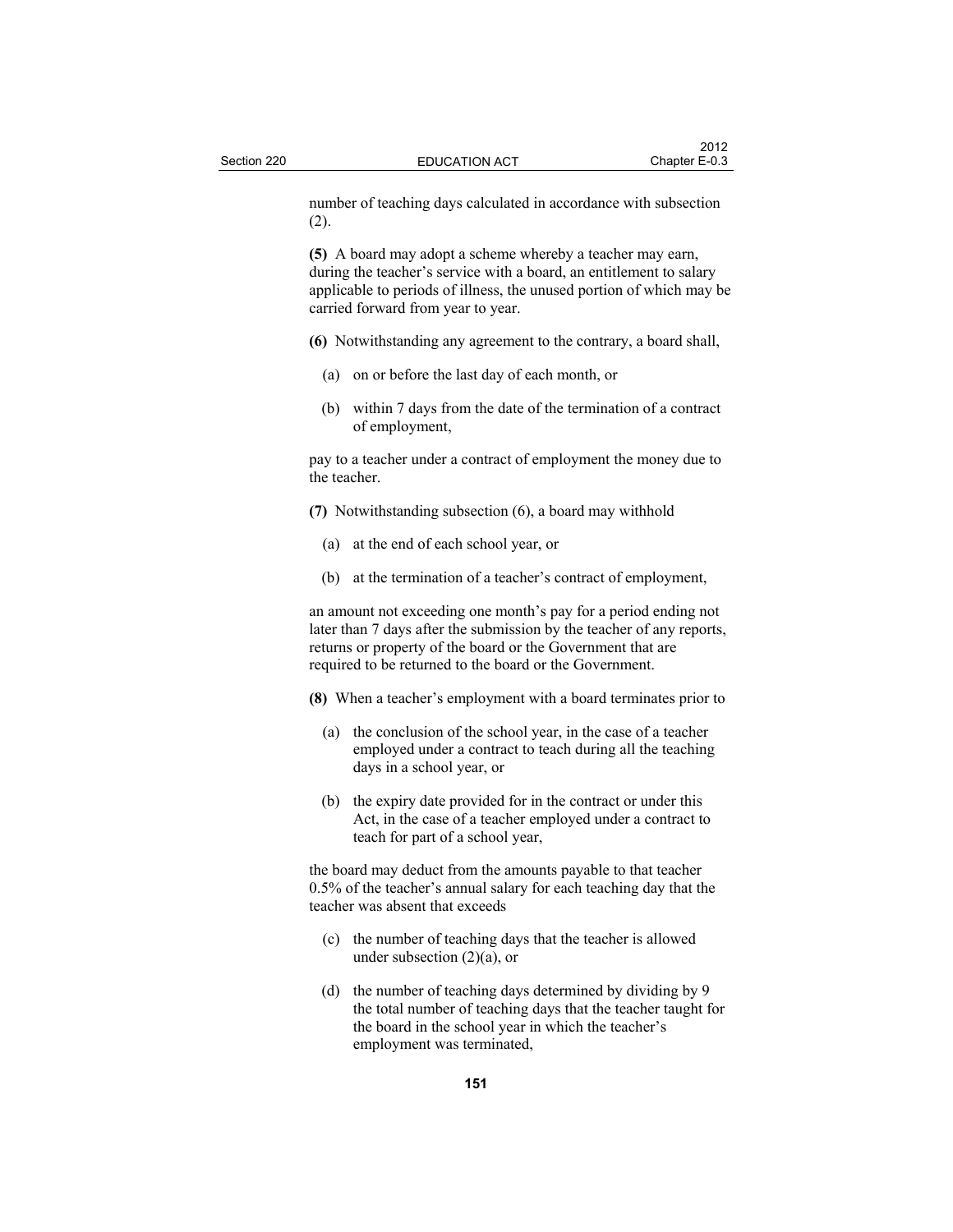whichever is the greater number of teaching days.

#### **Unqualified teachers**

**221(1)** Unless otherwise authorized under this Act, a board shall not knowingly employ as a teacher a person who does not hold a certificate of qualification as a teacher issued under this Act.

**(2)** Unless otherwise authorized under this Act, a person shall not teach in a school operated by a board unless that person holds a certificate of qualification as a teacher issued under this Act.

**(3)** A person who is not permitted to teach is not entitled to recover any remuneration for the person's services as a teacher.

# **Division 3 Non-teaching Employees**

#### **Superintendent of schools**

**222(1)** Subject to the regulations, a board shall appoint or reappoint an individual as a superintendent of schools for a period of not more than 5 years.

**(1.1)** Unless otherwise authorized under this Act, a board must appoint as a superintendent of schools only a teacher who holds a superintendent leadership certificate prescribed by the regulations and issued under this Act.

**(1.2)** A teacher who is appointed or reappointed as an acting superintendent must hold a superintendent leadership certificate prescribed by the regulations and issued under this Act.

**(2)** Where a board appoints or reappoints a superintendent of schools under subsection (1), the board must notify the Minister in the form and manner required by the Minister of the appointment or reappointment within 14 days after the date of the appointment or reappointment.

**(3)** The superintendent is the chief executive officer of the board and the chief education officer of the school division.

**(4)** The superintendent shall carry out the duties assigned to the superintendent by the board.

**(5)** The superintendent shall supervise the operation of schools and the provision of education programs in the school division, including, but not limited to, the following: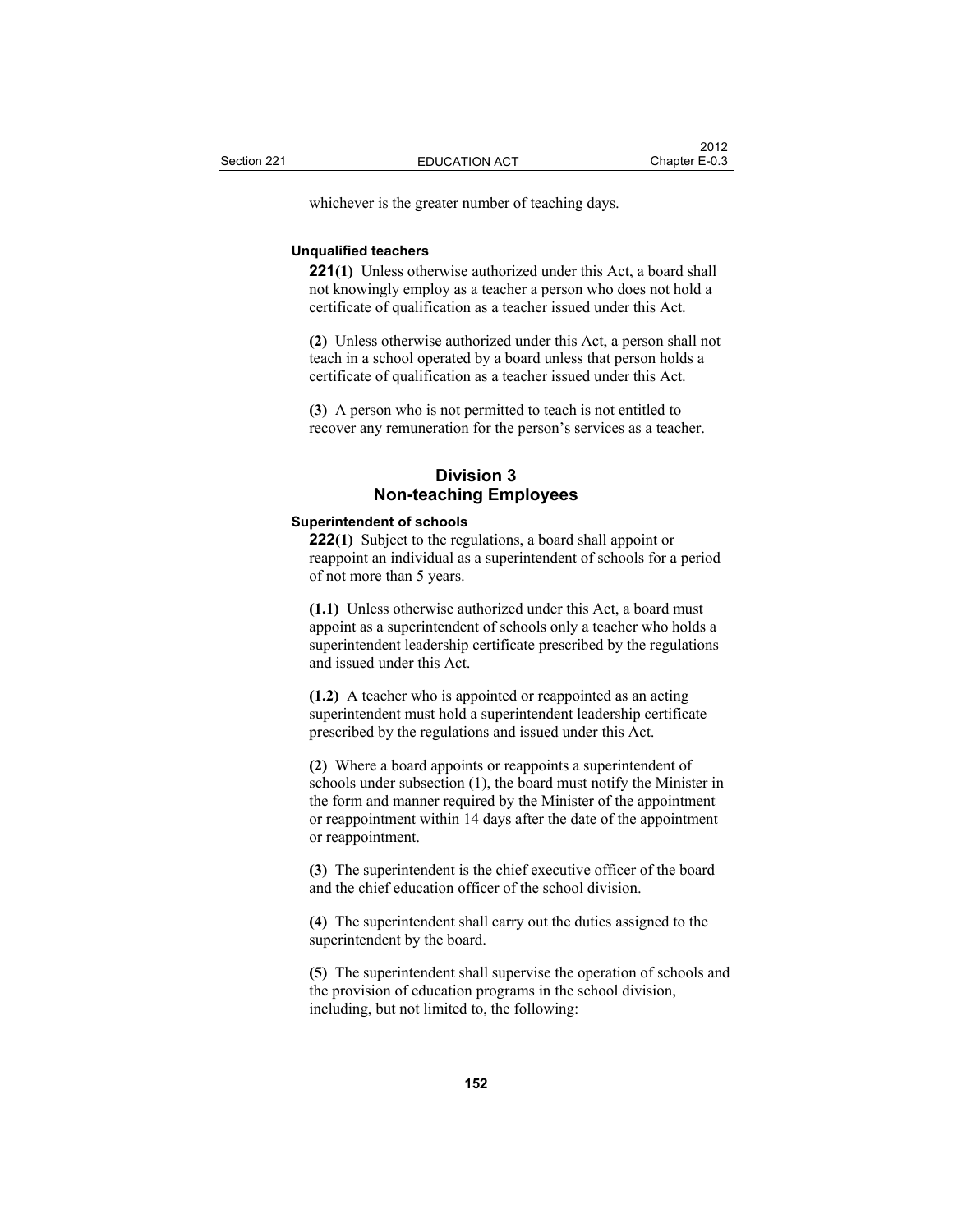| Section 223 |                                                                                                                                                         | <b>EDUCATION ACT</b>                                                                                                                                                                                                           | ZU I Z<br>Chapter E-0.3 |
|-------------|---------------------------------------------------------------------------------------------------------------------------------------------------------|--------------------------------------------------------------------------------------------------------------------------------------------------------------------------------------------------------------------------------|-------------------------|
|             | (a)                                                                                                                                                     | implementing education policies established by the<br>Minister;                                                                                                                                                                |                         |
|             | (b)                                                                                                                                                     | ensuring that students have the opportunity in the school<br>division to meet the standards of education set by the<br>Minister;                                                                                               |                         |
|             | (c)                                                                                                                                                     | ensuring that the fiscal management of the school division<br>by the treasurer or secretary-treasurer is in accordance with<br>the terms or conditions of any grants received by the board<br>under this Act or any other Act; |                         |
|             |                                                                                                                                                         | (d) providing leadership in all matters relating to education in<br>the school division.                                                                                                                                       |                         |
|             | (6) The superintendent shall report to the Minister with respect to<br>the matters referred to in subsection $(5)(a)$ to $(d)$ at least once a<br>year. |                                                                                                                                                                                                                                |                         |
|             |                                                                                                                                                         | $(7)$ A report required under subsection $(6)$ must be in the form and<br>contain the information required by the Minister.<br>2012 cE-0.3 s222;2019 c7 s26;2021 cC-18.8 s86                                                   |                         |

 $2012$ 

### **Contract of employment**

**223(1)** A board may enter into a contract of employment or a contract renewing a contract of employment with an individual who is appointed as a superintendent only if the contract is in accordance with the regulations and includes a maximum term of not more than 5 years.

**(2)** A contract of employment referred to in subsection (1) automatically terminates at the time that

- (a) the prescribed superintendent leadership certificate held by the superintendent is suspended or cancelled by the Minister, or
- (b) the prescribed superintendent leadership certificate held by the superintendent expires.

**(3)** If a contract referred to in subsection (1) is terminated by either party before the date of termination specified in the contract, the board must notify the Minister in writing of the termination.

**(4)** to **(7)** Repealed 2021 cC-18.8 s86.

**(8)** This section applies to a contract renewing a contract of employment whether or not the original contract was entered into before this section comes into force.

2012 cE-0.3 s223;2019 c7 s27;2021 cC-18.8 s86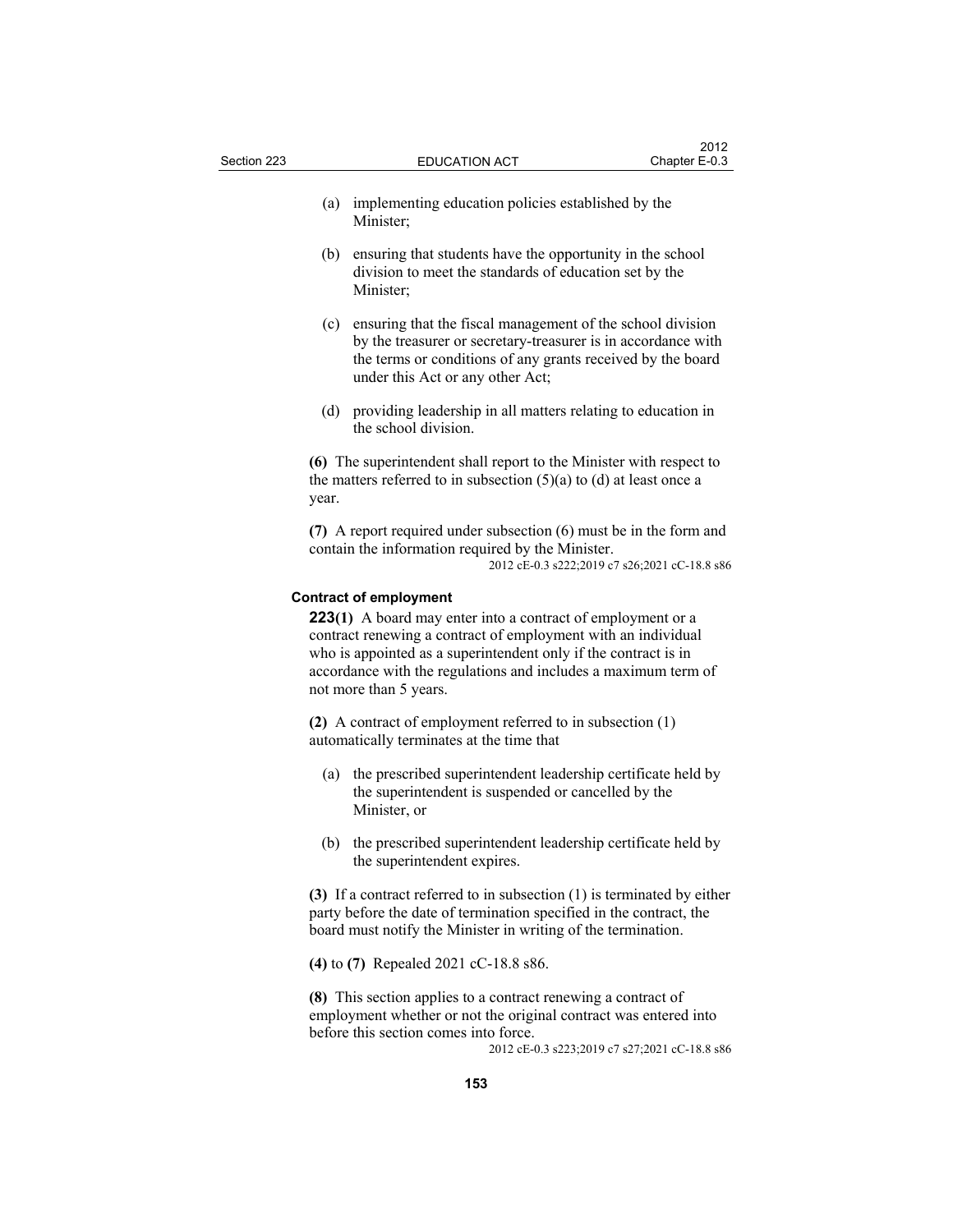## **Regulations**

**224(1)** The Minister may make regulations respecting superintendents of schools, including regulations

- (a) respecting the qualifications, appointment and conditions of employment and the termination of employment of superintendents of schools;
- (b) governing the issuing of superintendent leadership certificates, including, without limitation, regulations
	- (i) providing for the issuance of different classes, types or categories of superintendent leadership certificates,
	- (ii) providing for the form and manner of application for a superintendent leadership certificate and the information to be provided with or in support of an application,
	- (iii) respecting education, training and experience, character and other eligibility requirements of applicants for superintendent leadership certificates,
	- (iv) authorizing the issuance of superintendent leadership certificates subject to terms and conditions, and
	- (v) providing for procedural matters related to the issuance of superintendent leadership certificates, including the appointment of advisory bodies;
- (c) governing appeals from a decision to refuse to issue a superintendent leadership certificate, including, without limitation, regulations
	- (i) respecting the grounds on which an appeal may be made,
	- (ii) providing for the establishment of appeal panels and setting out their powers and duties,
	- (iii) providing for procedural and evidentiary matters related to the appeal process,
	- (iv) authorizing the Minister to accept, reject or vary the recommendations of an appeal panel and authorizing the Minister to take any action necessary to implement the Minister's decision, and
	- (v) respecting the responsibility of the parties to an appeal for costs in respect of the appeal;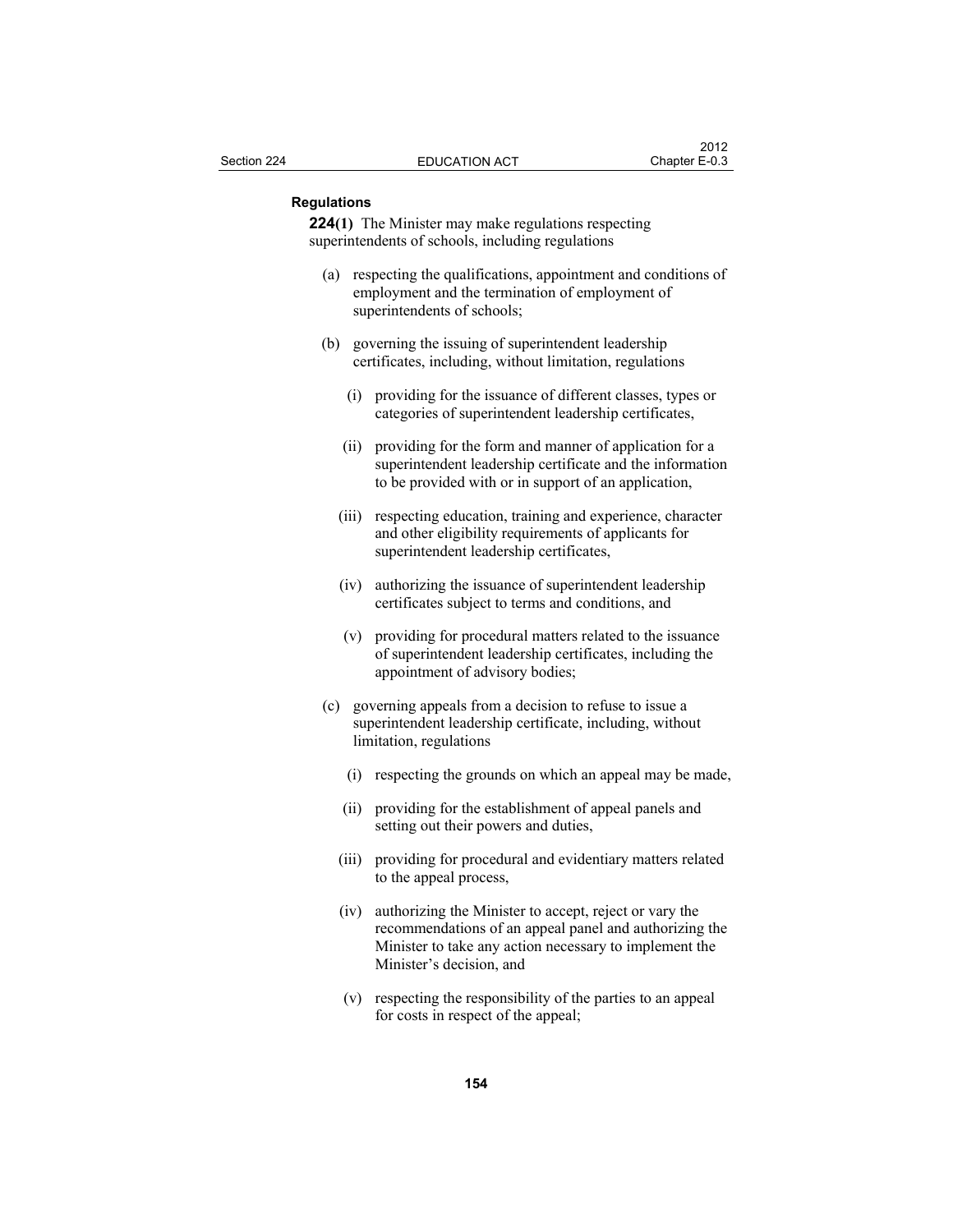(d) providing for and governing the means of dealing with allegations that a superintendent or other individual who holds a superintendent leadership certificate is unskilled or incompetent in carrying out the leadership duties related to that superintendent leadership certificate, or the means of dealing with complaints about alleged unprofessional conduct of a superintendent or other individual who holds a superintendent leadership certificate, including, without limitation, regulations (i) governing what constitutes unprofessional conduct of a superintendent or other individual who holds a superintendent leadership certificate or unskilled or incompetent carrying out of the leadership duties related to a superintendent leadership certificate, (ii) respecting the form and manner in which a complaint or allegation is to be made, (iii) authorizing a complaint or allegation to be dealt with notwithstanding the fact that the individual who is the subject of the complaint or allegation may no longer hold a certificate under this Act, and respecting the circumstances under which that complaint or allegation may be dealt with, (iv) respecting the investigation of complaints and allegations and the powers and duties of the person conducting the investigation or receiving the report of the person conducting the investigation, as the case may be, (v) respecting the establishment of panels to deal with complaints and allegations and respecting the powers and duties of those panels, (vi) respecting procedural and evidentiary matters in respect of the investigation of complaints and allegations and in respect of the business of the panels, including, without limitation, regulations (A) providing for the taking of evidence under oath, (B) providing for the compellability of witnesses, (C) requiring persons to produce records and documents relevant to the subject-matter of a complaint or allegation, and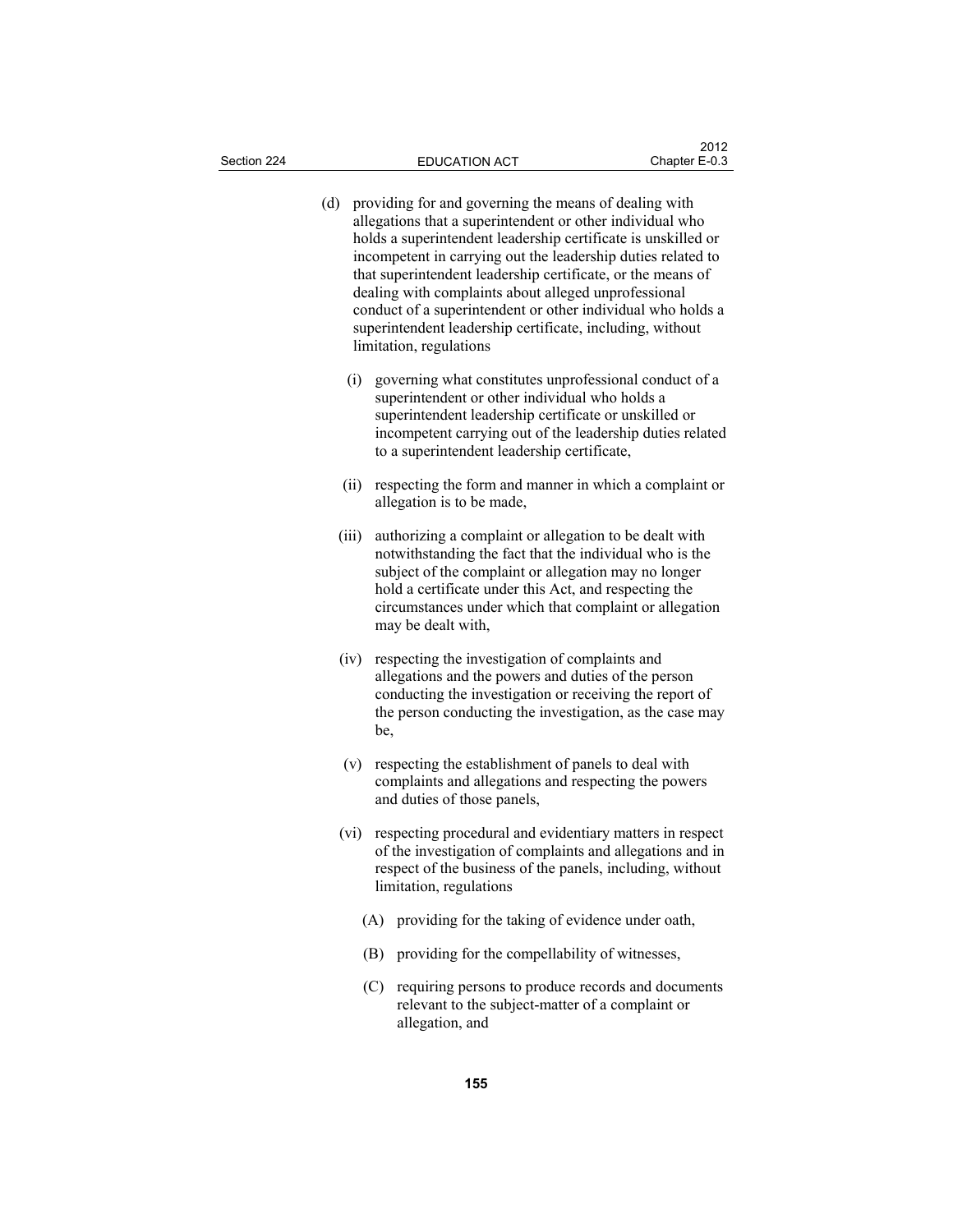| Section 224 |     | <b>EDUCATION ACT</b>                                                                                                                                                                                                                                                                                                  | 2012<br>Chapter E-0.3 |
|-------------|-----|-----------------------------------------------------------------------------------------------------------------------------------------------------------------------------------------------------------------------------------------------------------------------------------------------------------------------|-----------------------|
|             | (D) | authorizing proceedings for civil contempt of court to<br>be brought against a person who fails to comply with<br>a notice to attend a proceeding before a panel as a<br>witness or a notice to produce records or documents,<br>or who refuses to be sworn or to answer questions at<br>a proceeding before a panel, |                       |
| (vii)       |     | authorizing a person conducting an investigation of a<br>complaint or allegation to investigate any other matter<br>related to the conduct of the individual who is the<br>subject of the complaint or allegation that arises in the<br>course of the investigation, and                                              |                       |
| (viii)      |     | authorizing the Minister, on receipt of a panel's<br>recommendation, to do one or more of the following,<br>whether or not that is the panel's recommendation:                                                                                                                                                        |                       |
|             | (A) | dismiss the complaint or allegation;                                                                                                                                                                                                                                                                                  |                       |
|             |     | (B) serve a letter of reprimand on the individual who is<br>the subject of the complaint or allegation;                                                                                                                                                                                                               |                       |
|             | (C) | suspend one or more certificates of the individual<br>who is the subject of the complaint or allegation,<br>with or without conditions;                                                                                                                                                                               |                       |
|             | (D) | cancel one or more certificates of the individual who<br>is the subject of the complaint or allegation, or cancel<br>one or more certificates and issue a certificate of a<br>different class, type or category;                                                                                                      |                       |
|             | (E) | order that the individual who is the subject of the<br>complaint or allegation be ineligible for one or more<br>certificates for a definite or indefinite time, with or<br>without conditions;                                                                                                                        |                       |
|             |     | (e) respecting the responsibility of the parties to a proceeding in<br>respect of a complaint or allegation referred to in clause (d)<br>for costs in respect of the proceeding;                                                                                                                                      |                       |
| (f)         |     | governing the publication of particulars regarding any<br>recommendation or decision made in proceedings in respect<br>of a complaint or allegation referred to in clause (d);                                                                                                                                        |                       |
| (g)         |     | authorizing the Minister to appoint a Registrar and other<br>officials for the purpose of carrying out powers and duties<br>under the regulations;                                                                                                                                                                    |                       |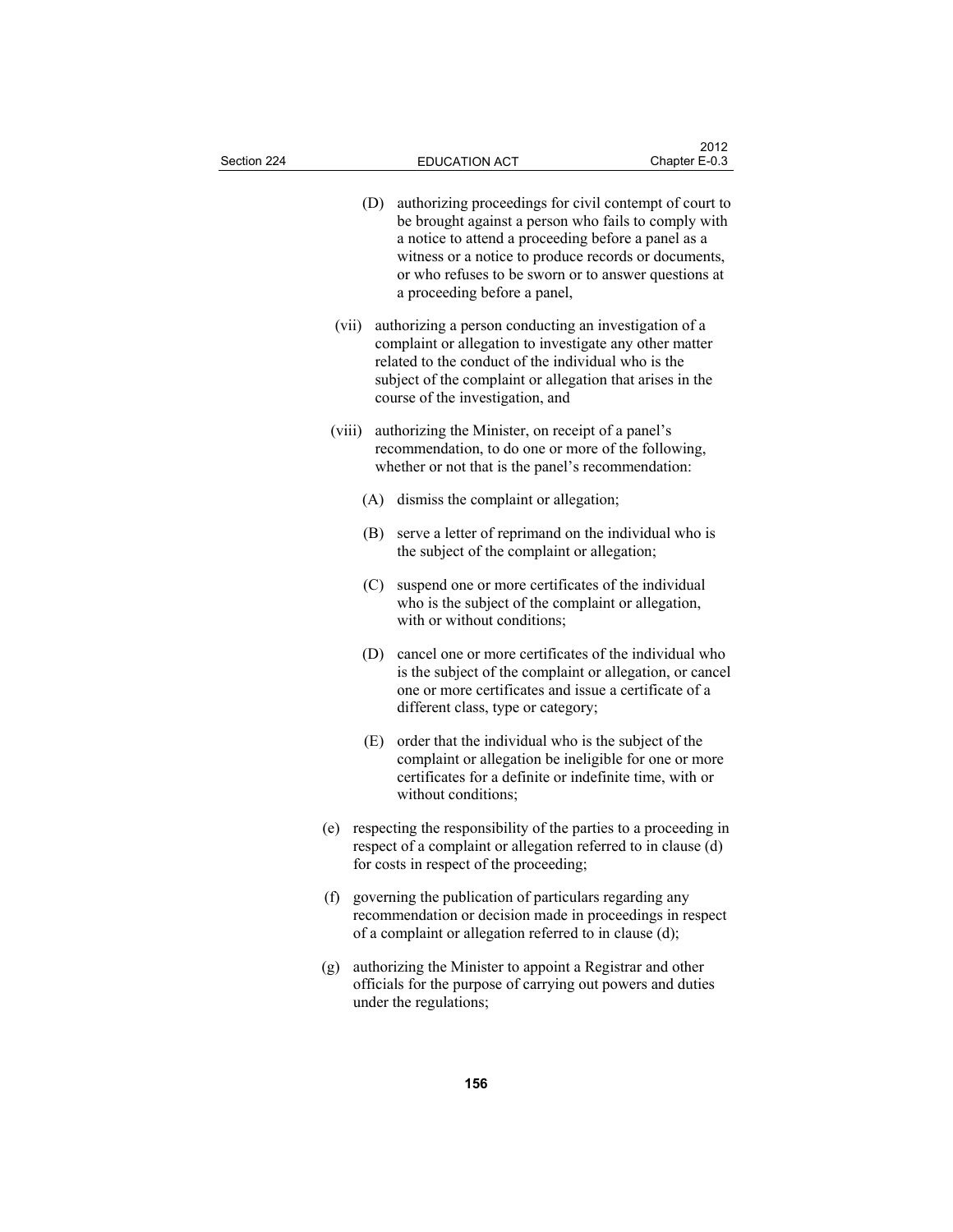| Section 225 | <b>EDUCATION ACT</b>                                                                                                                                                                                                             | Chapter E-0.3                |
|-------------|----------------------------------------------------------------------------------------------------------------------------------------------------------------------------------------------------------------------------------|------------------------------|
| (h)         | requiring the Registrar to keep registers and records and<br>respecting the information that is to be kept in the registers<br>and records;                                                                                      |                              |
| (i)         | respecting, authorizing and prohibiting the release of<br>information in the Registrar's registers and records;                                                                                                                  |                              |
| (i)         | authorizing the Registrar to delegate to any employee under<br>the Minister's administration powers or duties of the<br>Registrar that are specified in the regulations;                                                         |                              |
| (k)         | requiring the payment of fees in respect of any matter<br>provided for under the regulations, including prescribing the<br>amount of the fee or the manner in which and by whom the<br>amount is determined and who must pay it; |                              |
| (1)         | providing for the service of notices and documents in<br>respect of matters and proceedings dealt with in the<br>regulations.                                                                                                    |                              |
|             | (2) A regulation made under subsection $(1)$ may be specific or                                                                                                                                                                  |                              |
|             | general in its application.                                                                                                                                                                                                      | 2012 cE-0.3 s224;2019 c7 s28 |
|             | Other non-teaching employees<br>225 In addition to the employees referred to in sections 68 and<br>222, the board may employ other non-teaching employees that the<br>board considers necessary for its operation.               |                              |
|             | <b>Division 4</b><br>General                                                                                                                                                                                                     |                              |
| board.      | <b>Medical examination</b><br>226 A board may require any person employed by it to undergo a<br>medical examination by a physician named or approved by the                                                                      |                              |
|             | <b>Labour relations</b><br>227(1) Notwithstanding anything in this Act, the Labour Relations<br>Code applies to a board and the employees of the board.                                                                          |                              |
|             | (2) A board may                                                                                                                                                                                                                  |                              |

 $2012$ 

- (a) be a member of an employers' organization, and
- (b) delegate its power to bargain with any of its employees to the employers' organization.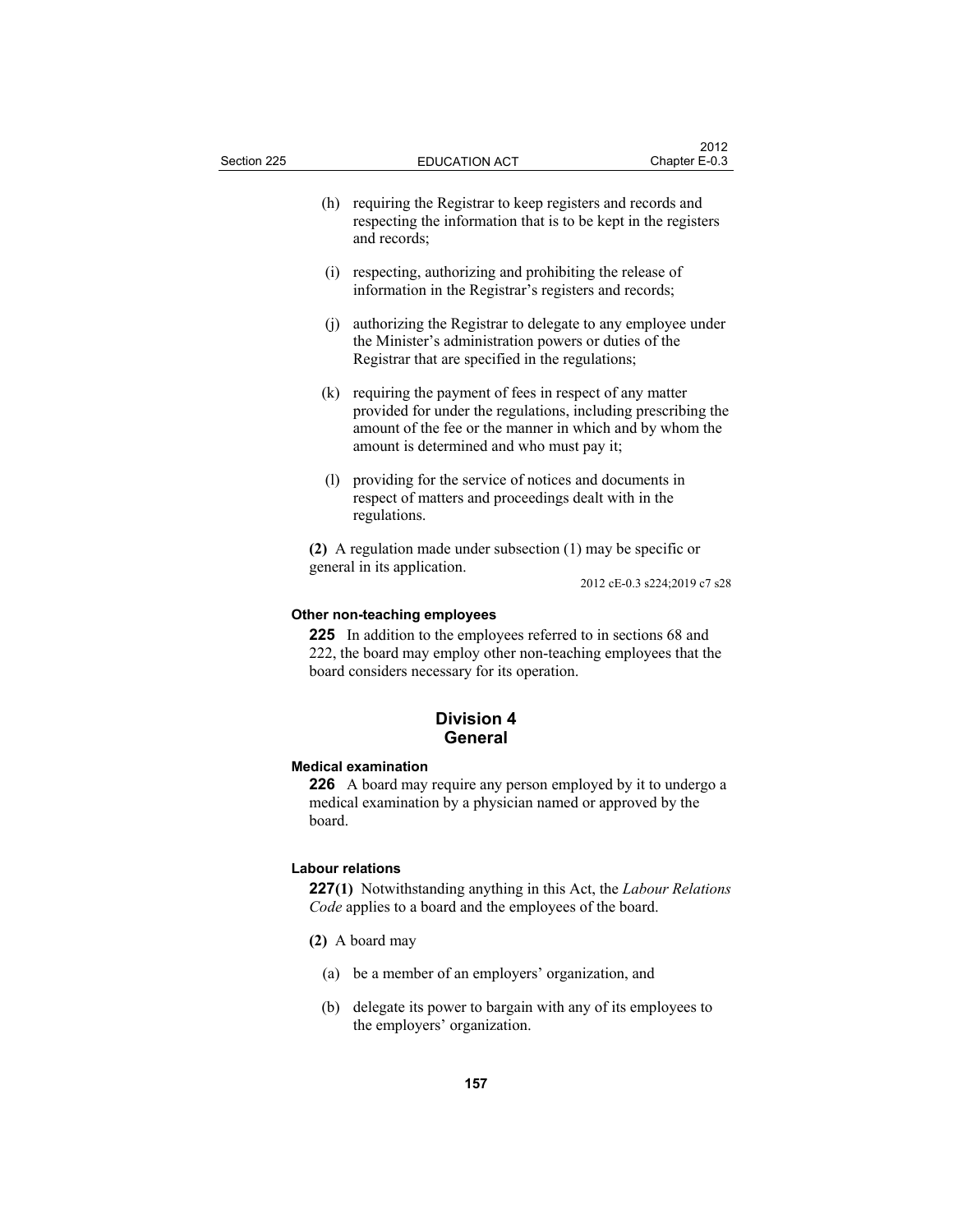**(3)** When a delegation is made under subsection (2), the employers' organization may bargain collectively and make an agreement on the board's behalf in accordance with the *Labour Relations Code*.

# **Trustees**

**228** For the purposes of the *Labour Relations Code* and the *Employment Standards Code*, neither

- (a) a trustee of a board, nor
- (b) an official trustee appointed under this Act,

is an employee of the board.

### **Employee contracts**

**229(1)** Section 85 applies to an employee under this section.

**(2)** No employee of a board shall enter into an agreement, other than a contract of employment, either in the employee's own name or in the name of another, alone or jointly with another, with the board by which the employee is employed or with any person contracting with the board, if the employee has a pecuniary interest in the agreement, unless

- (a) other than in the case of the purchase of real property from or the sale of real property to the board, the employee
	- (i) discloses the employee's interest to the board, and
	- (ii) obtains the board's approval of the employee's entering into the agreement,

before entering into the agreement, and

- (b) in the case of the purchase of real property from or the sale of real property to the board, the employee
	- (i) declares the employee's interest to the board, and
	- (ii) obtains the board's and the Minister's approval of the employee's entering into the agreement,

before entering into the agreement.

**(3)** A contract entered into in contravention of subsection (2) is void.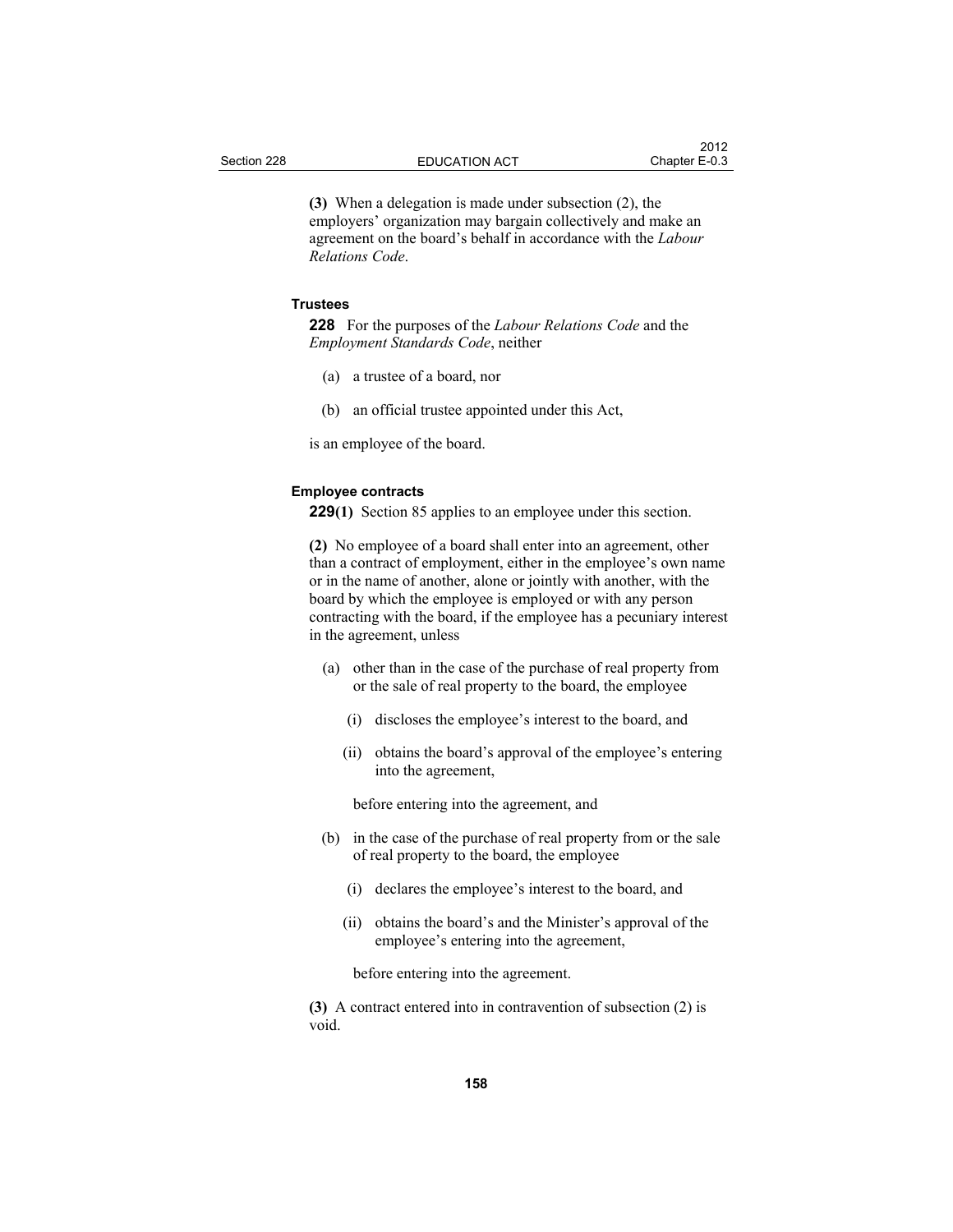# **Division 5 Board of Reference**

# **Board of Reference**

**230(1)** The Lieutenant Governor in Council shall, by order, appoint a roster of individuals who may act as a Board of Reference.

**(2)** The Minister may name one or more individuals from the roster referred to in subsection (1) to act as a Board of Reference in relation to an appeal.

**(3)** For the purposes of carrying out the duties and functions under this Division, the individuals named to act as a Board of Reference under subsection (2) have, in relation to that appeal, all the powers of and may carry out all the duties and functions of a Board of Reference.

**(4)** For the purposes of carrying out the duties and functions under this Division, the individuals named to act as a Board of Reference under subsection (2) have the powers of a commissioner under the *Public Inquiries Act*.

**(5)** The *Alberta Public Agencies Governance Act* does not apply to the roster of individuals who may act as a Board of Reference. 2012 cE-0.3 s230;2015 c6 s31

# **Appeal**

**231(1)** This section does not apply to

- (a) a superintendent, chief deputy superintendent, deputy superintendent, associate superintendent or assistant superintendent of a board, or
- (b) a teacher who, under section 204(2), is excluded from the teachers on whose behalf an organization is bargaining.

**(2)** Except where this Act prohibits an appeal, if a disagreement arises between a board and a teacher with respect to

- (a) the termination of a contract of employment,
- (b) the suspension of the teacher,
- (c) the termination of a designation of a teacher, or
- (d) the refusal of a board to give an approval pursuant to section 216(2),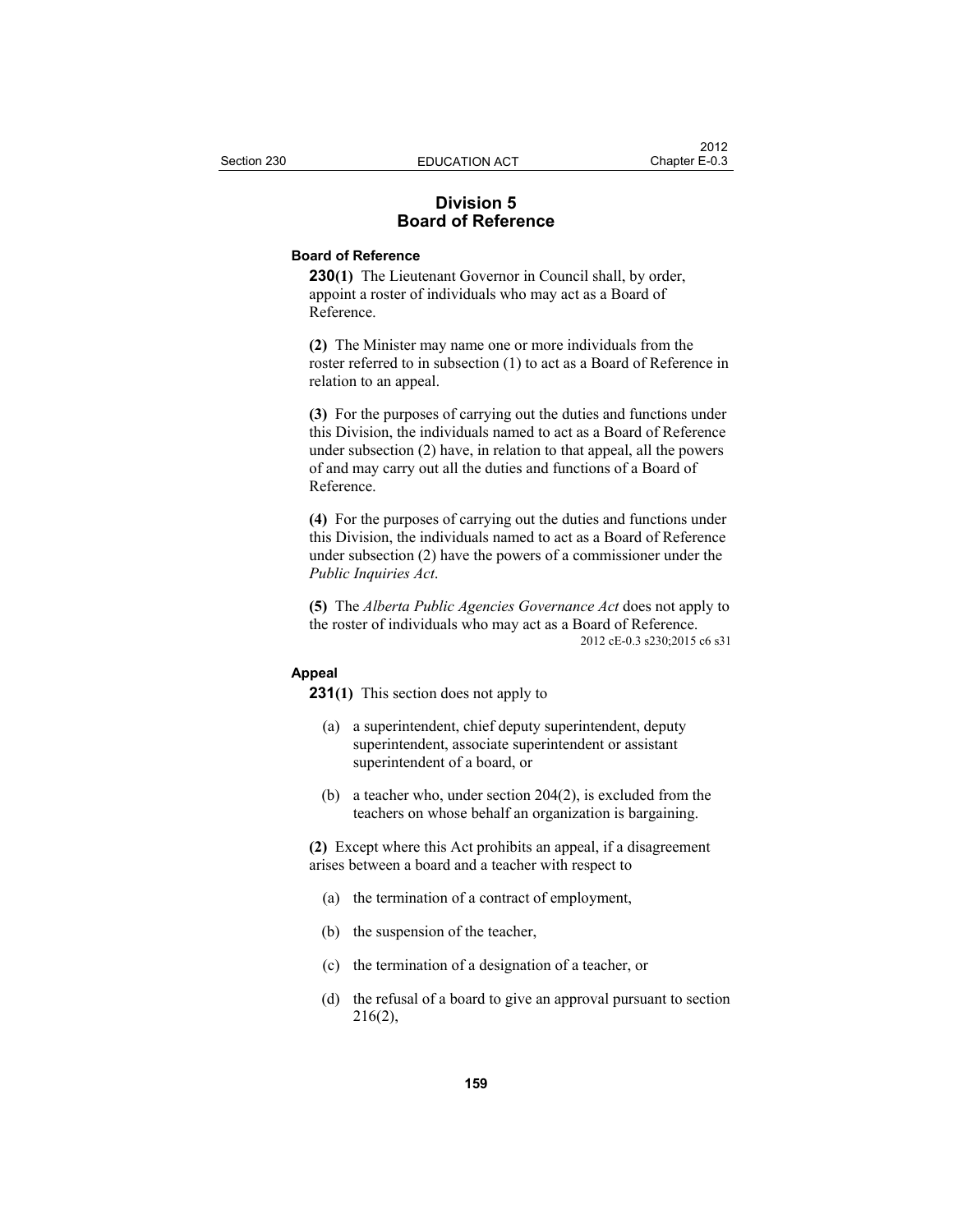the board or the teacher may appeal the matter by sending to the Minister a notice of appeal in accordance with section 232.

#### **Notice of appeal**

**232(1)** A notice of appeal must

- (a) be in writing, and
- (b) set out the nature of the appeal.

**(2)** The board or teacher appealing shall within the period specified in subsection (3) send by registered mail

- (a) to the Minister, the notice of appeal and a \$250 deposit, and
- (b) to the other party to the appeal, a copy of the notice of appeal.

**(3)** The period referred to in subsection (2) is 21 days from the date of receipt of the notice of

- (a) termination of a contract or of a designation,
- (b) suspension, or
- (c) refusal to give an approval.

**(4)** A notice of appeal must set out the grounds on which the appeal is being made.

### **Appeal referred to Board of Reference**

**233(1)** On receiving a notice of appeal, the Minister shall refer the appeal to the Board of Reference.

**(2)** The Board of Reference shall, on having an appeal referred to it,

- (a) set the date, time and place for the hearing of the appeal, and
- (b) notify the parties to the appeal of the date, time and place of the hearing of the appeal.

# **Investigation**

**234** In considering the matter being appealed, the Board of Reference may make any investigation it considers necessary.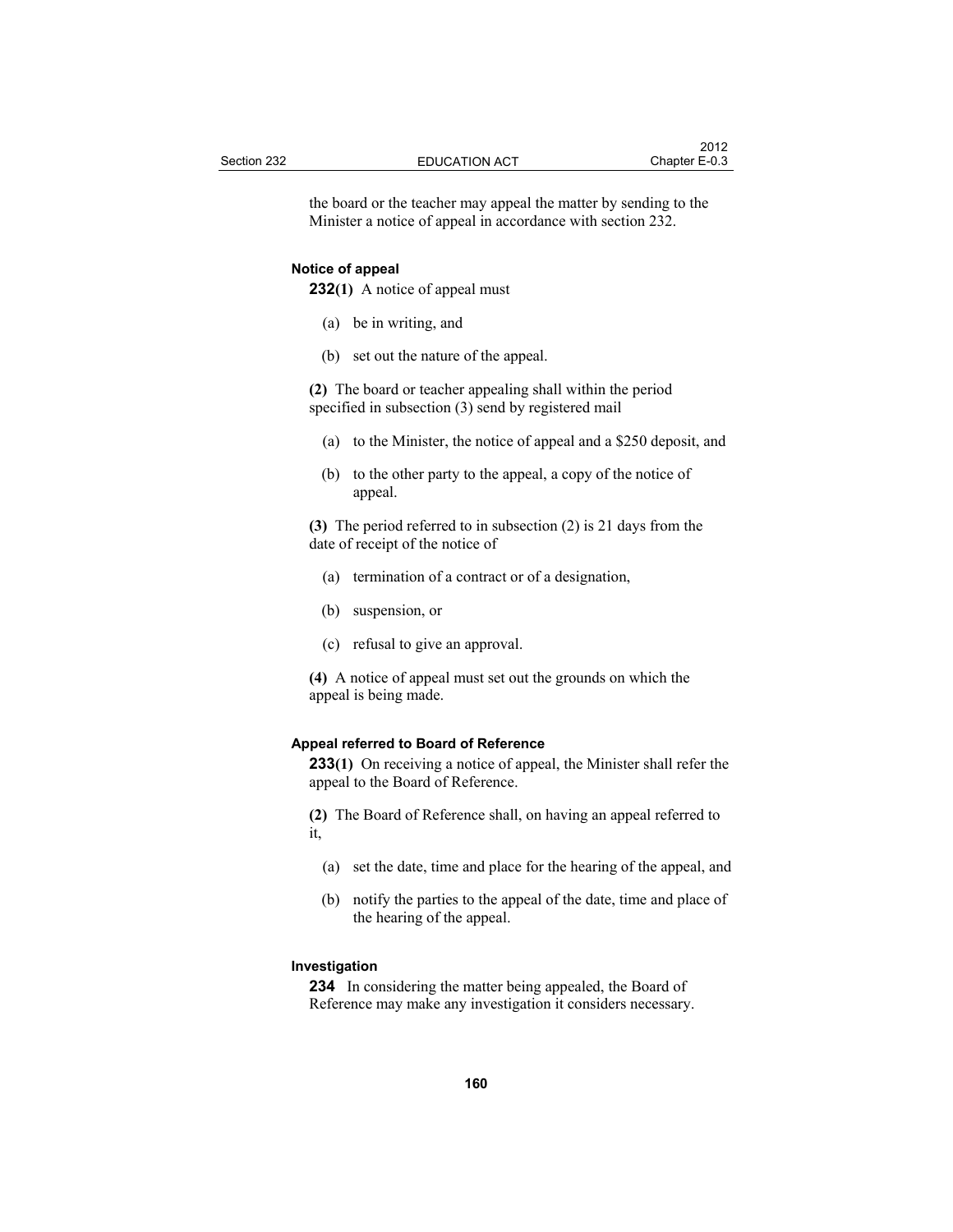# **Hearing**

**235(1)** After the date, time and place of the hearing are set under section 233(2), the Board of Reference shall not make any decision in respect of the matter being appealed without giving the parties to the appeal an opportunity to be heard.

**(2)** A person appearing at a hearing is entitled to be represented by counsel.

**(3)** Not less than 30 days before the date set for hearing the appeal, or a shorter time period as determined by the Board of Reference, each of the parties to the appeal shall provide to the Board of Reference and the other parties to the appeal any material and information and make any disclosures as set out, described, governed or otherwise provided for by regulation.

**(4)** Before conducting an appeal, the Board of Reference may determine any preliminary matter concerning the appeal, including, without limiting the generality of the foregoing, matters relating to process and jurisdiction.

**(5)** An appeal is considered to be abandoned if one year elapses from the day that a step in the appeal was last taken.

**(6)** Notwithstanding subsection (5), if the Board of Reference is satisfied that exceptional circumstances exist for doing so, the Board of Reference may permit an appeal to proceed even though one year has elapsed since a step in the appeal was last taken.

- **(7)** The Minister may make regulations
	- (a) setting out or otherwise describing the material and information and any disclosure that a party to an appeal to the Board of Reference must provide or make to the Board of Reference and to the other parties to the appeal;
	- (b) governing any matter respecting
		- (i) the provision of material and information, and
		- (ii) the making of disclosures,

under subsection (3).

### **Appeal from suspension**

**236** If an appeal to the Board of Reference is from the suspension of a teacher, the Board of Reference shall inform the board and the teacher of its decision.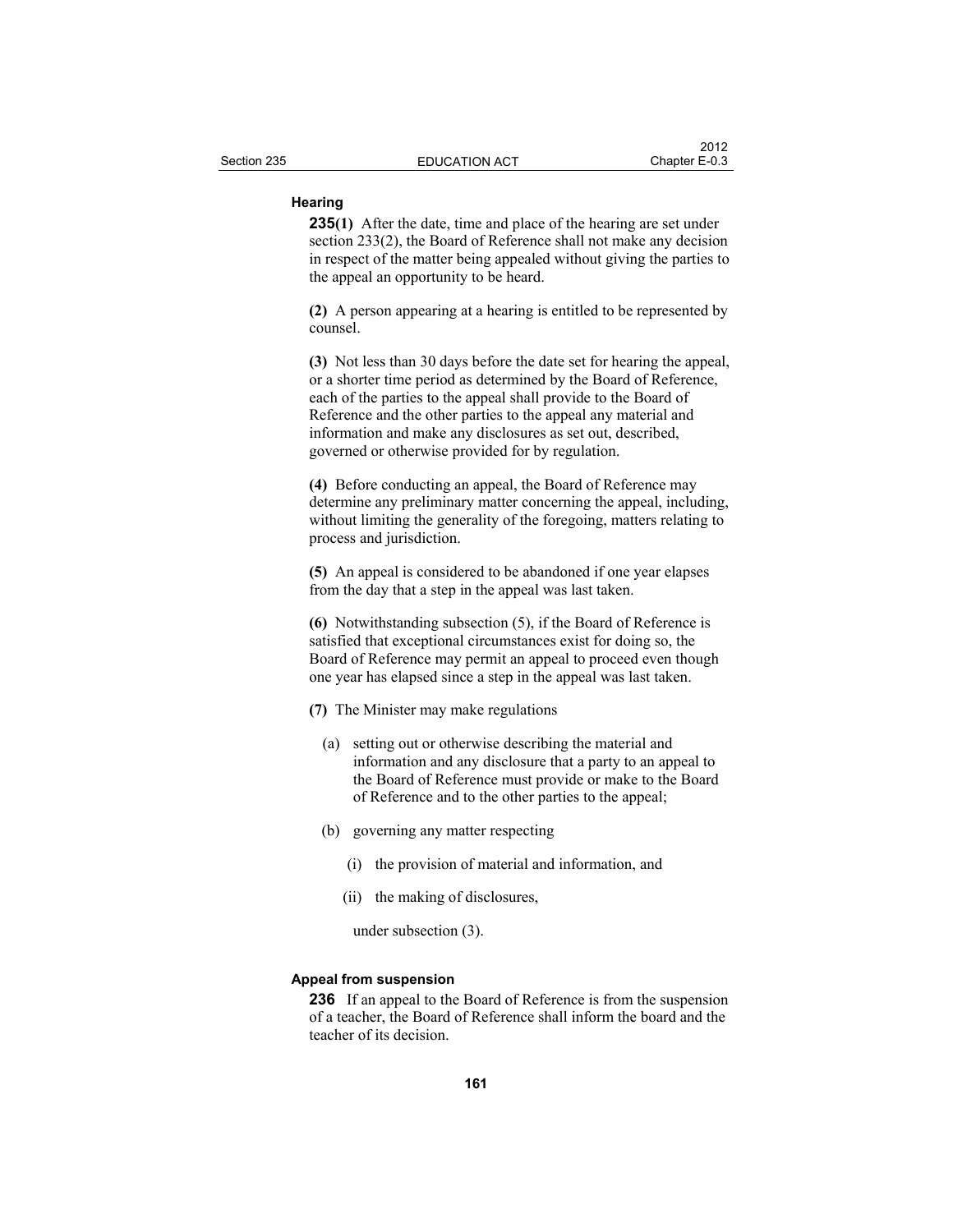# **Order of Board of Reference**

**237(1)** In deciding the matter being appealed, the Board of Reference may make an order doing one or more of the following:

- (a) confirming the termination, suspension or refusal to give an approval;
- (b) changing the termination date of a contract of employment or of a designation;
- (c) directing the board
	- (i) to reinstate the contract of employment or the designation of a teacher, or
	- (ii) to give the approval;
- (d) removing the suspension;
- (e) confirming the suspension and authorizing the board to terminate the teacher's contract of employment;
- (f) directing a board to pay to the teacher an amount of money equivalent to the teacher's salary for a specified period;
- (g) authorizing a board not to pay salary to the teacher for a specified period;
- (h) providing for any matter not referred to in clauses (a) to (g) that the Board of Reference considers just in the circumstances.

**(2)** In making an order under subsection (1)(c)(i) or (d), the Board of Reference may take into consideration any matter that the Board of Reference considers relevant, but in making that order the Board of Reference must consider at least the following:

- (a) whether the teacher is guilty of gross misconduct;
- (b) whether the teacher refused to obey a lawful order of the board without justification;
- (c) the risk to the safety of students, co-workers and the teacher;
- (d) the ability of the teacher to perform teaching duties effectively;
- (e) the effect of reinstatement on the future relationship between the board and the teacher;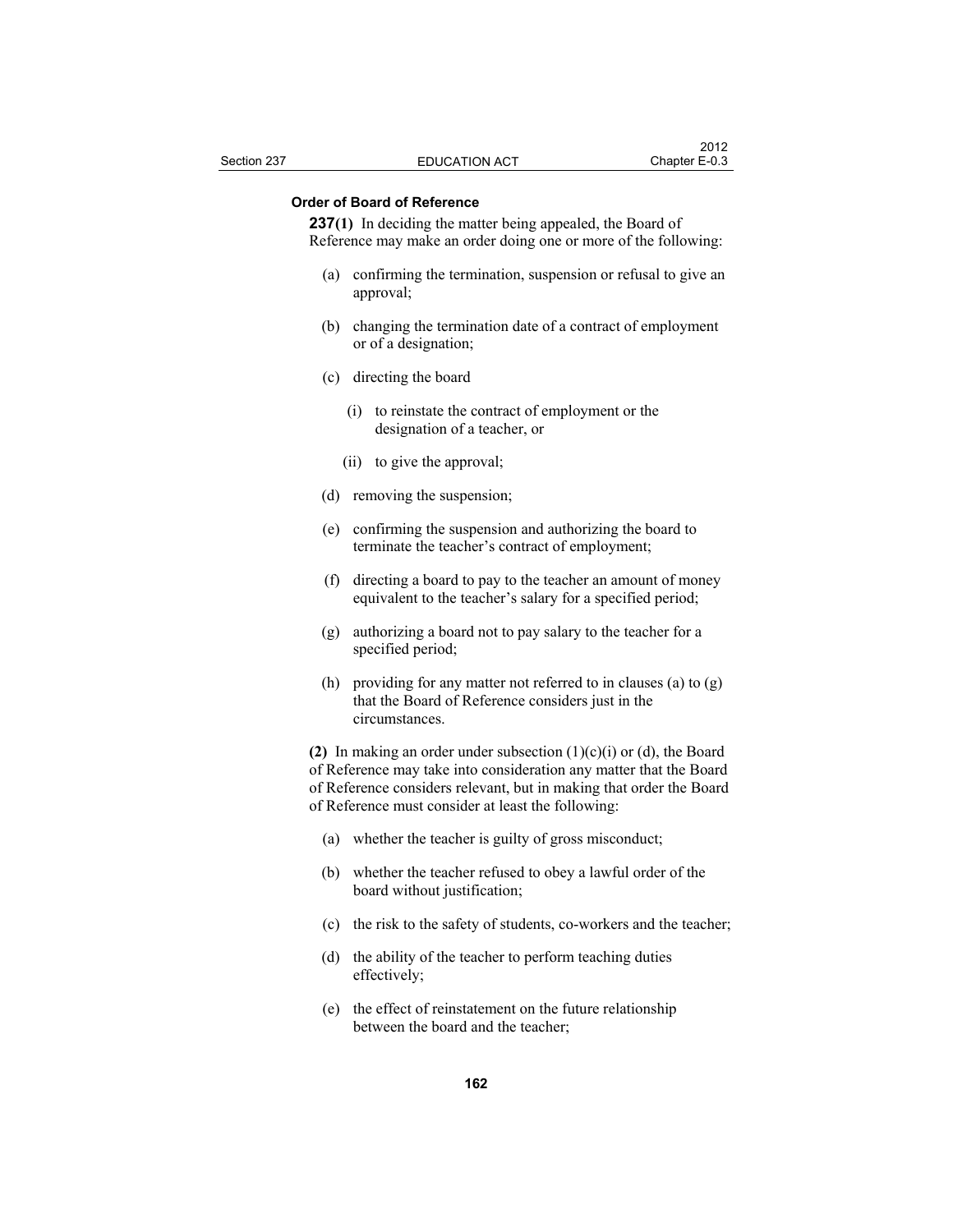- (f) the possibility of recidivism;
- (g) whether the reinstatement would have the effect of undermining the confidence of Albertans in general in the public education system;
- (h) fairness to the teacher.

**(3)** Notwithstanding subsection (1), the Board of Reference shall not make an order under subsection  $(1)(c)(i)$  or  $(d)$  if the Board of Reference determines that

- (a) the teacher should not be engaged in teaching for a board, or
- (b) there is just cause for terminating the contract of employment or designation.

**(4)** Subsection (3) applies notwithstanding any technical or procedural irregularity by any party to the appeal that may have taken place in relation to the matter being appealed.

**(5)** The Board of Reference, unless the Minister directs or gives permission to the Board of Reference to do otherwise, shall render its decision, including any reasons on which the decision is based, in respect of the matter being appealed within 45 days from the day that the Board of Reference concludes its hearing of the appeal.

**(6)** For the purpose of subsection (5), the direction or permission of the Minister may be given by the Minister before or after the end of the 45-day period.

## **Irregularities in notice of appeal**

**238** The Board of Reference may proceed with an appeal under this Division notwithstanding any technical or procedural irregularity in respect of matters dealt with under this Division if the Board of Reference is of the opinion that none of the parties to the appeal were substantially affected by the technical or procedural irregularity.

## **Costs**

**239(1)** Unless the Board of Reference orders otherwise, the parties to an appeal to the Board of Reference shall contribute equally in accordance with the regulations to the payment of the costs and expenses of the Board of Reference relating to the appeal.

**(2)** The parties to an appeal shall pay their own costs unless the Board of Reference orders otherwise.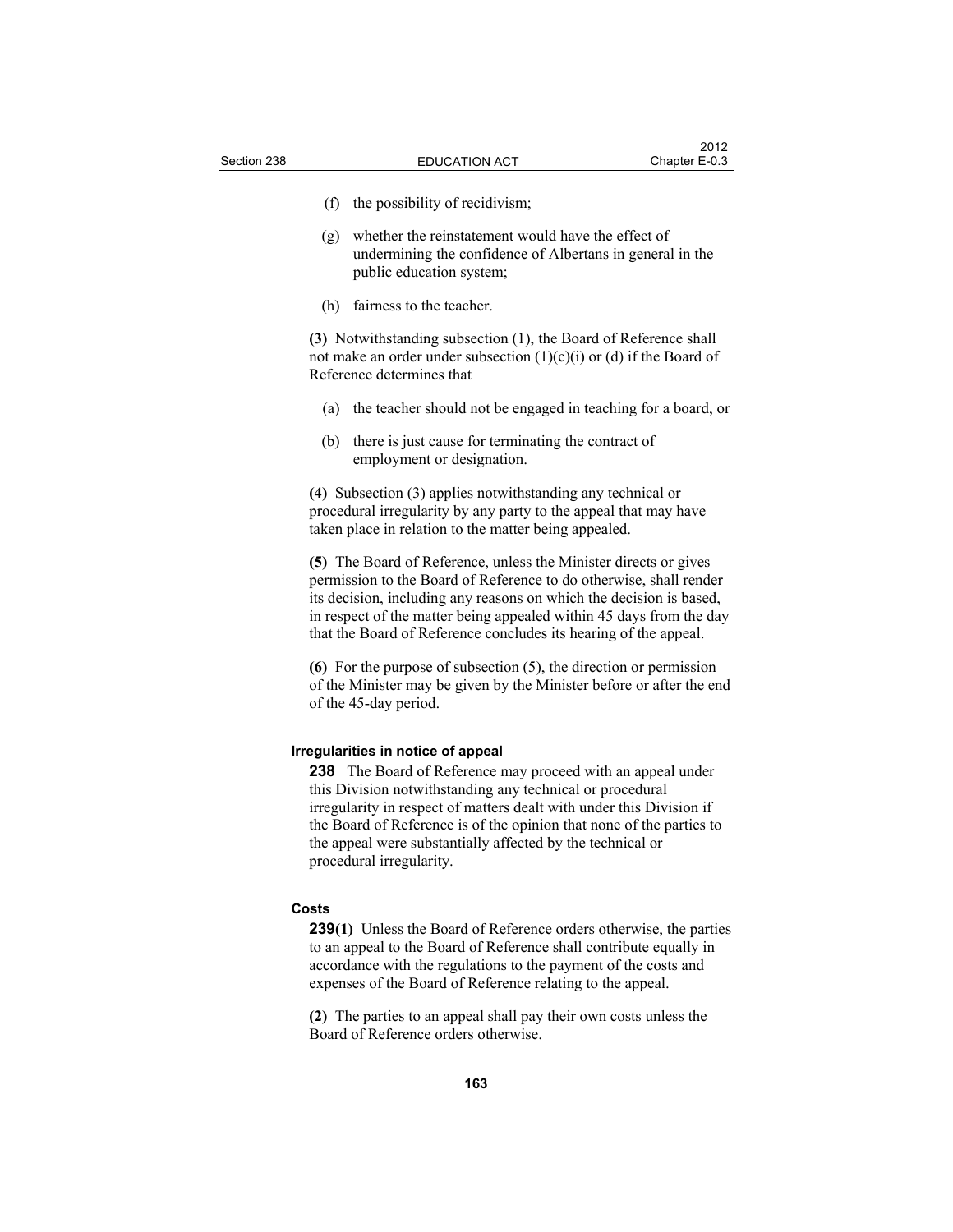**(3)** The Lieutenant Governor in Council may make regulations

- (a) respecting the remuneration and expenses payable to a member of the Board of Reference;
- (b) prescribing the classes of costs and expenses that are costs and expenses for the purposes of subsection (1);
- (c) respecting the amount or calculation of the amount of costs and expenses payable by the parties under subsection (1).

### **Deposit**

**240(1)** The Board of Reference may with respect to the deposit paid under section 232(2) make an order doing one or more of the following:

- (a) requiring that it be paid in whole or in part to the person against whom the decision on the appeal is made in payment or part payment of costs;
- (b) requiring that it be retained in whole or in part by the Minister and paid into the General Revenue Fund;
- (c) requiring that it be repaid in whole or in part to the person who paid it to the Minister.

**(2)** If the Board of Reference does not make any order as to costs, the deposit paid under section 232(2) is to be repaid to the person who paid the deposit.

#### **Enforcement of order**

**241(1)** A copy of an order made by the Board of Reference under section 237, 239 or 240 must be filed with the clerk of the Court of Queen's Bench at the judicial centre closest to the place where the cause of the proceedings before the Board of Reference arose.

**(2)** On the filing of a copy of an order with the clerk of the Court of Queen's Bench pursuant to subsection (1), the order of the Board of Reference has the same force and effect as if the order were an order of that Court.

**(3)** A copy of an order as filed must be sent to the Minister.

# **Appeal to Court of Appeal**

**242(1)** A teacher or a board that is the subject of an order of the Board of Reference under section 237, 239 or 240 may appeal that order to the Court of Appeal.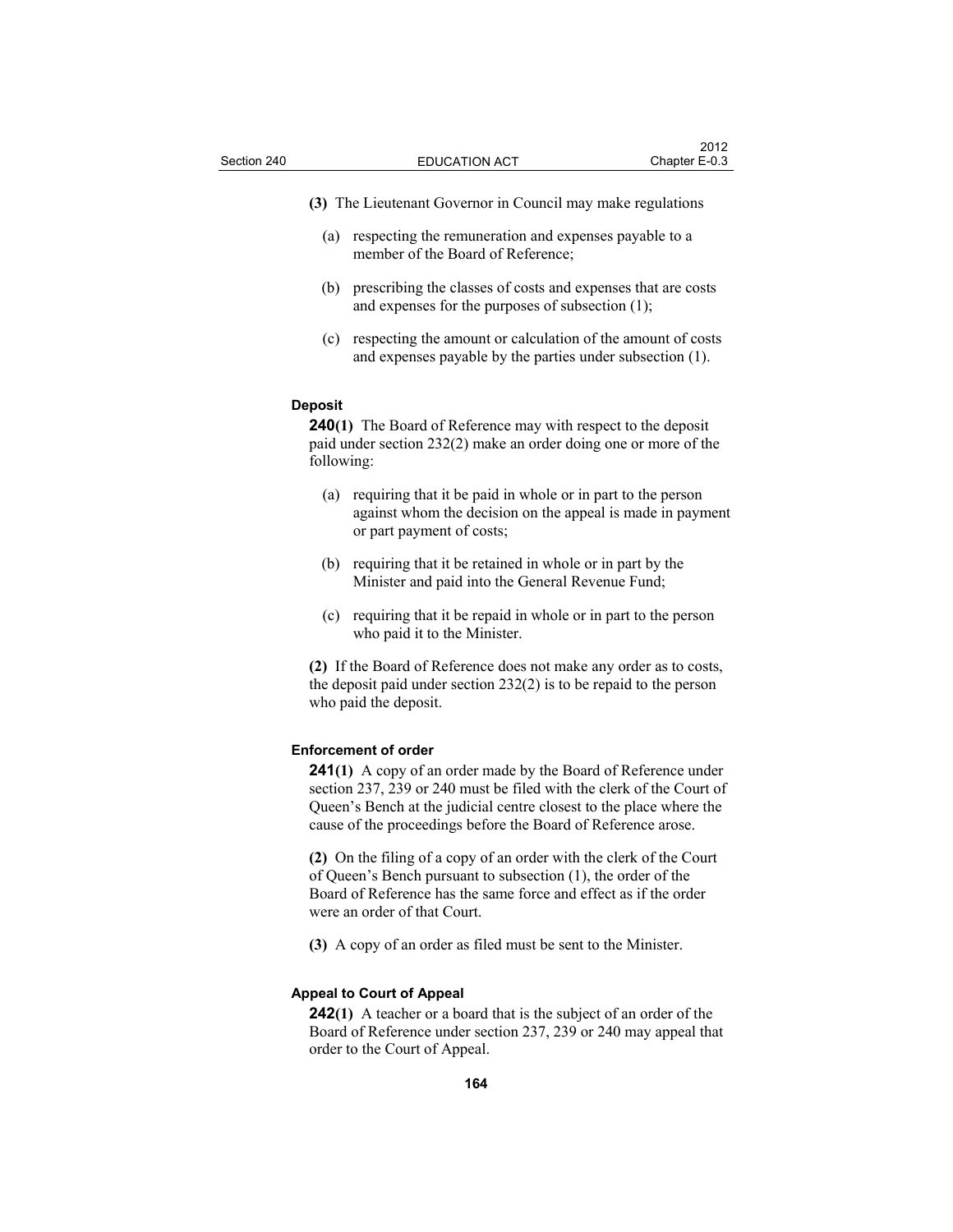**(2)** The appeal must be commenced not more than 30 days after the date on which the order is filed under section 241

- (a) by filing a notice of appeal with the Registrar of the Court at Edmonton or Calgary, and
- (b) by serving a copy of the notice of appeal
	- (i) on the relevant board if the appellant is a teacher,
	- (ii) on the relevant teacher if the appellant is a board, and
	- (iii) on the Board of Reference.

**(3)** The appeal must be founded on the record, if any, of the evidence before the Board of Reference.

**(4)** The *Alberta Rules of Court* for appeals from a judgment or order of the Court of Queen's Bench apply to an appeal to the Court of Appeal under this section.

**(5)** The Court of Appeal on hearing the appeal may

- (a) make any other finding that in its opinion ought to have been made on the evidence before it,
- (b) quash, confirm or vary any order made by the Board of Reference,
- (c) refer the matter to the Board of Reference for further consideration by it, or
- (d) direct that a new trial of any mixed questions of law and fact relating to a finding or order, or both, of the Board of Reference made under this Act be held before the Court of Queen's Bench.

# **Part 8 General**

#### **Delegation of Minister's powers**

**243** The Minister may authorize in writing

- (a) an employee of the Government under the administration of the Minister,
- (b) a board or an employee of a board, or
- (c) any other person designated by the Minister,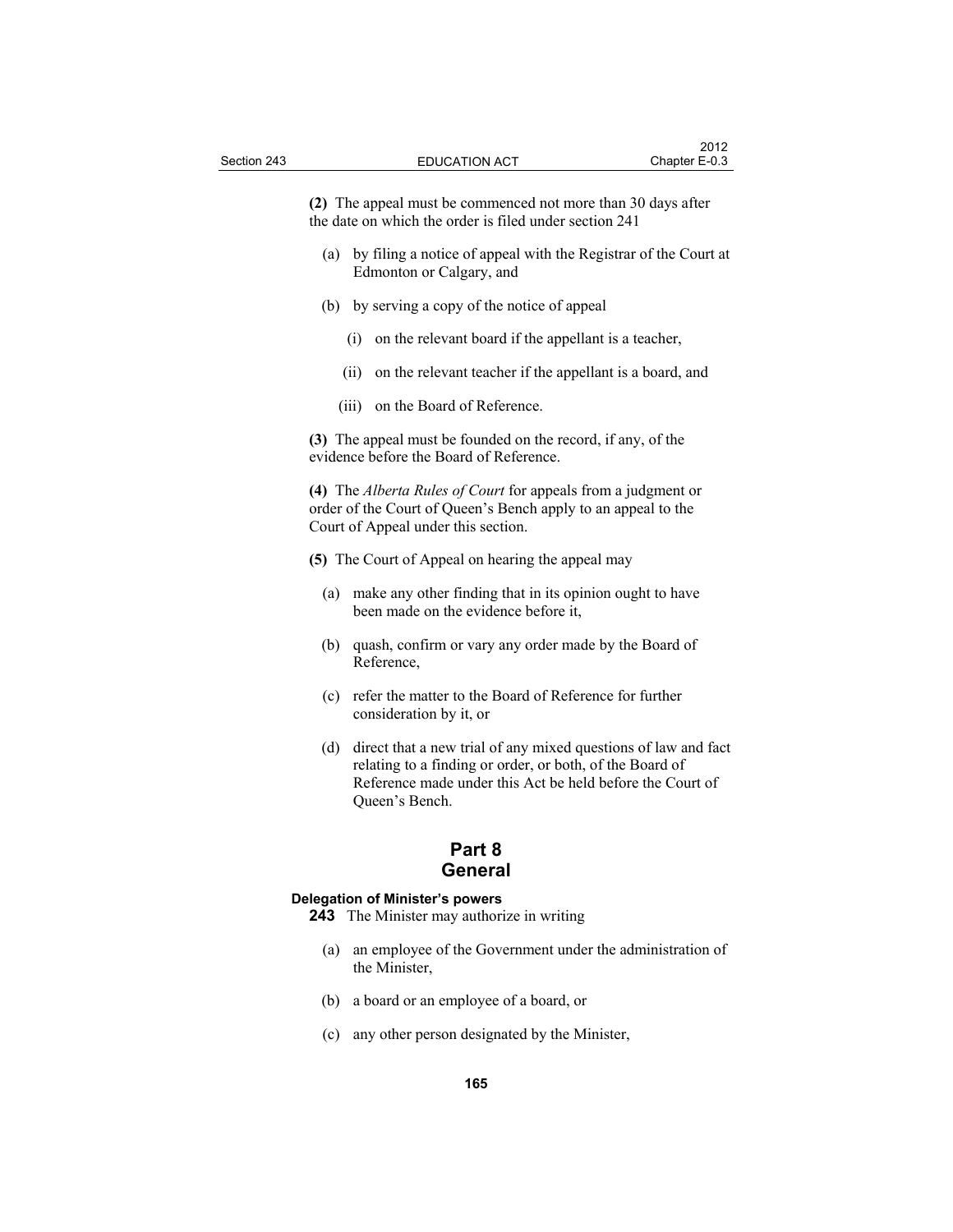to do any act or thing, perform any duties or exercise any power that the Minister may do, perform or exercise under this Act except the power to make regulations.

### **Forms**

**244** The Minister may prescribe notices and forms to be used under this Act whether or not specifically required to do so by this Act.

## **Labour Relations Code**

**245** Nothing in Part 1, 2, 3 or 4 restricts or prohibits or is to be construed as restricting or prohibiting a board or any employee of a board from exercising any rights under the *Labour Relations Code*.

# **Alteration of time limits**

**246(1)** If anything

- (a) is to be done by a person, a board or an employee of a board within a number of days or at a time fixed by or under this Act, and
- (b) cannot be or is not so done,

the Minister may, by order, appoint a further or other time for doing the thing.

**(2)** An order may be made under subsection (1) notwithstanding that the time at or within which the thing ought to have been done has or has not arrived or expired, as the case may be.

**(3)** Anything done at or within the time specified in an order made under subsection (1) is as valid as if it had been done at or within the time fixed by or under this Act.

- **(4)** When
	- (a) a certain day is fixed on or by which certain things are to be done or proceedings taken, and
	- (b) it appears that the date was fixed having regard to an earlier fixed date on or by which certain other things are to be done or proceedings taken,

then, notwithstanding anything in this Act, if default is made in respect of the earlier date, a similar delay is allowed in respect of the later date.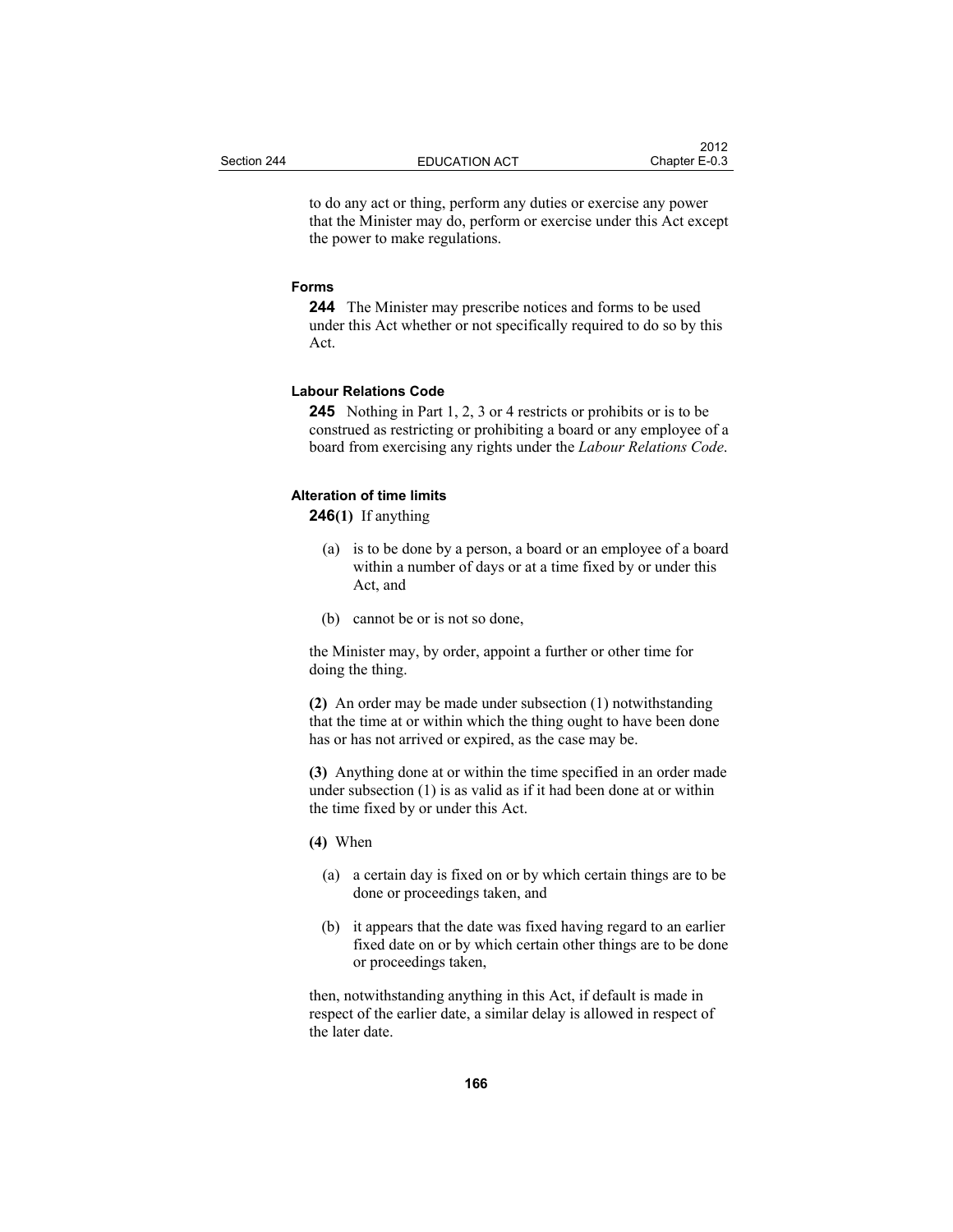**(5)** This section does not apply to

- (a) the time limits mentioned in connection with a contract or the termination of a contract of employment between a board and its teacher, or
- (b) the time limits relating to an appeal to the Board of Reference.

# **Petition**

**247** When this Act provides for the doing of anything by petition or an elector wishes to present a petition to a board, the petition must be in accordance with the regulations.

2012 cE-0.3 s247;2015 c6 s32

#### **Notice of public meeting**

**248** When notice of a public meeting is required under this Act, it must be given in accordance with the regulations.

#### **Public notice**

**249** When public notice, other than notice of a public meeting, is required under this Act, it must be given in accordance with the regulations.

### **Regulations**

**250** The Minister may make regulations respecting

- (a) the form, requirements respecting validity, the process of presentation and requirements respecting sufficiency of a petition, including the process for appeals of petitions determined to be insufficient;
- (b) the form, contents and method of service of a notice of a public meeting or other public notice.

2012 cE-0.3 s250;2015 c6 s33

# **Protection from liability for trustees, employees, members and volunteers**

**251(1)** Trustees, employees of a board and school council members are not liable for any loss or damage caused by anything said or done or omitted to be done in good faith in the performance or intended performance of their functions, duties or powers under this Act or any other enactment.

**(2)** Volunteers are not liable for any loss or damage caused by anything said or done or omitted to be done in good faith in the provision of volunteer services for a board, or for any alleged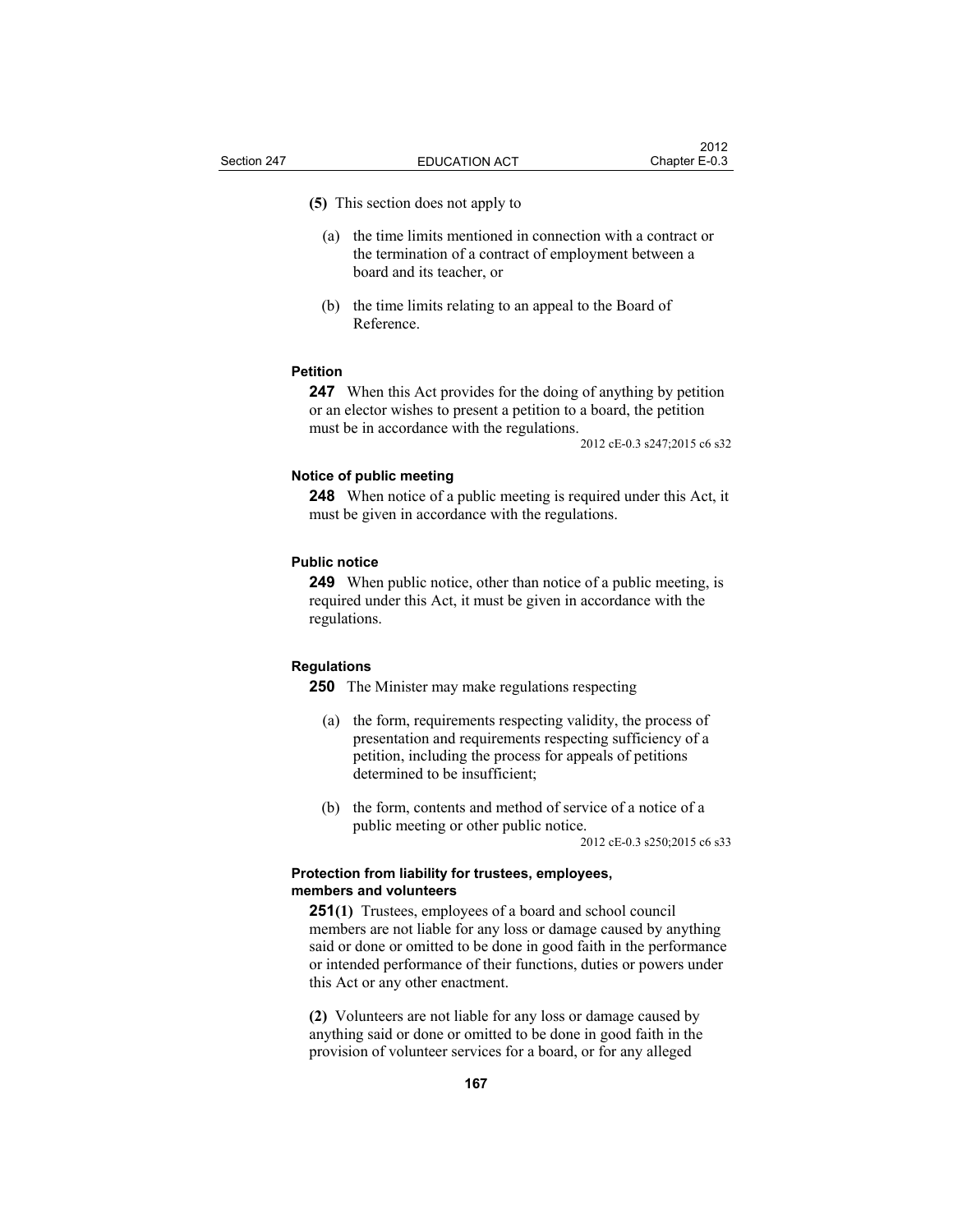neglect or default in the provision of volunteer services for the board by the volunteers.

**(3)** Subsections (1) and (2) do not provide a defence if the cause of action is defamation.

**(4)** This section does not affect the legal liability of a board.

### **Protection from liability for others**

**252(1)** No action lies against a member of the Attendance Board, a member of the Board of Reference, a member of a Complex Education Needs Tribunal, a person appointed as an official trustee or a person who conducts a review under section 44 on behalf of the Minister for anything done by that person in good faith and in purporting to act under this Act or the regulations.

**(2)** No action for defamation may be founded on a communication if the communication is published to or by an attendance officer, the Attendance Board, the Board of Reference, a member of a Complex Education Needs Tribunal, a person appointed as an official trustee or a person who conducts a review under section 44 on behalf of the Minister in good faith in the course of any proceedings under this Act.

### **Enforcement of judgment**

**253(1)** A judgment against or order for the payment of money by a board may be enforced by means of a writ of enforcement and not otherwise.

**(2)** The writ of enforcement must specify the manner of satisfying the judgment on any terms that the court rendering the judgment determines.

# **Enforcement by Court**

**254(1)** Where a board or a person employed by a board offers or provides a course, a program of study or a learning and teaching resource that is prohibited under section 18, the Minister may apply to the Court of Queen's Bench for an order directing the board, or the employee, as the case may be, to desist from offering or providing that course, program of study or learning and teaching resource.

- **(2)** Where under this Act or the regulations
	- (a) the Minister or a board is empowered to make an order or a direction to a person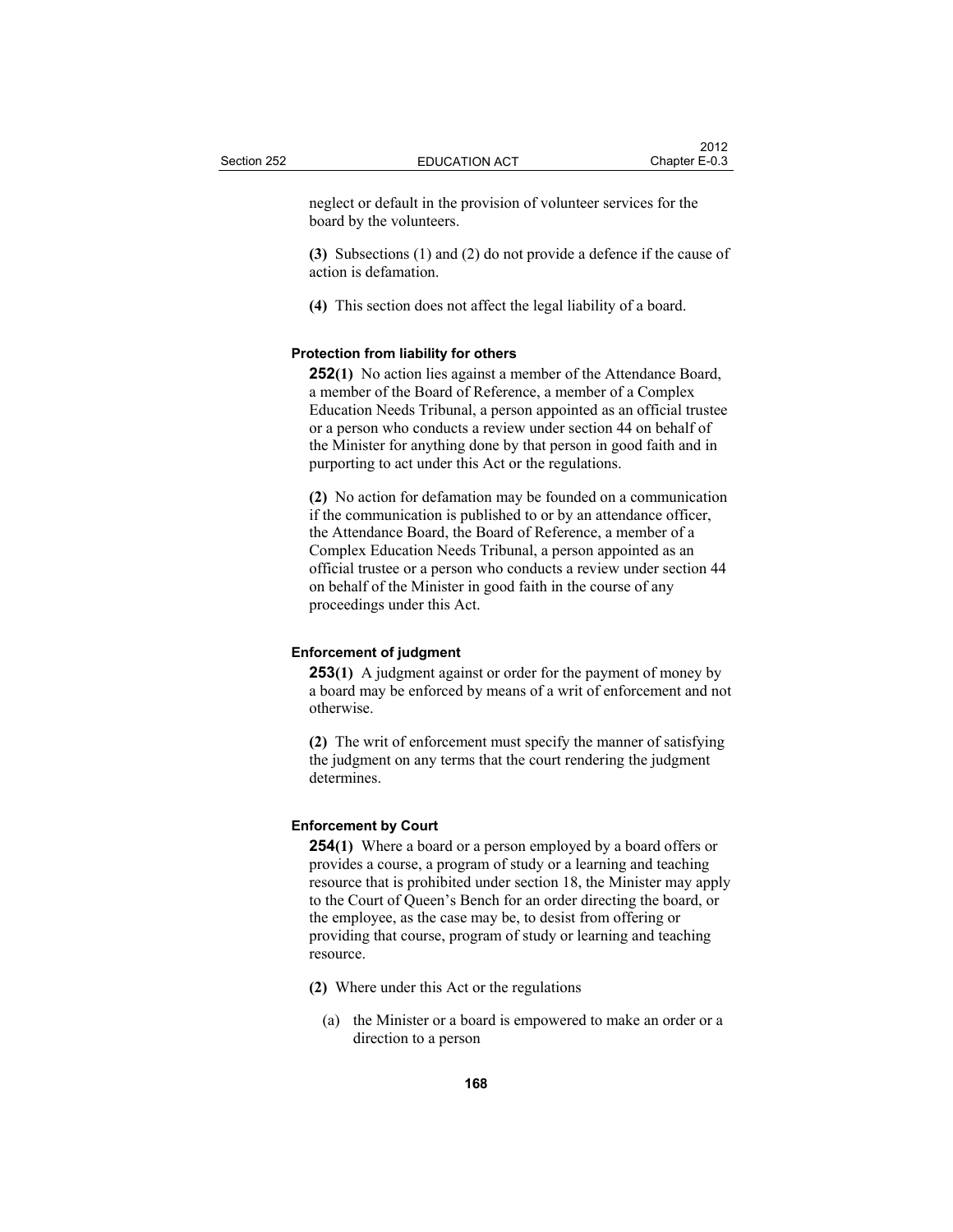- (i) to do an act or thing, or
- (ii) to cease doing an act or thing,

 and that person does not comply with that order or direction, or

 (b) the approval of the Minister or a board is required in order for a person to carry on an activity or do a thing and that person carries on that activity or does the thing without obtaining or after the withdrawal of that approval,

the Minister or the board that exercised that power or did not grant or withdrew that approval may apply to the Court of Queen's Bench for either or both of the orders referred to in subsection (3).

**(3)** Where subsection (2) applies, the Court may make either or both of the following orders:

- (a) an order directing the person to whom the order or direction referred to in subsection  $(2)(a)$  was given to comply with the order or direction;
- (b) an order directing the person that carried on the activity or thing referred to in subsection (2)(b) without the required approval to desist from carrying on the activity or thing.
- **(4)** The Court may grant an order under this section
	- (a) on the terms or conditions that the Court considers proper in the circumstances, and
	- (b) notwithstanding that the respondent to the application has or has not been prosecuted under this Act in respect of the matter that is the subject of the application.

#### **Return of property on ceasing to hold office**

**255** Where a person

- (a) was a trustee or employee of a board,
- (b) has in the person's possession or has control over any money, book, paper, thing or other property that is the property of the board or the Government, and
- (c) after being given a written notice by the board or the Minister to deliver that property in accordance with the directions in the notice, refuses or fails to deliver that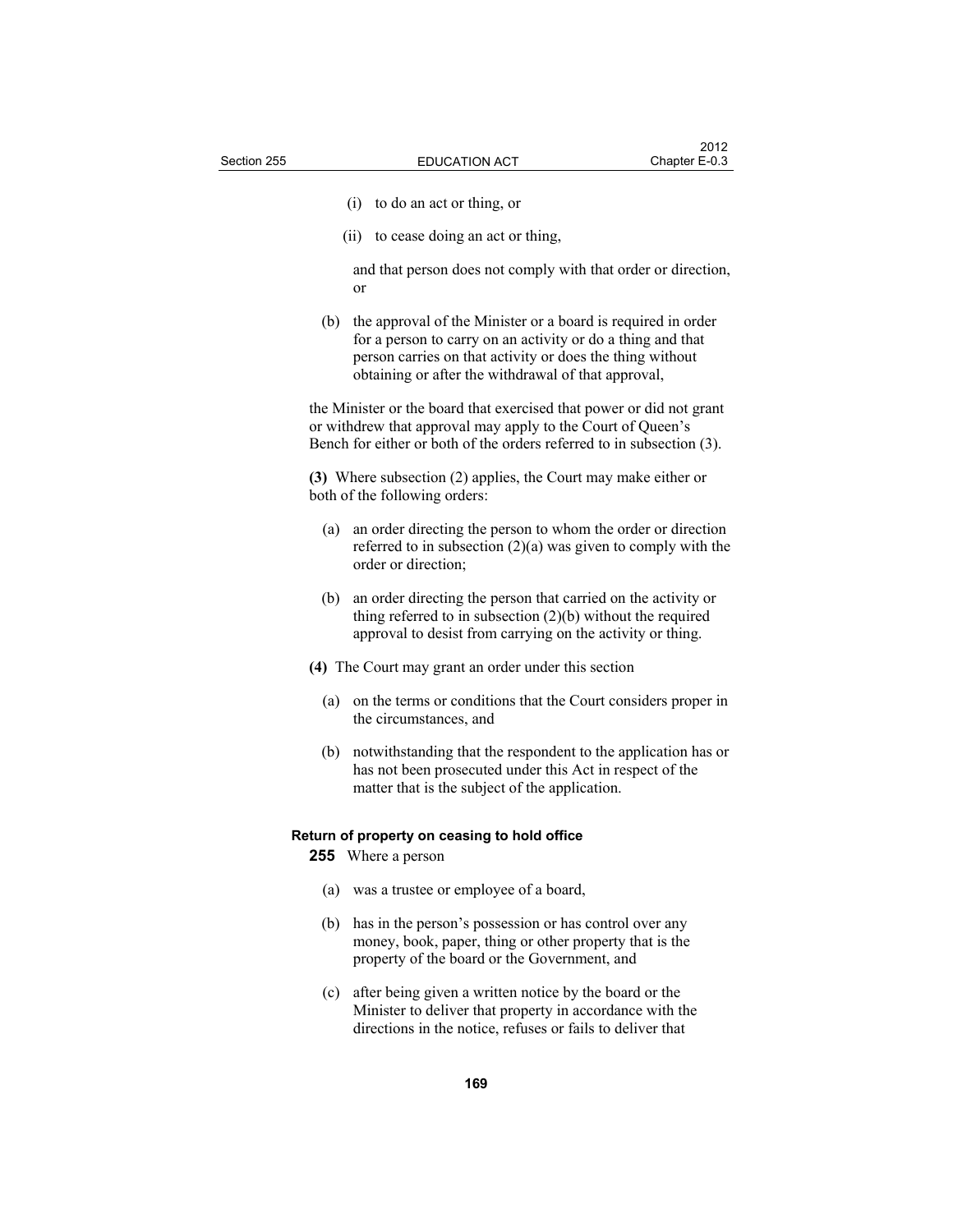property to the board or the Minister in accordance with the notice,

that person is guilty of an offence and liable to a fine of not more than \$50 for each day that the person does not deliver that property to the board or the Minister in accordance with the notice.

## **Prohibited activities**

**256** No person shall

- (a) disturb or interrupt the proceedings of a school,
- (b) disturb or interrupt the proceedings of a school meeting or board meeting,
- (c) loiter or trespass in a school building or on property owned by a board, or
- (d) conduct themselves in a manner detrimental to the safe operations of a school.

### **Liability for damage to property by student**

**257(1)** If property of a board is destroyed, damaged, lost or converted by the intentional or negligent act

- (a) of one student, the student and the student's parent are jointly and severally liable to the board in respect of the act of the student, or
- (b) of 2 or more students acting together, the students and their parents are jointly and severally liable to the board in respect of the act of the students.

**(2)** Subsection (1) does not apply to the parent of an independent student.

## **Penalty**

**258** Any person who contravenes section 86, 221 or 256 is guilty of an offence and liable to a fine of not more than \$1000.

### **Penalty for failure to give information**

**259** A person who is required by this Act or the regulations

- (a) to furnish any information, or
- (b) to make a return, report or statement in writing,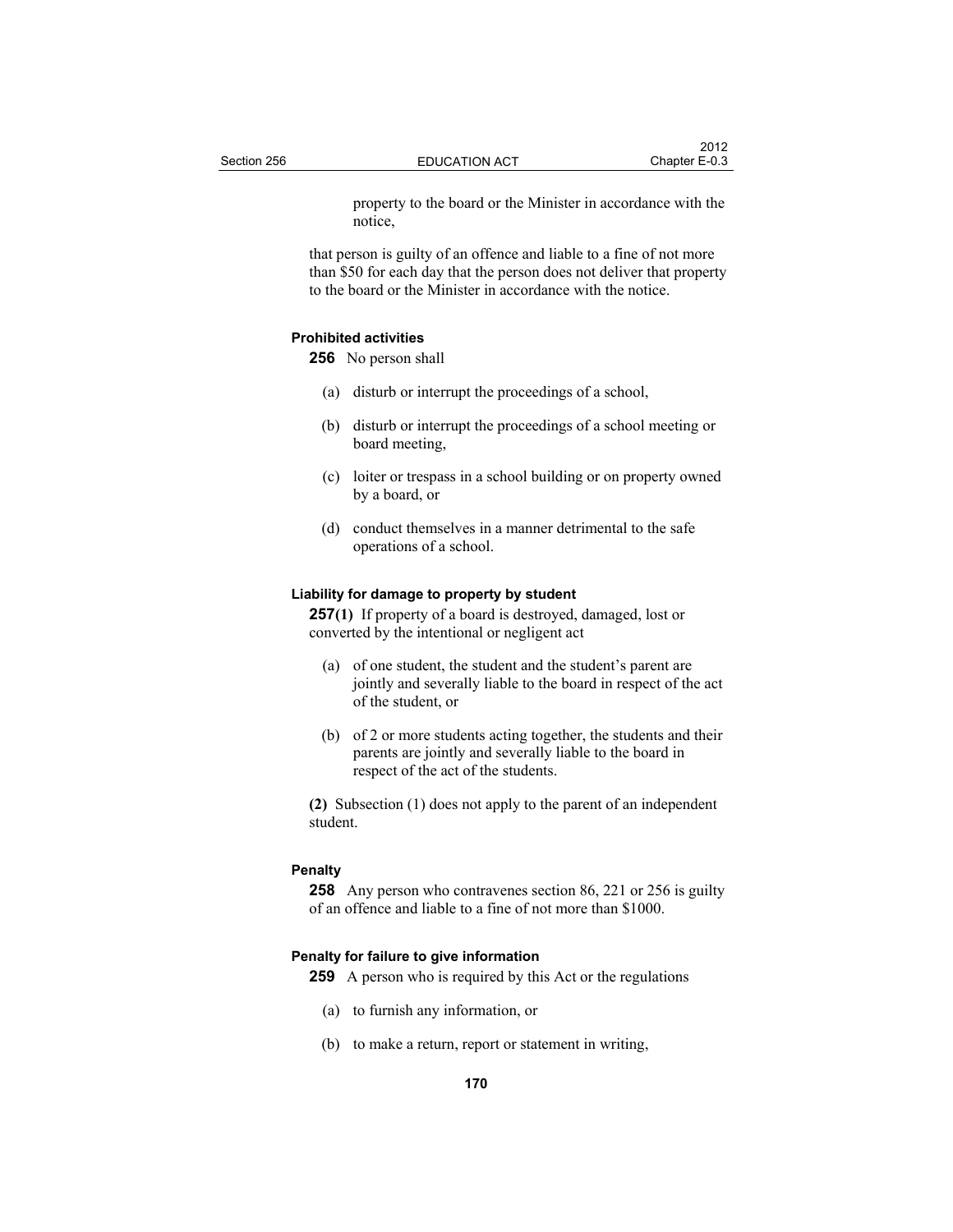and who refuses, neglects or fails to do so is guilty of an offence and liable to a fine of not more than \$1000.

# **Part 9 Transitional Provisions, Consequential Amendments, Repeals and Coming into Force**

## **Transitional Provisions**

### **Transitional provisions**

**260(1)** In this section, "former Act" means the *School Act*, RSA 2000 cS-3.

**(2)** A charter school established by the Minister under the former Act whose charter has not expired or been repealed and which is still in operation when this Act comes into force is deemed to be established by the Minister under this Act.

**(3)** A private school registered or accredited under the former Act and whose registration or accreditation has not been cancelled or suspended when this Act comes into force is deemed to be registered or accredited, as the case may be, under this Act.

**(4)** A ward or electoral subdivision established under the former Act is continued and deemed to be established as a ward or electoral subdivision under this Act until the board of the school division where the ward or electoral subdivision is located passes a bylaw pursuant to section 76 to confirm or amend its boundaries.

**(5)** A board referred to in subsection (4) shall confirm or amend the boundaries of its existing wards or electoral subdivisions by December 31, 2020.

**(6)** A separate school region established under the former Act is deemed to be a separate school region established under this Act.

**(7)** A Francophone Education Region established under the former Act is deemed to be a Francophone education region established under this Act.

**(8)** A board of trustees of a Francophone Regional authority established under the former Act is deemed to be a board of trustees of a Francophone Regional authority established under this Act.

**(9)** A person elected or appointed to a board of trustees or a Regional authority under the former Act continues to serve in the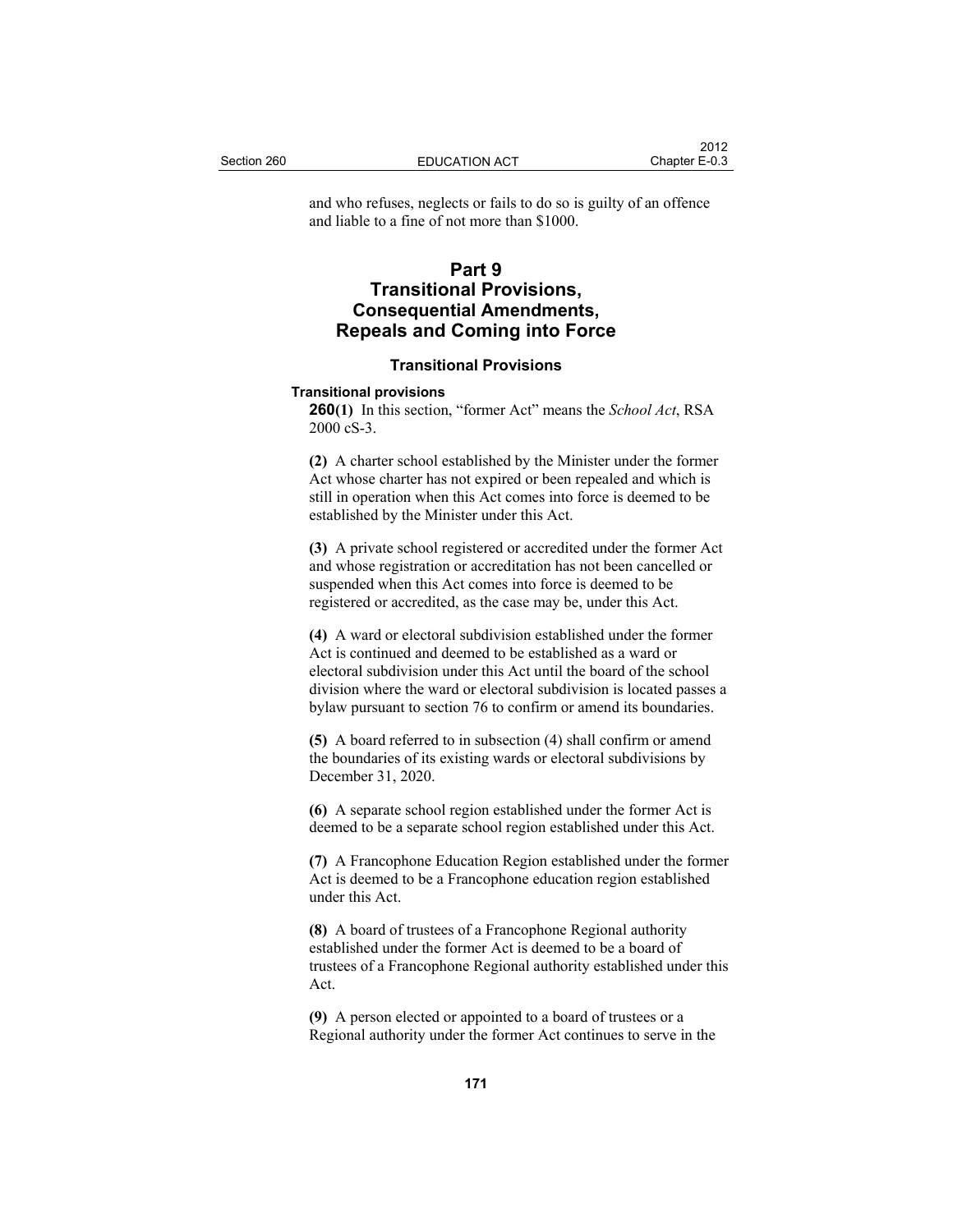|     | same capacity under this Act until the person's term expires or is<br>otherwise terminated in accordance with this Act.                                                                                                                                             |                                                       |  |  |
|-----|---------------------------------------------------------------------------------------------------------------------------------------------------------------------------------------------------------------------------------------------------------------------|-------------------------------------------------------|--|--|
|     | (10) A school district, school division or regional division<br>established or continued under the former Act is continued and<br>deemed to be a school division established under this Act with the<br>same boundaries and a name in the following form:           |                                                       |  |  |
|     |                                                                                                                                                                                                                                                                     |                                                       |  |  |
|     | (10.1) A board of trustees of a school district, school division or<br>regional division established or continued under the former Act is<br>deemed to be a board of trustees of a school division established<br>under this Act with a name in the following form: |                                                       |  |  |
|     |                                                                                                                                                                                                                                                                     |                                                       |  |  |
|     | (11) If property was liable to assessment                                                                                                                                                                                                                           |                                                       |  |  |
| (a) | for public school purposes under the former Act, it is<br>purposes under this Act, or                                                                                                                                                                               | deemed to be liable to assessment for public school   |  |  |
| (b) | for separate school purposes under the former Act, it is<br>purposes under this Act,                                                                                                                                                                                | deemed to be liable to assessment for separate school |  |  |
|     | until the municipality                                                                                                                                                                                                                                              |                                                       |  |  |
|     | (c) receives notice under section 147 or 148 in respect of the<br>property, or                                                                                                                                                                                      |                                                       |  |  |

 (d) is advised that ownership of the property has been transferred,

at which time the property is liable to assessment in accordance with Part 6.

2012 cE-0.3 s260;2015 c6 s34;2019 c7 s29

# **Transitional regulation-making powers**

**260.1(1)** In this section, "former Act" means the *School Act*, RSA 2000 cS-3, as it read immediately before the coming into force of this section.

- **(2)** The Lieutenant Governor in Council may make regulations
	- (a) respecting the transition to this Act of anything under the former Act, including the interpretation of any transitional provision in this Act;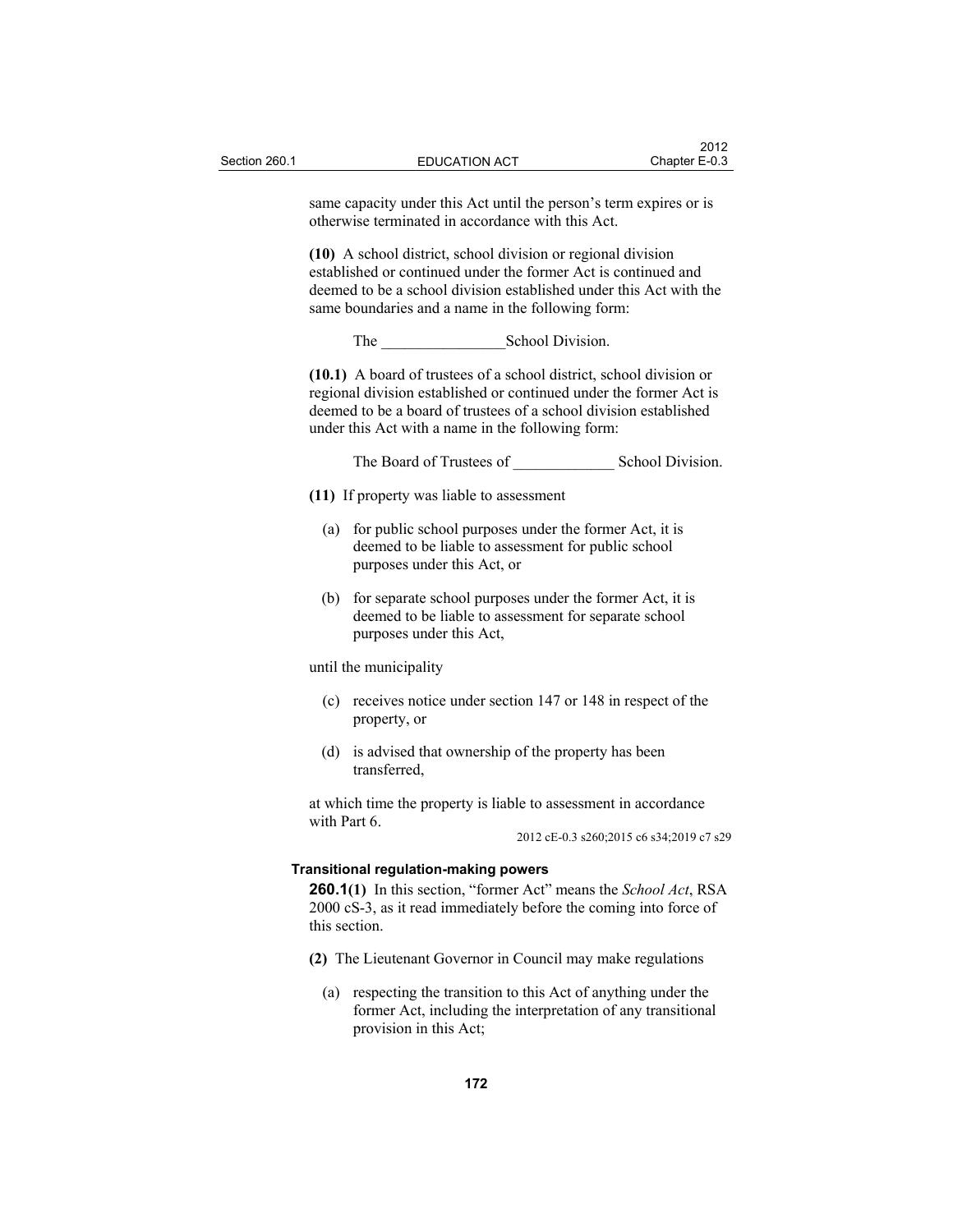(b) to remedy any confusion, difficulty, inconsistency or impossibility resulting from the transition to this Act from the former Act.

**(3)** A regulation made under subsection (2) may be made retroactive to the extent set out in the regulation.

**(4)** A regulation made under subsection (2) is repealed 3 years after the regulation comes into force.

**(5)** The repeal of a regulation under subsection (2) does not affect anything done under the authority of the regulation before the repeal of the regulation.

2019 c7 s30

#### **Consequential changes to regulations**

**260.2(1)** The Lieutenant Governor in Council may, by regulation, amend the regulations filed under the *Regulations Act* to reflect changes made by this Act.

**(2)** An amendment made under subsection (1) may be made even though the regulation being amended was made by a member of the Executive Council or some other body or person.

2019 c7 s30

**260.3** to **262** *(These sections amend other Acts; the amendments have been incorporated into those Acts.)*

**263** Repealed 2015 c1 s2.

**264** to **264.3** *(These sections amend other Acts; the amendments have been incorporated into those Acts.)* 

**265** Repealed 2013 cN-5.5 s30.

**266** and **267** *(These sections amend other Acts; the amendments have been incorporated into those Acts.)*

**268** Repealed 2013 cF-14.5 s23.

**269** to **288** *(These sections amend other Acts; the amendments have been incorporated into those Acts.)*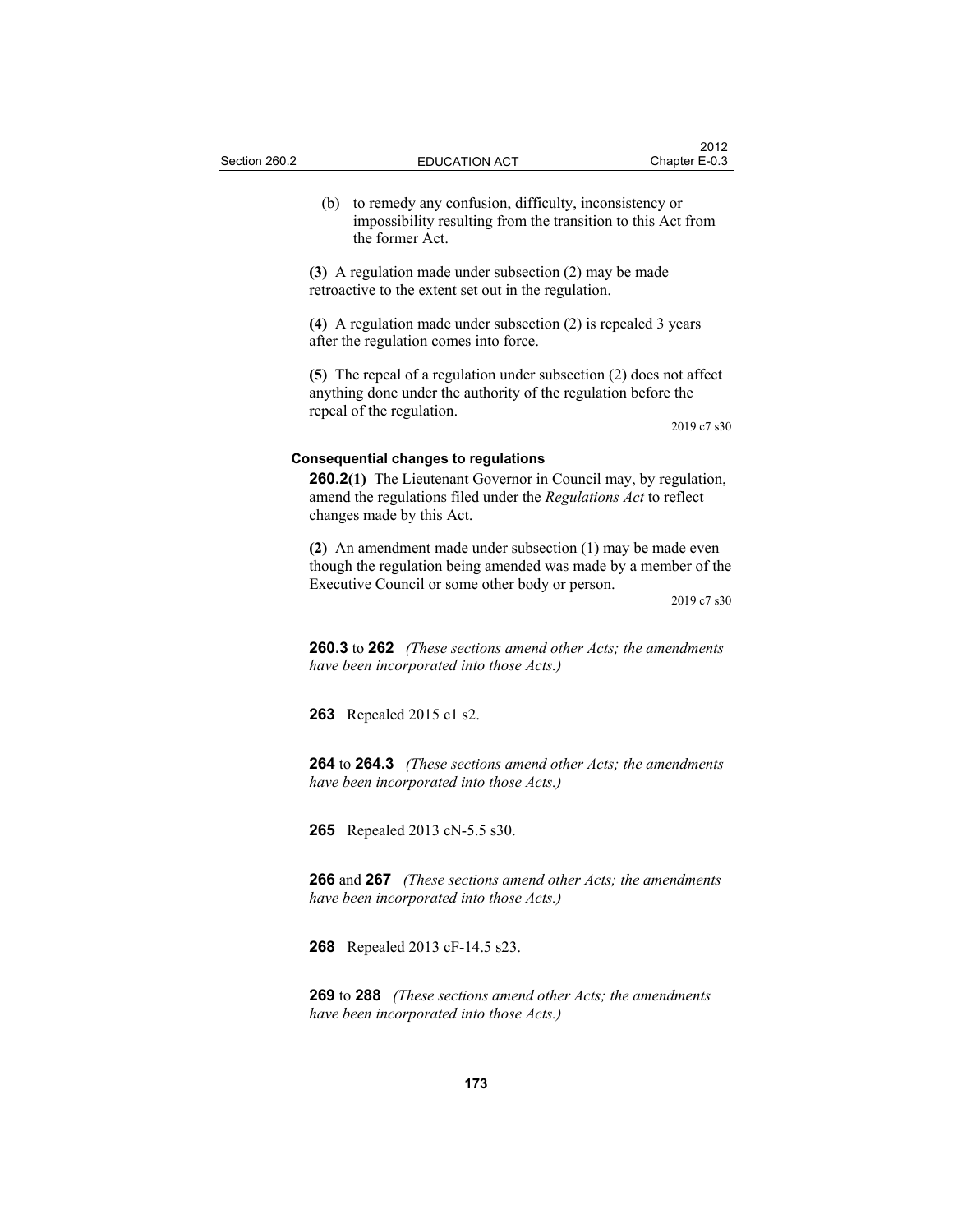# **Repeals**

#### **Repeals**

**289 The following enactments are repealed:**

- **(a)** *School Act***, RSA 2000 cS-3;**
- **(b)** *School Amendment Act***, RSA 2000 c30 (Supp);**
- **(c)** *School (Compulsory Attendance) Amendment Act, 2003***, SA 2003 c9;**
- **(d)** *Miscellaneous Statutes Amendment Act, 2005***, SA 2005 c28, section 10;**
- **(e)** *School Amendment Act, 2017***, SA 2017 c28.**  2012 cE-0.3 s289;2019 c7 s46

# **Coming into Force**

# **Coming into force**

**290** This Act comes into force on September 1, 2019. 2012 cE-0.3 s290;2019 c7 s47